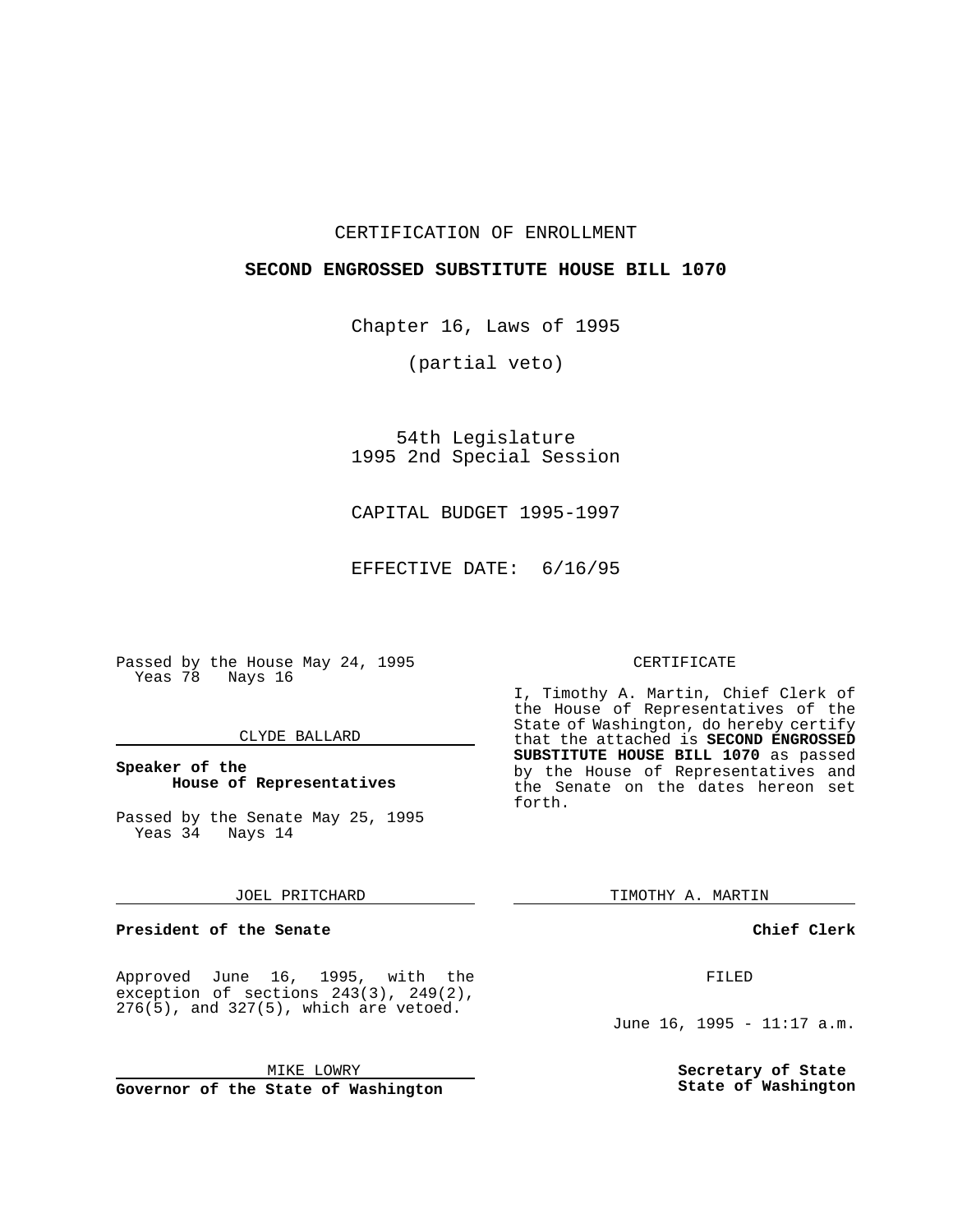## **SECOND ENGROSSED SUBSTITUTE HOUSE BILL 1070** \_\_\_\_\_\_\_\_\_\_\_\_\_\_\_\_\_\_\_\_\_\_\_\_\_\_\_\_\_\_\_\_\_\_\_\_\_\_\_\_\_\_\_\_\_\_\_

\_\_\_\_\_\_\_\_\_\_\_\_\_\_\_\_\_\_\_\_\_\_\_\_\_\_\_\_\_\_\_\_\_\_\_\_\_\_\_\_\_\_\_\_\_\_\_

## AS AMENDED BY THE SENATE

Passed Legislature - 1995 2nd Special Session

#### **State of Washington 54th Legislature 1995 Regular Session**

**By** House Committee on Capital Budget (originally sponsored by Representatives Sehlin, Ogden, Dellwo, Schoesler, Sheahan and Chopp; by request of Office of Financial Management)

Read first time 03/24/95.

 AN ACT Relating to the capital budget; making appropriations and authorizing expenditures for capital improvements; creating new sections; and declaring an emergency.

BE IT ENACTED BY THE LEGISLATURE OF THE STATE OF WASHINGTON:

 NEW SECTION. **Sec. 1.** A capital budget is hereby adopted and, subject to the provisions set forth in this act, the several dollar amounts hereinafter specified, or so much thereof as shall be sufficient to accomplish the purposes designated, are hereby appropriated and authorized to be incurred for capital projects during the period ending June 30, 1997, out of the several funds specified in this act.

 NEW SECTION. **Sec. 2.** As used in this act, the following phrases have the following meanings:

 "Aquatic Lands Acct" means the Aquatic Lands Enhancement Account; "Cap Bldg Constr Acct" means Capitol Building Construction Account; "Capital improvements" or "capital projects" means acquisition of sites, easements, rights of way, or improvements thereon and appurtenances thereto, design, engineering, construction and initial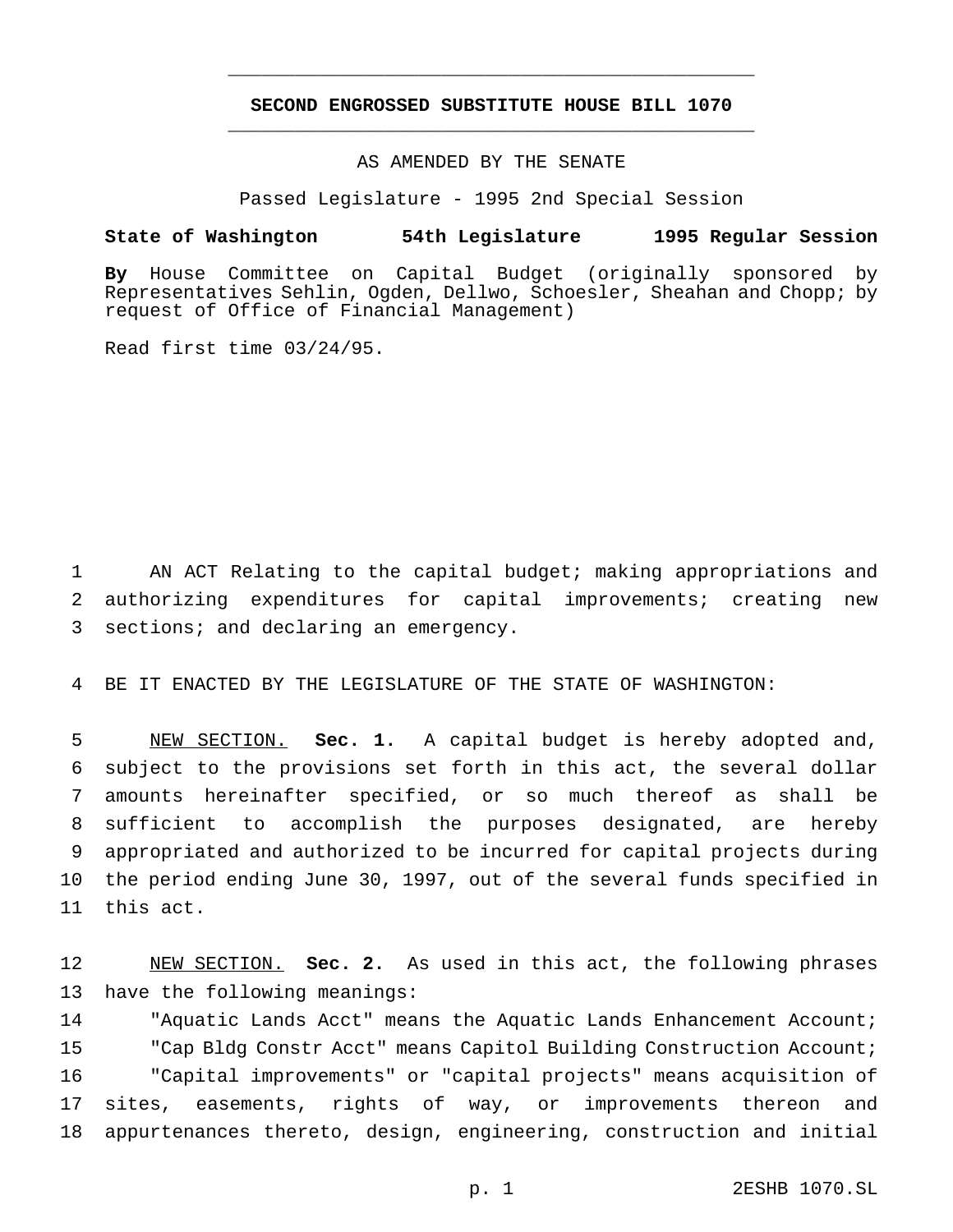equipment, reconstruction, demolition, or major alterations of new or presently owned capital assets; "CEP & RI Acct" means Charitable, Educational, Penal, and Reformatory Institutions Account; "Common School Constr Fund" means Common School Construction Fund; "Common School Reimb Constr Acct" means Common School Reimbursable Construction Account; "CWU Cap Proj Acct" means Central Washington University Capital Projects Account; "Data Proc Rev Acct" means Data Processing Revolving Account; "EWU Cap Proj Acct" means Eastern Washington University Capital Projects Account; "For Dev Acct" means Forest Development Account; 14 "Res Mgmt Cost Acct" means Resource Management Cost Account; "Game Spec Wildlife Acct" means Game Special Wildlife Account; "H Ed Constr Acct" means Higher Education Construction Account 1979; "H Ed Reimb Constr Acct" means Higher Education Reimbursable Construction Account; "LIRA" means State and Local Improvement Revolving Account; "LIRA, Waste Fac 1980" means State and Local Improvement Revolving Account--Waste Disposal Facilities 1980; "LIRA, Water Sup Fac" means State and Local Improvements Revolving Account--Water supply facilities; "Lapse" or "revert" means the amount shall return to an unappropriated status; "Nat Res Prop Repl Acct" means Natural Resources Property Replacement Account; "NOVA" means the Nonhighway and Off-Road Vehicle Activities Program Account; "ORA" means Outdoor Recreation Account; "Provided solely" means the specified amount may be spent only for the specified purpose. Unless otherwise specifically authorized in this act, any portion of an amount provided solely for a specified purpose which is unnecessary to fulfill the specified purpose shall lapse; "Pub Fac Constr Loan Rev Acct" means Public Facility Construction Loan Revolving Account;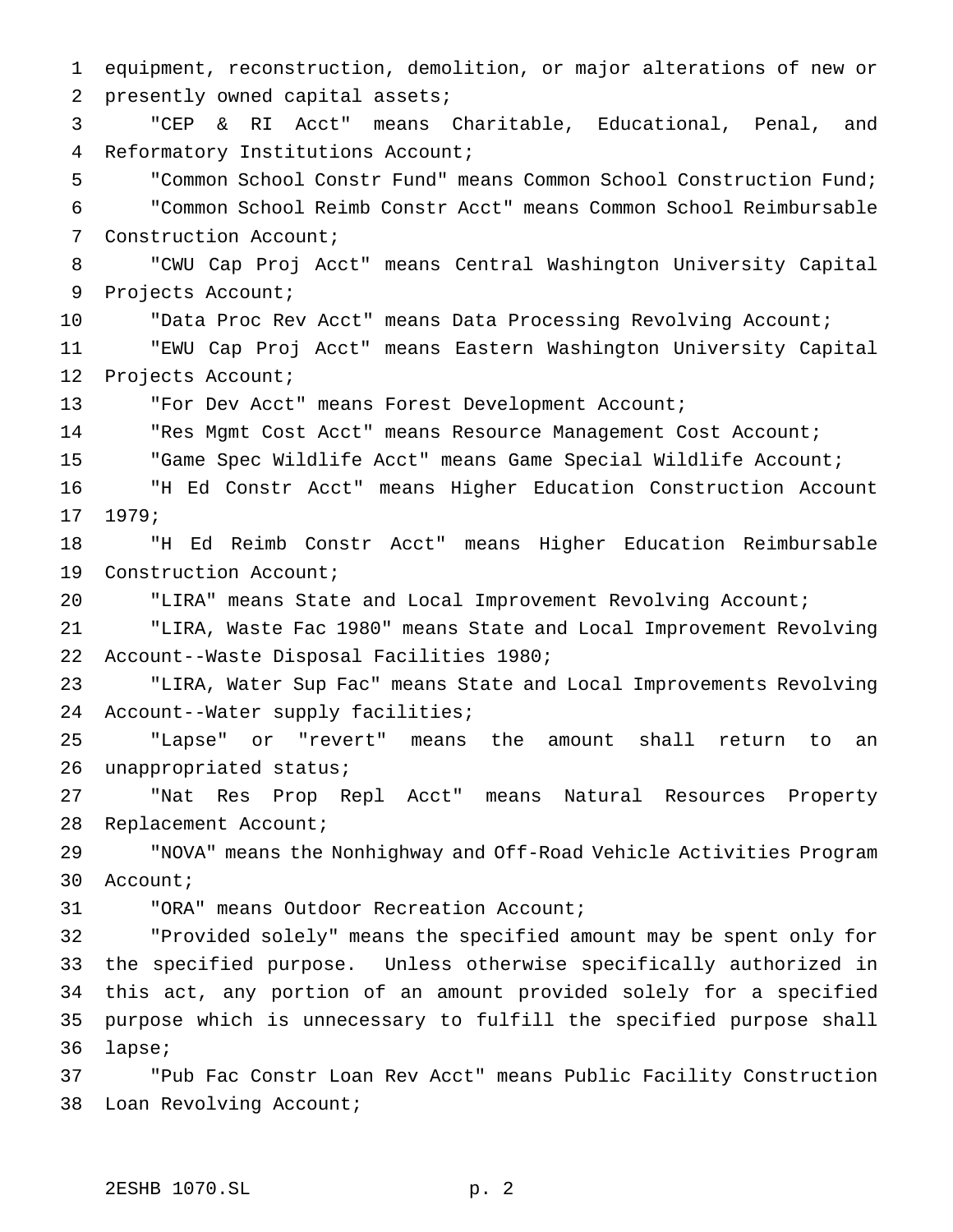"Public Safety and Education Acct" means Public Safety and Education Account; "Public Safety Reimb Bond" means Public Safety Reimbursable Bond Account; "Rec Fisheries Enh Acct" means Recreational Fisheries Enhancement Account; "St Conv & Trade Ctr Acct" means State Convention and Trade Center Account; "St Bldg Constr Acct" means State Building Construction Account; "State Emerg Water Proj Rev" means Emergency Water Project Revolving Account--State; "TESC Cap Proj Acct" means The Evergreen State College Capital Projects Account; "Thoroughbred Racing Acct" means Washington Thoroughbred Racing Account; "Thurston County Cap Fac Acct" means Thurston County Capital Facilities Account; "UW Bldg Acct" means University of Washington Building Account; "WA Housing Trust Acct" means Washington Housing Trust Account; "WA St Dev Loan Acct" means Washington State Development Loan Account; "Water Pollution Cont Rev Fund" means Water Pollution Control Revolving Fund; "WSU Bldg Acct" means Washington State University Building Account; "WWU Cap Proj Acct" means Western Washington University Capital Projects Account. Numbers shown in parentheses refer to project identifier codes established by the office of financial management.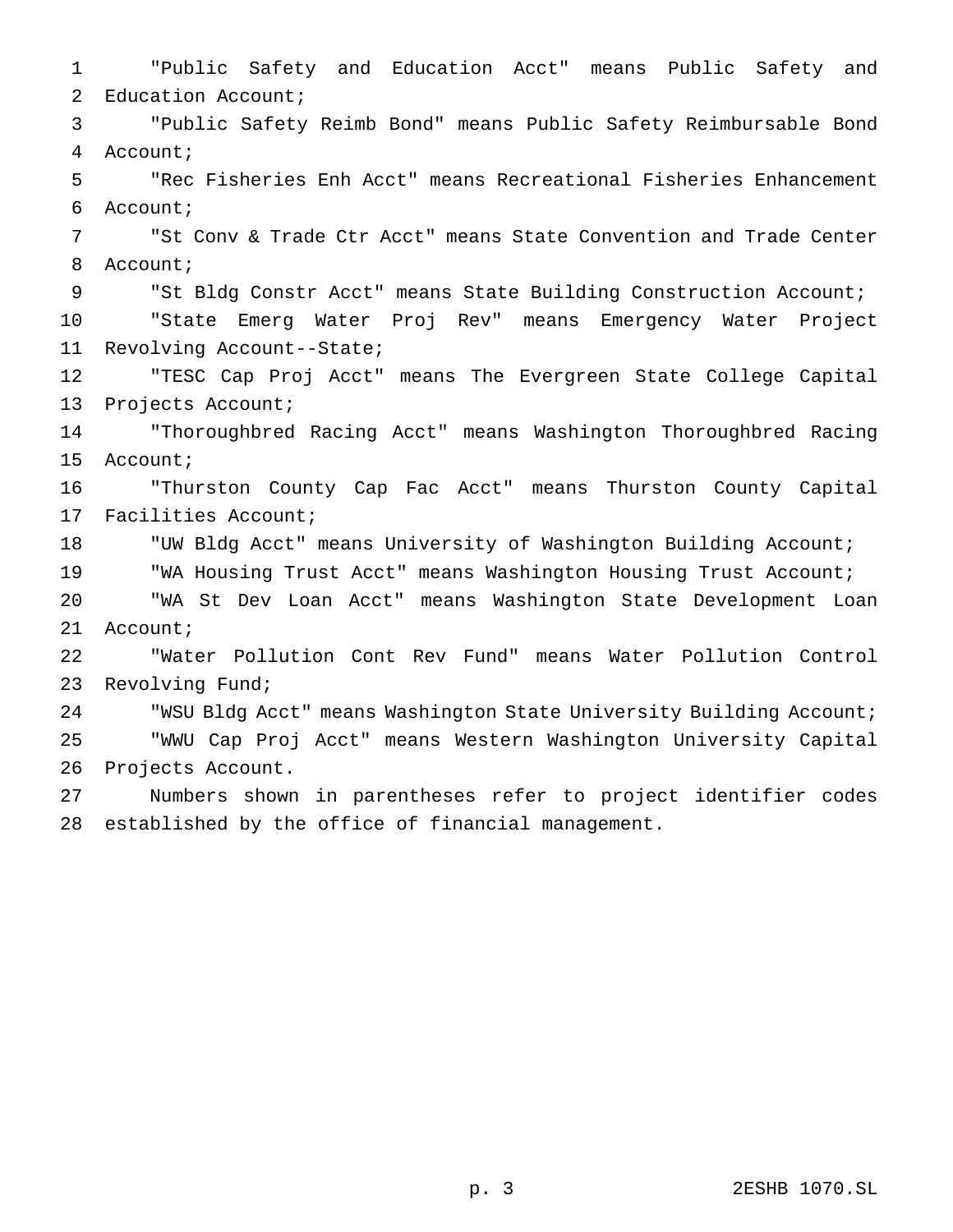| 1<br>2         | PART 1<br>GENERAL GOVERNMENT                                                                                          |
|----------------|-----------------------------------------------------------------------------------------------------------------------|
| 3              | NEW SECTION. Sec. 101. FOR THE OFFICE OF THE SECRETARY OF STATE                                                       |
| 4              | Northwest Washington Regional Archives: Construction (90-1-003)                                                       |
| 5<br>6         | Reappropriation:<br>3,970<br>St Bldg Constr Acct--State<br>\$                                                         |
| 7<br>8<br>9    | \$<br>Prior Biennia (Expenditures)<br>128,341<br>Future Biennia (Projected Costs)<br>\$<br><sup>0</sup>               |
| 10             | TOTAL $\frac{132}{311}$                                                                                               |
| 11             | NEW SECTION. Sec. 102. FOR THE OFFICE OF THE SECRETARY OF STATE                                                       |
| 12<br>13       | Central Washington Regional Archives--Central Washington University<br>Campus (93-2-001)                              |
| 14<br>15       | The appropriation in this section is subject to the review and<br>allotment procedures under section 813 of this act. |
| 16<br>17       | Reappropriation:<br>434,000<br>St Bldg Constr Acct--State \$                                                          |
| 18<br>19       | Prior Biennia (Expenditures) \$<br>3,500,000<br>Future Biennia (Projected Costs)<br>\$<br><sup>0</sup>                |
| 20<br>21       | TOTAL $\frac{1}{2}$ 3,934,000                                                                                         |
| 22             | NEW SECTION. Sec. 103. FOR THE OFFICE OF THE SECRETARY OF STATE                                                       |
| 23<br>24       | Essential Records Storage Site--Asbestos survey and abatement (94-<br>$1 - 002$ )                                     |
| 25<br>26       | Reappropriation:<br>\$<br>50,000<br>St Bldg Constr Acct--State                                                        |
| 27<br>28       | Prior Biennia (Expenditures)<br>0<br>\$<br>Future Biennia (Projected Costs)<br>\$<br>$\mathbf 0$                      |
| 29<br>30       | TOTAL<br>$\frac{1}{50,000}$                                                                                           |
| 31             | NEW SECTION. Sec. 104. FOR THE OFFICE OF THE SECRETARY OF STATE                                                       |
| 32             | Eastern Washington Branch Archives: Predesign (94-2-002)                                                              |
| 33<br>34       | Reappropriation:<br>St Bldg Constr Acct--State<br>6,200<br>\$                                                         |
| 35             | Prior Biennia (Expenditures)<br>52,000<br>\$                                                                          |
| 36<br>37<br>38 | Future Biennia (Projected Costs) \$<br>4,540,612<br>TOTAL $\frac{1}{5}$ 4,598,812                                     |
|                |                                                                                                                       |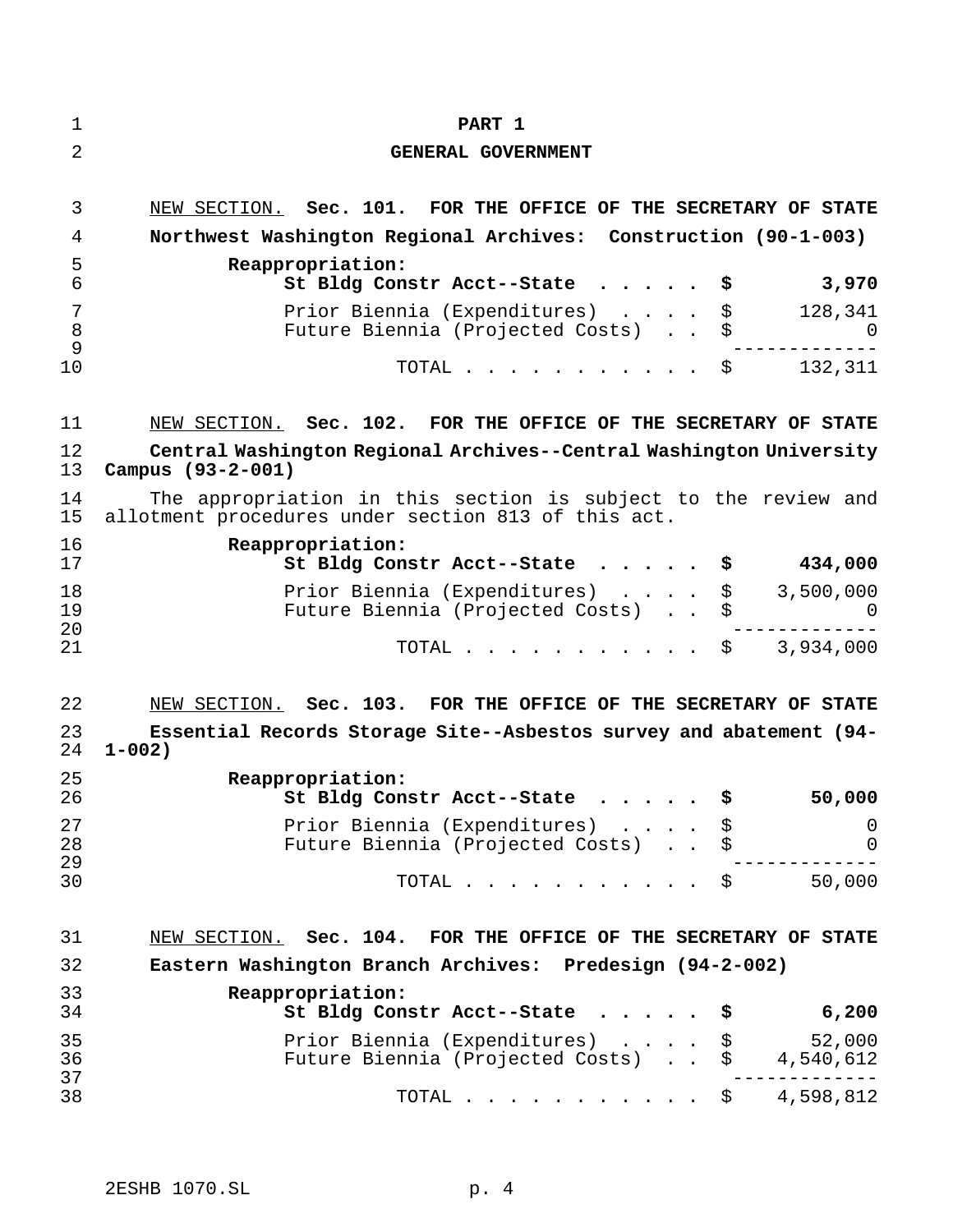NEW SECTION. **Sec. 105. FOR THE OFFICE OF THE SECRETARY OF STATE Puget Sound Branch Archives--Building design and construction (94- 2-003)** 4 The appropriation in this section is subject to the review and<br>5 allotment procedures under section 813 of this act. allotment procedures under section 813 of this act. **Appropriation: St Bldg Constr Acct--State ..... \$ 6,700,125** Prior Biennia (Expenditures) .... \$ 40,000 Future Biennia (Projected Costs) . . \$ 0 ------------- 11 TOTAL . . . . . . . . . \$ 6,740,125 NEW SECTION. **Sec. 106. FOR THE OFFICE OF THE SECRETARY OF STATE Puget Sound Branch--Building "C" asbestos abatement and demolition (96-1-001) Appropriation: St Bldg Constr Acct--State ..... \$ 125,000** Prior Biennia (Expenditures) .... \$ 0 18 Future Biennia (Projected Costs) . .<br>19 ------------- <sup>20</sup> TOTAL........... \$ 125,000 NEW SECTION. **Sec. 107. FOR THE DEPARTMENT OF COMMUNITY, TRADE, AND ECONOMIC DEVELOPMENT Community economic revitalization (86-1-001) Reappropriation: Public Works Assistance Acct--State . \$ 3,321,298 Pub Fac Constr Loan Rev Acct--State . \$ 3,862,729 St Bldg Constr Acct--State ..... \$ 2,106,034** ـ-------------<br>29 Subtotal Reappropriation . \$ 9,290,061 **Appropriation: Pub Fac Constr Loan Rev Acct--State . \$ 1,500,000 Public Works Assistance Acct--State . \$ 4,000,000** ------------- <sup>34</sup> Subtotal Appropriation . . \$ 5,500,000 Prior Biennia (Expenditures) .... \$ 7,026,937 Future Biennia (Projected Costs) . . \$ 24,000,000 ------------- <sup>38</sup> TOTAL........... \$ 45,816,998 NEW SECTION. **Sec. 108. FOR THE DEPARTMENT OF COMMUNITY, TRADE, AND ECONOMIC DEVELOPMENT Development loan fund (88-2-002) Reappropriation: St Bldg Constr Acct--State ..... \$ 2,000,000 Wa St Dev Loan Acct--Federal .... \$ 186,654**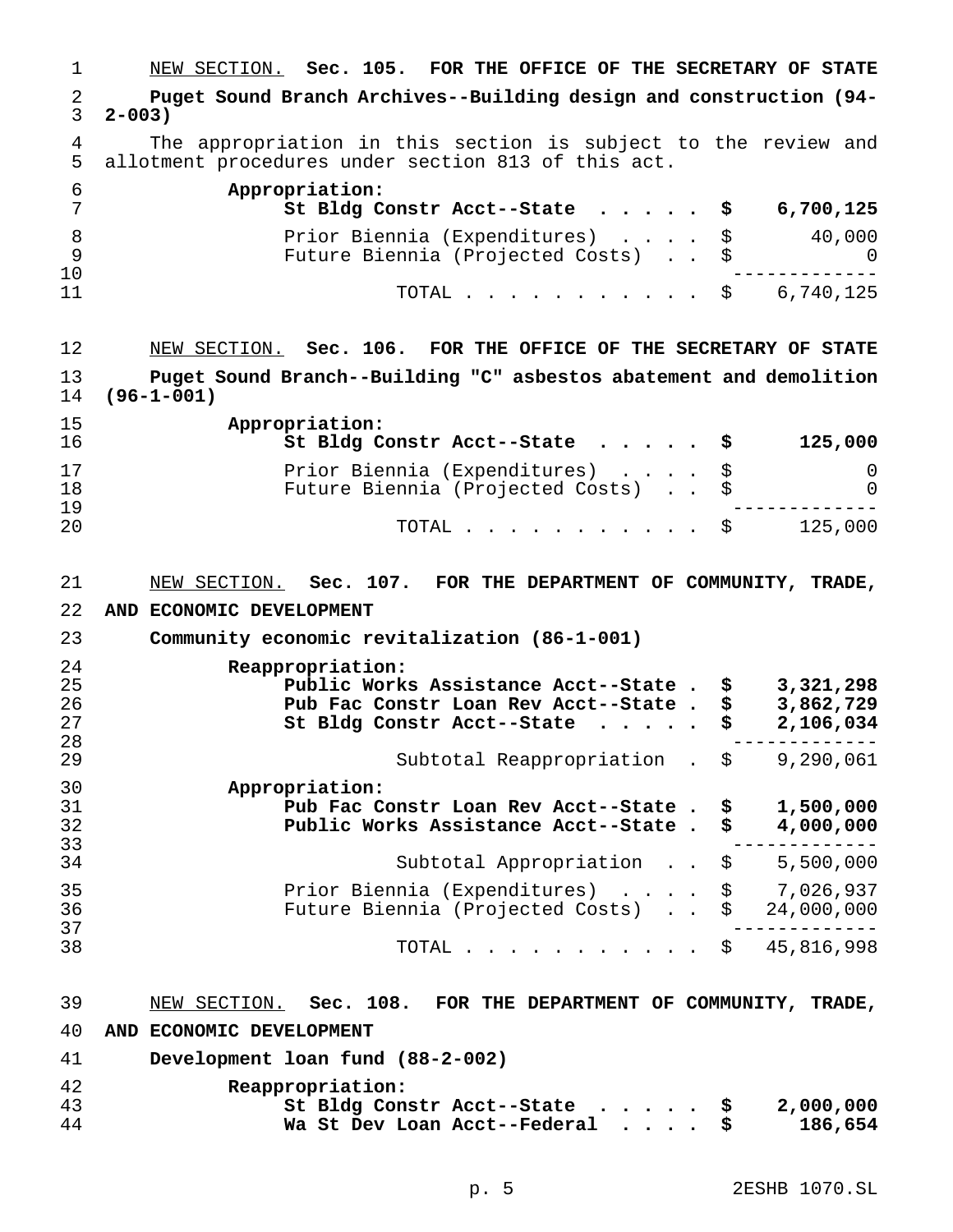|    | Subtotal Reappropriation . $$3,186,654$                                           |           |
|----|-----------------------------------------------------------------------------------|-----------|
|    | Appropriation:<br>Wa St Dev Loan Acct--Federal $\cdot \cdot \cdot$                | 3,500,000 |
| -6 | Prior Biennia (Expenditures) \$<br>Future Biennia (Projected Costs) \$ 20,000,000 | 5,932,935 |
|    | TOTAL \$ 31,619,589                                                               |           |

## NEW SECTION. **Sec. 109. FOR THE DEPARTMENT OF COMMUNITY, TRADE,**

#### **AND ECONOMIC DEVELOPMENT**

### **Grays Harbor dredging (88-3-006)**

 The reappropriation in this section is subject to the following conditions and limitations:

 (1) The reappropriation is provided solely for the state's share of costs for Grays Harbor dredging, dike construction, bridge relocation, and related expenses.

 (2) Expenditure of moneys from this reappropriation is contingent on the authorization of \$40,000,000 and an initial appropriation of at least \$13,000,000 from the United States army corps of engineers and the authorization of at least \$10,000,000 from the local government for the project. Up to \$3,500,000 of the local government contribution for the first year on the project may be composed of property, easements, rent adjustments, and other expenditures specifically for the purposes of this appropriation if approved by the army corps of engineers. State funds shall be disbursed at a rate not to exceed one dollar for every four dollars of federal funds expended by the army corps of engineers and one dollar from other nonstate sources.

 (3) Expenditure of moneys from this reappropriation is contingent on a cost-sharing arrangement and the execution of a local cooperation agreement between the port of Grays Harbor and the army corps of engineers pursuant to P.L. 99-662, the federal water resources development act of 1986, whereby the corps of engineers will construct the project as authorized by that federal act.

 (4) The port of Grays Harbor shall make the best possible effort to acquire additional project funding from nonstate public grants and/or other governmental sources other than those in subsection (2) of this section. Any money, up to \$10,000,000 provided from such sources other than those in subsection (2) of this section, shall be used to reimburse or replace state building construction account money. In the event the project cost is reduced, any resulting reduction or reimbursement of nonfederal costs realized by the port of Grays Harbor shall be shared proportionally with the state.

| 43<br>44  | Reappropriation:<br>St Bldg Constr Acct--State $\ldots$ , $\frac{1}{5}$ 5,788,144 |  |
|-----------|-----------------------------------------------------------------------------------|--|
| 45<br>46  | Prior Biennia (Expenditures) \$ 4,211,856<br>Future Biennia (Projected Costs) \$  |  |
| 47<br>-48 | TOTAL $\frac{1}{2}$ 10,000,000                                                    |  |

# NEW SECTION. **Sec. 110. FOR THE DEPARTMENT OF COMMUNITY, TRADE,**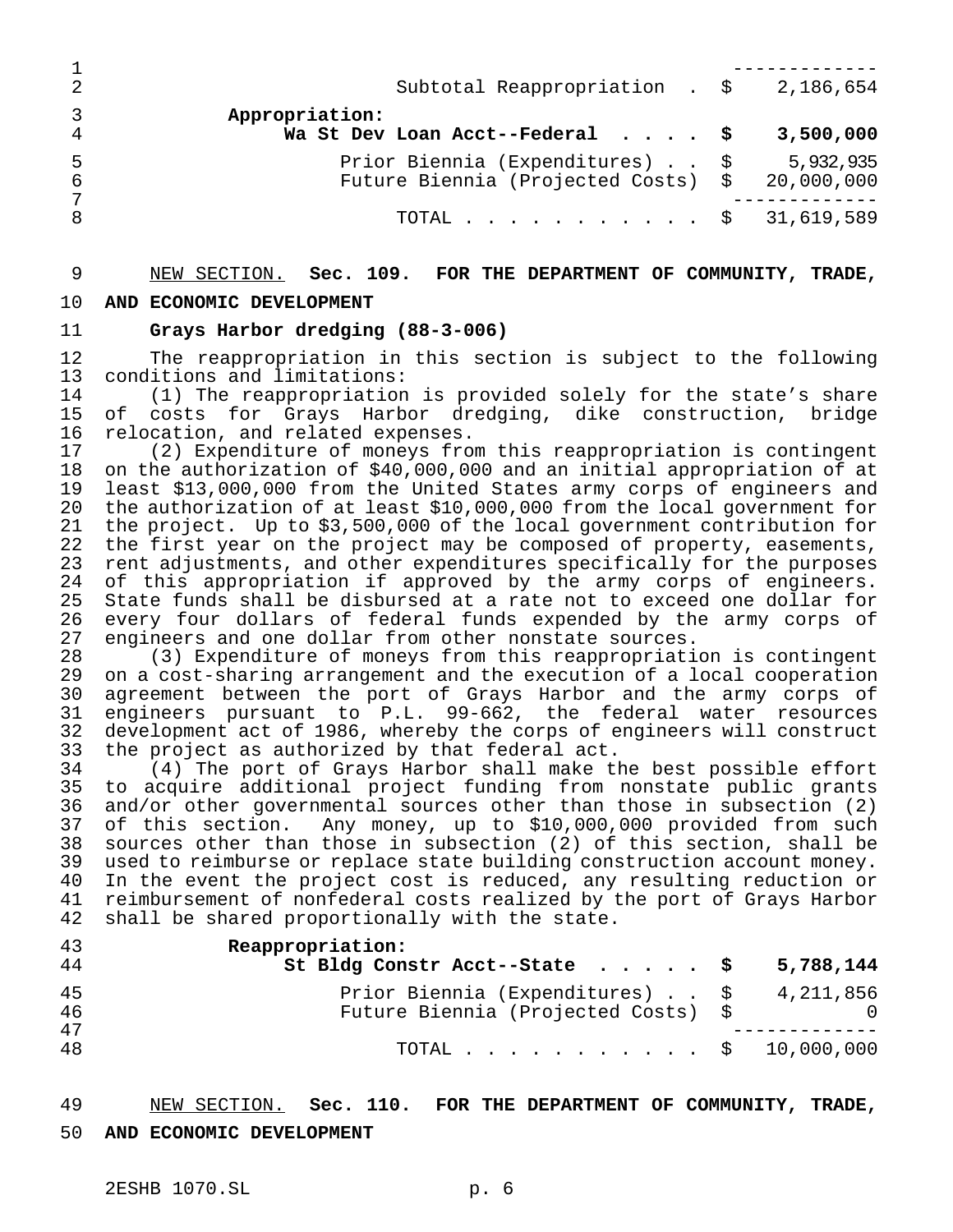## **Housing assistance, weatherization, and affordable housing program (88-5-015)**

3 The appropriation in this section is subject to the following<br>4 conditions and limitations: \$1,500,000 of the reappropriation from the 4 conditions and limitations: \$1,500,000 of the reappropriation from the<br>5 state building and construction account, \$2,000,000 of the state building and construction account, \$2,000,000 of the reappropriation from the charitable, educational, penal, and reformatory institutions account, and \$2,000,000 of the appropriation from the state building and construction account are provided solely 9 for development of at least 367 safe and affordable housing units for<br>10 persons eligible for services from the division of developmental persons eligible for services from the division of developmental disabilities in the department of social and health services. The housing assistance program shall implement this initiative in coordination with the managed care initiative developed by the division of developmental disabilities in accordance with the 1995-97 operating budget.

| 16<br>17<br>18<br>19 | Reappropriation:<br>St Bldg Constr Acct--State \$<br>CEP & RI Acct--State $\cdots$ | 33,214,000<br>2,830,959 |
|----------------------|------------------------------------------------------------------------------------|-------------------------|
| 20                   | Subtotal Reappropriation . \$                                                      | 36,044,959              |
| 21<br>22<br>23<br>24 | Appropriation:<br>St Bldg Constr Acct--State \$<br>WA Housing Trust Acct\$         | 47,800,000<br>2,200,000 |
| 25                   | Subtotal Appropriation \$                                                          | 50,000,000              |
| 26<br>27<br>28       | Prior Biennia (Expenditures) \$ 77,601,500<br>Future Biennia (Projected Costs)     | \$100,000,000           |
| 29                   | TOTAL $\ldots$ \$                                                                  | 263,646,451             |

## NEW SECTION. **Sec. 111. FOR THE DEPARTMENT OF COMMUNITY, TRADE,**

## **AND ECONOMIC DEVELOPMENT**

## **A Contemporary Theatre (ACT)--Seattle (90-1-006)**

33 This reappropriation is provided solely for the construction or<br>34 renovation of a new theater in Seattle. If the project funded from the 34 renovation of a new theater in Seattle. If the project funded from the<br>35 reappropriation in this section is not substantially complete by reappropriation in this section is not substantially complete by December 31, 1996, the reappropriation shall lapse.

| 37<br>38       | Reappropriation:<br>St Bldg Constr Acct--State \$                      | 914,696              |
|----------------|------------------------------------------------------------------------|----------------------|
| 39<br>40<br>41 | Prior Biennia (Expenditures) \$<br>Future Biennia (Projected Costs) \$ | 85,031<br>$\bigcirc$ |
| 42             | TOTAL S                                                                | 999,727              |

## NEW SECTION. **Sec. 112. FOR THE DEPARTMENT OF COMMUNITY, TRADE, AND ECONOMIC DEVELOPMENT**

 **Seattle Center redevelopment:** For upgrading the Coliseum, including engineering and other studies to determine renovation alternatives for the Coliseum, the International Fountain mall, Memorial Stadium, the Center House, the Pacific Arts Center, the Opera House, and central plant; converting the northwest rooms to a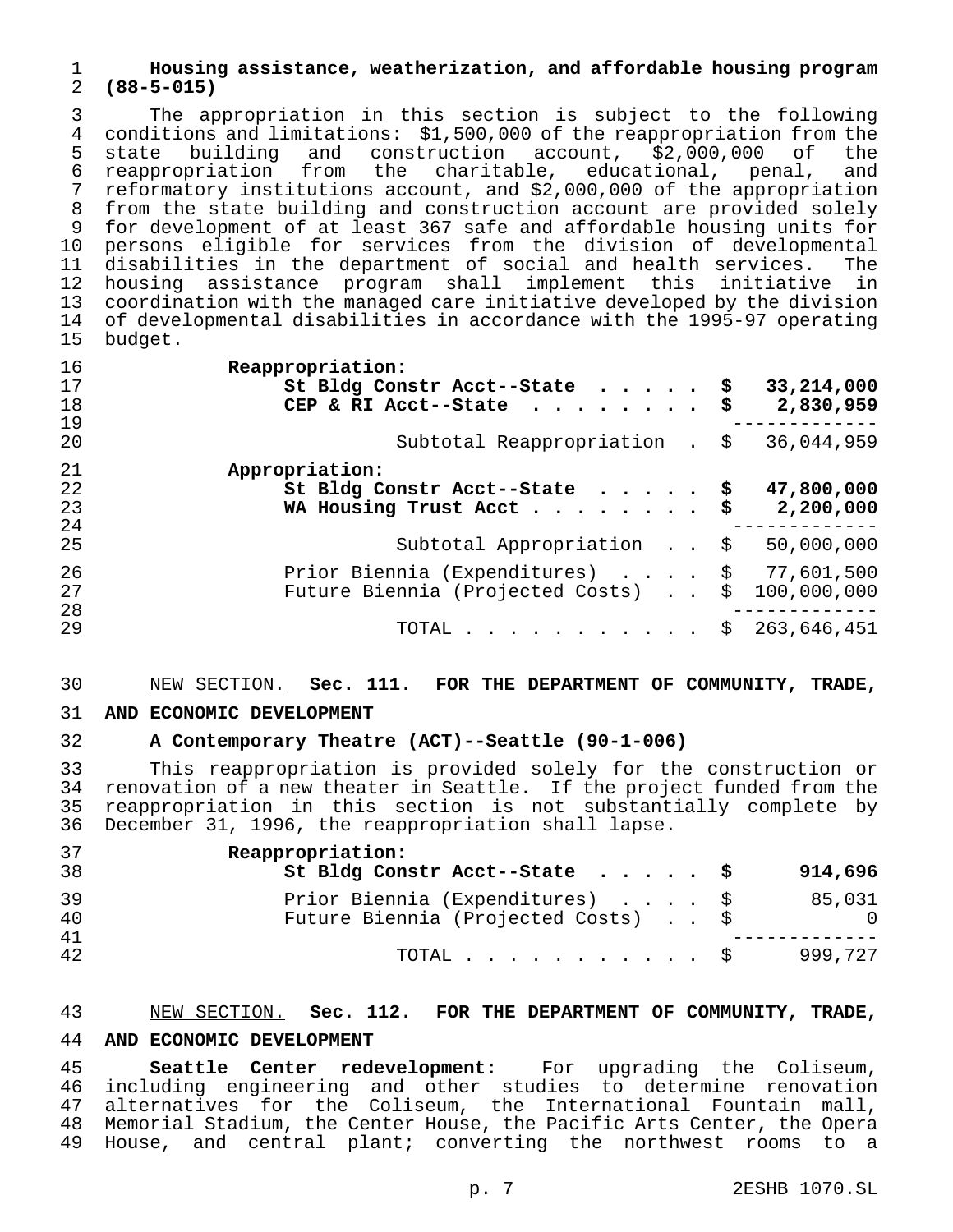conference and exhibit facility; adding parking; renovating and developing open space areas; making improvements to mechanical, electrical, and other high-priority building systems; and making general improvements to the site, including but not limited to signs, fountains, portable stages and fencing **(92-1-019)**

 The reappropriation in this section shall be matched by moneys from nonstate sources sufficient to pay at least seventy-five percent of the total capital costs of these projects.

| 10       | Reappropriation:<br>St Bldg Constr Acct--State $\ldots$ , $\frac{1}{2}$ , 735,637 |  |
|----------|-----------------------------------------------------------------------------------|--|
| 11<br>12 | Prior Biennia (Expenditures) \$ 5,764,364<br>Future Biennia (Projected Costs) \$  |  |
| 13<br>14 | TOTAL $\frac{1}{5}$ 8,500,001                                                     |  |

# NEW SECTION. **Sec. 113. FOR THE DEPARTMENT OF COMMUNITY, TRADE, AND ECONOMIC DEVELOPMENT**

 **Yakima criminal justice facility**: For a grant to the city of Yakima for the construction of a new criminal justice facility **(92-2- 001)**

 The reappropriation in this section is subject to the following 21 conditions and limitations:<br>22 (1) Before receiving th

22 (1) Before receiving the grant, the city shall demonstrate to the<br>23 satisfaction of the department an ability to complete the construction 23 satisfaction of the department an ability to complete the construction<br>24 of the facility and fund its operation. 24 of the facility and fund its operation.<br>25 (2) The grant may not exceed sixty-s

25 (2) The grant may not exceed sixty-six percent of the total project<br>26 capital costs as determined by the department. The remaining portion 26 capital costs as determined by the department. The remaining portion<br>27 of project capital costs shall be a match provided from nonstate 27 of project capital costs shall be a match provided from nonstate<br>28 sources. 28 sources.<br>29 (3)

(3) If the project funded from the reappropriation in this section is not substantially complete by December 30, 1996, the reappropriation shall lapse.

| 32<br>33 | Reappropriation:<br>St Bldg Constr Acct--State $\cdot \cdot \cdot \cdot$ \$ 2,991,000 |              |
|----------|---------------------------------------------------------------------------------------|--------------|
| 34<br>35 | Prior Biennia (Expenditures) \$<br>Future Biennia (Projected Costs) \$                | 9,000<br>- 0 |
| 36<br>37 | TOTAL $\frac{1}{2}$ 3,000,000                                                         |              |

# NEW SECTION. **Sec. 114. FOR THE DEPARTMENT OF COMMUNITY, TRADE,**

## **AND ECONOMIC DEVELOPMENT**

## **7th Street Theatre (90-2-008)**

 The reappropriation in this section is subject to the following conditions and limitations: The reappropriation shall be matched by at least \$200,000 from nonstate sources. The match may include cash or in-kind contributions. If the project funded from the reappropriation in this section is not substantially complete by December 30, 1996, the reappropriation shall lapse.

## **Reappropriation: St Bldg Constr Acct--State ..... \$ 150,000**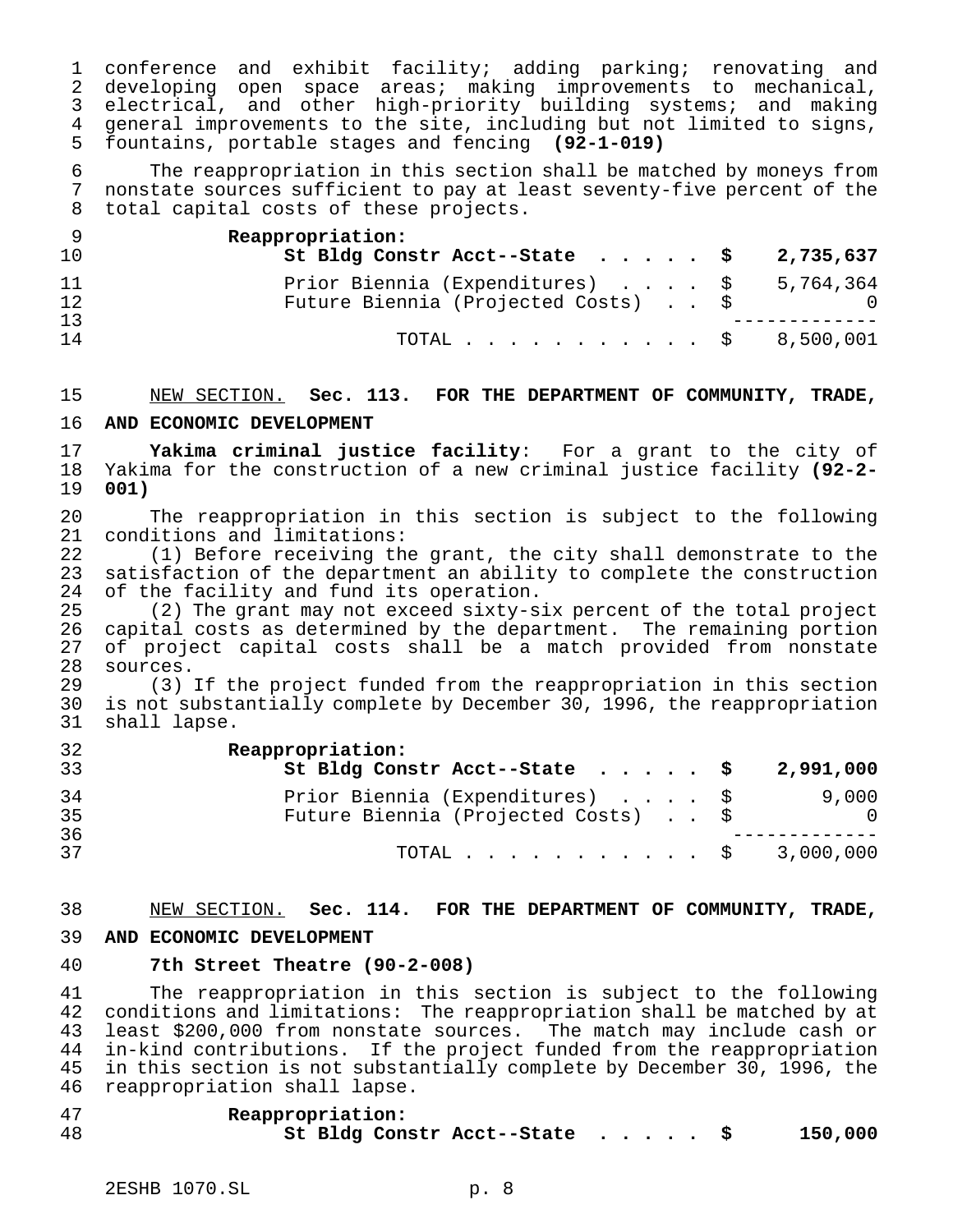|          | Prior Biennia (Expenditures) \$<br>Future Biennia (Projected Costs)<br>TOTAL $\ldots$ \$ | 250,000<br>400,000 |
|----------|------------------------------------------------------------------------------------------|--------------------|
| 5        | NEW SECTION. Sec. 115. FOR THE DEPARTMENT OF COMMUNITY,                                  | TRADE,             |
| 6        | AND ECONOMIC DEVELOPMENT                                                                 |                    |
|          | Minor works: Emergency Management Building (92-2-009)                                    |                    |
| 8<br>9   | Reappropriation:<br>St Bldg Constr Acct--State $\frac{1}{5}$                             | 62,263             |
| 10<br>11 | Prior Biennia (Expenditures) \$<br>Future Biennia (Projected Costs)                      | 223,737            |
| 12<br>13 | TOTAL                                                                                    | \$<br>286,000      |

#### NEW SECTION. **Sec. 116. FOR THE DEPARTMENT OF COMMUNITY, TRADE,**

#### **AND ECONOMIC DEVELOPMENT**

 **Snohomish County drainage:** To purchase land in drainage district number 6 and construct a cross-levee on it, in order to decrease damaging flooding of adjacent lands and to reestablish wetlands **(92-2- 011)**

20 The reappropriation in this section shall be matched by at least<br>21 \$585,000 provided from nonstate sources for capital costs of this 21 \$585,000 provided from nonstate sources for capital costs of this<br>22 project. project.

| 23<br>24       | Reappropriation:<br>St Bldg Constr Acct--State $\frac{1}{9}$           | 348,950             |
|----------------|------------------------------------------------------------------------|---------------------|
| 25<br>26<br>27 | Prior Biennia (Expenditures) \$<br>Future Biennia (Projected Costs) \$ | 1,050<br>$\bigcirc$ |
| 28             | TOTAL $\ldots$ $\S$                                                    | 350,000             |

## NEW SECTION. **Sec. 117. FOR THE DEPARTMENT OF COMMUNITY, TRADE,**

#### **AND ECONOMIC DEVELOPMENT**

 **Resource Center for the Handicapped:** To acquire and improve the facilities in which the center currently operates **(92-5-000)**

 The reappropriation in this section is subject to the following conditions and limitations: Each dollar expended from the reappropriation in this section shall be matched by at least one dollar from nonstate sources expended for the same purposes. The matching money may include lease-purchase payments made by the center prior to May 28, 1993.

| 39<br>40 | Reappropriation:<br>St Bldg Constr Acct--State $\frac{1}{9}$           | 407,203 |
|----------|------------------------------------------------------------------------|---------|
| 41<br>42 | Prior Biennia (Expenditures) \$<br>Future Biennia (Projected Costs) \$ | 792,797 |
| 43<br>44 | TOTAL $\ldots$ \$ 1,200,000                                            |         |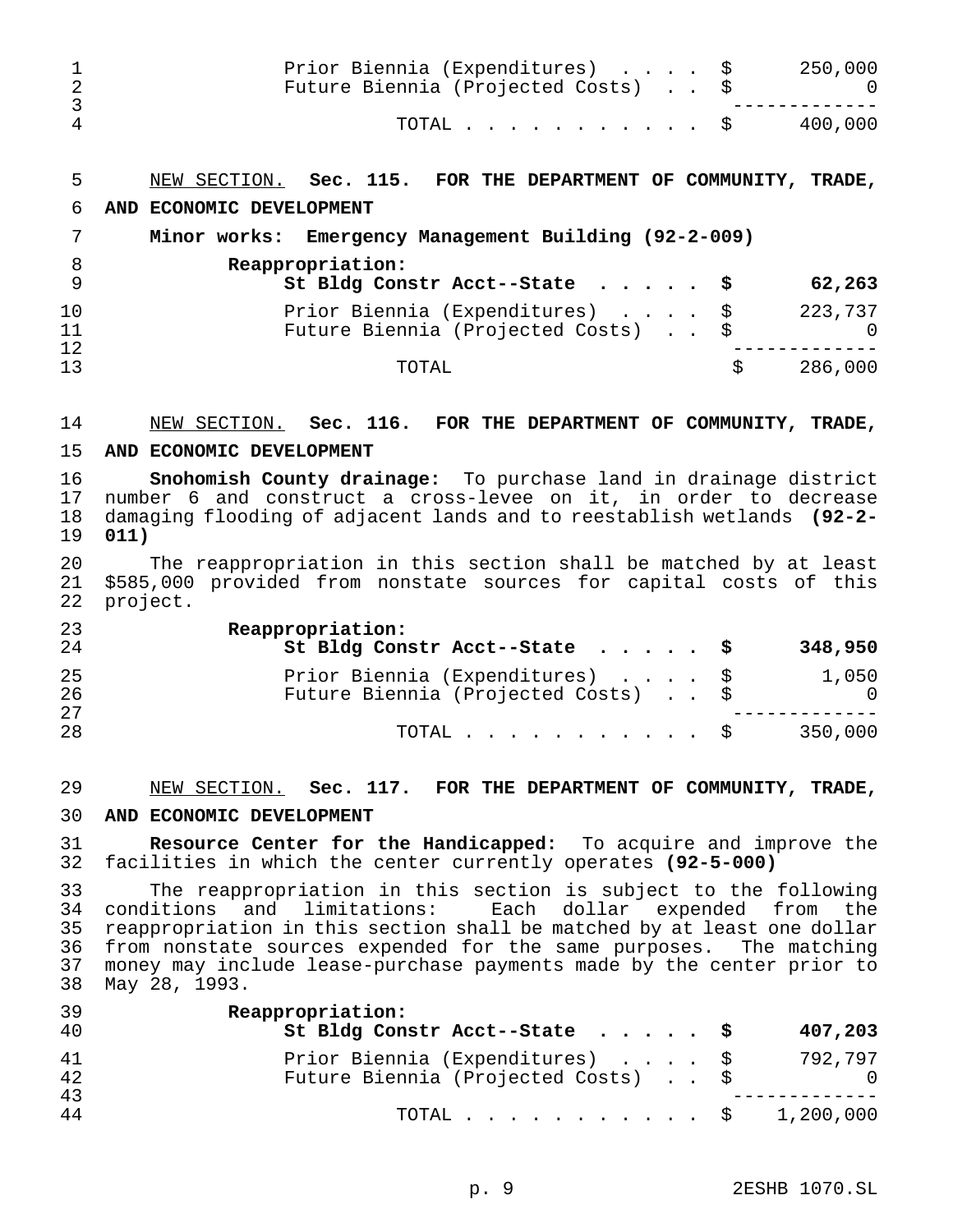NEW SECTION. **Sec. 118. FOR THE DEPARTMENT OF COMMUNITY, TRADE, AND ECONOMIC DEVELOPMENT Washington Technology Center laboratories (92-5-001) Reappropriation: St Bldg Constr Acct--State ..... \$ 1,262,945** Prior Biennia (Expenditures) .... \$ 1,419,658 Future Biennia (Projected Costs) . . \$ 0 ------------- TOTAL........... \$ 2,682,603

# NEW SECTION. **Sec. 119. FOR THE DEPARTMENT OF COMMUNITY, TRADE, AND ECONOMIC DEVELOPMENT**

 **Columbia River dredging feasibility**: For completing a study on the feasibility of deepening the navigation channel from Astoria to Vancouver **(92-5-006)**

15 Expenditure of this reappropriation is contingent on \$1,200,000<br>16 from the federal government and \$600,000 from the state of Oregon being 16 from the federal government and \$600,000 from the state of Oregon being<br>17 appropriated for the same purpose. If the project funded from the 17 appropriated for the same purpose. If the project funded from the<br>18 reappropriation in this section is not substantially complete by June 18 reappropriation in this section is not substantially complete by June<br>19 30, 1997, the reappropriation shall lapse. 30, 1997, the reappropriation shall lapse.

| 20<br>21 | Reappropriation:<br>St Bldg Constr Acct--State \$                      | 598,200           |
|----------|------------------------------------------------------------------------|-------------------|
| 22<br>23 | Prior Biennia (Expenditures) \$<br>Future Biennia (Projected Costs) \$ | 1,800<br>$\cup$ 0 |
| 24<br>25 | TOTAL S                                                                | 600,000           |

#### NEW SECTION. **Sec. 120. FOR THE DEPARTMENT OF COMMUNITY, TRADE,**

#### **AND ECONOMIC DEVELOPMENT**

 **Building for the arts:** For grants to local performing arts and art museum organizations for facility improvements or additions **(92-5-100)**

 The appropriations in this section are subject to the following conditions and limitations:

(1) The following projects are eligible for funding:

| 33<br>34 | Phase 1                     |    | Estimated Total<br>Capital Cost |
|----------|-----------------------------|----|---------------------------------|
| 35       | Seattle Children's Theatre  | \$ | 8,000,000                       |
| 36       | Admiral Theatre (Bremerton) | \$ | 4,261,000                       |
| 37       | Pacific Northwest Ballet    |    | \$7,500,000                     |
| 38       | Seattle Symphony            |    | \$54,000,000                    |
| 39       | Seattle Repertory Theatre   |    |                                 |
| 40       | (Phase 1)                   | Ŝ. | 4,000,000                       |
| 41       | Broadway Theatre District   |    |                                 |
| 42       | (Tacoma)                    |    | \$11,800,000                    |
| 43       | Allied Arts of Yakima       | \$ | 500,000                         |
| 44       | Spokane Art School          |    | $\ddot{s}$<br>454,000           |
| 45       | Seattle Art Museum          |    | 4,862,500                       |
| 46       |                             |    |                                 |
|          |                             |    |                                 |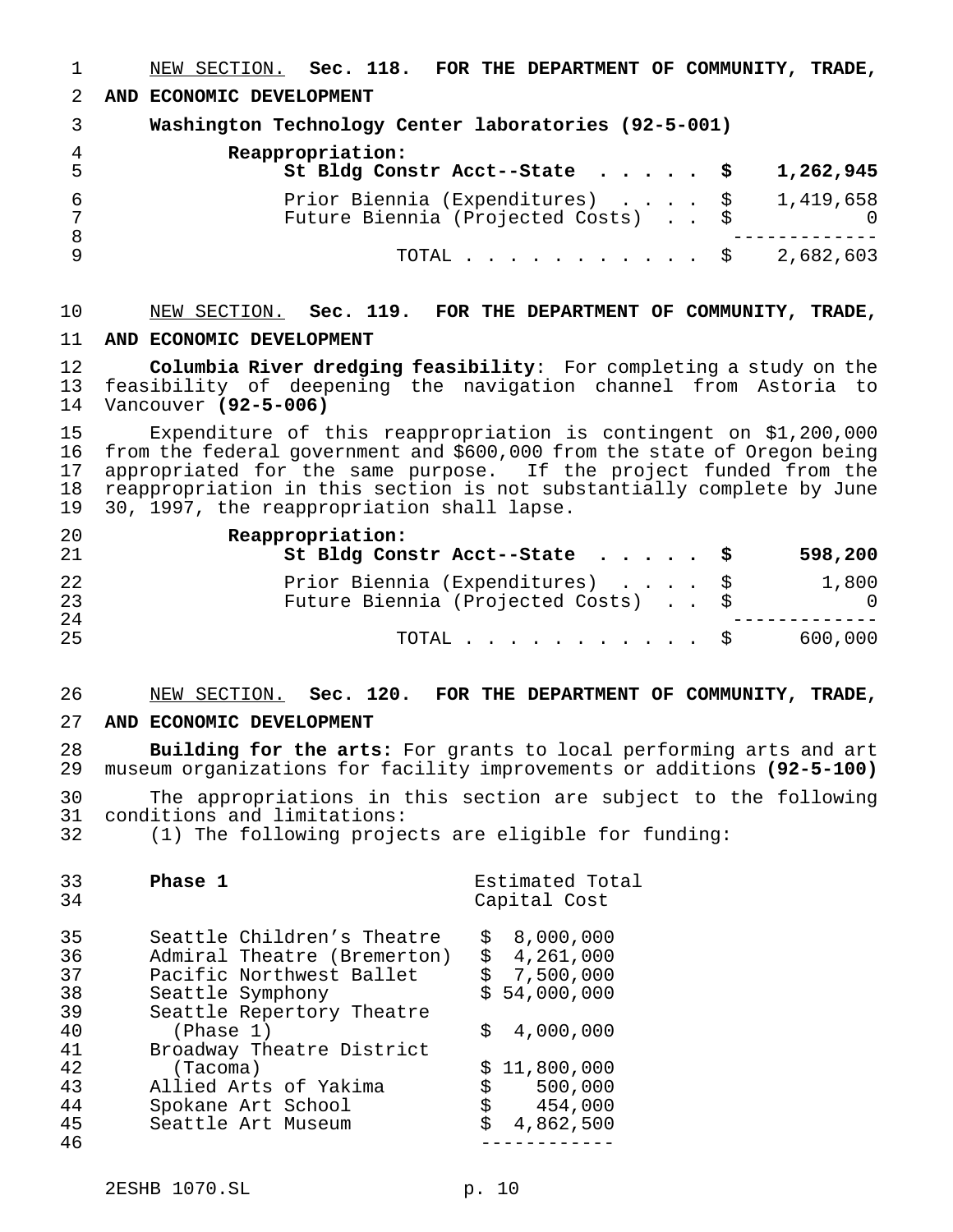| 1                                | Total                                                                                                                            | \$95,377,500                                                         |
|----------------------------------|----------------------------------------------------------------------------------------------------------------------------------|----------------------------------------------------------------------|
| 2<br>3                           | Phase 2                                                                                                                          | Estimated Total<br>Capital Cost                                      |
| 4<br>5<br>б<br>7<br>8            | Bainbridge Performing<br>Arts Center<br>The Children's Museum<br>Everett Community Theatre<br>Kirkland Center for                | \$<br>1,200,000<br>\$<br>2,850,000<br>\$<br>12,119,063               |
| 9<br>10                          | the Performing Arts<br>Makah Cultural and                                                                                        | \$<br>2,500,000                                                      |
| 11<br>12<br>13<br>14<br>15       | Research Center<br>Mount Baker Theatre Center<br>Seattle Group Theatre<br>Seattle Opera Association<br>Seattle Repertory Theatre | なみ<br>1,600,000<br>1,581,000<br>334,751<br>\$<br>985,000             |
| 16<br>17                         | (Phase 2)<br>Valley Museum of Northwest                                                                                          | \$<br>4,000,000                                                      |
| 18<br>19<br>20<br>21             | Art<br>Village Theatre<br>Tacoma Little Theatre<br>The Washington Center                                                         | \$<br>1,100,000<br>\$<br>6,000,000<br>\$<br>1,250,000                |
| 22<br>23                         | for the Performing Arts<br>Whidbey Island Center                                                                                 | \$<br>400,000                                                        |
| 24<br>25<br>26                   | for the Arts<br>Total                                                                                                            | \$<br>1,200,000<br>\$37,119,814                                      |
| 27<br>28                         | Phase 3                                                                                                                          | Estimated Total<br>Capital Cost                                      |
| 29<br>30<br>31<br>32<br>33       | ACT Theatre<br>Corbin Art Theater (Spokane)<br>Cutter Theater<br>Depot Arts Center<br>(Anacortes)                                | 28,100,000<br>\$<br>\$<br>69,055<br>\$<br>725,511<br>\$<br>68,000    |
| 34<br>35                         | Little Theater (Walla Walla)<br>Meadow for the Arts                                                                              | \$<br>100,000                                                        |
| 36<br>37<br>38<br>39<br>40       | (Gig Harbor)<br>New City Theater<br>Northwest Puppet Theater<br>Paramount Theater<br>Rainier Valley Cultural                     | ななな<br>2,550,000<br>281,000<br>413,300<br>\$<br>14,705,262           |
| 41<br>42                         |                                                                                                                                  |                                                                      |
| 43<br>44                         | Center<br>Seattle Children s Theater<br>Steilacoom Cultural Center<br>Meyendenbauer Theater                                      | 600,000<br>3,200,000<br>65,000<br>2,400,000                          |
| 45<br>46<br>47<br>48<br>49<br>50 | Tu-Ha-Buts Cultural Center<br>Vancouver Arts School<br>World Kite Museum<br>Clallam County Gallery<br>Columbia Theater           | ららららさ<br>777,405<br>8,549,313<br>900,000<br>174,314<br>\$<br>500,000 |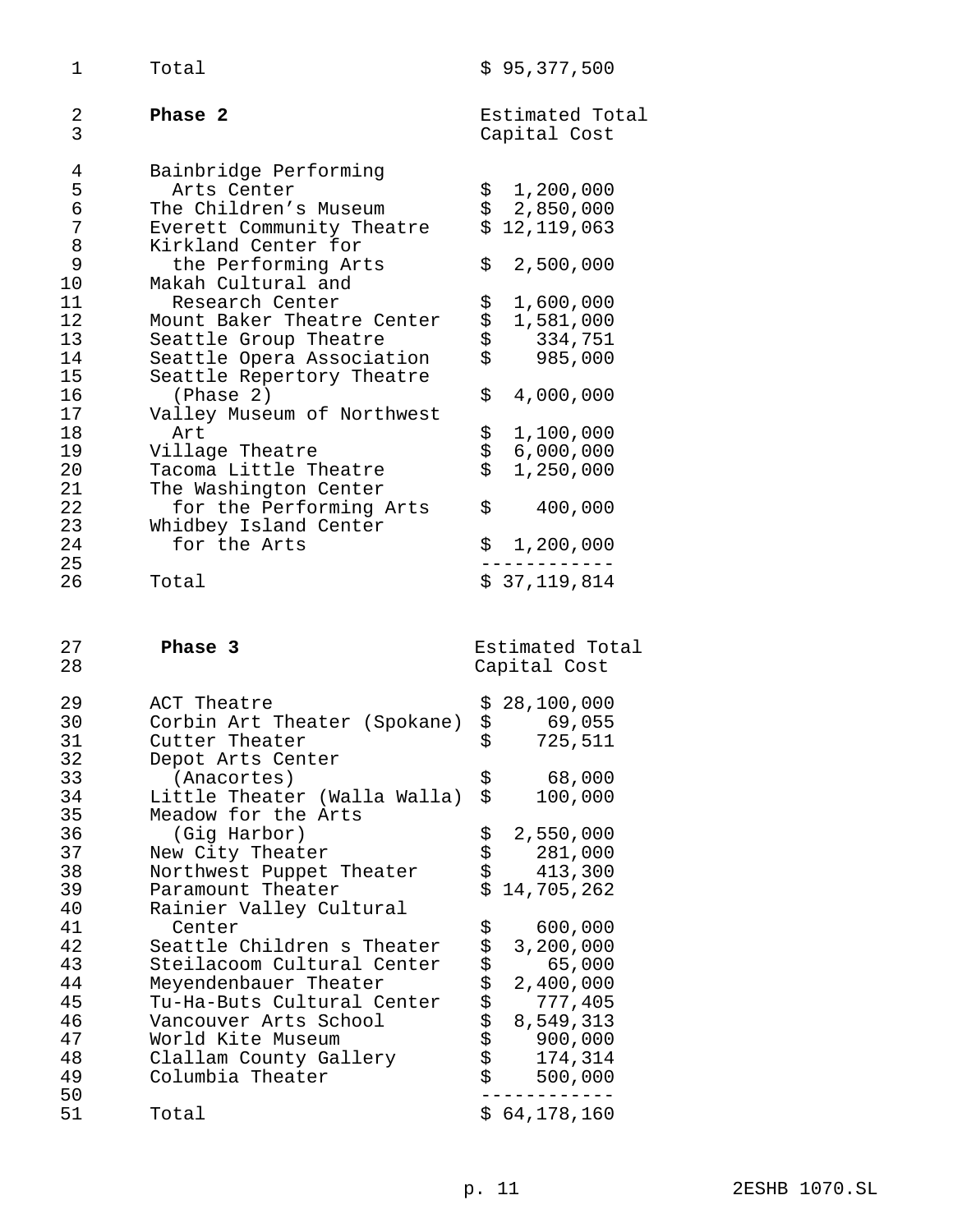(2) The state grant may provide no more than fifteen percent of the estimated total capital cost or actual total capital cost of the project, whichever is less. The remaining portions of project capital costs shall be a match from nonstate sources. The match may include 5 cash and land value.<br>6 (3) State fundin

 (3) State funding shall be distributed to projects in the order in which matching requirements have been met.

 (4) The department shall submit a list of recommended performing arts, museum, and cultural organization projects for funding in the 1997-99 capital budget. The list shall result from a competitive grants program developed by the department based upon: Uniform criteria for the selection of projects and awarding of grants for up to fifteen percent of the total project cost; local community support for the project; a requirement that the sites for the projects are secured or optioned for purchase; and a state-wide geographic distribution of

16 projects.<br>17 (5) (5) The reappropriation and new appropriation in this section are provided to fund the state share for phase 1, 2, and 3 of the building for the arts program. Within this amount the department may fund projects that demonstrate adequate progress and have secured the 21 necessary match funding. The department may require that projects<br>22 recompete for funding. 22 recompete for funding.<br>23 (6) No single pro

 (6) No single project shall exceed \$4,500,000 unless there are uncommitted funds from the appropriations in this section after January 1, 1997. Nothing in this subsection (6) prevents the department from submitting a request for an increased state share of any project subject to this limitation in the department's 1997-99 capital budget

28 request.<br>29 (7) The department is authorized to allocate the amounts appropriated in this section among the eligible projects in phases 1, 2, 3 and to set matching requirements for individual projects.

 (8) By December 15, 1995, the department shall submit a report to the appropriate fiscal committees of the legislature on the progress of the building for the arts program, including a list of projects funded under this section.

| 36<br>37 | Reappropriation:<br>St Bldg Constr Acct--State \$<br>8,000,000 |
|----------|----------------------------------------------------------------|
| 38       | Appropriation:                                                 |
| 39       | St Bldg Constr Acct--State \$<br>3,000,000                     |
| 40       | Prior Biennia (Expenditures) \$<br>9,209,986                   |
| 41       | Future Biennia (Projected Costs) \$                            |
| 42       |                                                                |
| 43       | 20,209,986<br>TOTAL \$                                         |

## NEW SECTION. **Sec. 121. FOR THE DEPARTMENT OF COMMUNITY, TRADE,**

## **AND ECONOMIC DEVELOPMENT**

## **Columbia Gorge Interpretive Center (92-5-101)**

 The reappropriation in this section shall be matched by at least \$5,000,000 from nonstate sources provided for capital costs of the project. The match may include cash, land value, and other in-kind contributions.

| -51 | Reappropriation:                                   |           |
|-----|----------------------------------------------------|-----------|
| -52 | St Bldg Constr Acct--State \$                      | 1,000,886 |
| 53  | Prior Biennia (Expenditures) $\ldots$ \$ 3,999,114 |           |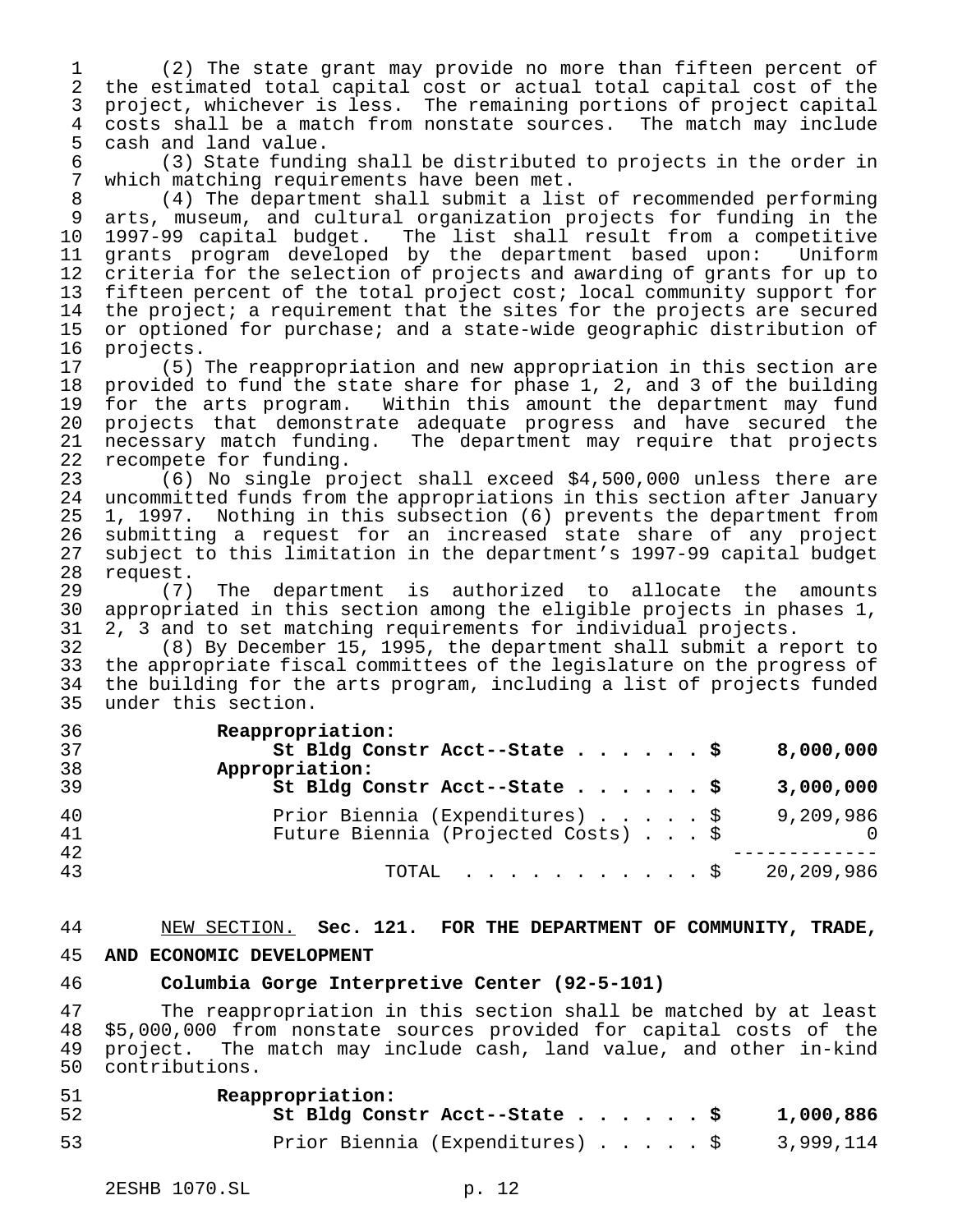| Future Biennia (Projected Costs) \$ |  |
|-------------------------------------|--|
| TOTAL \$ 5,000,000                  |  |

## NEW SECTION. **Sec. 122. FOR THE DEPARTMENT OF COMMUNITY, TRADE,**

#### **AND ECONOMIC DEVELOPMENT**

#### **Tri-Cities Trade Center (93-5-003)**

 The appropriations in this section may be used only for capital development of an arena multi-purpose facility and adjacent recreation space in the city of Pasco. These appropriations shall be matched by 10 at least \$2,800,000 provided from nonstate sources.

| 11<br>12 | Reappropriation:<br>St Bldg Constr Acct--State \$<br>2,527,385                           |
|----------|------------------------------------------------------------------------------------------|
| 13<br>14 | Prior Biennia (Expenditures) \$<br>272,615<br>Future Biennia (Projected Costs) \$<br>_ റ |
| 15<br>16 | 2,800,000<br>TOTAL S                                                                     |

#### NEW SECTION. **Sec. 123. FOR THE DEPARTMENT OF COMMUNITY, TRADE,**

#### **AND ECONOMIC DEVELOPMENT**

#### **Martin Luther King Jr. Memorial (93-5-005)**

20 Each dollar expended from the reappropriation in this section<br>21 shall be matched by at least one dollar from other sources expended for 21 shall be matched by at least one dollar from other sources expended for<br>22 the same purpose. the same purpose.

| 23<br>24 | Reappropriation:<br>St Bldg Constr Acct--State \$<br>95,450 |            |
|----------|-------------------------------------------------------------|------------|
| 25       | Prior Biennia (Expenditures) \$                             | 4,550      |
| 26       | Future Biennia (Projected Costs) \$                         | $\bigcirc$ |
| 27       |                                                             |            |
| 28       | 100,000<br>TOTAL Ş                                          |            |

#### NEW SECTION. **Sec. 124. FOR THE DEPARTMENT OF COMMUNITY, TRADE,**

#### **AND ECONOMIC DEVELOPMENT**

#### **Challenger Learning Center (93-5-006)**

 The reappropriation in this section is subject to the following conditions and limitations:

 (1) The appropriation is provided solely for support of science education at the Challenger learning center at the museum of flight; and

(2) Each dollar expended from the appropriation in this section shall be matched by at least one dollar from nonstate sources for the same purpose.

| 40<br>41 | Reappropriation:<br>St Bldg Constr Acct--State \$<br>322,908                                    |
|----------|-------------------------------------------------------------------------------------------------|
| 42<br>43 | Prior Biennia (Expenditures) \$<br>477,092<br>Future Biennia (Projected Costs) \$<br>$\bigcirc$ |
| 44<br>45 | 800,000<br>TOTAL Ş                                                                              |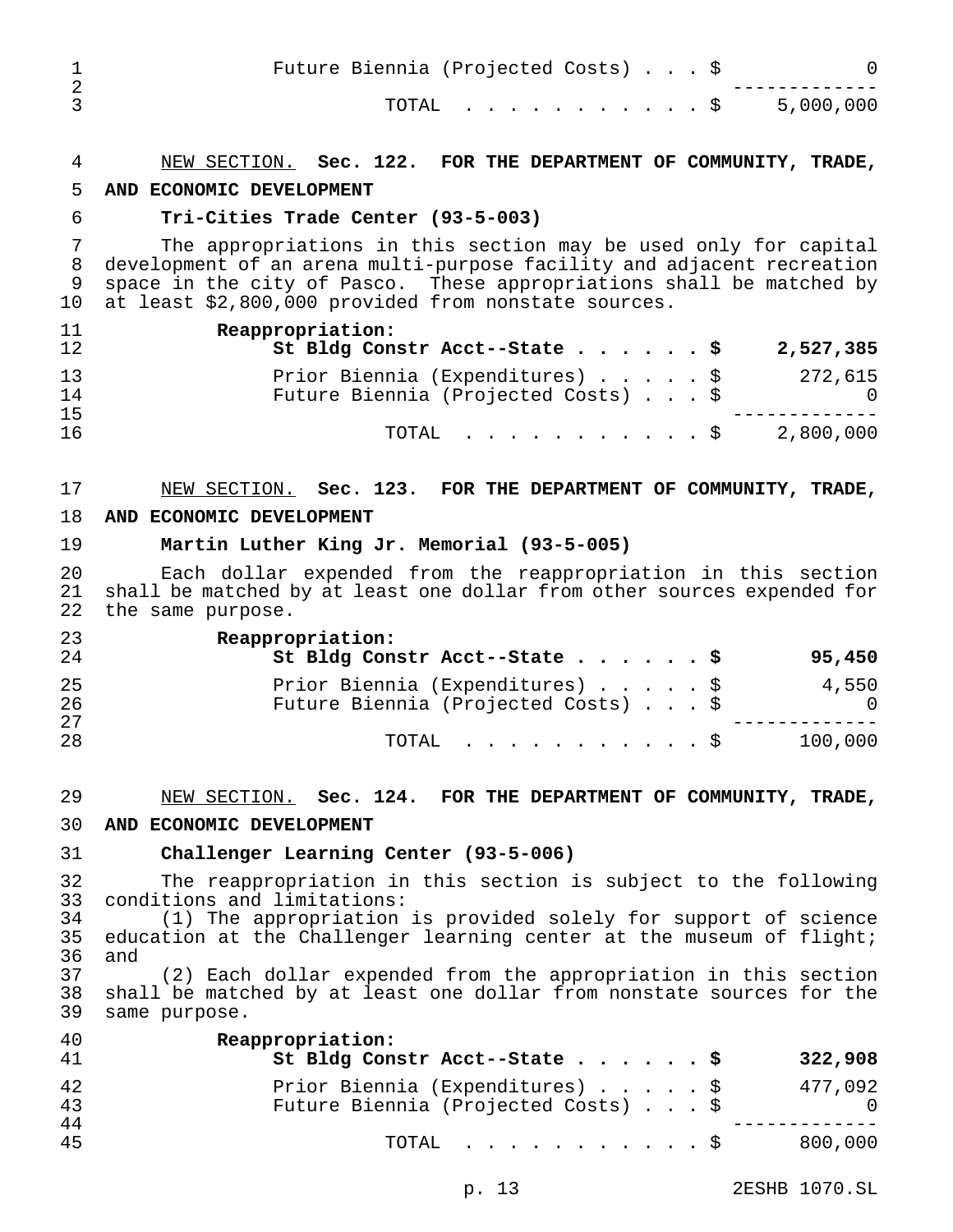NEW SECTION. **Sec. 125. FOR THE DEPARTMENT OF COMMUNITY, TRADE, AND ECONOMIC DEVELOPMENT Emergency Management Building: Preservation (94-1-018) Reappropriation: St Bldg Constr Acct--State......\$ 71,759** Prior Biennia (Expenditures).....\$ 13,325 Future Biennia (Projected Costs)...\$ 0 ------------- TOTAL ...........\$ 85,084 NEW SECTION. **Sec. 126. FOR THE DEPARTMENT OF COMMUNITY, TRADE, AND ECONOMIC DEVELOPMENT Public works trust fund loans (94-2-001)** The appropriation in this section is subject to the following 14 conditions and limitations:<br>15 10 to \$20,000,000 of 15 Up to \$20,000,000 of the new appropriation may be used for<br>16 preconstruction activity loans under chapter 363. Laws of 1995. preconstruction activity loans under chapter 363, Laws of 1995. **Reappropriation: Public Works Assistance Acct--State . \$ 105,699,689 Appropriation: Public Works Assistance Acct--State . \$ 148,900,000** 21 Prior Biennia (Expenditures)......\$ 151,561,725<br>22 Future Biennia (Projected Costs)...\$ 695.900.000 22 Future Biennia (Projected Costs)...\$ 695,900,000<br>23 ------------- <sup>24</sup> TOTAL ...........\$ 1,102,061,414 NEW SECTION. **Sec. 127. FOR THE DEPARTMENT OF COMMUNITY, TRADE, AND ECONOMIC DEVELOPMENT Washington Technology Center: Equipment (94-2-002)** The reappropriation in this section is provided solely for equipment installations on the first floor of Fluke Hall. The appropriation shall be transferred to and administered by the University of Washington. **Reappropriation: St Bldg Constr Acct--State......\$ 947,785** Prior Biennia (Expenditures).....\$ 32,215

| 32<br>33 | Reappropriation:<br>St Bldg Constr Acct--State \$<br>947,785                                   |
|----------|------------------------------------------------------------------------------------------------|
| 34<br>35 | Prior Biennia (Expenditures) \$<br>32,215<br>Future Biennia (Projected Costs) \$<br>$\bigcirc$ |
| 36<br>37 | 980,000<br>TOTAL Ş                                                                             |

# NEW SECTION. **Sec. 128. FOR THE DEPARTMENT OF COMMUNITY, TRADE, AND ECONOMIC DEVELOPMENT**

 **Bigelow House**: For restoration and renovation of this historic home to accommodate public visitors **(94-2-004)**

 The reappropriation in this section is contingent on the project being owned and operated by a public or nonprofit organization.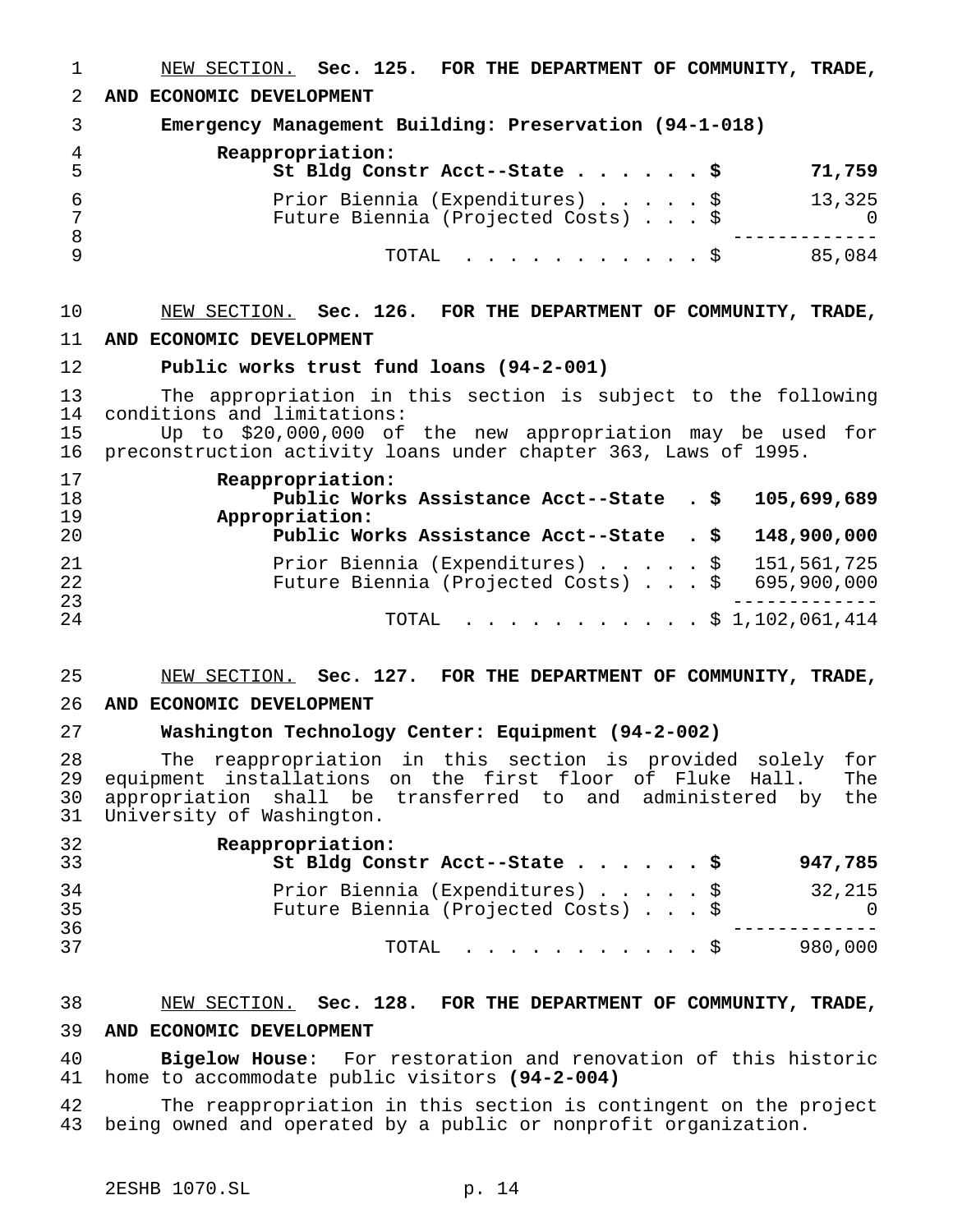| $\mathbf{1}$         | Reappropriation:<br>St Bldg Constr Acct--State \$                      |  |  | 298,923 |
|----------------------|------------------------------------------------------------------------|--|--|---------|
| $\overline{4}$<br>-5 | Prior Biennia (Expenditures) \$<br>Future Biennia (Projected Costs) \$ |  |  | 9.077   |
| 6                    | TOTAL Ş                                                                |  |  | 308,000 |

# NEW SECTION. **Sec. 129. FOR THE DEPARTMENT OF COMMUNITY, TRADE,**

## **AND ECONOMIC DEVELOPMENT**

## **Olympic Peninsula Natural History Museum (94-2-005)**

 The appropriation in this section is subject to the following conditions and limitations:

 (1) Each two dollars expended from this reappropriation shall be matched by at least one dollar from other sources. The match may 14 include cash, land, and in-kind donations.<br>15 (2) It is the intent of the legislatur

 $(2)$  It is the intent of the legislature that this reappropriation represents a one-time grant for this project.

| 17<br>18 | Reappropriation:<br>St Bldg Constr Acct--State \$<br>300,000                       |
|----------|------------------------------------------------------------------------------------|
| 19<br>20 | Prior Biennia (Expenditures) \$<br>Future Biennia (Projected Costs) \$<br>$\Omega$ |
| 21<br>22 | 300,000<br>TOTAL Ş                                                                 |

## NEW SECTION. **Sec. 130. FOR THE DEPARTMENT OF COMMUNITY, TRADE,**

## **AND ECONOMIC DEVELOPMENT**

25 **Thorp Grist Mill**: To develop the ice pond park and provide<br>26 facilities to accommodate public access (94-2-007) facilities to accommodate public access **(94-2-007)**

27 The reappropriation in this section shall be matched by at least<br>28 \$100,000 from ponstate and ponfederal sources. The match may include 28 \$100,000 from nonstate and nonfederal sources. The match may include<br>29 cash or in-kind contributions. The department shall assist the Thorp 29 cash or in-kind contributions. The department shall assist the Thorp<br>30 Mill Town Historical Preservation Society in soliciting moneys from the 30 Mill Town Historical Preservation Society in soliciting moneys from the<br>31 intermodal surface transportation efficiency act to support the intermodal surface transportation efficiency act to support the project.

| 33<br>34 | Reappropriation:<br>St Bldg Constr Acct--State \$<br>100,000                     |            |
|----------|----------------------------------------------------------------------------------|------------|
| 35<br>36 | Prior Biennia (Expenditures) \$<br>30,000<br>Future Biennia (Projected Costs) \$ | $\bigcirc$ |
| 37<br>38 | 130,000<br>TOTAL Ş                                                               |            |

## NEW SECTION. **Sec. 131. FOR THE DEPARTMENT OF COMMUNITY, TRADE,**

## **AND ECONOMIC DEVELOPMENT**

 **Camp North Bend Environmental Center**: For restoration of the historic Camp North Bend (Camp Waskowitz) owned and operated by the Highline school district as an environmental education center **(94-2- 008)**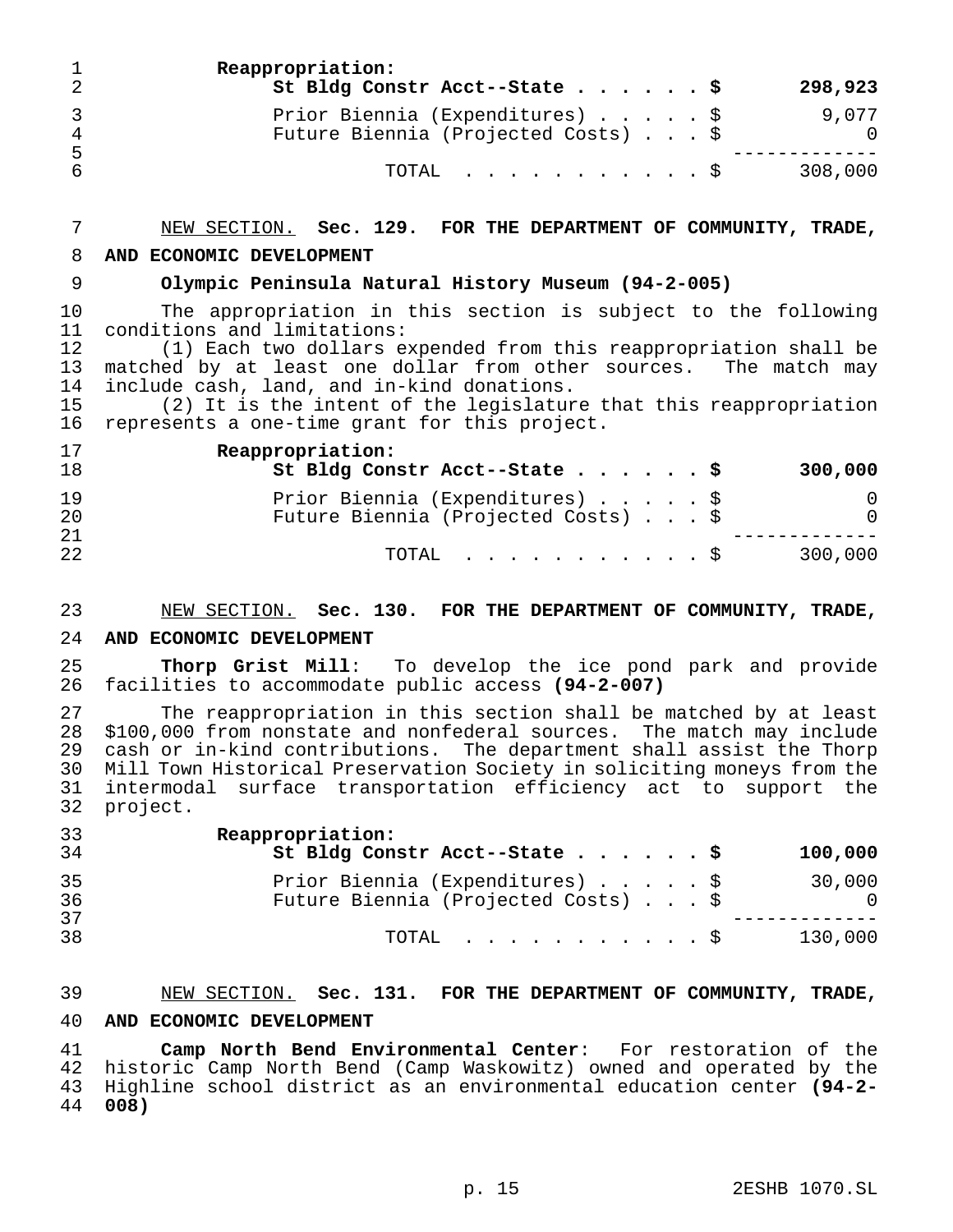The reappropriation in this section shall be matched by \$100,000 provided from nonstate sources for capital costs of this project. **Reappropriation: St Bldg Constr Acct--State......\$ 200,000** Prior Biennia (Expenditures).....\$ 0 Future Biennia (Projected Costs)...\$ 0 ------------- 8 10TAL . . . . . . . . . . \$ 200,000

# NEW SECTION. **Sec. 132. FOR THE DEPARTMENT OF COMMUNITY, TRADE,**

## **AND ECONOMIC DEVELOPMENT**

 **Boren Field repairs**: To provide financial assistance to the Seattle school district for repairs to Boren Field **(94-2-011)**

 The reappropriation in this section shall be matched by at least \$50,000 from nonstate sources.

| 15<br>16 | Reappropriation:<br>St Bldg Constr Acct--State \$<br>275,000 |
|----------|--------------------------------------------------------------|
| 17       | Prior Biennia (Expenditures) \$                              |
| 18       | Future Biennia (Projected Costs) \$<br>$\Omega$              |
| 19       |                                                              |
| 20       | 275,000<br>TOTAL S                                           |

## NEW SECTION. **Sec. 133. FOR THE DEPARTMENT OF COMMUNITY, TRADE,**

#### **AND ECONOMIC DEVELOPMENT**

 **Camelot community flooding assistance**: To provide financial assistance to King county to relieve flooding in the Camelot community **(94-2-012)**

 The reappropriation in this section is subject to the following conditions and limitations: Each dollar expended from the reappropriation shall be matched by at least five dollars from nonstate sources for the same purpose.

| 30<br>-31 | Reappropriation:<br>St Bldg Constr Acct--State \$ | 75,000 |
|-----------|---------------------------------------------------|--------|
| 32        | Prior Biennia (Expenditures) \$                   |        |
| 33        | Future Biennia (Projected Costs) \$               |        |
| -34       |                                                   |        |
| -35       | TOTAL Ş                                           | 75,000 |

## NEW SECTION. **Sec. 134. FOR THE DEPARTMENT OF COMMUNITY, TRADE,**

## **AND ECONOMIC DEVELOPMENT**

**Daybreak Star Center: Remodel (94-2-100)**

| 39<br>40 | Reappropriation:<br>St Bldg Constr Acct--State \$<br>88,484                              |
|----------|------------------------------------------------------------------------------------------|
| 41<br>42 | Prior Biennia (Expenditures) \$<br>138,516<br>Future Biennia (Projected Costs) \$<br>- 0 |
| 43<br>44 | 227,000<br>$\text{TOTAL}$ $\S$                                                           |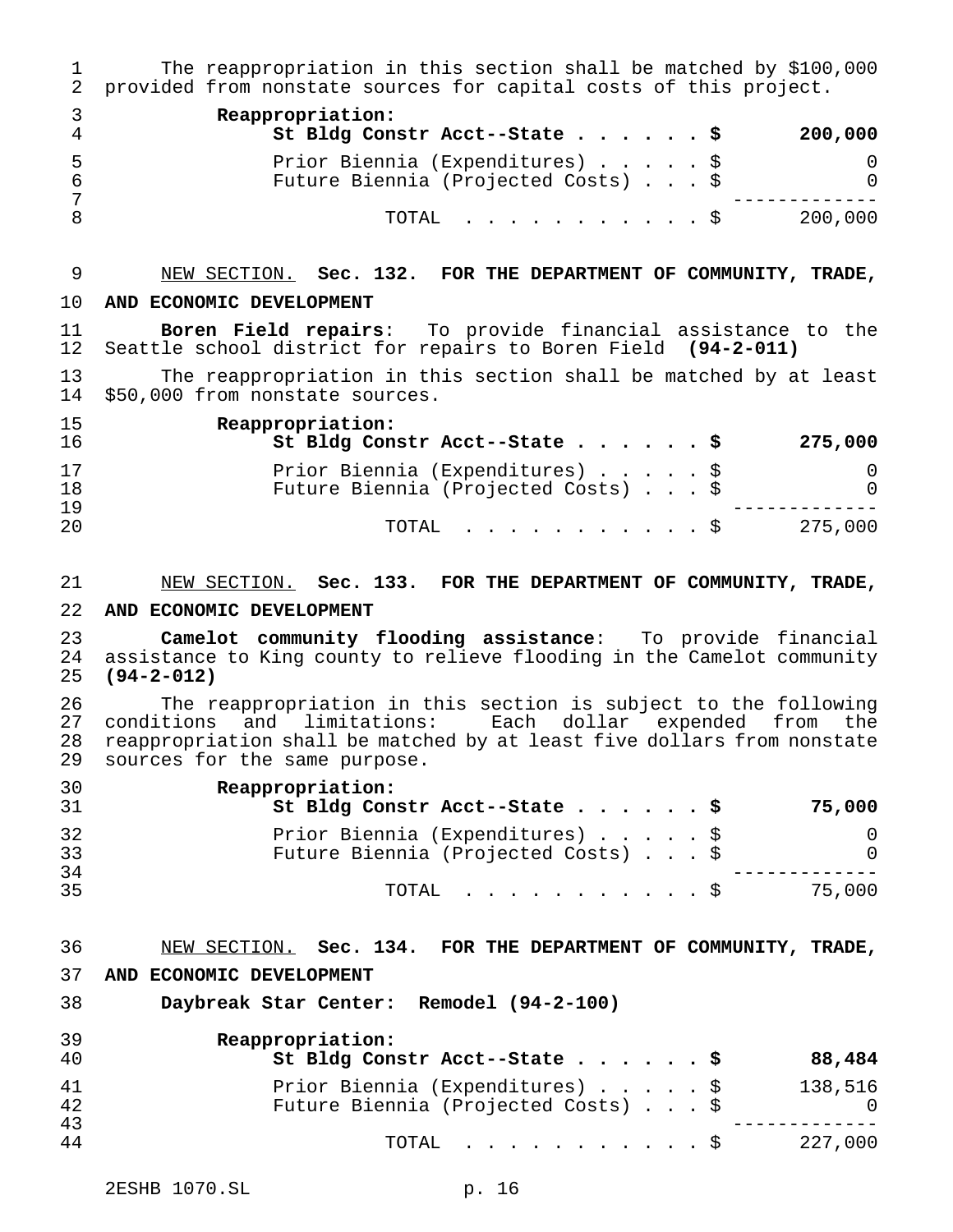NEW SECTION. **Sec. 135. FOR THE DEPARTMENT OF COMMUNITY, TRADE,**

**AND ECONOMIC DEVELOPMENT**

**Pacific Science Center (96-1-900)**

 The appropriation in this section is provided for capital facilities improvements.

|    | Appropriation:<br>St Bldg Constr Acct--State \$<br>4,000,000 |
|----|--------------------------------------------------------------|
|    | Prior Biennia (Expenditures) \$                              |
|    | Future Biennia (Projected Costs) \$<br>$\Omega$              |
| 10 |                                                              |
| 11 | 4,000,000<br>TOTAL Ş                                         |

### NEW SECTION. **Sec. 136. FOR THE DEPARTMENT OF COMMUNITY, TRADE,**

#### **AND ECONOMIC DEVELOPMENT**

 **Timber ports capital asset improvements:** To assist the ports of 15 Grays Harbor, Port Angeles, and Longview with infrastructure<br>16 development and facilities improvements to increase-economic-diversity 16 development and facilities improvements to increase economic diversity<br>17 and enhance employment opportunities (94-2-102) and enhance employment opportunities (94-2-102)

18 The reappropriation in this section is subject to the following<br>19 conditions and limitations: 19 conditions and limitations:<br>20 (1) Each port shall pro

 (1) Each port shall provide, at a minimum, six dollars of nonstate 21 match for each five dollars received from this reappropriation. The<br>22 match may include cash and land value. 22 match may include cash and land value.<br>23 (2) State assistance to each port

23 (2) State assistance to each port shall not exceed the following<br>24 amounts: amounts:

25 Port Port Amount

| 26 | Port of Grays Harbor | 564,000     |
|----|----------------------|-------------|
| 27 | Port of Port Angeles | \$1,500,000 |
| 28 | Port of Longview     | \$1,855,000 |
| 29 | Reappropriation:     |             |

|  |  | 3,281,019                                                                                                                                |
|--|--|------------------------------------------------------------------------------------------------------------------------------------------|
|  |  | 618,981                                                                                                                                  |
|  |  | - 0                                                                                                                                      |
|  |  |                                                                                                                                          |
|  |  |                                                                                                                                          |
|  |  | St Bldg Constr Acct--State \$<br>Prior Biennia (Expenditures) \$<br>Future Biennia (Projected Costs) \$<br>TOTAL $\frac{1}{2}$ 3,900,000 |

## NEW SECTION. **Sec. 137. FOR THE DEPARTMENT OF COMMUNITY, TRADE,**

#### **AND ECONOMIC DEVELOPMENT**

 **Community Action Agencies:** For grants to nonprofit community action agencies to assist in acquiring, developing, or rehabilitating buildings for the purpose of providing community-based family services under RCW 43.63A.115

 The appropriation in this section is subject to the following conditions and limitations:

 (1) The state grant may provide no more than twenty-five percent of the estimated total capital cost or actual total capital cost of the project, whichever is less. The remaining portions of project capital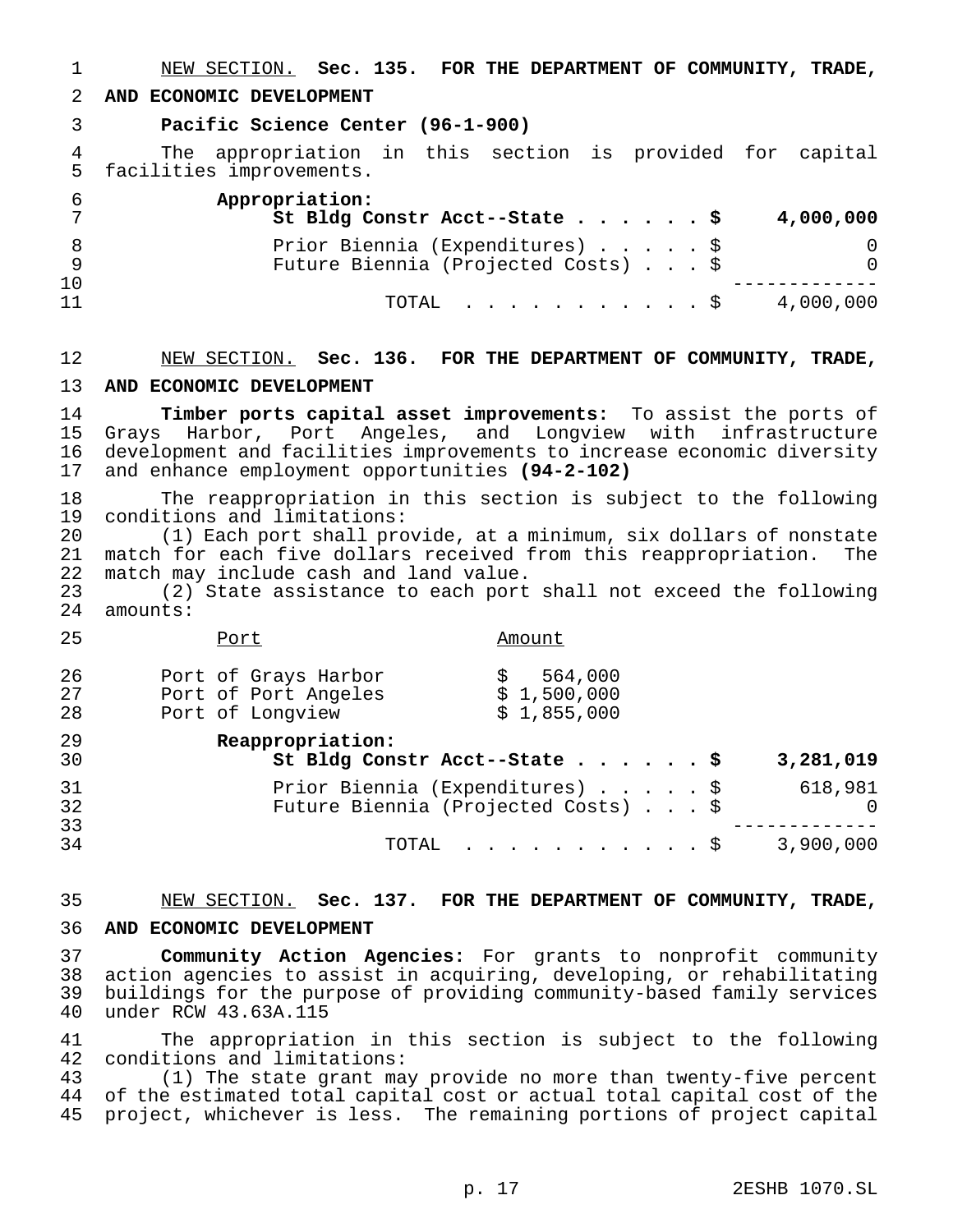| 1<br>$\boldsymbol{2}$<br>3<br>$\overline{4}$<br>5 | costs shall be a match from nonstate sources. The match may include<br>cash, land value, and other in-kind contributions;<br>(2) State funding shall be distributed to projects in the order in<br>which matching requirements for specific project phases have been met;<br>and |     |                                 |      |                |
|---------------------------------------------------|----------------------------------------------------------------------------------------------------------------------------------------------------------------------------------------------------------------------------------------------------------------------------------|-----|---------------------------------|------|----------------|
| 6                                                 | (3) The following projects are eligible for funding:                                                                                                                                                                                                                             |     |                                 |      |                |
| 7<br>8                                            |                                                                                                                                                                                                                                                                                  |     | Estimated Total<br>Capital Cost |      | State<br>Grant |
| 9<br>10<br>11                                     | Benton Franklin Community<br>Action Committee<br>Central Area Motivation                                                                                                                                                                                                         | \$  | 1,200,000                       | \$   | 300,000        |
| 12<br>13                                          | Project<br>Community Action Center of                                                                                                                                                                                                                                            | \$  | 1,000,000                       | \$   | 250,000        |
| 14<br>15<br>16                                    | Whitman County<br>Community Action Council<br>of Lewis, Mason, and                                                                                                                                                                                                               | \$  | 390,000                         | \$   | 90,000         |
| 17                                                | Thurston Counties                                                                                                                                                                                                                                                                |     | 700,000                         |      | 175,000        |
| 18                                                | El Centro de la Raza                                                                                                                                                                                                                                                             | ななな | 1,250,000                       | なみ   | 300,000        |
| 19<br>20                                          | Fremont Public Association<br>Kitsap Community Action                                                                                                                                                                                                                            |     | 3,000,000                       |      | 600,000        |
| 21<br>22                                          | Program<br>Kittitas Community Action                                                                                                                                                                                                                                             | \$  | 465,000                         | \$   | 110,000        |
| 23<br>24                                          | Council<br>Lower Columbia Community                                                                                                                                                                                                                                              | \$  | 600,000                         | \$   | 150,000        |
| 25<br>26                                          | Action Council<br>Metropolitan Development                                                                                                                                                                                                                                       | \$  | 1,331,625                       | \$   | 300,000        |
| 27<br>28                                          | Council<br>Multiservice Centers of                                                                                                                                                                                                                                               | \$  | 880,000                         | \$   | 220,000        |
| 29<br>30<br>31                                    | North and East King<br>County<br>Northeast Washington Rural                                                                                                                                                                                                                      | \$  | 1,600,000                       | \$   | 350,000        |
| 32<br>33                                          | Resources Development<br>Association                                                                                                                                                                                                                                             | \$  | 1,200,000                       | \$   | 350,000        |
| 34<br>35                                          | Okanogan County Community<br>Action Council                                                                                                                                                                                                                                      | \$  | 350,000                         | \$   | 80,000         |
| 36<br>37                                          | South King County<br>Multiservice Center                                                                                                                                                                                                                                         | \$  | 800,000                         | \$   | 200,000        |
| 38<br>39                                          | Spokane Neighborhood Action<br>Programs                                                                                                                                                                                                                                          | \$  | 1,500,000                       | \$   | 375,000        |
| 40<br>41                                          | Yakima Valley Farmworker<br>Clinic                                                                                                                                                                                                                                               | \$  | 605,000                         | \$   | 150,000        |
| 42<br>43                                          | Total                                                                                                                                                                                                                                                                            |     | \$16,871,625                    | \$   | 4,000,000      |
| 44<br>45                                          | Appropriation:<br>St Bldg Constr Acct--State                                                                                                                                                                                                                                     |     |                                 | \$   | 4,000,000      |
| 46<br>47                                          | Prior Biennia (Expenditures)<br>Future Biennia (Projected Costs)                                                                                                                                                                                                                 |     |                                 | \$   | 0<br>0         |
| 48<br>49                                          | TOTAL                                                                                                                                                                                                                                                                            |     |                                 | . \$ | 4,000,000      |
|                                                   |                                                                                                                                                                                                                                                                                  |     |                                 |      |                |

 NEW SECTION. **Sec. 138. FOR THE DEPARTMENT OF COMMUNITY, TRADE, AND ECONOMIC DEVELOPMENT**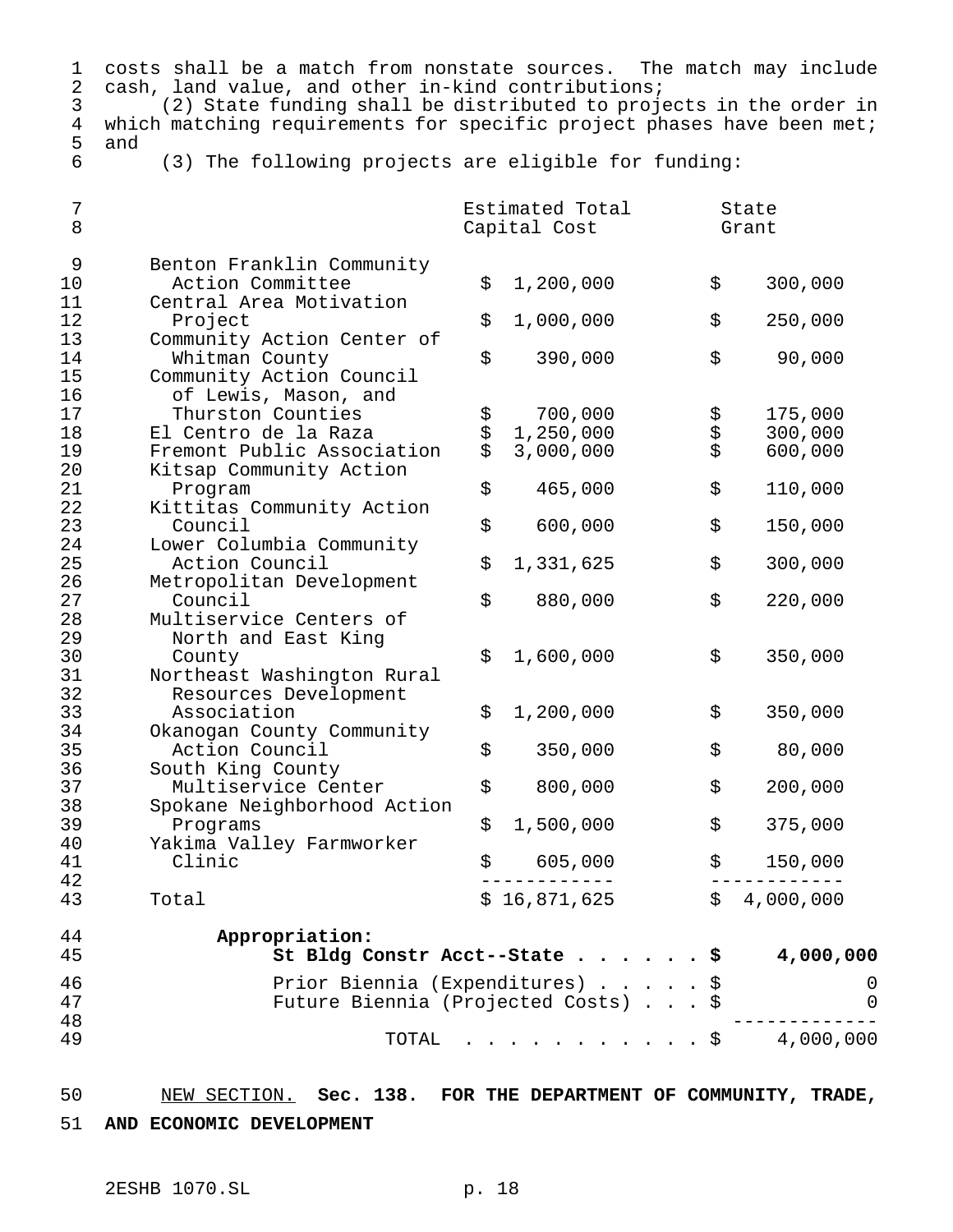1 **Juvenile detention facilities:** For financial assistance to local 2 governments to build or expand juvenile detention facilities

3 Individual counties or consortiums of counties are eligible to 4 make specific requests for loan authorizations under chapter 39.94 RCW<br>5 for assistance in the construction or expansion of local juvenile 5 for assistance in the construction or expansion of local juvenile<br>6 detention centers. If such loans are authorized by the legislature, 6 detention centers. If such loans are authorized by the legislature,<br>7 the participating counties shall be primarily and directly liable for the participating counties shall be primarily and directly liable for 8 the payments under the financing contract for the project and the 9 office of the state treasurer shall be limited to a contingent 10 obligation under the financing contract. In the event of any 11 deficiency of payments by any of the participating counties under the<br>12 financing contract, the office of the state treasurer is directed to 12 financing contract, the office of the state treasurer is directed to<br>13 withdraw from that county's share of state revenues for distribution an withdraw from that county's share of state revenues for distribution an 14 amount sufficient to fulfill the terms and conditions of the contract<br>15 authorized under this section. authorized under this section.

## 16 NEW SECTION. **Sec. 139. FOR THE OFFICE OF FINANCIAL MANAGEMENT**

## 17 **Collocated Cascadia Community College and University of Washington** 18 **Branch Campus (94-1-003)**

19 The appropriation in this section is subject to the following<br>20 conditions and limitations: 20 conditions and limitations:<br>21 (1) The appropriation

(1) The appropriation in this section is provided to acquire 22 property, design, and construct a new branch campus to meet the higher 23 education needs of the north King and south Snohomish county area;<br>24 (2) The location of the property to be acquired for the p

24 (2) The location of the property to be acquired for the new<br>25 collocated campus shall be determined by the higher education collocated campus shall be determined by the higher education coordinating board. The higher education coordinating board shall acquire a site contingent upon a satisfactory site selection environmental impact statement, any necessary environmental permits, 29 and fiscal approval by the office of financial management;<br>30 (3) The moneys provided in this section may be alloca

30 (3) The moneys provided in this section may be allocated to the 31 appropriate institution or institutions or fiscal agency as specified<br>32 in the joint-operating agreement as approved by the higher education in the joint-operating agreement as approved by the higher education 33 coordinating board; and

34 (4) The appropriation in this section is subject to the review and allotment procedures under sections 813 and 815 of this act.

| 36 | Reappropriation:                                  |
|----|---------------------------------------------------|
| 37 | St Bldg Constr Acct--State \$<br>14,500,000       |
| 38 | Appropriation:                                    |
| 39 | St Bldg Constr Acct--State \$<br>5,000,000        |
| 40 | Prior Biennia (Expenditures) \$<br>10,710,000     |
| 41 | Future Biennia (Projected Costs) \$<br>75,000,000 |
| 42 |                                                   |
| 43 | TOTAL \$ 105,210,000                              |

### 44 NEW SECTION. **Sec. 140. FOR THE OFFICE OF FINANCIAL MANAGEMENT**

#### 45 **Underground storage tank: Pool (96-1-001)**

46 The appropriation in this section is subject to the following<br>47 conditions and limitations: 47 conditions and limitations:<br>48 (1) The money provide

48 (1) The money provided in this section shall be allocated to<br>49 agencies and institutions for removal, replacement, and environmental 49 agencies and institutions for removal, replacement, and environmental<br>50 cleanup projects related to underground storage tanks. cleanup projects related to underground storage tanks.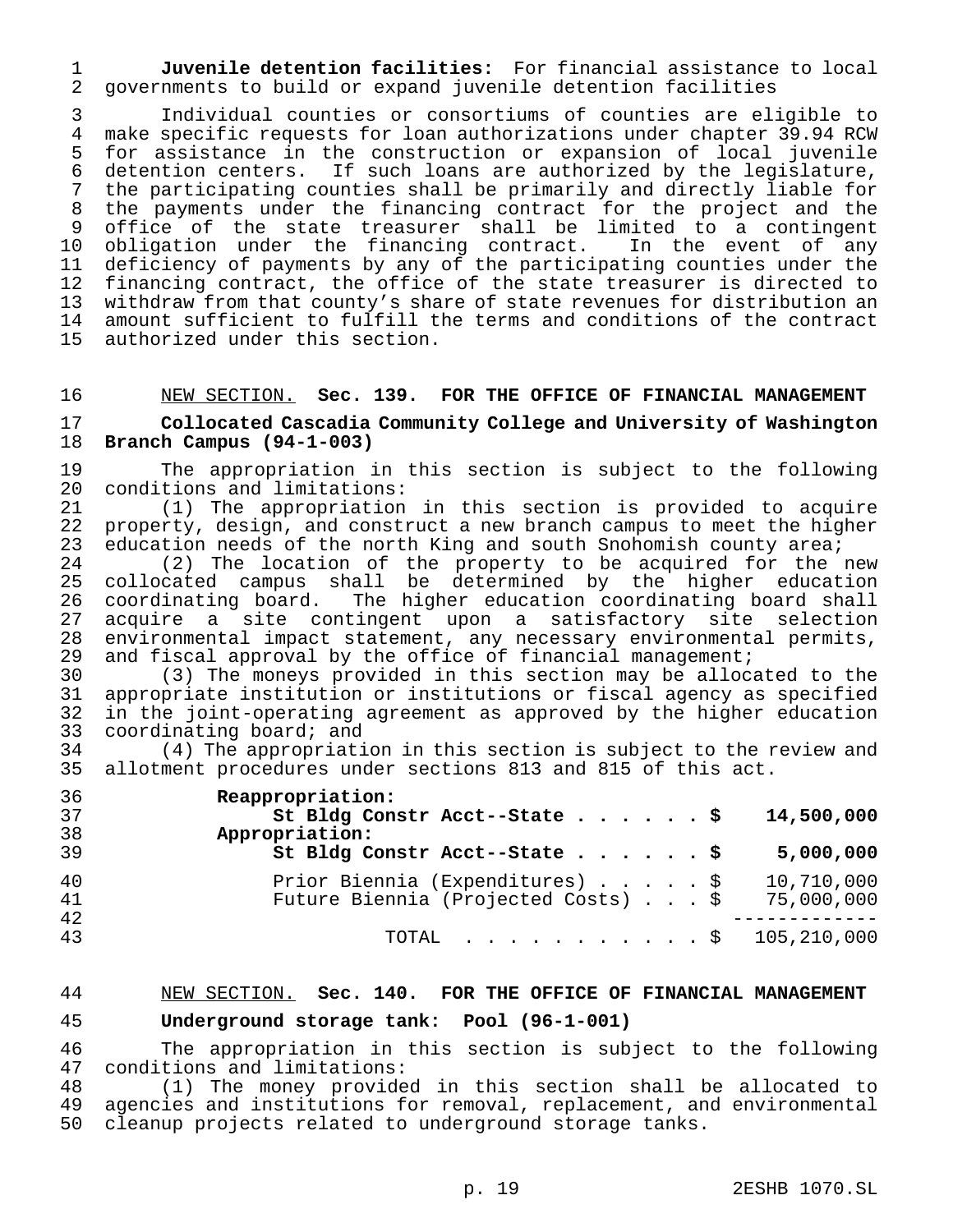(2) No moneys appropriated in this section or in any section specifically referencing this section shall be expended unless the office of financial management has reviewed and approved the cost estimates for the project. Projects to replace tanks shall conform 5 with guidelines to minimize risk of environmental contamination. Above<br>6 ground storage tanks shall be used whenever possible and agencies shall ground storage tanks shall be used whenever possible and agencies shall avoid duplication of tanks.

| - 8<br>9<br>10 | Reappropriation:<br>105,000<br>CEP & RI Acct--State \$<br>St Bldg Constr Acct--State \$<br>665,000 |
|----------------|----------------------------------------------------------------------------------------------------|
| 11<br>12       | Subtotal Reappropriation \$<br>770,000                                                             |
| 13<br>14       | Appropriation:<br>St Bldg Constr Acct--State \$<br>3,000,000                                       |
| 15<br>16<br>17 | Prior Biennia (Expenditures) \$<br>4,248,146<br>Future Biennia (Projected Costs) \$<br>7,000,000   |
| 18             | 15,018,146<br>TOTAL $\ldots$ $\frac{1}{2}$                                                         |

 NEW SECTION. **Sec. 141. FOR THE OFFICE OF FINANCIAL MANAGEMENT Asbestos abatement and associated minor demolition: Pool (96-1- 002)**

22 The appropriation in this section is subject to the following<br>23 conditions and limitations: 23 conditions and limitations:<br>24 (1) The money provide

24 (1) The money provided in this section shall be allocated to<br>25 agencies and institutions for removal or abatement of asbestos. 25 agencies and institutions for removal or abatement of asbestos.<br>26 (2) No moneys appropriated in this section or in any se

 (2) No moneys appropriated in this section or in any section 27 specifically referencing this section shall be expended unless the<br>28 office of financial management has reviewed and approved the cost 28 office of financial management has reviewed and approved the cost<br>29 estimates for the project. estimates for the project.

| Reappropriation:                                                 |            |
|------------------------------------------------------------------|------------|
| St Bldg Constr Acct--State \$                                    | 2,500,000  |
| Appropriation:                                                   |            |
| St Bldg Constr Acct--State \$                                    | 3,000,000  |
| Prior Biennia (Expenditures) \$                                  | 6,358,088  |
| Future Biennia (Projected Costs) \$                              | 16,000,000 |
|                                                                  |            |
| TOTAL $\ldots$ , $\ldots$ , $\ldots$ , $\frac{1}{27}$ , 858, 088 |            |
|                                                                  |            |

# NEW SECTION. **Sec. 142. FOR THE OFFICE OF FINANCIAL MANAGEMENT**

**Americans with Disabilities Act: Pool (96-1-003)**

 The appropriation in this section is subject to the following conditions and limitations:

42 (1) The money provided in this section shall be allocated to<br>43 agencies and institutions for improvements to state-owned facilities agencies and institutions for improvements to state-owned facilities for program access enhancements.

 (2) No moneys appropriated in this section shall be expended unless the office of financial management has reviewed and approved the cost estimates for the project. The office of financial management shall implement an agency request and evaluation procedure similar to the one adopted in the 1993-95 biennium for distribution of funds.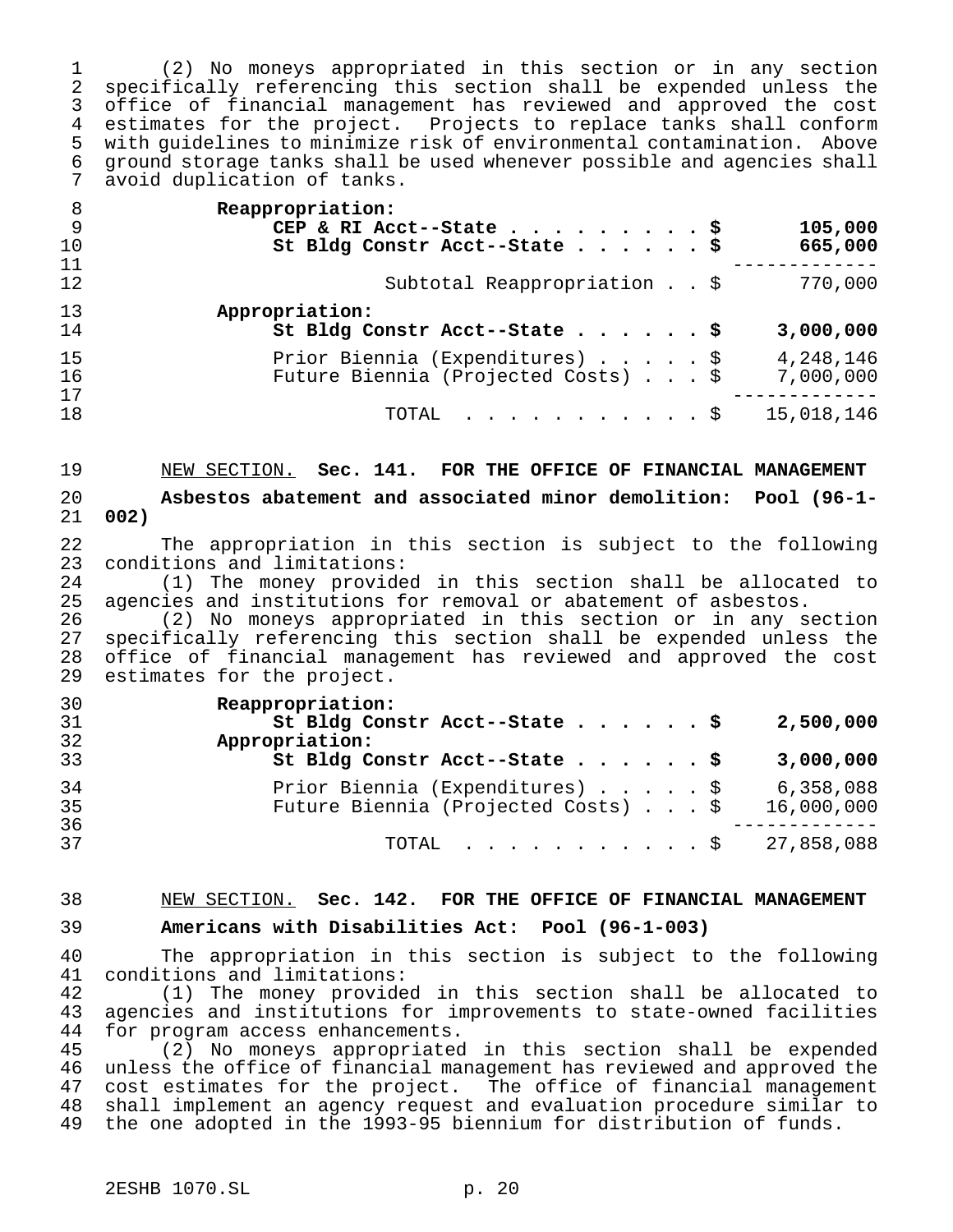(3) No moneys appropriated in this section shall be available to institutions of higher education to modify dormitories. **Reappropriation: St Bldg Constr Acct--State......\$ 1,000,000 Appropriation: St Bldg Constr Acct--State......\$ 6,000,000** Prior Biennia (Expenditures).....\$ 8,360,000 Future Biennia (Projected Costs)...\$ 33,000,000 ------------- TOTAL ...........\$ 48,360,000 NEW SECTION. **Sec. 143. FOR THE OFFICE OF FINANCIAL MANAGEMENT Seismic retrofit: Pool (96-1-004) Appropriation: General Fund--Federal ........\$ 1,000,000** Prior Biennia (Expenditures).....\$ 0 16 Future Biennia (Projected Costs)...\$ 0<br>17 ------------- TOTAL ...........\$ 1,000,000 NEW SECTION. **Sec. 144. FOR THE OFFICE OF FINANCIAL MANAGEMENT Capital budget system improvements (96-1-006) Reappropriation: St Bldg Constr Acct--State......\$ 100,000 Appropriation: St Bldg Constr Acct--State......\$ 300,000** 25 Prior Biennia (Expenditures)......\$ 300,000<br>26 Future Biennia (Projected Costs)...\$ 1,200,000 Future Biennia (Projected Costs)...\$ 1,200,000 ------------- TOTAL ...........\$ 1,900,000 NEW SECTION. **Sec. 145. FOR THE DEPARTMENT OF GENERAL ADMINISTRATION Capitol Lake repairs:** To repair dam gates and shoreline areas damaged by erosion **(92-1-015) Reappropriation: St Bldg Constr Acct--State......\$ 985,000** Prior Biennia (Expenditures).....\$ 140,000 Future Biennia (Projected Costs)...\$ 0 ------------- TOTAL ...........\$ 1,125,000 NEW SECTION. **Sec. 146. FOR THE DEPARTMENT OF GENERAL ADMINISTRATION Capitol Campus geotechnical and hydrologic survey (92-2-108) Reappropriation: St Bldg Constr Acct--State......\$ 75,000**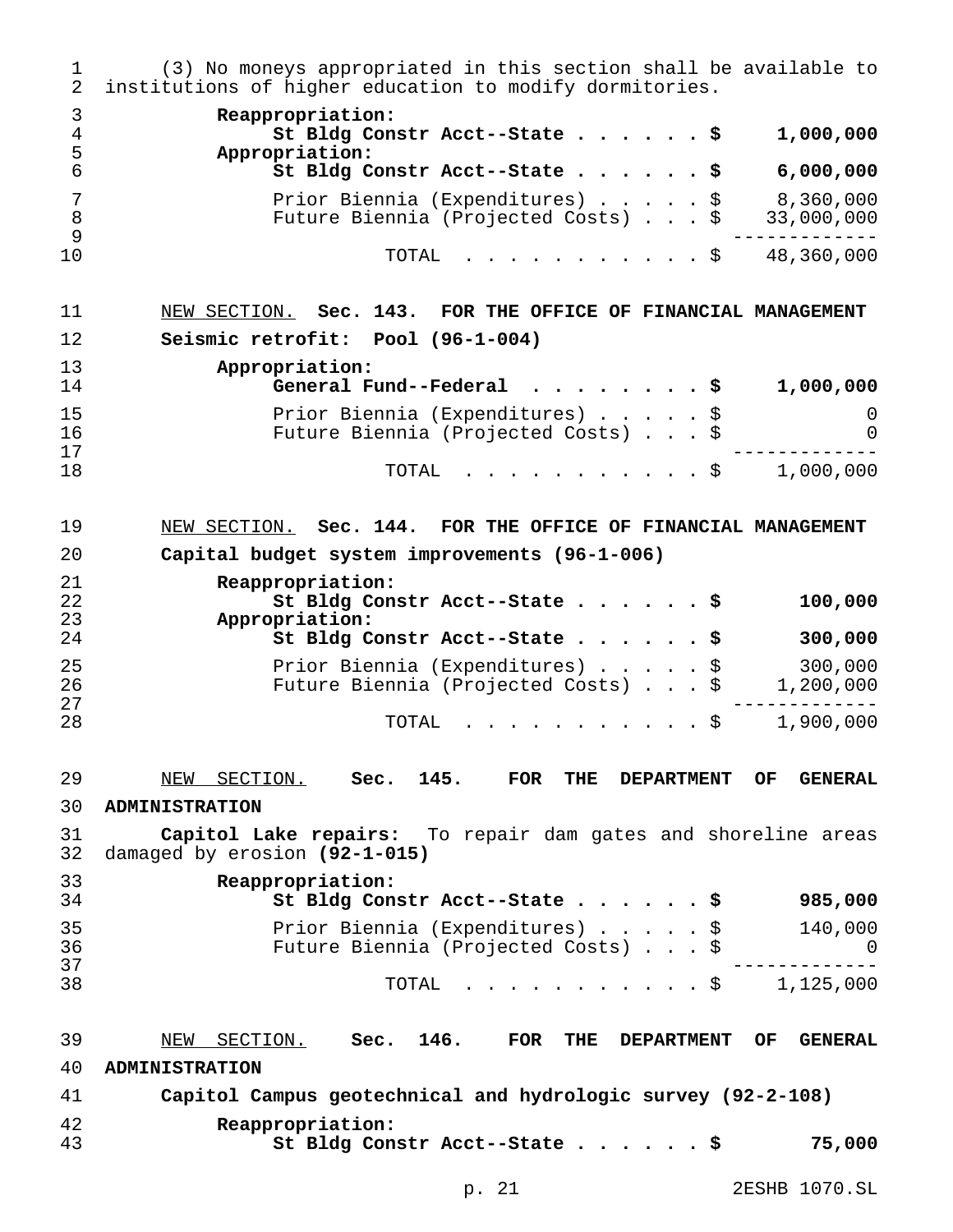| 1<br>$\overline{2}$<br>3                                 | Prior Biennia (Expenditures) \$<br>125,000<br>Future Biennia (Projected Costs) \$<br>U                                                                                                                                                                                                                                                                                                                                                                                                                                                                                                                                                                                           |
|----------------------------------------------------------|----------------------------------------------------------------------------------------------------------------------------------------------------------------------------------------------------------------------------------------------------------------------------------------------------------------------------------------------------------------------------------------------------------------------------------------------------------------------------------------------------------------------------------------------------------------------------------------------------------------------------------------------------------------------------------|
| 4                                                        | TOTAL<br>. \$<br>200,000                                                                                                                                                                                                                                                                                                                                                                                                                                                                                                                                                                                                                                                         |
| 5                                                        | 147.<br>SECTION.<br>Sec.<br><b>FOR</b><br>THE<br><b>DEPARTMENT</b><br><b>GENERAL</b><br>NEW<br><b>OF</b>                                                                                                                                                                                                                                                                                                                                                                                                                                                                                                                                                                         |
| 6                                                        | <b>ADMINISTRATION</b>                                                                                                                                                                                                                                                                                                                                                                                                                                                                                                                                                                                                                                                            |
| 7                                                        | CFC/Halon fire control systems (94-1-009)                                                                                                                                                                                                                                                                                                                                                                                                                                                                                                                                                                                                                                        |
| 8<br>9                                                   | Reappropriation:<br>Cap Bldg Constr Acct--State<br>325,000                                                                                                                                                                                                                                                                                                                                                                                                                                                                                                                                                                                                                       |
| 10<br>11<br>12                                           | Prior Biennia (Expenditures)<br>139,000<br>\$<br>Future Biennia (Projected Costs) \$<br>0                                                                                                                                                                                                                                                                                                                                                                                                                                                                                                                                                                                        |
| 13                                                       | 464,000<br>TOTAL<br>. \$                                                                                                                                                                                                                                                                                                                                                                                                                                                                                                                                                                                                                                                         |
| 14                                                       | 148.<br>SECTION.<br>Sec.<br><b>FOR</b><br><b>GENERAL</b><br>NEW<br><b>THE</b><br><b>DEPARTMENT</b><br>OF                                                                                                                                                                                                                                                                                                                                                                                                                                                                                                                                                                         |
| 15                                                       | <b>ADMINISTRATION</b>                                                                                                                                                                                                                                                                                                                                                                                                                                                                                                                                                                                                                                                            |
| 16                                                       | Capitol Campus preservation (94-1-010)                                                                                                                                                                                                                                                                                                                                                                                                                                                                                                                                                                                                                                           |
| 17<br>18                                                 | Reappropriation:<br>Cap Bldg Constr Acct--State<br>910,000<br>\$                                                                                                                                                                                                                                                                                                                                                                                                                                                                                                                                                                                                                 |
| 19<br>20                                                 | Prior Biennia (Expenditures)<br>2,748,000<br>\$<br>Future Biennia (Projected Costs) \$<br>0                                                                                                                                                                                                                                                                                                                                                                                                                                                                                                                                                                                      |
| 21<br>22                                                 | 3,658,000<br>TOTAL<br>. \$                                                                                                                                                                                                                                                                                                                                                                                                                                                                                                                                                                                                                                                       |
| 23                                                       | SECTION.<br>149.<br>NEW<br>Sec.<br><b>FOR</b><br><b>THE</b><br><b>DEPARTMENT</b><br>OF<br><b>GENERAL</b>                                                                                                                                                                                                                                                                                                                                                                                                                                                                                                                                                                         |
| 24                                                       | <b>ADMINISTRATION</b>                                                                                                                                                                                                                                                                                                                                                                                                                                                                                                                                                                                                                                                            |
| 25<br>26                                                 | Capitol Lake dredging:<br>To develop a dredging plan and to dredge<br>Capitol Lake (92-1-019)                                                                                                                                                                                                                                                                                                                                                                                                                                                                                                                                                                                    |
| 27<br>28<br>29<br>30<br>31<br>32<br>33<br>34<br>35<br>36 | \$200,000 of the reappropriation in this section is provided solely<br>to develop a management plan and to implement projects to reduce<br>sedimentation and other pollution in the Deschutes river watershed.<br>Eligible projects shall include, but are not limited to, stream<br>corridor conservation, bank stabilization, agricultural<br>soil<br>conservation, silvicultural soil conservation, and sedimentation and<br>pollution monitoring. When implementing this section, the department<br>shall coordinate with the departments of natural resources, ecology,<br>fish and wildlife, and transportation, and with affected local<br>governments and Indian tribes. |
| 37<br>38                                                 | Reappropriation:<br>St Bldg Constr Acct--State<br>1,430,000<br>. \$                                                                                                                                                                                                                                                                                                                                                                                                                                                                                                                                                                                                              |
| 39<br>40                                                 | Prior Biennia (Expenditures)<br>570,000<br>\$<br>Future Biennia (Projected Costs) \$<br>0                                                                                                                                                                                                                                                                                                                                                                                                                                                                                                                                                                                        |
| 41<br>42                                                 | 2,000,000<br>TOTAL<br>. \$                                                                                                                                                                                                                                                                                                                                                                                                                                                                                                                                                                                                                                                       |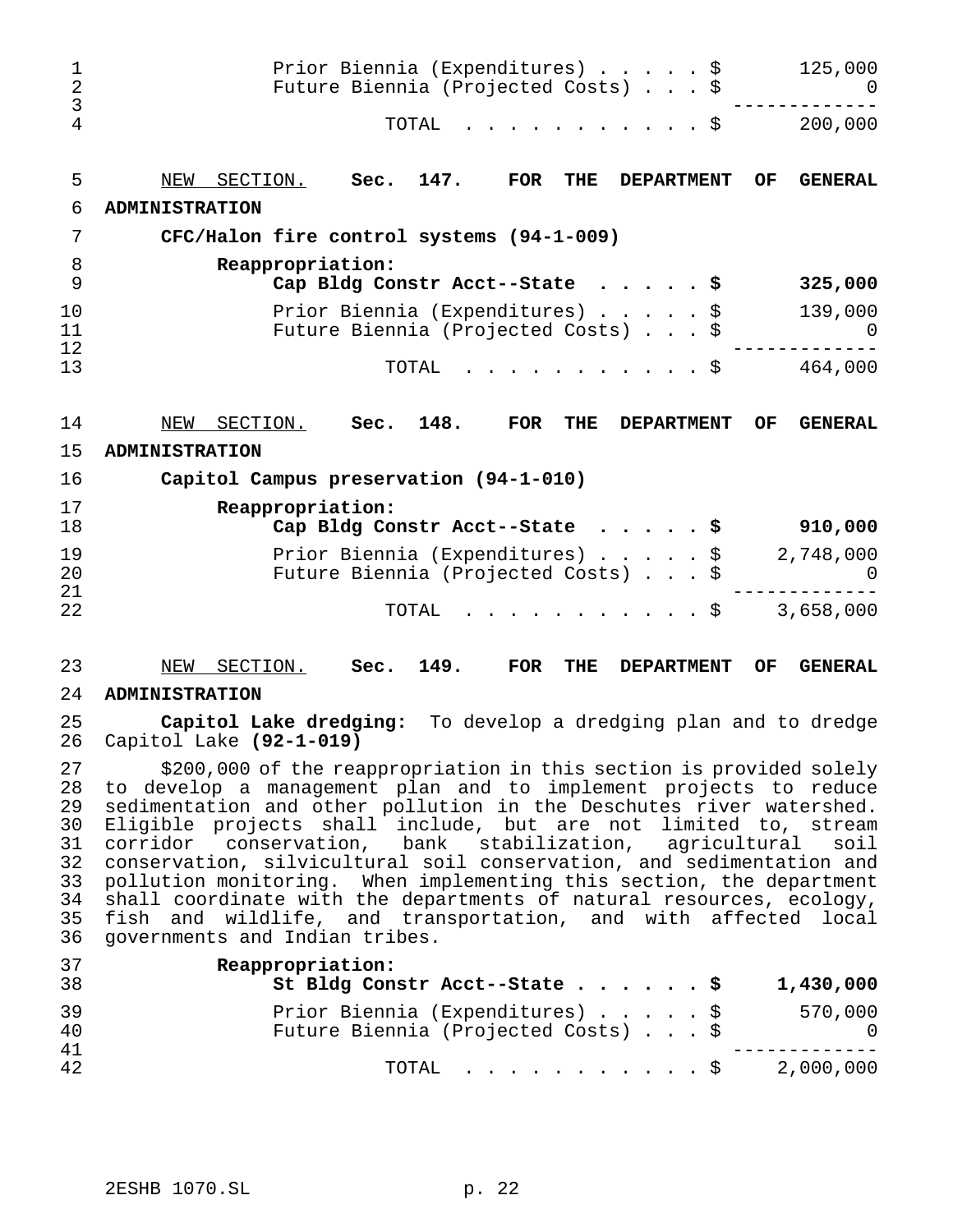| $\mathbf 1$          | 150.<br>SECTION.<br>Sec.<br><b>FOR</b><br>THE<br>OF<br><b>GENERAL</b><br><u>NEW</u><br><b>DEPARTMENT</b>                                                                                                                     |
|----------------------|------------------------------------------------------------------------------------------------------------------------------------------------------------------------------------------------------------------------------|
| $\overline{2}$       | <b>ADMINISTRATION</b>                                                                                                                                                                                                        |
| 3<br>$\overline{4}$  | Plaza--Department of Transportation Garage renovation: Design and<br>construction (96-1-002)                                                                                                                                 |
| 5<br>6<br>7<br>8     | Appropriation:<br>400,000<br>Cap Bldg Constr Acct--State \$<br>8,921,200<br>St Bldg Constr Acct--State \$                                                                                                                    |
| 9                    | Subtotal Appropriation $\ldots$ \$<br>9,321,200                                                                                                                                                                              |
| 10<br>11<br>12       | Prior Biennia (Expenditures) \$<br>$\Omega$<br>Future Biennia (Projected Costs) \$<br>11,158,500                                                                                                                             |
| 13                   | 20, 479, 700<br>TOTAL<br>. \$                                                                                                                                                                                                |
| 14                   | 151.<br><b>FOR</b><br>NEW<br>SECTION.<br>Sec.<br>THE<br><b>DEPARTMENT</b><br>OF.<br><b>GENERAL</b>                                                                                                                           |
| 15                   | <b>ADMINISTRATION</b>                                                                                                                                                                                                        |
| 16<br>17<br>18       | General Administration Building--Preservation: To make critical<br>repairs to the electrical service of the General Administration<br>Building (96-1-003)                                                                    |
| 19<br>20             | Appropriation:<br>Cap Bldg Constr Acct--State \$<br>2,200,000                                                                                                                                                                |
| 21<br>22<br>23       | Prior Biennia (Expenditures) \$<br>0<br>Future Biennia (Projected Costs) \$<br>0                                                                                                                                             |
| 24                   | 2,200,000<br>TOTAL<br>$\ddot{\mathbf{S}}$                                                                                                                                                                                    |
| 25<br>26             | 152.<br>SECTION.<br><b>FOR</b><br>THE<br><b>GENERAL</b><br>NEW<br>Sec.<br><b>DEPARTMENT</b><br>OF.<br><b>ADMINISTRATION</b>                                                                                                  |
| 27                   | Capitol campus controls systems phase 4 (96-1-004)                                                                                                                                                                           |
| 28<br>29             | Appropriation:<br>Cap Bldg Constr Acct--State \$<br>868,000                                                                                                                                                                  |
| 30<br>31             | Prior Biennia (Expenditures) \$<br>0<br>Future Biennia (Projected Costs) \$<br>0                                                                                                                                             |
| 32<br>33             | 868,000<br>TOTAL<br>. \$                                                                                                                                                                                                     |
| 34                   | SECTION. Sec. 153.<br><b>GENERAL</b><br>NEW<br><b>FOR</b><br><b>THE DEPARTMENT</b><br>OF                                                                                                                                     |
| 35                   | <b>ADMINISTRATION</b>                                                                                                                                                                                                        |
| 36<br>37<br>38<br>39 | Heritage Park--Phased development: To provide for a public access<br>trail linking the campus to Capitol lake, slope stabilization,<br>environmental review, and design and permitting for future phases<br>$(92 - 5 - 105)$ |
| 40<br>41             | Appropriation:<br>1,035,000<br>Cap Bldg Constr Acct--State<br>- \$                                                                                                                                                           |
| 42<br>43             | 7,030,000<br>Prior Biennia (Expenditures) \$<br>Future Biennia (Projected Costs) \$<br>11,492,000                                                                                                                            |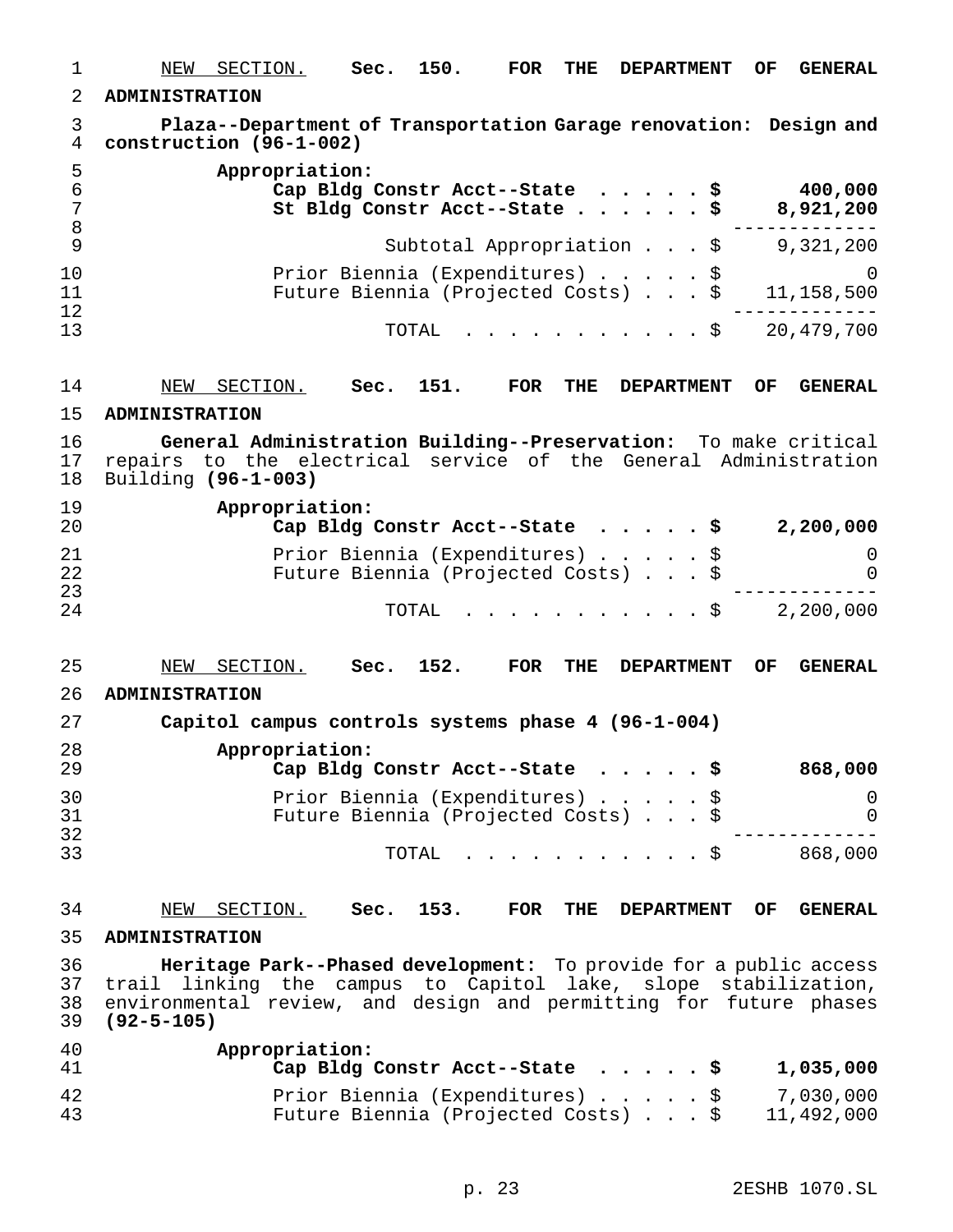------------- TOTAL ...........\$ 19,557,000 NEW SECTION. **Sec. 154. FOR THE DEPARTMENT OF GENERAL ADMINISTRATION Roof repairs and replacement (96-1-010) Appropriation: Thurston County Cap Fac Acct--State . \$ 775,000** Prior Biennia (Expenditures).....\$ 0 Future Biennia (Projected Costs)...\$ 3,200,000 ------------- TOTAL ...........\$ 3,975,000 NEW SECTION. **Sec. 155. FOR THE DEPARTMENT OF GENERAL ADMINISTRATION CFC/Halon fire control systems: Removal and replacement (96-1- 011) Appropriation: St Bldg Constr Acct--State......\$ 500,000** Prior Biennia (Expenditures).....\$ 0 Future Biennia (Projected Costs)...\$ 1,000,000 ------------- TOTAL ...........\$ 1,500,000 NEW SECTION. **Sec. 156. FOR THE DEPARTMENT OF GENERAL ADMINISTRATION Archives Building heating, ventilation, and air conditioning: Repairs (96-1-012) Appropriation: Cap Bldg Constr Acct--State .....\$ 1,700,000** Prior Biennia (Expenditures).....\$ 0 Future Biennia (Projected Costs)...\$ 0 ------------- TOTAL ...........\$ 1,700,000 NEW SECTION. **Sec. 157. FOR THE DEPARTMENT OF GENERAL ADMINISTRATION Thurston County buildings: Preservation (96-1-013)** The appropriation in this section is subject to the following conditions and limitations: (1) The appropriation shall support the detailed list of projects maintained by the office of financial management, including electrical improvements, elevator and escalator preservation, building preservation, infrastructure preservation, and emergency and small repairs.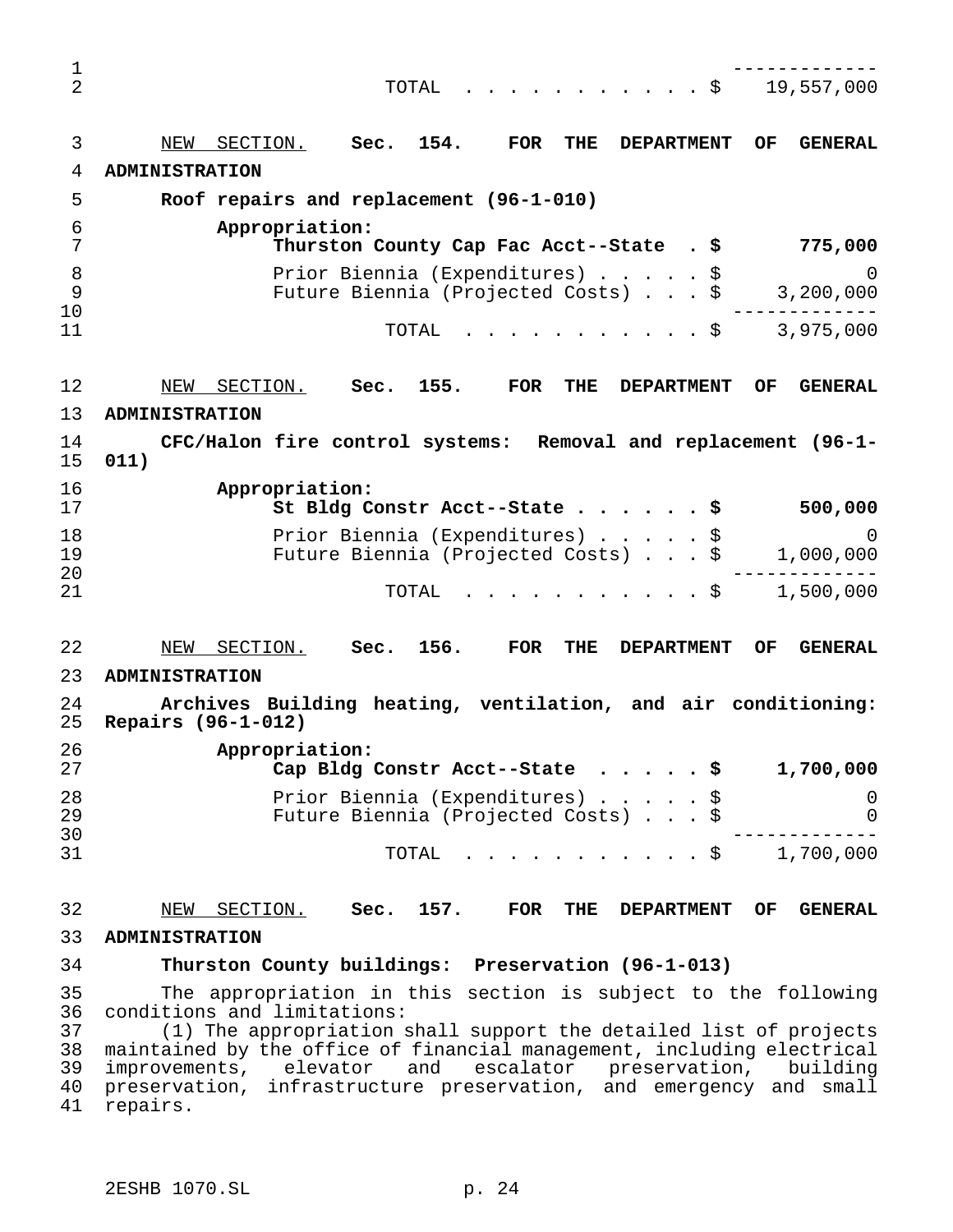| 1<br>2<br>3<br>4<br>5<br>6             | (2) The department shall develop designs and plans for handrails<br>in the legislative building and shall report its design recommendations<br>and associated costs to the legislature.<br>(3) \$50,000 of the appropriation in this section is provided<br>solely to improve handicapped accessibility between the legislative<br>building and the John L. O'Brien and John A. Cherberg buildings. |
|----------------------------------------|-----------------------------------------------------------------------------------------------------------------------------------------------------------------------------------------------------------------------------------------------------------------------------------------------------------------------------------------------------------------------------------------------------|
| 7<br>$\, 8$<br>$\mathsf 9$<br>10<br>11 | Appropriation:<br>Thurston County Cap Fac Acct--State . \$<br>2,021,200<br>Cap Bldg Constr Acct--State \$<br>4,445,000<br>St Bldg Constr Acct--State \$<br>518,800                                                                                                                                                                                                                                  |
| 12                                     | Subtotal Appropriation \$<br>6,985,000                                                                                                                                                                                                                                                                                                                                                              |
| 13<br>14<br>15                         | Prior Biennia (Expenditures) \$<br>$\Omega$<br>Future Biennia (Projected Costs) \$<br>16,700,000                                                                                                                                                                                                                                                                                                    |
| 16                                     | 23,685,000<br>TOTAL<br>$\mathfrak{g}$                                                                                                                                                                                                                                                                                                                                                               |
| 17                                     | 158.<br>SECTION.<br><b>FOR</b><br><b>GENERAL</b><br>NEW<br>Sec.<br><b>THE</b><br><b>DEPARTMENT</b><br><b>OF</b>                                                                                                                                                                                                                                                                                     |
| 18                                     | <b>ADMINISTRATION</b>                                                                                                                                                                                                                                                                                                                                                                               |
| 19<br>20                               | Washington State Training and Conference Center--Preservation (96-<br>$1 - 016$ )                                                                                                                                                                                                                                                                                                                   |
| 21<br>22                               | Appropriation:<br>St Bldg Constr Acct--State \$<br>620,000                                                                                                                                                                                                                                                                                                                                          |
| 23<br>24<br>25                         | Prior Biennia (Expenditures) \$<br>0<br>Future Biennia (Projected Costs) \$<br>$\Omega$                                                                                                                                                                                                                                                                                                             |
| 26                                     | 620,000<br>TOTAL<br>. \$                                                                                                                                                                                                                                                                                                                                                                            |
| 27                                     | 159.<br>NEW SECTION.<br><b>FOR</b><br>THE<br><b>DEPARTMENT</b><br><b>GENERAL</b><br>Sec.<br>OF.                                                                                                                                                                                                                                                                                                     |
| 28                                     | <b>ADMINISTRATION</b>                                                                                                                                                                                                                                                                                                                                                                               |
| 29<br>30<br>31<br>32                   | Monumental buildings--Preservation: To replace stone, repair and<br>patch cracked stones, miscellaneous stone consolidation, water and<br>chemical cleaning, and sealing the stone surface of campus monumental<br>buildings (96-1-017)                                                                                                                                                             |
| 33<br>34                               | Appropriation:<br>1,700,000<br>Cap Bldg Constr Acct--State \$                                                                                                                                                                                                                                                                                                                                       |
| 35<br>36<br>37                         | Prior Biennia (Expenditures) \$<br>0<br>Future Biennia (Projected Costs) \$<br>6,800,000                                                                                                                                                                                                                                                                                                            |
| 38                                     | 8,500,000<br>TOTAL<br>. \$                                                                                                                                                                                                                                                                                                                                                                          |
| 39                                     | 160.<br>NEW SECTION.<br>FOR<br>Sec.<br>THE<br><b>DEPARTMENT</b><br><b>GENERAL</b><br>OF.                                                                                                                                                                                                                                                                                                            |
| 40                                     | <b>ADMINISTRATION</b>                                                                                                                                                                                                                                                                                                                                                                               |

 **State Library: Preservation (96-1-018) Appropriation: Cap Bldg Constr Acct--State .....\$ 800,000** Prior Biennia (Expenditures).....\$ 0 Future Biennia (Projected Costs)...\$ 0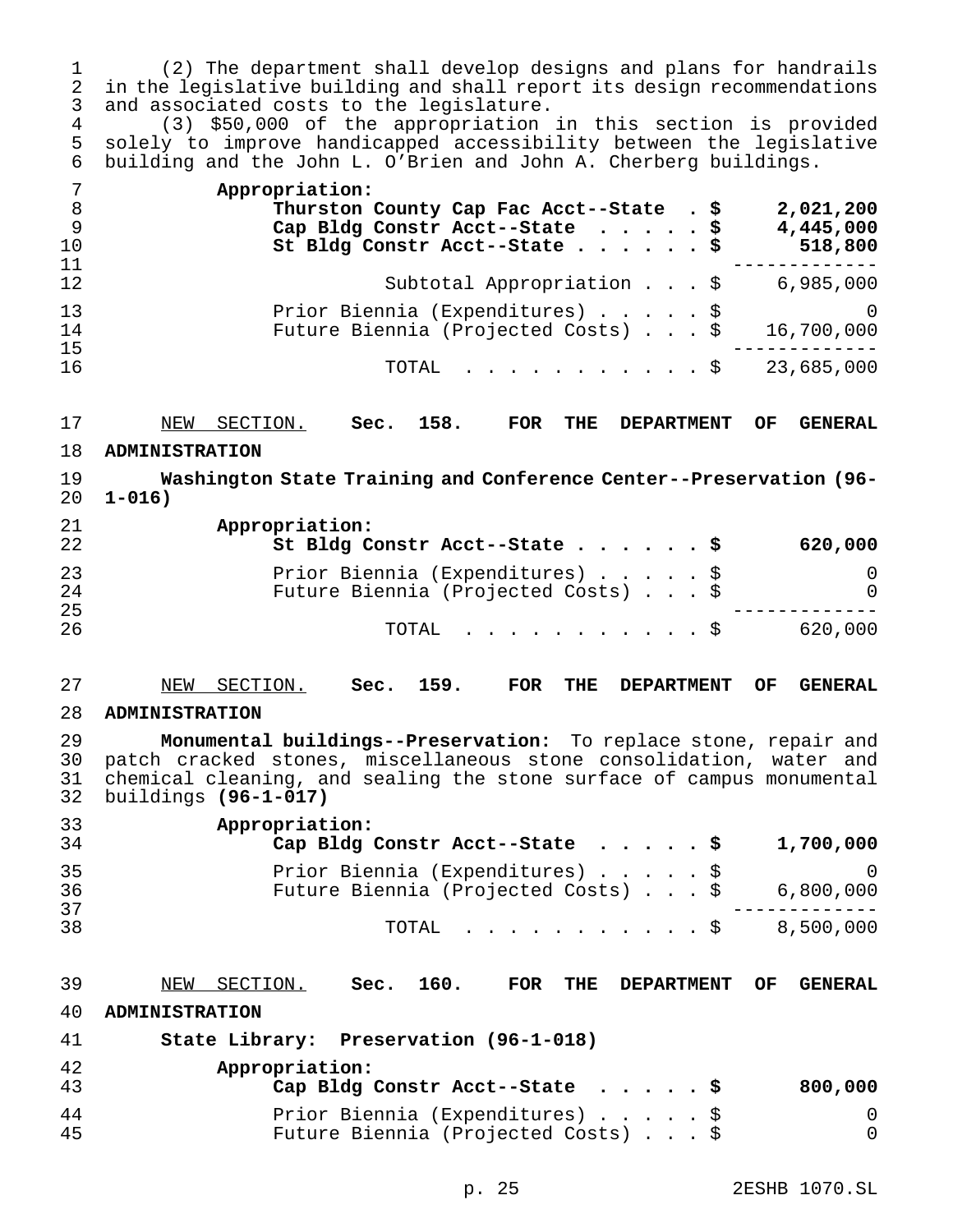| ∸ |  |  |  |  |  |  |                           |
|---|--|--|--|--|--|--|---------------------------|
|   |  |  |  |  |  |  | TOTAL $\ldots$ \$ 800,000 |
|   |  |  |  |  |  |  |                           |

NEW SECTION. **Sec. 161. FOR THE DEPARTMENT OF GENERAL**

## **ADMINISTRATION**

## **General Administration engineering and architectural services: Project management (96-2-010)**

 The appropriation in this section is subject to the following conditions and limitations:

 (1) The appropriation in this section shall be used to provide those services to state agencies required by RCW 43.19.450 that are essential and mandated activities defined as core services and are included in the engineering and architectural services responsibilities and task list for general public works projects of normal complexity. The department may negotiate agreements with agencies for additional fees to manage exceptional projects or those that require services in addition to core services and that are described as optional and extra services in the task list.

 (2) The department shall utilize a project management cost allocation procedure approved by the office of financial management to allocate costs under the appropriation, and costs under any negotiated 21 agreements for additional services, at the agency, object, and<br>22 subobject levels. In addition, the department shall allocate costs at subobject levels. In addition, the department shall allocate costs at the project level for projects valued over \$500,000.

| 24<br>25 | Appropriation:<br>St Bldg Constr Acct--State \$ 7,500,000                                  |           |
|----------|--------------------------------------------------------------------------------------------|-----------|
| 26<br>27 | Prior Biennia (Expenditures) \$<br>Future Biennia (Projected Costs) $\ldots$ \$ 30,000,000 | 8,000,000 |
| 28<br>29 | TOTAL \$ 45,500,000                                                                        |           |

# NEW SECTION. **Sec. 162. FOR THE DEPARTMENT OF GENERAL**

## **ADMINISTRATION**

 **Northern State Multiservice Center:** To replace the central heating system with individual building heating systems.

 The appropriation in this section is subject to the review and allotment procedures in section 813 of this act and shall not be 36 expended until the office of financial management has made a<br>37 determination that the replacement individual heating systems will have 37 determination that the replacement individual heating systems will have<br>38 a cost efficiency payback of less than five years. a cost efficiency payback of less than five years.

| 39<br>40 | Appropriation:<br>St Bldg Constr Acct--State \$                        |  |  | 577,000              |
|----------|------------------------------------------------------------------------|--|--|----------------------|
| 41<br>42 | Prior Biennia (Expenditures) \$<br>Future Biennia (Projected Costs) \$ |  |  | $\Omega$<br>$\Omega$ |
| 43<br>44 | TOTAL S                                                                |  |  | 577,000              |

NEW SECTION. **Sec. 163. FOR THE DEPARTMENT OF GENERAL**

**ADMINISTRATION**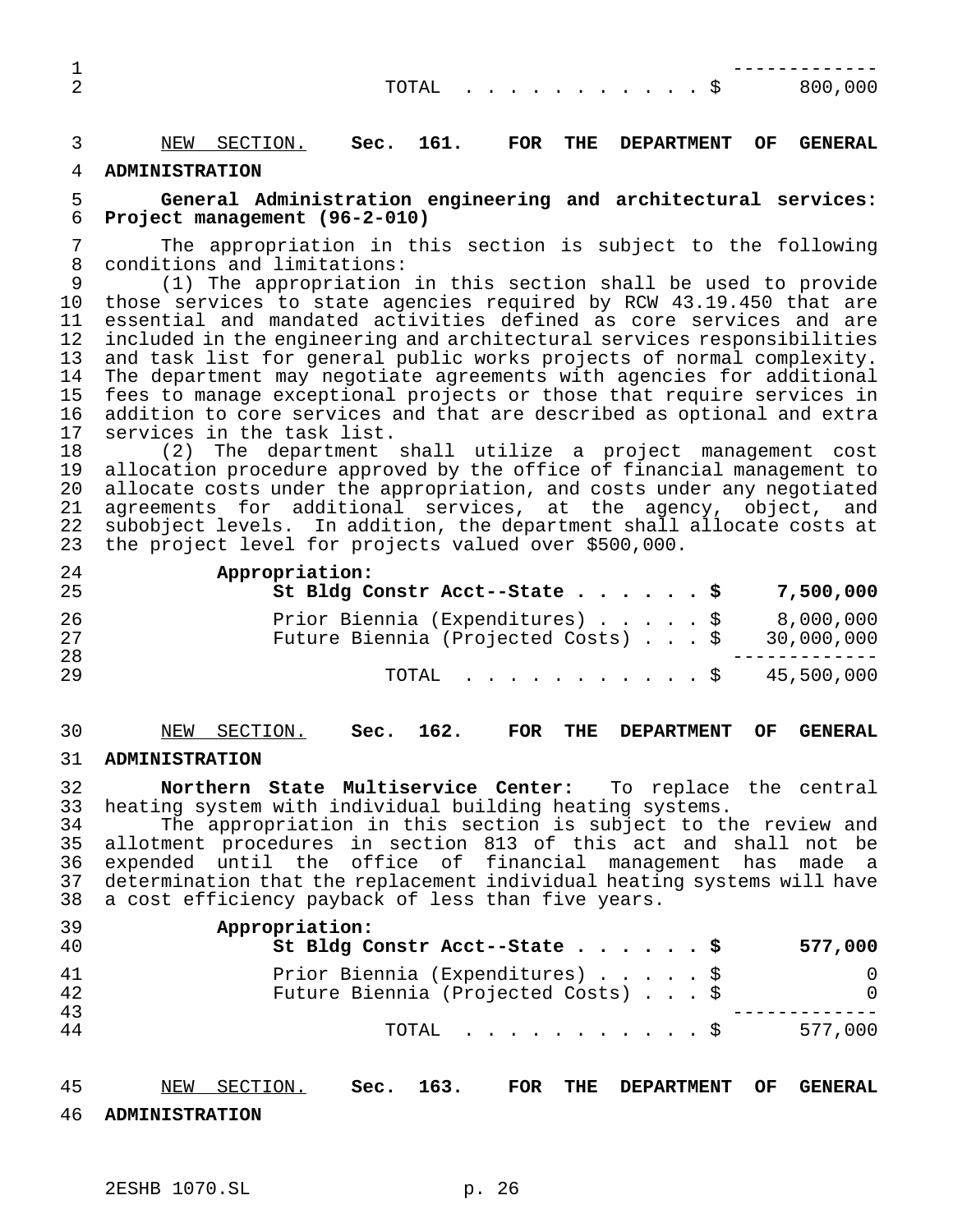| 1<br>2               | Washington State Trading and Conference Center: To construct a<br>mock city, indoor firing range, and running track (96-2-004)                                                                                                                          |
|----------------------|---------------------------------------------------------------------------------------------------------------------------------------------------------------------------------------------------------------------------------------------------------|
| 3<br>4               | Appropriation:<br>Public Safety Reimb Bond--State \$<br>2,912,000                                                                                                                                                                                       |
| 5<br>6<br>7          | Prior Biennia (Expenditures) \$<br>O<br>Future Biennia (Projected Costs) \$<br>1,572,000                                                                                                                                                                |
| 8                    | 4,484,000<br>TOTAL<br>. . \$                                                                                                                                                                                                                            |
| 9                    | NEW SECTION.<br>164.<br>THE<br>Sec.<br>FOR<br><b>DEPARTMENT</b><br>OF.<br><b>GENERAL</b>                                                                                                                                                                |
| 10                   | <b>ADMINISTRATION</b>                                                                                                                                                                                                                                   |
| 11<br>12             | Northern State Multiservice Center: For critical life/safety and<br>preservation projects (94-1-014)                                                                                                                                                    |
| 13<br>14             | Reappropriation:<br>625,000<br>CEP & RI Acct<br>.                                                                                                                                                                                                       |
| 15<br>16<br>17       | 247,000<br>Prior Biennia (Expenditures) \$<br>Future Biennia (Projected Costs) \$                                                                                                                                                                       |
| 18                   | 872,000<br>TOTAL<br>$\cdot$ \$                                                                                                                                                                                                                          |
| 19                   | NEW SECTION. Sec. 165.<br>FOR<br>THE<br><b>DEPARTMENT OF</b><br><b>INFORMATION</b>                                                                                                                                                                      |
| 20                   | <b>SERVICES</b>                                                                                                                                                                                                                                         |
| 21                   | Campus transport system phase I: Design and construct (95-2-002)                                                                                                                                                                                        |
| 22<br>23<br>24<br>25 | In the 1997-99 biennium the department will start charging the<br>benefiting agencies, through their rate structure, amounts sufficient<br>to recover the costs (principal and interest) for the entire transport<br>system over a fifteen year period. |
| 26<br>27             | Appropriation:<br>3,450,000<br>Data Proc Rev Acct--State                                                                                                                                                                                                |
| 28<br>29<br>30       | Prior Biennia (Expenditures)<br>$\overline{0}$<br>Future Biennia (Projected Costs) \$<br>1,650,000                                                                                                                                                      |
| 31                   | 5,100,000<br>TOTAL<br>$\mathfrak{S}$                                                                                                                                                                                                                    |
| 32                   | Sec. 166.<br>NEW<br>SECTION.<br>FOR THE<br>DEPARTMENT OF<br><b>INFORMATION</b>                                                                                                                                                                          |
| 33                   | <b>SERVICES</b>                                                                                                                                                                                                                                         |
| 34                   | Washington Information Network kiosks (95-2-003)                                                                                                                                                                                                        |
| 35<br>36             | Funding is provided solely for the acquisition and installation of<br>up to 30 multimedia kiosks for the Washington Information Network.                                                                                                                |
| 37<br>38             | Appropriation:<br>Data Proc Rev Acct--State<br>1,300,000<br>. s                                                                                                                                                                                         |
| 39<br>40             | Prior Biennia (Expenditures)<br>\$<br>0<br>Future Biennia (Projected Costs) \$<br>0                                                                                                                                                                     |
| 41<br>42             | 1,300,000<br>. \$<br>TOTAL                                                                                                                                                                                                                              |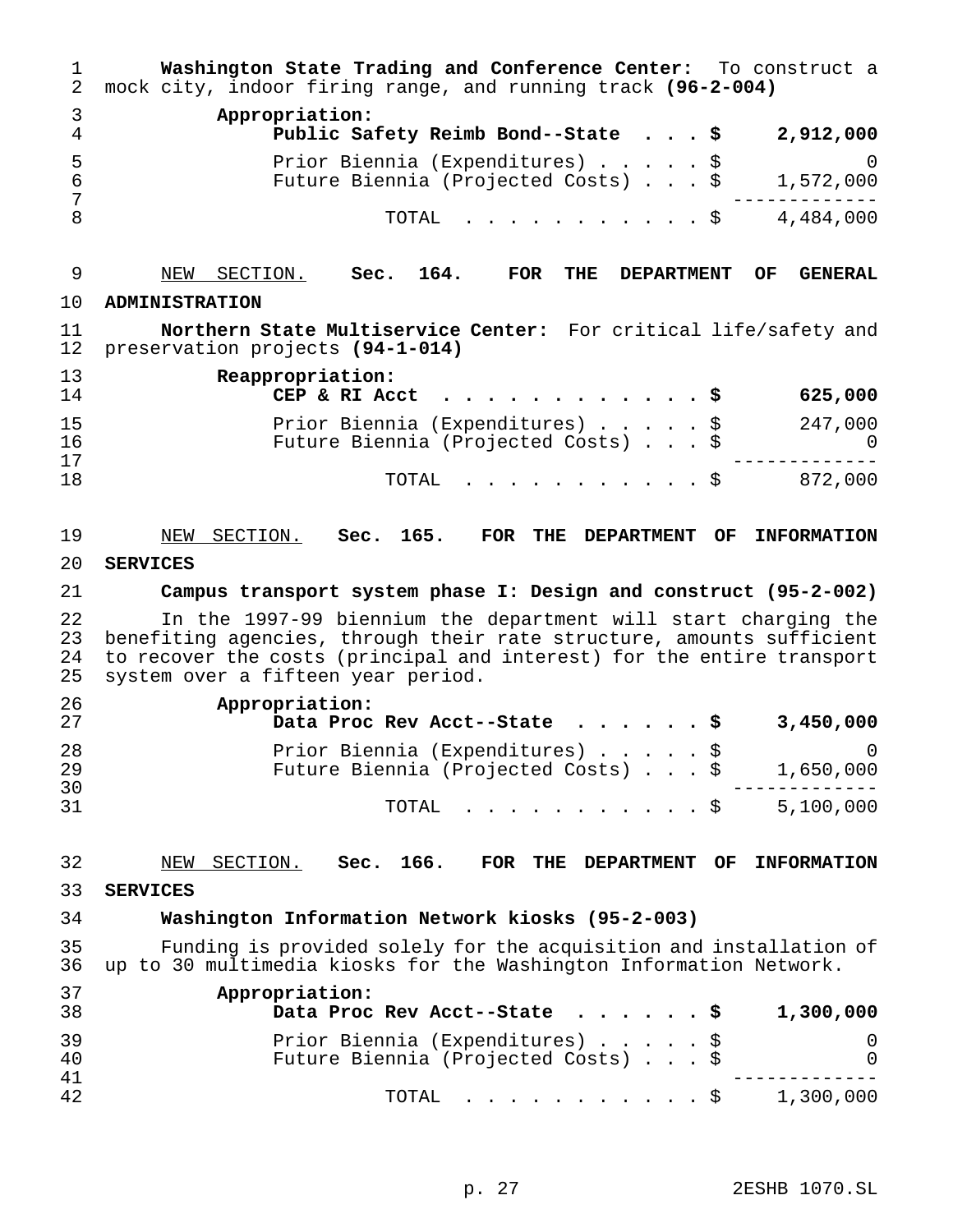- NEW SECTION. **Sec. 167. FOR THE WASHINGTON HORSE RACING**
- **COMMISSION**

## **Horse Racing Commission (94-5-001)**

4 The appropriation in this section is subject to the following<br>5 conditions and limitations: conditions and limitations:

6 (1) The appropriation in this section is provided solely for the  $\overline{7}$  benefit and support of thoroughbred horse racing; benefit and support of thoroughbred horse racing;

 (2) Expenditures from this appropriation shall only be made to 9 construct horse race or related facilities after the commission has made a determination that the applicant has the ability to complete the construction of a facility and fund its operation and the applicant has 12 completed all state and federal permitting requirements;

 (3) The Washington horse racing commission shall insure that any expenditure from this appropriation will protect the state s long-term interest in the continuation and development of thoroughbred horse racing.

| 17 | Reappropriation:                    |           |
|----|-------------------------------------|-----------|
| 18 | Thoroughbred Racing                 |           |
| 19 | Acct--State \$                      | 8,200,000 |
| 20 | Appropriation:                      |           |
| 21 | Thoroughbred Racing                 |           |
| 22 | Acct--State $\frac{5}{7}$           | 168,065   |
| 23 | Prior Biennia (Expenditures) \$     | $\Omega$  |
| 24 | Future Biennia (Projected Costs) \$ | $\Omega$  |
| 25 |                                     |           |
| 26 | TOTAL \$                            | 8,368,065 |

NEW SECTION. **Sec. 168. FOR THE LIQUOR CONTROL BOARD**

**Distribution Center: Security fence replacement (94-1-003)**

| 29<br>30 | Reappropriation:<br>Liquor Revolving Acct--State \$                    | 28,800   |
|----------|------------------------------------------------------------------------|----------|
| 31<br>32 | Prior Biennia (Expenditures) \$<br>Future Biennia (Projected Costs) \$ | $\Omega$ |
| 33<br>34 | $\text{TOTAL}$ $\frac{S}{S}$                                           | 28,800   |

NEW SECTION. **Sec. 169. FOR THE LIQUOR CONTROL BOARD**

**Distribution Center: Warehouse reroof and repairs (94-1-005)**

| 37<br>38 | Reappropriation:<br>Liquor Revolving Acct--State \$                    | 125,000 |
|----------|------------------------------------------------------------------------|---------|
| 39<br>40 | Prior Biennia (Expenditures) \$<br>Future Biennia (Projected Costs) \$ | 500,000 |
| 41<br>42 | $\text{TOTAL}$ $\S$                                                    | 625,000 |

## NEW SECTION. **Sec. 170. FOR THE LIQUOR CONTROL BOARD**

 **Distribution Center--Predesign:** To complete predesign for a new warehouse in accordance with the predesign manual published by the office of financial management **(96-2-001)**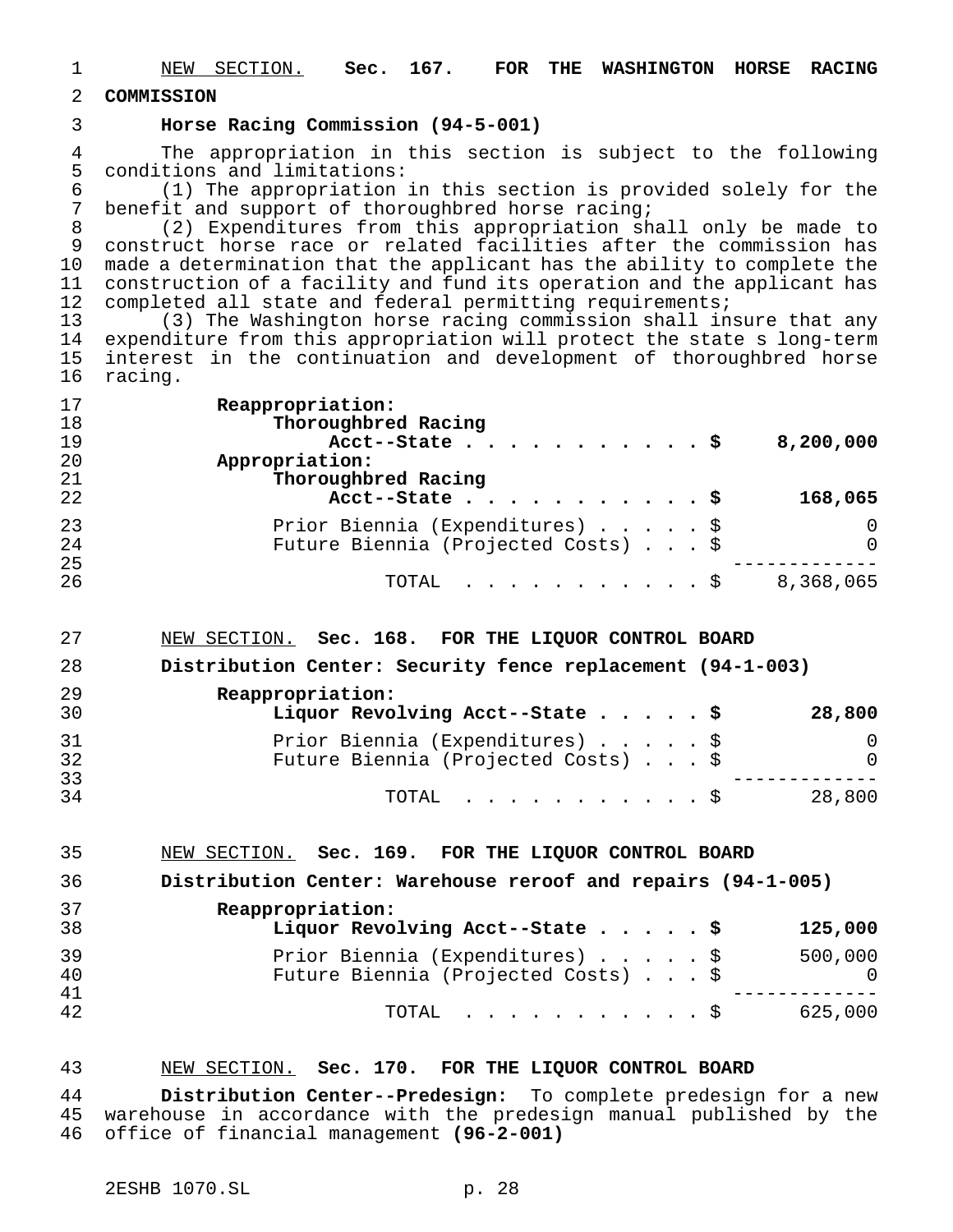| 1<br>$\overline{2}$ | Appropriation:<br>Liquor Revolving Acct--State \$<br>100,000                                 |        |
|---------------------|----------------------------------------------------------------------------------------------|--------|
| 3<br>4<br>5         | Prior Biennia (Expenditures) \$<br>Future Biennia (Projected Costs) \$                       | 0<br>0 |
| 6                   | 100,000<br>TOTAL<br>. \$                                                                     |        |
| 7                   | NEW SECTION. Sec. 171. FOR THE MILITARY DEPARTMENT                                           |        |
| 8<br>9              | Yakima Armory demolition: To reimburse the city of Yakima for<br>demolition costs (94-2-001) |        |
| 10<br>11            | Appropriation:<br>General Fund--Federal $\ldots$ , \$<br>155,000                             |        |
| 12<br>13            | Prior Biennia (Expenditures) \$<br>Future Biennia (Projected Costs) \$                       | 0<br>0 |
| 14<br>15            | TOTAL<br>155,000<br>. \$                                                                     |        |
| 16                  | NEW SECTION. Sec. 172. FOR THE MILITARY DEPARTMENT                                           |        |
| 17                  | State-wide: Preservation (93-1-008)                                                          |        |
| 18<br>19            | Reappropriation:<br>St Bldg Constr Acct--State \$<br>850,000                                 |        |
| 20<br>21            | Prior Biennia (Expenditures) \$<br>2,518,400<br>Future Biennia (Projected Costs) \$          | 0      |
| 22<br>23            | $\cdot$ \$ 3,368,400<br>TOTAL                                                                |        |
| 24                  | NEW SECTION. Sec. 173. FOR THE MILITARY DEPARTMENT                                           |        |
| 25                  | Camp Murray buildings: Preservation (96-1-002)                                               |        |
| 26<br>27            | Appropriation:<br>\$<br>1,050,000<br>General Fund--Federal                                   |        |
| 28<br>29            | Prior Biennia (Expenditures) \$<br>Future Biennia (Projected Costs) \$<br>658,000            | 0      |
| 30<br>31            | $\frac{1}{2}$ , 708,000<br>TOTAL                                                             |        |
| 32                  | NEW SECTION. Sec. 174. FOR THE MILITARY DEPARTMENT                                           |        |
| 33                  | Everett Armory: Preservation (96-1-003)                                                      |        |
| 34<br>35            | Appropriation:<br>General Fund--Federal<br>500,000<br>- \$                                   |        |
| 36<br>37            | Prior Biennia (Expenditures)<br>\$<br>Future Biennia (Projected Costs) \$                    | 0<br>0 |
| 38<br>39            | 500,000<br>TOTAL<br>. \$                                                                     |        |
| 40                  | NEW SECTION. Sec. 175. FOR THE MILITARY DEPARTMENT                                           |        |
|                     |                                                                                              |        |

**Camp Murray infrastructure: Preservation (96-1-006)**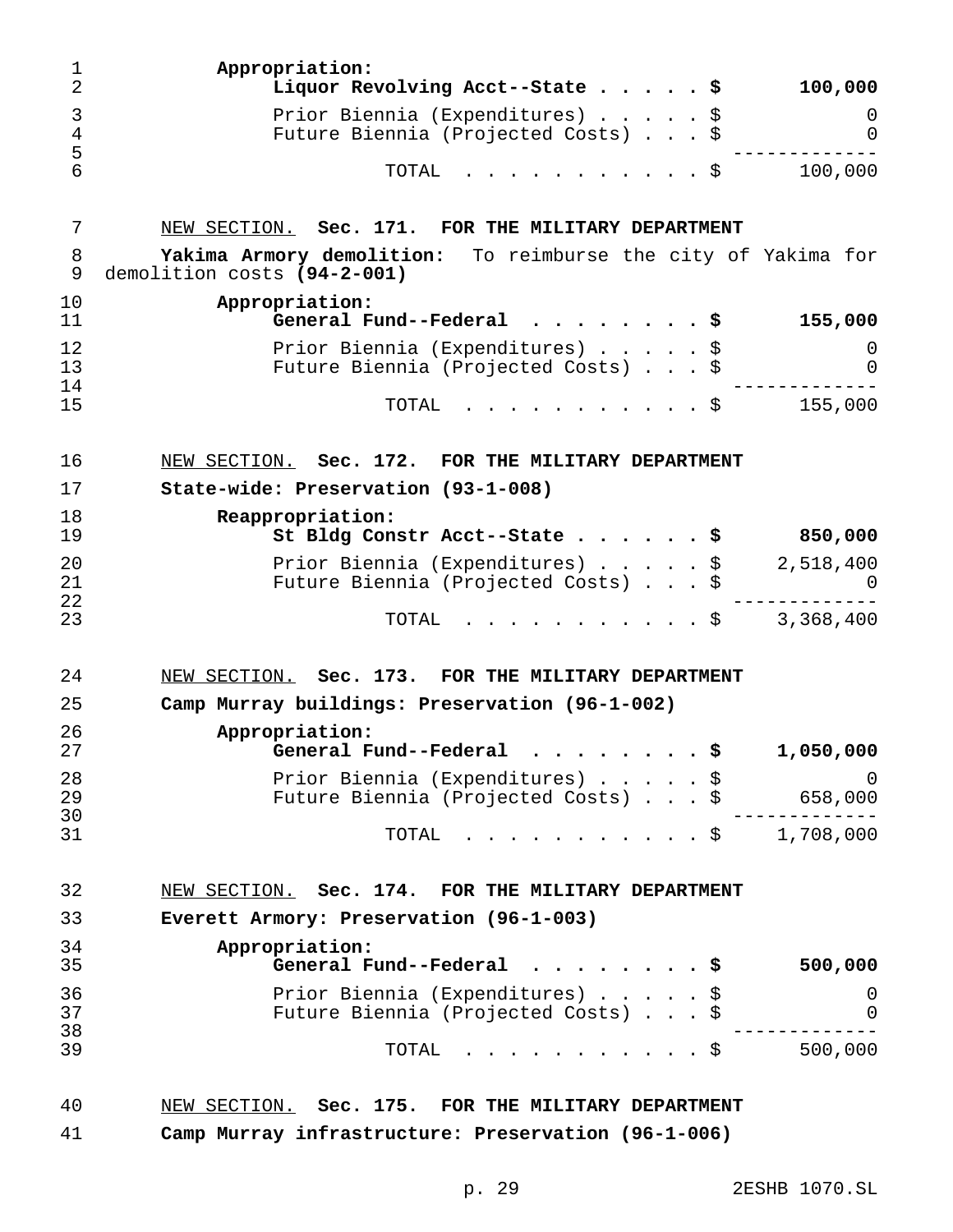| $\mathbf{1}$<br>2 | Appropriation:<br>General Fund--Federal $\cdots$ \$                    | 500,000   |
|-------------------|------------------------------------------------------------------------|-----------|
| 3<br>4<br>-5      | Prior Biennia (Expenditures) \$<br>Future Biennia (Projected Costs) \$ | 2,000,000 |
| 6                 | TOTAL \$ 2,500,000                                                     |           |

#### NEW SECTION. **Sec. 176. FOR THE MILITARY DEPARTMENT**

 **Minor works:** To provide support of federal construction projects **(96-1-007)**

 The appropriation in this section is subject to the following conditions and limitations:

12 The appropriation shall support the detailed list of projects<br>13 maintained by the office of financial management. maintained by the office of financial management.

| 14 | Appropriation:                                      |
|----|-----------------------------------------------------|
| 15 | General Fund--Federal $\ldots$ , \$<br>3,855,000    |
| 16 | St Bldg Constr Acct--State \$<br>448,000            |
| 17 |                                                     |
| 18 | Subtotal Appropriation \$<br>4,303,000              |
| 19 | Prior Biennia (Expenditures) \$<br>$\left( \right)$ |
| 20 | Future Biennia (Projected Costs) \$<br>19,553,700   |
| 21 |                                                     |
| 22 | TOTAL \$ 23,856,700                                 |

#### NEW SECTION. **Sec. 177. FOR THE MILITARY DEPARTMENT**

 **Emergency Coordination Center:** For design and construction of an 25 emergency coordination center and remodeling of associated facilities<br>26 at Camp Murray at Camp Murray

27 The appropriation in this section is subject to the following<br>28 conditions and limitations: 28 conditions and limitations:<br>29 (1) The appropriation i

29 (1) The appropriation in this section is subject to the review and<br>30 allotment procedures under section 813 of this act; 30 allotment procedures under section 813 of this act;<br>31 (2) The appropriation in this section repre

 (2) The appropriation in this section represents the maximum 32 amount of funding available for this project. To the extent moneys in<br>33 this appropriation are not needed to complete the project, as mutually 33 this appropriation are not needed to complete the project, as mutually<br>34 determined by the military department and the office of financial 34 determined by the military department and the office of financial<br>35 management, the appropriation in this section shall be reduced management, the appropriation in this section shall be reduced accordingly and remaining funds shall be transferred to the state 37 general fund; and<br>38 (3) If federa

38 (3) If federal match or reimbursement funding is received by the<br>39 state from the federal emergency management agency for this project. 39 state from the federal emergency management agency for this project,<br>40 the appropriation in this section shall be reduced accordingly and 40 the appropriation in this section shall be reduced accordingly and<br>41 remaining funds shall be transferred to the state general fund. remaining funds shall be transferred to the state general fund.

| 42<br>43 | Appropriation:<br>General Fund--Federal $\cdots$ \$                    |  |  | 9,066,000 |
|----------|------------------------------------------------------------------------|--|--|-----------|
| 44<br>45 | Prior Biennia (Expenditures) \$<br>Future Biennia (Projected Costs) \$ |  |  | $\Omega$  |
| 46<br>47 | TOTAL Ş                                                                |  |  | 9,066,000 |

NEW SECTION. **Sec. 178. FOR THE MILITARY DEPARTMENT**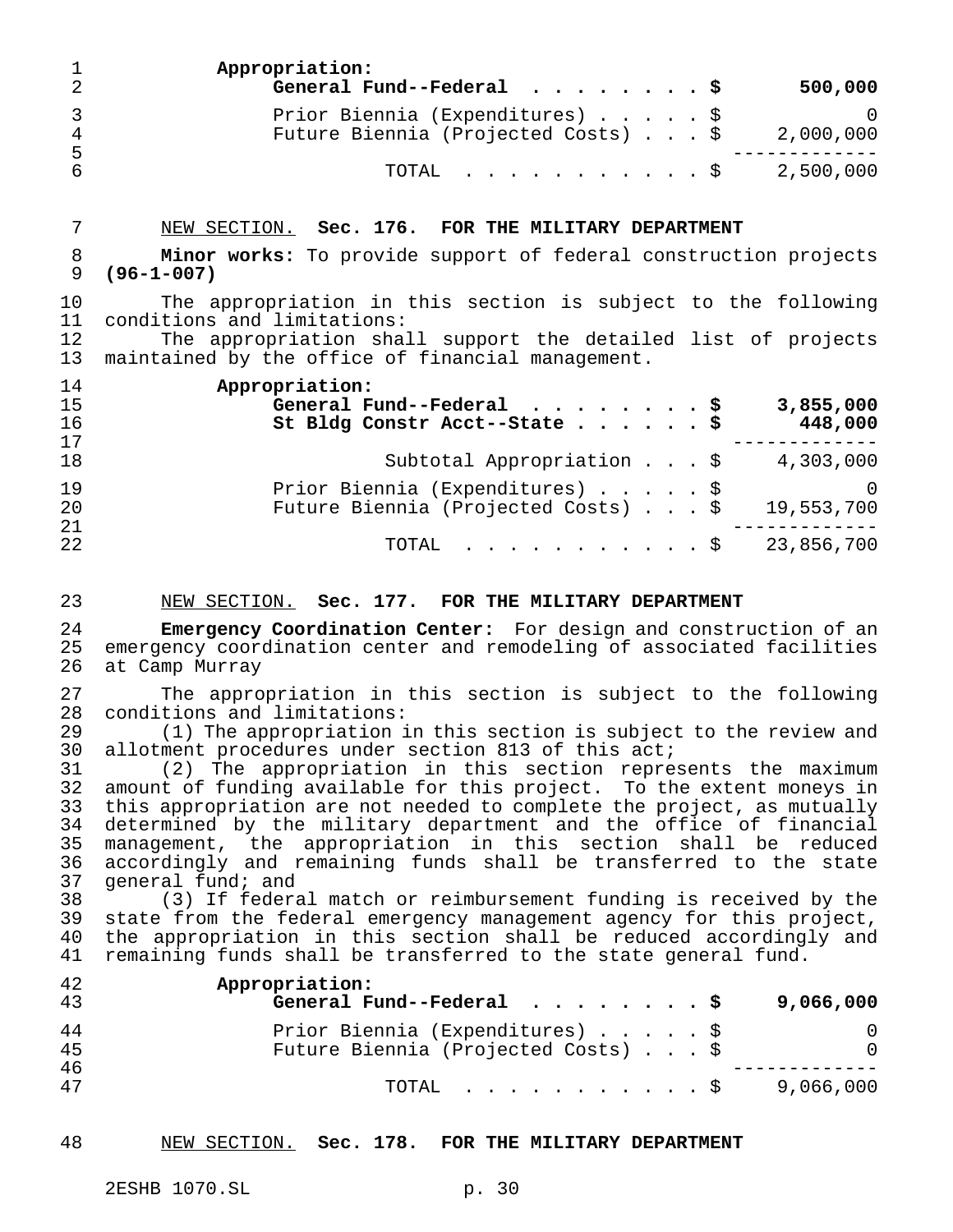## **Buildings and infrastructure savings (96-1-999)**

 Projects that are completed in accordance with section 812 of this act that have been reviewed by the office of financial management may have their remaining funds transferred to this project for the following purposes: (1) Road and sidewalk repair; (2) roof repair; (3) electrical system repair; (4) steam and utility distribution system repair; (5) plumbing system repair; (6) heating, ventilation, and air conditioning repairs; and (7) emergency repairs due to natural disasters or accidents.

 A report of any transfer effected under this section shall be filed with the legislative fiscal committees of the senate and house of representatives by the office of financial management.

| 13<br>14        | Appropriation:<br>St Bldg Constr Acct--State \$                        |                          |
|-----------------|------------------------------------------------------------------------|--------------------------|
| 1.5<br>16<br>17 | Prior Biennia (Expenditures) \$<br>Future Biennia (Projected Costs) \$ | $\Omega$<br><sup>0</sup> |
| 1 8             | TOTAL Ş                                                                |                          |

# NEW SECTION. **Sec. 179. FOR THE STATE CONVENTION AND TRADE CENTER Minor works (93-2-001) (89-5-002) (89-5-003)**

21 If the projects funded from the reappropriation in this section<br>22 are not substantially complete by January 1, 1997, the reappropriation 22 are not substantially complete by January 1, 1997, the reappropriation<br>23 shall lapse. shall lapse.

| 24 | Reappropriation:                                       |  |  |                |
|----|--------------------------------------------------------|--|--|----------------|
| 25 | St Conv & Trade Ctr Acct--State $\cdot \cdot \cdot$ \$ |  |  | 1,300,000      |
| 26 | Prior Biennia (Expenditures) \$                        |  |  | 333,926        |
| 27 | Future Biennia (Projected Costs) \$                    |  |  | $\overline{0}$ |
| 28 |                                                        |  |  |                |
| 29 | TOTAL \$                                               |  |  | 1,633,926      |

(End of part)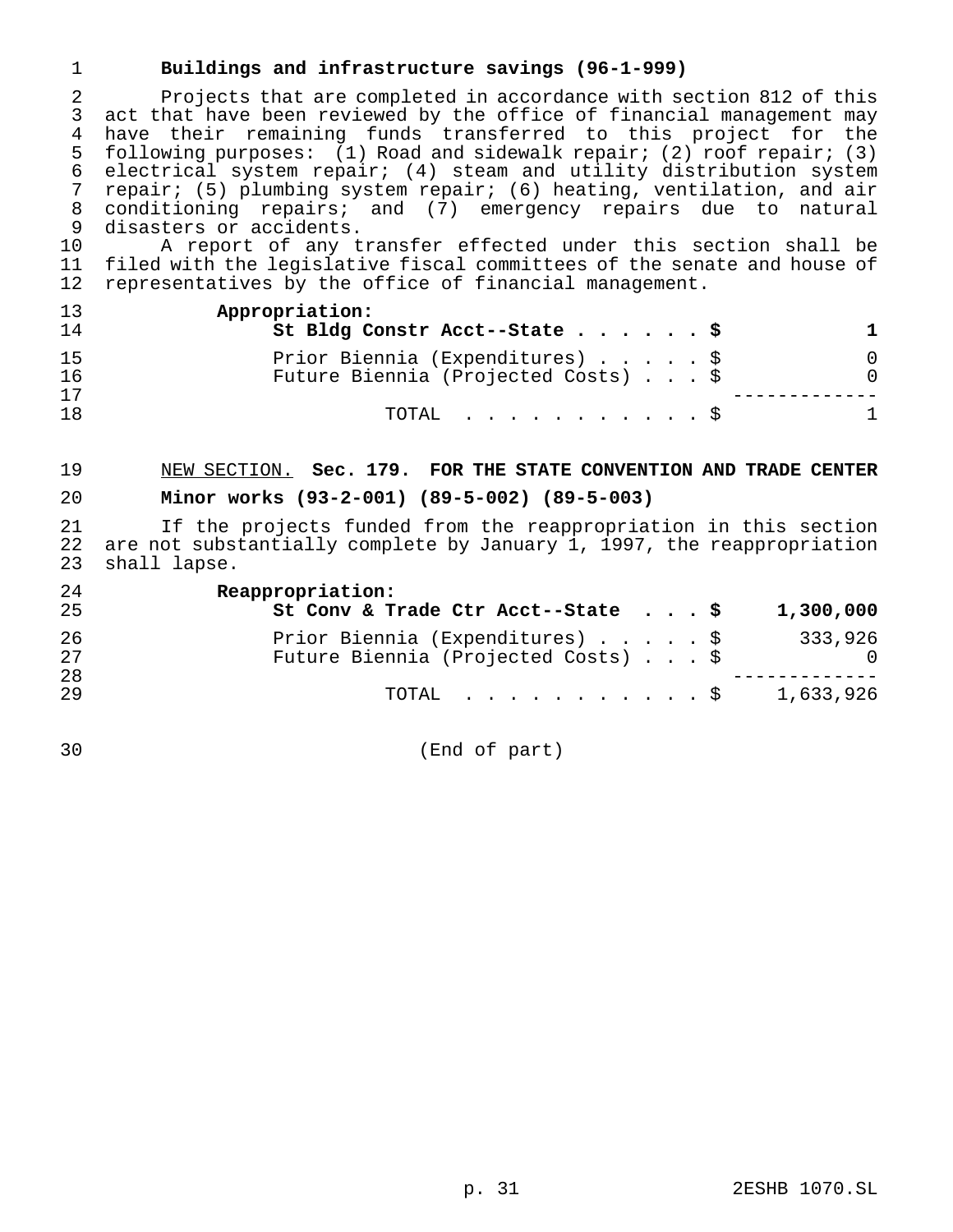| 1              | PART <sub>2</sub>                                                                      |
|----------------|----------------------------------------------------------------------------------------|
| $\overline{2}$ | <b>HUMAN SERVICES</b>                                                                  |
| 3<br>4         | NEW SECTION. Sec. 201. FOR THE DEPARTMENT OF SOCIAL AND HEALTH<br><b>SERVICES</b>      |
| 5              | Western State Hospital--Sanitary sewer (88-1-400)                                      |
| 6<br>7         | Reappropriation:<br>179,908<br>St Bldg Constr Acct--State \$                           |
| 8<br>9<br>10   | Prior Biennia (Expenditures) \$<br>10,092<br>Future Biennia (Projected Costs) \$<br>O  |
| 11             | 190,000<br>TOTAL<br>. \$                                                               |
| 12<br>13       | NEW SECTION. Sec. 202. FOR THE DEPARTMENT OF SOCIAL AND HEALTH<br><b>SERVICES</b>      |
| 14             | Echo Glenn--Perimeter fence (90-5-002)                                                 |
| 15<br>16       | Reappropriation:<br>St Bldg Constr Acct--State \$<br>48,223                            |
| 17<br>18<br>19 | 426,777<br>Prior Biennia (Expenditures) \$<br>Future Biennia (Projected Costs) \$<br>O |
| 20             | 475,000<br>TOTAL<br>. \$                                                               |
| 21<br>22       | NEW SECTION. Sec. 203. FOR THE DEPARTMENT OF SOCIAL AND HEALTH<br><b>SERVICES</b>      |
| 23             | Eastern State Hospital--Ward renovation phase 3 (92-1-340)                             |
| 24<br>25       | Reappropriation:<br>St Bldg Constr Acct--State \$<br>818,536                           |
| 26<br>27<br>28 | Prior Biennia (Expenditures) \$ 5,429,786<br>Future Biennia (Projected Costs) \$<br>U  |
| 29             | $\cdots$ \$ 6,248,322<br>TOTAL                                                         |
| 30             | NEW SECTION. Sec. 204. FOR THE DEPARTMENT OF SOCIAL AND HEALTH                         |
| 31             | <b>SERVICES</b>                                                                        |
| 32             | Maple Lane--Level 2 security units (92-2-230)                                          |
| 33<br>34       | Reappropriation:<br>St Bldg Constr Acct--State \$<br>11,718                            |
| 35<br>36<br>37 | Prior Biennia (Expenditures) \$<br>746,781<br>Future Biennia (Projected Costs) \$<br>U |
| 38             | $\cdot$ \$ 758,499<br>TOTAL                                                            |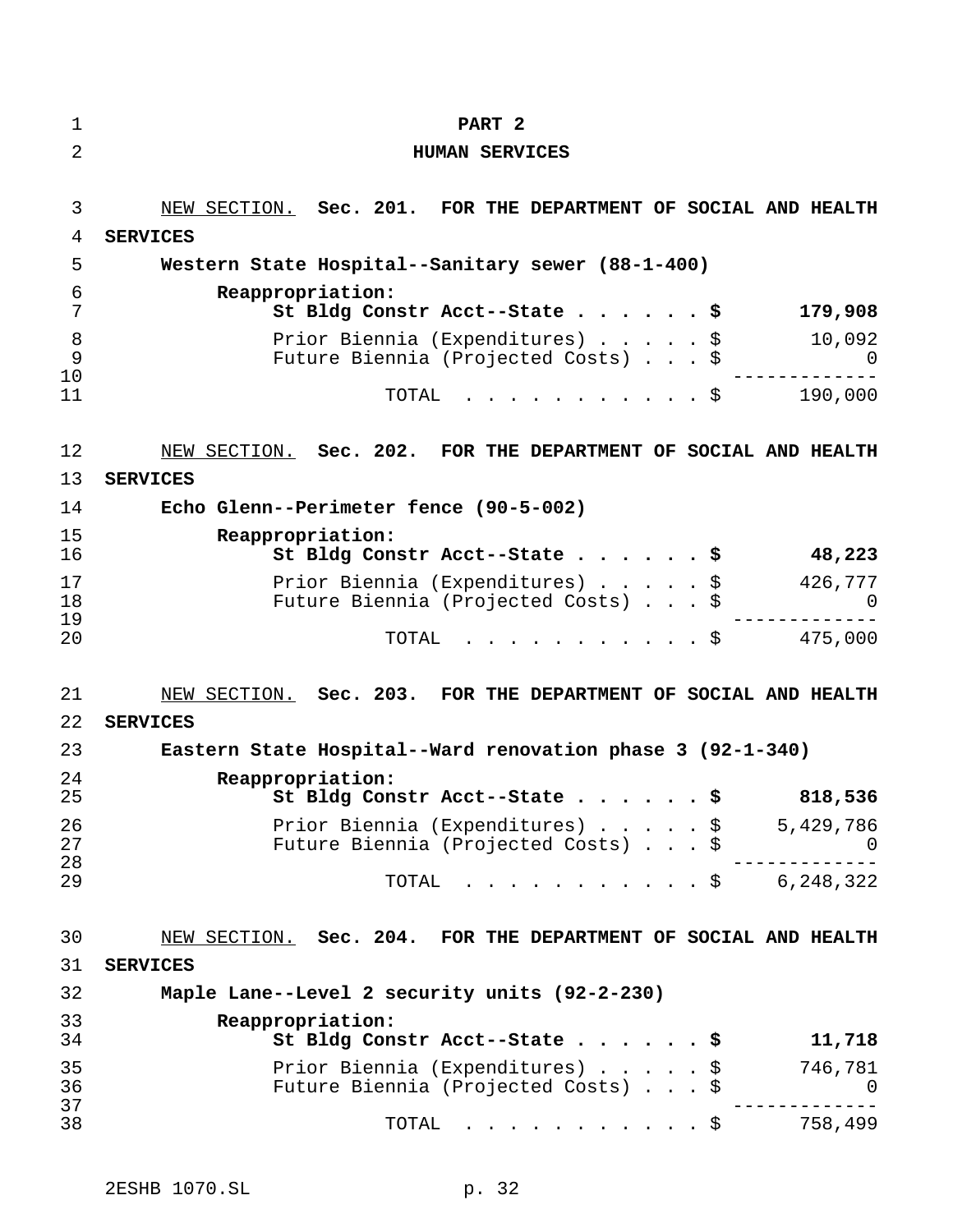| 1                   | NEW SECTION. Sec. 205. FOR THE DEPARTMENT OF SOCIAL AND HEALTH                            |
|---------------------|-------------------------------------------------------------------------------------------|
| 2                   | <b>SERVICES</b>                                                                           |
| 3                   | Child Study--Education Center 1 (92-2-319)                                                |
| $\overline{4}$<br>5 | Reappropriation:<br>St Bldg Constr Acct--State \$<br>896,907                              |
| 6                   | 2,928,093<br>Prior Biennia (Expenditures) \$                                              |
| 7                   | Future Biennia (Projected Costs) \$<br>$\cup$                                             |
| $\,8\,$<br>9        | 3,825,000<br>TOTAL<br>. \$                                                                |
|                     |                                                                                           |
| 10                  | NEW SECTION. Sec. 206. FOR THE DEPARTMENT OF SOCIAL AND HEALTH                            |
| 11                  | <b>SERVICES</b>                                                                           |
| 12                  | Energy conservation management and planning (94-1-006)                                    |
| 13                  | Reappropriation:                                                                          |
| 14                  | CEP & RI Acct<br>127,559<br>. s<br>.                                                      |
| 15<br>16            | 102,917<br>Prior Biennia (Expenditures) \$<br>Future Biennia (Projected Costs) \$<br>- 0  |
| 17                  |                                                                                           |
| 18                  | 230,476<br>TOTAL<br>. \$                                                                  |
|                     |                                                                                           |
| 19                  | NEW SECTION. Sec. 207. FOR THE DEPARTMENT OF SOCIAL AND HEALTH                            |
| 20                  | <b>SERVICES</b>                                                                           |
| 21                  | Underground Storage Tanks (94-1-060)                                                      |
| 22<br>23            | Reappropriation:<br>St Bldg Constr Acct--State \$<br>142,641                              |
| 24                  | 81,359<br>Prior Biennia (Expenditures) \$                                                 |
| 25<br>26            | Future Biennia (Projected Costs) \$<br>$\Omega$                                           |
| 27                  | 224,000<br>TOTAL<br>. \$                                                                  |
| 28                  | NEW SECTION. Sec. 208. FOR THE DEPARTMENT OF SOCIAL AND HEALTH                            |
| 29                  | <b>SERVICES</b>                                                                           |
| 30                  | Western State Hospital--Ward renovation Phase 5 (92-1-314)                                |
| 31                  | Reappropriation:                                                                          |
| 32                  | St Bldg Constr Acct--State \$<br>2,042,000                                                |
| 33<br>34            | Prior Biennia (Expenditures) \$<br>10,009,327<br>Future Biennia (Projected Costs) \$<br>0 |
| 35                  |                                                                                           |
| 36                  | . \$ 12,051,327<br>TOTAL                                                                  |
| 37                  | NEW SECTION. Sec. 209. FOR THE DEPARTMENT OF SOCIAL AND HEALTH                            |
| 38                  | <b>SERVICES</b>                                                                           |
| 39                  | Level 1 Security Units--Maple Lane School (92-2-225)                                      |
| 40                  | Reappropriation:                                                                          |
| 41                  | St Bldg Constr Acct--State $\ldots$ \$<br>3,895,110                                       |
|                     |                                                                                           |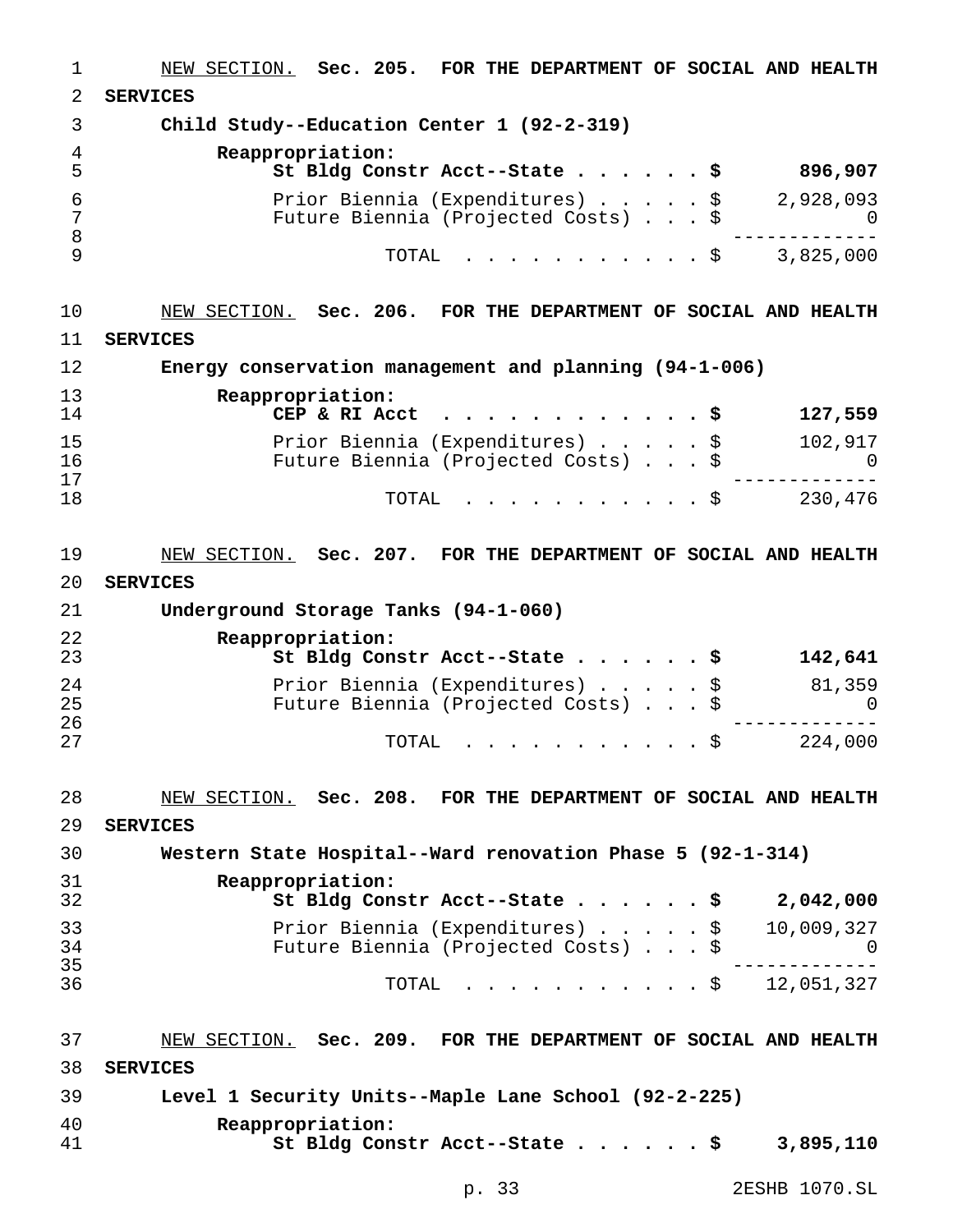| ı<br>2<br>3          | Prior Biennia (Expenditures) \$<br>3,017,906<br>Future Biennia (Projected Costs) \$<br>U                                                                                                                           |
|----------------------|--------------------------------------------------------------------------------------------------------------------------------------------------------------------------------------------------------------------|
| 4                    | TOTAL $\ldots$ \$ 6,913,016                                                                                                                                                                                        |
| 5                    | NEW SECTION. Sec. 210. FOR THE DEPARTMENT OF SOCIAL AND HEALTH                                                                                                                                                     |
| 6                    | <b>SERVICES</b>                                                                                                                                                                                                    |
| 7                    | Fire safety and sewer improvements--Maple Lane School (94-1-001)                                                                                                                                                   |
| 8<br>9               | Reappropriation:<br>427,281<br>St Bldg Constr Acct--State \$                                                                                                                                                       |
| 10<br>11             | 42,719<br>Prior Biennia (Expenditures) \$<br>Future Biennia (Projected Costs) \$<br>0                                                                                                                              |
| 12<br>13             | . \$ 470,000<br>TOTAL                                                                                                                                                                                              |
| 14                   | NEW SECTION. Sec. 211. FOR THE DEPARTMENT OF SOCIAL AND HEALTH                                                                                                                                                     |
| 15                   | <b>SERVICES</b>                                                                                                                                                                                                    |
| 16                   | Administration Building renovation--Maple Lane School (94-1-127)                                                                                                                                                   |
| 17<br>18<br>19<br>20 | The reappropriation in this section is subject to the following<br>conditions and limitations: The department shall preserve the<br>architectural style of the entrance to the building to the extent<br>feasible. |
| 21<br>22             | Reappropriation:<br>St Bldg Constr Acct--State \$<br>3,768,842                                                                                                                                                     |
| 23<br>24<br>25       | Prior Biennia (Expenditures) \$<br>154,658<br>Future Biennia (Projected Costs) \$<br>$\cup$                                                                                                                        |
| 26                   | TOTAL<br>. \$<br>3,923,500                                                                                                                                                                                         |
| 27                   | NEW SECTION. Sec. 212. FOR THE DEPARTMENT OF SOCIAL AND HEALTH                                                                                                                                                     |
| 28                   | <b>SERVICES</b>                                                                                                                                                                                                    |
| 29                   | Renovate apartment--Fircrest School (94-1-142)                                                                                                                                                                     |
| 30<br>31             | Reappropriation:<br>CEP & RI Acct--State $\ldots$ $\ldots$ $\ldots$ $\ddot{\text{s}}$<br>2,119,168                                                                                                                 |
| 32<br>33             | Prior Biennia (Expenditures) \$<br>13,944<br>Future Biennia (Projected Costs) \$<br>- 0                                                                                                                            |
| 34<br>35             | $\cdots$ \$ 2,133,112<br>TOTAL                                                                                                                                                                                     |
| 36                   | NEW SECTION. Sec. 213. FOR THE DEPARTMENT OF SOCIAL AND HEALTH                                                                                                                                                     |
| 37                   | <b>SERVICES</b>                                                                                                                                                                                                    |
| 38                   | Wastewater Treatment Plant--Maple Lane School (94-1-201)                                                                                                                                                           |
| 39<br>40             | Reappropriation:<br>St Bldg Constr Acct--State \$<br>764,277                                                                                                                                                       |
| 41<br>42             | Prior Biennia (Expenditures) \$<br>8,223<br>Future Biennia (Projected Costs) \$<br>$\Omega$                                                                                                                        |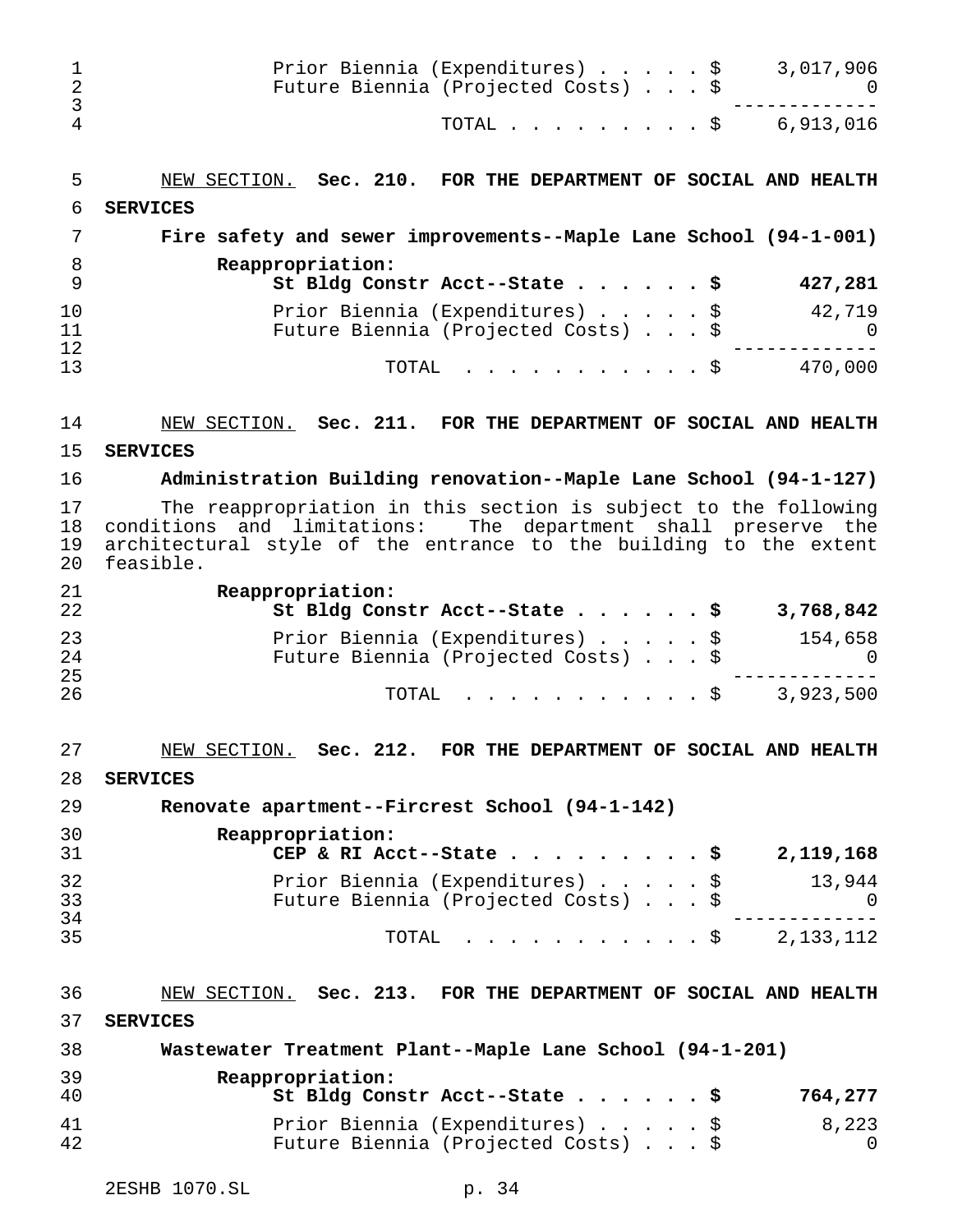| $\mathbf 1$    |                                                                                                               |
|----------------|---------------------------------------------------------------------------------------------------------------|
| $\overline{2}$ | TOTAL \$ 772,500                                                                                              |
| 3              | NEW SECTION. Sec. 214. FOR THE DEPARTMENT OF SOCIAL AND HEALTH                                                |
| 4              | <b>SERVICES</b>                                                                                               |
| 5              | Water system improvements--Naselle Youth Camp (94-1-202)                                                      |
| 6<br>7         | Reappropriation:<br>St Bldg Constr Acct--State \$<br>1,165,694                                                |
| 8<br>9<br>10   | Prior Biennia (Expenditures) \$<br>0<br>Future Biennia (Projected Costs) \$<br>$\Omega$                       |
| 11             | TOTAL $\frac{1}{165,694}$                                                                                     |
| 12             | NEW SECTION. Sec. 215. FOR THE DEPARTMENT OF SOCIAL AND HEALTH                                                |
| 13             | <b>SERVICES</b>                                                                                               |
| 14             | Replace Eagle Lodge--Naselle Youth Camp (94-1-204)                                                            |
| 15             | Reappropriation:                                                                                              |
| 16             | St Bldg Constr Acct--State \$<br>954,831                                                                      |
| 17<br>18<br>19 | Prior Biennia (Expenditures) $\frac{1}{9}$ 1,145,169<br>Future Biennia (Projected Costs) \$<br>$\overline{a}$ |
| 20             | TOTAL $\ldots$ , $\ldots$ , $\ddot{S}$ 2,100,000                                                              |
| 21             | NEW SECTION. Sec. 216. FOR THE DEPARTMENT OF SOCIAL AND HEALTH                                                |
| 22             | <b>SERVICES</b>                                                                                               |
| 23             | Clinic--Echo Glen Children's Center (94-1-207)                                                                |
| 24<br>25       | Reappropriation:<br>St Bldg Constr Acct--State \$<br>1,025,262                                                |
| 26             | Prior Biennia (Expenditures) \$<br>61, 352                                                                    |
| 27<br>28       | Future Biennia (Projected Costs) \$<br>0                                                                      |
| 29             | TOTAL<br>$\cdots$ \$ 1,086,614                                                                                |
| 30             | NEW SECTION. Sec. 217. FOR THE DEPARTMENT OF SOCIAL AND HEALTH                                                |
| 31             | <b>SERVICES</b>                                                                                               |
| 32             | Eagle Lodge rehabilitation--Naselle Youth Camp (94-1-210)                                                     |
| 33<br>34       | Reappropriation:<br>St Bldg Constr Acct--State \$<br>224,455                                                  |
| 35             | Prior Biennia (Expenditures) \$<br>57,545                                                                     |
| 36<br>37       | Future Biennia (Projected Costs) \$<br>0                                                                      |
| 38             | . \$<br>282,000<br>TOTAL                                                                                      |
| 39             | NEW SECTION. Sec. 218. FOR THE DEPARTMENT OF SOCIAL AND HEALTH                                                |

**SERVICES**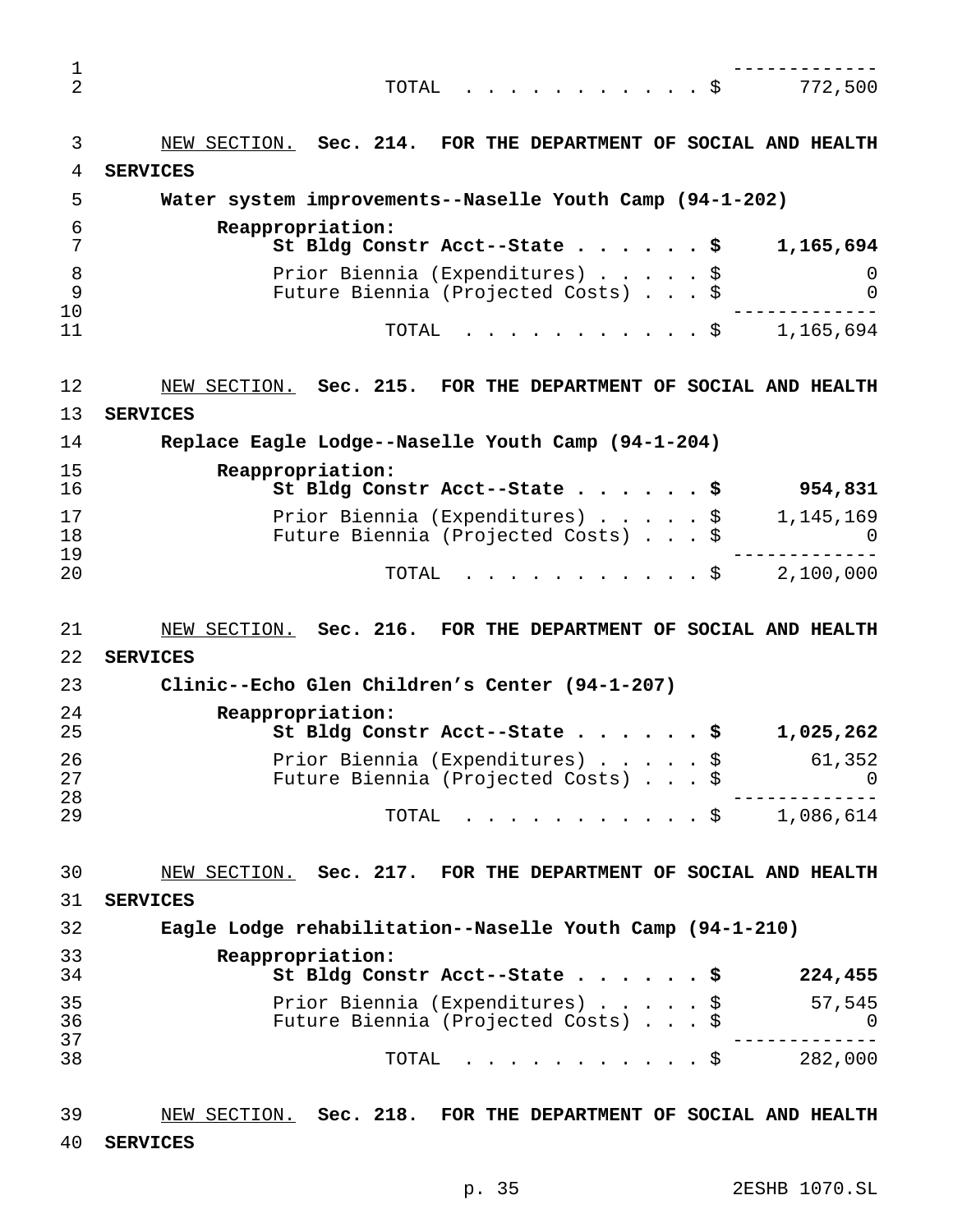| 1<br>2         | Child<br>Treatment Center--Administration<br>Building<br>Study and<br>renovation $(94-1-306)$                         |
|----------------|-----------------------------------------------------------------------------------------------------------------------|
| 3<br>4         | Reappropriation:<br>766,205<br>CEP & RI Acct--State \$                                                                |
| 5              | 11,395<br>Prior Biennia (Expenditures) \$                                                                             |
| 6<br>7         | Future Biennia (Projected Costs) \$<br>$\Omega$                                                                       |
| 8              | TOTAL<br>777,600<br>. \$                                                                                              |
| 9              | NEW SECTION. Sec. 219. FOR THE DEPARTMENT OF SOCIAL AND HEALTH                                                        |
| 10             | <b>SERVICES</b>                                                                                                       |
| 11             | Western State Hospital: Security improvements (94-1-310)                                                              |
| 12<br>13       | Reappropriation:<br>400,000<br>St Bldg Constr Acct--State \$                                                          |
| 14<br>15       | Prior Biennia (Expenditures) \$<br>0<br>Future Biennia (Projected Costs) \$<br>0                                      |
| 16<br>17       | 400,000<br>TOTAL<br>. \$                                                                                              |
|                |                                                                                                                       |
| 18             | NEW SECTION. Sec. 220. FOR THE DEPARTMENT OF SOCIAL AND HEALTH                                                        |
| 19             | <b>SERVICES</b>                                                                                                       |
| 20             | Western State Hospital--Ward renovation phase 6 (94-1-316)                                                            |
| 21<br>22       | The appropriation in this section is subject to the review and<br>allotment procedures under section 813 of this act. |
| 23<br>24       | Reappropriation:<br>St Bldg Constr Acct--State \$<br>11,905,826                                                       |
| 25             | Appropriation:                                                                                                        |
| 26             | 819,000<br>St Bldg Constr Acct--State \$                                                                              |
| 27<br>28       | Prior Biennia (Expenditures) \$<br>245,174<br>Future Biennia (Projected Costs) \$<br>$\sim$ 0                         |
| 29<br>30       | TOTAL \$ 12,970,000                                                                                                   |
| 31             | NEW SECTION. Sec. 221. FOR THE DEPARTMENT OF SOCIAL AND HEALTH                                                        |
| 32             | <b>SERVICES</b>                                                                                                       |
| 33             | Frances Haddon Morgan Center--Remodel (94-1-402)                                                                      |
| 34             | Reappropriation:                                                                                                      |
| 35             | 1,707,781<br>St Bldg Constr Acct--State \$                                                                            |
| 36<br>37<br>38 | 13,519<br>Prior Biennia (Expenditures) \$<br>Future Biennia (Projected Costs) \$<br>0                                 |
| 39             | TOTAL<br>. \$ 1,721,300                                                                                               |
| 40             | NEW SECTION. Sec. 222. FOR THE DEPARTMENT OF SOCIAL AND HEALTH                                                        |
| 41             | <b>SERVICES</b>                                                                                                       |
| 42             | Green Hill School: Repairs (94-1-510)                                                                                 |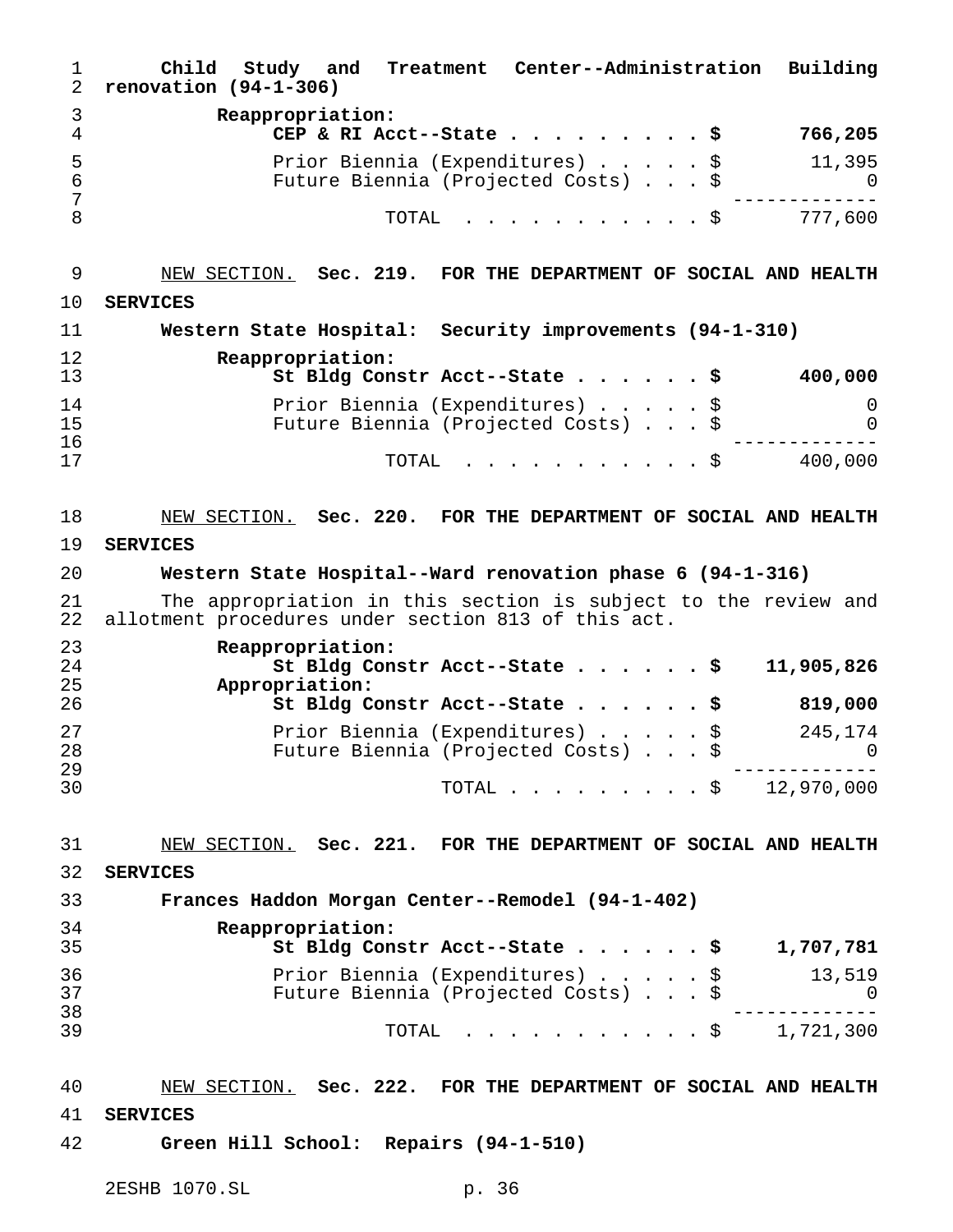The reappropriation in this section is provided for minor repairs, including but not limited to fire and safety code repairs, and kitchen roof repair or replacement.

| 4<br>5 | Reappropriation:<br>St Bldg Constr Acct--State \$                      | 108,337 |
|--------|------------------------------------------------------------------------|---------|
|        | Prior Biennia (Expenditures) \$<br>Future Biennia (Projected Costs) \$ | 131,663 |
|        | TOTAL Ş                                                                | 240,000 |

# NEW SECTION. **Sec. 223. FOR THE DEPARTMENT OF SOCIAL AND HEALTH**

**SERVICES**

**Eastern State Hospital: Psychiatric Triage Unit grant (94-2-005)**

 The reappropriation is provided to develop secure beds in Spokane county for persons in need of emergency short-term evaluation, treatment, and stabilization as a result of a psychiatric crisis. The department shall assure that: (1) Funding for the project shall be 17 contingent upon a plan approved by the department of social and health<br>18 services and upon an agreement by the participating regional support services and upon an agreement by the participating regional support networks to reduce their utilization of eastern state hospital by at least 30 beds early in the 1995-97 biennium; and (2) the state s investment shall be promptly repaid if the facility is converted to use other than psychiatric care for publicly assisted individuals before the useful life of the project funded by this appropriation has expired.

**Reappropriation:**

| 26 | St Bldg Constr Acct--State \$       | 1,000,000 |
|----|-------------------------------------|-----------|
| 27 | Prior Biennia (Expenditures) \$     |           |
| 28 | Future Biennia (Projected Costs) \$ | $\Omega$  |
| 29 |                                     |           |
| 30 | TOTAL S                             | 1,000,000 |

NEW SECTION. **Sec. 224. FOR THE DEPARTMENT OF SOCIAL AND HEALTH**

**SERVICES**

**Asbestos abatement (96-1-002)**

| 34<br>35<br>36<br>37 | Reappropriation:<br>St Bldg Constr Acct--State \$<br>349,260<br>Appropriation:<br>St Bldg Constr Acct--State \$<br>755,000         |  |
|----------------------|------------------------------------------------------------------------------------------------------------------------------------|--|
| 38<br>39<br>40<br>41 | Prior Biennia (Expenditures) \$<br>367,764<br>Future Biennia (Projected Costs) \$<br>3,253,650<br>4,725,674<br>TOTAL $\ldots$ $\S$ |  |

NEW SECTION. **Sec. 225. FOR THE DEPARTMENT OF SOCIAL AND HEALTH**

**SERVICES**

**Minor capital renewal (96-1-004)**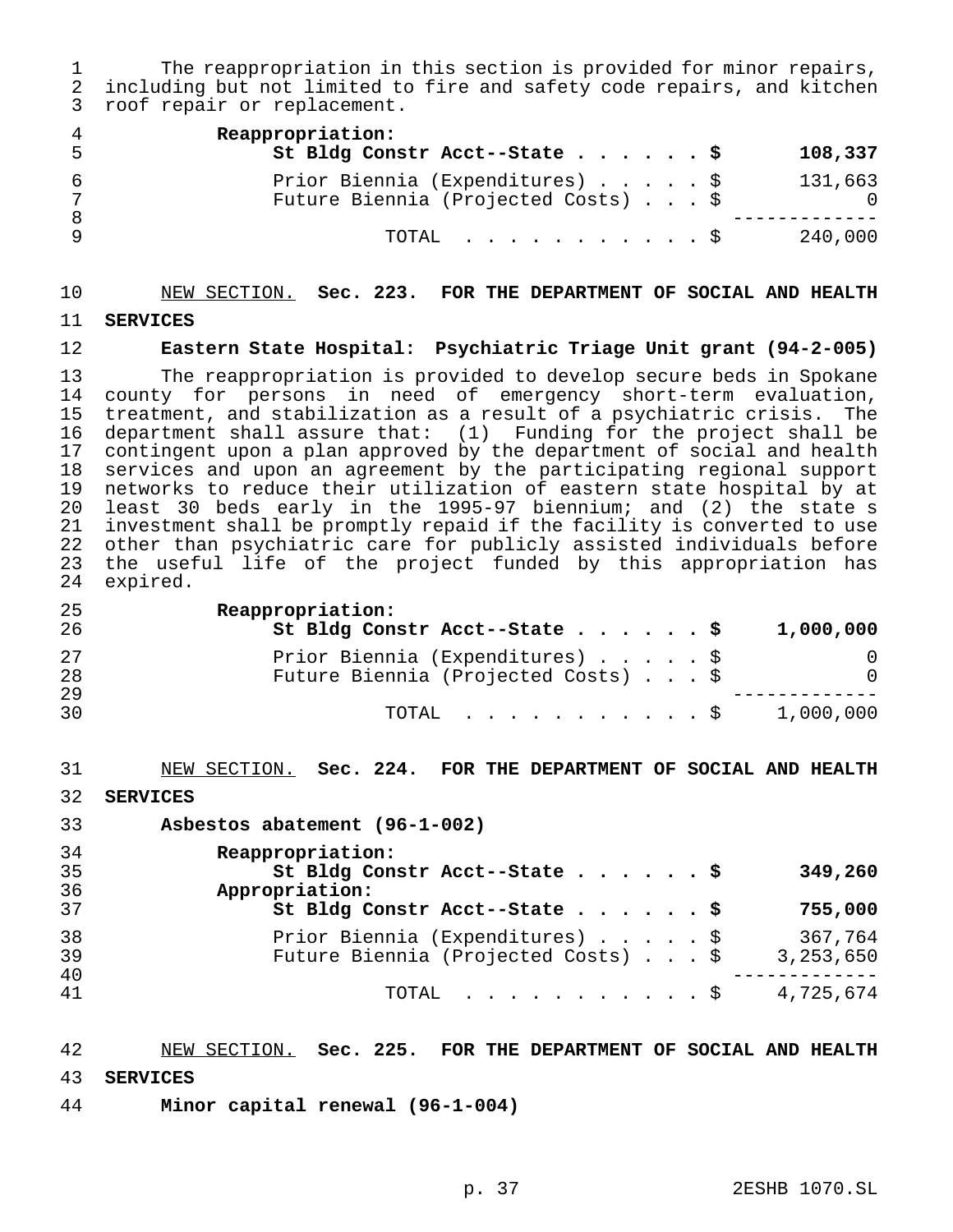The appropriation in this section is subject to the following conditions and limitations:

 The appropriation shall support the detailed list of projects maintained by the office of financial management.

| 5<br>6 | Reappropriation:<br>CEP & RI Acct--State \$<br>1,739,331<br>St Bldg Constr Acct--State \$<br>397,207 |
|--------|------------------------------------------------------------------------------------------------------|
| - 8    |                                                                                                      |
| - 9    | Subtotal Reappropriation \$<br>2,136,538                                                             |
| 10     | Appropriation:                                                                                       |
| 11     | 5,400,000<br>CEP & RI Acct--State \$                                                                 |
| 12     | St Bldg Constr Acct--State \$<br>9,700,000                                                           |
| 13     |                                                                                                      |
| 14     | Subtotal Appropriation $\ldots$ \$<br>15,100,000                                                     |
| 15     | Prior Biennia (Expenditures) \$<br>6,131,034                                                         |
| 16     | Future Biennia (Projected Costs) \$<br>68,000,000                                                    |
| 17     |                                                                                                      |
| 18     | 91,367,572<br>TOTAL $\ldots$ \$                                                                      |

NEW SECTION. **Sec. 226. FOR THE DEPARTMENT OF SOCIAL AND HEALTH**

**SERVICES**

**Agency capital project management (96-1-005)**

| 22<br>23 | Appropriation:<br>CEP & RI Acct--State \$<br>1,237,496                                            |
|----------|---------------------------------------------------------------------------------------------------|
| 24<br>25 | Prior Biennia (Expenditures) \$<br>$\bigcirc$<br>Future Biennia (Projected Costs) \$<br>4,800,000 |
| 26<br>27 | TOTAL $\ldots$ \$ 6,037,496                                                                       |

# NEW SECTION. **Sec. 227. FOR THE DEPARTMENT OF SOCIAL AND HEALTH**

**SERVICES**

#### **Resource conservation: Fircrest heating study (96-1-006)**

31 To conduct a predesign of the project described in this section in<br>32 accordance with the predesign manual published by the office of 32 accordance with the predesign manual published by the office of<br>33 financial management. Future appropriations for this project are financial management. Future appropriations for this project are subject to the submittal of completed predesign requirements on or before July 1, 1996

| 36<br>37 | Appropriation:<br>CEP & RI Acct--State \$<br>132,000                   |          |
|----------|------------------------------------------------------------------------|----------|
| 38<br>39 | Prior Biennia (Expenditures) \$<br>Future Biennia (Projected Costs) \$ | $\Omega$ |
| 40<br>41 | 132,000<br>TOTAL Ş                                                     |          |

NEW SECTION. **Sec. 228. FOR THE DEPARTMENT OF SOCIAL AND HEALTH**

- **SERVICES**
- **Emergency projects (96-1-007)**
- **Reappropriation:**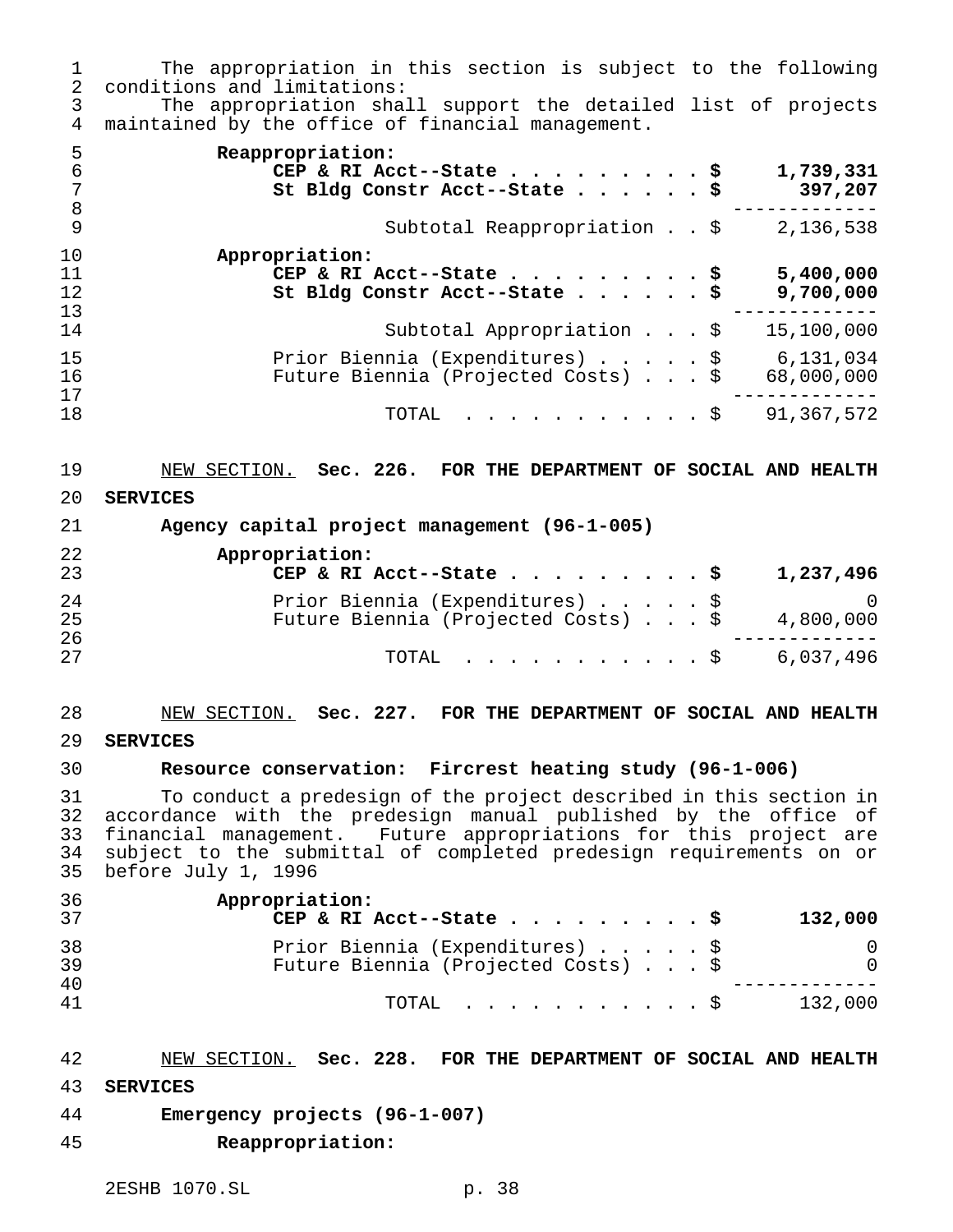| 2             | CEP & RI Acct--State \$<br>Appropriation:                              |  |  | 107,460              |
|---------------|------------------------------------------------------------------------|--|--|----------------------|
| 3             | CEP & RI Acct--State \$                                                |  |  | 250,000              |
| 4<br>-5<br>-6 | Prior Biennia (Expenditures) \$<br>Future Biennia (Projected Costs) \$ |  |  | 321,454<br>1,000,000 |
|               | TOTAL $\ldots$ , $\ldots$ , $\ddot{S}$ 1,678,914                       |  |  |                      |

NEW SECTION. **Sec. 229. FOR THE DEPARTMENT OF SOCIAL AND HEALTH**

#### **SERVICES**

| 10 | Chlorofluorocarbon abatement (96-1-008)        |
|----|------------------------------------------------|
| 11 | Reappropriation:                               |
| 12 | CEP & RI Acct--State \$<br>100,000             |
| 13 | Appropriation:                                 |
| 14 | CEP & RI Acct--State \$<br>150,000             |
| 15 | Prior Biennia (Expenditures) \$<br>$\Omega$    |
| 16 | Future Biennia (Projected Costs) \$<br>150,000 |
| 17 |                                                |
| 18 | 400,000<br>TOTAL $\ldots$ $\S$                 |

# NEW SECTION. **Sec. 230. FOR THE DEPARTMENT OF SOCIAL AND HEALTH SERVICES**

## **Rainier School infrastructure: Predesign (96-1-009)**

22 To conduct a predesign of the project described in this section in<br>23 accordance with the predesign manual published by the office of accordance with the predesign manual published by the office of financial management. Future appropriations for this project are 25 subject to the submittal of completed predesign requirements on or<br>26 before July 1, 1996. before July 1, 1996.

| 27<br>28 | Reappropriation:<br>St Bldg Constr Acct--State \$<br>192,078                                    |
|----------|-------------------------------------------------------------------------------------------------|
| 29<br>30 | Prior Biennia (Expenditures) \$<br>157,923<br>Future Biennia (Projected Costs) \$<br>30,300,000 |
| 31<br>32 | TOTAL \$ 30,650,001                                                                             |

NEW SECTION. **Sec. 231. FOR THE DEPARTMENT OF SOCIAL AND HEALTH**

#### **SERVICES**

| 35       | Juvenile facilities preservation and rehabilitation (96-1-020)                           |
|----------|------------------------------------------------------------------------------------------|
| 36<br>37 | Reappropriation:<br>St Bldg Constr Acct--State \$<br>1,705,275                           |
| 38<br>39 | Prior Biennia (Expenditures) \$<br>374,325<br>Future Biennia (Projected Costs) \$<br>- റ |
| 40<br>41 | 2,079,600<br>TOTAL \$                                                                    |

 NEW SECTION. **Sec. 232. FOR THE DEPARTMENT OF SOCIAL AND HEALTH SERVICES**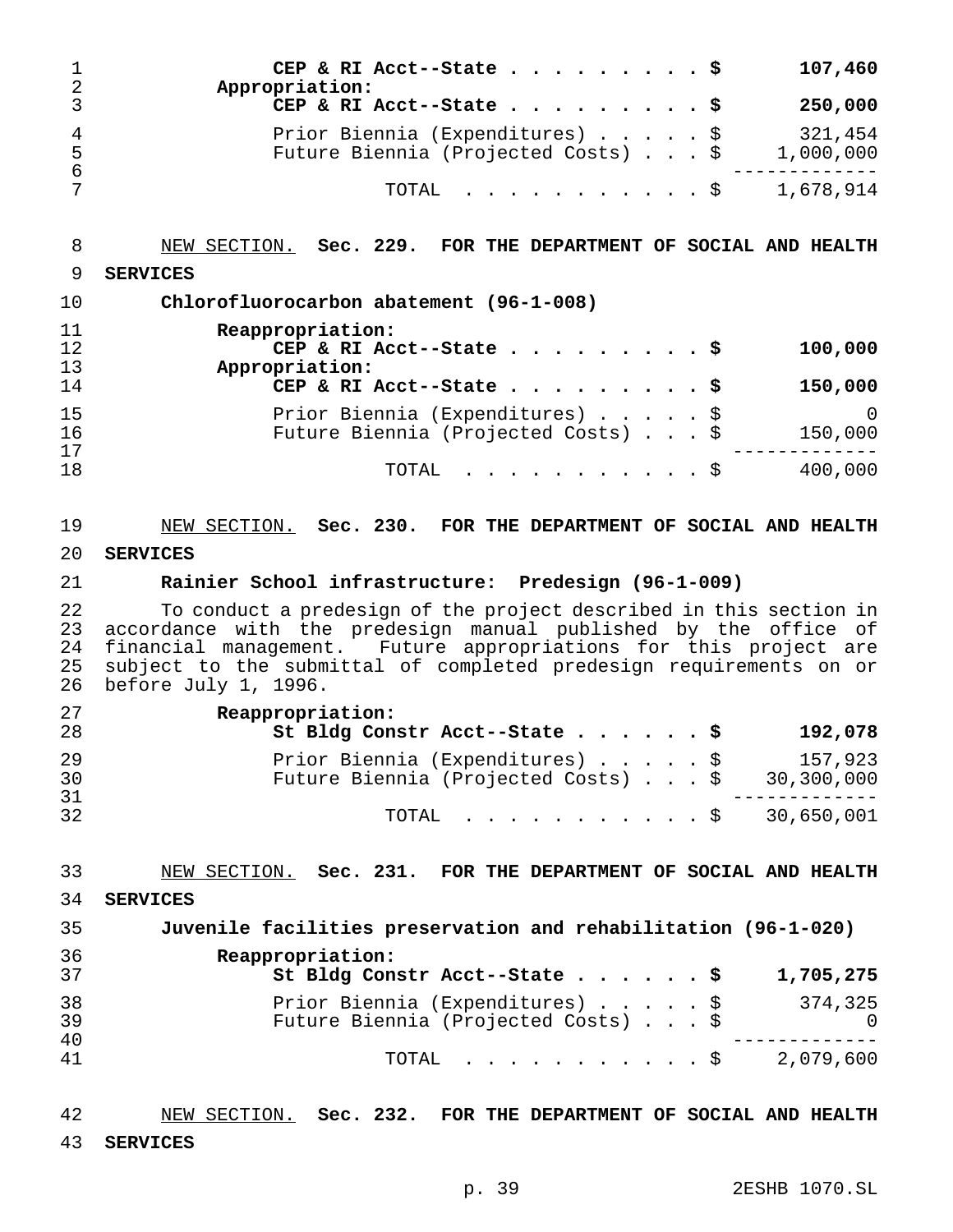| 1                   | Minor projects--Mental health (96-1-030)                                                                           |
|---------------------|--------------------------------------------------------------------------------------------------------------------|
| 2<br>3              | The appropriation in this section is subject to the following<br>conditions and limitations:                       |
| $\overline{4}$<br>5 | The appropriation shall support the detailed list of projects<br>maintained by the office of financial management. |
| 6<br>7<br>8         | Reappropriation:<br>St Bldg Constr Acct--State \$<br>1,412,297<br>Appropriation:                                   |
| 9                   | St Bldg Constr Acct--State \$<br>1,950,000                                                                         |
| 10<br>11<br>12      | \$<br>433,004<br>Prior Biennia (Expenditures)<br>Future Biennia (Projected Costs) \$<br>14,000,000                 |
| 13                  | 17,795,301<br>TOTAL<br>$\cdot$ $\cdot$ \$                                                                          |
| 14                  | NEW SECTION. Sec. 233. FOR THE DEPARTMENT OF SOCIAL AND HEALTH                                                     |
| 15                  | <b>SERVICES</b>                                                                                                    |
| 16                  | Minor projects--Division of Developmental Disabilities (96-1-040)                                                  |
| 17<br>18            | The appropriation in this section is subject to the following<br>conditions and limitations:                       |
| 19<br>20            | The appropriation shall support the detailed list of projects<br>maintained by the office of financial management. |
| 21<br>22            | Reappropriation:<br>CEP & RI Acct--State<br>864,813<br>. \$                                                        |
| 23<br>24            | Appropriation:<br>St Bldg Constr Acct--State \$<br>539,000                                                         |
| 25<br>26            | Prior Biennia (Expenditures)<br>1,658,687<br>\$<br>Future Biennia (Projected Costs) \$<br>6,000,000                |
| 27<br>28            | 9,062,500<br>TOTAL<br>$\cdot$ $\cdot$ $\cdot$ $\circ$<br>$\mathbf{r}$ , $\mathbf{r}$ , $\mathbf{r}$ , $\mathbf{r}$ |
|                     |                                                                                                                    |
| 29                  | NEW SECTION.<br>Sec. 234.<br>FOR THE DEPARTMENT OF SOCIAL AND HEALTH                                               |
| 30                  | <b>SERVICES</b>                                                                                                    |
| 31                  | Underground storage tanks removal and replacement (96-1-060)                                                       |
| 32<br>33            | Reappropriation:<br>CEP & RI Acct--State \$                                                                        |
| 34                  | 159,286<br>Appropriation:                                                                                          |
| 35                  | CEP & RI Acct--State \$<br>200,000                                                                                 |
| 36<br>37            | Prior Biennia (Expenditures) \$<br>832,000<br>Future Biennia (Projected Costs) \$<br>0                             |
| 38<br>39            | TOTAL \$ 1,191,286                                                                                                 |
| 40                  | NEW SECTION. Sec. 235. FOR THE DEPARTMENT OF SOCIAL AND HEALTH                                                     |
| 41                  | <b>SERVICES</b>                                                                                                    |
| 42                  | Maintenance management and planning (96-1-150)                                                                     |
| 43                  | Reappropriation:                                                                                                   |
| 44<br>45            | CEP & RI Acct--State \$<br>140,323<br>Appropriation:                                                               |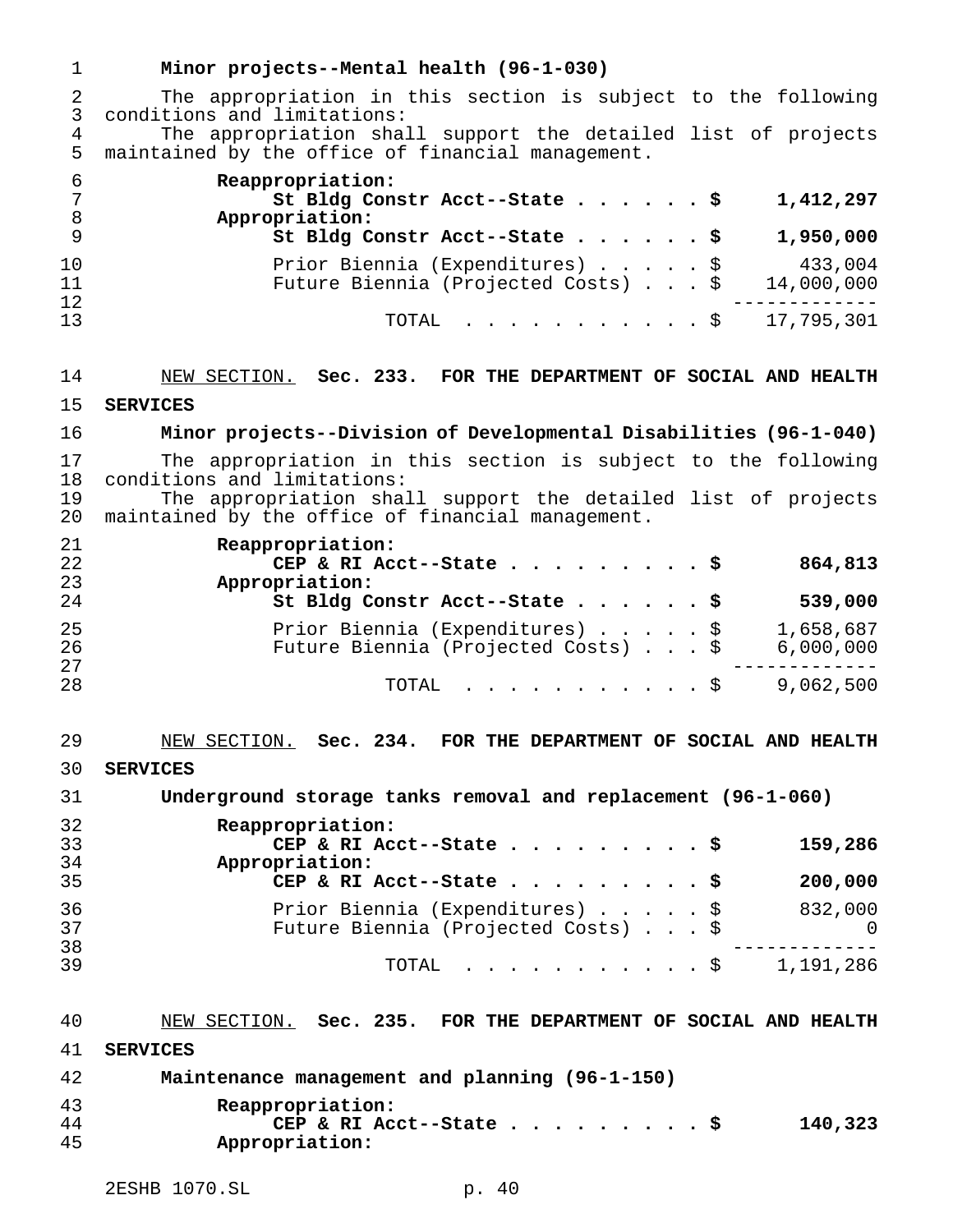|          | CEP & RI Acct--State \$                                                |  |  | 125,000 |
|----------|------------------------------------------------------------------------|--|--|---------|
|          | Prior Biennia (Expenditures) \$<br>Future Biennia (Projected Costs) \$ |  |  | 279,124 |
| -4<br>-5 | TOTAL S                                                                |  |  | 544.447 |

| 6              | NEW SECTION. Sec. 236. FOR THE DEPARTMENT OF SOCIAL AND HEALTH                                 |
|----------------|------------------------------------------------------------------------------------------------|
|                | <b>SERVICES</b>                                                                                |
| 8              | Medical Lake wastewater treatment facility: Design (96-1-301)                                  |
| 9<br>10<br>11  | Reappropriation:<br>St Bldg Constr Acct--State \$<br>699,903<br>Appropriation:                 |
| 12             | St Bldg Constr Acct--State \$<br>1,264,000                                                     |
| 13<br>14<br>15 | 2,014,097<br>Prior Biennia (Expenditures) \$<br>Future Biennia (Projected Costs) \$<br>750,000 |
| 16             | 4,728,000<br>TOTAL $\ldots$ \$                                                                 |

NEW SECTION. **Sec. 237. FOR THE DEPARTMENT OF SOCIAL AND HEALTH**

**SERVICES**

 **Western State Hospital--Ward renovation Phase 7 (96-1-316) Reappropriation: St Bldg Constr Acct--State......\$ 150,000** Prior Biennia (Expenditures).....\$ 550,000 23 Future Biennia (Projected Costs)...\$<br>24 ------------- TOTAL ...........\$ 17,470,018

# NEW SECTION. **Sec. 238. FOR THE DEPARTMENT OF SOCIAL AND HEALTH SERVICES**

#### **Western State Hospital Legal Offenders Unit: Predesign (96-1-318)**

 To conduct a predesign of the project described in this section in accordance with the predesign manual published by the office of financial management. Future appropriations for this project are subject to the submittal of completed predesign requirements on or before July 1, 1996.

| 34<br>35 | Reappropriation:<br>St Bldg Constr Acct--State \$<br>150,000                                    |
|----------|-------------------------------------------------------------------------------------------------|
| 36<br>37 | Prior Biennia (Expenditures) \$<br>550,000<br>Future Biennia (Projected Costs) \$<br>22,300,000 |
| 38<br>39 | TOTAL \$ 23,000,000                                                                             |

 NEW SECTION. **Sec. 239. FOR THE DEPARTMENT OF SOCIAL AND HEALTH SERVICES**

p. 41 2ESHB 1070.SL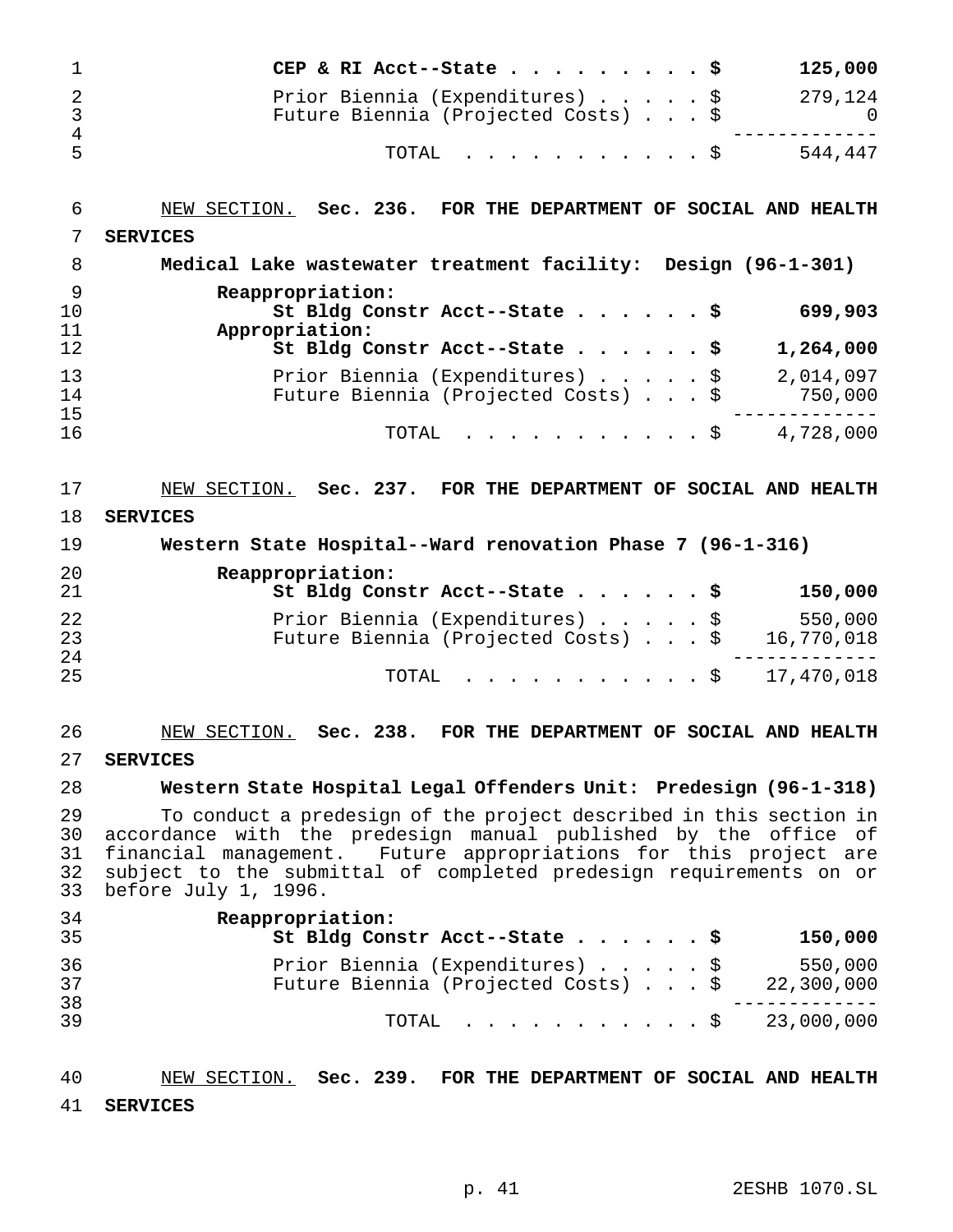## **Eastern State Hospital Legal Offenders Unit: Predesign, design and construct (96-1-319)**

 The design and construction phase of this appropriation shall not 4 be expended until the predesign document developed in accordance with<br>5 the predesign manual published by the office of financial management the predesign manual published by the office of financial management has been reviewed and approved. Funds for design and construction shall be released subject to the review and allotment procedures under section 813 of this act.

| - 9<br>10 | Reappropriation:<br>St Bldg Constr Acct--State \$                                          |  |  | 1,000,000 |
|-----------|--------------------------------------------------------------------------------------------|--|--|-----------|
| 11<br>12  | Prior Biennia (Expenditures) \$<br>Future Biennia (Projected Costs) $\ldots$ \$ 11,238,276 |  |  | 28,624    |
| 13<br>14  | TOTAL $\ldots$ \$ 12,266,900                                                               |  |  |           |

 NEW SECTION. **Sec. 240. FOR THE DEPARTMENT OF SOCIAL AND HEALTH SERVICES**

| 17       | Western State Hospital: Replace Boiler #1 (96-1-322)                   |               |
|----------|------------------------------------------------------------------------|---------------|
| 18<br>19 | Appropriation:<br>St Bldg Constr Acct--State \$                        | 1,440,000     |
| 20<br>21 | Prior Biennia (Expenditures) \$<br>Future Biennia (Projected Costs) \$ | 0<br>$\Omega$ |
| 22<br>23 | TOTAL Ş                                                                | 1,440,000     |

#### NEW SECTION. **Sec. 241. FOR THE DEPARTMENT OF SOCIAL AND HEALTH**

**SERVICES**

 **Juvenile Rehabilitation Administration new 300-bed institution: Site selection and environmental impact statement (96-2-228)**

 To conduct a site selection process for the project described in this section.

| 30<br>-31 | Appropriation:<br>St Bldg Constr Acct--State \$<br>200,000                                                  |
|-----------|-------------------------------------------------------------------------------------------------------------|
| 32<br>33  | Prior Biennia (Expenditures) \$<br><sup>()</sup><br>Future Biennia (Projected Costs) $\ldots$ \$ 45,000,000 |
| 34        |                                                                                                             |
| 35        | TOTAL \$ 45,200,000                                                                                         |

#### NEW SECTION. **Sec. 242. FOR THE DEPARTMENT OF SOCIAL AND HEALTH**

**SERVICES**

#### **Echo Glen new beds and infrastructure (96-2-229)**

 The appropriation in this section is subject to the review and allotment procedures under section 813 of this act.

| 41 | Appropriation:                      |           |
|----|-------------------------------------|-----------|
| 42 | St Bldg Constr Acct--State \$       | 6,484,300 |
| 43 | Prior Biennia (Expenditures) \$     |           |
| 44 | Future Biennia (Projected Costs) \$ |           |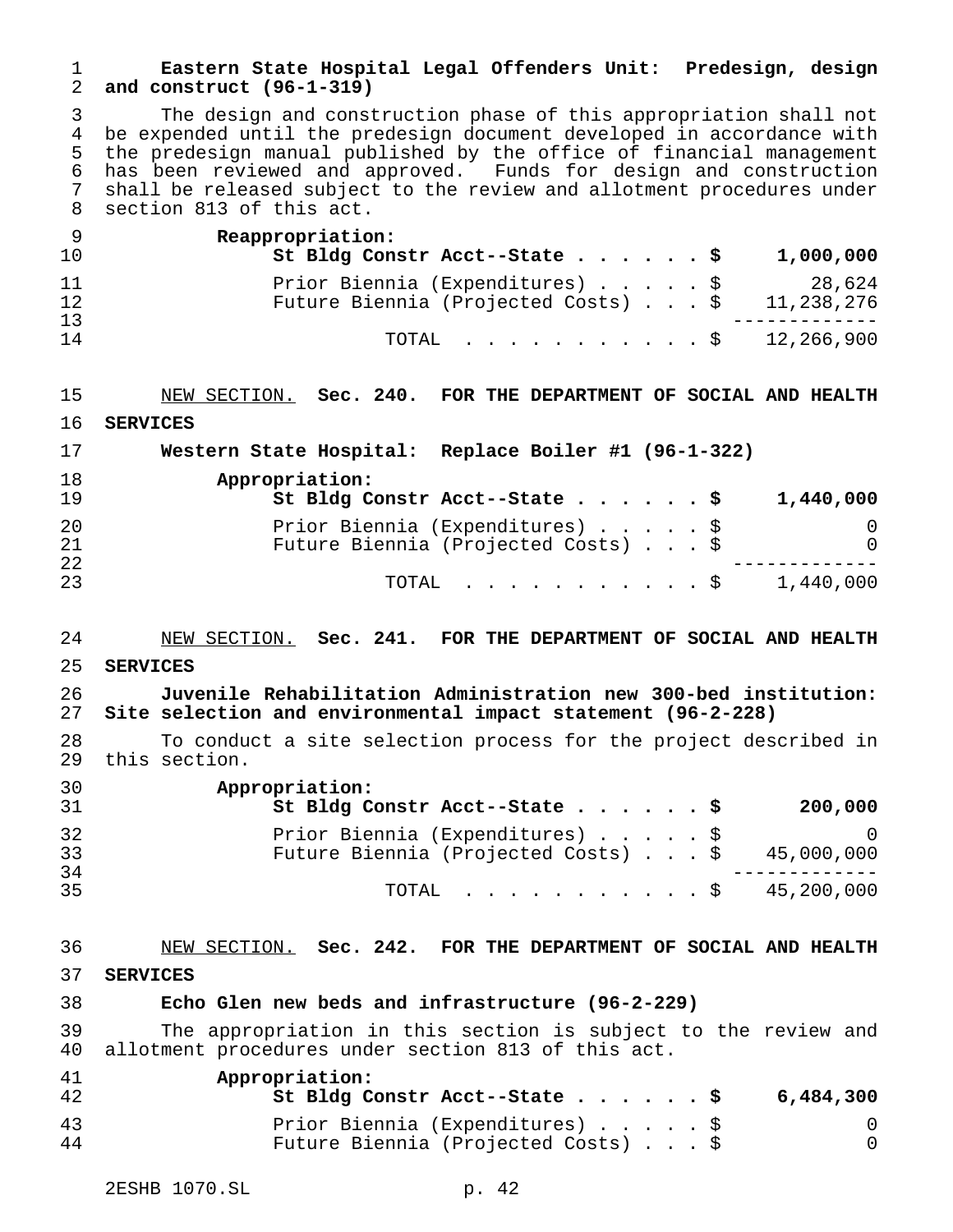| 2 |  |  |  |  |  |  | TOTAL $\ldots$ \$ 6,484,300 |
|---|--|--|--|--|--|--|-----------------------------|
|   |  |  |  |  |  |  |                             |

\*NEW SECTION. **Sec. 243. FOR THE DEPARTMENT OF SOCIAL AND HEALTH**

- **SERVICES**
- 

#### **Green Hill redevelopment (96-2-230)**

 The appropriation in this section is subject to the following conditions and limitations:

 (1) The appropriation in this section is subject to the review and allotment procedures under section 813 of this act;

 (2) \$380,000 of the appropriation in this section is provided for a facility and site master plan and environmental impact statement. 12 Moneys for design and construction shall not be expended until the<br>13 facility and site master plan is approved by the office of financial 13 facility and site master plan is approved by the office of financial<br>14 management; and  $m$ anagement; and

 (3) New residential units constructed with this appropriation shall be designed to accommodate <sup>a</sup> sustained operating capacity of at least forty-two residents, except for intake units, mental health 18 units, and units housing sex offenders.

| 19<br>20 | Appropriation:<br>St Bldg Constr Acct--State \$ 34,374,536                                |  |  |  |
|----------|-------------------------------------------------------------------------------------------|--|--|--|
| 21<br>22 | Prior Biennia (Expenditures) \$<br>Future Biennia (Projected Costs) $\ldots$ \$ 3,000,000 |  |  |  |
| 23<br>24 | TOTAL \$ 37,374,536                                                                       |  |  |  |
|          |                                                                                           |  |  |  |

**\*Sec. 243 was partially vetoed. See message at end of chapter.**

- NEW SECTION. **Sec. 244. FOR THE DEPARTMENT OF SOCIAL AND HEALTH**
- **SERVICES**

#### **Maple Lane School support services renovation and infrastructure improvements (96-2-231)**

 The appropriation in this section is subject to the review and allotment procedures under section 813 of this act.

| 32<br>33 | Appropriation:<br>St Bldg Constr Acct--State \$                        | 5,855,500 |
|----------|------------------------------------------------------------------------|-----------|
| 34<br>35 | Prior Biennia (Expenditures) \$<br>Future Biennia (Projected Costs) \$ | $\Omega$  |
| 36<br>37 | TOTAL S                                                                | 5,855,500 |

| 38       | NEW SECTION. Sec. 245. FOR THE DEPARTMENT OF SOCIAL AND HEALTH                               |
|----------|----------------------------------------------------------------------------------------------|
| 39       | <b>SERVICES</b>                                                                              |
| 40<br>41 | Naselle Youth Camp sewer and infrastructure improvements (96-2-<br>232)                      |
| 42<br>43 | Appropriation:<br>St Bldg Constr Acct--State \$<br>2,125,500                                 |
| 44<br>45 | Prior Biennia (Expenditures) \$<br>$\Omega$<br>Future Biennia (Projected Costs) \$<br>$\cap$ |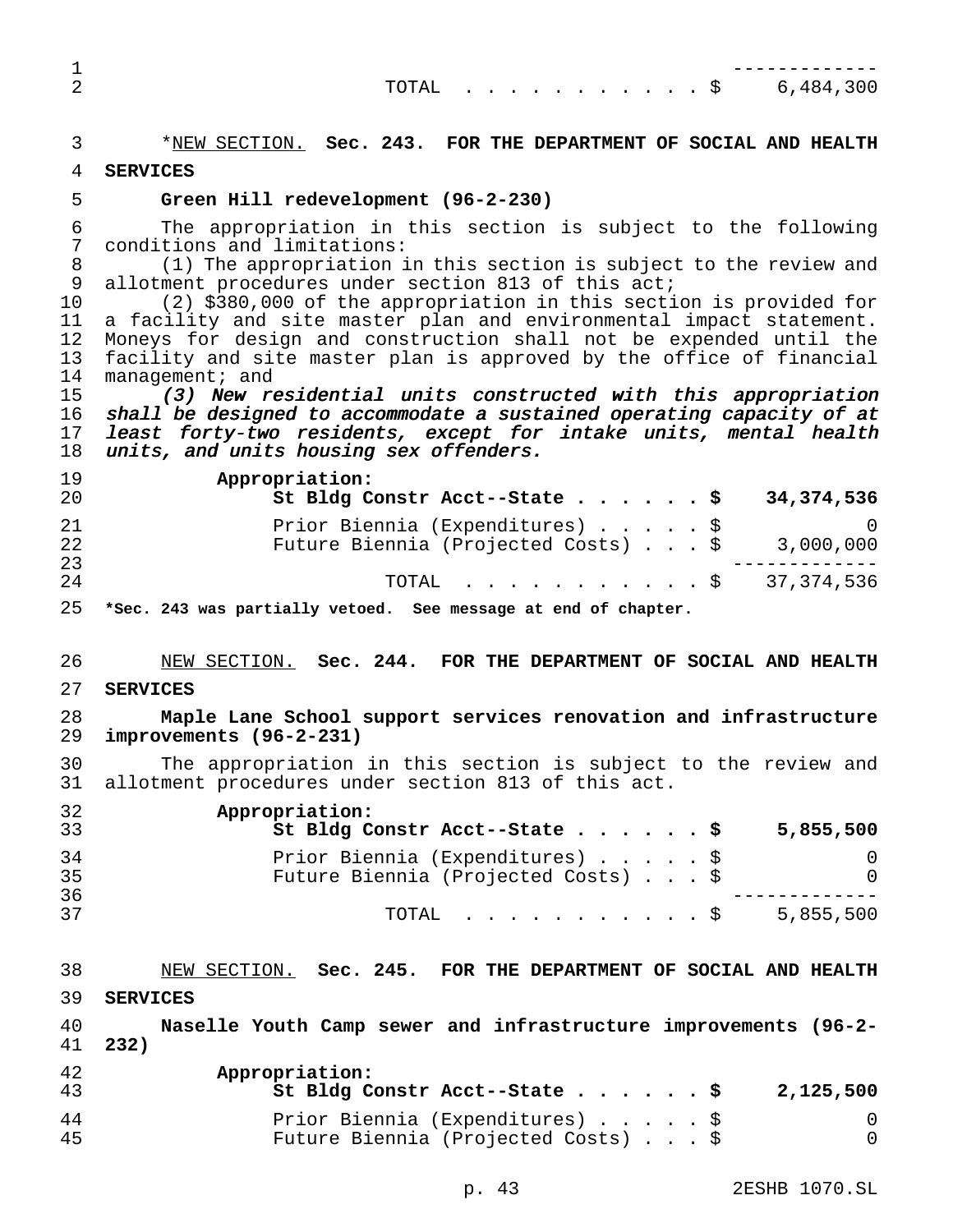|              | TOTAL $\ldots$ \$<br>2,125,500                                         |
|--------------|------------------------------------------------------------------------|
|              | NEW SECTION. Sec. 246. FOR THE DEPARTMENT OF SOCIAL AND HEALTH         |
| 4            | <b>SERVICES</b>                                                        |
| 5            | Mission Creek preservation projects (96-2-233)                         |
| 6            | Appropriation:<br>St Bldg Constr Acct--State \$<br>414,800             |
| 8<br>9<br>10 | Prior Biennia (Expenditures) \$<br>Future Biennia (Projected Costs) \$ |
| 11           | . \$<br>414,800<br>TOTAL                                               |

 NEW SECTION. **Sec. 247. FOR THE DEPARTMENT OF SOCIAL AND HEALTH SERVICES**

#### **Crisis Residential Centers (96-1-900)**

15 The appropriation in this section is provided to the department of<br>16 social and health services for grants to provide secure crisis 16 social and health services for grants to provide secure crisis<br>17 residential centers consistent with the plan-developed-pursuant to the 17 residential centers consistent with the plan developed pursuant to the<br>18 omnibus 1995-97 operating budget. omnibus 1995-97 operating budget.

| 19<br>20 | Appropriation:<br>St Bldg Constr Acct--State \$<br>3,000,000 |
|----------|--------------------------------------------------------------|
| 21       | Prior Biennia (Expenditures) \$<br>0                         |
| 22       | Future Biennia (Projected Costs) \$<br>$\Omega$              |
| 23       |                                                              |
| 24       | 3,000,000<br>TOTAL Ş                                         |

NEW SECTION. **Sec. 248. FOR THE DEPARTMENT OF SOCIAL AND HEALTH**

**SERVICES**

**Indian Ridge utility upgrade projects (96-2-234)**

| 28<br>29 | Appropriation:<br>St Bldg Constr Acct--State \$<br>1,521,500 |
|----------|--------------------------------------------------------------|
| 30       | Prior Biennia (Expenditures) \$                              |
| 31       | Future Biennia (Projected Costs) \$<br>$\Omega$              |
| 32       |                                                              |
| 33       | TOTAL \$ 1,521,500                                           |

 \*NEW SECTION. **Sec. 249. FOR THE DEPARTMENT OF SOCIAL AND HEALTH SERVICES**

 **Minor works: State-owned Juvenile Rehabilitation Administration group homes (96-2-235)**

 The appropriation in this section is subject to the following conditions and limitations:

 (1) The appropriation shall support the detailed list of projects maintained by the office of financial management.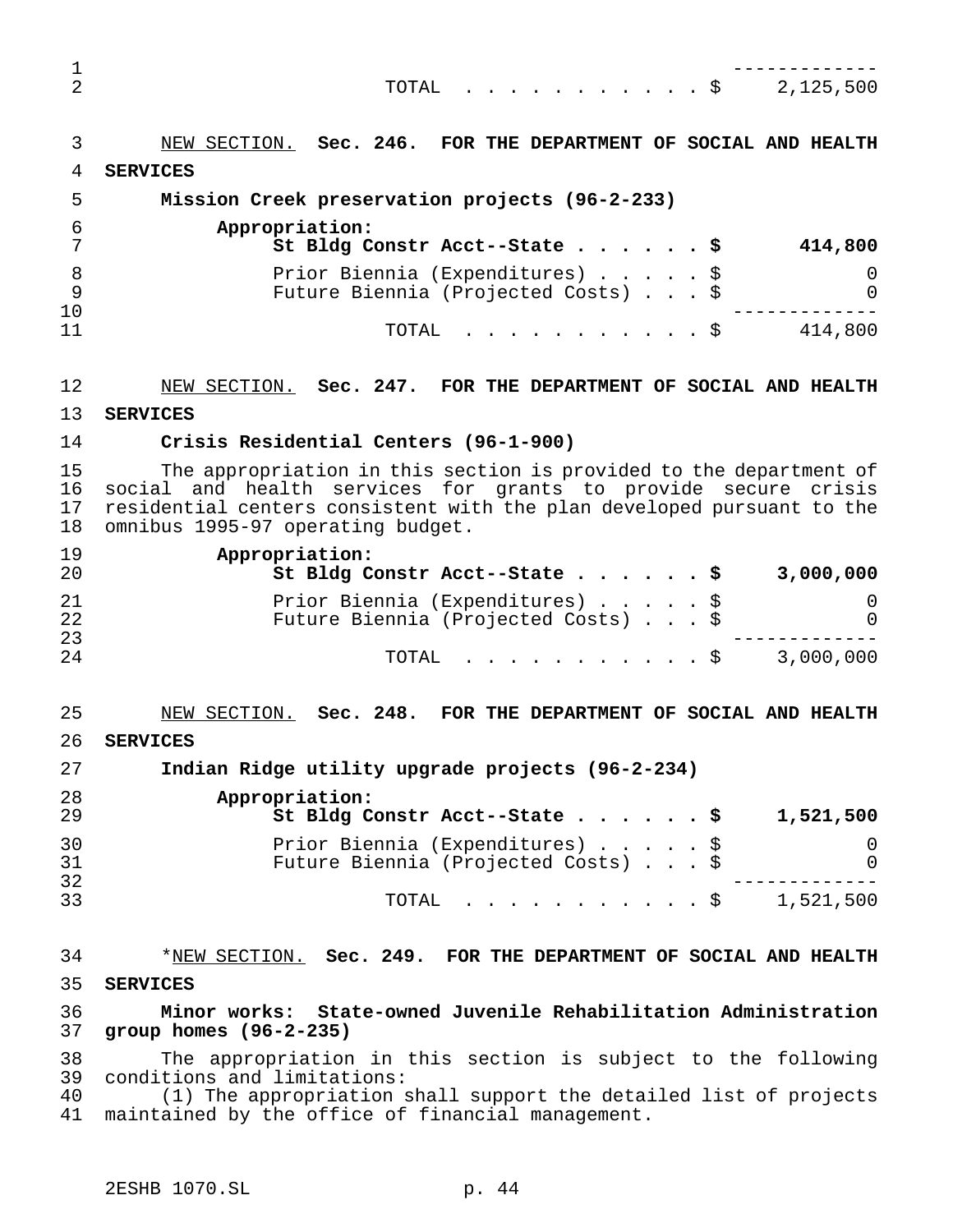(2) <sup>A</sup> maximum of \$5,000 from this appropriation may be used to acquire the surplus military base at Camp Bonneville for the purpose of developing <sup>a</sup> juvenile rehabilitation facility.

| 5 | Appropriation:<br>St Bldg Constr Acct--State \$                        | 344,400 |
|---|------------------------------------------------------------------------|---------|
|   | Prior Biennia (Expenditures) \$<br>Future Biennia (Projected Costs) \$ |         |
|   | TOTAL Ş                                                                | 344,400 |

**\*Sec. 249 was partially vetoed. See message at end of chapter.**

# NEW SECTION. **Sec. 250. FOR THE DEPARTMENT OF SOCIAL AND HEALTH SERVICES**

#### **Buildings and infrastructure savings (96-1-999)**

 Projects that are completed in accordance with section 812 of this act that have been reviewed by the office of financial management may have their remaining funds transferred to this project for the following purposes: (1) Road and sidewalk repair; (2) roof repair; (3) electrical system repair; (4) steam and utility distribution system repair; (5) plumbing system repair; (6) heating, ventilation, and air conditioning repairs; and (7) emergency repairs due to natural disasters or accidents.

 A report of any transfer effected under this section shall be filed with the legislative fiscal committees of the senate and house of representatives by the office of financial management.

| 25<br>26 | Appropriation:<br>St Bldg Constr Acct--State \$                        |          |
|----------|------------------------------------------------------------------------|----------|
| 27<br>28 | Prior Biennia (Expenditures) \$<br>Future Biennia (Projected Costs) \$ | $\Omega$ |
| 29<br>30 | $\text{TOTAL}$ $\mathcal{S}$                                           |          |

 NEW SECTION. **Sec. 251. FOR THE DEPARTMENT OF SOCIAL AND HEALTH SERVICES**

 **Child care facilities for state employees, including higher education employees (92-4-050)**

| 35<br>36 | Reappropriation:<br>St Bldg Constr Acct--State \$                      | 1,490,000 |
|----------|------------------------------------------------------------------------|-----------|
| 37<br>38 | Prior Biennia (Expenditures) \$<br>Future Biennia (Projected Costs) \$ | 2,010,000 |
| 39<br>40 | TOTAL Ş                                                                | 3,500,000 |

| 41 |  | NEW SECTION. Sec. 252. FOR THE DEPARTMENT OF HEALTH |
|----|--|-----------------------------------------------------|
|----|--|-----------------------------------------------------|

### **Referendum 38--Water bonds (86-2-099)**

| 43 | Reappropriation:                          |           |
|----|-------------------------------------------|-----------|
| 44 | LIRA, Water Sup Fac--State \$             | 1,900,000 |
| 45 | Prior Biennia (Expenditures) \$ 7,208,954 |           |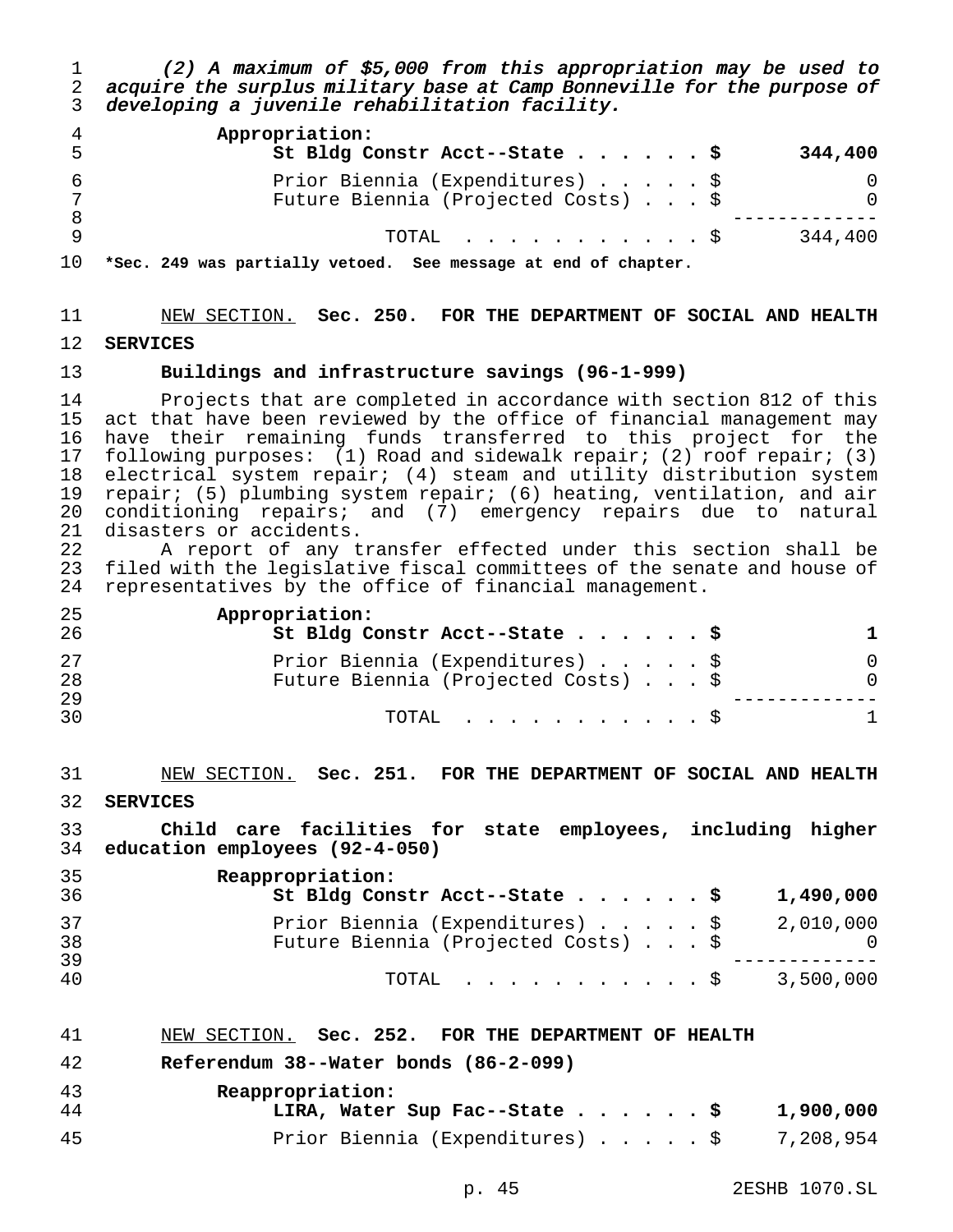| $\mathbf 1$                   | Future Biennia (Projected Costs) \$<br>0                                                                   |
|-------------------------------|------------------------------------------------------------------------------------------------------------|
| $\overline{2}$<br>3           | 9,108,954<br>TOTAL<br>. \$                                                                                 |
| 4                             | NEW SECTION. Sec. 253. FOR THE DEPARTMENT OF HEALTH                                                        |
| 5                             | Health Laboratory: Repairs and improvements (96-1-001)                                                     |
| 6<br>$\overline{7}$<br>8<br>9 | Reappropriation:<br>450,000<br>CEP & RI Acct--State<br>\$<br>350,000<br>St Bldg Constr Acct--State<br>. \$ |
| 10                            | Subtotal Reappropriation \$<br>800,000                                                                     |
| 11<br>12                      | Appropriation:<br>863,992<br>St Bldg Constr Acct--State \$                                                 |
| 13<br>14<br>15                | Prior Biennia (Expenditures) \$<br>118,204<br>2,478,536<br>Future Biennia (Projected Costs) \$             |
| 16                            | 4,260,870<br>. \$<br>TOTAL                                                                                 |
| 17                            | NEW SECTION. Sec. 254. FOR THE DEPARTMENT OF HEALTH                                                        |
| 18                            | Emergency power system (96-1-009)                                                                          |
| 19                            | Appropriation:                                                                                             |
| 20                            | CEP & RI Acct--State<br>596,790<br>. \$                                                                    |
| 21<br>22<br>23                | Prior Biennia (Expenditures) \$<br>0<br>Future Biennia (Projected Costs) \$<br>0                           |
| 24                            | 596,790<br>TOTAL<br>$\cdot$ $\cdot$ \$                                                                     |
| 25                            | NEW SECTION. Sec. 255. FOR THE DEPARTMENT OF VETERANS AFFAIRS                                              |
| 26                            | Underground storage tank: Replacement (94-1-019)                                                           |
| 27<br>28                      | Reappropriation:<br>52,000<br>CEP & RI Acct--State \$                                                      |
| 29<br>30<br>31                | Prior Biennia (Expenditures) \$<br>103,902<br>Future Biennia (Projected Costs) \$<br>. O                   |
| 32                            | $\cdot$ $\cdot$ \$ 155,902<br>TOTAL                                                                        |
| 33                            | NEW SECTION. Sec. 256. FOR THE DEPARTMENT OF VETERANS AFFAIRS                                              |
| 34                            | Main kitchen upgrade, Washington Soldiers' Home (95-1-001)                                                 |
| 35<br>36                      | Appropriation:<br>CEP & RI Acct--State \$<br>1,096,000                                                     |
| 37<br>38                      | Prior Biennia (Expenditures) \$<br>$\overline{0}$<br>Future Biennia (Projected Costs) \$<br>0              |
| 39                            |                                                                                                            |
| 40<br>41                      | . \$<br>1,096,000<br>TOTAL<br>NEW SECTION. Sec. 257. FOR THE DEPARTMENT OF VETERANS AFFAIRS                |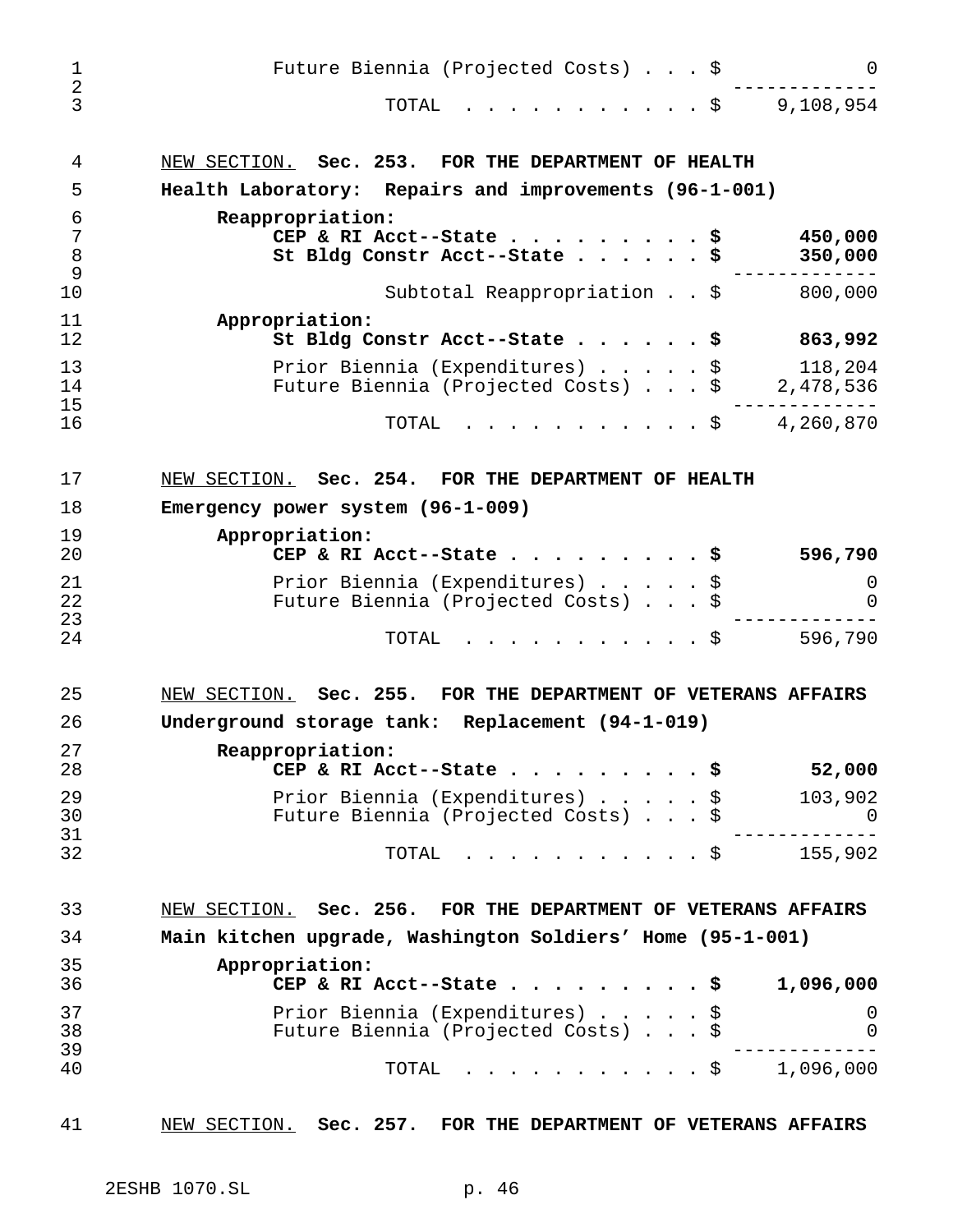| 1                 | Roof repair and replacement, Washington Veterans' Home (95-1-002)                                                               |
|-------------------|---------------------------------------------------------------------------------------------------------------------------------|
| $\mathbf{2}$<br>3 | Reappropriation:<br>50,000<br>CEP & RI Acct--State \$                                                                           |
| 4<br>5            | Appropriation:<br>402,000<br>CEP & RI Acct--State \$                                                                            |
| 6<br>7            | 327,895<br>Prior Biennia (Expenditures) \$<br>Future Biennia (Projected Costs) \$<br>775,000                                    |
| 8<br>9            | TOTAL<br>1,554,895<br>. \$                                                                                                      |
| 10                | NEW SECTION. Sec. 258. FOR THE DEPARTMENT OF VETERANS AFFAIRS                                                                   |
| 11<br>12          | Mechanical, electrical, and heating, ventilation, and<br>air<br>conditioning improvements, Washington Veterans' Home (95-1-003) |
| 13                | Reappropriation:                                                                                                                |
| 14<br>15          | 600,000<br>St Bldg Constr Acct--State \$<br>Appropriation:                                                                      |
| 16                | 360,000<br>CEP & RI Acct--State \$                                                                                              |
| 17<br>18<br>19    | 1,346,611<br>Prior Biennia (Expenditures) \$<br>Future Biennia (Projected Costs) \$<br>1,600,000                                |
| 20                | 3,906,611<br>TOTAL<br>$\mathfrak{g}$                                                                                            |
| 21                | NEW SECTION. Sec. 259. FOR THE DEPARTMENT OF VETERANS AFFAIRS                                                                   |
| 22<br>23          | Building connection and automatic doors, Washington Soldiers' Home<br>$(95 - 1 - 005)$                                          |
| 24<br>25          | Appropriation:<br>CEP & RI Acct--State<br>511,000<br>- 5                                                                        |
| 26<br>27          | Prior Biennia (Expenditures)<br>0<br>\$<br>Future Biennia (Projected Costs) \$<br>0                                             |
| 28<br>29          | 511,000<br>TOTAL<br>\$<br>.                                                                                                     |
| 30                | NEW SECTION. Sec. 260. FOR THE DEPARTMENT OF VETERANS AFFAIRS                                                                   |
| 31                | Mechanical, electrical, heating, ventilation and air conditioning                                                               |
| 32                | projects, Washington Soldiers' Home (95-1-006)                                                                                  |
| 33<br>34<br>35    | Reappropriation:<br>250,000<br>St Bldg Constr Acct--State \$<br>Appropriation:                                                  |
| 36                | 235,000<br>CEP & RI Acct--State<br>- 5                                                                                          |
| 37<br>38<br>39    | 587,057<br>Prior Biennia (Expenditures)<br>\$<br>Future Biennia (Projected Costs) \$<br>1,600,000                               |
| 40                | 2,672,057<br>TOTAL<br>. . S                                                                                                     |
| 41                | NEW SECTION. Sec. 261. FOR THE DEPARTMENT OF VETERANS AFFAIRS                                                                   |
| 42                | Replace failing sewer line, Washington Soldiers' Home (95-1-011)                                                                |
| 43<br>44          | Appropriation:<br>100,000<br>CEP & RI Acct--State \$                                                                            |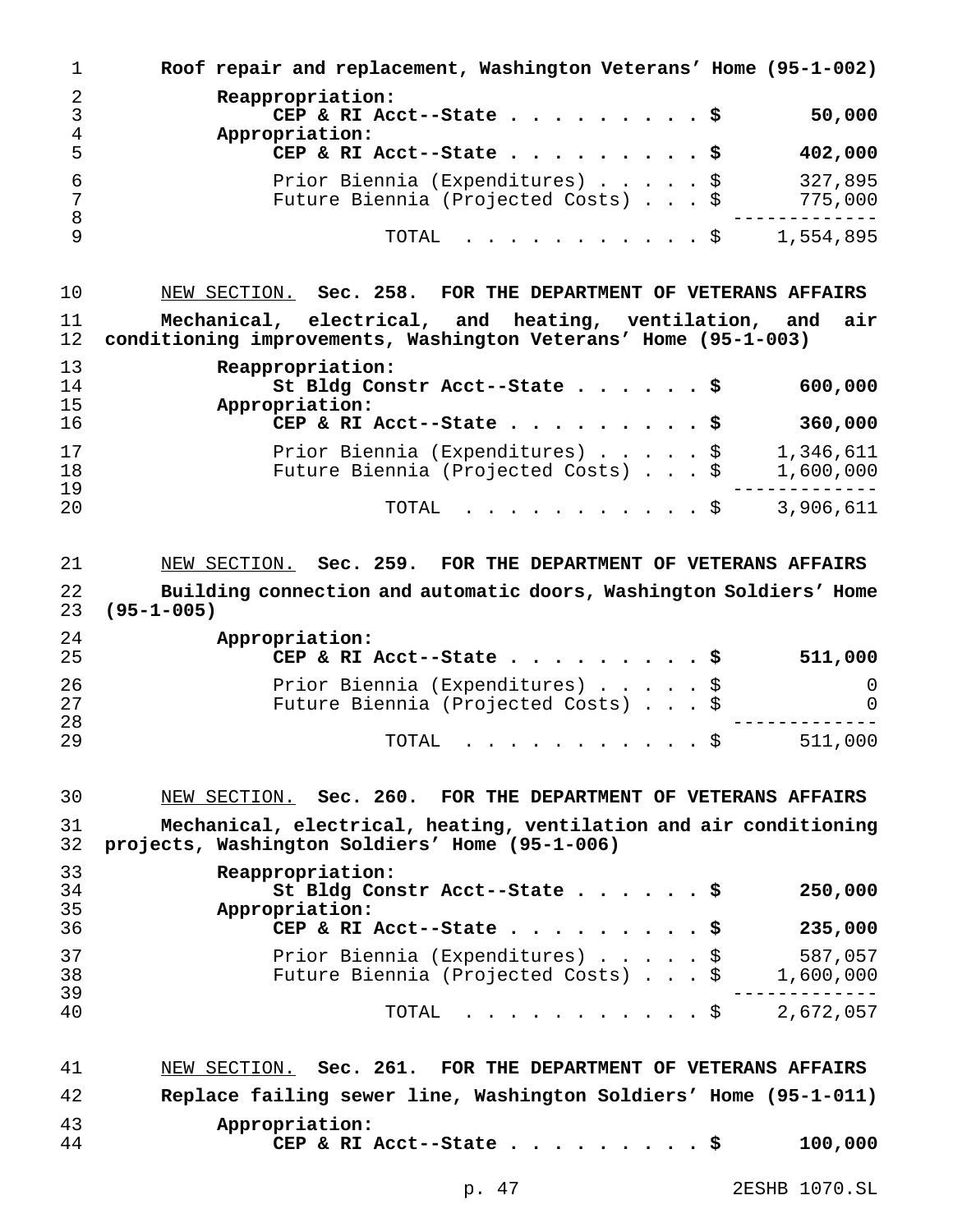| 1<br>$\overline{2}$<br>3<br>4 | Prior Biennia (Expenditures) \$<br>275,595<br>Future Biennia (Projected Costs) \$<br>O<br>375,595<br>TOTAL<br>. \$ |
|-------------------------------|--------------------------------------------------------------------------------------------------------------------|
| 5                             | NEW SECTION. Sec. 262. FOR THE DEPARTMENT OF VETERANS AFFAIRS                                                      |
| 6<br>7                        | Roof maintenance and demolition, Washington Soldiers' Home (95-1-<br>012)                                          |
| 8<br>9<br>10<br>11            | Reappropriation:<br>30,000<br>CEP & RI Acct--State \$<br>Appropriation:<br>CEP & RI Acct--State \$<br>120,000      |
| 12<br>13                      | Prior Biennia (Expenditures) \$<br>511,570<br>Future Biennia (Projected Costs) \$<br>525,000                       |
| 14<br>15                      | 1,186,570<br>TOTAL<br>. \$                                                                                         |
| 16                            | NEW SECTION. Sec. 263. FOR THE DEPARTMENT OF VETERANS AFFAIRS                                                      |
| 17                            | Emergency projects (95-1-013)                                                                                      |
| 18<br>19                      | Appropriation:<br>150,000<br>CEP & RI Acct--State \$                                                               |
| 20<br>21                      | 150,000<br>Prior Biennia (Expenditures) \$<br>Future Biennia (Projected Costs) \$<br>1,600,000                     |
| 22<br>23                      | . \$<br>1,900,000<br>TOTAL                                                                                         |
| 24                            | NEW SECTION. Sec. 264. FOR THE DEPARTMENT OF VETERANS AFFAIRS                                                      |
| 25<br>26                      | Occupational Therapy and Physical Therapy Room addition<br>in<br>Building 10, Washington Veterans' Home (95-2-009) |
| 27<br>28                      | Appropriation:<br>CEP & RI Acct--State \$<br>110,000                                                               |
| 29<br>30                      | Prior Biennia (Expenditures) \$<br>0<br>Future Biennia (Projected Costs) \$<br>0                                   |
| 31<br>32                      | 110,000<br>. \$<br>TOTAL                                                                                           |
| 33                            | NEW SECTION. Sec. 265. FOR THE DEPARTMENT OF CORRECTIONS                                                           |
| 34                            | McNeil Island master plan development (94-2-001)                                                                   |
| 35                            | Reappropriation:                                                                                                   |
| 36                            | St Bldg Constr Acct--State \$<br>1,519,000                                                                         |
| 37                            | Prior Biennia (Expenditures) \$<br>11,359,689                                                                      |
| 38<br>39                      | Future Biennia (Projected Costs) \$<br>U                                                                           |
| 40                            | . \$ 12,878,689<br>TOTAL                                                                                           |
| 41                            | NEW SECTION. Sec. 266. FOR THE DEPARTMENT OF CORRECTIONS                                                           |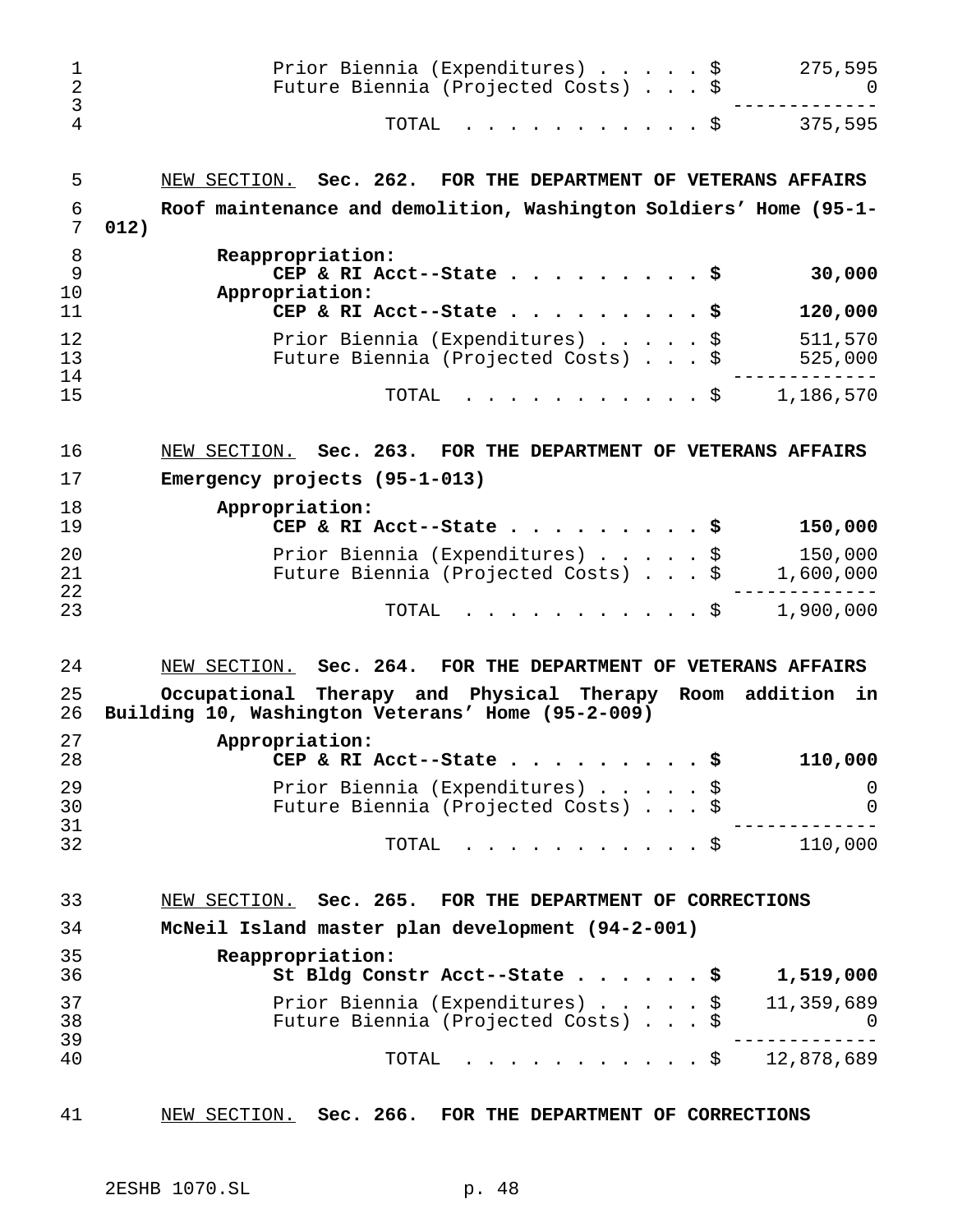| 1<br>$\overline{2}$                                                  | Airway Heights Correctional Center improvements and infrastructure<br>for 512-bed expansion (94-2-016)                                                                                                                                                                                                                                                                                                                                                                                                                                                                                                                                                                                                                                                                   |
|----------------------------------------------------------------------|--------------------------------------------------------------------------------------------------------------------------------------------------------------------------------------------------------------------------------------------------------------------------------------------------------------------------------------------------------------------------------------------------------------------------------------------------------------------------------------------------------------------------------------------------------------------------------------------------------------------------------------------------------------------------------------------------------------------------------------------------------------------------|
| 3<br>$\overline{4}$                                                  | Reappropriation:<br>St Bldg Constr Acct--State \$<br>4,355,000                                                                                                                                                                                                                                                                                                                                                                                                                                                                                                                                                                                                                                                                                                           |
| 5<br>$\epsilon$                                                      | 12, 248, 062<br>Prior Biennia (Expenditures) \$<br>Future Biennia (Projected Costs)<br>\$<br>0                                                                                                                                                                                                                                                                                                                                                                                                                                                                                                                                                                                                                                                                           |
| $\overline{7}$<br>8                                                  | 16,603,062<br>TOTAL<br>- \$                                                                                                                                                                                                                                                                                                                                                                                                                                                                                                                                                                                                                                                                                                                                              |
| 9                                                                    | NEW SECTION. Sec. 267. FOR THE DEPARTMENT OF CORRECTIONS                                                                                                                                                                                                                                                                                                                                                                                                                                                                                                                                                                                                                                                                                                                 |
| 10                                                                   | State-wide preservation projects (96-1-001)                                                                                                                                                                                                                                                                                                                                                                                                                                                                                                                                                                                                                                                                                                                              |
| 11<br>12<br>13<br>14<br>15<br>16<br>17<br>18<br>19<br>20<br>21<br>22 | The appropriation in this section is subject to the following<br>conditions and limitations:<br>(1) The appropriation shall support the detailed list of projects<br>maintained by the office of financial management; and<br>(2) Moneys from the appropriation may be spent for critical<br>repairs at the western Washington prerelease facility and to evaluate<br>options for continued utilization and possible expansion of the<br>facility on the western state hospital campus. The department shall<br>report such options to the legislature by December 1, 1995.<br>(3) Up to \$350,000 from the appropriation may be used for repairs<br>to the creamery facility necessary to continue the operation of the<br>dairy and creamery at the Monroe honor farm. |
| 23<br>24<br>25                                                       | Reappropriation:<br>17,000,000<br>St Bldg Constr Acct--State \$<br>Appropriation:                                                                                                                                                                                                                                                                                                                                                                                                                                                                                                                                                                                                                                                                                        |
| 26                                                                   | St Bldg Constr Acct--State \$<br>14,879,313                                                                                                                                                                                                                                                                                                                                                                                                                                                                                                                                                                                                                                                                                                                              |
| 27<br>28<br>29                                                       | 54, 525, 756<br>Prior Biennia (Expenditures) \$<br>Future Biennia (Projected Costs) \$<br>94,000,000                                                                                                                                                                                                                                                                                                                                                                                                                                                                                                                                                                                                                                                                     |
| 30                                                                   | 180, 405, 069<br>TOTAL<br>$\cdot$ \$                                                                                                                                                                                                                                                                                                                                                                                                                                                                                                                                                                                                                                                                                                                                     |
| 31                                                                   | NEW SECTION. Sec. 268. FOR THE DEPARTMENT OF CORRECTIONS                                                                                                                                                                                                                                                                                                                                                                                                                                                                                                                                                                                                                                                                                                                 |
| 32<br>33                                                             | Underground storage tank and above-ground storage tank program<br>$(96 - 1 - 002)$                                                                                                                                                                                                                                                                                                                                                                                                                                                                                                                                                                                                                                                                                       |
| 34<br>35<br>36                                                       | That portion of the appropriation related to underground storage<br>tanks may be expended only after compliance with section 140 of this<br>act.                                                                                                                                                                                                                                                                                                                                                                                                                                                                                                                                                                                                                         |
| 37<br>38                                                             | Appropriation:<br>St Bldg Constr Acct--State<br>794,729<br>. \$                                                                                                                                                                                                                                                                                                                                                                                                                                                                                                                                                                                                                                                                                                          |
| 39<br>40<br>41                                                       | Prior Biennia (Expenditures)<br>940,348<br>\$<br>Future Biennia (Projected Costs) \$<br>0                                                                                                                                                                                                                                                                                                                                                                                                                                                                                                                                                                                                                                                                                |
| 42                                                                   | 1,735,077<br>TOTAL<br>$\cdot$ $\cdot$ $\cdot$ $\circ$                                                                                                                                                                                                                                                                                                                                                                                                                                                                                                                                                                                                                                                                                                                    |
| 43                                                                   | NEW SECTION. Sec. 269. FOR THE DEPARTMENT OF CORRECTIONS                                                                                                                                                                                                                                                                                                                                                                                                                                                                                                                                                                                                                                                                                                                 |
| 44                                                                   | Emergency projects (96-1-015)                                                                                                                                                                                                                                                                                                                                                                                                                                                                                                                                                                                                                                                                                                                                            |
| 45<br>46<br>47                                                       | Reappropriation:<br>CEP & RI Acct--State<br>106,000<br>. \$<br>Appropriation:                                                                                                                                                                                                                                                                                                                                                                                                                                                                                                                                                                                                                                                                                            |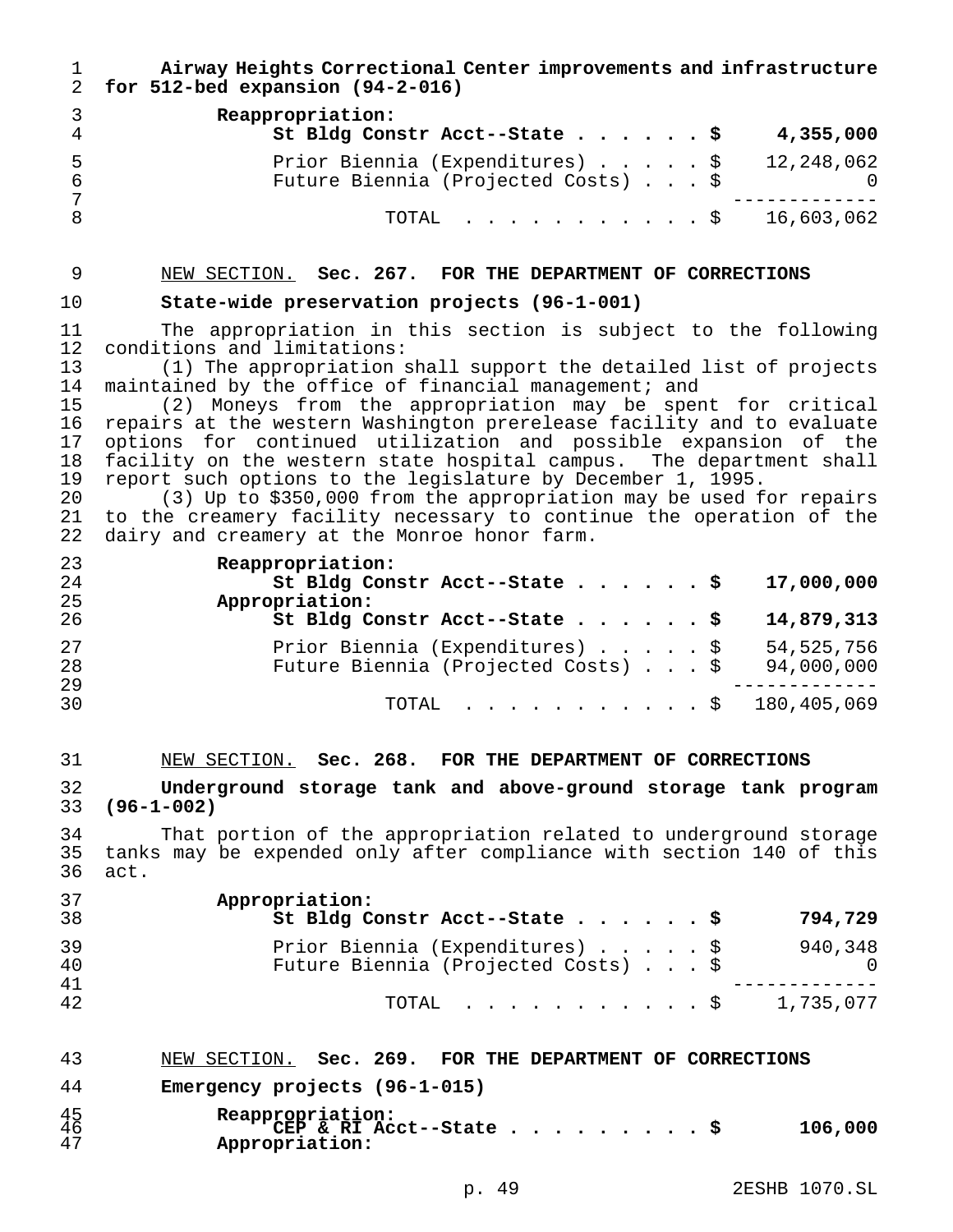| 1<br>$\overline{2}$<br>3 | CEP & RI Acct--State<br>1,602,750<br>\$<br>St Bldg Constr Acct--State<br>200,000<br>. \$                                       |
|--------------------------|--------------------------------------------------------------------------------------------------------------------------------|
| $\overline{4}$           | Subtotal Appropriation \$<br>1,802,750                                                                                         |
| 5<br>6<br>7              | Prior Biennia (Expenditures) \$<br>2,376,811<br>6,000,000<br>Future Biennia (Projected Costs) \$                               |
| 8                        | 10,285,561<br>TOTAL<br>. \$                                                                                                    |
| 9                        | NEW SECTION. Sec. 270. FOR THE DEPARTMENT OF CORRECTIONS                                                                       |
| 10                       | Washington State Penitentiary steam system replacement (96-1-016)                                                              |
| 11<br>12                 | Appropriation:<br>4, 411, 252<br>St Bldg Constr Acct--State \$                                                                 |
| 13<br>14                 | Prior Biennia (Expenditures) \$<br>2,482,811<br>Future Biennia (Projected Costs) \$<br>O                                       |
| 15<br>16                 | 6,894,063<br>TOTAL<br>. \$                                                                                                     |
| 17                       | NEW SECTION. Sec. 271. FOR THE DEPARTMENT OF CORRECTIONS                                                                       |
| 18<br>19                 | Washington Corrections Center for Women: Replace "G" Units with<br>256-bed unit (96-2-001)                                     |
| 20<br>21                 | The appropriation in this section is subject to the review and<br>allotment procedures under section 813 of this act.          |
| 22<br>23<br>24<br>25     | Reappropriation:<br>St Bldg Constr Acct--State \$<br>1,611,187<br>Appropriation:<br>St Bldg Constr Acct--State \$<br>8,317,839 |
| 26<br>27                 | Prior Biennia (Expenditures) \$<br>O<br>Future Biennia (Projected Costs) \$<br>$\left( \right)$                                |
| 28<br>29                 | 9,929,026<br>TOTAL<br>. \$                                                                                                     |
| 30                       | NEW SECTION. Sec. 272. FOR THE DEPARTMENT OF CORRECTIONS                                                                       |
| 31<br>32                 | 400-bed minimum facility for Washington State Reformatory (96-2-<br>002)                                                       |
| 33<br>34                 | The appropriation in this section is subject to the review and<br>allotment procedures under section 813 of this act.          |
| 35<br>36                 | Appropriation:<br>St Bldg Constr Acct--State \$<br>18,733,120                                                                  |
| 37<br>38<br>39           | 50,000<br>Prior Biennia (Expenditures) \$<br>Future Biennia (Projected Costs) \$<br>O                                          |
| 40                       | . \$ 18,783,120<br>TOTAL                                                                                                       |
| 41                       | NEW SECTION. Sec. 273. FOR THE DEPARTMENT OF CORRECTIONS                                                                       |

**Airway Heights Correctional Center 512-bed expansion (96-2-003)**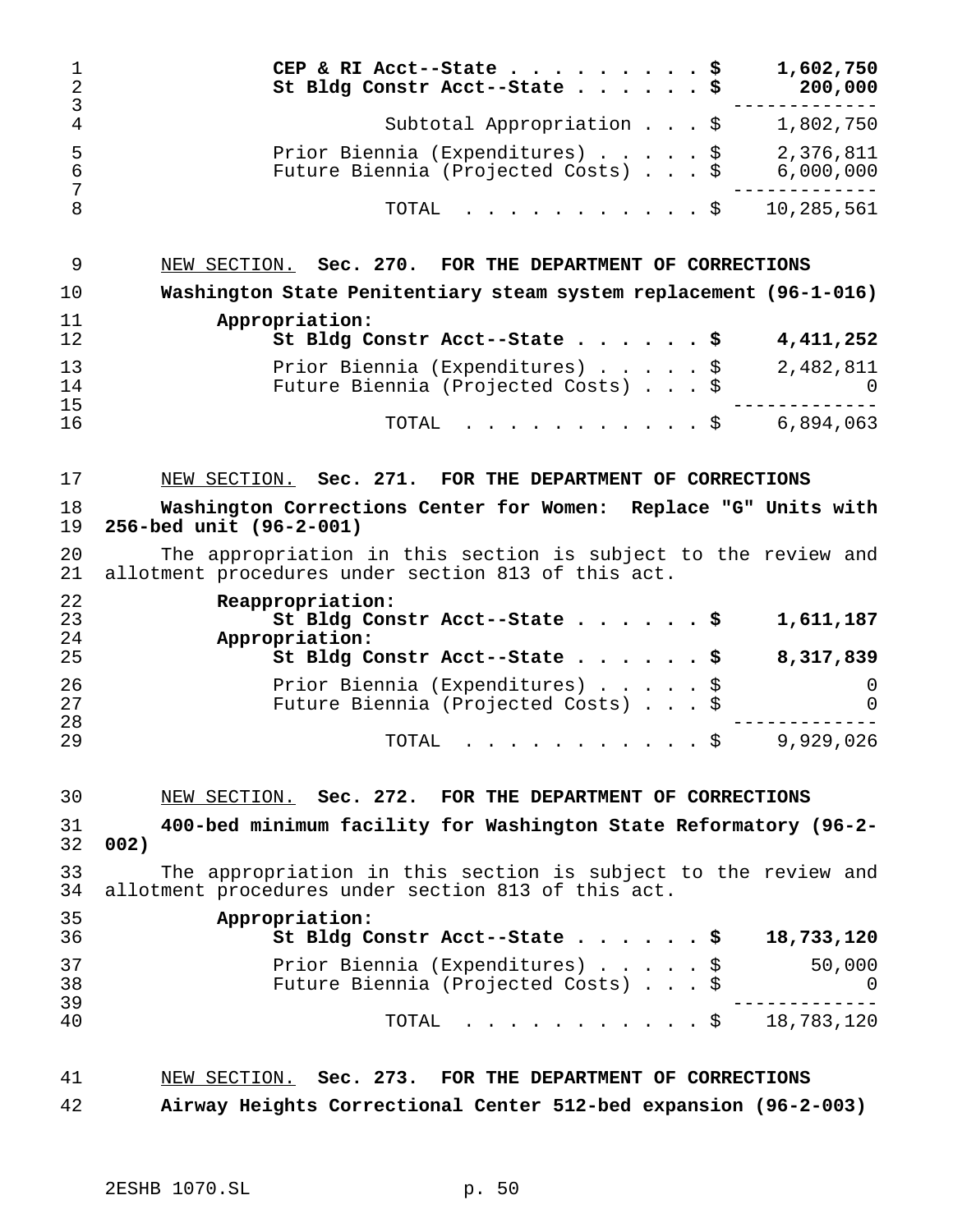The appropriation in this section is subject to the review and allotment procedures under section 813 of this act.

|          | Reappropriation:<br>St Bldg Constr Acct--State \$<br>2,055,776                                  |
|----------|-------------------------------------------------------------------------------------------------|
| 6        | Appropriation:<br>St Bldg Constr Acct--State $\sharp$<br>17, 155, 382                           |
| 8        | Prior Biennia (Expenditures) \$<br>4,439,774<br>Future Biennia (Projected Costs) \$<br>$\Omega$ |
| -9<br>10 | TOTAL \$ 23,650,932                                                                             |

# NEW SECTION. **Sec. 274. FOR THE DEPARTMENT OF CORRECTIONS 1936-bed multicustody facility design, land acquisition, utilities, and site work (96-2-007)**

14 The appropriation in this section is subject to the following<br>15 conditions and limitations: conditions and limitations:

 (1) The appropriation in this section is subject to the review and 17 allotment procedures under section 813 of this act.<br>18 (2) In order to coordinate the initial devel

 (2) In order to coordinate the initial development of the new prison funded in this section with the privatization evaluation in Engrossed Substitute House Bill No. 1410 (omnibus operating budget), moneys in this appropriation may be spent solely for land acquisition, utility development, site work, design and engineering activities 23 related to utilities and site work, schematic design of buildings to<br>24 determine placement on the building site, and related activities. determine placement on the building site, and related activities. Moneys in this appropriation may also be spent for detailed design and engineering of buildings with the approval of the office of financial management and concurrence of the chairs of the house of 28 representatives capital budget committee and senate ways and means<br>29 committee. committee.

| $\frac{30}{31}$<br>32 | Reappropriation:<br>St Bldg Constr Acct--State \$<br>Appropriation:                           |  |  | 100,000 |
|-----------------------|-----------------------------------------------------------------------------------------------|--|--|---------|
| 33                    | St Bldg Constr Acct--State $\frac{1}{5}$ 19,263,733                                           |  |  |         |
| 34<br>35<br>36        | Prior Biennia (Expenditures) \$900,000<br>Future Biennia (Projected Costs) $.$ \$ 166,190,016 |  |  |         |
| 37                    | TOTAL \$ 186,453,749                                                                          |  |  |         |

### NEW SECTION. **Sec. 275. FOR THE DEPARTMENT OF CORRECTIONS**

#### **Yakima Prerelease: Design and construction (96-2-008)**

 The appropriation in this section is subject to the review and allotment procedures under section 813 of this act.

| 42<br>43 | Appropriation:<br>St Bldg Constr Acct--State \$                        |  |  | 7,527,900      |
|----------|------------------------------------------------------------------------|--|--|----------------|
| 44<br>45 | Prior Biennia (Expenditures) \$<br>Future Biennia (Projected Costs) \$ |  |  | 240,000<br>- 0 |
| 46<br>47 | TOTAL $\ldots$ , $\ldots$ , $\ddot{S}$ 7,767,900                       |  |  |                |

#### \*NEW SECTION. **Sec. 276. FOR THE DEPARTMENT OF CORRECTIONS**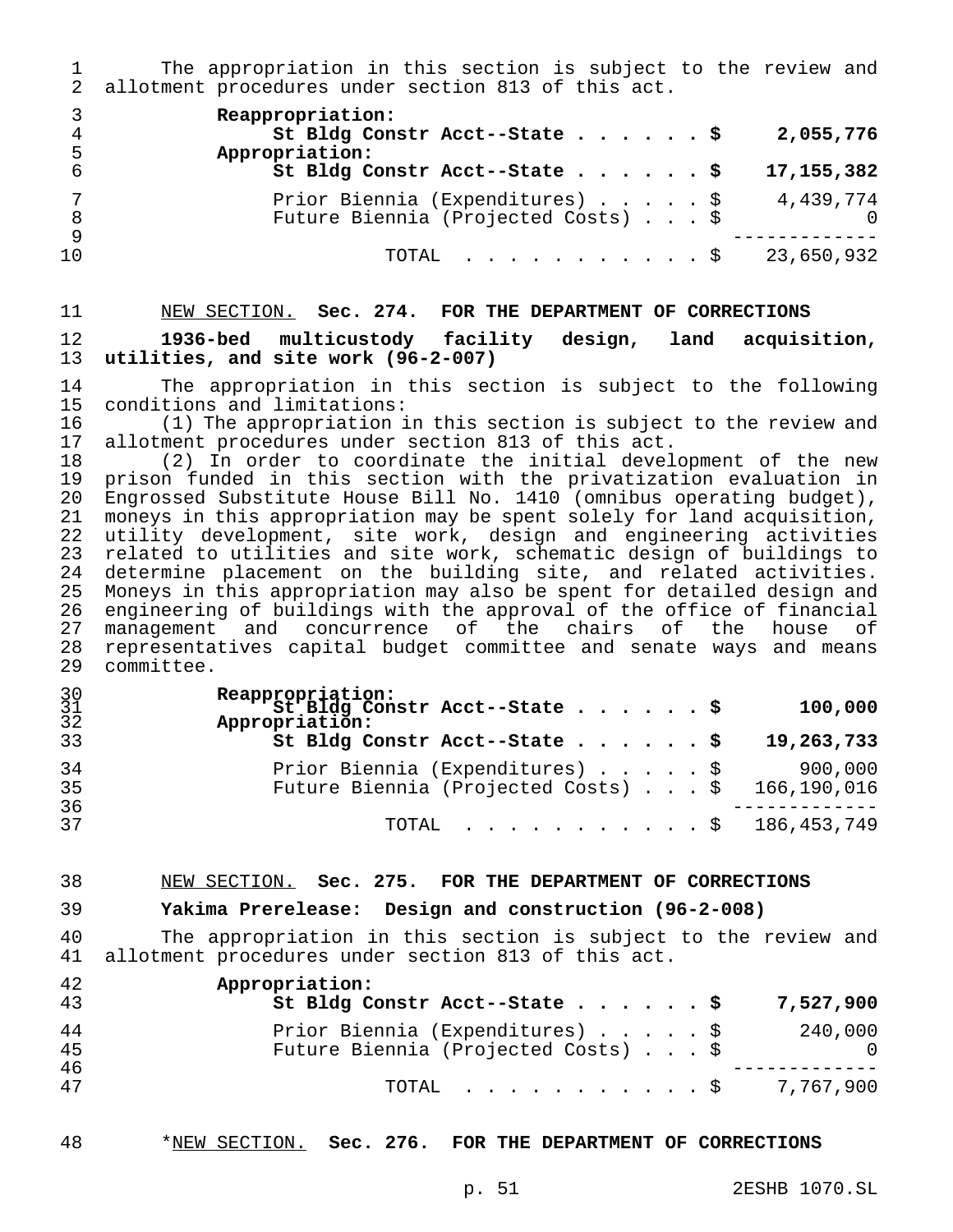#### **Larch and Cedar Creek expansion to 400-bed camps (96-2-010)**

 The appropriation in this section is subject to the following conditions and limitations:

4 (1) The design and construction phase of this appropriation shall<br>5 not be expended until the facility predesign documents developed in not be expended until the facility predesign documents developed in accordance with the predesign manual published by the office of financial management have been reviewed and approved. The appropriation in this section is subject to the review and allotment procedures under section 813 of this act.

 (2) If the appropriation in this section is in excess of the amount required to complete the expansion of the Larch and Cedar Creek camps, the office of financial management may authorize the transfer of excess appropriation authority to match federal grant funds received by the department to expand inmate capacity at the work ethic camp on McNeil Island. The office of financial management may also authorize the transfer of excess appropriation authority to expand the inmate capacity of the Olympic corrections center. The office of financial management shall notify the appropriate committees of the house of representatives and senate within ten days of any such transfer.

 (3) It is the intent of the legislature that inmate labor be used to reduce costs so that as much as \$2,000,000 in project cost savings may be realized.

23 (4) The department shall construct secure perimeter fencing as<br>24 part of the expansion of the Larch corrections center. part of the expansion of the Larch corrections center.

 (5) The department shall not house alien offenders at the Larch corrections center on or after January 1, 1996.

| 27<br>28 | Appropriation:<br>St Bldg Constr Acct--State \$                        | 22,000,000 |
|----------|------------------------------------------------------------------------|------------|
| 29<br>30 | Prior Biennia (Expenditures) \$<br>Future Biennia (Projected Costs) \$ | $\Omega$   |
| 31<br>32 | TOTAL \$ 22,000,000                                                    |            |
|          |                                                                        |            |

**\*Sec. 276 was partially vetoed. See message at end of chapter.**

#### NEW SECTION. **Sec. 277. FOR THE DEPARTMENT OF CORRECTIONS**

#### **Special Offenders Unit: Predesign (96-2-011)**

 To conduct a predesign of the project described in this section in accordance with the predesign manual published by the office of financial management. The predesign will be coordinated with the department of social and health services and will address civil commitment needs as well as the department of corrections need for expanded mental health services. Future appropriations for this project are subject to the submittal of completed predesign requirements on or before July 1, 1996.

| 44<br>45  | Appropriation:<br>St Bldg Constr Acct--State \$                                            |  |  | 427,400 |
|-----------|--------------------------------------------------------------------------------------------|--|--|---------|
| -46<br>47 | Prior Biennia (Expenditures) \$<br>Future Biennia (Projected Costs) $\ldots$ \$ 15,985,140 |  |  |         |
| 48<br>49  | TOTAL \$ 16,412,540                                                                        |  |  |         |

NEW SECTION. **Sec. 278. FOR THE DEPARTMENT OF CORRECTIONS**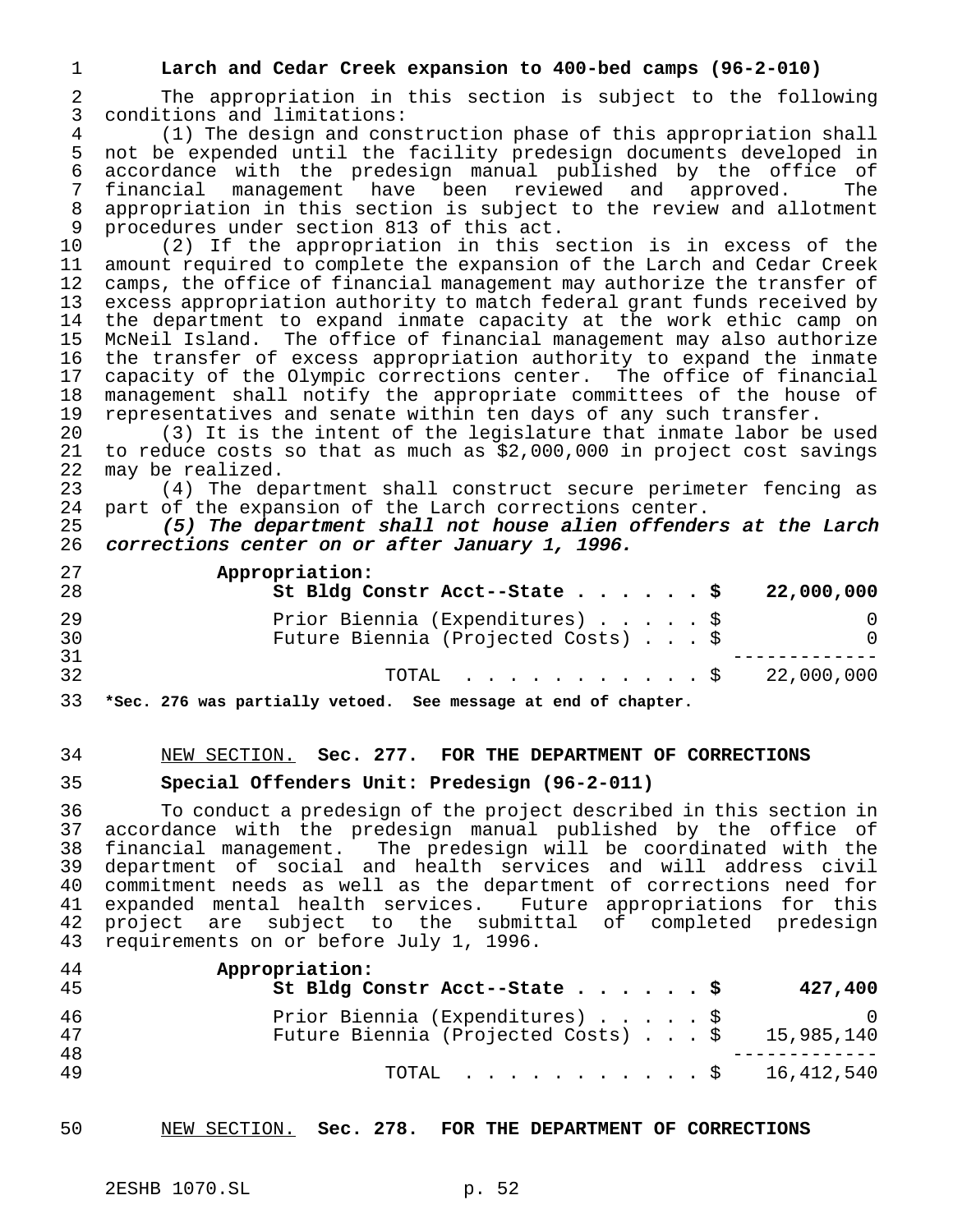|                | State-wide program projects (96-2-012)                                                                             |
|----------------|--------------------------------------------------------------------------------------------------------------------|
|                | The appropriation in this section is subject to the following<br>conditions and limitations:                       |
| 4<br>5         | The appropriation shall support the detailed list of projects<br>maintained by the office of financial management. |
| 6<br>8         | Reappropriation:<br>St Bldg Constr Acct--State \$<br>7,428,000<br>Appropriation:                                   |
| 9              | St Bldg Constr Acct--State \$<br>8,074,963                                                                         |
| 10<br>11<br>12 | Prior Biennia (Expenditures) \$<br>45,659,492<br>Future Biennia (Projected Costs) \$<br>70,000,000                 |
| 13             | TOTAL $\ldots$ \$<br>131,162,455                                                                                   |

(End of part)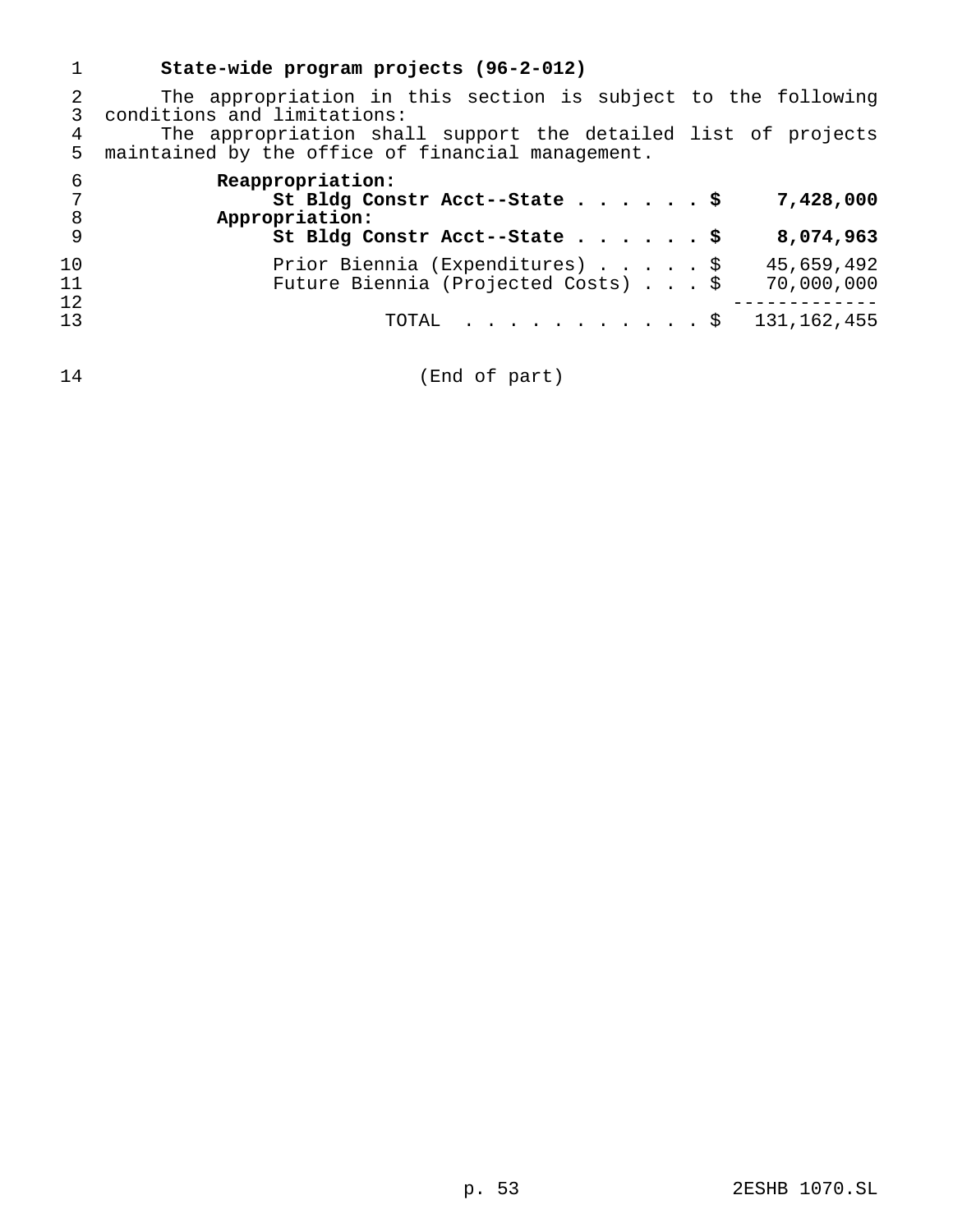| 1                          | PART 3                                                                                                                                                                                                                                                                                                |
|----------------------------|-------------------------------------------------------------------------------------------------------------------------------------------------------------------------------------------------------------------------------------------------------------------------------------------------------|
| 2                          | NATURAL RESOURCES                                                                                                                                                                                                                                                                                     |
| 3                          | NEW SECTION. Sec. 301. FOR THE DEPARTMENT OF ECOLOGY                                                                                                                                                                                                                                                  |
| 4                          | Referendum 26 waste disposal facilities (74-2-004)                                                                                                                                                                                                                                                    |
| 5<br>6                     | Reappropriation:<br>LIRA--State<br>6,216,000                                                                                                                                                                                                                                                          |
| 7<br>8                     | Prior Biennia (Expenditures) \$<br>2,711,028<br>Future Biennia (Projected Costs) \$<br>863,680                                                                                                                                                                                                        |
| 9<br>10                    | $\frac{1}{2}$ \$ 9,790,708<br>TOTAL                                                                                                                                                                                                                                                                   |
| 11                         | NEW SECTION. Sec. 302. FOR THE DEPARTMENT OF ECOLOGY                                                                                                                                                                                                                                                  |
| 12                         | Referendum 38 water supply facilities (74-2-006)                                                                                                                                                                                                                                                      |
| 13<br>14<br>15<br>16       | \$2,500,000 of the state and local improvements revolving account<br>is provided solely for funding the state's cost share in the water<br>conservation demonstration project--Yakima river reregulation<br>reservoir.                                                                                |
| 17<br>18<br>19             | Reappropriation:<br>LIRA, Water Sup Fac--State \$<br>9,374,371<br>Appropriation:                                                                                                                                                                                                                      |
| 20                         | 1,000,000<br>LIRA, Water Sup Fac--State \$                                                                                                                                                                                                                                                            |
| 21<br>22<br>23             | Prior Biennia (Expenditures)<br>\$<br>5,738,929<br>Future Biennia (Projected Costs)<br>20,712,800                                                                                                                                                                                                     |
| 24                         | 36,826,100<br>TOTAL<br>$\mathfrak{S}$                                                                                                                                                                                                                                                                 |
| 25                         | NEW SECTION. Sec. 303. FOR THE DEPARTMENT OF ECOLOGY                                                                                                                                                                                                                                                  |
| 26                         | State emergency water projects revolving account (76-2-003)                                                                                                                                                                                                                                           |
| 27<br>28                   | Reappropriation:<br>St Emerg Water Proj Rev--State \$<br>7,749,052                                                                                                                                                                                                                                    |
| 29                         | Prior Biennia (Expenditures) \$<br>1,187,225                                                                                                                                                                                                                                                          |
| 30<br>31                   | Future Biennia (Projected Costs) \$<br>236,956                                                                                                                                                                                                                                                        |
| 32                         | $\cdot$ $\cdot$ \$ 9,173,233<br>TOTAL                                                                                                                                                                                                                                                                 |
| 33                         | NEW SECTION. Sec. 304. FOR THE DEPARTMENT OF ECOLOGY                                                                                                                                                                                                                                                  |
| 34                         | Referendum 39 waste disposal facilities (82-2-005)                                                                                                                                                                                                                                                    |
| 35<br>36<br>37<br>38<br>39 | No expenditure from the appropriation in this subsection shall be<br>made for any grant valued over fifty million dollars to a city or<br>county for solid waste disposal facilities unless the following<br>conditions are met:<br>(1) The city or county agrees to comply with all the terms of the |
| 40<br>41                   | grant contract between the city or county and the department of<br>ecology;                                                                                                                                                                                                                           |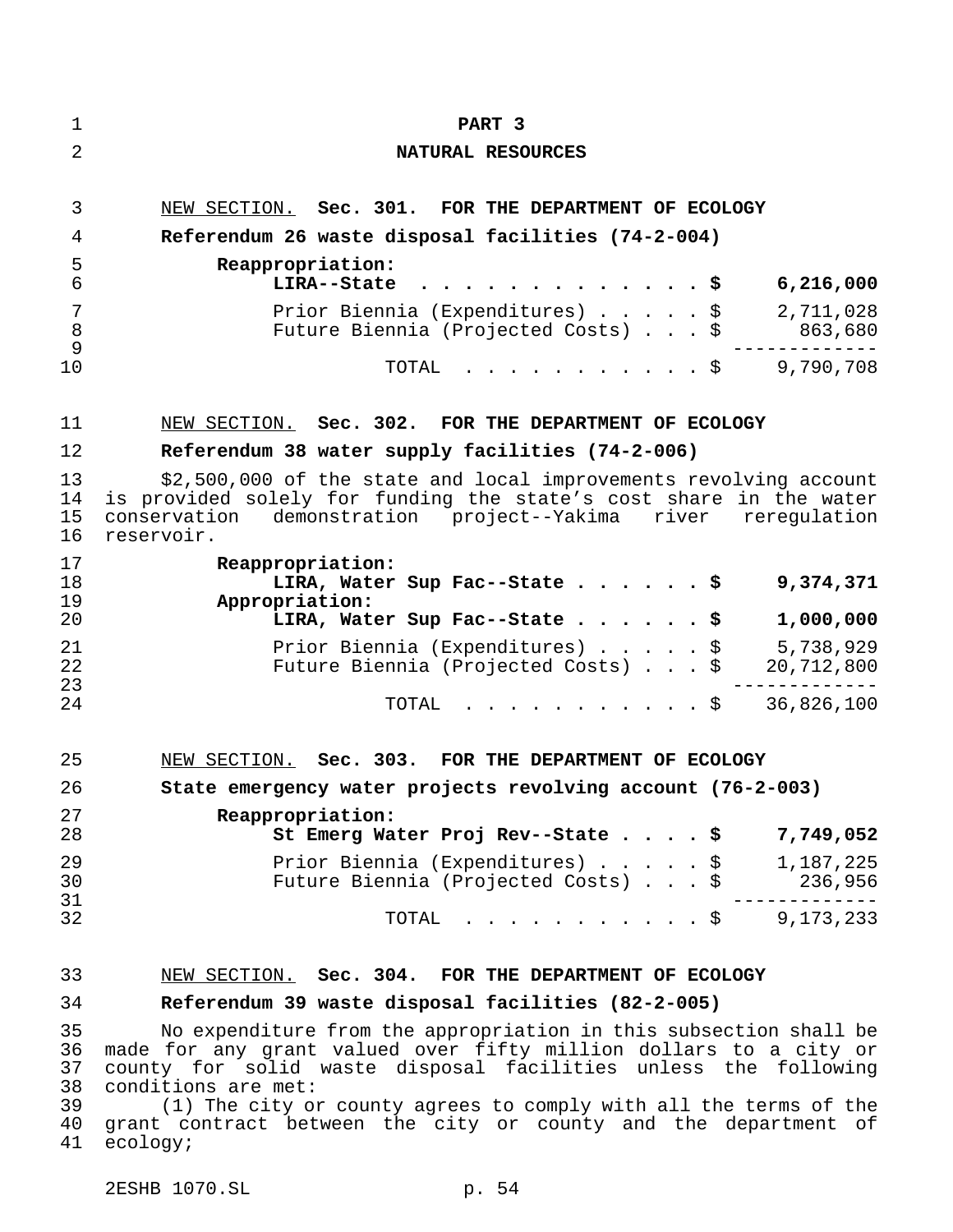(2) The city or county agrees to implement curbside collection of recyclable materials as prescribed in the grant contract; and

 (3) The city or county does not begin actual construction of the solid waste disposal facility until it has obtained a permit for prevention of significant deterioration as required by the federal clean air act.

| 7<br>- 8 | Reappropriation:<br>LIRA, Waste Fac 1980--State $\ldots$ , $\ddot{\text{s}}$<br>18,423,360 |
|----------|--------------------------------------------------------------------------------------------|
| - 9      | Appropriation:                                                                             |
| 10       | LIRA, Waste Fac 1980--State $\cdot \cdot \cdot \cdot$<br>638,273                           |
| 11       | Prior Biennia (Expenditures) $\ldots$ $\ldots$ $\frac{1}{5}$ 32,125,342                    |
| 12       | Future Biennia (Projected Costs) \$                                                        |
| 13       |                                                                                            |
| 14       | TOTAL $\ldots$ , $\ldots$ , $\ddot{S}$ 51,186,975                                          |

### NEW SECTION. **Sec. 305. FOR THE DEPARTMENT OF ECOLOGY**

#### **Centennial clean water fund (86-2-007)**

 The appropriations in this section are subject to the following 18 conditions and limitations:<br>19 (1) \$25,000,000 of the

(1) \$25,000,000 of the appropriation is provided solely for the extended grant payment to Metro/King county.

 (2) \$10,000,000 of the appropriation is provided solely for an extended grant payment to Spokane for the Spokane-Rathdrum Prairie 23 aquifer.<br>24 (3)

 (3) \$14,986,000 of the appropriation shall be allocated by the department for point source pollution prevention facilities and activities. The department is directed to emphasize implementation activities over planning activities.

 (4) \$7,492,000 of the appropriation shall be allocated by the department for nonpoint source pollution prevention facilities and activities. The department is directed to emphasize implementation activities over planning activities.

| 32       | Reappropriation:                                |
|----------|-------------------------------------------------|
| 33       | Water Quality Acct--State \$ 72,995,194         |
| 34       | Appropriation:                                  |
| 35       | Water Quality Acct--State \$ $57,478,000$       |
| 36       | Prior Biennia (Expenditures) \$ 156,707,408     |
| 37       | Future Biennia (Projected Costs) \$ 300,000,000 |
| 38<br>39 | TOTAL \$ 587,180,602                            |

#### NEW SECTION. **Sec. 306. FOR THE DEPARTMENT OF ECOLOGY**

**Local toxics control account (88-2-008)**

| 42 | Reappropriation:                                         |
|----|----------------------------------------------------------|
| 43 | Local Toxics Control Acct--                              |
| 44 | 29,538,197<br>State $\ldots$ $\ddot{\text{S}}$           |
| 45 | Appropriation:                                           |
| 46 | Local Toxics Control Acct--                              |
| 47 | 42,467,860<br>State                                      |
| 48 | Prior Biennia (Expenditures) \$ 81,326,814               |
| 49 | Future Biennia (Projected Costs) $\ldots$ \$ 201,245,135 |
| 50 |                                                          |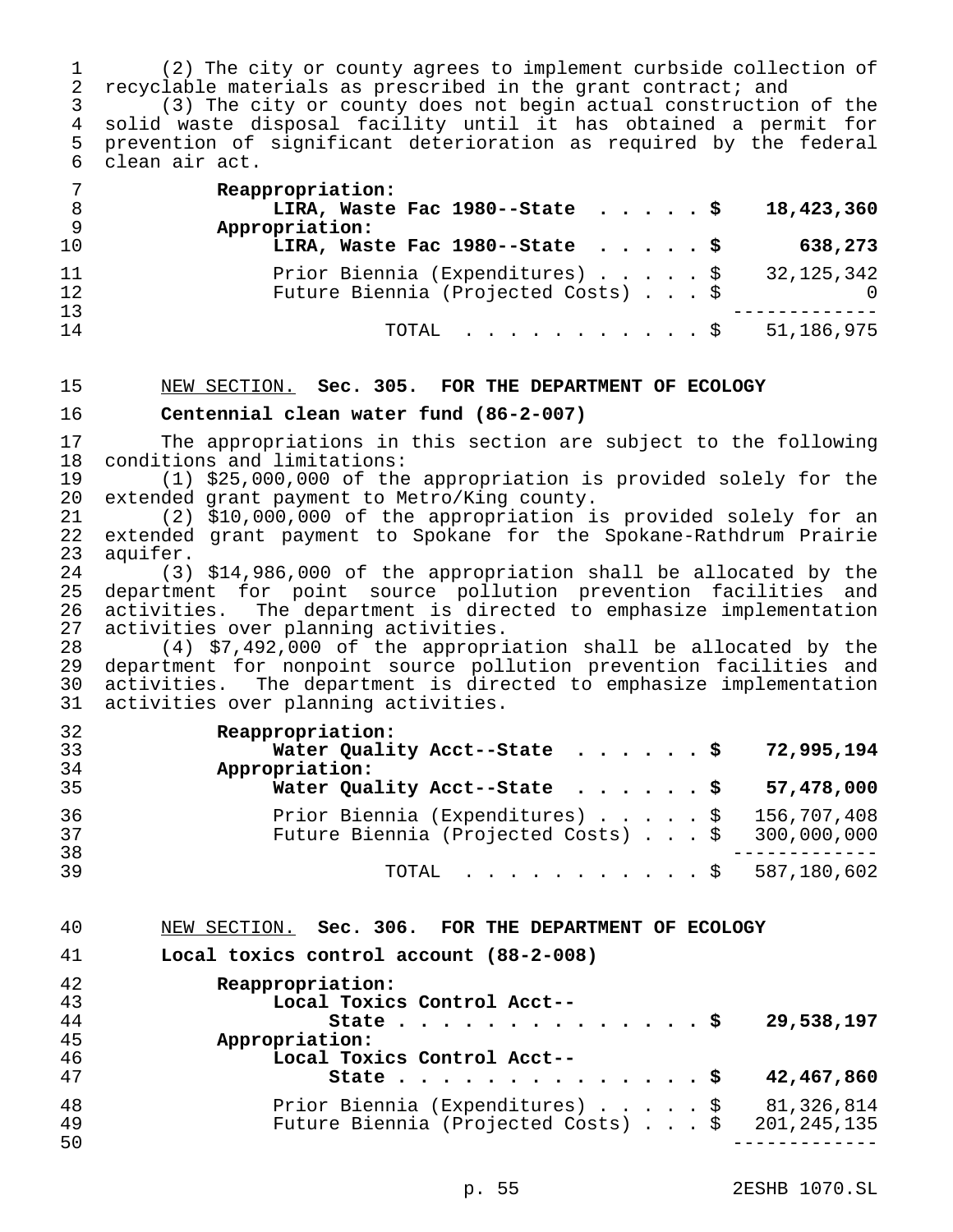| $\overline{2}$ | NEW SECTION. Sec. 307. FOR THE DEPARTMENT OF ECOLOGY                 |
|----------------|----------------------------------------------------------------------|
| 3              | Water pollution control revolving account (90-2-002)                 |
| 4              | Reappropriation:                                                     |
| 5              | Water Pollution Cont Rev                                             |
| 6              | 12,000,000<br>Fund--State $\cdots$ \$                                |
| 7              | Water Pollution Cont Rev                                             |
| 8              | Fund--Federal $\cdots$ $\cdots$ $\cdots$ $\cdots$<br>77,857,990      |
| 9              |                                                                      |
| 10             | 89,857,990<br>Subtotal Reappropriation \$                            |
| 11             | Appropriation:                                                       |
| 12             | Water Pollution Cont Rev Fund--                                      |
| 13             | 13,000,000<br>State $\ldots$ $\ddot{\text{S}}$                       |
| 14             | Water Pollution Cont Rev Fund--                                      |
| 15             | Federal $\ldots$ \$<br>62,000,000                                    |
| 16             | Water Pollution Cont Rev Fund--                                      |
| 17             | Private/Local $\cdots$ $\cdots$ $\cdots$ $\ddot{\circ}$<br>4,265,272 |
| 18             |                                                                      |
| 19             | Subtotal Appropriation \$<br>79, 265, 272                            |
| 20             | 111, 343, 108<br>Prior Biennia (Expenditures) \$                     |
| 21             | Future Biennia (Projected Costs) \$<br>175,000,000                   |
| 22             |                                                                      |
| 23             | 455,466,370<br>TOTAL<br>. \$                                         |

#### NEW SECTION. **Sec. 308. FOR THE DEPARTMENT OF ECOLOGY**

#### **Methow Basin water conservation (92-2-009)**

26 The reappropriation in this section shall be used to fund water<br>27 use efficiency improvements in the Methow Basin, including the 27 use efficiency improvements in the Methow Basin, including the<br>28 installation of headworks, weirs, and fish screens on existing 28 installation of headworks, weirs, and fish screens on existing<br>29 irrigation-diversions, metering-of-miscellaneous-water-uses, and-lining irrigation diversions, metering of miscellaneous water uses, and lining 30 of irrigation canals and ditches in identified high priority irrigation<br>31 systems. systems.

| 32<br>33 | Reappropriation:<br>St Bldg Constr Acct--State \$                      | 171,000        |
|----------|------------------------------------------------------------------------|----------------|
| 34<br>35 | Prior Biennia (Expenditures) \$<br>Future Biennia (Projected Costs) \$ | 229,000<br>- 0 |
| 36<br>37 | TOTAL Ş                                                                | 400,000        |

#### NEW SECTION. **Sec. 309. FOR THE STATE PARKS AND RECREATION**

**COMMISSION**

| Spokane Centennial Trail (89-5-112)<br>40 |  |
|-------------------------------------------|--|
|-------------------------------------------|--|

| 41<br>42 | Reappropriation:<br>General Fund--Federal $\ldots$ , \$<br>432,618               |
|----------|----------------------------------------------------------------------------------|
| 43<br>44 | Prior Biennia (Expenditures) \$ 7,000,000<br>Future Biennia (Projected Costs) \$ |
| 45<br>46 | TOTAL $\frac{1}{2}$ 7,432,618                                                    |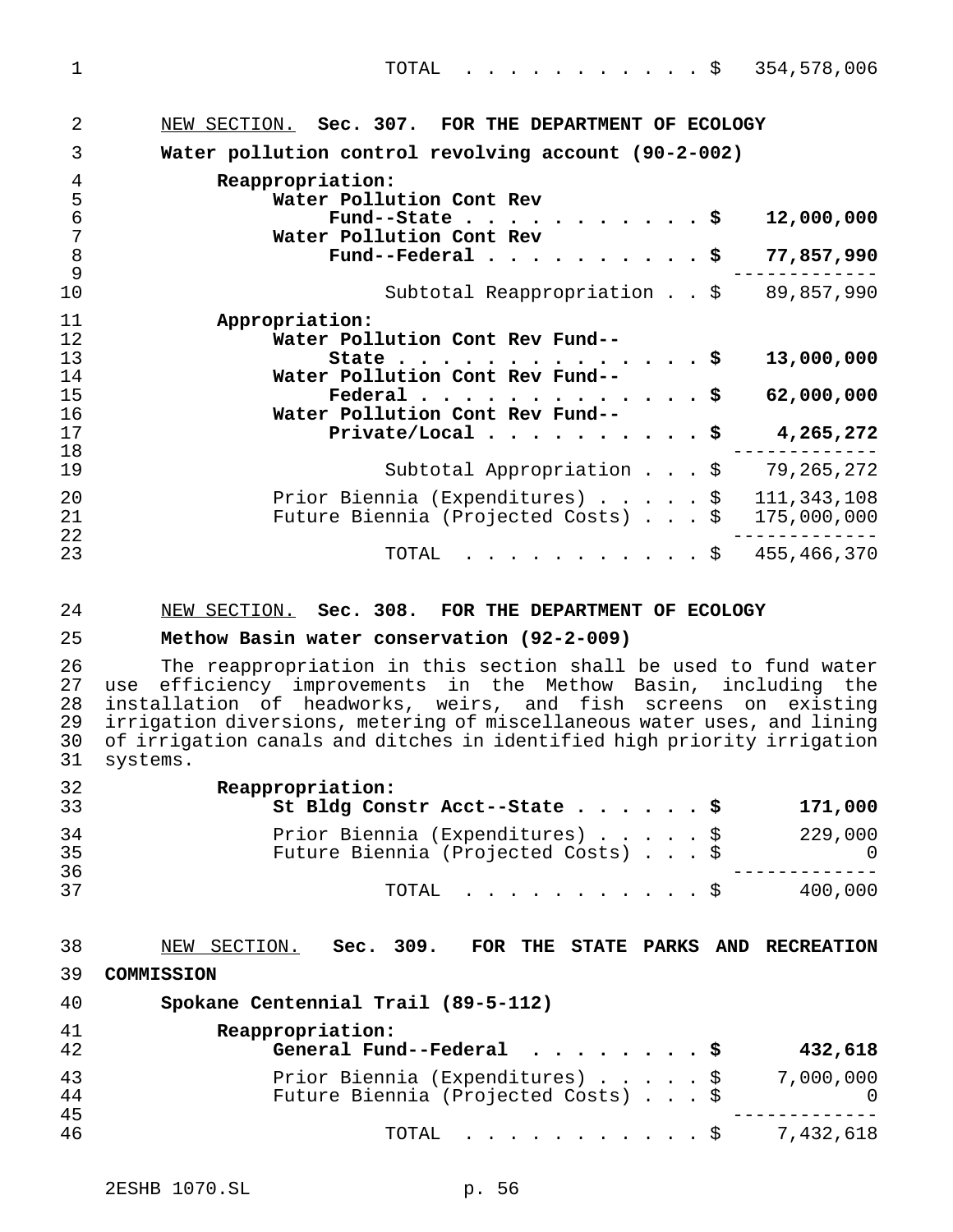NEW SECTION. **Sec. 310. FOR THE STATE PARKS AND RECREATION COMMISSION Doug's Beach development (90-1-171) Reappropriation: St Bldg Constr Acct--State......\$ 50,000** Prior Biennia (Expenditures).....\$ 12,206 Future Biennia (Projected Costs)...\$ 0 ------------- TOTAL ...........\$ 62,206 NEW SECTION. **Sec. 311. FOR THE STATE PARKS AND RECREATION COMMISSION Deception Pass State Park: Sewer development (91-2-006) Reappropriation: St Bldg Constr Acct--State......\$ 925,000 Appropriation: LIRA, Waste Fac 1980--State .....\$ 2,229,000** 17 Prior Biennia (Expenditures) . . . . \$ 37,433<br>18 Future Biennia (Projected Costs) . . . \$ 0 18 Future Biennia (Projected Costs) . . . \$ 0<br>19 ----------- ------------- TOTAL ...........\$ 3,191,433 NEW SECTION. **Sec. 312. FOR THE STATE PARKS AND RECREATION COMMISSION Triton Cove State Park: Phase 1 (91-2-008) Reappropriation: ORA--State..............\$ 400,000** Prior Biennia (Expenditures).....\$ 228,140 Future Biennia (Projected Costs)...\$ 0 ------------- <sup>29</sup> TOTAL ...........\$ 628,140 NEW SECTION. **Sec. 313. FOR THE STATE PARKS AND RECREATION COMMISSION Omnibus boating facilities (91-2-009) Reappropriation: ORA--State..............\$ 200,000** Prior Biennia (Expenditures).....\$ 54,780 Future Biennia (Projected Costs)...\$ 0 ------------- <sup>38</sup> TOTAL ...........\$ 254,780 NEW SECTION. **Sec. 314. FOR THE STATE PARKS AND RECREATION COMMISSION**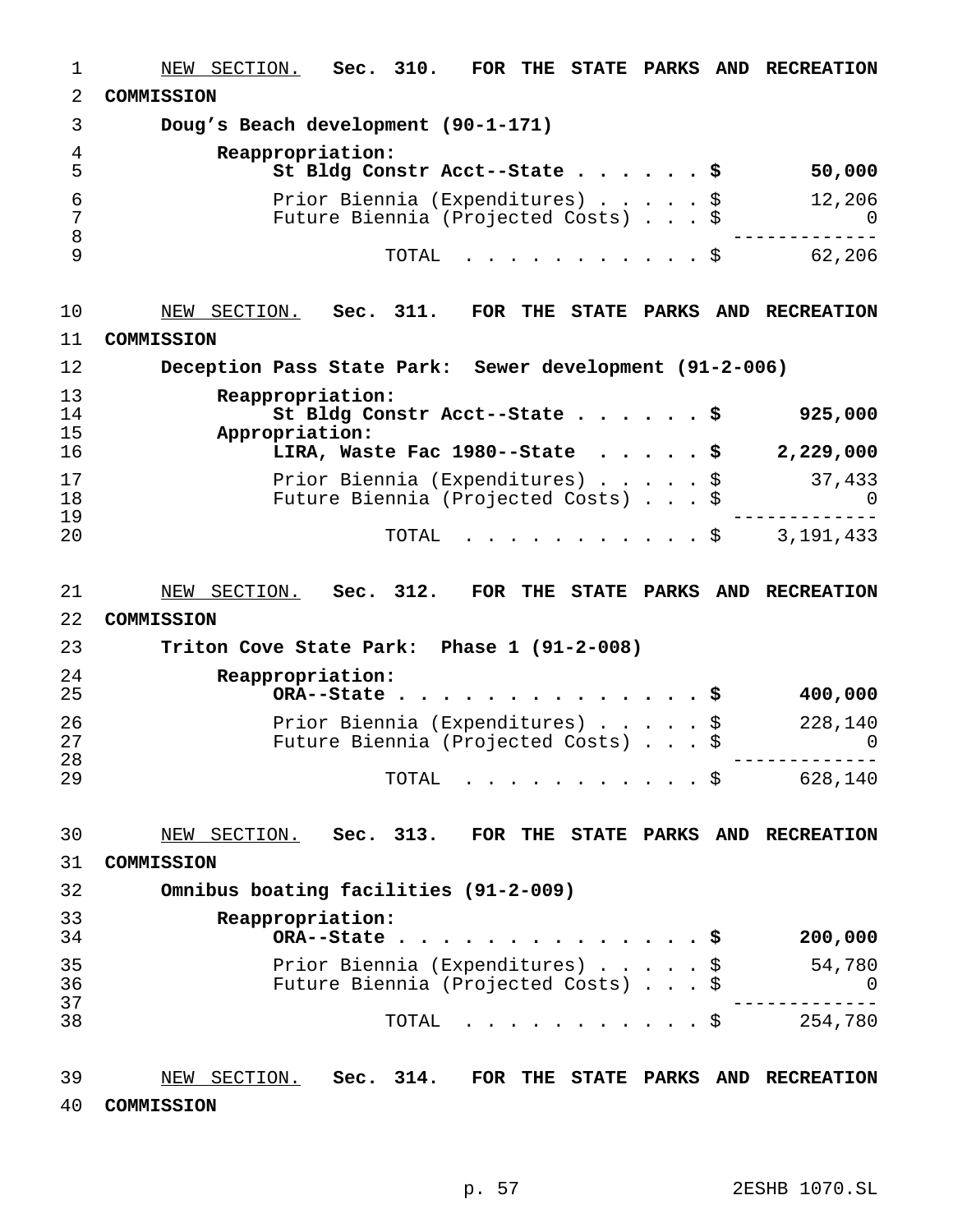**St. Edwards State Park--Gym renovation and parking expansion (92- 2-501) Reappropriation: St Bldg Constr Acct--State......\$ 400,000** Prior Biennia (Expenditures).....\$ 152,137 Future Biennia (Projected Costs)...\$ 0 ------------- 8 552,137 NEW SECTION. **Sec. 315. FOR THE STATE PARKS AND RECREATION COMMISSION Sewer facility improvements (93-2-001) Reappropriation: LIRA, Waste Fac 1980--State .....\$ 650,000** Prior Biennia (Expenditures).....\$ 935,820 Future Biennia (Projected Costs)...\$ 0 ------------- TOTAL ...........\$ 1,585,820 NEW SECTION. **Sec. 316. FOR THE STATE PARKS AND RECREATION COMMISSION Boating facility preservation (94-1-057) Reappropriation: ORA--State..............\$ 2,400,000 General Fund--Federal ........\$ 150,000** ------------- Subtotal Reappropriation . . \$ **Appropriation: General Fund--Federal ........\$ 700,000** Prior Biennia (Expenditures).....\$ 570,000 Future Biennia (Projected Costs)...\$ 0 ------------- TOTAL ...........\$ 3,820,000 NEW SECTION. **Sec. 317. FOR THE STATE PARKS AND RECREATION COMMISSION Asbestos abatement projects: State-wide (95-1-002) Reappropriation: St Bldg Constr Acct--State......\$ 650,000** Prior Biennia (Expenditures).....\$ 350,000 Future Biennia (Projected Costs)...\$ 0 ------------- TOTAL ...........\$ 1,000,000 NEW SECTION. **Sec. 318. FOR THE STATE PARKS AND RECREATION COMMISSION**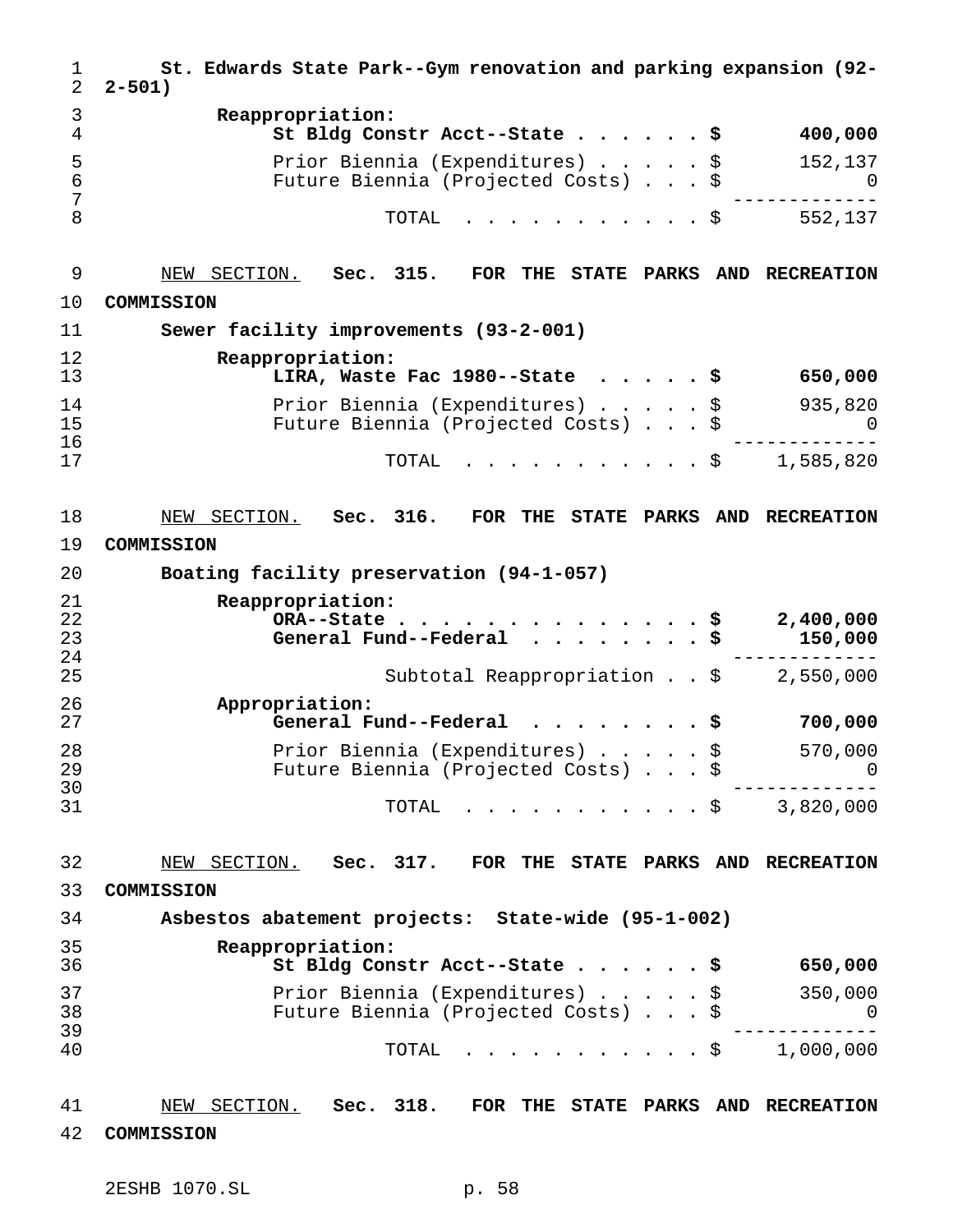**Iron Horse Trail State Park: Acquisition (95-2-000) Reappropriation: St Bldg Constr Acct--State......\$ 70,000** Prior Biennia (Expenditures).....\$ 0 Future Biennia (Projected Costs)...\$ 0 ------------- TOTAL ...........\$ 70,000 NEW SECTION. **Sec. 319. FOR THE STATE PARKS AND RECREATION COMMISSION Emergency projects (96-1-001) Appropriation: St Bldg Constr Acct--State......\$ 500,000** 13 Prior Biennia (Expenditures)......\$ 850,000<br>14 Future Biennia (Projected Costs)...\$ 2,450,000 14 Future Biennia (Projected Costs)...\$<br>15 ------------- TOTAL ...........\$ 3,800,000 NEW SECTION. **Sec. 320. FOR THE STATE PARKS AND RECREATION COMMISSION Underground storage tanks: Phase 3 (96-1-002)** 20 That portion of the appropriation related to underground storage<br>21 tanks may be expended only after compliance with section 140 of this 21 tanks may be expended only after compliance with section 140 of this<br>22 act. act. **Reappropriation: St Bldg Constr Acct--State......\$ 100,000 Appropriation: St Bldg Constr Acct--State......\$ 600,000** Prior Biennia (Expenditures).....\$ 2,600,000 Future Biennia (Projected Costs)...\$ 0 ------------- TOTAL ...........\$ 3,300,000 NEW SECTION. **Sec. 321. FOR THE STATE PARKS AND RECREATION COMMISSION Park preservation projects: General (96-1-003)** The appropriation in this section is subject to the following conditions and limitations: The appropriation shall support the detailed list of projects maintained by the office of financial management. **Reappropriation: St Bldg Constr Acct--State......\$ 932,200 Appropriation: St Bldg Constr Acct--State......\$ 2,500,000** Prior Biennia (Expenditures).....\$ 291,300 Future Biennia (Projected Costs)...\$ 21,000,000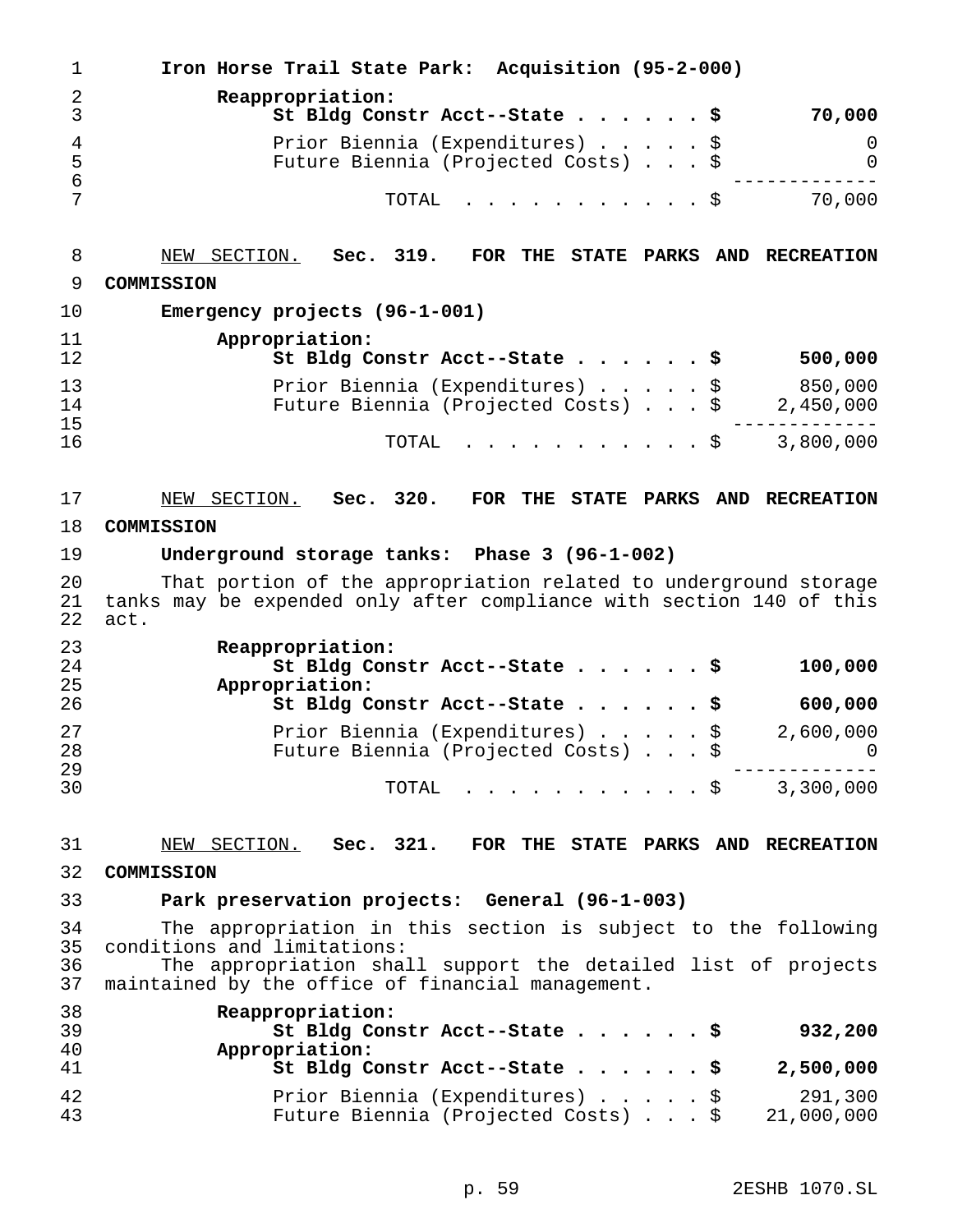| $\mathbf 1$<br>$\overline{2}$ | 23,723,500<br>TOTAL<br>. \$                                                                                                                                                                                        |
|-------------------------------|--------------------------------------------------------------------------------------------------------------------------------------------------------------------------------------------------------------------|
| 3<br>4                        | NEW SECTION. Sec. 322. FOR THE STATE PARKS AND RECREATION<br>COMMISSION                                                                                                                                            |
| 5                             | Park preservation projects: Buildings (96-1-004)                                                                                                                                                                   |
| 6<br>$\overline{7}$           | The appropriation in this section is subject to the following<br>conditions and limitations:                                                                                                                       |
| 8<br>9                        | The appropriation shall support the detailed list of projects<br>maintained by the office of financial management.                                                                                                 |
| 10<br>11<br>12<br>13          | Reappropriation:<br>St Bldg Constr Acct--State \$<br>2,801,500<br>Appropriation:<br>St Bldg Constr Acct--State \$<br>1,500,000                                                                                     |
| 14                            | 598,500<br>Prior Biennia (Expenditures) \$                                                                                                                                                                         |
| 15<br>16                      | Future Biennia (Projected Costs) \$<br>12,000,000                                                                                                                                                                  |
| 17                            | 16,900,000<br>TOTAL                                                                                                                                                                                                |
| 18                            | NEW SECTION. Sec. 323. FOR THE STATE PARKS AND RECREATION                                                                                                                                                          |
| 19                            | COMMISSION                                                                                                                                                                                                         |
| 20                            | Park preservation projects: Utilities (96-1-005)                                                                                                                                                                   |
| 21<br>22<br>23<br>24          | The appropriation in this section is subject to the following<br>conditions and limitations:<br>The appropriation shall support the detailed list of projects<br>maintained by the office of financial management. |
| 25                            | Reappropriation:                                                                                                                                                                                                   |
| 26<br>27                      | St Bldg Constr Acct--State \$<br>2,995,000<br>Appropriation:                                                                                                                                                       |
| 28                            | St Bldg Constr Acct--State \$<br>2,000,000                                                                                                                                                                         |
| 29<br>30                      | Prior Biennia (Expenditures) \$<br>1,505,000<br>Future Biennia (Projected Costs) \$<br>13,000,000                                                                                                                  |
| 31<br>32                      | . 5 19,500,000<br>TOTAL                                                                                                                                                                                            |
| 33                            | NEW SECTION.<br>Sec. 324.<br>FOR THE STATE PARKS AND RECREATION                                                                                                                                                    |
| 34                            | COMMISSION                                                                                                                                                                                                         |
| 35                            | State park program projects (96-2-007)                                                                                                                                                                             |
| 36<br>37                      | Appropriation:<br>St Bldg Constr Acct--State \$<br>1,880,400                                                                                                                                                       |
| 38<br>39                      | Prior Biennia (Expenditures)<br>0<br>Future Biennia (Projected Costs)<br>10,000,000                                                                                                                                |
| 40<br>41                      | . 5 11,880,400<br>TOTAL                                                                                                                                                                                            |
|                               |                                                                                                                                                                                                                    |
| 42                            | NEW SECTION. Sec. 325. FOR THE INTERAGENCY COMMITTEE FOR OUTDOOR                                                                                                                                                   |

**RECREATION**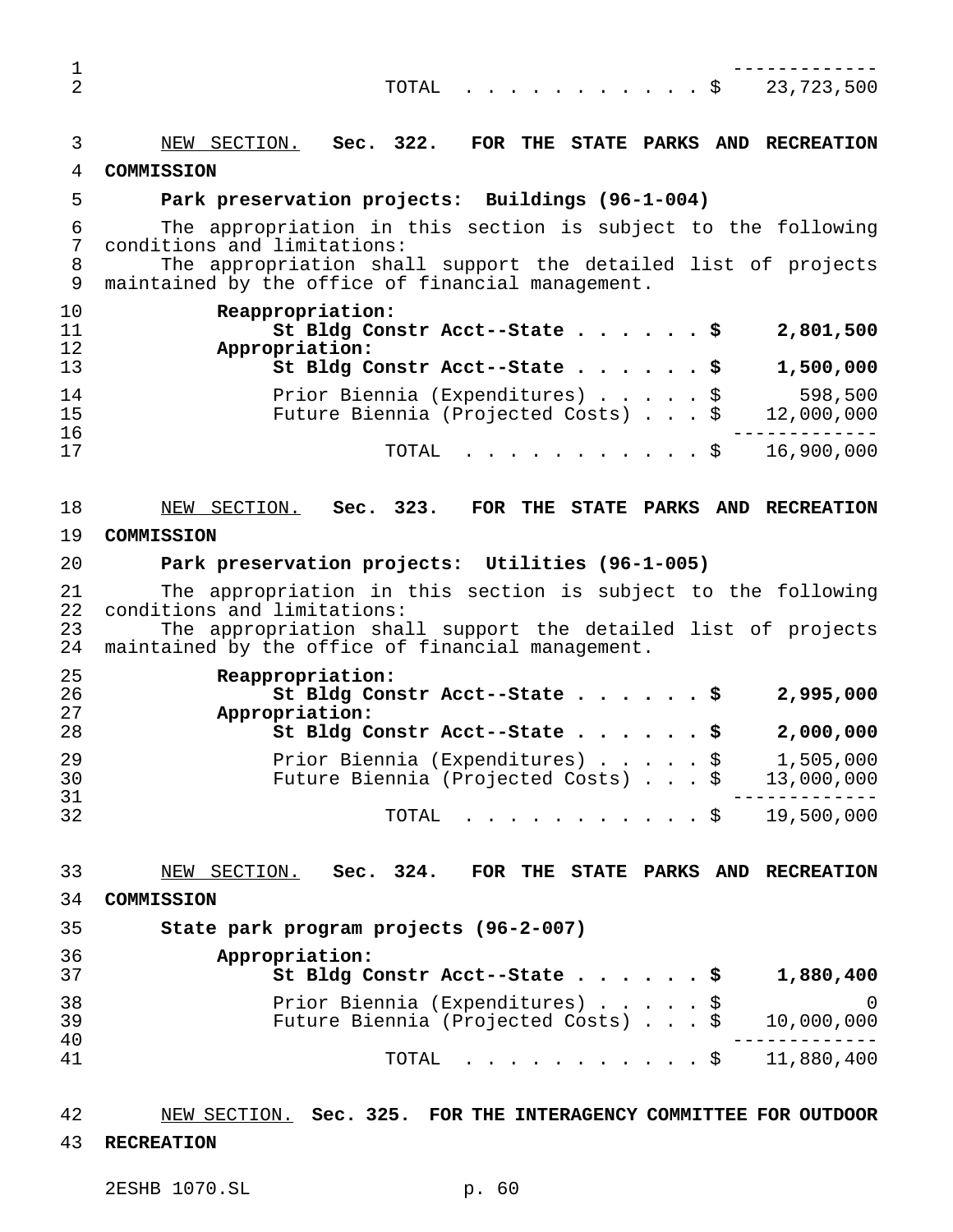**Boating facilities (I-215) (96-2-001)**

| 2<br>$\mathsf{3}$<br>$\overline{4}$ | Reappropriation:<br>Appropriation:                                     |  |  | 7,398,959               |
|-------------------------------------|------------------------------------------------------------------------|--|--|-------------------------|
| -5                                  | Recreation Resources Acct--State \$                                    |  |  | 7,500,000               |
| -6<br>$7\overline{ }$               | Prior Biennia (Expenditures) \$<br>Future Biennia (Projected Costs) \$ |  |  | 5,108,690<br>35,584,384 |
| 8<br>9                              | TOTAL \$ 55,592,033                                                    |  |  |                         |

### NEW SECTION. **Sec. 326. FOR THE INTERAGENCY COMMITTEE FOR OUTDOOR**

#### **RECREATION**

 **Nonhighway road and off-road vehicle activities (NOVA) (96-2-002) Reappropriation:**

| ∸∸ | <i>Reappropriacion.</i>                           |
|----|---------------------------------------------------|
| 14 | $ORA--State$<br>7,651,387                         |
| 15 | Appropriation:                                    |
| 16 | 5,120,000                                         |
| 17 | Prior Biennia (Expenditures) \$ 6,346,803         |
| 18 | Future Biennia (Projected Costs) \$<br>20,912,228 |
| 19 |                                                   |
| 20 | TOTAL $\frac{1}{9}$ 40,030,418                    |
|    |                                                   |

\*NEW SECTION. **Sec. 327. FOR THE INTERAGENCY COMMITTEE FOR**

#### **OUTDOOR RECREATION**

#### **Washington wildlife and recreation program (96-2-003)**

24 The appropriations in this section for the Washington wildlife and<br>25 recreation program under chapter 43.98A RCW are subject to the 25 recreation program under chapter 43.98A RCW are subject to the<br>26 following conditions and limitations: 26 following conditions and limitations:<br>27 (1) The new appropriations in thi

27 (1) The new appropriations in this section are provided solely for<br>28 the approved list of projects included in LEAP CAPITAL DOCUMENT NO. 4 28 the approved list of projects included in LEAP CAPITAL DOCUMENT NO. 4<br>29 as developed on May 24, 1995, at 3:00 p.m. 29 as developed on May 24, 1995, at 3:00 p.m.<br>30 (2) All land acquired by a state age

30 (2) All land acquired by a state agency with moneys from these<br>31 appropriations shall comply with class A. B. and C weed control 31 appropriations shall comply with class A, B, and C weed control<br>32 provisions of chapter 17.10 RCW. 32 provisions of chapter 17.10 RCW.<br>33 (3) No moneys from the app

 (3) No moneys from the appropriations in this section shall be 34 spent for the Lewis and Clark equestrian area project (project number<br>35 92-502A).  $35 \quad 92 - 502A$ ).<br>36 (4)

 (4) The entire appropriation from the wildlife account is provided solely for the critical habitat project category.

 (5) Acquisitions occurring pursuant to the new appropriation 39 provided in this section shall be deemed public improvements for the<br>40 purposes of RCW 8.26.180. This subsection shall not be deemed to 40 purposes of RCW 8.26.180. This subsection shall not be deemed to<br>41 prevent any state agency from accepting a gift of real property or from 41 prevent any state agency from accepting a gift of real property or from<br>42 purchasing any property at less than fair market value. purchasing any property at less than fair market value.

| Reappropriation:                                 |
|--------------------------------------------------|
| 13,943,479<br>ORA--State $\frac{5}{7}$           |
| Habitat Conservation Acct--State \$<br>9,134,101 |
| Aquatic Lands Acct--State $\ldots$ \$<br>33,335  |
| St Bldg Constr Acct--State \$<br>48,691,974      |
|                                                  |
| Subtotal Reappropriation \$ 71,802,889           |
|                                                  |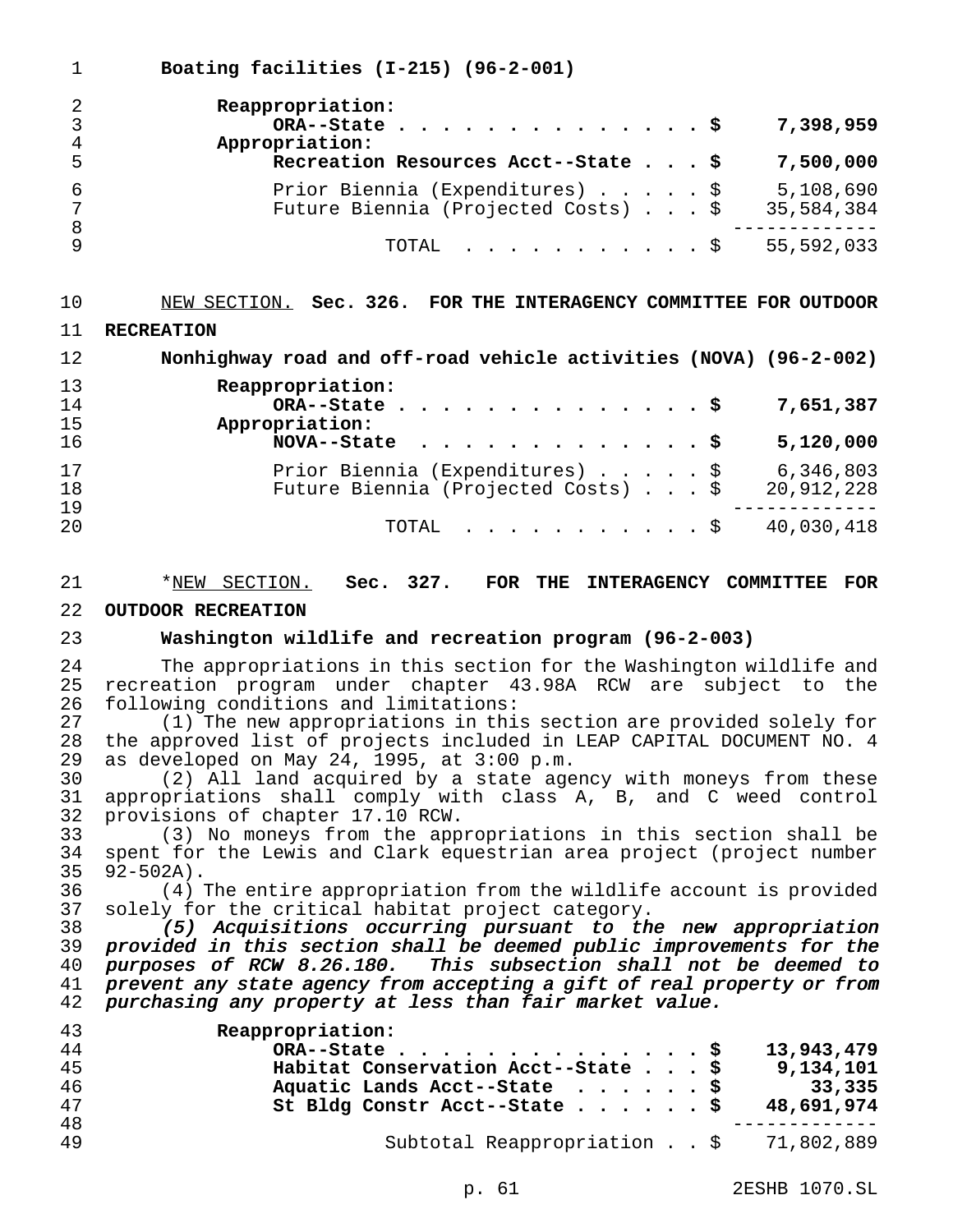| 1<br>$\overline{2}$<br>$\mathfrak{Z}$<br>$\overline{4}$<br>5 | Appropriation:<br>Wildlife Acct--State<br>1,400,000<br>\$<br>Habitat Conservation Acct--State<br>21,100,000<br>\$<br>22,500,000<br>\$<br>ORA--State |
|--------------------------------------------------------------|-----------------------------------------------------------------------------------------------------------------------------------------------------|
| 6                                                            | Subtotal Appropriation \$ 45,000,000                                                                                                                |
| 7<br>8<br>9                                                  | 118, 234, 493<br>Prior Biennia (Expenditures) \$<br>Future Biennia (Projected Costs) \$<br>200,000,000                                              |
| 10                                                           | 435,037,382<br>TOTAL<br>. \$                                                                                                                        |
| 11                                                           | *Sec. 327 was partially vetoed. See message at end of chapter.                                                                                      |
| 12                                                           | NEW SECTION. Sec. 328. FOR THE INTERAGENCY COMMITTEE FOR OUTDOOR                                                                                    |
| 13                                                           | <b>RECREATION</b>                                                                                                                                   |
| 14                                                           | Firearms range program (96-2-004)                                                                                                                   |
| 15<br>16<br>17                                               | Reappropriation:<br>Firearms Range Acct--State $\frac{1}{9}$<br>487,382<br>Appropriations:                                                          |
| 18                                                           | Firearms Range Acct--State \$<br>900,000                                                                                                            |
| 19<br>20<br>21                                               | 554,621<br>Prior Biennia (Expenditures) \$<br>Future Biennia (Projected Costs) \$<br>2,249,798                                                      |
| 22                                                           | $\frac{1}{2}$ \$ 4,191,801<br>TOTAL                                                                                                                 |
| 23                                                           | NEW SECTION. Sec. 329. FOR THE INTERAGENCY COMMITTEE FOR OUTDOOR                                                                                    |
| 24                                                           | <b>RECREATION</b>                                                                                                                                   |
| 25                                                           | Land and water conservation fund (96-2-005)                                                                                                         |
| 26<br>27<br>28                                               | Reappropriation:<br>ORA--Federal<br>- \$<br>2,180,812<br>Appropriation:                                                                             |
| 29                                                           | Recreation Resources Acct--Federal \$<br>1,050,000                                                                                                  |
| 30<br>31<br>32                                               | Prior Biennia (Expenditures)<br>\$<br>1,341,684<br>Future Biennia (Projected Costs) \$<br>4,000,000                                                 |
| 33                                                           | 8,572,496<br>TOTAL<br>$.$ \$                                                                                                                        |
| 34                                                           | NEW SECTION. Sec. 330. FOR THE INTERAGENCY COMMITTEE FOR OUTDOOR                                                                                    |
| 35                                                           | <b>RECREATION</b>                                                                                                                                   |
| 36                                                           | National Recreation Trails Act (96-2-006)                                                                                                           |
| 37<br>38                                                     | Reappropriation:<br>ORA--Federal<br>125,000                                                                                                         |
| 39<br>40<br>41                                               | Prior Biennia (Expenditures)<br>125,000<br>\$<br>Future Biennia (Projected Costs)<br>0                                                              |
| 42                                                           | 250,000<br>TOTAL<br>. \$                                                                                                                            |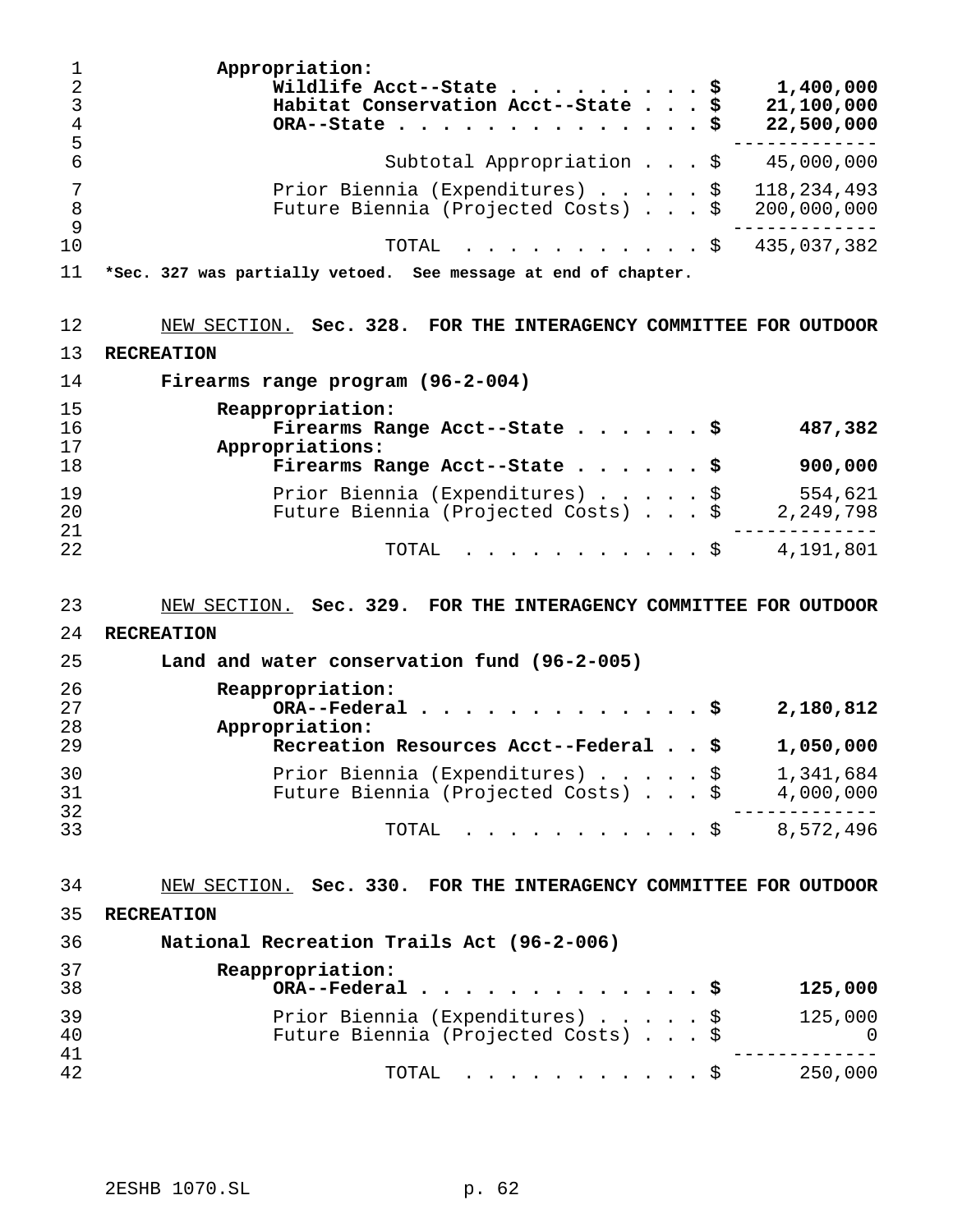NEW SECTION. **Sec. 331. FOR THE INTERAGENCY COMMITTEE FOR OUTDOOR RECREATION Recreational facility acquisition and development projects (96-2- 007) Reappropriation: St Bldg Constr Acct--State......\$ 195,090** Prior Biennia (Expenditures).....\$ 0 8 Future Biennia (Projected Costs) . . . \$ 0<br>9 ------------- TOTAL ...........\$ 195,090 NEW SECTION. **Sec. 332. FOR THE STATE CONSERVATION COMMISSION Water quality account projects (90-2-001)** 13 The appropriation in this section is subject to the following<br>14 conditions and limitations: 14 conditions and limitations:<br>15 (1) \$2,253,101 of the  $(1)$  \$2,253,101 of the reappropriation is provided solely for 16 technical assistance and grants for dairy waste management and facility<br>17 planning and implementation. 17 planning and implementation.<br>18 (2) The new appropriat (2) The new appropriation provided in this section shall be allocated by the commission for nonpoint source pollution prevention facilities and activities. **Reappropriation: Water Quality Acct--State ......\$ 3,360,475 Appropriation: Water Quality Acct--State ......\$ 5,500,000** Prior Biennia (Expenditures).....\$ 0 Future Biennia (Projected Costs)...\$ 10,000,000 ------------- TOTAL ...........\$ 18,860,475 NEW SECTION. **Sec. 333. FOR THE DEPARTMENT OF FISH AND WILDLIFE Devils creek acclimation pond (87-1-001) Reappropriation: St Bldg Constr Acct--State......\$ 370,000** Prior Biennia (Expenditures).....\$ 0 Future Biennia (Projected Costs)...\$ 0 ------------- TOTAL ...........\$ 370,000 NEW SECTION. **Sec. 334. FOR THE DEPARTMENT OF FISH AND WILDLIFE Luhrs Landing Access Interpretive Building (92-5-017) Reappropriation: St Bldg Constr Acct--State......\$ 345,000** Prior Biennia (Expenditures).....\$ 105,000 Future Biennia (Projected Costs) . . . \$ 0 ------------- TOTAL ...........\$ 450,000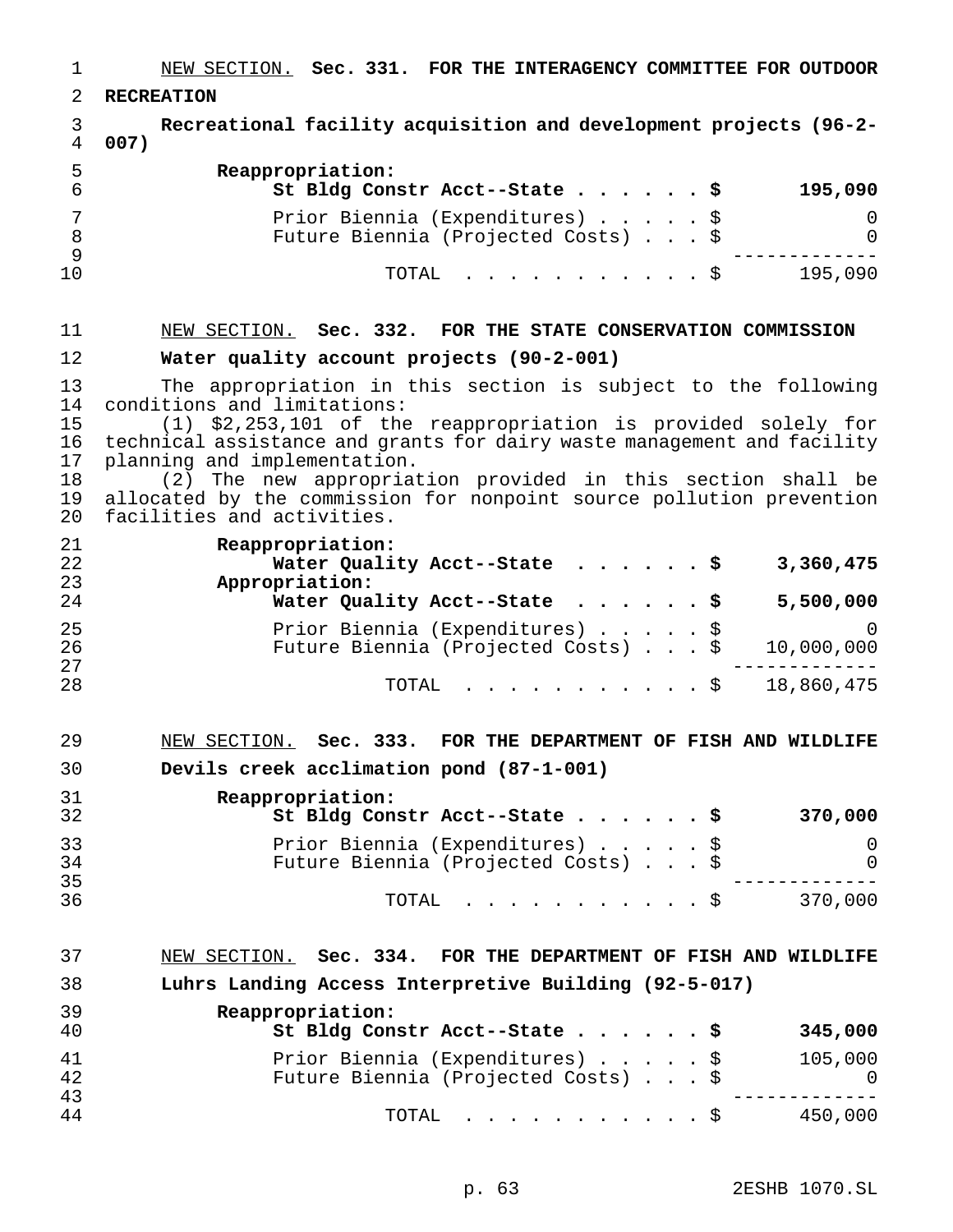NEW SECTION. **Sec. 335. FOR THE DEPARTMENT OF FISH AND WILDLIFE Grandy Creek Hatchery (92-5-024) Reappropriation: St Bldg Constr Acct--State......\$ 4,006,000** Prior Biennia (Expenditures).....\$ 494,000 Future Biennia (Projected Costs)...\$ 0 ------------- 8 TOTAL . . . . . . . . . . \$ 4,500,000 NEW SECTION. **Sec. 336. FOR THE DEPARTMENT OF FISH AND WILDLIFE Warm water fish facility:** To purchase and develop property in eastern or central Washington for a warm water fish facility **(92-5-025)** 12 The appropriation in this section is subject to the following<br>13 conditions and limitations: 13 conditions and limitations:<br>14 The appropriations in 14 The appropriations in this section shall not be expended for the<br>15 purchase of property until the department has made a determination purchase of property until the department has made a determination 16 that:<br>17 (1) The water rights to the property being transferred to the 18 department, as part of the purchase agreement, are sufficient to<br>19 operate the hatchery; and 19 operate the hatchery; and<br>20 (2) The operation of 20 (2) The operation of a warm water fish hatchery on the property is<br>21 feasible feasible. **Reappropriation: St Bldg Constr Acct--State......\$ 1,134,622** Prior Biennia (Expenditures).....\$ 127,378 Future Biennia (Projected Costs)...\$ 0 ------------- TOTAL ...........\$ 1,262,000 NEW SECTION. **Sec. 337. FOR THE DEPARTMENT OF FISH AND WILDLIFE Tideland acquisitions (94-2-003) Reappropriation: General Fund--Federal ........\$ 1,664,600** Prior Biennia (Expenditures).....\$ 3,335,400 Future Biennia (Projected Costs)...\$ 0 ------------- TOTAL ...........\$ 5,000,000 NEW SECTION. **Sec. 338. FOR THE DEPARTMENT OF FISH AND WILDLIFE Sprague Lake Access Area development (94-2-008) Reappropriation: Wildlife Acct--Federal........\$ 48,000 ORA--State..............\$ 101,000** ------------- Subtotal Reappropriation . . . . \$ 149,000 Prior Biennia (Expenditures).....\$ 24,000 Future Biennia (Projected Costs)...\$ 0 ------------- TOTAL ...........\$ 173,000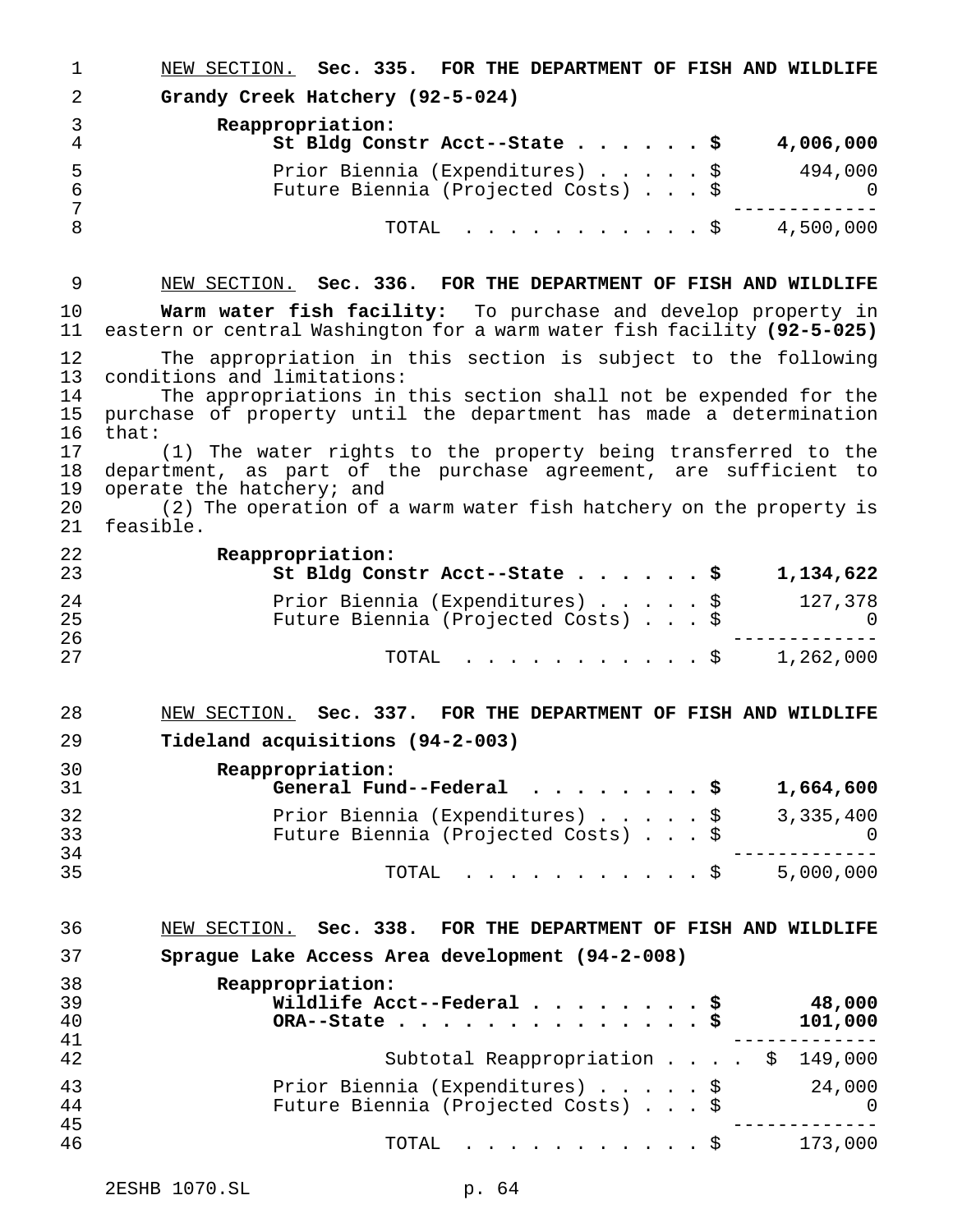NEW SECTION. **Sec. 339. FOR THE DEPARTMENT OF FISH AND WILDLIFE**

#### **Minor works: Preservation (96-1-001)**

 The appropriation in this section is subject to the following 4 conditions and limitations:<br>5 The appropriation shal

The appropriation shall support the detailed list of projects maintained by the office of financial management.

| -7<br>- 8<br>- 9 | Reappropriation:<br>St Bldg Constr Acct--State \$<br>624,000<br>Appropriation:                   |
|------------------|--------------------------------------------------------------------------------------------------|
| 10               | General Fund--Federal $\ldots$ , \$<br>2,000,000                                                 |
| 11<br>12         | 4,934,887<br>Prior Biennia (Expenditures) \$<br>Future Biennia (Projected Costs) \$<br>7,000,000 |
| 13<br>14         | TOTAL $\ldots$ , $\ldots$ , $\ddot{S}$ 14,558,887                                                |

#### NEW SECTION. **Sec. 340. FOR THE DEPARTMENT OF FISH AND WILDLIFE**

**Underground storage tank (UST) removal and replacement (96-1-002)**

 The appropriations in this section are subject to the following 18 conditions and limitations: That portion of the appropriation related<br>19 to underground storage tanks may be expended only after compliance with to underground storage tanks may be expended only after compliance with section 140 of this act.

| 21 | Reappropriation:                               |
|----|------------------------------------------------|
| 22 | St Bldg Constr Acct--State \$<br>100,000       |
| 23 | Appropriation:                                 |
| 24 | St Bldg Constr Acct--State \$<br>200,000       |
| 25 | Prior Biennia (Expenditures) \$<br>1,299,000   |
| 26 | Future Biennia (Projected Costs) \$<br>200,000 |
| 27 |                                                |
| 28 | 1,799,000<br>TOTAL $\ldots$ $\frac{1}{5}$      |

- NEW SECTION. **Sec. 341. FOR THE DEPARTMENT OF FISH AND**
- **WILDLIFE**
- **Emergency repair (96-1-003)**

| 32<br>33 | Appropriation:<br>St Bldg Constr Acct--State \$                        |  |  | 650,000                |
|----------|------------------------------------------------------------------------|--|--|------------------------|
| 34<br>35 | Prior Biennia (Expenditures) \$<br>Future Biennia (Projected Costs) \$ |  |  | 1,200,000<br>2,750,000 |
| 36<br>37 | TOTAL S                                                                |  |  | 4,600,000              |

# NEW SECTION. **Sec. 342. FOR THE DEPARTMENT OF FISH AND WILDLIFE**

#### **Facilities renovation (96-1-004)**

 The appropriation in this section is subject to the following conditions and limitations:

 (1) No funds will be provided to increase residential capacity at any state hatchery facility.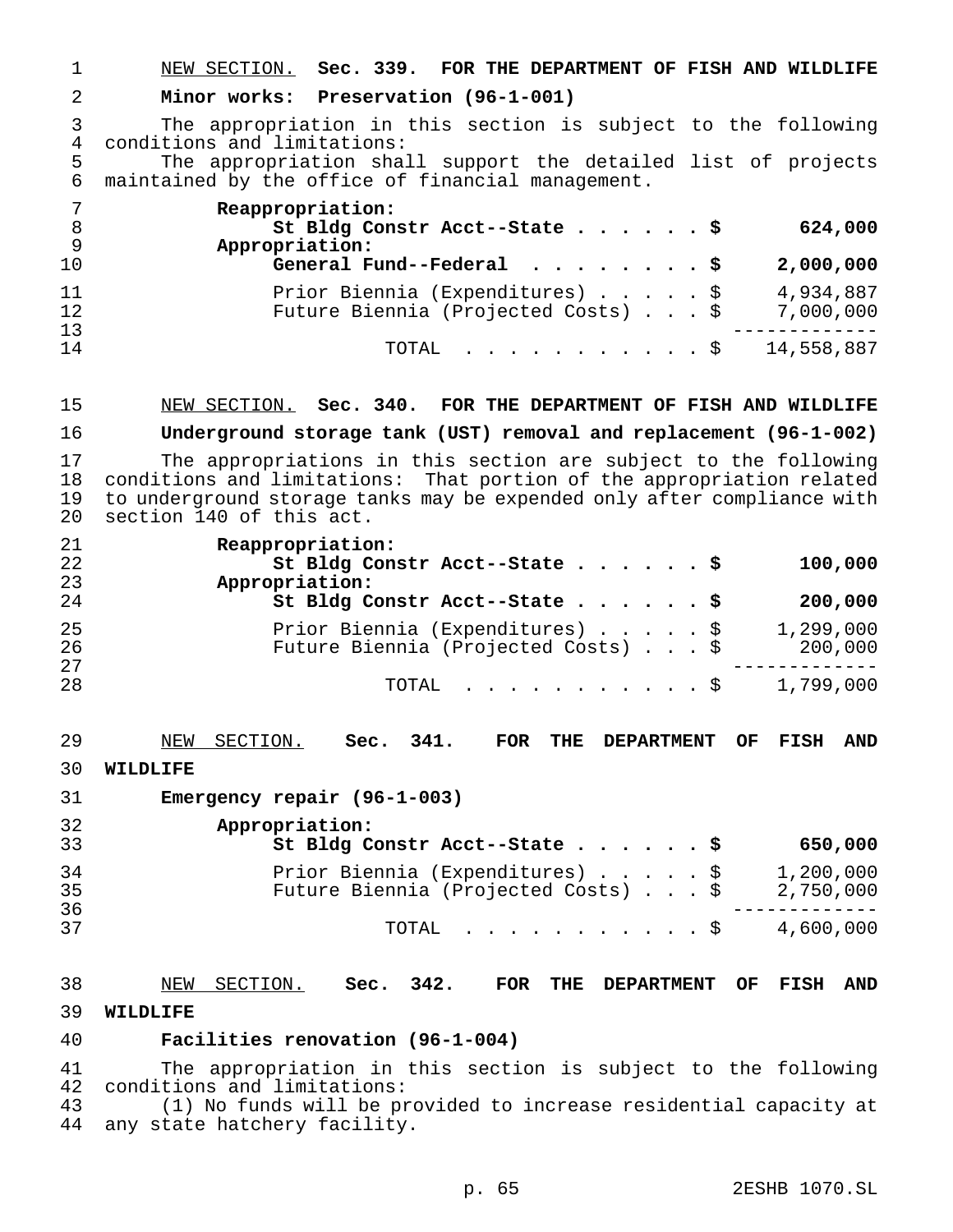(2) The appropriation shall support the detailed list of projects maintained by the office of financial management. **Reappropriation: St Bldg Constr Acct--State......\$ 130,000 Appropriation: St Bldg Constr Acct--State......\$ 1,000,000** Prior Biennia (Expenditures).....\$ 3,056,300 Future Biennia (Projected Costs)...\$ 4,700,000 ------------- TOTAL ...........\$ 8,886,300 NEW SECTION. **Sec. 343. FOR THE DEPARTMENT OF FISH AND WILDLIFE Hatchery renovation (96-1-005)** 14 The appropriation in this section is subject to the following<br>15 conditions and limitations: conditions and limitations: (1) No funds will be provided to increase residential capacity at any state hatchery facility. (2) The appropriation shall support the detailed list of projects maintained by the office of financial management. **Reappropriation: St Bldg Constr Acct--State......\$ 2,880,000 Wildlife Acct--Federal........\$ 120,000** 24 5ubtotal Reappropriation . . \$ 3,000,000 **Appropriation: St Bldg Constr Acct--State......\$ 3,200,000** Prior Biennia (Expenditures).....\$ 4,626,155 28 Future Biennia (Projected Costs) . . . \$<br>29 ------------- TOTAL ...........\$ 25,826,155 NEW SECTION. **Sec. 344. FOR THE DEPARTMENT OF FISH AND WILDLIFE Recreational access redevelopment (96-1-007) Reappropriation: Wildlife Acct--Federal........\$ 75,000 ORA--State..............\$ 172,903** ------------- Subtotal Reappropriation . . \$ 247,903 **Appropriation: General Fund--Federal ........\$ 500,000 St Bldg Constr Acct--State......\$ 250,000** ------------- <sup>43</sup> Subtotal Appropriation...\$ 750,000 Prior Biennia (Expenditures).....\$ 2,741,629 Future Biennia (Projected Costs)...\$ 3,250,000 ------------- TOTAL ...........\$ 6,989,532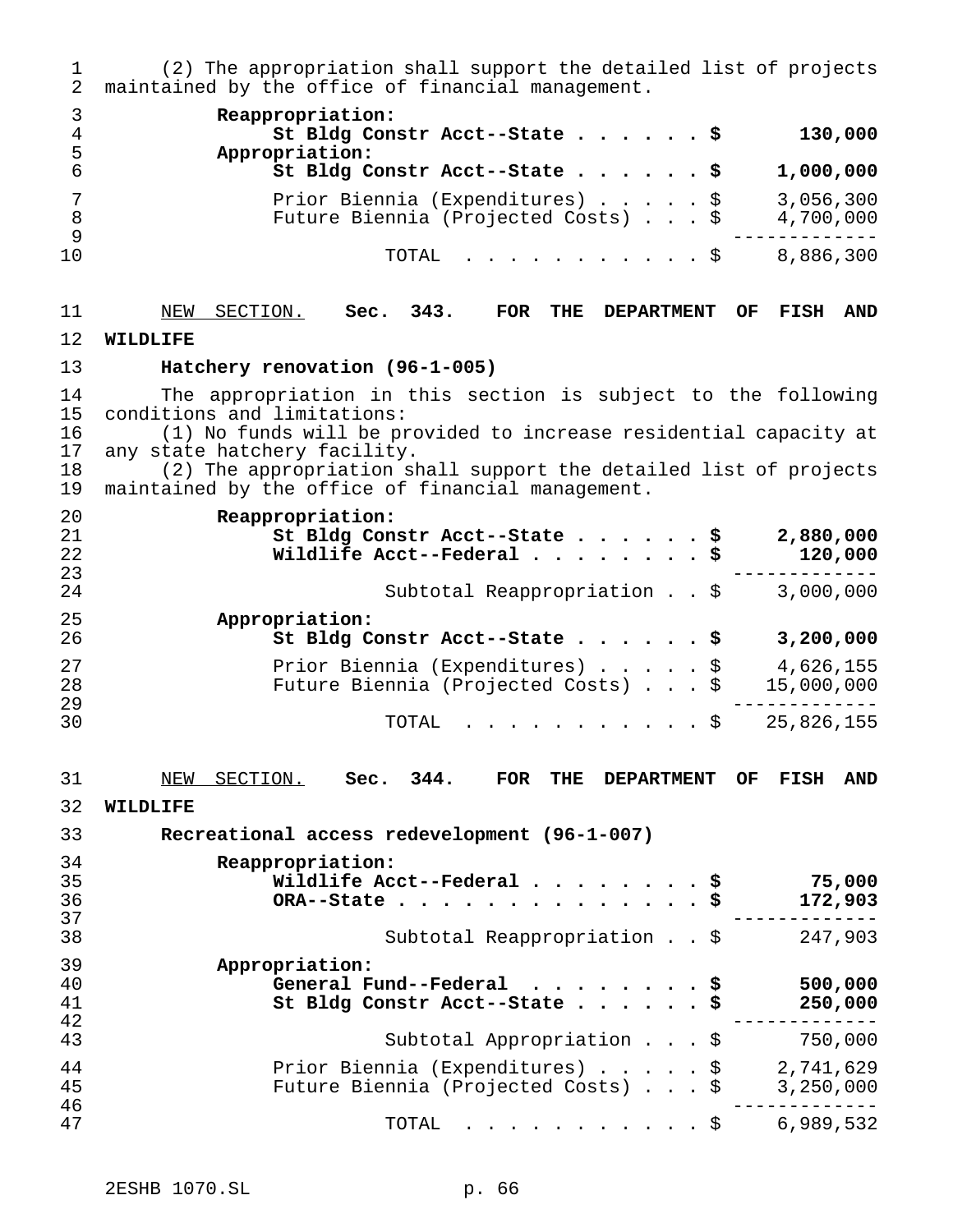NEW SECTION. **Sec. 345. FOR THE DEPARTMENT OF FISH AND WILDLIFE Shellfish laboratory and hatchery upgrades (96-1-009) Appropriation: St Bldg Constr Acct--State......\$ 300,000** Prior Biennia (Expenditures).....\$ 0 Future Biennia (Projected Costs)...\$ 0 ------------- TOTAL ...........\$ 300,000 NEW SECTION. **Sec. 346. FOR THE DEPARTMENT OF FISH AND WILDLIFE Wildlife area renovation (96-1-010) Reappropriation: St Bldg Constr Acct--State......\$ 275,000 Appropriation: General Fund--Federal ........\$ 50,000 Wildlife Acct--State.........\$ 625,000** ------------- <sup>17</sup> Subtotal Appropriation...\$ 675,000 18 Prior Biennia (Expenditures)......\$ 764,000<br>19 Future Biennia (Projected Costs)...\$ 2.950.000 Future Biennia (Projected Costs)...\$ 2,950,000 ------------- TOTAL ...........\$ 4,664,000

#### NEW SECTION. **Sec. 347. FOR THE DEPARTMENT OF FISH AND WILDLIFE**

 **Issaquah Hatchery Utilization Study and Improvements:** To prepare 24 a facilities master plan for the hatchery and for improvements to the<br>25 hatchery, its water supply, and in-stream fish passage facilities (96- hatchery, its water supply, and in-stream fish passage facilities **(96- 1-011)**

27 The appropriation in this section is subject to the following<br>28 conditions and limitations: 28 conditions and limitations:<br>29 (1) \$150,000.00 of t

 (1) \$150,000.00 of the state building construction account 30 appropriation is provided solely for the master plan for the<br>31 improvements to the hatchery. The master plan's primary consideration 31 improvements to the hatchery. The master plan's primary consideration<br>32 is to identify, prioritize, and design improvements which will aid in 32 is to identify, prioritize, and design improvements which will aid in<br>33 the continued production of salmon at this facility. The master plan 33 the continued production of salmon at this facility. The master plan<br>34 shall also focus on improvements which will enable this facility with 34 shall also focus on improvements which will enable this facility with<br>35 the merger of the departments to aid in wild stock restoration for 35 the merger of the departments to aid in wild stock restoration for<br>36 migratory fish species previously under management of the department of 36 migratory fish species previously under management of the department of<br>37 wildlife. It shall also consider the educational, cultural, watershed 37 wildlife. It shall also consider the educational, cultural, watershed<br>38 management, research, tourism, tribal interests, and community management, research, tourism, tribal interests, and community development aspects of the hatchery. This master plan shall 40 incorporate participation and recommendations from the Issaquah fishery<br>41 management task force. A report is due to the legislature by January management task force. A report is due to the legislature by January 1996.

 (2) State dollars for construction and improvements shall be 44 matched by at least \$1.00 from nonstate sources for each dollar<br>45 provided by the state. Up to \$150,000.00 of the construction and 45 provided by the state. Up to \$150,000.00 of the construction and<br>46 improvement appropriation shall be immediately released and combined improvement appropriation shall be immediately released and combined<br>47 with matching funds to expedite in-stream improvements which meet the 47 with matching funds to expedite in-stream improvements which meet the<br>48 following criteria: Improvements will be designed and constructed following criteria: Improvements will be designed and constructed which: (a) Facilitate better fish passage for utilization of up-stream habitat; (b) provide for flexible management strategies for a variety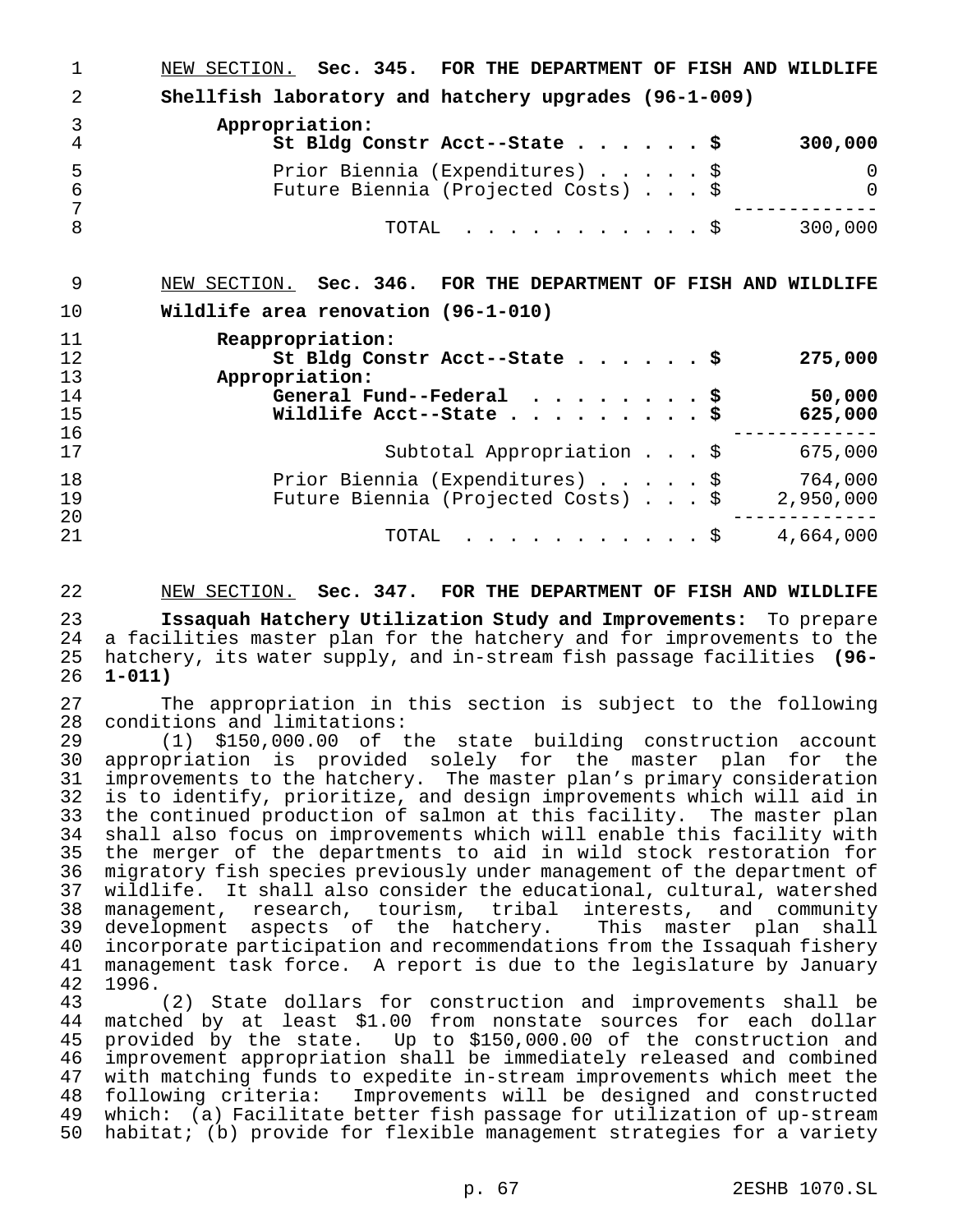of fish stocks including small runs, threatened or endangered species and game fish; (c) minimally impact future operating expenses while reaching these objectives; and (d) provide for raising of the pumps at the lower intake and make other improvements which protect in-stream 5 structures from seasonal high water.<br>6 (3) The remainder of the fu

 (3) The remainder of the funds may be spent for hatchery improvements following approval of the master plan by the office of financial management.

| - 9 | Appropriation:                                              |
|-----|-------------------------------------------------------------|
| 10  | St Bldg Constr Acct--State \$<br>650,000                    |
| 11  | General Fund--Private Local $\cdots$ , $\upbeta$<br>500,000 |
| 12  |                                                             |
| 13  | Subtotal Appropriation \$<br>1,150,000                      |
| 14  | Prior Biennia (Expenditures) \$<br>0                        |
| 15  | Future Biennia (Projected Costs) \$<br>$\Omega$             |
| 16  |                                                             |
| 17  | 1,150,000<br>TOTAL \$                                       |

 NEW SECTION. **Sec. 348. FOR THE DEPARTMENT OF FISH AND WILDLIFE Coast and Puget Sound salmon enhancement and wildstock restoration habitat (96-2-012)**

| 21 | Reappropriation:                                     |  |
|----|------------------------------------------------------|--|
| 22 | St Bldg Constr Acct--State \$<br>1,100,000           |  |
| 23 | Appropriation:                                       |  |
| 24 | General Fund--Federal $\cdots$ , \$<br>800,000       |  |
| 25 | St Bldg Constr Acct--State \$<br>3,645,000           |  |
| 26 | General Fund--Private/Local $\frac{1}{5}$<br>800,000 |  |
| 27 |                                                      |  |
| 28 | Subtotal Appropriation $\ldots$ \$<br>5,245,000      |  |
| 29 | 6,770,000<br>Prior Biennia (Expenditures) \$         |  |
| 30 | Future Biennia (Projected Costs) \$<br>15,500,000    |  |
| 31 |                                                      |  |
| 32 | 28,615,000<br>TOTAL $\ldots$ \$                      |  |

 NEW SECTION. **Sec. 349. FOR THE DEPARTMENT OF FISH AND WILDLIFE Coast and Puget Sound wildstock restoration: Hatchery improvements (96-2-013) Reappropriation:**

| ັບ | 1008PPI 0PI 1001011.                             |  |
|----|--------------------------------------------------|--|
| 37 | St Bldg Constr Acct--State \$<br>400,000         |  |
| 38 | Appropriation:                                   |  |
| 39 | 700,000<br>General Fund--Federal $\cdots$ \$     |  |
| 40 | St Bldg Constr Acct--State \$<br>800,000         |  |
| 41 |                                                  |  |
| 42 | Subtotal Appropriation \$<br>1,500,000           |  |
| 43 | Prior Biennia (Expenditures) \$<br>3,280,000     |  |
| 44 | Future Biennia (Projected Costs) \$<br>4,000,000 |  |
| 45 |                                                  |  |
| 46 | 9,180,000<br>$\text{TOTAL}$ $\S$                 |  |
|    |                                                  |  |

 NEW SECTION. **Sec. 350. FOR THE DEPARTMENT OF FISH AND WILDLIFE Fish protection facilities (96-2-014)**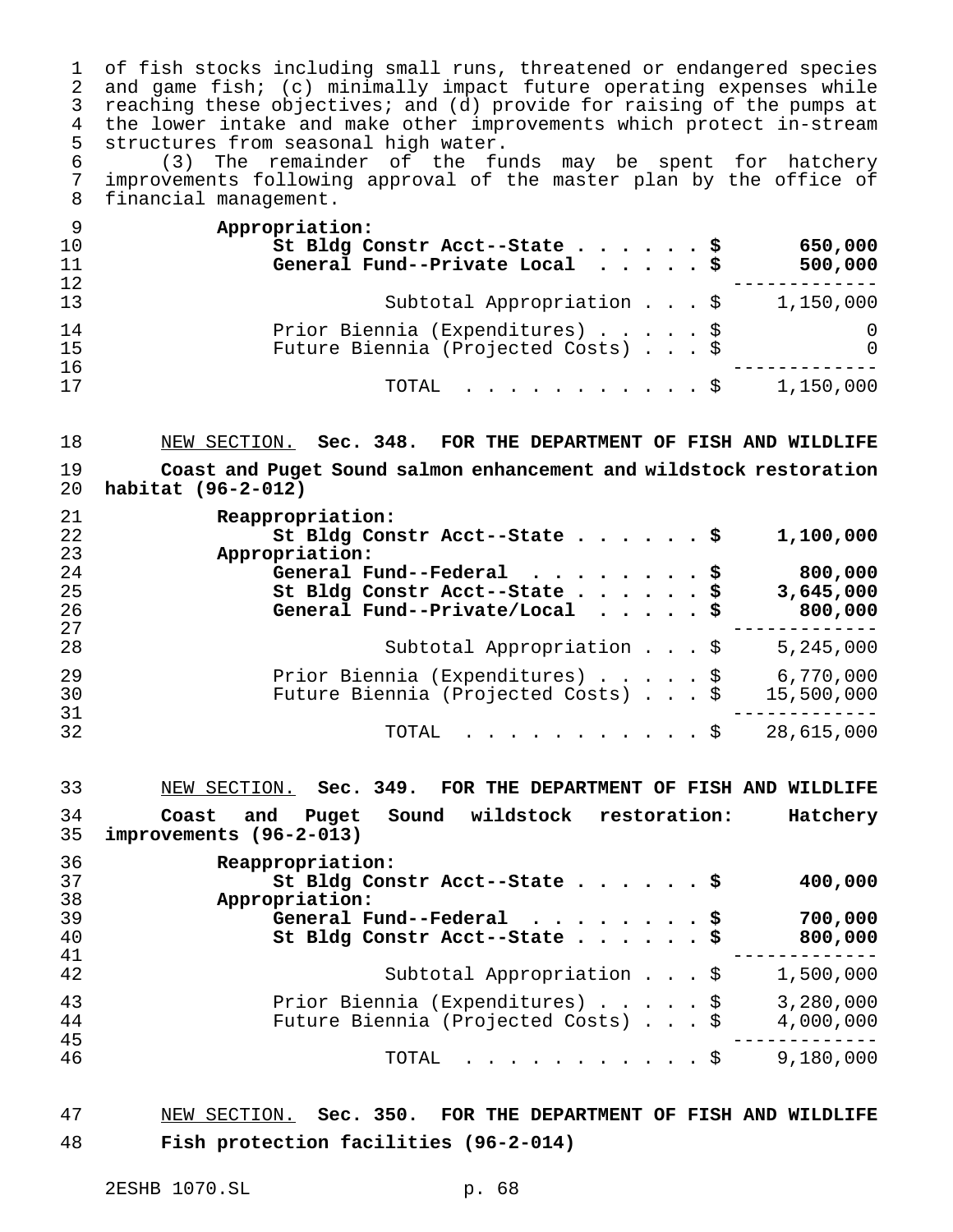**Reappropriation: St Bldg Constr Acct--State......\$ 50,000 Appropriation: General Fund--Federal ........\$ 2,075,000 General Fund--Private/Local .....\$ 200,000** 6<br>
Subtotal Appropriation . . . \$ 2,275,000 Subtotal Appropriation . . . \$ 2,275,000 8 Prior Biennia (Expenditures)......\$ 2,656,000 Future Biennia (Projected Costs)...\$ 10,830,000 ------------- TOTAL ...........\$ 15,811,000 NEW SECTION. **Sec. 351. FOR THE DEPARTMENT OF FISH AND WILDLIFE Game farm renovation (96-2-015) Appropriation: Wildlife Acct--State.........\$ 700,000** Prior Biennia (Expenditures).....\$ 1,125,000 17 Future Biennia (Projected Costs).... \$ ------------- TOTAL ...........\$ 2,425,000 NEW SECTION. **Sec. 352. FOR THE DEPARTMENT OF FISH AND WILDLIFE Nemah Hatchery Building and incubation system replacement (96-1-006) Appropriation: General Fund--Federal ........\$ 1,700,000** Prior Biennia (Expenditures).....\$ 0 Future Biennia (Projected Costs)...\$ 0 ------------- TOTAL ...........\$ 1,700,000 NEW SECTION. **Sec. 353. FOR THE DEPARTMENT OF FISH AND WILDLIFE Minter Creek Hatchery phase 2 (96-2-019)** Funding from this appropriation shall not be used to construct agency residential structures at the hatchery. **Reappropriation: St Bldg Constr Acct--State......\$ 10,000 Appropriation: St Bldg Constr Acct--State......\$ 800,000** Prior Biennia (Expenditures).....\$ 4,329,000 Future Biennia (Projected Costs)...\$ 200,000 ------------- TOTAL ...........\$ 5,339,000 NEW SECTION. **Sec. 354. FOR THE DEPARTMENT OF FISH AND WILDLIFE State-wide fencing renovation and construction (96-2-020) Reappropriation: St Bldg Constr Acct--State......\$ 175,000**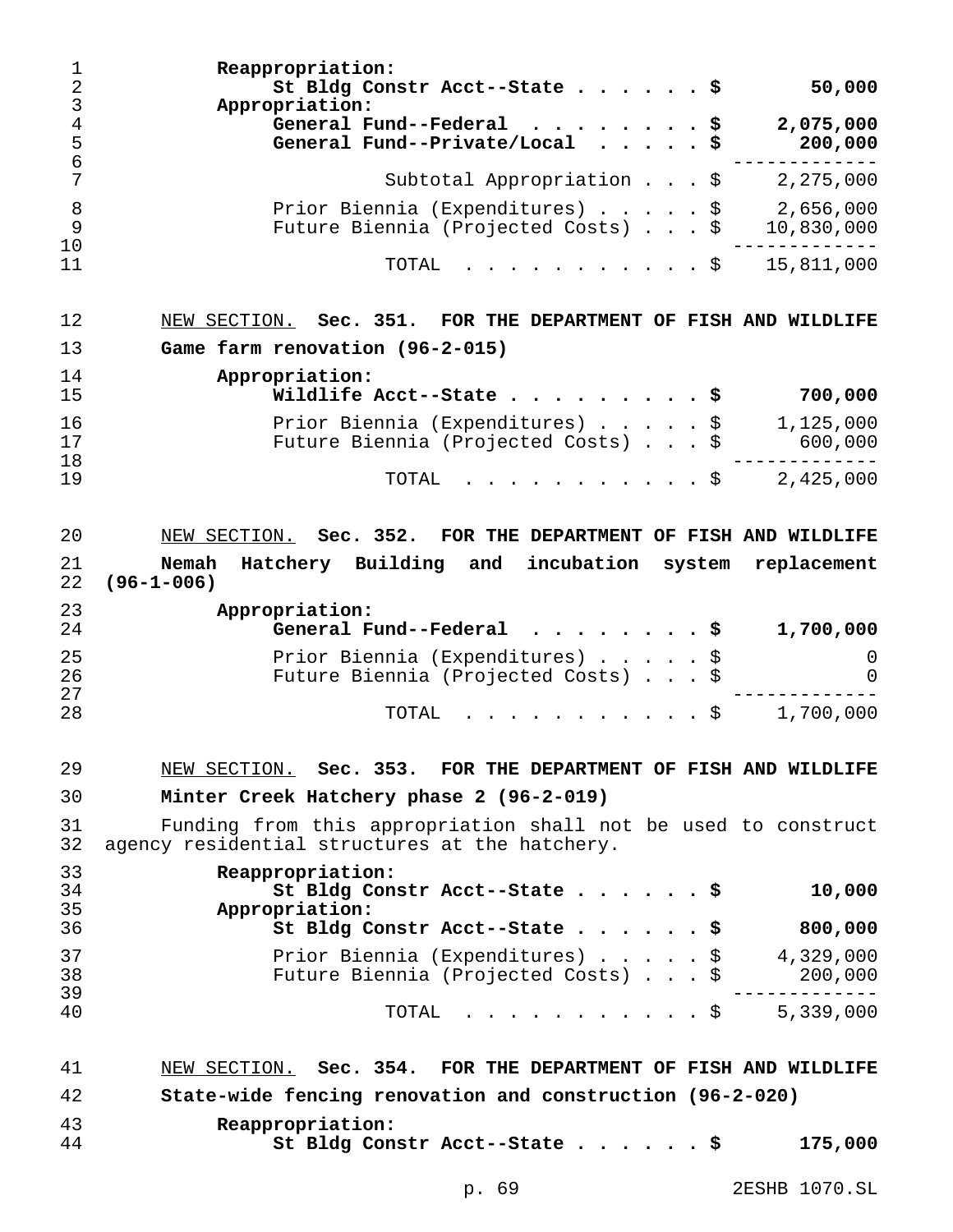| 1<br>$\overline{2}$  | Appropriation:<br>St Bldg Constr Acct--State                                         |                | 575,000                          |
|----------------------|--------------------------------------------------------------------------------------|----------------|----------------------------------|
| 3<br>4               | Prior Biennia (Expenditures)<br>Future Biennia (Projected Costs) \$                  | \$             | 1,875,000<br>2,650,000           |
| 5<br>6               | TOTAL                                                                                | \$             | 5,275,000                        |
| 7                    | NEW SECTION. Sec. 355. FOR THE DEPARTMENT OF FISH AND WILDLIFE                       |                |                                  |
| 8                    | Clam and oyster beach enhancement (96-2-021)                                         |                |                                  |
| 9<br>10<br>11        | Reappropriation:<br>St Bldg Constr Acct--State<br>Appropriation:                     |                | 400,000                          |
| 12                   | Aquatic Lands Acct--State                                                            |                | 500,000                          |
| 13<br>14<br>15       | Prior Biennia (Expenditures)<br>Future Biennia (Projected Costs)                     | \$<br>\$       | 2,716,201<br>2,000,000           |
| 16                   | TOTAL                                                                                | . \$           | 5,616,201                        |
| 17                   | Sec. 356.<br>FOR THE DEPARTMENT OF FISH AND WILDLIFE<br>NEW SECTION.                 |                |                                  |
| 18                   | Migratory waterfowl habitat and acquisition and development (96-2-                   |                |                                  |
| 19                   | 024)                                                                                 |                |                                  |
| 20<br>21             | Appropriation:<br>Wildlife Acct--State                                               | \$             | 500,000                          |
| 22                   | Prior Biennia (Expenditures)                                                         | \$             | 1,299,335                        |
| 23                   | Future Biennia (Projected Costs) \$                                                  |                | 2,000,000                        |
| 24<br>25             | TOTAL                                                                                | . \$           | 3,799,335                        |
| 26                   | Sec. 357. FOR THE DEPARTMENT OF FISH AND WILDLIFE<br>NEW SECTION.                    |                |                                  |
| 27                   | Mitigation projects (96-2-025)                                                       |                |                                  |
| 28<br>29<br>30       | Reappropriation:<br>Special Wildlife Acct--Private/Local . \$<br>Appropriation:      |                | 871,000                          |
| 31<br>32<br>33<br>34 | Special Wildlife Acct--State<br>General Fund--Federal<br>General Fund--Private/Local | \$<br>\$<br>\$ | 50,000<br>6,000,000<br>5,000,000 |
| 35                   | Subtotal Appropriation \$                                                            |                | 11,050,000                       |
| 36<br>37             | Prior Biennia (Expenditures)<br>Future Biennia (Projected Costs) \$                  | \$             | 54,000<br>64,250,000             |
| 38<br>39             | TOTAL                                                                                | . \$           | 76,225,000                       |
| 40                   | NEW SECTION. Sec. 358. FOR THE DEPARTMENT OF FISH AND WILDLIFE                       |                |                                  |
| 41                   | Water access and development (96-2-027)                                              |                |                                  |
| 42<br>43             | Reappropriation:<br>ORA--State                                                       | . s            | 1,170,000                        |
| 44                   | Prior Biennia (Expenditures) \$                                                      |                | 694,600                          |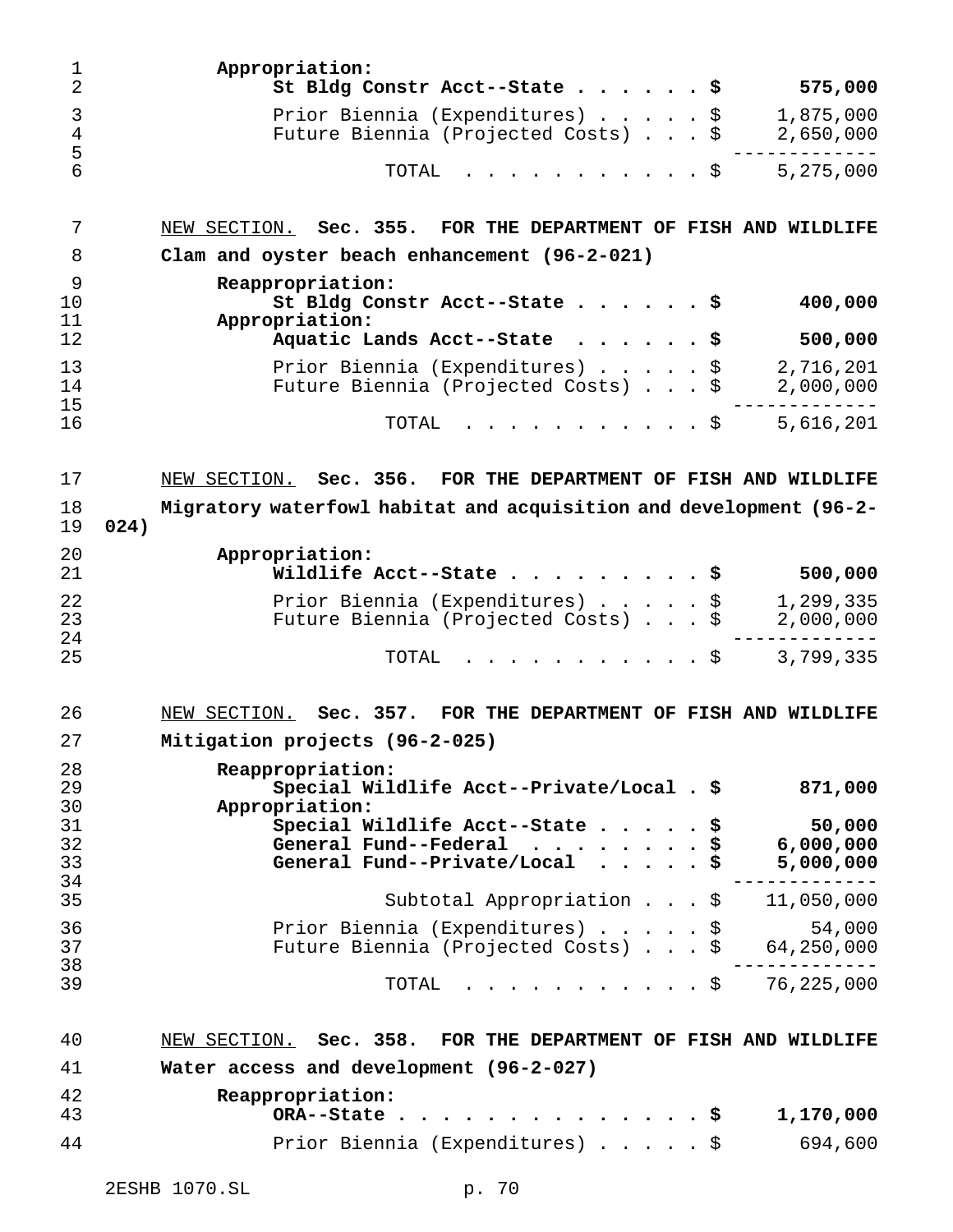| $\mathbf 1$<br>$\sqrt{2}$<br>3 | Future Biennia (Projected Costs) \$<br>$\cdot$ $\cdot$ $\cdot$ $\cdot$ $\cdot$ $\circ$<br>1,864,600<br>TOTAL | $\Omega$ |
|--------------------------------|--------------------------------------------------------------------------------------------------------------|----------|
|                                |                                                                                                              |          |
| 4                              | NEW SECTION. Sec. 359. FOR THE DEPARTMENT OF FISH AND WILDLIFE                                               |          |
| 5                              | Recreational fish enhancement (96-2-028)                                                                     |          |
| 6<br>7<br>8                    | Reappropriation:<br>Rec Fisheries Enh Acct--State<br>150,000<br>. \$<br>Appropriation:                       |          |
| 9<br>10                        | Rec Fisheries Enh Acct--State<br>1,000,000<br>Prior Biennia (Expenditures) \$<br>150,000                     |          |
| 11<br>12                       | Future Biennia (Projected Costs)<br>8,000,000                                                                |          |
| 13                             | 9,300,000<br>TOTAL<br>. \$                                                                                   |          |
| 14                             | NEW SECTION. Sec. 360. FOR THE DEPARTMENT OF NATURAL RESOURCES                                               |          |
| 15                             | Emergency repairs--Recreation sites (96-1-001)                                                               |          |
| 16<br>17                       | Appropriation:<br>St Bldg Constr Acct--State \$<br>120,000                                                   |          |
| 18                             | 100,000<br>Prior Biennia (Expenditures) \$                                                                   |          |
| 19<br>20                       | 480,000<br>Future Biennia (Projected Costs) \$                                                               |          |
| 21                             | 700,000<br>TOTAL<br>. \$                                                                                     |          |
|                                |                                                                                                              |          |
| 22                             | NEW SECTION. Sec. 361. FOR THE DEPARTMENT OF NATURAL RESOURCES                                               |          |
| 23                             | Recreation health and safety improvements (96-1-003)                                                         |          |
| 24<br>25                       | Appropriation:<br>St Bldg Constr Acct--State \$<br>300,000                                                   |          |
| 26                             | 300,000<br>Prior Biennia (Expenditures) \$                                                                   |          |
| 27<br>28                       | Future Biennia (Projected Costs) \$<br>1,200,000                                                             |          |
| 29                             | $\cdot$ \$ 1,800,000<br>TOTAL                                                                                |          |
| 30                             | NEW SECTION. Sec. 362. FOR THE DEPARTMENT OF NATURAL RESOURCES                                               |          |
| 31<br>32                       | Natural area preserve and natural resource conservation area<br>Management (96-1-004)                        |          |
| 33                             | Appropriation:                                                                                               |          |
| 34                             | 350,000<br>St Bldg Constr Acct--State \$                                                                     |          |
| 35<br>36                       | 350,000<br>Prior Biennia (Expenditures) \$<br>Future Biennia (Projected Costs) \$<br>1,400,000               |          |
| 37<br>38                       | $\cdot$ $\cdot$ $\frac{100}{000}$<br>TOTAL                                                                   |          |
| 39                             | NEW SECTION. Sec. 363. FOR THE DEPARTMENT OF NATURAL RESOURCES                                               |          |
| 40                             | Emergency repairs (96-1-006)                                                                                 |          |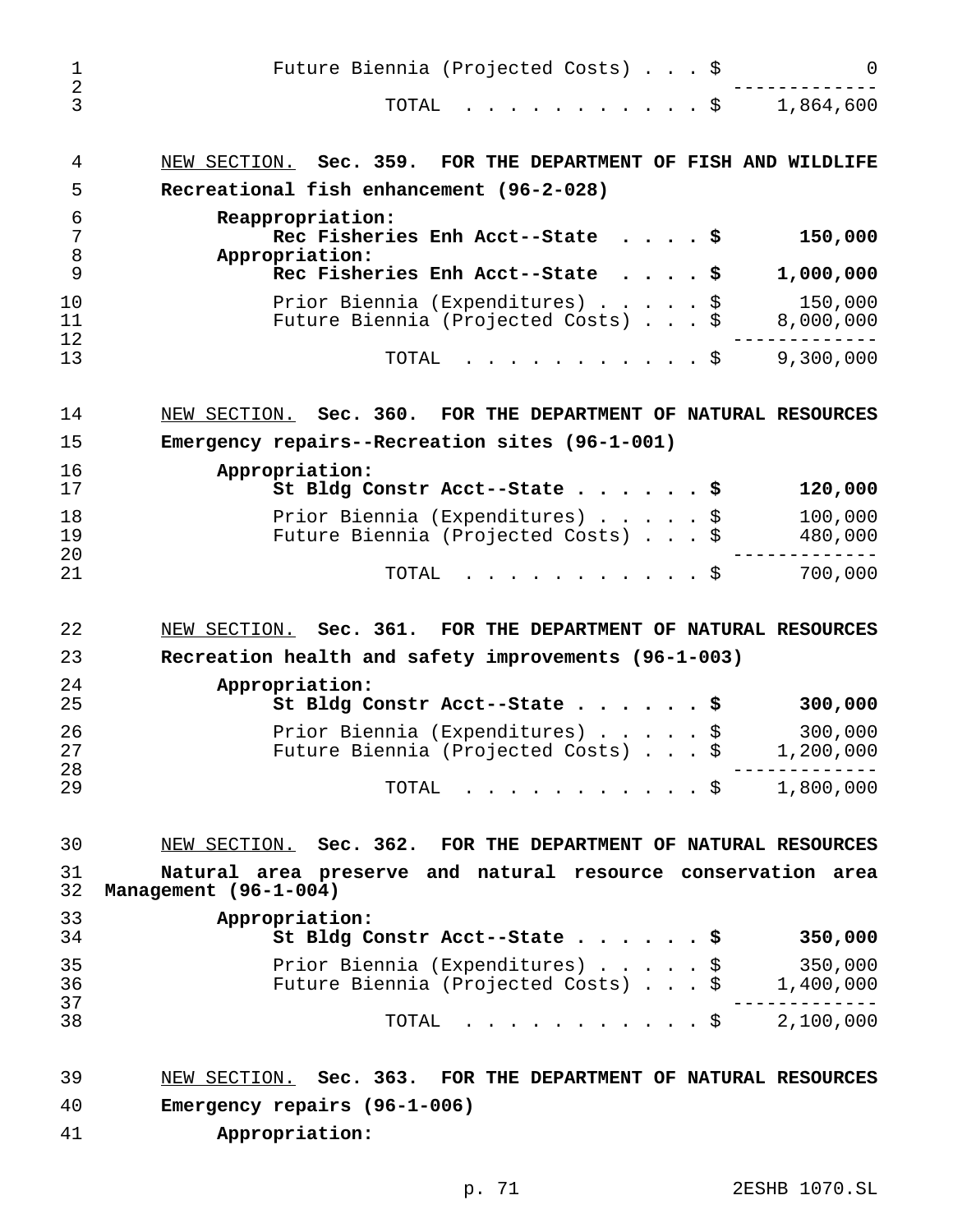| $\mathbf 1$<br>$\sqrt{2}$<br>$\mathsf 3$<br>$\bf 4$ | For Dev Acct--State \$<br>Res Mgmt Cost Acct--State \$<br>St Bldg Constr Acct--State \$                                                                       | 53,000<br>195,100<br>30,000                           |
|-----------------------------------------------------|---------------------------------------------------------------------------------------------------------------------------------------------------------------|-------------------------------------------------------|
| 5                                                   | Subtotal Appropriation $\zeta$ 278,100                                                                                                                        |                                                       |
| $\epsilon$<br>$\overline{7}$<br>$\, 8$              | Prior Biennia (Expenditures) \$ 147,700<br>Future Biennia (Projected Costs) \$ 1,112,400                                                                      |                                                       |
| 9                                                   | TOTAL<br>. \$                                                                                                                                                 | 1,538,200                                             |
| 10                                                  | NEW SECTION. Sec. 364. FOR THE DEPARTMENT OF NATURAL RESOURCES                                                                                                |                                                       |
| 11                                                  | Minor works: Preservation (96-1-112)                                                                                                                          |                                                       |
| 12<br>13<br>14                                      | The appropriation in this section is subject to the following<br>conditions and limitations:<br>The appropriation shall support the detailed list of projects |                                                       |
| 15                                                  | maintained by the office of financial management.                                                                                                             |                                                       |
| 16<br>17<br>18<br>19<br>20                          | Appropriation:<br>For Dev Acct--State \$<br>Res Mgmt Cost Acct--State \$<br>St Bldg Constr Acct--State \$                                                     | 165,200<br>611,100<br>250,000                         |
| 21                                                  | Subtotal Appropriation $\zeta$ 1,026,300                                                                                                                      |                                                       |
| 22<br>23<br>24                                      | Prior Biennia (Expenditures) \$ 494,800<br>Future Biennia (Projected Costs) \$ 4,105,200                                                                      |                                                       |
|                                                     | . \$<br>TOTAL                                                                                                                                                 | 5,626,300                                             |
| 25                                                  |                                                                                                                                                               |                                                       |
| 26                                                  | NEW SECTION. Sec. 365. FOR THE DEPARTMENT OF NATURAL RESOURCES                                                                                                |                                                       |
| 27                                                  | Small repairs and improvement (96-1-113)                                                                                                                      |                                                       |
| 28<br>29<br>30                                      | Appropriation:<br>For Dev Acct--State<br>Res Mgmt Cost Acct--State                                                                                            | 14,500                                                |
| 31<br>32                                            | Subtotal Appropriation \$ 69,000                                                                                                                              | 54,500                                                |
| 33<br>34                                            | Prior Biennia (Expenditures) \$<br>Future Biennia (Projected Costs) \$                                                                                        |                                                       |
| 35<br>36                                            | TOTAL $\ldots$ $\ldots$ $\uparrow$ $\uparrow$                                                                                                                 | 69,000<br>276,000<br>. _ _ _ _ _ _ _ _ _ _<br>414,000 |
| 37                                                  | NEW SECTION. Sec. 366. FOR THE DEPARTMENT OF NATURAL RESOURCES                                                                                                |                                                       |
| 38                                                  | Hazardous waste cleanup (96-1-114)                                                                                                                            |                                                       |
| 39                                                  | Appropriation:                                                                                                                                                |                                                       |
| 40<br>41<br>42                                      | For Dev Acct--State<br>Res Mgmt Cost Acct--State \$                                                                                                           | 100,000<br>200,000<br>. <u>.</u> .                    |
| 43                                                  | Subtotal Appropriation \$ 300,000                                                                                                                             |                                                       |
| 44<br>45<br>46                                      | Prior Biennia (Expenditures) \$ 450,000<br>Future Biennia (Projected Costs) \$ 1,200,000                                                                      |                                                       |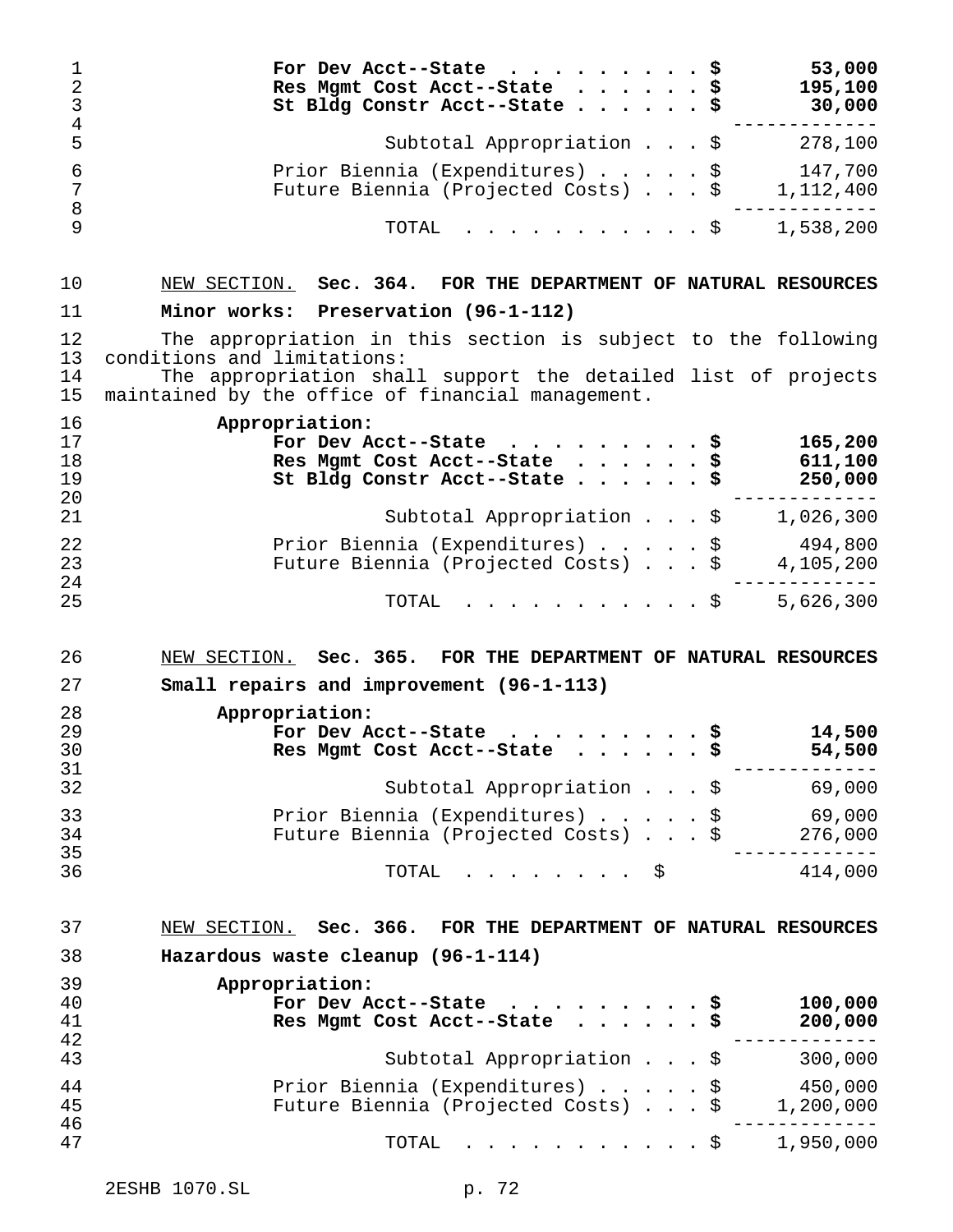NEW SECTION. **Sec. 367. FOR THE DEPARTMENT OF NATURAL RESOURCES Irrigation repairs and replacements (96-1-115) Appropriation: Res Mgmt Cost Acct--State ......\$ 235,000** 5 Prior Biennia (Expenditures) . . . . . \$ 730,000<br>6 Future Biennia (Projected Costs) . . . \$ 2,375,000 Future Biennia (Projected Costs)...\$ 2,375,000 ------------- TOTAL ...........\$ 3,340,000 NEW SECTION. **Sec. 368. FOR THE DEPARTMENT OF NATURAL RESOURCES Repair, maintenance, and tenant improvements on state trust lease properties (96-1-117) Appropriation: Res Mgmt Cost Acct--State ......\$ 600,000** 14 Prior Biennia (Expenditures) . . . . . \$ 862,000<br>15 Future Biennia (Projected Costs) . . . \$ 2,700,000 Future Biennia (Projected Costs)... $\frac{1}{2}$  ------------- TOTAL ...........\$ 4,162,000 NEW SECTION. **Sec. 369. FOR THE DEPARTMENT OF NATURAL RESOURCES Communication site repair (96-1-119) Appropriation: For Dev Acct--State .........\$ 25,000 Res Mgmt Cost Acct--State ......\$ 25,000** ------------- Subtotal Appropriation...\$ 50,000 Prior Biennia (Expenditures).....\$ 300,000 Future Biennia (Projected Costs)...\$ 700,000 ------------- TOTAL ...........\$ 1,050,000 NEW SECTION. **Sec. 370. FOR THE DEPARTMENT OF NATURAL RESOURCES Road and bridge construction (96-2-001) Appropriation: For Dev Acct--State .........\$ 241,750 Res Mgmt Cost Acct--State ......\$ 678,450** ------------- Subtotal Appropriation...\$ 920,200 Prior Biennia (Expenditures).....\$ 1,655,500 37 Future Biennia (Projected Costs)...\$ ------------- TOTAL ...........\$ 6,410,700 NEW SECTION. **Sec. 371. FOR THE DEPARTMENT OF NATURAL RESOURCES Region administrative facilities expansion (96-2-002) Appropriation: For Dev Acct--State .........\$ 294,488**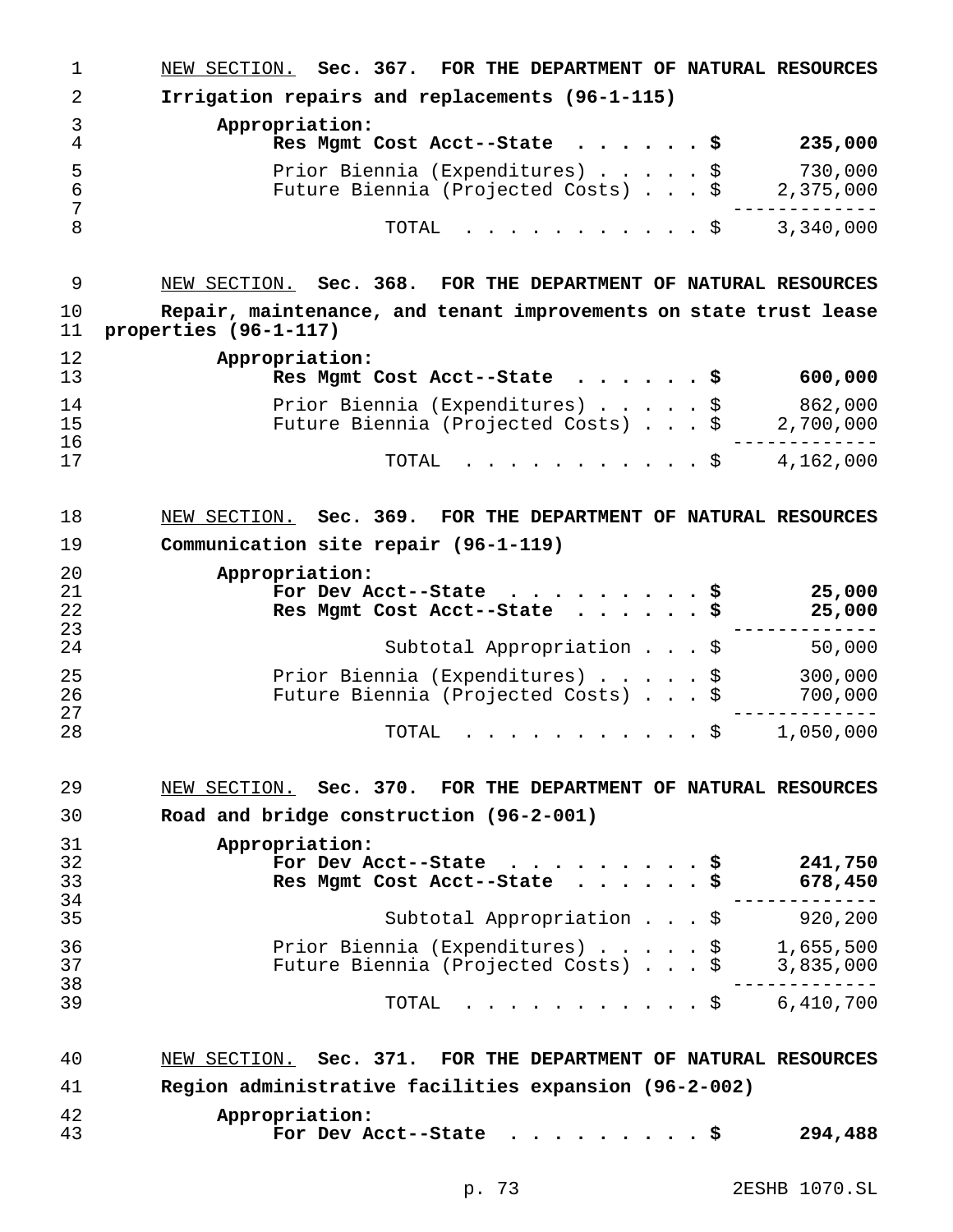| 1<br>$\overline{2}$<br>3   | Res Mgmt Cost Acct--State<br>General Fund--Federal                                                                                                                                                                 | . \$ | 390,584<br>\$<br>400,000                                     |
|----------------------------|--------------------------------------------------------------------------------------------------------------------------------------------------------------------------------------------------------------------|------|--------------------------------------------------------------|
| $\overline{4}$             | Subtotal Appropriation \$                                                                                                                                                                                          |      | 1,085,072                                                    |
| 5<br>$\epsilon$<br>7       | Prior Biennia (Expenditures) \$<br>Future Biennia (Projected Costs) \$                                                                                                                                             |      | $\overline{0}$<br>5,890,400                                  |
| 8                          | TOTAL                                                                                                                                                                                                              |      | 6,975,472<br>$.$ \$                                          |
| 9                          | NEW SECTION. Sec. 372. FOR THE DEPARTMENT OF NATURAL RESOURCES                                                                                                                                                     |      |                                                              |
| 10                         | Minor works: Program (96-2-004)                                                                                                                                                                                    |      |                                                              |
| 11<br>12<br>13<br>14       | The appropriation in this section is subject to the following<br>conditions and limitations:<br>The appropriation shall support the detailed list of projects<br>maintained by the office of financial management. |      |                                                              |
| 15<br>16<br>17<br>18<br>19 | Appropriation:<br>For Dev Acct--State<br>Res Mgmt Cost Acct--State<br>St Bldg Constr Acct--State \$                                                                                                                |      | \$<br>152,900<br>574,800<br>\$<br>100,000<br>- - - - - - - - |
| 20                         | Subtotal Appropriation $\ldots$ \$                                                                                                                                                                                 |      | 827,700                                                      |
| 21<br>22<br>23             | Prior Biennia (Expenditures) \$<br>Future Biennia (Projected Costs) \$                                                                                                                                             |      | 99,500<br>4,110,800                                          |
| 24                         | TOTAL                                                                                                                                                                                                              | . \$ | 5,038,000                                                    |
| 25                         | NEW SECTION. Sec. 373. FOR THE DEPARTMENT OF NATURAL RESOURCES                                                                                                                                                     |      |                                                              |
| 26                         | Land bank program to enhance trust land holdings (96-2-005)                                                                                                                                                        |      |                                                              |
| 27<br>28                   | Appropriation:<br>Res Mgmt Cost Acct--State                                                                                                                                                                        |      | 15,000,000                                                   |
| 29                         | Prior Biennia (Expenditures)                                                                                                                                                                                       |      | 19,698,000<br>\$                                             |
| 30<br>31                   | Future Biennia (Projected Costs) \$                                                                                                                                                                                |      | 60,000,000                                                   |
| 32                         | TOTAL                                                                                                                                                                                                              |      | $. \$$ 94,698,000                                            |
| 33                         | NEW SECTION. Sec. 374. FOR THE DEPARTMENT OF NATURAL RESOURCES                                                                                                                                                     |      |                                                              |
| 34                         | Right of way acquisition (96-2-006)                                                                                                                                                                                |      |                                                              |
| 35<br>36<br>37<br>38       | Appropriation:<br>For Dev Acct--State<br>Res Mgmt Cost Acct--State                                                                                                                                                 |      | 500,000<br>500,000                                           |
| 39                         | Subtotal Appropriation \$                                                                                                                                                                                          |      | 1,000,000                                                    |
| 40<br>41<br>42             | Prior Biennia (Expenditures) \$<br>Future Biennia (Projected Costs) \$                                                                                                                                             |      | 1,498,000<br>4,400,000                                       |
| 43                         | . \$<br>TOTAL                                                                                                                                                                                                      |      | 6,898,000                                                    |

NEW SECTION. **Sec. 375. FOR THE DEPARTMENT OF NATURAL RESOURCES**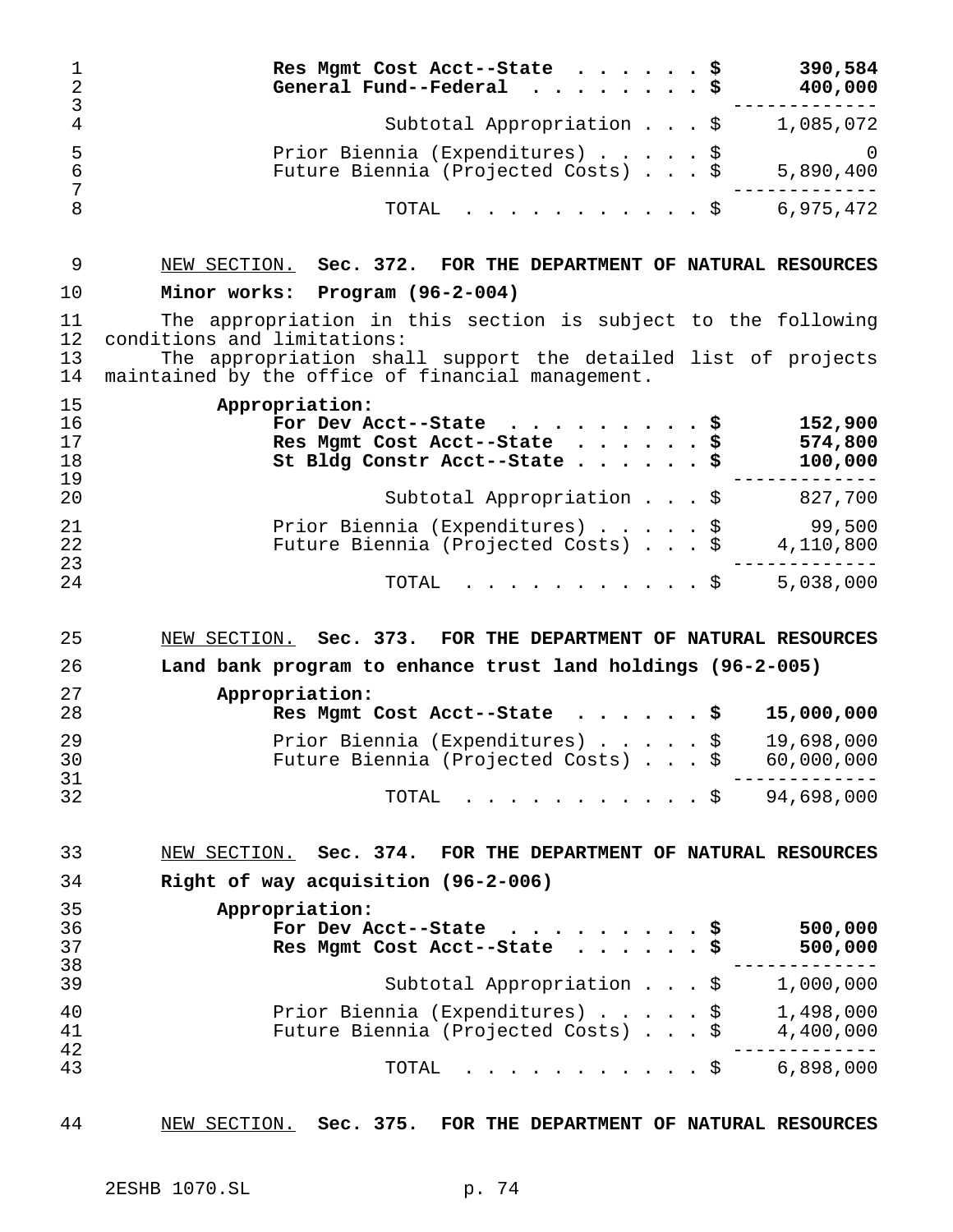| 1                    | Irrigation development (96-2-007)                                                                                                 |
|----------------------|-----------------------------------------------------------------------------------------------------------------------------------|
| 2<br>3               | Appropriation:<br>400,000<br>Res Mgmt Cost Acct--State $\frac{1}{2}$                                                              |
| 4<br>5<br>6          | 336,000<br>Prior Biennia (Expenditures) \$<br>Future Biennia (Projected Costs) \$<br>4,000,000                                    |
| 7                    | TOTAL<br>4,736,000<br>. \$                                                                                                        |
| 8                    | NEW SECTION. Sec. 376. FOR THE DEPARTMENT OF NATURAL RESOURCES                                                                    |
| 9                    | Communication site construction--Various (96-2-008)                                                                               |
| 10<br>11             | Appropriation:<br>For Dev Acct--State<br>460,000<br>. s                                                                           |
| 12<br>13             | Prior Biennia (Expenditures) \$<br>0<br>Future Biennia (Projected Costs) \$<br>1,310,000                                          |
| 14<br>15             | 1,770,000<br>. \$<br>TOTAL                                                                                                        |
| 16                   | NEW SECTION. Sec. 377. FOR THE DEPARTMENT OF NATURAL RESOURCES                                                                    |
| 17                   | Mineral resource testing (96-2-009)                                                                                               |
| 18<br>19<br>20<br>21 | Reappropriation:<br>10,000<br>For Dev Acct--State<br>୍β<br>10,000<br>Res Mgmt Cost Acct--State                                    |
| 22                   | Subtotal Reappropriation \$<br>20,000                                                                                             |
| 23<br>24<br>25       | Prior Biennia (Expenditures) \$<br>$\left( \right)$<br>Future Biennia (Projected Costs) \$<br>80,000                              |
| 26                   | 100,000<br>TOTAL<br>.<br>. \$                                                                                                     |
| 27                   | NEW SECTION. Sec. 378. FOR THE DEPARTMENT OF NATURAL RESOURCES                                                                    |
| 28                   | Commercial development: Local improvement districts (96-2-010)                                                                    |
| 29<br>30             | Appropriation:<br>470,000<br>Res Mgmt Cost Acct--State $\frac{1}{2}$                                                              |
| 31<br>32<br>33       | 860,000<br>Prior Biennia (Expenditures) \$<br>Future Biennia (Projected Costs) \$<br>2,420,000                                    |
| 34                   | TOTAL \$ 3,750,000                                                                                                                |
| 35                   | NEW SECTION. Sec. 379. FOR THE DEPARTMENT OF NATURAL RESOURCES                                                                    |
| 36                   | Aquatic lands enhancement grants (96-2-012)                                                                                       |
| 37<br>38             | The appropriation in this section is subject to the following<br>conditions and limitations:                                      |
| 39<br>40             | (1) The following projects are eligible for grant funding from the<br>new appropriation in this section in the amounts indicated: |
| 41                   | Amount                                                                                                                            |
| 42                   | Alki/Harbor/Duwamish Corridor, City of Seattle<br>200,000<br>\$                                                                   |

p. 75 2ESHB 1070.SL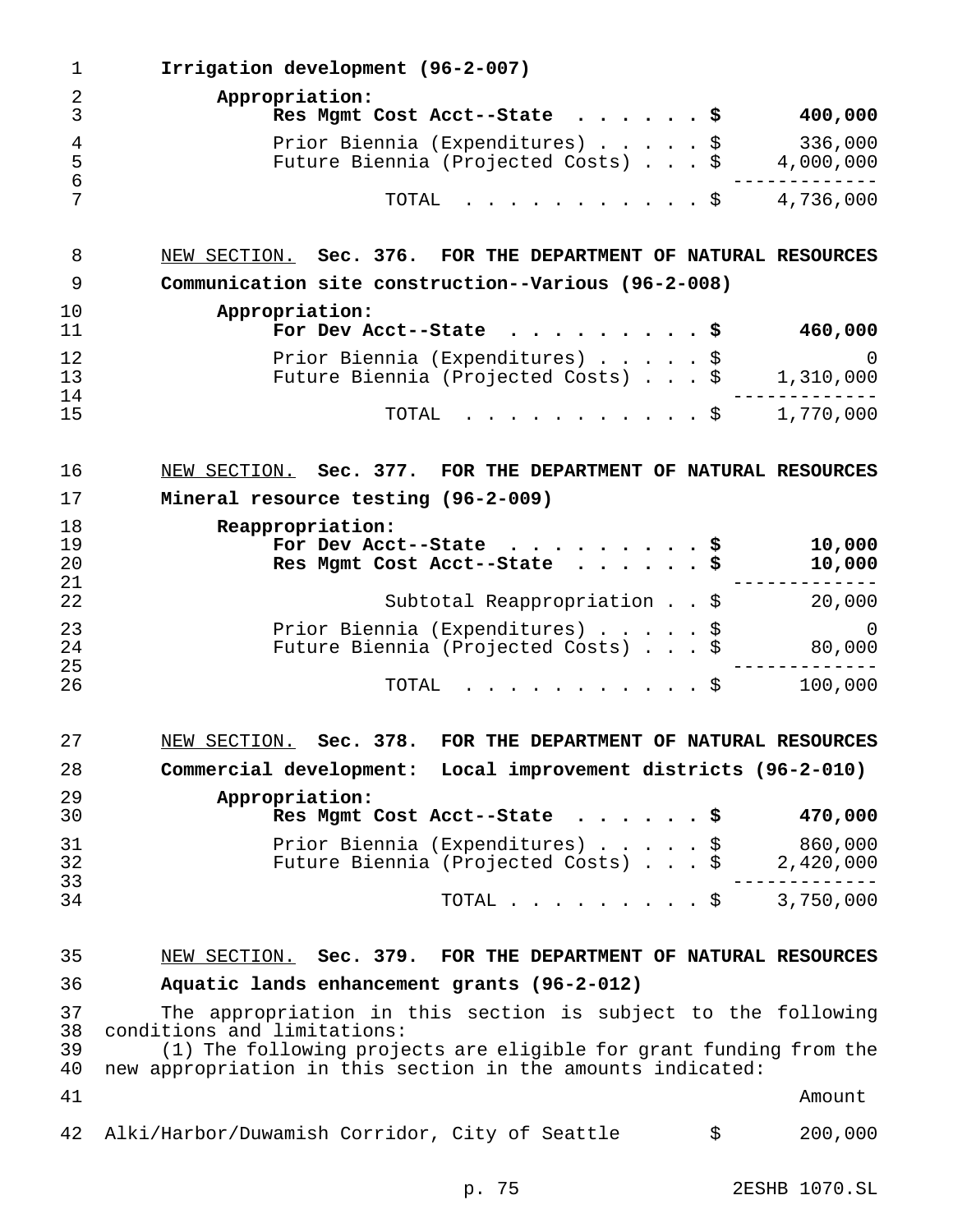| 1<br>$\overline{2}$<br>3<br>$\overline{4}$<br>5<br>$\epsilon$<br>$\overline{7}$<br>8<br>9<br>10<br>11<br>12<br>13<br>14<br>15 | ASARCO, Town of Ruston<br>Cape Flattery, Makah Tribe<br>Columbia River Renaissance, City of Vancouver<br>Columbia River Trail, East Wenatchee<br>Columbia River Trail Phase 2, LOOP Coalition<br>Cooperative Environmental Education, North<br>Mason School District<br>Duckabush River, Jefferson County<br>Latah Creek, City of Spokane<br>Little Spokane River, Spokane County<br>Odyssey Maritime Museum, Port of Seattle<br>Raymond Waterfront Park, City of Raymond<br>Seattle Aquarium, City of Seattle<br>South Lake Union, City of Seattle<br>Statewide Competitive Small Grant Program                                                                                            | \$\$\$\$\$\$\$<br><u>ሪን ላን ላን ላን ላን ላን ላን ላን ላን ላን </u> | 100,000<br>200,000<br>2,800,000<br>100,000<br>400,000<br>300,000<br>350,000<br>300,000<br>300,000<br>1,000,000<br>200,000<br>300,000<br>200,000<br>500,000 |
|-------------------------------------------------------------------------------------------------------------------------------|---------------------------------------------------------------------------------------------------------------------------------------------------------------------------------------------------------------------------------------------------------------------------------------------------------------------------------------------------------------------------------------------------------------------------------------------------------------------------------------------------------------------------------------------------------------------------------------------------------------------------------------------------------------------------------------------|---------------------------------------------------------|------------------------------------------------------------------------------------------------------------------------------------------------------------|
| 16<br>17                                                                                                                      | Stevenson Waterfront Park, Port of Skamania                                                                                                                                                                                                                                                                                                                                                                                                                                                                                                                                                                                                                                                 |                                                         | 75,000                                                                                                                                                     |
| 18                                                                                                                            | Total                                                                                                                                                                                                                                                                                                                                                                                                                                                                                                                                                                                                                                                                                       | \$                                                      | 7,300,000                                                                                                                                                  |
| 19<br>20<br>21<br>22<br>23<br>24<br>25<br>26<br>27<br>28<br>29                                                                | (2) Grant funding shall be distributed based on the order in which<br>projects are ready to proceed, as determined by the department, and the<br>availability of funds.<br>(3) The department shall submit a list of recommended projects to<br>be funded from the aquatic lands enhancement account in the 1997-99<br>capital budget. The list shall result from a competitive grants<br>program developed by the department based upon, at a minimum:<br>uniform criteria for the selection of projects and awarding of grants<br>for up to fifty percent of the total project cost; local community<br>support for the project; and a state-wide geographic distribution of<br>projects. |                                                         | $\mathbb A$                                                                                                                                                |
| 30<br>31<br>32                                                                                                                | Reappropriation:<br>Aquatic Lands Acct--State<br>Appropriation:                                                                                                                                                                                                                                                                                                                                                                                                                                                                                                                                                                                                                             |                                                         | 2,500,000                                                                                                                                                  |
| 33<br>34                                                                                                                      | Aquatic Lands Acct--State                                                                                                                                                                                                                                                                                                                                                                                                                                                                                                                                                                                                                                                                   |                                                         | 4,500,000<br>276,000                                                                                                                                       |
| 35<br>36                                                                                                                      | Prior Biennia (Expenditures) \$<br>Future Biennia (Projected Costs) \$                                                                                                                                                                                                                                                                                                                                                                                                                                                                                                                                                                                                                      |                                                         | 12,000,000                                                                                                                                                 |
| 37                                                                                                                            | TOTAL $\ldots$ \$                                                                                                                                                                                                                                                                                                                                                                                                                                                                                                                                                                                                                                                                           |                                                         | 19,276,000                                                                                                                                                 |
| 38                                                                                                                            | NEW SECTION. Sec. 380. FOR THE DEPARTMENT OF NATURAL RESOURCES                                                                                                                                                                                                                                                                                                                                                                                                                                                                                                                                                                                                                              |                                                         |                                                                                                                                                            |
| 39                                                                                                                            | Natural resources real property replacement account (96-2-013)                                                                                                                                                                                                                                                                                                                                                                                                                                                                                                                                                                                                                              |                                                         |                                                                                                                                                            |
| 40<br>41                                                                                                                      | Appropriation:<br>Nat Res Prop Repl Acct--State $\ldots$ , \$                                                                                                                                                                                                                                                                                                                                                                                                                                                                                                                                                                                                                               |                                                         | 25,000,000                                                                                                                                                 |
| 42<br>43<br>44                                                                                                                | Prior Biennia (Expenditures)<br>Future Biennia (Projected Costs) \$                                                                                                                                                                                                                                                                                                                                                                                                                                                                                                                                                                                                                         | \$                                                      | 30,826,750<br>0                                                                                                                                            |
| 45                                                                                                                            | TOTAL<br>. <b>.</b> \$                                                                                                                                                                                                                                                                                                                                                                                                                                                                                                                                                                                                                                                                      |                                                         | 55,826,750                                                                                                                                                 |
| 46                                                                                                                            | NEW SECTION. Sec. 381. FOR THE DEPARTMENT OF NATURAL RESOURCES                                                                                                                                                                                                                                                                                                                                                                                                                                                                                                                                                                                                                              |                                                         |                                                                                                                                                            |
| 47                                                                                                                            | Seattle waterfront phase 2 development (96-2-014)                                                                                                                                                                                                                                                                                                                                                                                                                                                                                                                                                                                                                                           |                                                         |                                                                                                                                                            |
| 48<br>49                                                                                                                      | Reappropriation:<br>$ORA--State$                                                                                                                                                                                                                                                                                                                                                                                                                                                                                                                                                                                                                                                            |                                                         | 1,562,835                                                                                                                                                  |
| 50                                                                                                                            | Prior Biennia (Expenditures) \$                                                                                                                                                                                                                                                                                                                                                                                                                                                                                                                                                                                                                                                             |                                                         | 84,765                                                                                                                                                     |
|                                                                                                                               |                                                                                                                                                                                                                                                                                                                                                                                                                                                                                                                                                                                                                                                                                             |                                                         |                                                                                                                                                            |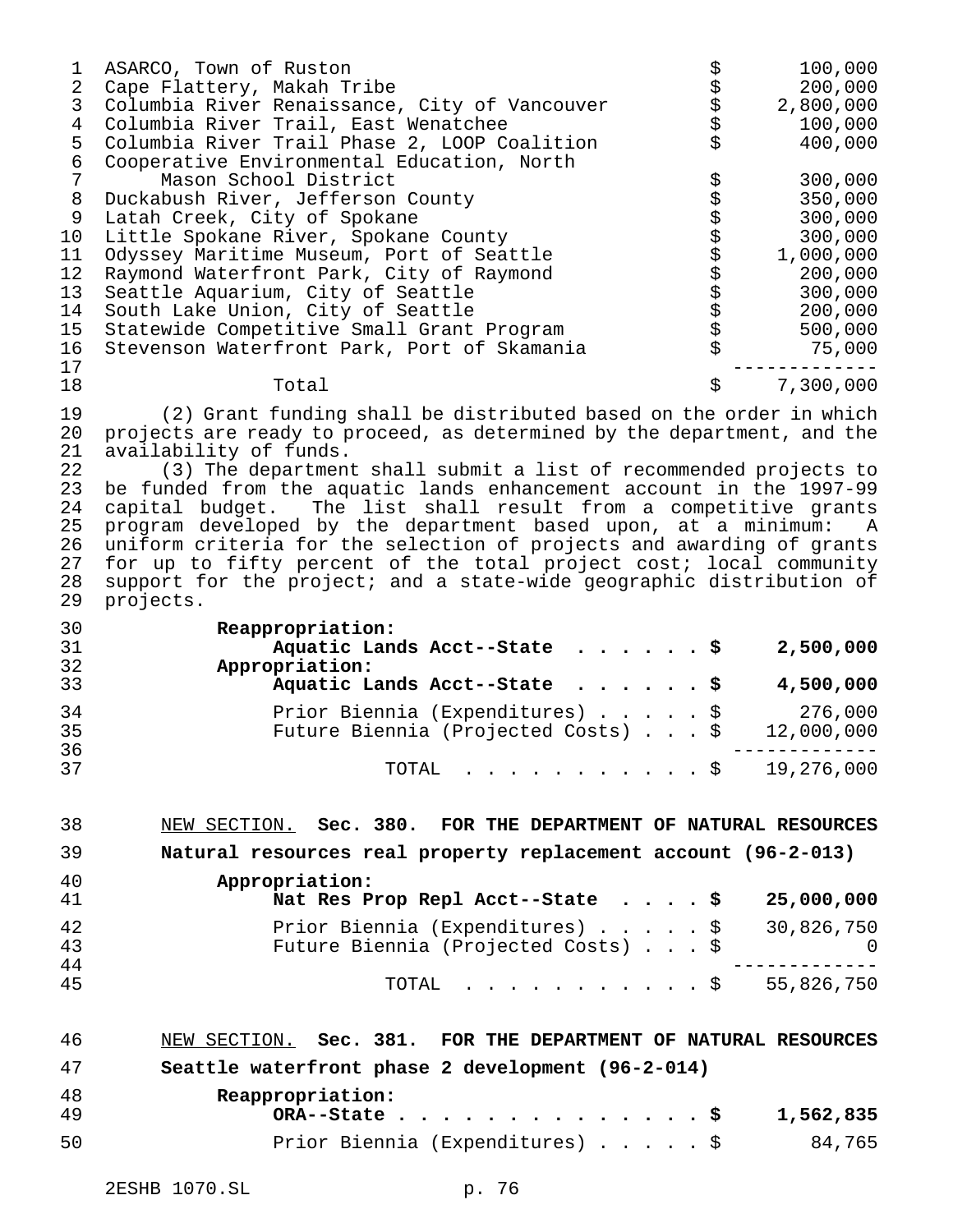|    | Future Biennia (Projected Costs) \$ |  |
|----|-------------------------------------|--|
| -2 | $\text{TOTAL}$ \$ 1,647,600         |  |
| 4  | (End of part)                       |  |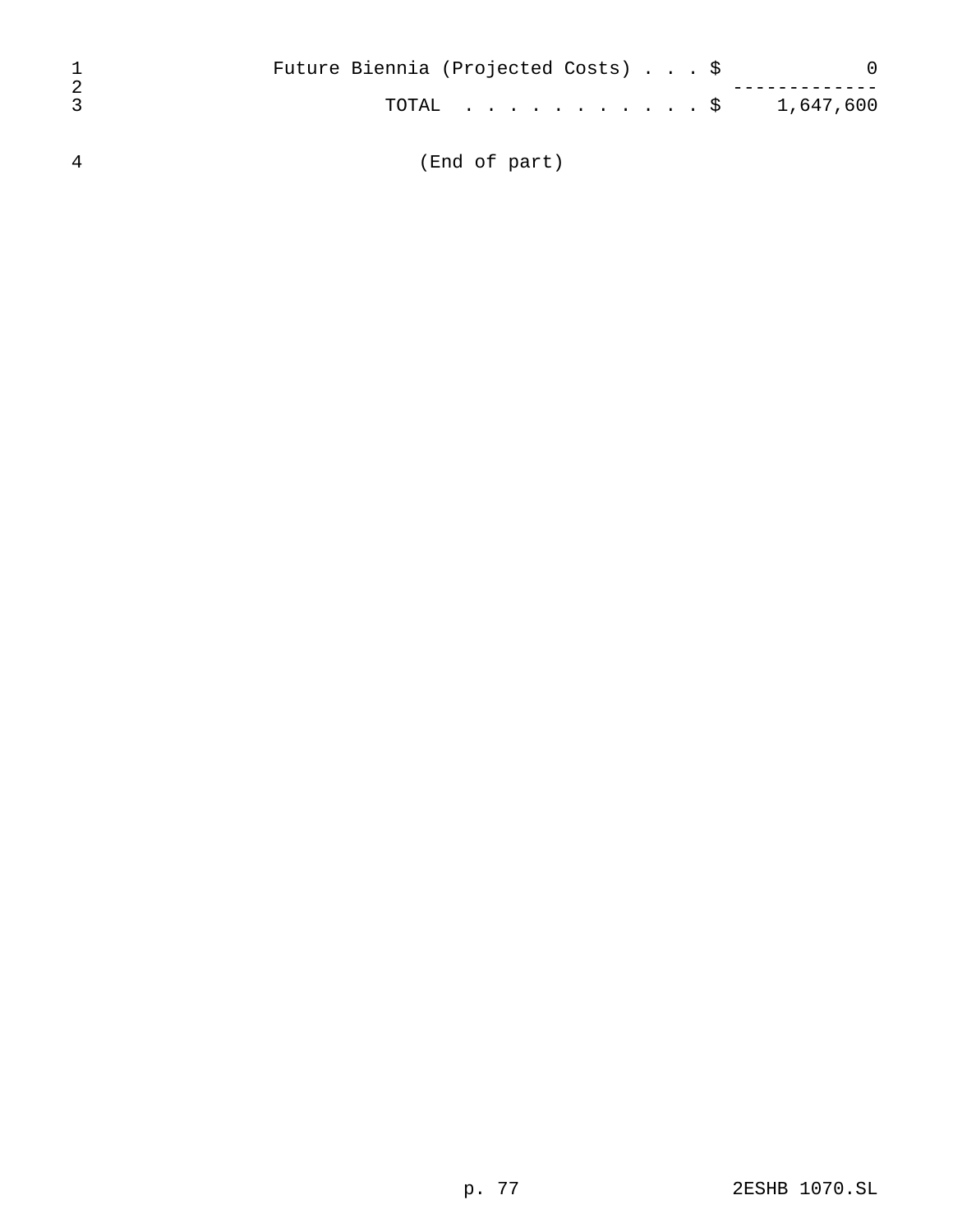| 1                          | PART 4                                                                                                                                                                                                                                                                                                  |
|----------------------------|---------------------------------------------------------------------------------------------------------------------------------------------------------------------------------------------------------------------------------------------------------------------------------------------------------|
| $\overline{2}$             | <b>TRANSPORTATION</b>                                                                                                                                                                                                                                                                                   |
| 3                          | NEW SECTION. Sec. 401. FOR THE WASHINGTON STATE PATROL                                                                                                                                                                                                                                                  |
| 4                          | To construct a new crime laboratory in Tacoma (92-2-003)                                                                                                                                                                                                                                                |
| 5<br>6                     | Reappropriation:<br>St Bldg Constr Acct--State \$<br>172,000                                                                                                                                                                                                                                            |
| 7<br>8                     | Prior Biennia (Expenditures) \$<br>0<br>Future Biennia (Projected Costs) \$<br>$\mathbf 0$                                                                                                                                                                                                              |
| 9<br>10                    | TOTAL \$ 172,000                                                                                                                                                                                                                                                                                        |
| 11                         | NEW SECTION. Sec. 402. FOR THE WASHINGTON STATE PATROL                                                                                                                                                                                                                                                  |
| 12                         | Spokane Crime Laboratory: Predesign (96-2-009)                                                                                                                                                                                                                                                          |
| 13<br>14<br>15<br>16<br>17 | To conduct a predesign of the project described in this section in<br>accordance with the predesign manual published by the office of<br>financial management. Future appropriations for this project are<br>subject to the submittal of completed predesign requirements on or<br>before July 1, 1996. |
| 18<br>19                   | Appropriation:<br>St Bldg Constr Acct--State \$<br>80,000                                                                                                                                                                                                                                               |
| 20<br>21<br>22             | Prior Biennia (Expenditures) \$<br>$\Omega$<br>Future Biennia (Projected Costs) \$<br>5,500,000                                                                                                                                                                                                         |
| 23                         | . \$<br>5,580,000<br>TOTAL                                                                                                                                                                                                                                                                              |
| 24                         | NEW SECTION. Sec. 403. FOR THE WASHINGTON STATE PATROL                                                                                                                                                                                                                                                  |
| 25                         | Fire Training Academy: Preservation (94-1-016)                                                                                                                                                                                                                                                          |
| 26<br>27<br>28<br>29       | The appropriation in this section is subject to the following<br>conditions and limitations: That portion of the appropriation related<br>to underground storage tanks may be expended only after compliance with<br>section 140 of this act.                                                           |
| 30<br>31<br>32             | Reappropriation:<br>1,221,018<br>St Bldg Constr Acct--State \$<br>Appropriation:                                                                                                                                                                                                                        |
| 33                         | 1,500,000<br>St Bldg Constr Acct--State \$                                                                                                                                                                                                                                                              |
| 34<br>35<br>36             | 128,982<br>Prior Biennia (Expenditures) \$<br>Future Biennia (Projected Costs) \$<br>1,200,000                                                                                                                                                                                                          |
| 37                         | 4,050,000<br>TOTAL<br>. \$                                                                                                                                                                                                                                                                              |
| 38                         | NEW SECTION. Sec. 404. FOR THE WASHINGTON STATE PATROL                                                                                                                                                                                                                                                  |
| 39                         | Fire Training Academy Portable Building Improvements (96-2-999)                                                                                                                                                                                                                                         |
| 40                         | Appropriation:                                                                                                                                                                                                                                                                                          |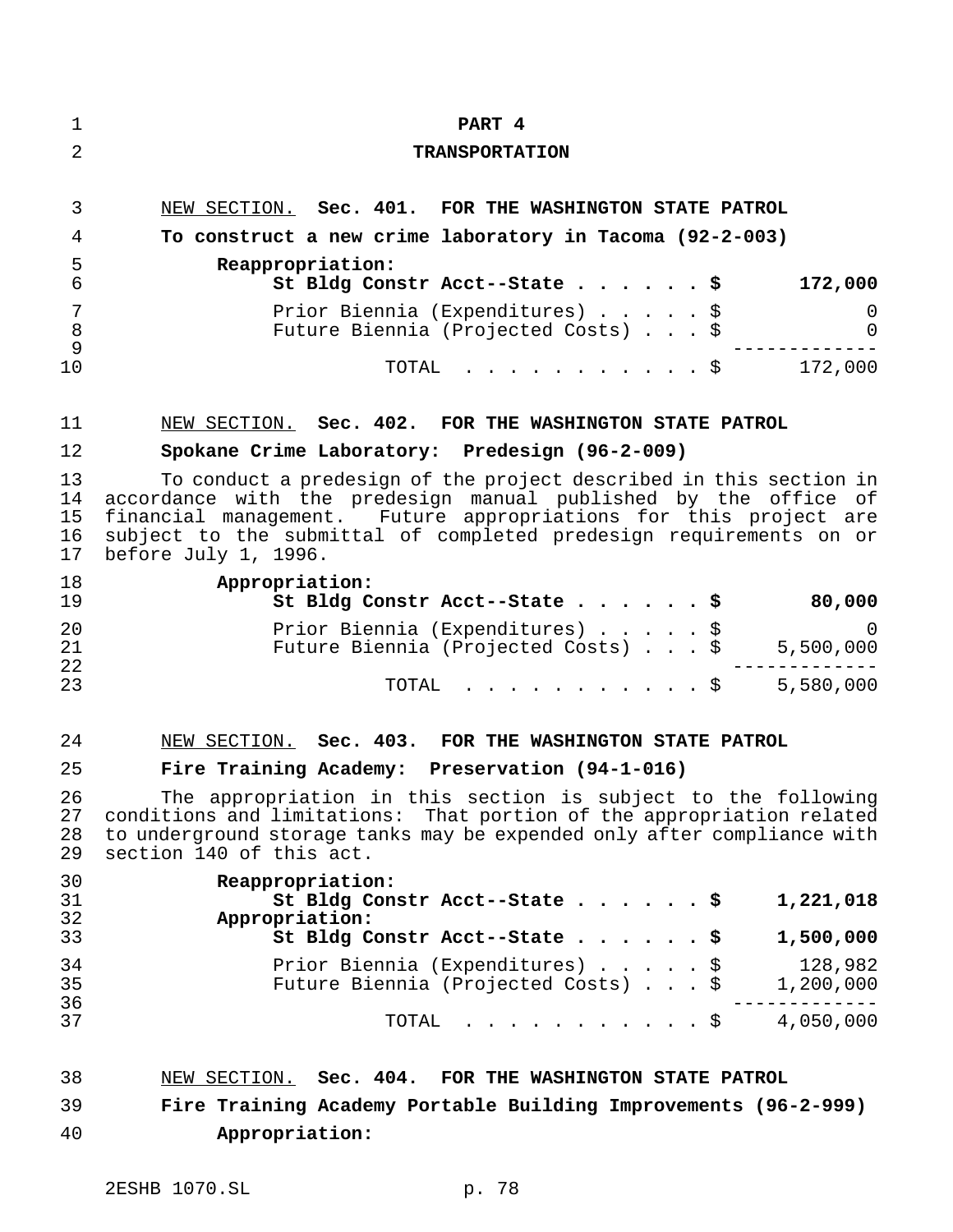|   | St Bldg Constr Acct--State \$                                          |  |  | 99,410 |
|---|------------------------------------------------------------------------|--|--|--------|
| 4 | Prior Biennia (Expenditures) \$<br>Future Biennia (Projected Costs) \$ |  |  |        |
| 5 | TOTAL Ş                                                                |  |  | 99,410 |

(End of part)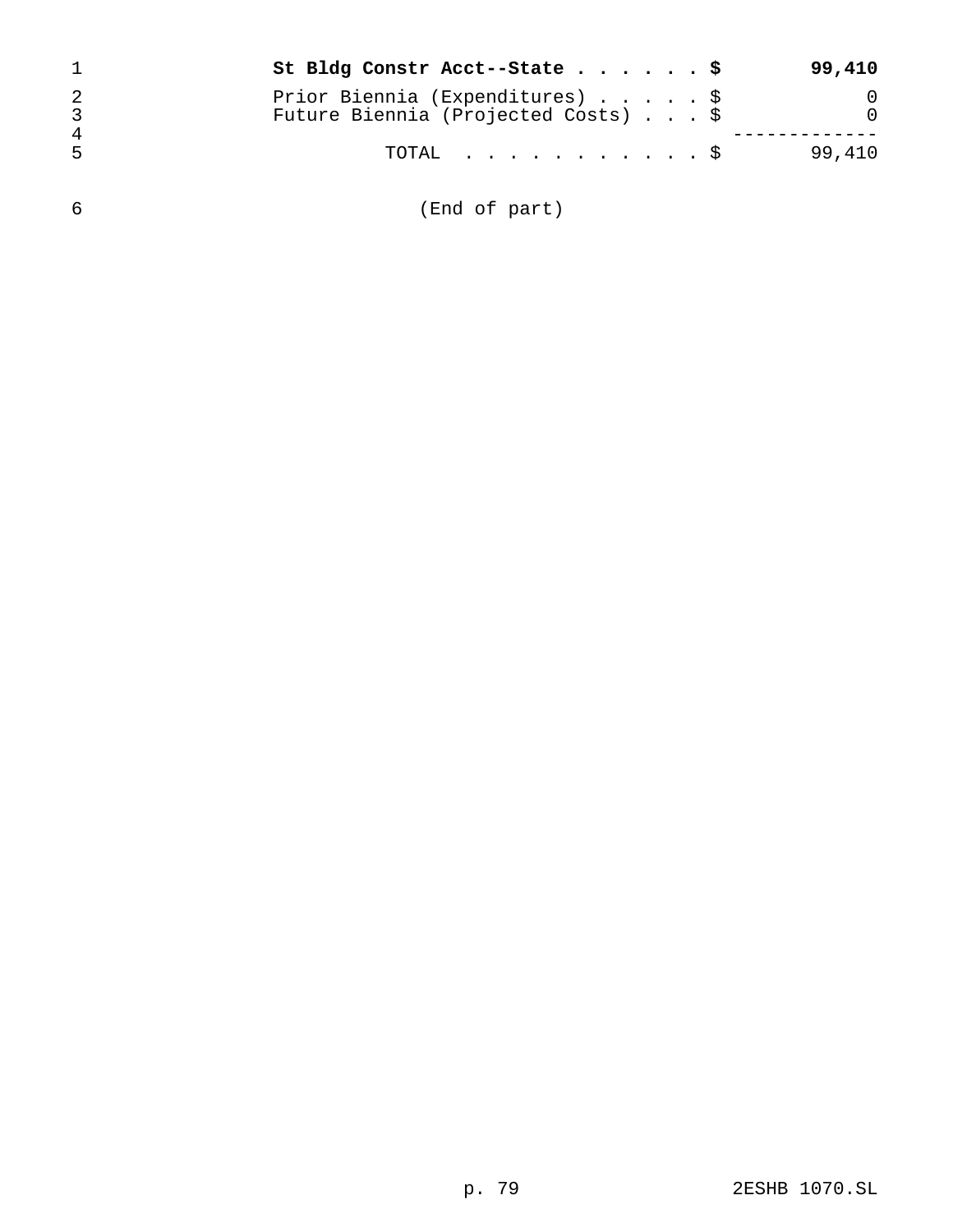| 1              | PART <sub>5</sub>                                                      |                        |
|----------------|------------------------------------------------------------------------|------------------------|
| 2              | <b>EDUCATION</b>                                                       |                        |
|                |                                                                        |                        |
| 3              | NEW SECTION. Sec. 501. FOR THE STATE BOARD OF EDUCATION                |                        |
| 4              | Public school building construction (85-2-001)                         |                        |
| 5<br>6         | Reappropriation:<br>Common School Constr Fund--State \$                | 335,780                |
| 7<br>8         | Prior Biennia (Expenditures) \$<br>Future Biennia (Projected Costs) \$ | 656,119<br>$\Omega$    |
| 9<br>10        | TOTAL<br>. \$                                                          | 991,899                |
| 11             | NEW SECTION. Sec. 502. FOR THE STATE BOARD OF EDUCATION                |                        |
| 12             | Public school building construction (87-2-001)                         |                        |
| 13<br>14       | Reappropriation:<br>Common School Constr Fund--State \$                | 1,473,203              |
| 15<br>16       | Prior Biennia (Expenditures) \$<br>Future Biennia (Projected Costs) \$ | 2,193,257              |
| 17<br>18       | TOTAL<br>. \$                                                          | 3,666,460              |
| 19             | NEW SECTION. Sec. 503. FOR THE STATE BOARD OF EDUCATION                |                        |
| 20             | Public school building construction (89-2-001)                         |                        |
| 21<br>22       | Reappropriation:<br>Common School Constr Fund--State \$                | 1,573,705              |
| 23<br>24<br>25 | Prior Biennia (Expenditures) \$<br>Future Biennia (Projected Costs) \$ | 24,362,530<br>$\Omega$ |
| 26             | TOTAL<br>. \$                                                          | 25,936,235             |
| 27             | NEW SECTION. Sec. 504. FOR THE STATE BOARD OF EDUCATION                |                        |
| 28             | Public school building construction (89-2-002)                         |                        |
| 29<br>30       | Reappropriation:<br>Common School Constr Fund--State \$                | 1,730,000              |
| 31<br>32<br>33 | Prior Biennia (Expenditures) \$<br>Future Biennia (Projected Costs) \$ | 17,521,803<br>U        |
| 34             | . \$ 19,251,803<br>TOTAL                                               |                        |
| 35             | NEW SECTION. Sec. 505. FOR THE STATE BOARD OF EDUCATION                |                        |
| 36             | Public school building construction (89-2-003)                         |                        |
| 37<br>38       | Reappropriation:<br>Common School Constr Fund--State \$ 4,211,005      |                        |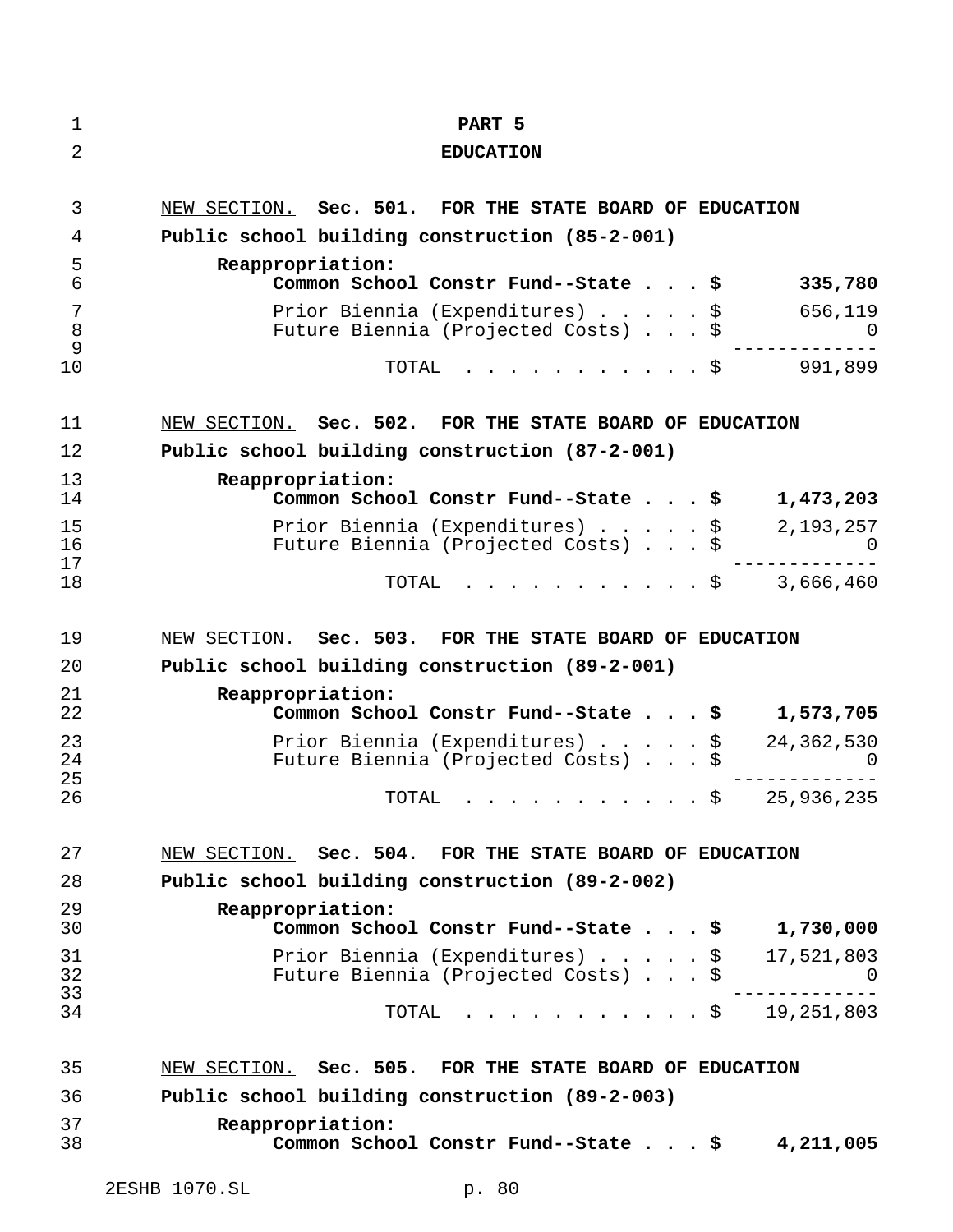| 1<br>$\overline{c}$<br>$\mathfrak{Z}$        | Prior Biennia (Expenditures) $\ldots$ , $\frac{1}{2}$ 41,637,585<br>Future Biennia (Projected Costs) \$                                                                                                                                                                                                                                                                                                                                                                                                                                                                                  |
|----------------------------------------------|------------------------------------------------------------------------------------------------------------------------------------------------------------------------------------------------------------------------------------------------------------------------------------------------------------------------------------------------------------------------------------------------------------------------------------------------------------------------------------------------------------------------------------------------------------------------------------------|
| 4                                            | $\cdot \cdot \cdot \cdot \cdot \cdot \cdot \cdot \cdot \cdot \cdot \cdot \cdot \cdot$ \$45,848,590<br>TOTAL                                                                                                                                                                                                                                                                                                                                                                                                                                                                              |
| 5                                            | NEW SECTION. Sec. 506. FOR THE STATE BOARD OF EDUCATION                                                                                                                                                                                                                                                                                                                                                                                                                                                                                                                                  |
| 6                                            | Public school building construction (91-2-001)                                                                                                                                                                                                                                                                                                                                                                                                                                                                                                                                           |
| 7<br>8<br>9                                  | Reappropriation:<br>Common School Reimb Constr Acct--<br>State<br>5,443,735<br>- \$                                                                                                                                                                                                                                                                                                                                                                                                                                                                                                      |
| 10<br>11                                     | Common School Constr Fund--State \$<br>6,115,606                                                                                                                                                                                                                                                                                                                                                                                                                                                                                                                                         |
| 12                                           | Subtotal Reappropriation \$ 11,559,341                                                                                                                                                                                                                                                                                                                                                                                                                                                                                                                                                   |
| 13<br>14<br>15                               | Prior Biennia (Expenditures) $\ldots$ , $\frac{1}{5}$ 78,816,301<br>Future Biennia (Projected Costs) \$                                                                                                                                                                                                                                                                                                                                                                                                                                                                                  |
| 16                                           | $\cdot$ \$ 90,375,642<br>TOTAL                                                                                                                                                                                                                                                                                                                                                                                                                                                                                                                                                           |
| 17                                           | NEW SECTION. Sec. 507. FOR THE STATE BOARD OF EDUCATION                                                                                                                                                                                                                                                                                                                                                                                                                                                                                                                                  |
| 18                                           | Public school building construction (94-2-001)                                                                                                                                                                                                                                                                                                                                                                                                                                                                                                                                           |
| 19<br>20<br>21<br>22                         | Reappropriation:<br>Common School Constr Fund--State \$<br>59,729,325<br>27,004,958<br>St Bldg Constr Acct--State $\ldots$ \$                                                                                                                                                                                                                                                                                                                                                                                                                                                            |
| 23                                           | Subtotal Reappropriation \$ 86,734,283                                                                                                                                                                                                                                                                                                                                                                                                                                                                                                                                                   |
| 24<br>25                                     | Prior Biennia (Expenditures) \$<br>60,102,660<br>Future Biennia (Projected Costs) \$<br>$\Omega$                                                                                                                                                                                                                                                                                                                                                                                                                                                                                         |
| 26<br>27                                     | . \$<br>146,836,943<br>TOTAL                                                                                                                                                                                                                                                                                                                                                                                                                                                                                                                                                             |
| 28                                           | NEW SECTION. Sec. 508. FOR THE STATE BOARD OF EDUCATION                                                                                                                                                                                                                                                                                                                                                                                                                                                                                                                                  |
| 29                                           | Public school building construction (96-2-001)                                                                                                                                                                                                                                                                                                                                                                                                                                                                                                                                           |
| 30<br>31                                     | The appropriations in this subsection are subject to the following<br>conditions and limitations:                                                                                                                                                                                                                                                                                                                                                                                                                                                                                        |
| 32<br>33<br>34                               | (1) Not more than \$210,000,000 from this appropriation may be<br>obligated in fiscal year 1996 for school district project design and<br>construction.                                                                                                                                                                                                                                                                                                                                                                                                                                  |
| 35<br>36<br>37<br>38<br>39                   | (2) A maximum of \$630,000 may be expended for three full-time<br>equivalent field staff with construction and architectural experience<br>to assist in evaluation project requests and reviewing information<br>reported by school districts and certifying the building condition data<br>submitted by school districts.                                                                                                                                                                                                                                                               |
| 40<br>41<br>42<br>43<br>44<br>45<br>46<br>47 | (3) From the appropriation in this section the state board shall<br>maintain a reserve contingency fund for emergency repair projects for<br>school buildings which present imminent health and safety hazards to<br>building occupants. Expenditures shall not exceed \$5,000,000 per<br>The board shall establish policies for recovery of<br>fiscal year.<br>expenditures from subsequent releases of funds approved by the school<br>board to any school district receiving funds under this subsection (3),<br>from any insurance payments for the same repair projects for which a |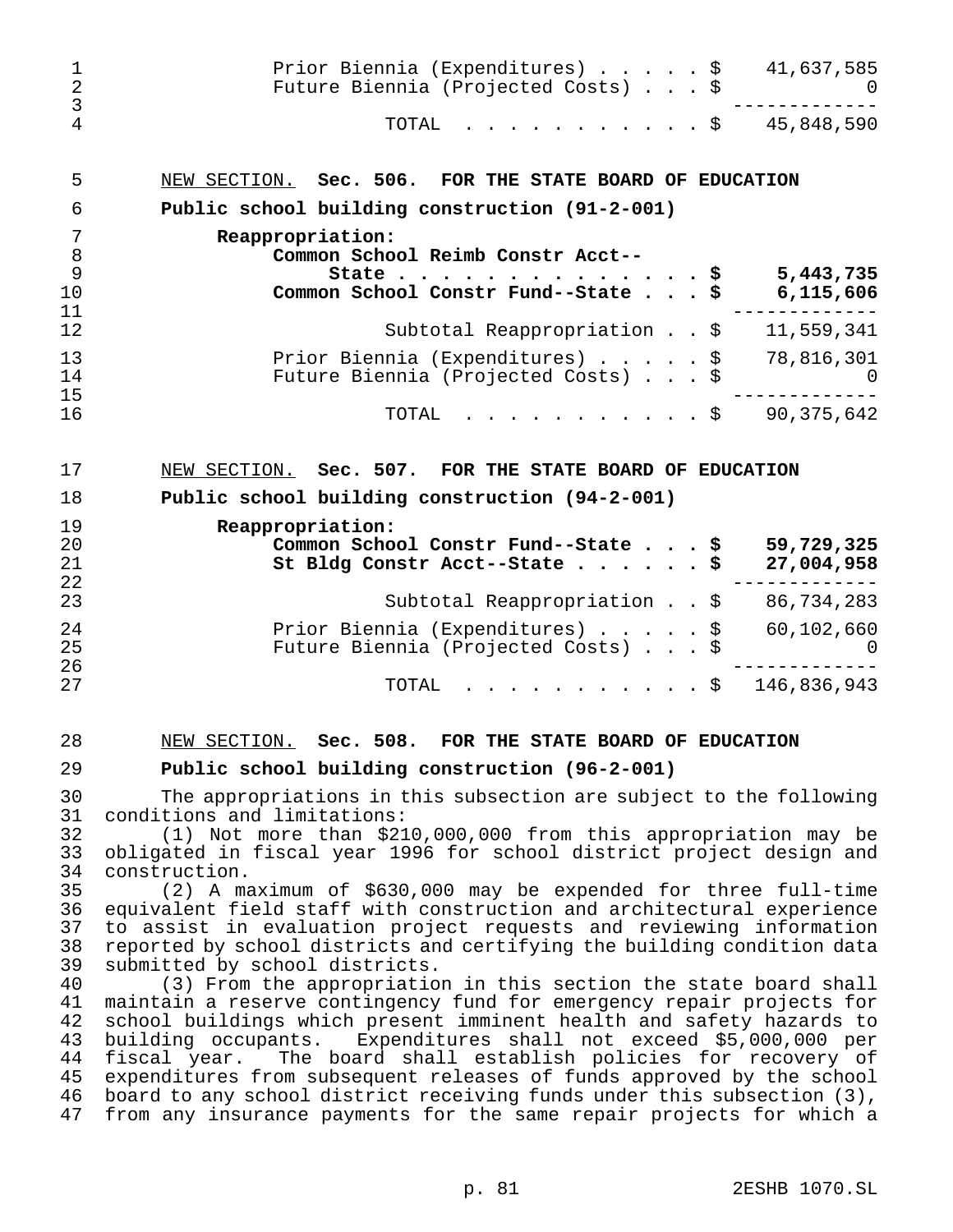school district has received funds under this subsection (3), and from local funding sources.

 (4) \$250,000 of the appropriation in this section may be expended for the office of the superintendent of public instruction and the office of financial management to jointly contract with qualified specially trained teams to conduct a value engineering and a constructability review on at least five pilot school facility construction projects. The purpose of the pilot program is to determine the potential advantages and savings of value engineering and constructability review processes on school facility construction. The 11 pilot projects shall be wholly paid from this appropriation without a<br>12 requirement for local matching, and project sites shall be selected requirement for local matching, and project sites shall be selected jointly by the superintendent of public instruction and the office of financial management on the basis of size, geographical area, and grade level. The results of the pilot program and recommendations on the use 16 of value engineering and constructability reviews and how the current<br>17 value engineering process can be improved shall be reported to the value engineering process can be improved shall be reported to the state board of education and the legislature by January 1997.

 (5) The state board shall conduct a study of school districts with less than twenty-five percent taxable property in the district. The 21 study shall identify the school districts with less than twenty-five<br>22 percent taxable property and for the identified districts calculate the 22 percent taxable property and for the identified districts calculate the<br>23 percentage of state match for financial assistance for school percentage of state match for financial assistance for school facilities, compare the school levy rate per one thousand dollars of taxable property to the state average, verify the number of unhoused students, and make an assessment of the condition of existing school buildings in the district. The state board shall make recommendations to the 1996 legislature on potential state policy changes.

**Appropriation:**

| 30<br>31<br>32 | Common School Constr Fund--State \$<br>St Bldg Constr Acct--State \$ | 265,600,000<br>100,000,000 |
|----------------|----------------------------------------------------------------------|----------------------------|
|                |                                                                      |                            |
| 33             | Subtotal Appropriation $\sharp$ 365,600,000                          |                            |
| 34             | Prior Biennia (Expenditures) \$                                      |                            |
| 35             | Future Biennia (Projected Costs) \$                                  | $\overline{0}$             |
| 36             |                                                                      |                            |
| 37             | TOTAL $\ldots$ , $\ldots$ , $\ldots$ , $\frac{1}{2}$ 365,600,000     |                            |

#### NEW SECTION. **Sec. 509. FOR THE SUPERINTENDENT OF PUBLIC**

#### **INSTRUCTION**

 **School facilities staff:** To fund the direct costs of state administration of school construction funding **(96-2-001)**

 The appropriation in this subsection is subject to the following conditions and limitations:

 (1) Up to \$100,000 of the common school construction fund 45 appropriation is provided to complete the facility condition management<br>46 database bequn in the 1993-95 biennium. 46 database begun in the 1993-95 biennium.<br>47 (2) \$1,639,000 is provided solel

 (2) \$1,639,000 is provided solely for in-house or contracted technical assistance to school districts for evaluation, response and prevention of situations which present life or safety threats, fire hazard, or deficiencies relating to utility and electrical standards.

| 51 | Appropriation:                      |           |
|----|-------------------------------------|-----------|
| 52 | Common School Constr Fund--State \$ | 3,000,000 |
| 53 | Prior Biennia (Expenditures) \$     |           |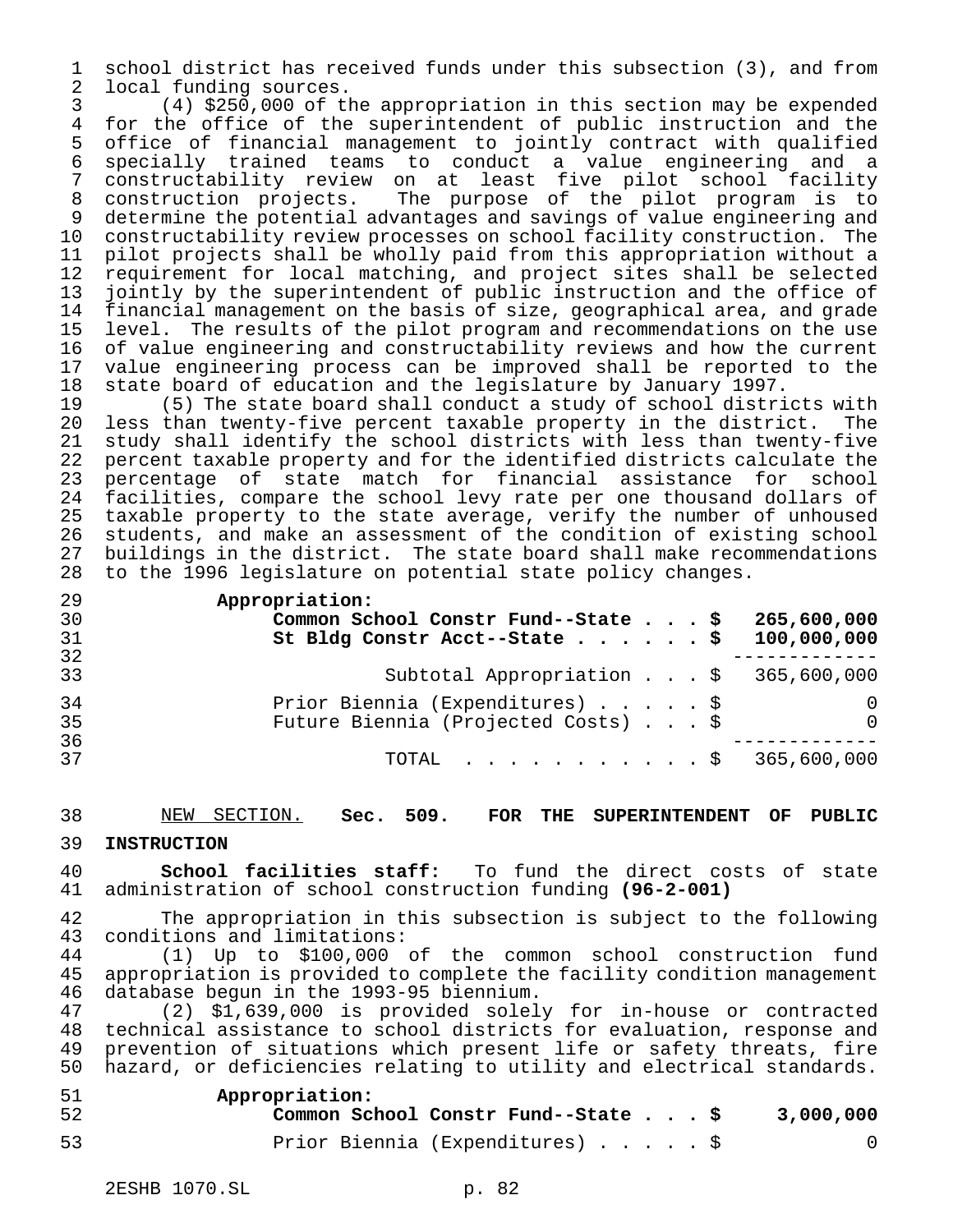| $\mathbf 1$<br>$\overline{2}$ | Future Biennia (Projected Costs) $\ldots$ \$ 5,444,000                                                                                                                                                                                                                                                                                                                     |
|-------------------------------|----------------------------------------------------------------------------------------------------------------------------------------------------------------------------------------------------------------------------------------------------------------------------------------------------------------------------------------------------------------------------|
| $\overline{3}$                | . \$ 8,444,000<br>TOTAL                                                                                                                                                                                                                                                                                                                                                    |
| 4                             | NEW SECTION. Sec. 510. FOR THE STATE BOARD OF EDUCATION                                                                                                                                                                                                                                                                                                                    |
| 5                             | Clover Park School District transportation facilities (96-1-101)                                                                                                                                                                                                                                                                                                           |
| 6<br>7<br>8<br>9<br>10<br>11  | The appropriation in this section is provided for design of a<br>renovation project for a transportation-maintenance complex as<br>described in the memorandum of understanding between the Clover Park<br>technical college and the Clover Park school district. Future state<br>appropriations for this project shall be matched by an equal amount<br>from local funds. |
| 12<br>13                      | Appropriation:<br>St Bldg Constr Acct--State \$<br>300,000                                                                                                                                                                                                                                                                                                                 |
| 14<br>15<br>16                | Prior Biennia (Expenditures) \$<br>0<br>Future Biennia (Projected Costs) \$<br>7,200,000                                                                                                                                                                                                                                                                                   |
| 17                            | 7,500,000<br>. \$<br>TOTAL                                                                                                                                                                                                                                                                                                                                                 |
| 18                            | NEW SECTION. Sec. 511. FOR THE STATE SCHOOL FOR THE BLIND                                                                                                                                                                                                                                                                                                                  |
| 19                            | Old Main: Seismic stabilization (96-1-001)                                                                                                                                                                                                                                                                                                                                 |
| 20<br>21                      | Appropriation:<br>850,000<br>St Bldg Constr Acct--State \$                                                                                                                                                                                                                                                                                                                 |
| 22<br>23                      | Prior Biennia (Expenditures) \$<br>0<br>Future Biennia (Projected Costs) \$<br>0                                                                                                                                                                                                                                                                                           |
| 24<br>25                      | . \$<br>850,000<br>TOTAL                                                                                                                                                                                                                                                                                                                                                   |
| 26                            | NEW SECTION. Sec. 512. FOR THE STATE SCHOOL FOR THE BLIND                                                                                                                                                                                                                                                                                                                  |
| 27                            | Minor works: Preservation (96-1-002)                                                                                                                                                                                                                                                                                                                                       |
| 28<br>29                      | Appropriation:<br>St Bldg Constr Acct--State \$<br>400,000                                                                                                                                                                                                                                                                                                                 |
| 30<br>31<br>32                | Prior Biennia (Expenditures) \$<br>0<br>Future Biennia (Projected Costs) \$<br>2,340,000                                                                                                                                                                                                                                                                                   |
| 33                            | $\cdot$ \$ 2,740,000<br>TOTAL                                                                                                                                                                                                                                                                                                                                              |
| 34                            | NEW SECTION. Sec. 513. FOR THE STATE SCHOOL FOR THE DEAF                                                                                                                                                                                                                                                                                                                   |
| 35                            | Minor works: Preservation (96-1-001)                                                                                                                                                                                                                                                                                                                                       |
| 36<br>37                      | Appropriation:<br>St Bldg Constr Acct--State \$<br>570,000                                                                                                                                                                                                                                                                                                                 |
| 38                            | Prior Biennia (Expenditures) \$<br>$\Omega$                                                                                                                                                                                                                                                                                                                                |
| 39                            | 2,925,000<br>Future Biennia (Projected Costs) \$                                                                                                                                                                                                                                                                                                                           |
| 40<br>41                      | $\cdot$ \$ 3,495,000<br>TOTAL                                                                                                                                                                                                                                                                                                                                              |

# NEW SECTION. **Sec. 514. FOR THE STATE SCHOOL FOR THE DEAF**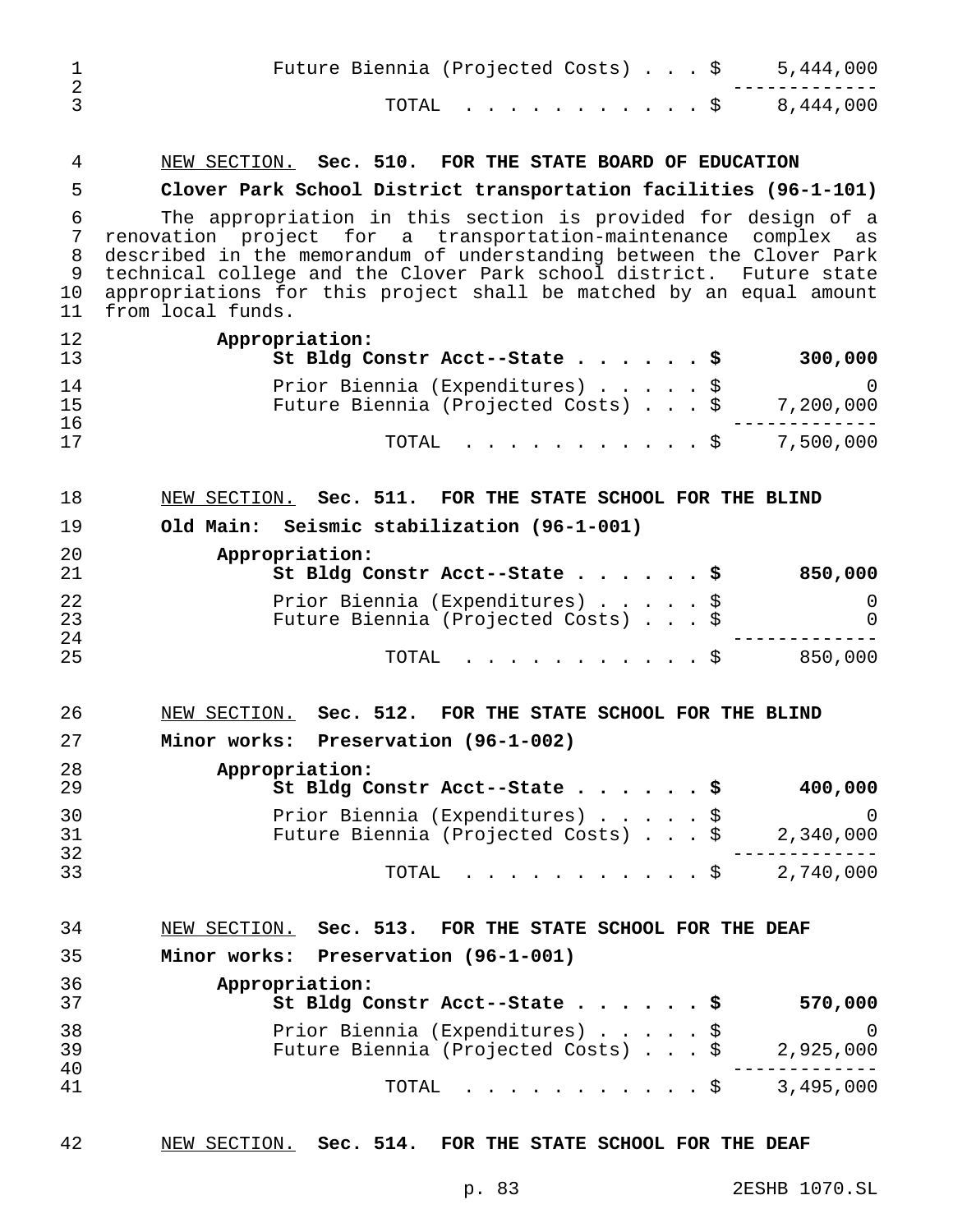| $\mathbf{1}$ | MacDonald and Deer Halls: Elevators (96-2-002)                                                                          |
|--------------|-------------------------------------------------------------------------------------------------------------------------|
| 2<br>3       | Appropriation:<br>550,000<br>St Bldg Constr Acct--State \$                                                              |
| 4<br>5<br>6  | Prior Biennia (Expenditures) \$<br>0<br>Future Biennia (Projected Costs) \$<br>$\mathbf 0$                              |
| 7            | 550,000<br>TOTAL<br>. \$                                                                                                |
| 8            | NEW SECTION. Sec. 515. FOR THE UNIVERSITY OF WASHINGTON                                                                 |
| 9            | Power plant boiler (88-2-022)                                                                                           |
| 10<br>11     | The reappropriation in this section is subject to the review and<br>allotment procedures under section 813 of this act. |
| 12<br>13     | Reappropriation:<br>6,400,000<br>St Bldg Constr Acct--State \$                                                          |
| 14<br>15     | 9,805,653<br>Prior Biennia (Expenditures) \$<br>Future Biennia (Projected Costs) \$<br>0                                |
| 16<br>17     | 16,205,653<br>TOTAL<br>. \$                                                                                             |
| 18           | NEW SECTION. Sec. 516. FOR THE UNIVERSITY OF WASHINGTON                                                                 |
| 19<br>20     | generation, chiller, data communications, electrical<br>Power<br>distribution (90-2-001)                                |
| 21<br>22     | Reappropriation:<br>St Bldg Constr Acct--State \$<br>1,175,700                                                          |
| 23           | Prior Biennia (Expenditures) \$<br>3,703,053                                                                            |
| 24<br>25     | Future Biennia (Projected Costs) \$<br>U                                                                                |
| 26           | . \$ 4,878,753<br>TOTAL                                                                                                 |
| 27           | NEW SECTION. Sec.<br>517. FOR THE UNIVERSITY OF WASHINGTON                                                              |
| 28           | Chemistry Building: Construction (90-2-011)                                                                             |
| 29<br>30     | The reappropriation in this section is subject to the review and<br>allotment procedures under section 813 of this act. |
| 31<br>32     | Reappropriation:<br>200,000<br>St Bldg Constr Acct--State \$                                                            |
| 33<br>34     | 38,952,000<br>Prior Biennia (Expenditures) \$<br>Future Biennia (Projected Costs) \$<br>0                               |
| 35<br>36     | $\cdot$ \$ 39,152,000<br>TOTAL                                                                                          |
| 37           | NEW SECTION. Sec. 518. FOR THE UNIVERSITY OF WASHINGTON                                                                 |
| 38<br>39     | Electrical Engineering and Computer Sciences Engineering Building:<br>Construction (90-2-013)                           |
| 40<br>41     | The reappropriation in this section is subject to the review and<br>allotment procedures under section 813 of this act. |
| 42           | Reappropriation:                                                                                                        |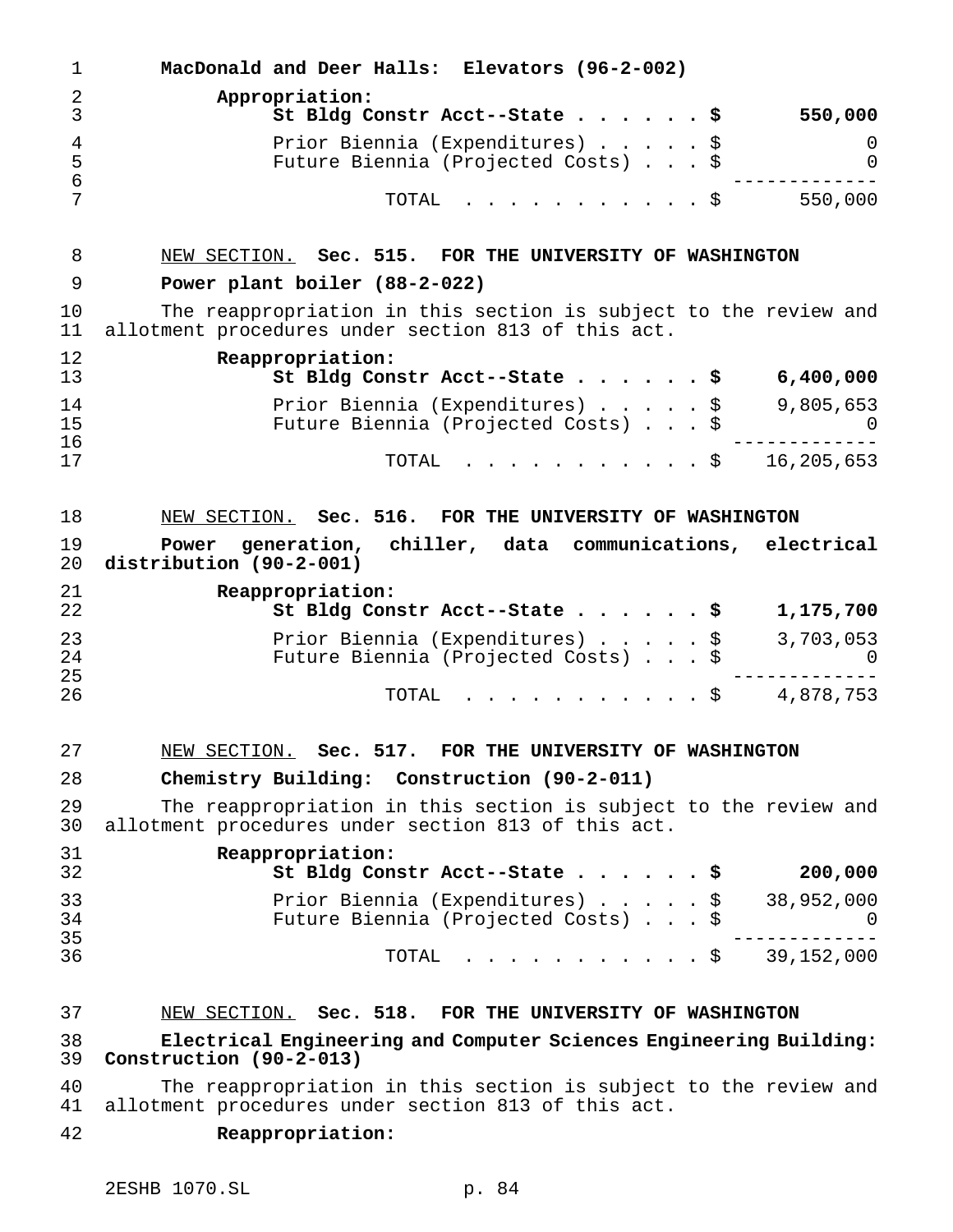| $\mathbf 1$              | 80,000,000<br>St Bldg Constr Acct--State $\frac{5}{7}$                                                                  |
|--------------------------|-------------------------------------------------------------------------------------------------------------------------|
| 2<br>$\mathfrak{Z}$<br>4 | Prior Biennia (Expenditures) \$<br>14,869,028<br>Future Biennia (Projected Costs)<br>\$<br>U                            |
| 5                        | $\frac{1}{5}$ 94,869,028<br>TOTAL                                                                                       |
| 6                        | NEW SECTION. Sec. 519. FOR THE UNIVERSITY OF WASHINGTON                                                                 |
| 7                        | Physics/Astronomy building construction (90-2-009)                                                                      |
| 8<br>9                   | Reappropriation:<br>H Ed Reimb Constr Acct<br>3,000,000                                                                 |
| 10<br>11                 | Prior Biennia (Expenditures)<br>69,564,000<br>\$<br>Future Biennia (Projected Costs) \$<br>$\Omega$                     |
| 12<br>13                 | TOTAL<br>72,564,000<br>$\cdot$ \$                                                                                       |
| 14                       | NEW SECTION. Sec. 520. FOR THE UNIVERSITY OF WASHINGTON                                                                 |
| 15                       | Old Physics Hall: Design and construction (92-2-008)                                                                    |
| 16<br>17                 | The reappropriation in this section is subject to the review and<br>allotment procedures under section 813 of this act. |
| 18<br>19<br>20<br>21     | Reappropriation:<br>UW Bldg Acct--State<br>1,650,000<br>\$<br>St Bldg Constr Acct--State<br>32,544,400                  |
| 22                       | Subtotal Reappropriation $. 5 34,194,400$                                                                               |
| 23<br>24<br>25           | Prior Biennia (Expenditures)<br>\$<br>912,600<br>Future Biennia (Projected Costs) \$<br>$\Omega$                        |
| 26                       | 35,107,000<br>TOTAL<br>$\cdot$ \$                                                                                       |
| 27                       | Sec. 521.<br>NEW SECTION.<br>FOR THE UNIVERSITY OF WASHINGTON                                                           |
| 28                       | Ocean and Fishery Sciences II: Predesign (92-2-027)                                                                     |
| 29<br>30                 | The reappropriation in this section is subject to the review and<br>allotment procedures under section 813 of this act. |
| 31<br>32                 | Reappropriation:<br>St Bldg Constr Acct--State $\ldots$ \$<br>1,065,300                                                 |
| 33<br>34                 | Prior Biennia (Expenditures) \$ 784,700<br>Future Biennia (Projected Costs) \$<br>$\overline{0}$                        |
| 35<br>36                 | TOTAL \$ 1,850,000                                                                                                      |
| 37                       | NEW SECTION. Sec. 522. FOR THE UNIVERSITY OF WASHINGTON                                                                 |
| 38                       | Harborview Medical Center research (94-2-013)                                                                           |
| 39<br>40<br>41           | Reappropriation:<br>St Bldg Constr Acct--State \$<br>3,100,000<br>Appropriation:                                        |
| 42<br>43                 | St Bldg Constr Acct--State<br>9,000,000<br>10,000,000                                                                   |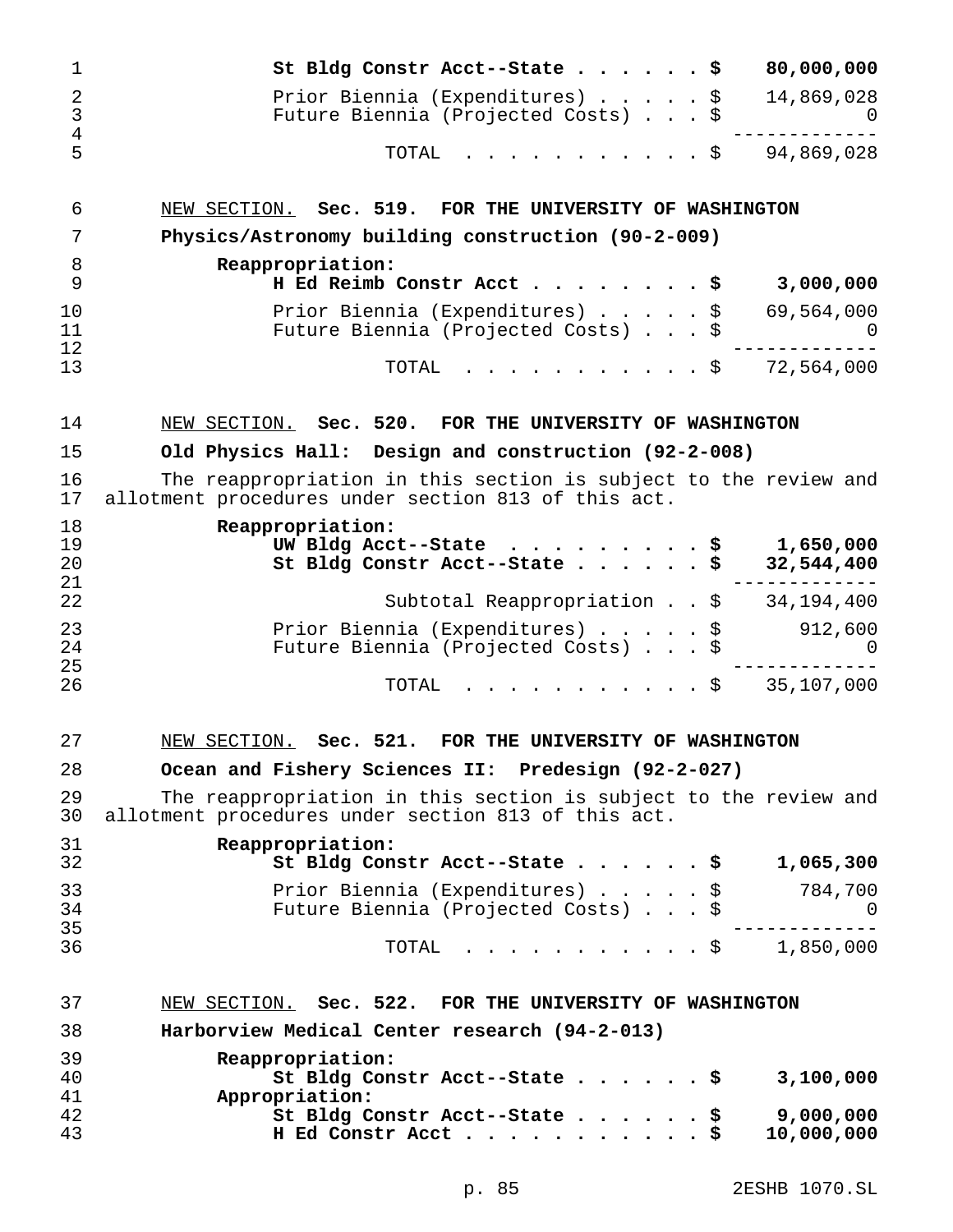|         | Subtotal Appropriation \$                                                         | 19,000,000 |
|---------|-----------------------------------------------------------------------------------|------------|
| 4<br>-5 | Prior Biennia (Expenditures) \$<br>Future Biennia (Projected Costs) \$ 56,380,000 | 520,000    |
|         | TOTAL \$ 79,000,000                                                               |            |

# NEW SECTION. **Sec. 523. FOR THE UNIVERSITY OF WASHINGTON**

# **Parrington Hall: Exterior and seismic repair (92-3-018)**

 The reappropriation in this section is subject to the review and allotment procedures under section 813 of this act.

| 11<br>12 | Reappropriation:<br>UW Bldg Acct--State $\ldots$ \$                    | 5,008,499                 |
|----------|------------------------------------------------------------------------|---------------------------|
| 13<br>14 | Prior Biennia (Expenditures) \$<br>Future Biennia (Projected Costs) \$ | 264,001<br>$\overline{0}$ |
| 15       |                                                                        |                           |
| 16       | TOTAL Ş                                                                | 5,272,500                 |

# NEW SECTION. **Sec. 524. FOR THE UNIVERSITY OF WASHINGTON**

#### **Henry Gallery: Addition (93-2-001)**

 The appropriation in this section is subject to the following 20 conditions and limitations:<br>21 (1) The reappropriation

21 (1) The reappropriation in this section is subject to the review<br>22 and allotment procedures under section 813 of this act. 22 and allotment procedures under section 813 of this act.<br>23 (2) The reappropriation in this section shall be

23 (2) The reappropriation in this section shall be matched by at 24 least \$4.050.000 in cash provided from nonstate sources. least \$4,050,000 in cash provided from nonstate sources.

| 25<br>26 | Reappropriation:<br>St Bldg Constr Acct--State $\frac{1}{5}$<br>7,504,300                |
|----------|------------------------------------------------------------------------------------------|
| 27<br>28 | Prior Biennia (Expenditures) \$<br>811,700<br>Future Biennia (Projected Costs) \$<br>- 0 |
| 29<br>30 | TOTAL \$ 8,316,000                                                                       |

#### NEW SECTION. **Sec. 525. FOR THE UNIVERSITY OF WASHINGTON**

 **Burke Museum:** To study the museum's space needs, long-term physical facilities needs, and options for future expansion **(93-2-002)** and for exhibit renovation **(94-1-002)**

 \$1,846,500 of the reappropriation in this section is for the exhibit renovation and shall be matched by at least \$615,000 from other sources for the same purpose.

| 38<br>39       | Reappropriation:<br>St Bldg Constr Acct--State \$<br>2,031,000                                |
|----------------|-----------------------------------------------------------------------------------------------|
| 40<br>41<br>42 | Prior Biennia (Expenditures) \$<br>369,000<br>Future Biennia (Projected Costs) \$<br>$\cup$ 0 |
| 43             | 2,400,000<br>TOTAL S                                                                          |

## NEW SECTION. **Sec. 526. FOR THE UNIVERSITY OF WASHINGTON**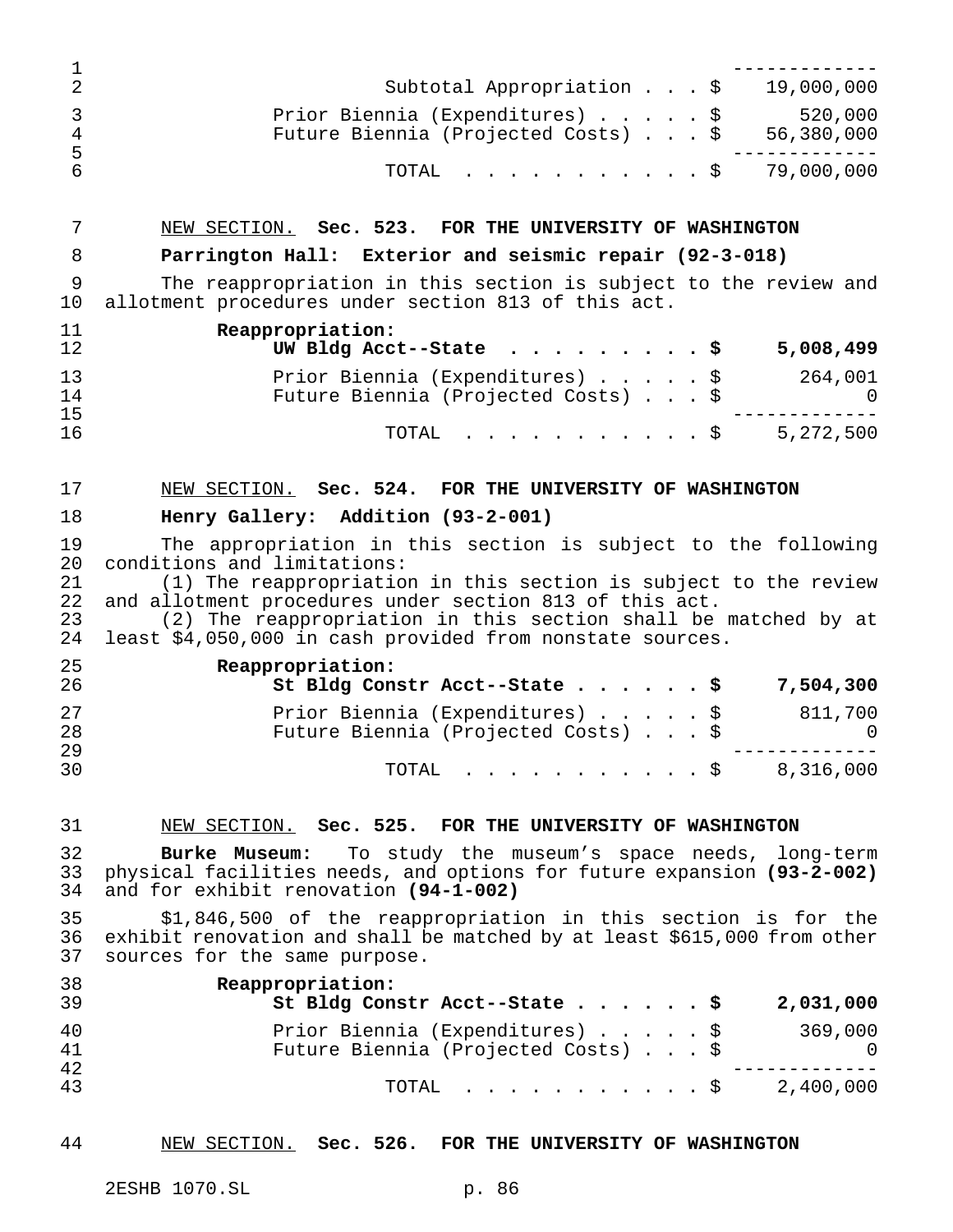| $\mathbf{1}$        | Business Administration: Expansion (93-2-006)                                                                               |
|---------------------|-----------------------------------------------------------------------------------------------------------------------------|
| 2<br>$\mathfrak{Z}$ | The reappropriation in this section is subject to the following<br>conditions and limitations:                              |
| $\overline{4}$<br>5 | (1) The reappropriation in this section is subject to the review<br>and allotment procedures under section 813 of this act. |
| 6<br>7              | (2) The reappropriation in this section shall be matched by at<br>least \$7,500,000 in cash provided from nonstate sources. |
| 8<br>9              | Reappropriation:<br>St Bldg Constr Acct--State $\ldots$ \$ 6,600,000                                                        |
| 10                  | Prior Biennia (Expenditures) \$ 900,000                                                                                     |
| 11                  | Future Biennia (Projected Costs) \$                                                                                         |
| 12<br>13            | TOTAL \$ 7,500,000                                                                                                          |
| 14                  | NEW SECTION. Sec. 527. FOR THE UNIVERSITY OF WASHINGTON                                                                     |
| 15                  | Minor repairs: Preservation (94-1-003)                                                                                      |
| 16                  | Reappropriation:                                                                                                            |
| 17<br>18            | St Bldg Constr Acct--State \$<br>11,240,000                                                                                 |
| 19                  | UW Bldg Acct--State<br>276,400                                                                                              |
| 20                  | Subtotal Reappropriation \$ 11,516,400                                                                                      |
| 21                  | Prior Biennia (Expenditures) $\ldots$ , $\frac{1}{5}$ 6,464,876                                                             |
| 22<br>23            | Future Biennia (Projected Costs) \$<br>$\Omega$                                                                             |
| 24                  | TOTAL $\frac{1}{2}$ 17,981,276                                                                                              |
| 25                  | NEW SECTION. Sec. 528. FOR THE UNIVERSITY OF WASHINGTON                                                                     |
| 26                  | Minor repairs (94-1-004)                                                                                                    |
| 27                  | Reappropriation:                                                                                                            |
| 28                  | UW Bldg Acct--State \$<br>6,850,000                                                                                         |
| 29                  | Prior Biennia (Expenditures) $\ldots$ , $\frac{1}{5}$ , 757,630                                                             |
| 30<br>31            | Future Biennia (Projected Costs) \$<br>$\overline{a}$                                                                       |
| 32                  | TOTAL \$ 12,607,630                                                                                                         |
| 33                  | NEW SECTION. Sec. 529. FOR THE UNIVERSITY OF WASHINGTON                                                                     |
| 34                  | Americans with Disabilities Act (94-5-001)                                                                                  |
| 35                  | Reappropriation:                                                                                                            |
| 36                  | St Bldg Constr Acct--State \$<br>200,000                                                                                    |
| 37                  | Prior Biennia (Expenditures) \$ 1,325,150<br>Future Biennia (Projected Costs) \$ 0                                          |
| 38<br>39            |                                                                                                                             |
| 40                  | TOTAL \$ 1,525,150                                                                                                          |
| 41                  | NEW SECTION. Sec. 530. FOR THE UNIVERSITY OF WASHINGTON                                                                     |
| 42                  | Utilities projects (94-1-008)                                                                                               |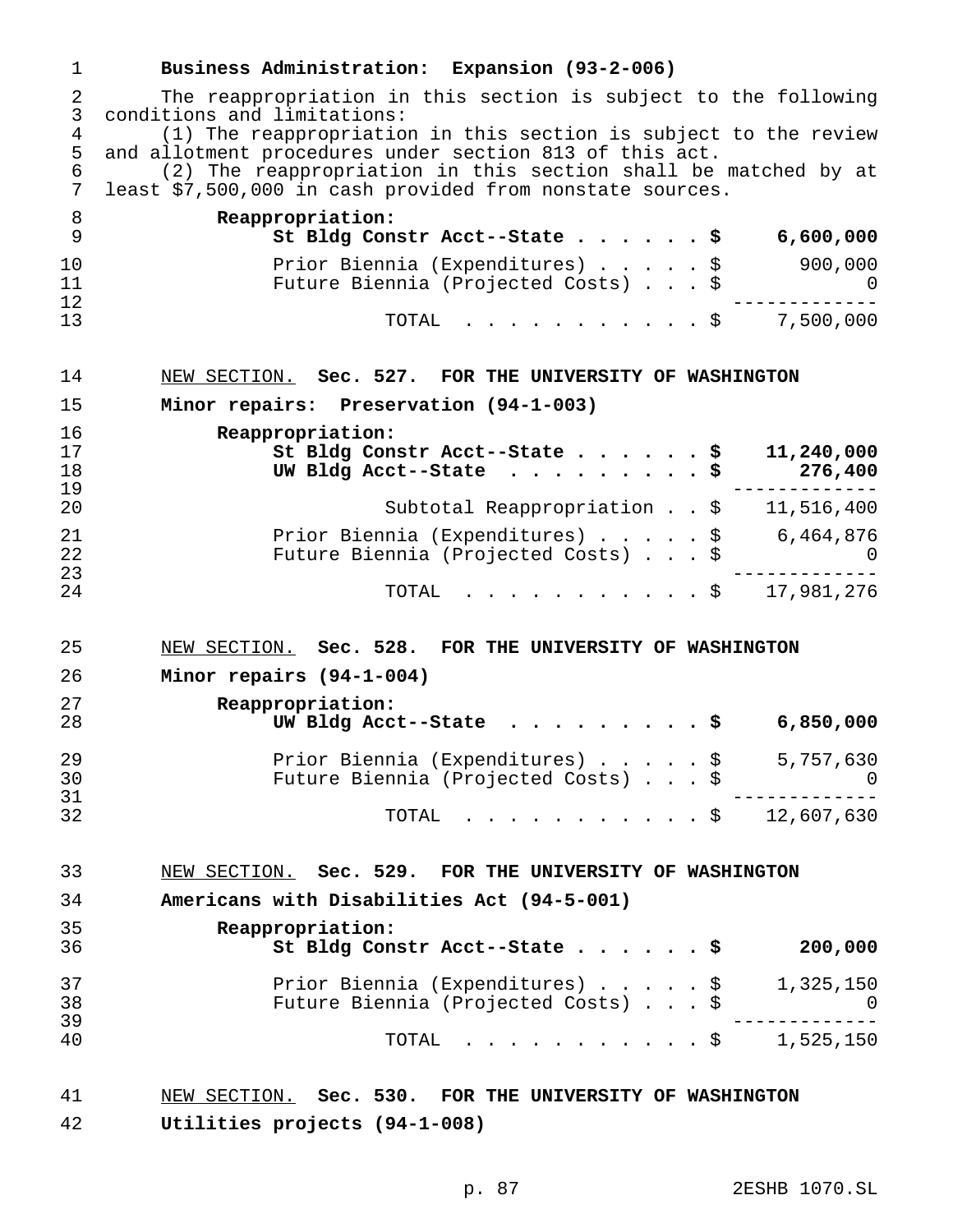|           | Reappropriation:<br>St Bldg Constr Acct--State \$                      |  |  | 800,000   |
|-----------|------------------------------------------------------------------------|--|--|-----------|
| -4<br>- 5 | Prior Biennia (Expenditures) \$<br>Future Biennia (Projected Costs) \$ |  |  | 1,396,009 |
|           | TOTAL S                                                                |  |  | 2,196,009 |

#### NEW SECTION. **Sec. 531. FOR THE UNIVERSITY OF WASHINGTON**

# **Infrastructure projects: Savings (94-1-999)**

 Projects that are completed in accordance with section 812 of this act that have been reviewed by the office of financial management may have their remaining funds transferred to this project for the following purposes: (1) Road and sidewalk repair; (2) roof repair; (3) electrical system repair; (4) steam and utility distribution system repair; (5) plumbing system repair; (6) heating, ventilation, and air conditioning repairs; and (7) emergency repairs due to natural disasters or accidents.

 A report of any transfer effected under this section shall be filed with the legislative fiscal committees of the senate and house of representatives by the office of financial management.

| 20<br>21 | Reappropriation:<br>St Bldg Constr Acct--State \$                      |          |
|----------|------------------------------------------------------------------------|----------|
| 22<br>23 | Prior Biennia (Expenditures) \$<br>Future Biennia (Projected Costs) \$ | $\Omega$ |
| 24<br>25 | TOTAL S                                                                |          |

#### NEW SECTION. **Sec. 532. FOR THE UNIVERSITY OF WASHINGTON**

```
27 Minor repairs (94-2-005)
```

| 28<br>29 | Reappropriation:<br>UW Bldg Acct--State $\ldots$ \$                    |  | 5,200,000 |
|----------|------------------------------------------------------------------------|--|-----------|
| 30<br>31 | Prior Biennia (Expenditures) \$<br>Future Biennia (Projected Costs) \$ |  | 1,871,000 |
| 32<br>33 | TOTAL $\ldots$ \$ 7,071,000                                            |  |           |

## NEW SECTION. **Sec. 533. FOR THE UNIVERSITY OF WASHINGTON**

#### **Tacoma Branch Campus--Phase II: Predesign (94-2-500)**

 The appropriation in this section is subject to the following 37 conditions and limitations:<br>38 (1) No money from this

(1) No money from this appropriation may be expended that would be inconsistent with the recommendations of the higher education coordinating board.

 (2) The appropriation in this section is subject to the review and allotment procedures under sections 813 and 815 of this act.

| 43  | Reappropriation:                            |
|-----|---------------------------------------------|
| -44 | St Bldg Constr Acct--State \$<br>33,455,244 |
| -45 | Appropriation:                              |
| -46 | St Bldg Constr Acct--State \$<br>5,700,000  |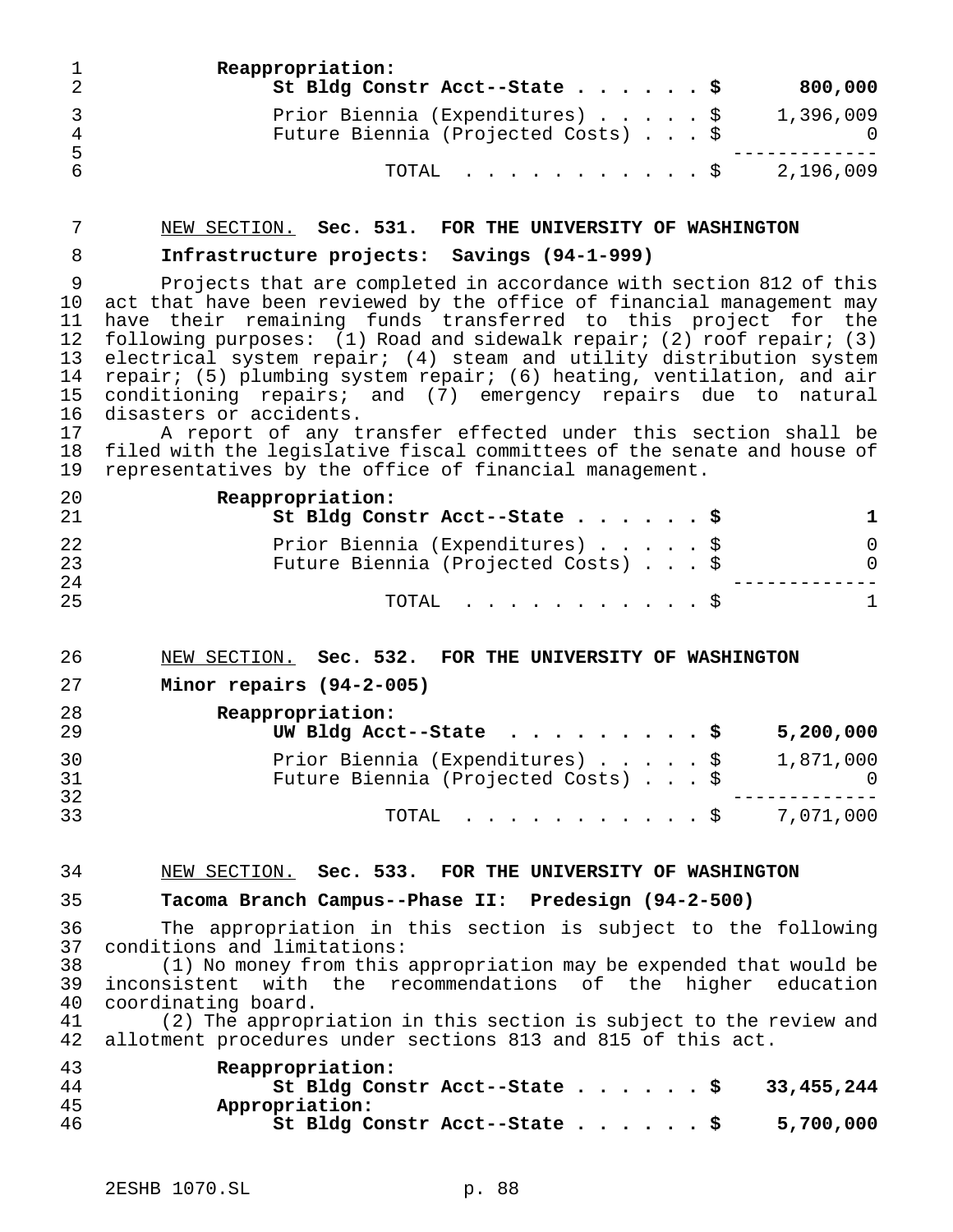| 1<br>$\overline{2}$<br>$\mathfrak{Z}$ | 17,738,913<br>Prior Biennia (Expenditures) \$<br>Future Biennia (Projected Costs) \$<br>35,320,000                                                                                                                                                                       |
|---------------------------------------|--------------------------------------------------------------------------------------------------------------------------------------------------------------------------------------------------------------------------------------------------------------------------|
| $\overline{4}$                        | TOTAL<br>92, 214, 157<br>$\cdot$ $\cdot$ \$                                                                                                                                                                                                                              |
| 5                                     | NEW SECTION. Sec. 534. FOR THE UNIVERSITY OF WASHINGTON                                                                                                                                                                                                                  |
| 6<br>7<br>8<br>9                      | Suzzallo Library renovation--Phase I design: To design the phase<br>I remodeling of the 1925, 1935, and 1963 building and additions to<br>structural, mechanical, electrical, and<br>life<br>safety<br>address<br>deficiencies (94-1-015)                                |
| 10<br>11<br>12<br>13                  | The appropriation in this section shall not be expended until the<br>documents described in the capital project review requirements process<br>and procedures prescribed by the office of financial management have<br>been complied with under section 813 of this act. |
| 14<br>15<br>16<br>17                  | Appropriation:<br>UW Bldg Acct--State $\ldots$ \$<br>717,600<br>St Bldg Constr Acct--State \$<br>2,142,275                                                                                                                                                               |
| 18                                    | Subtotal Appropriation \$ 2,859,875                                                                                                                                                                                                                                      |
| 19<br>20<br>21                        | Prior Biennia (Expenditures) \$<br>517,750<br>Future Biennia (Projected Costs) \$<br>29,076,925                                                                                                                                                                          |
| 22                                    | 32, 454, 550<br>TOTAL<br>. \$                                                                                                                                                                                                                                            |
|                                       |                                                                                                                                                                                                                                                                          |
| 23<br>24                              | NEW SECTION. Sec. 535. FOR THE UNIVERSITY OF WASHINGTON<br>Minor safety repairs: Preservation (96-1-001)                                                                                                                                                                 |
| 25<br>26                              | The appropriation in this section shall support the detailed list                                                                                                                                                                                                        |
| 27<br>28                              | of projects maintained by the office of financial management.<br>Appropriation:<br>St Bldg Constr Acct--State \$<br>3,700,000                                                                                                                                            |
| 29<br>30                              | Prior Biennia (Expenditures) \$<br>$\mathbf 0$<br>16,000,000<br>Future Biennia (Projected Costs) \$                                                                                                                                                                      |
| 31<br>32                              | $. \$ 19,700,000$<br>TOTAL                                                                                                                                                                                                                                               |
| 33                                    | NEW SECTION. Sec. 536. FOR THE UNIVERSITY OF WASHINGTON                                                                                                                                                                                                                  |
| 34                                    | Minor works: Building renewal (96-1-002)                                                                                                                                                                                                                                 |
| 35<br>36                              | The appropriation in this section shall support the detailed list<br>of projects maintained by the office of financial management.                                                                                                                                       |
| 37<br>38<br>39                        | Appropriation:<br>7,047,000<br>UW Bldg Acct--State $\ldots$<br>. \$<br>St Bldg Constr Acct--State \$<br>2,000,000                                                                                                                                                        |
| 40<br>41                              | Subtotal Appropriation \$<br>9,047,000                                                                                                                                                                                                                                   |
| 42<br>43<br>44                        | Prior Biennia (Expenditures) \$<br>$\Omega$<br>Future Biennia (Projected Costs) \$<br>53,000,000                                                                                                                                                                         |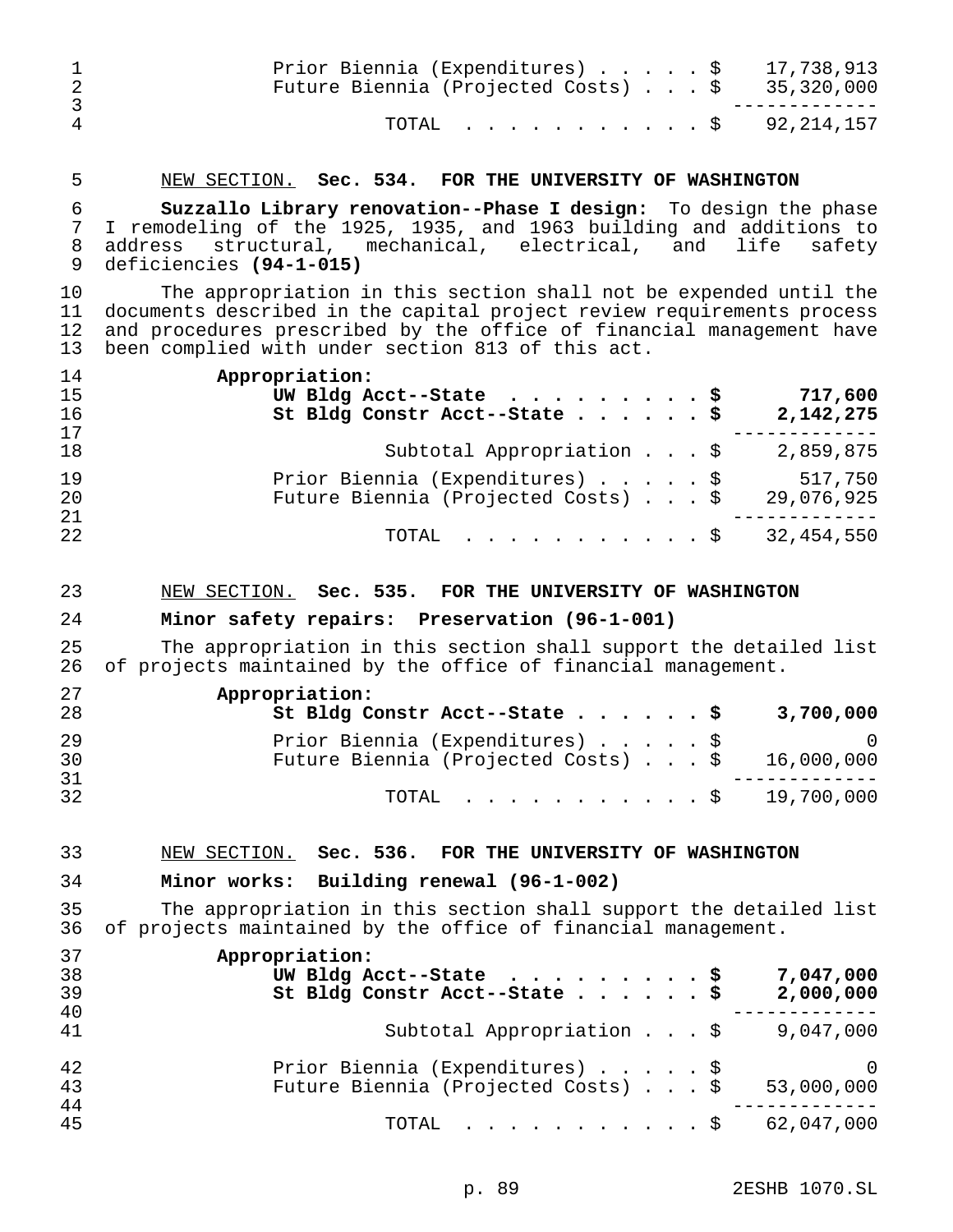NEW SECTION. **Sec. 537. FOR THE UNIVERSITY OF WASHINGTON**

## **Minor works: Utility infrastructure (96-1-004)**

 The appropriation in this section shall support the detailed list of projects maintained by the office of financial management.

| -5 | Appropriation:<br>St Bldg Constr Acct--State $\frac{1}{5}$ |  |  | 5,900,000  |
|----|------------------------------------------------------------|--|--|------------|
|    | Prior Biennia (Expenditures) \$                            |  |  |            |
|    | Future Biennia (Projected Costs) \$                        |  |  | 26,000,000 |
| 10 | TOTAL $\ldots$ \$ 31,900,000                               |  |  |            |

#### NEW SECTION. **Sec. 538. FOR THE UNIVERSITY OF WASHINGTON**

 **Law School Building--Design and development:** To design a new law school and law library facility

14 In addition to any state appropriation for this project, at least<br>15 one-third of the cost of this project, including the costs of design, one-third of the cost of this project, including the costs of design, construction and consulting services, shall be derived from private matching funds. The appropriation in this section shall not be 18 expended on design documents until the University of Washington has<br>19 secured \$10,000,000 in private matching funds. Such funds, in the form 19 secured \$10,000,000 in private matching funds. Such funds, in the form<br>20 of cash or written pledges, must be secured by no later than July 1, 20 of cash or written pledges, must be secured by no later than July 1,<br>21 1997. In the event \$10,000,000 is not secured by that date, the 21 1997. In the event \$10,000,000 is not secured by that date, the<br>22 appropriation in this section shall be null and void. 22 appropriation in this section shall be null and void.<br>23 The appropriation in this section is subject to

The appropriation in this section is subject to the review and allotment procedures under section 813 of this act.

| 25<br>26 | Appropriation:<br>UW Bldg Acct--State $\ldots$ \$<br>1,140,000                                        |
|----------|-------------------------------------------------------------------------------------------------------|
| 27<br>28 | Prior Biennia (Expenditures) \$<br>128,000<br>Future Biennia (Projected Costs) $\ldots$ \$ 33,860,000 |
| 29<br>30 | TOTAL $\ldots$ , $\ldots$ , $\ldots$ , $\frac{1}{28}$ , 000                                           |

#### NEW SECTION. **Sec. 539. FOR THE UNIVERSITY OF WASHINGTON**

 **Health Sciences Center BB Tower Elevators--Design and construction:** To design and construct the addition of one elevator and upgrading of the existing elevators in the health sciences center BB-wing and tower **(96-1-013)**

 The appropriation in this section is subject to the review and allotment procedures under section 813 of this act.

| 38 | Appropriation:                                        |
|----|-------------------------------------------------------|
| 39 | UW Bldg Acct--State $\ldots$ \$<br>210,700            |
| 40 | St Bldg Constr Acct--State \$<br>4,981,900            |
| 41 |                                                       |
| 42 | Subtotal Appropriation \$<br>5,192,600                |
| 43 | Prior Biennia (Expenditures) \$<br>117,000            |
| 44 | Future Biennia (Projected Costs) \$<br>$\overline{0}$ |
| 45 |                                                       |
| 46 | 5,309,600<br>$\text{TOTAL}$ $\S$                      |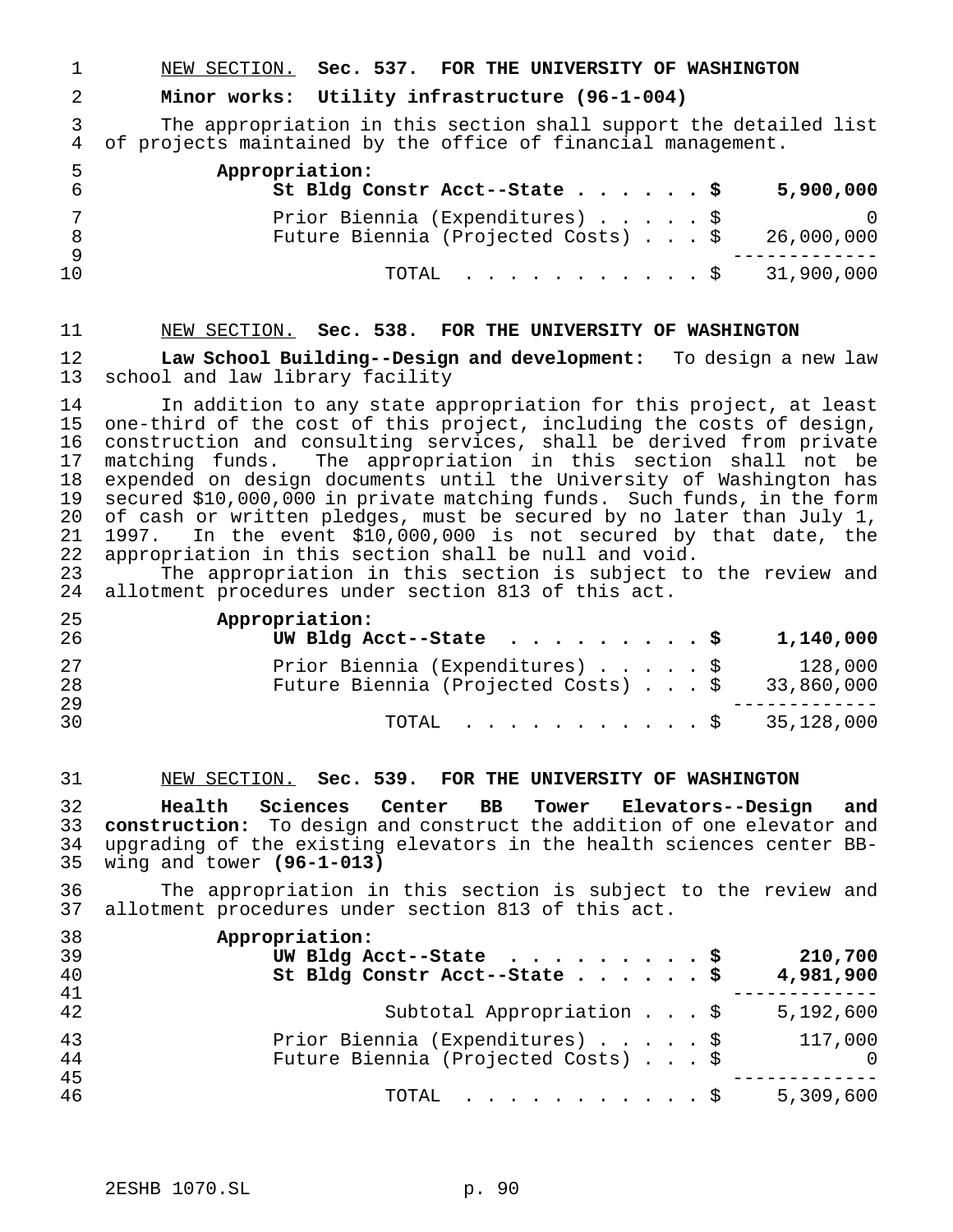NEW SECTION. **Sec. 540. FOR THE UNIVERSITY OF WASHINGTON Health Sciences Center D-Wing Dent Student Lab: Design and construction (96-1-016) Appropriation: UW Bldg Acct--State .........\$ 112,100 St Bldg Constr Acct--State......\$ 2,905,000** ------------- 8 Subtotal Appropriation . . . \$ 3,017,100 Prior Biennia (Expenditures).....\$ 0 Future Biennia (Projected Costs) . . . \$ 0 ------------- TOTAL ...........\$ 3,017,100

 NEW SECTION. **Sec. 541. FOR THE UNIVERSITY OF WASHINGTON Social Work third floor addition--Design and construction:** To design and construct a 12,000 gross square foot partial third floor addition to the Social Work and Speech and Hearing Sciences Building **(96-2-010)**

| 18<br>19<br>20 | Appropriation:<br>UW Bldg Acct--State $\ldots$ \$<br>126,400<br>St Bldg Constr Acct--State \$<br>2,789,200 |
|----------------|------------------------------------------------------------------------------------------------------------|
| 21             |                                                                                                            |
| 22             | Subtotal Appropriation \$<br>2,915,600                                                                     |
| 23             | Prior Biennia (Expenditures) \$<br>0                                                                       |
| 24             | Future Biennia (Projected Costs) \$<br>0                                                                   |
| 25             |                                                                                                            |
| 26             | TOTAL $\ldots$ \$ 2,915,600                                                                                |

# NEW SECTION. **Sec. 542. FOR THE UNIVERSITY OF WASHINGTON Hogness/Health Sciences Center Lobby: Americans with Disabilities Act improvements (96-1-022)**

| 30<br>-31 | Appropriation:<br>St Bldg Constr Acct--State \$<br>1,300,000 |
|-----------|--------------------------------------------------------------|
| -32       | Prior Biennia (Expenditures) \$                              |
| 33        | Future Biennia (Projected Costs) \$<br>$\Omega$              |
| 34        |                                                              |
| 35        | 1,300,000<br>TOTAL Ş                                         |

# NEW SECTION. **Sec. 543. FOR THE UNIVERSITY OF WASHINGTON**

 **Ocean and Fisheries Science Buildings II & III: Design and site preparation:** To design the 125,673 gross square foot OFS II (Fisheries) and 106,000 gross square foot OFS III (Oceanography) buildings and clear and prepare sites for future construction **(96-2- 006)**

 The appropriation in this section is subject to the following conditions and limitations:

 (1) \$991,000 of the amount reappropriated in section 521 of this act for predesign of this project shall be used for design.

 (2) The appropriation in this section is subject to the review and allotment procedures under section 813 of this act.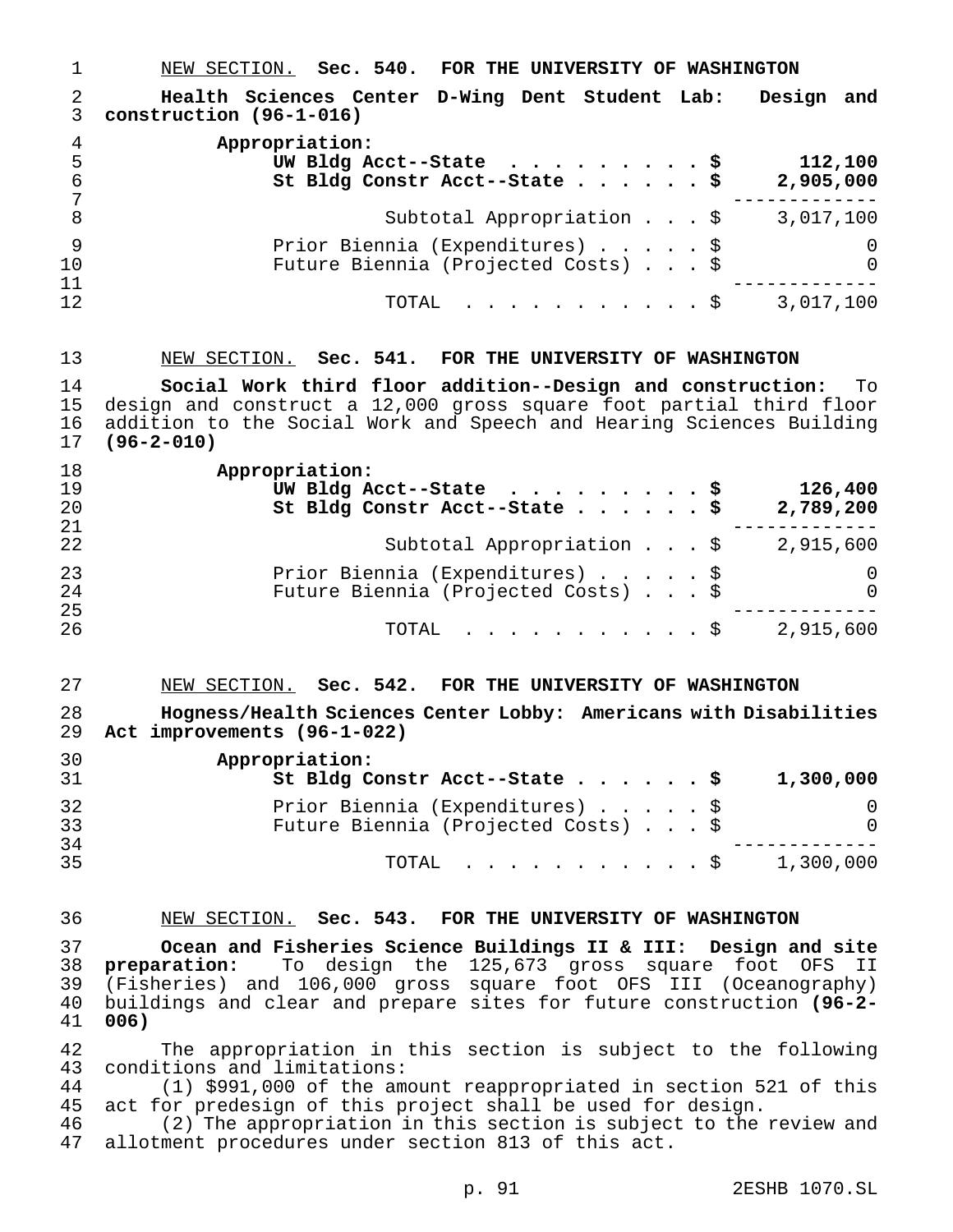| $\mathbf{1}$<br>-2<br>$\mathsf{3}$<br>$\overline{4}$ | Appropriation:<br>1,548,150<br>UW Bldg Acct--State $\ldots$ \$<br>St Bldg Constr Acct--State \$<br>5,932,025 |
|------------------------------------------------------|--------------------------------------------------------------------------------------------------------------|
| -5                                                   | Subtotal Appropriation \$<br>7,480,175                                                                       |
| -6<br>7<br>8                                         | Prior Biennia (Expenditures) \$<br>558,400<br>Future Biennia (Projected Costs) \$<br>65,758,625              |
| 9                                                    | TOTAL \$ 73,797,200                                                                                          |

#### NEW SECTION. **Sec. 544. FOR THE UNIVERSITY OF WASHINGTON**

 **West Electrical Power Station:** To design and construct the installation of new transformers, switch gear facilities, and primary distribution feeders at the west receiving station **(96-2-011)**

 The appropriation in this section is subject to the following conditions and limitations: The appropriation in this section is subject to the review and allotment procedures under section 813 of this act.

| 18 | Appropriation:                                  |
|----|-------------------------------------------------|
| 19 | UW Bldg Acct--State $\ldots$ \$<br>204,000      |
| 20 | St Bldg Constr Acct--State \$<br>6,600,000      |
| 21 |                                                 |
| 22 | 6,804,000<br>Subtotal Appropriation \$          |
| 23 | Prior Biennia (Expenditures) \$<br>0            |
| 24 | Future Biennia (Projected Costs) \$<br>$\Omega$ |
| 25 |                                                 |
| 26 | 6,804,000<br>TOTAL $\ldots$ \$                  |

 NEW SECTION. **Sec. 545.** It is the intention of the legislature that the state dispose of its interest in the Wellington Hills property for consideration at fair market value and that the net proceeds of the sale be deposited into the state building construction account in the state treasury.

#### NEW SECTION. **Sec. 546. FOR THE UNIVERSITY OF WASHINGTON**

 **Power Plant Boiler #7--Design and construction:** To design and 34 construct an addition to the south end of the Power Plant to house a<br>35 new Boiler #7 (96-2-020) new Boiler #7 **(96-2-020)**

 The appropriation in this section is subject to the review and allotment procedures under section 813 of this act.

| 38 | Appropriation:                                  |
|----|-------------------------------------------------|
| 39 | UW Bldg Acct--State $\ldots$ \$<br>288,703      |
| 40 | St Bldg Constr Acct--State \$<br>9,623,297      |
| 41 |                                                 |
| 42 | Subtotal Appropriation \$<br>9,912,000          |
| 43 | Prior Biennia (Expenditures) \$<br>0            |
| 44 | Future Biennia (Projected Costs) \$<br>$\Omega$ |
| 45 |                                                 |
| 46 | 9,912,000<br>TOTAL $\ldots$ $\S$                |
|    |                                                 |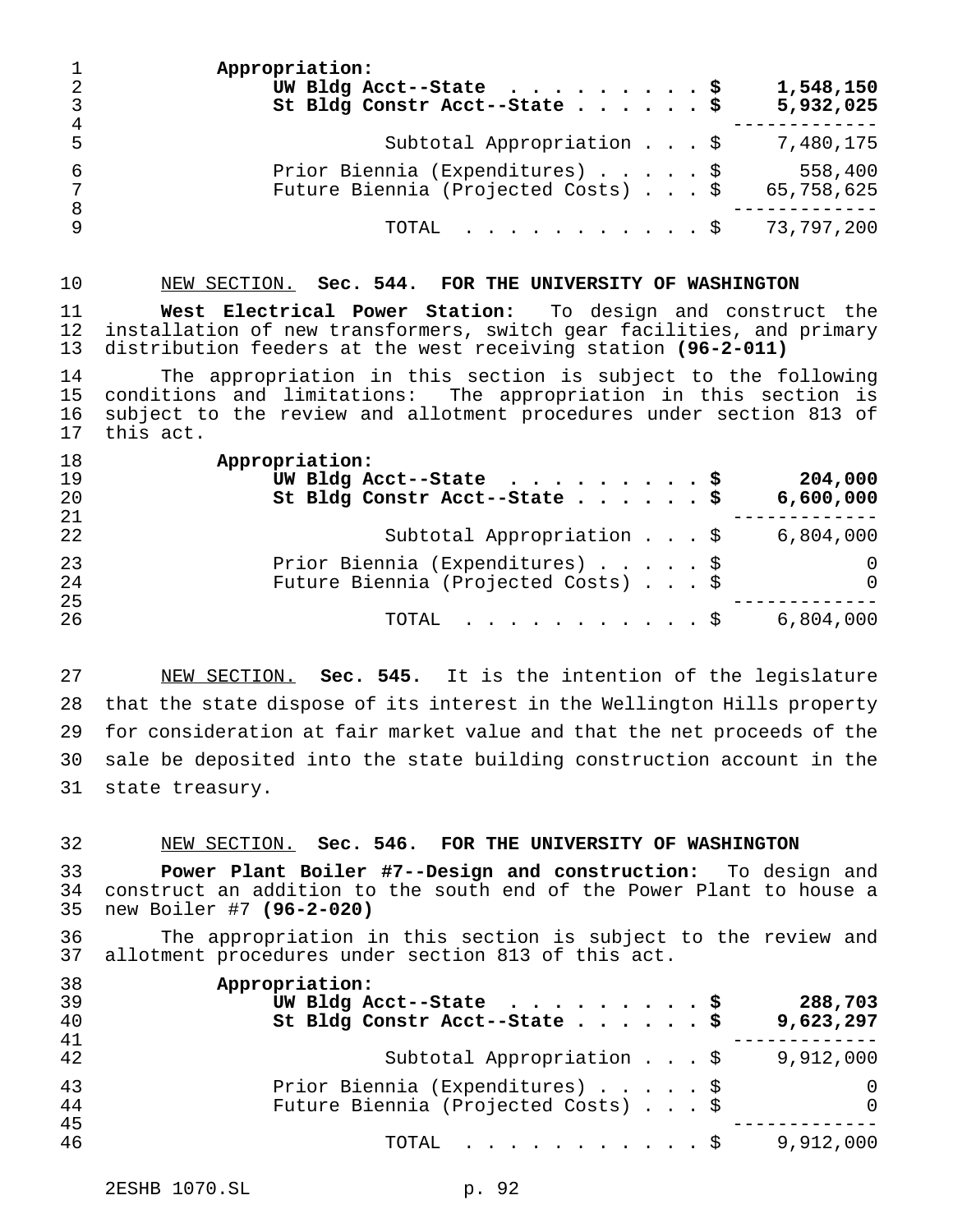NEW SECTION. **Sec. 547. FOR THE UNIVERSITY OF WASHINGTON**

 **Southwest Campus utilities phase I--Design and construction:** To 3 design and construct the extension of utilities to serve the southwest<br>4 campus development (96-2-027) campus development **(96-2-027)**

 The appropriation in this section is subject to the review and allotment procedures under section 813 of this act.

|     | Appropriation:                                   |
|-----|--------------------------------------------------|
| - 8 | UW Bldg Acct--State $\ldots$ \$<br>285,600       |
| 9   | St Bldg Constr Acct--State \$<br>9,023,900       |
| 10  |                                                  |
| 11  | Subtotal Appropriation \$<br>9,309,500           |
| 12  | Prior Biennia (Expenditures) \$<br>152,000       |
| 13  | Future Biennia (Projected Costs) \$<br>$\bigcap$ |
| 14  |                                                  |
| 15  | 9,461,500<br>TOTAL \$                            |

- NEW SECTION. **Sec. 548. FOR WASHINGTON STATE UNIVERSITY**
- **Branch campus acquisition (90-5-002)**

| 18<br>19 | Reappropriation:<br>St Bldg Constr Acct--State \$<br>42,000                       |
|----------|-----------------------------------------------------------------------------------|
| 20<br>21 | Prior Biennia (Expenditures) \$<br>735,424<br>Future Biennia (Projected Costs) \$ |
| 22<br>23 | 777,424<br>TOTAL Ş                                                                |

#### NEW SECTION. **Sec. 549. FOR WASHINGTON STATE UNIVERSITY**

 **Hazardous, pathological, and radioactive waste handling facilities:** To provide centralized facilities to prepare, package, and ship biomedical, pathological, hazardous, low-level, and nonradioactive waste **(92-1-019)**

| 29<br>30 | Reappropriation:<br>St Bldg Constr Acct--State \$<br>991,640                      |
|----------|-----------------------------------------------------------------------------------|
| 31<br>32 | Prior Biennia (Expenditures) \$<br>197,714<br>Future Biennia (Projected Costs) \$ |
| 33<br>34 | 1,189,354<br>TOTAL S                                                              |

## NEW SECTION. **Sec. 550. FOR WASHINGTON STATE UNIVERSITY**

 **Todd Hall renovation:** To renovate the entire building, including upgrading electrical and other building-wide systems, modernizing and refurnishing of classrooms and offices **(92-1-021)**

 The reappropriation in this section is subject to the review and allotment procedures under section 813 of this act.

| 41<br>42<br>43<br>44 | Reappropriation:<br>WSU Bldg Acct--State \$<br>3,478,000<br>2,626,444<br>St Bldg Constr Acct--State $\frac{1}{5}$ |
|----------------------|-------------------------------------------------------------------------------------------------------------------|
| 45                   | Subtotal Reappropriation \$<br>6,104,444                                                                          |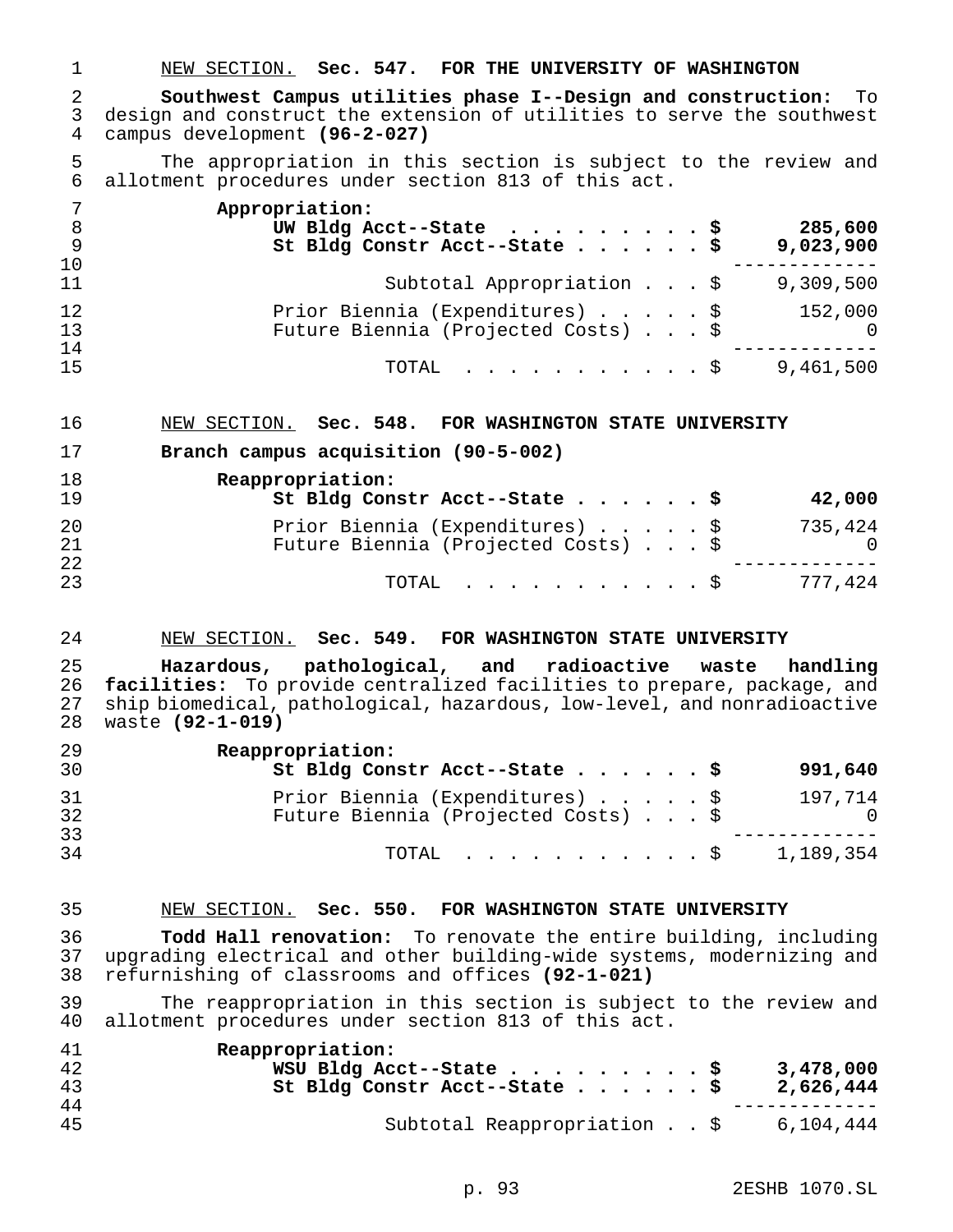| 1<br>$\overline{2}$<br>3 | Prior Biennia (Expenditures) \$<br>8,577,065<br>Future Biennia (Projected Costs) \$                                                                                                             | O        |
|--------------------------|-------------------------------------------------------------------------------------------------------------------------------------------------------------------------------------------------|----------|
| $\overline{4}$           | 14,681,509<br>TOTAL<br>. \$                                                                                                                                                                     |          |
| 5                        | NEW SECTION. Sec. 551. FOR WASHINGTON STATE UNIVERSITY                                                                                                                                          |          |
| 6<br>7<br>8              | Veterinary Teaching Hospital--Construction: To construct, equip,<br>and furnish a new teaching hospital for the department of veterinary<br>medicine and surgery (92-2-013)                     |          |
| 9<br>10                  | The reappropriation in this section is subject to the review and<br>allotment procedures under section 813 of this act.                                                                         |          |
| 11<br>12<br>13           | Reappropriation:<br>H Ed Reimb Constr Acct--State \$<br>10,214,399<br>2,200,000<br>St Bldg Constr Acct--State<br>. \$                                                                           |          |
| 14<br>15                 | Subtotal Reappropriation \$<br>12,414,399                                                                                                                                                       |          |
| 16<br>17                 | Prior Biennia (Expenditures) \$<br>19,643,672<br>Future Biennia (Projected Costs) \$                                                                                                            | $\Omega$ |
| 18<br>19                 | 32,058,071<br>TOTAL<br>. \$                                                                                                                                                                     |          |
| 20                       | NEW SECTION. Sec. 552. FOR WASHINGTON STATE UNIVERSITY                                                                                                                                          |          |
| 21<br>22<br>23           | Fulmer Hall--Fulmer Annex renovation: To renovate Fulmer Hall<br>Annex to meet fire, safety, and handicap access code requirements and<br>to make changes in functional use of space (92-2-023) |          |
| 24<br>25                 | The reappropriation in this section is subject to the review and<br>allotment procedures under section 813 of this act.                                                                         |          |
| 26<br>27                 | Reappropriation:<br>St Bldg Constr Acct--State \$<br>12, 212, 322                                                                                                                               |          |
| 28<br>29<br>30           | Prior Biennia (Expenditures) \$<br>908,367<br>Future Biennia (Projected Costs)                                                                                                                  | 0        |
| 31                       | $\ldots$ \$ 13,120,689<br>TOTAL                                                                                                                                                                 |          |
| 32                       | NEW SECTION. Sec. 553. FOR WASHINGTON STATE UNIVERSITY                                                                                                                                          |          |
| 33<br>34                 | <b>Student services addition:</b> To design and construct a building for<br>consolidated student service functions (92-2-027)                                                                   |          |
| 35<br>36                 | The reappropriation in this section is subject to the review and<br>allotment procedures under section 813 of this act.                                                                         |          |
| 37<br>38                 | Reappropriation:<br>10,173,300<br>St Bldg Constr Acct--State \$                                                                                                                                 |          |
| 39<br>40                 | Prior Biennia (Expenditures) \$<br>4,826,700<br>Future Biennia (Projected Costs) \$                                                                                                             | $\Omega$ |
| 41<br>42                 | 15,000,000<br>TOTAL<br>$\mathcal{S}$                                                                                                                                                            |          |
| 43                       | NEW SECTION. Sec. 554. FOR WASHINGTON STATE UNIVERSITY                                                                                                                                          |          |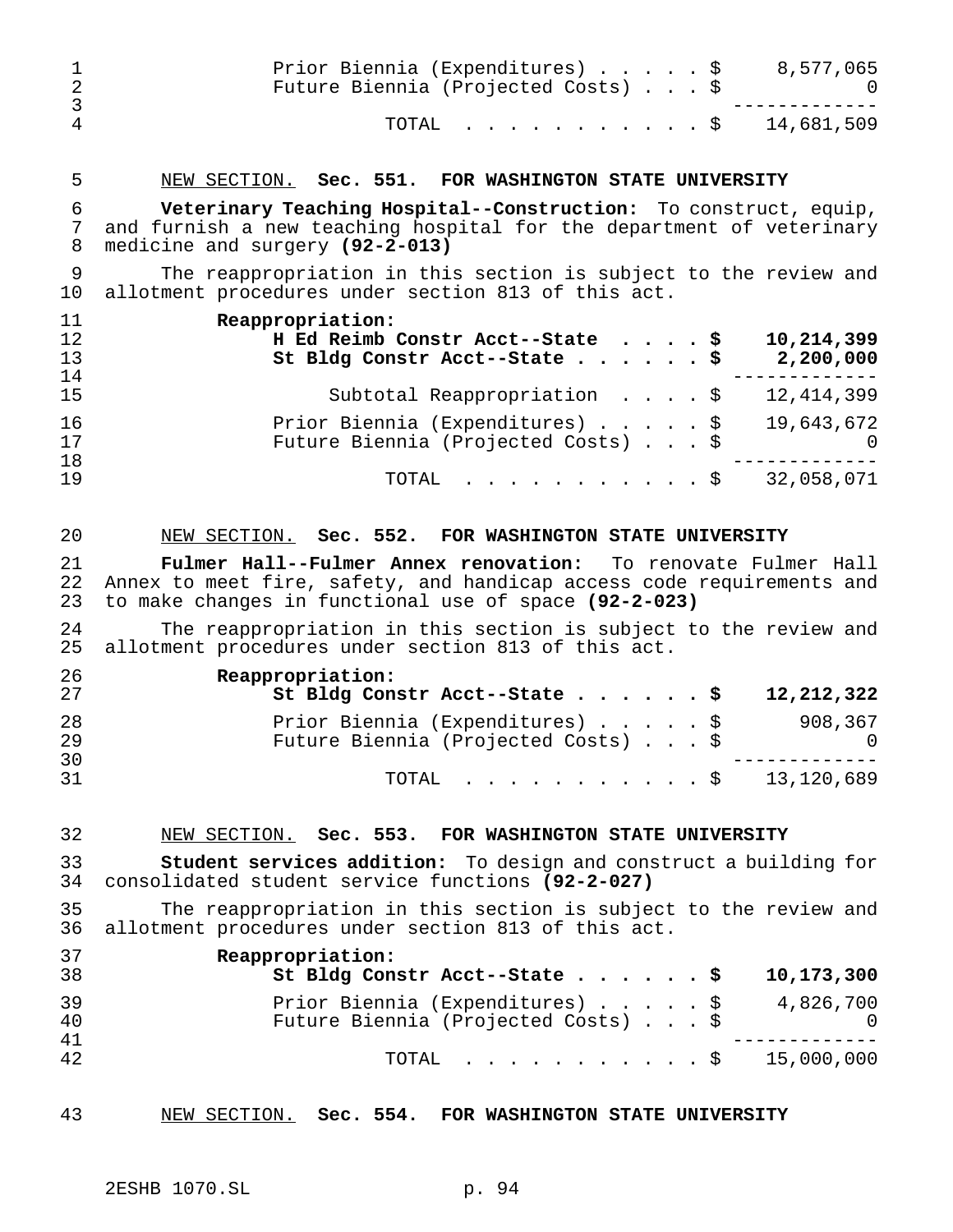| 1<br>$\overline{2}$<br>3 | <b>Records and maintenance materials:</b> To construct a storage<br>structure for inactive records, physical plant storage, and recycling<br>storage (92-2-028) |
|--------------------------|-----------------------------------------------------------------------------------------------------------------------------------------------------------------|
| 4<br>5                   | Reappropriation:<br>WSU Bldg Acct--State \$<br>1,250,000                                                                                                        |
| 6<br>7<br>8              | Prior Biennia (Expenditures) \$<br>395,826<br>Future Biennia (Projected Costs) \$<br>U                                                                          |
| 9                        | TOTAL<br>1,645,826<br>. \$                                                                                                                                      |
| 10                       | NEW SECTION. Sec. 555. FOR WASHINGTON STATE UNIVERSITY                                                                                                          |
| 11                       | Minor capital renewal (94-1-004)                                                                                                                                |
| 12<br>13                 | Reappropriation:<br>St Bldg Constr Acct--State \$<br>2,784,260                                                                                                  |
| 14<br>15                 | Prior Biennia (Expenditures) \$<br>3, 215, 740<br>Future Biennia (Projected Costs) \$                                                                           |
| 16<br>17                 | 6,000,000<br>. \$<br>TOTAL                                                                                                                                      |
| 18                       | NEW SECTION. Sec. 556. FOR WASHINGTON STATE UNIVERSITY                                                                                                          |
| 19                       | Bohler Gym renovation--Design: To design the renovation of the                                                                                                  |
| 20                       | existing Bohler Gym (94-1-010)                                                                                                                                  |
| 21<br>22                 | The appropriation in this section is subject to the review and<br>allotment procedures under section 813 of this act.                                           |
| 23<br>24<br>25<br>26     | Appropriation:<br>391,500<br>WSU Bldg Acct--State \$<br>1,496,600<br>St Bldg Constr Acct--State \$                                                              |
| 27                       | Subtotal Appropriation \$<br>1,888,100                                                                                                                          |
| 28<br>29                 | 49,000<br>Prior Biennia (Expenditures) \$<br>14,462,500<br>Future Biennia (Projected Costs)                                                                     |
| 30<br>31                 | TOTAL \$ 16,399,600                                                                                                                                             |
| 32                       | NEW SECTION. Sec. 557. FOR WASHINGTON STATE UNIVERSITY                                                                                                          |
| 33                       | Prosser: Septic system (94-1-500)                                                                                                                               |
| 34                       | Reappropriation:                                                                                                                                                |
| 35                       | WSU Bldg Acct--State \$<br>757,192                                                                                                                              |
| 36<br>37                 | 492,808<br>Prior Biennia (Expenditures) \$<br>Future Biennia (Projected Costs) \$<br>0                                                                          |
| 38<br>39                 | $\cdot$ \$ 1,250,000<br>TOTAL                                                                                                                                   |
| 40                       | NEW SECTION. Sec. 558. FOR WASHINGTON STATE UNIVERSITY                                                                                                          |

# **Infrastructure savings (94-1-999)**

 Projects that are completed in accordance with section 812 of this act that have been reviewed by the office of financial management may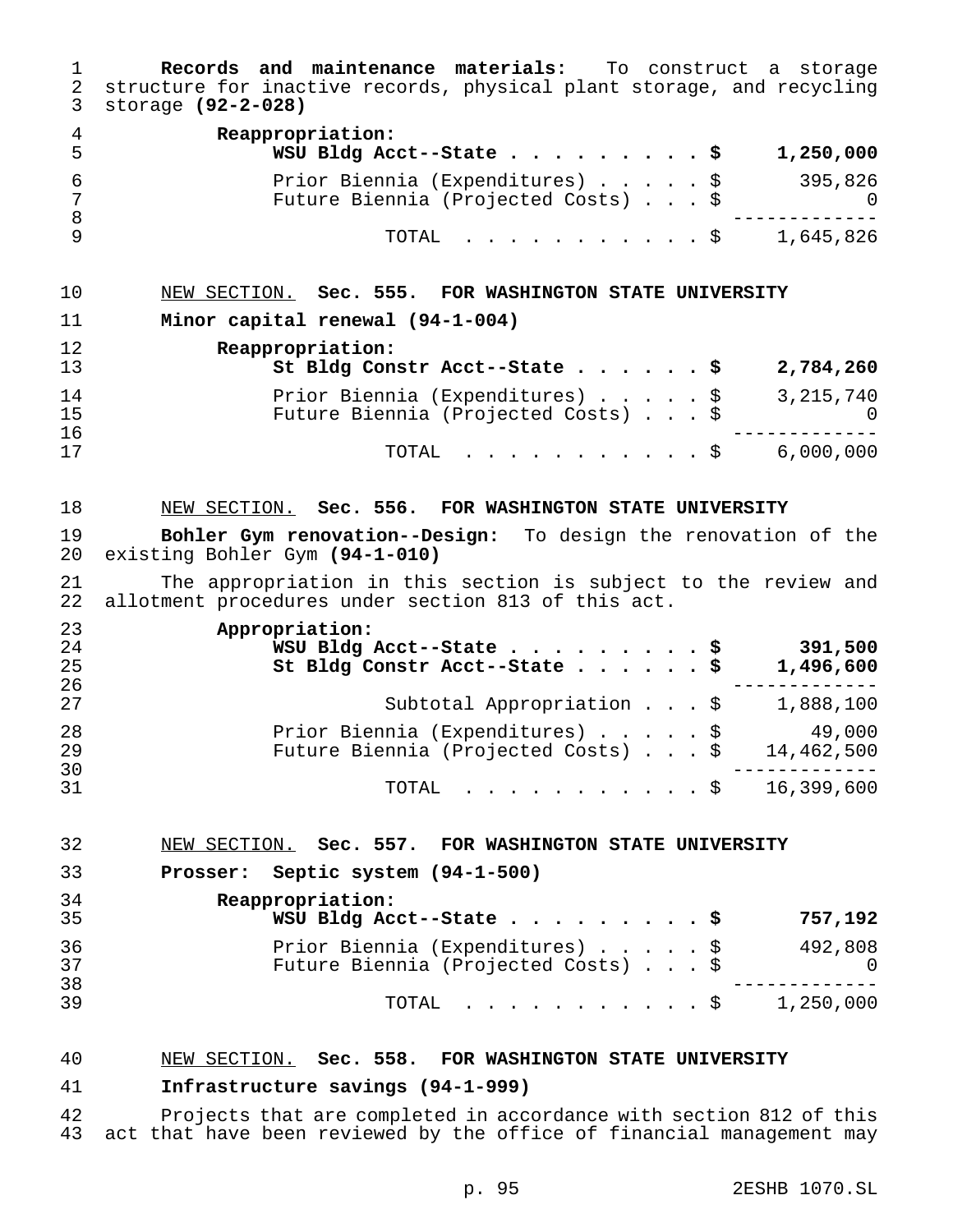have their remaining funds transferred to this project for the following purposes: (1) Road and sidewalk repair; (2) roof repair; (3) electrical system repair; (4) steam and utility distribution system repair; (5) plumbing system repair; (6) heating, ventilation, and air conditioning repairs; and (7) emergency repairs due to natural 6 disasters or accidents.<br>7 A report of any t

 A report of any transfer effected under this section shall be filed with the legislative fiscal committees of the senate and house of representatives by the office of financial management.

| 10             | Reappropriation:<br>St Bldg Constr Acct--State \$                      |  |  |  |
|----------------|------------------------------------------------------------------------|--|--|--|
| 12<br>13<br>14 | Prior Biennia (Expenditures) \$<br>Future Biennia (Projected Costs) \$ |  |  |  |
| 15             | TOTAL Ş                                                                |  |  |  |

#### NEW SECTION. **Sec. 559. FOR WASHINGTON STATE UNIVERSITY**

**Minor works (94-2-001)**

| 18<br>19 | Reappropriation:<br>St Bldg Constr Acct--State \$                      | 1,192,401 |
|----------|------------------------------------------------------------------------|-----------|
| 20<br>21 | Prior Biennia (Expenditures) \$<br>Future Biennia (Projected Costs) \$ | 1,807,599 |
| 22<br>23 | TOTAL \$ 3,000,000                                                     |           |

#### NEW SECTION. **Sec. 560. FOR WASHINGTON STATE UNIVERSITY**

**Minor capital improvements (94-2-002)**

| 26<br>27 | Reappropriation:<br>WSU Bldg Acct--State \$                            |  |  | 2,430,690        |
|----------|------------------------------------------------------------------------|--|--|------------------|
| 28<br>29 | Prior Biennia (Expenditures) \$<br>Future Biennia (Projected Costs) \$ |  |  | 3,569,310<br>- 0 |
| 30<br>31 | TOTAL Ş                                                                |  |  | 6,000,000        |

## NEW SECTION. **Sec. 561. FOR WASHINGTON STATE UNIVERSITY**

# **Hazardous waste facilities (94-2-006)**

 The appropriation in this section is subject to the review and allotment procedures under section 813 of this act.

| 36<br>37       | Appropriation:<br>WSU Bldg Acct--State \$<br>1,500,000                                                |
|----------------|-------------------------------------------------------------------------------------------------------|
| 38<br>39<br>40 | Prior Biennia (Expenditures) \$<br>211,000<br>Future Biennia (Projected Costs) $\ldots$ \$ 12,037,774 |
| 41             | TOTAL \$ 13,748,774                                                                                   |

# NEW SECTION. **Sec. 562. FOR WASHINGTON STATE UNIVERSITY**

 **Pathological and biomedical incinerator: Design and construction (94-2-012)**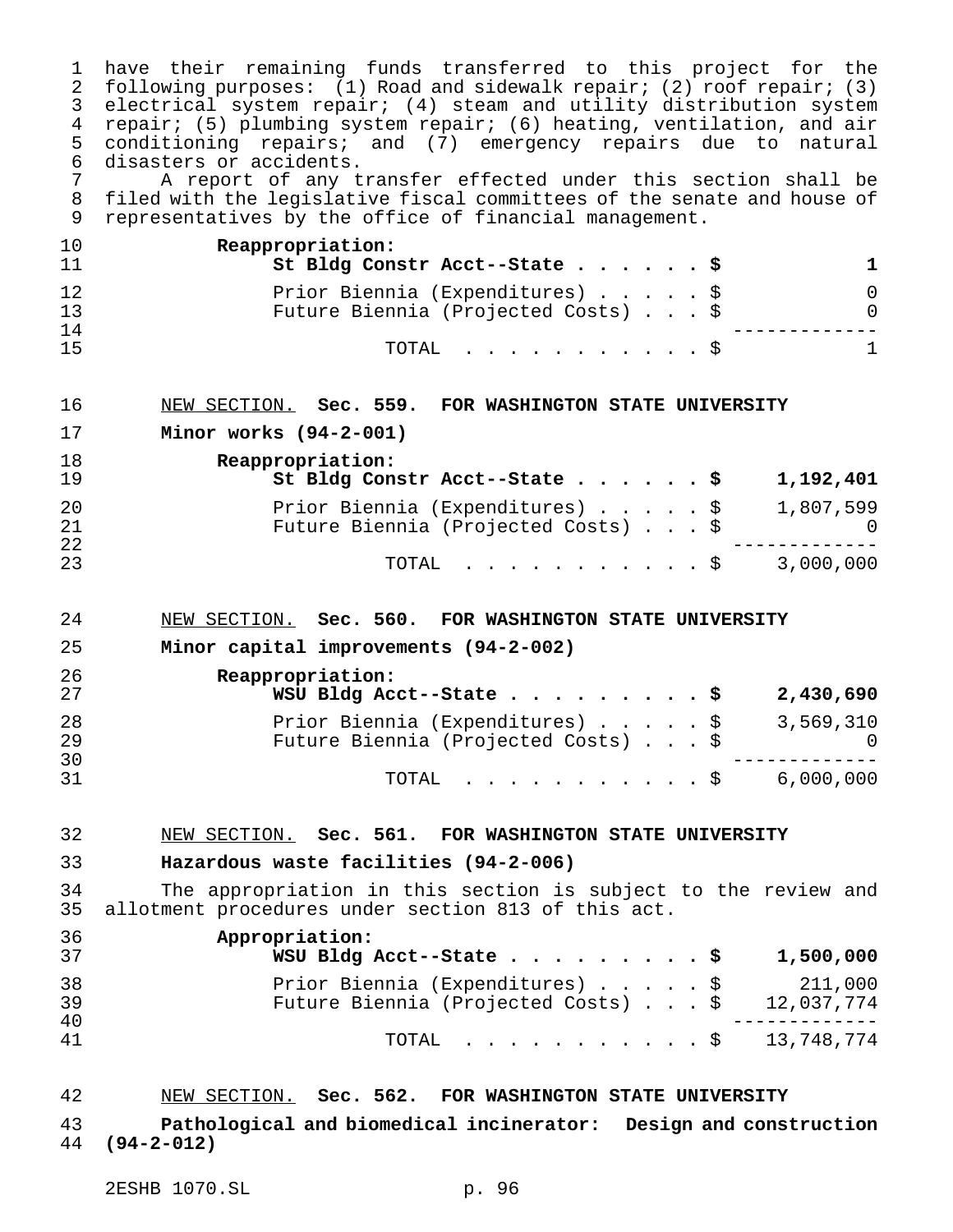| 1<br>$\overline{2}$  | Reappropriation:<br>St Bldg Constr Acct--State \$<br>3,443,000                                                                              |
|----------------------|---------------------------------------------------------------------------------------------------------------------------------------------|
| 3<br>$\overline{4}$  | Prior Biennia (Expenditures) \$<br>0<br>Future Biennia (Projected Costs) \$<br>0                                                            |
| 5<br>6               | 3,443,000<br>TOTAL<br>. \$                                                                                                                  |
| 7                    | NEW SECTION. Sec. 563. FOR WASHINGTON STATE UNIVERSITY                                                                                      |
| 8                    | Communication infrastructure renewal (94-2-013)                                                                                             |
| 9<br>10              | The appropriation in this section is subject to the review and<br>allotment procedures under section 813 of this act.                       |
| 11<br>12<br>13<br>14 | Reappropriation:<br>WSU Bldg Constr Acct--State<br>5,000,000<br>. \$<br>. \$<br>4,203,432<br>St Bldg Constr Acct--State                     |
| 15                   | Subtotal Reappropriation $\therefore$ \$ 9,203,432                                                                                          |
| 16<br>17             | Appropriation:<br>4,159,625<br>WSU Bldg Acct--State                                                                                         |
| 18<br>19             | Prior Biennia (Expenditures) \$<br>12,796,568<br>Future Biennia (Projected Costs) \$<br>0                                                   |
| 20<br>21             | 26, 159, 625<br>TOTAL<br>. <b>.</b> \$                                                                                                      |
| 22                   | NEW SECTION. Sec. 564. FOR WASHINGTON STATE UNIVERSITY                                                                                      |
| 23<br>24             | Engineering Teaching and<br>Laboratory<br>Building:<br>Research<br>Construction (94-2-014)                                                  |
| 25<br>26             | The appropriation in this section is subject to the review and<br>allotment procedures under section 813 of this act.                       |
| 27<br>28<br>29       | Reappropriation:<br>WSU Bldg Acct--State \$<br>226,379<br>Appropriation:                                                                    |
| 30<br>31<br>32       | 8,000,000<br>General Fund--Federal $\cdots$<br>St Bldg Constr Acct--State<br>17,140,300                                                     |
| 33                   | Subtotal Appropriation $\ldots$ , $\frac{1}{2}$ 25,140,300                                                                                  |
| 34                   | Prior Biennia (Expenditures) $\ldots$ , $\frac{1}{3}$ , 1,143,621                                                                           |
| 35                   | Future Biennia (Projected Costs) \$<br>. O                                                                                                  |
| 36<br>37             | $\dot{s}$ 26,510,300<br>TOTAL                                                                                                               |
|                      |                                                                                                                                             |
| 38<br>39<br>40       | NEW SECTION. Sec. 565. FOR WASHINGTON STATE UNIVERSITY<br>Chemical waste collection facilities: Design and construction<br>$(94 - 2 - 016)$ |
| 41                   | Reappropriation:                                                                                                                            |
| 42<br>43<br>44       | 2,084,274<br>WSU Bldg Acct--State<br>. \$<br>Appropriation:<br>1,000,000<br>WSU Bldg Acct--State \$                                         |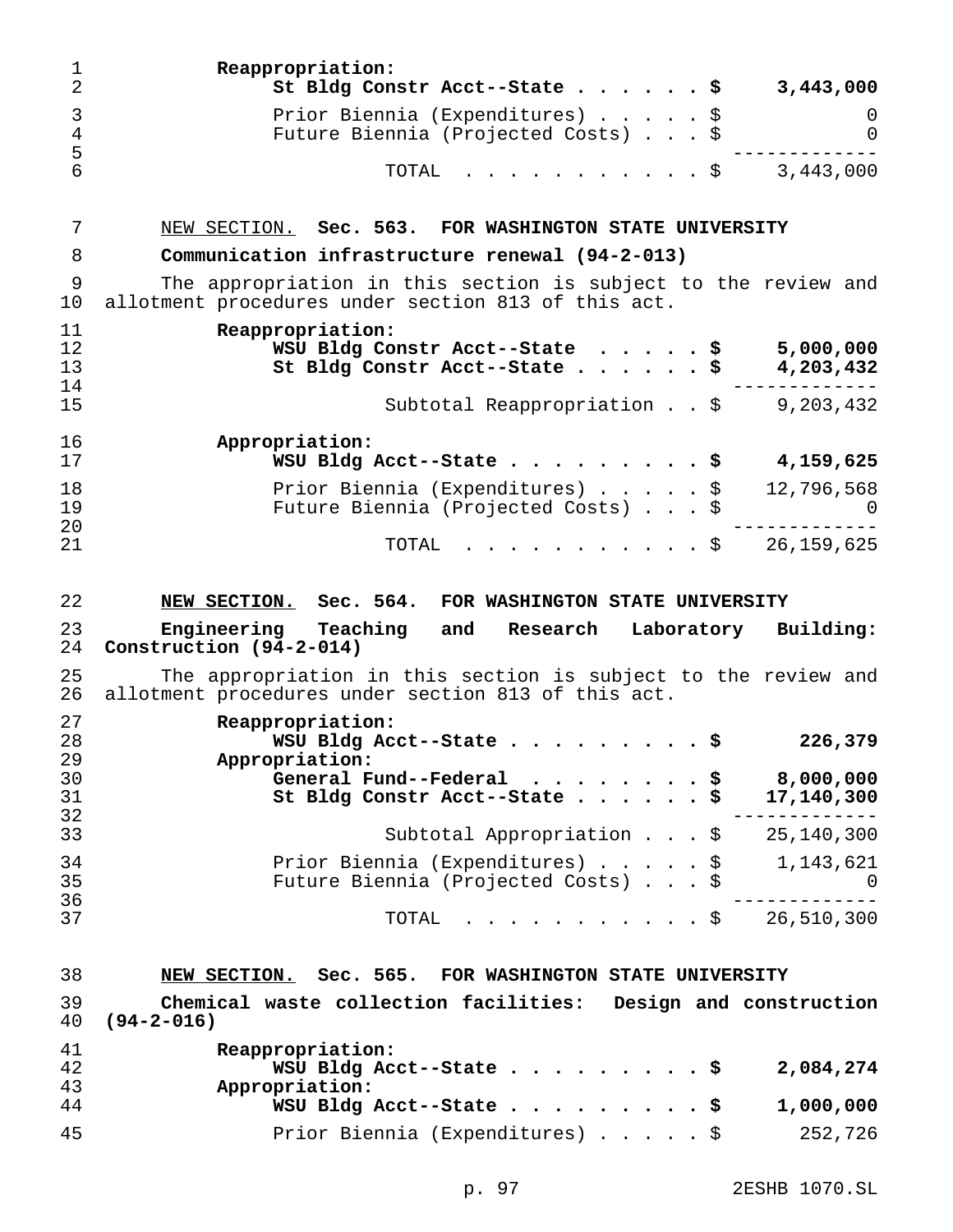| 1<br>$\overline{a}$  | Future Biennia (Projected Costs) \$<br>0                                                                                                    |
|----------------------|---------------------------------------------------------------------------------------------------------------------------------------------|
| 3                    | 3,337,000<br>TOTAL<br>$\cdot$ $\cdot$ \$                                                                                                    |
| 4                    | NEW SECTION. Sec. 566. FOR WASHINGTON STATE UNIVERSITY                                                                                      |
| 5<br>6               | Bohler Gym Addition--Design and construction: To construct a<br>45,800 gross square foot addition to Bohler Gym (94-2-017)                  |
| 7<br>8               | The appropriation in this section is subject to the review and<br>allotment procedures under section 813 of this act.                       |
| 9<br>10<br>11        | Reappropriation:<br>477,000<br>St Bldg Constr Acct--State \$                                                                                |
| 12<br>13<br>14       | Appropriation:<br>399,800<br>WSU Bldg Acct--State \$<br>8,960,400<br>St Bldg Constr Acct--State \$                                          |
| 15                   | 9,360,200<br>Subtotal Appropriation \$                                                                                                      |
| 16<br>17<br>18       | Prior Biennia (Expenditures) \$<br>517,000<br>Future Biennia (Projected Costs) \$<br>0                                                      |
| 19                   | 10,354,200<br>TOTAL<br>. \$                                                                                                                 |
| 20                   | Sec. 567. FOR WASHINGTON STATE UNIVERSITY<br>NEW SECTION.                                                                                   |
| 21<br>22             | Animal Science Laboratory Building--Design and Construction:<br>To<br>construct a 20,200 gross square foot animal science lab (94-4-018)    |
| 23<br>24             | The appropriation in this section is subject to the review and<br>allotment procedures under section 813 of this act.                       |
| 25<br>26<br>27       | Reappropriation:<br>WSU Bldg Acct--State<br>143,532<br>Appropriation:                                                                       |
| 28<br>29<br>30       | 6,332,300<br>St Bldg Constr Acct--State<br>\$<br>WSU Bldg Acct--State<br>\$<br>255,000                                                      |
| 31                   | Subtotal Appropriation $\ldots$ , \$ 6,587,300                                                                                              |
| 32<br>33<br>34       | Prior Biennia (Expenditures) \$<br>451,468<br>Future Biennia (Projected Costs) \$<br>$\overline{0}$                                         |
| 35                   | TOTAL \$ 7,182,300                                                                                                                          |
| 36                   | NEW SECTION. Sec. 568. FOR WASHINGTON STATE UNIVERSITY                                                                                      |
| 37<br>38             | Kimbrough Hall addition and remodeling: To design a 32,000 gross<br>square foot addition and remodel the existing Kimbrough Hall (94-2-019) |
| 39<br>40             | The appropriation in this section is subject to the review and<br>allotment procedures under section 813 of this act.                       |
| 41<br>42<br>43<br>44 | Appropriation:<br>238,425<br>WSU Bldg Acct--State \$<br>St Bldg Constr Acct--State \$<br>965,700                                            |
| 45                   | Subtotal Appropriation $\ldots$ , $\sharp$ 1,204,125                                                                                        |
| 46                   | Prior Biennia (Expenditures) \$ 80,000                                                                                                      |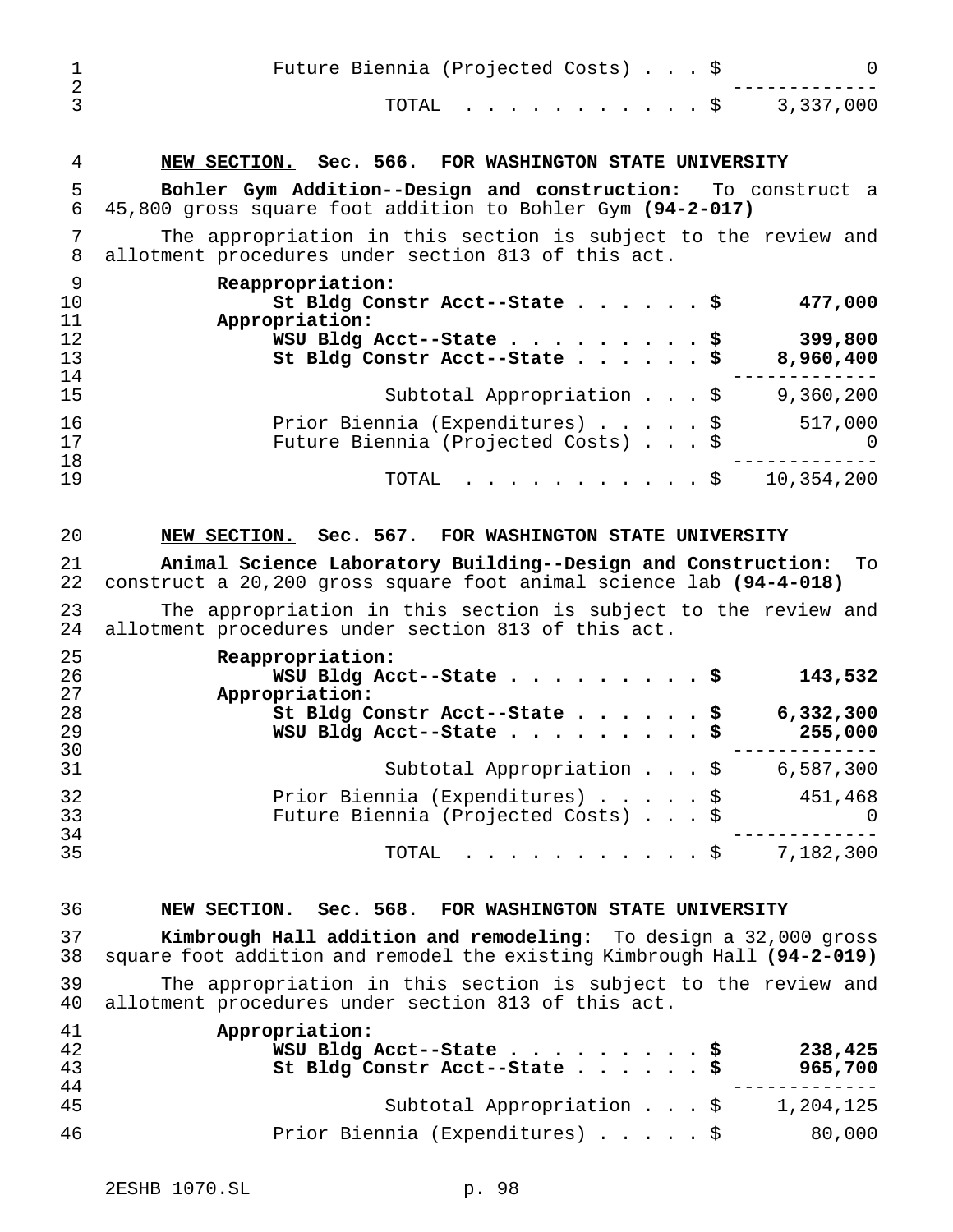|  |  |  | Future Biennia (Projected Costs) $\ldots$ \$ 10,448,875 |
|--|--|--|---------------------------------------------------------|
|  |  |  | TOTAL \$ 11,733,000                                     |

## **NEW SECTION. Sec. 569. FOR WASHINGTON STATE UNIVERSITY**

 **Intercollegiate Center for Nursing Education:** To construct and equip a new nursing education facility in Yakima **(94-2-024)**

 The appropriation in this section is subject to the following conditions and limitations:

 (1) The appropriation in this section is provided solely for a new nursing facility to be located on or adjacent to the Yakima Valley Community College unless the higher education coordinating board makes a finding that the location is not programmatically or financially feasible. The siting of the facility at a different location must be approved by the higher education coordinating board.

 (2) The facility shall be equipped with a digital link to the Washington higher education telecommunications system (WHETS).

 **Reappropriation: St Bldg Constr Acct--State......\$ 2,525,202** Prior Biennia (Expenditures).....\$ 974,798 Future Biennia (Projected Costs)...\$ 0 ------------- TOTAL ...........\$ 3,500,000

#### **NEW SECTION. Sec. 570. FOR WASHINGTON STATE UNIVERSITY**

 **Washington State University--Vancouver:** New campus construction **(94-2-902)**

26 The appropriations in this section are subject to the review and<br>27 allotment procedures under sections 813 and 815 of this act. allotment procedures under sections 813 and 815 of this act.

| 28<br>29<br>30 | Reappropriation:<br>St Bldg Constr Acct--State \$<br>23,580,000<br>Appropriation:                  |
|----------------|----------------------------------------------------------------------------------------------------|
| 31             | St Bldg Constr Acct--State \$<br>9,066,000                                                         |
| 32<br>33<br>34 | Prior Biennia (Expenditures) \$<br>10,994,362<br>Future Biennia (Projected Costs) \$<br>35,000,000 |
| 35             | TOTAL $\ldots$ , $\ldots$ , $\ldots$ , $\frac{1}{2}$ 78,640,362                                    |

| 36 |  |  | NEW SECTION. Sec. 571. FOR WASHINGTON STATE UNIVERSITY |  |  |
|----|--|--|--------------------------------------------------------|--|--|
|----|--|--|--------------------------------------------------------|--|--|

**Puyallup: Greenhouse replacements (94-2-027)**

| 38<br>39 | Reappropriation:<br>St Bldg Constr Acct--State \$<br>2,126,945                    |
|----------|-----------------------------------------------------------------------------------|
| 40<br>41 | Prior Biennia (Expenditures) \$<br>114,055<br>Future Biennia (Projected Costs) \$ |
| 42<br>43 | 2,241,000<br>TOTAL S                                                              |

#### **NEW SECTION. Sec. 572. FOR WASHINGTON STATE UNIVERSITY**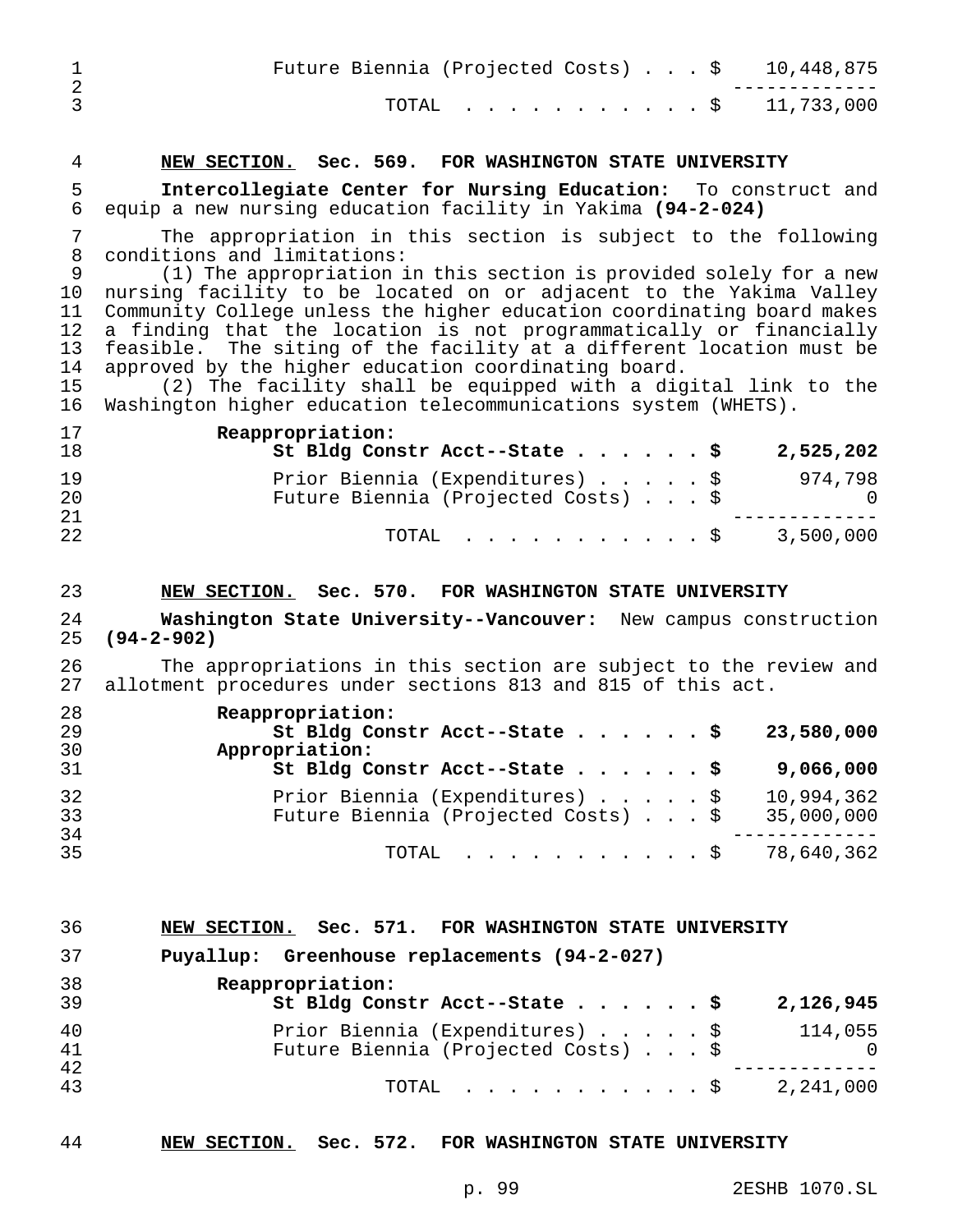| 1<br>2               | Washington State University Tri-Cities: Consolidated Information<br>Center (94-2-905)                                              |
|----------------------|------------------------------------------------------------------------------------------------------------------------------------|
| 3<br>4               | The appropriation in this section is subject to the review and<br>allotment procedures under section 813 of this act.              |
| 5<br>6<br>7<br>8     | Reappropriation:<br>St Bldg Constr Acct--State \$<br>730,500<br>Appropriation:<br>9,709,000<br>St Bldg Constr Acct--State \$       |
| 9<br>10<br>11        | 679,500<br>Prior Biennia (Expenditures) \$<br>Future Biennia (Projected Costs) \$<br>O                                             |
| 12                   | 11,119,000<br>TOTAL<br>. \$                                                                                                        |
| 13                   | NEW SECTION. Sec. 573. FOR WASHINGTON STATE UNIVERSITY                                                                             |
| 14                   | Minor works: Preservation (96-1-004)                                                                                               |
| 15<br>16             | The appropriation in this section shall support the detailed list<br>of projects maintained by the office of financial management. |
| 17<br>18<br>19<br>20 | Appropriation:<br>St Bldg Constr Acct--State<br>5,900,000<br>. \$<br>WSU Bldg Acct--State<br>252,000                               |
| 21                   | Subtotal Appropriation $\ldots$ , \$ 6,152,000                                                                                     |
| 22<br>23<br>24       | Prior Biennia (Expenditures) \$<br>$\Omega$<br>34,690,000<br>Future Biennia (Projected Costs) \$                                   |
| 25                   | 40,842,000<br>. \$<br>TOTAL                                                                                                        |
| 26                   | NEW SECTION. Sec. 574. FOR WASHINGTON STATE UNIVERSITY                                                                             |
| 27                   | Minor works: Safety and environmental (96-2-001)                                                                                   |
| 28<br>29             | The appropriation in this section shall support the detailed list<br>of projects maintained by the office of financial management. |
| 30<br>31<br>32<br>33 | Appropriation:<br>1,600,000<br>St Bldg Constr Acct--State $\ldots$ \$<br>1,000,000<br>WSU Bldg Acct--State \$                      |
| 34                   | Subtotal Appropriation $\ldots$ , $\sharp$ 2,600,000                                                                               |
| 35<br>36<br>37       | Prior Biennia (Expenditures) \$<br>$\Omega$<br>Future Biennia (Projected Costs) \$<br>17,400,000                                   |
| 38                   | $\cdot$ \$ 20,000,000<br>TOTAL                                                                                                     |
| 39                   | NEW SECTION. Sec. 575. FOR WASHINGTON STATE UNIVERSITY                                                                             |
| 40                   | Minor works: Program (96-2-002)                                                                                                    |
| 41<br>42             | The appropriation in this section shall support the detailed list<br>of projects maintained by the office of financial management. |
| 43<br>44             | Appropriation:<br>WSU Bldg Acct--State \$<br>5,150,000                                                                             |
| 45                   | Prior Biennia (Expenditures) \$<br>0                                                                                               |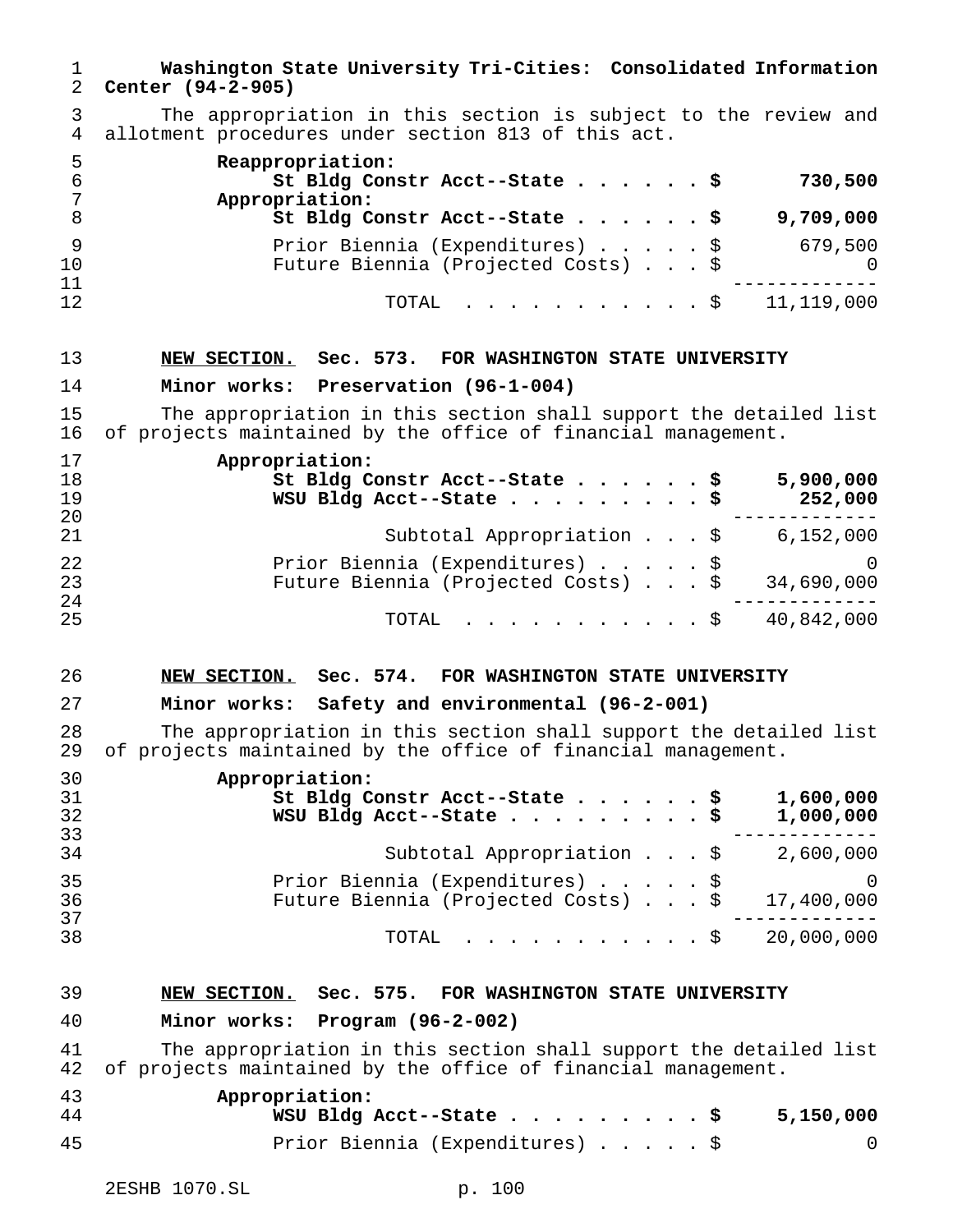| 1                          | Future Biennia (Projected Costs) \$<br>41,016,000                                                                                                                                                                                                      |
|----------------------------|--------------------------------------------------------------------------------------------------------------------------------------------------------------------------------------------------------------------------------------------------------|
| $\overline{2}$<br>3        | 46,166,000<br>TOTAL<br>$\cdot$ $\cdot$ $\circ$                                                                                                                                                                                                         |
| 4                          | NEW SECTION. Sec. 576. FOR WASHINGTON STATE UNIVERSITY                                                                                                                                                                                                 |
| 5                          | Plant growth--Wheat Research Center: Construction (96-2-047)                                                                                                                                                                                           |
| 6<br>7<br>8<br>9           | The appropriation in this section is subject to the review and<br>allotment procedures under section 813 of this act and shall not be<br>expended until the university has received the federal money or an<br>equivalent amount from other sources.   |
| 10<br>11<br>12<br>13<br>14 | Appropriation:<br>General Fund--Private<br>1,000,000<br>\$<br>.<br>3,000,000<br>General Fund--Federal $\cdots$<br>\$<br>4,000,000<br>St Bldg Constr Acct--State<br>. \$                                                                                |
| 15                         | 8,000,000<br>Subtotal Appropriation \$                                                                                                                                                                                                                 |
| 16<br>17                   | Prior Biennia (Expenditures) \$<br>0<br>Future Biennia (Projected Costs) \$<br>O                                                                                                                                                                       |
| 18<br>19                   | 8,000,000<br>TOTAL<br>$\cdot$ $\cdot$ \$                                                                                                                                                                                                               |
| 21<br>22<br>23<br>24<br>25 | Intercollegiate Center for Nursing Education--Spokane, Yakima, and<br>higher education telecommunication system<br>Washington<br>Wenatchee<br>classrooms, cabling, and connection (96-2-915)<br>Appropriation:<br>1,500,000<br>WSU Bldg Acct--State \$ |
| 26<br>27                   | Prior Biennia (Expenditures)<br>\$<br>0<br>Future Biennia (Projected Costs) \$<br>0                                                                                                                                                                    |
| 28<br>29                   | 1,500,000<br>TOTAL.<br>$\mathfrak{g}$                                                                                                                                                                                                                  |
| 30                         | NEW SECTION. Sec. 578. FOR EASTERN WASHINGTON UNIVERSITY                                                                                                                                                                                               |
| 31<br>32                   | Sutton Hall remodel: To complete the remodeling of Sutton Hall<br>for offices and classroom space (81-2-002)                                                                                                                                           |
| 33<br>34                   | The appropriation in this section is subject to the review and<br>allotment procedures under section 813 of this act.                                                                                                                                  |
| 35<br>36                   | Reappropriation:<br>4,730,092<br>St Bldg Constr Acct--State \$                                                                                                                                                                                         |
| 37<br>38<br>39             | Prior Biennia (Expenditures) \$<br>526,494<br>Future Biennia (Projected Costs) \$<br>0                                                                                                                                                                 |
| 40                         | 5,256,586<br>TOTAL<br>. \$                                                                                                                                                                                                                             |
| 41                         | NEW SECTION. Sec. 579. FOR EASTERN WASHINGTON UNIVERSITY                                                                                                                                                                                               |
| 42                         | Science Building addition and remodel: To complete the remodeling                                                                                                                                                                                      |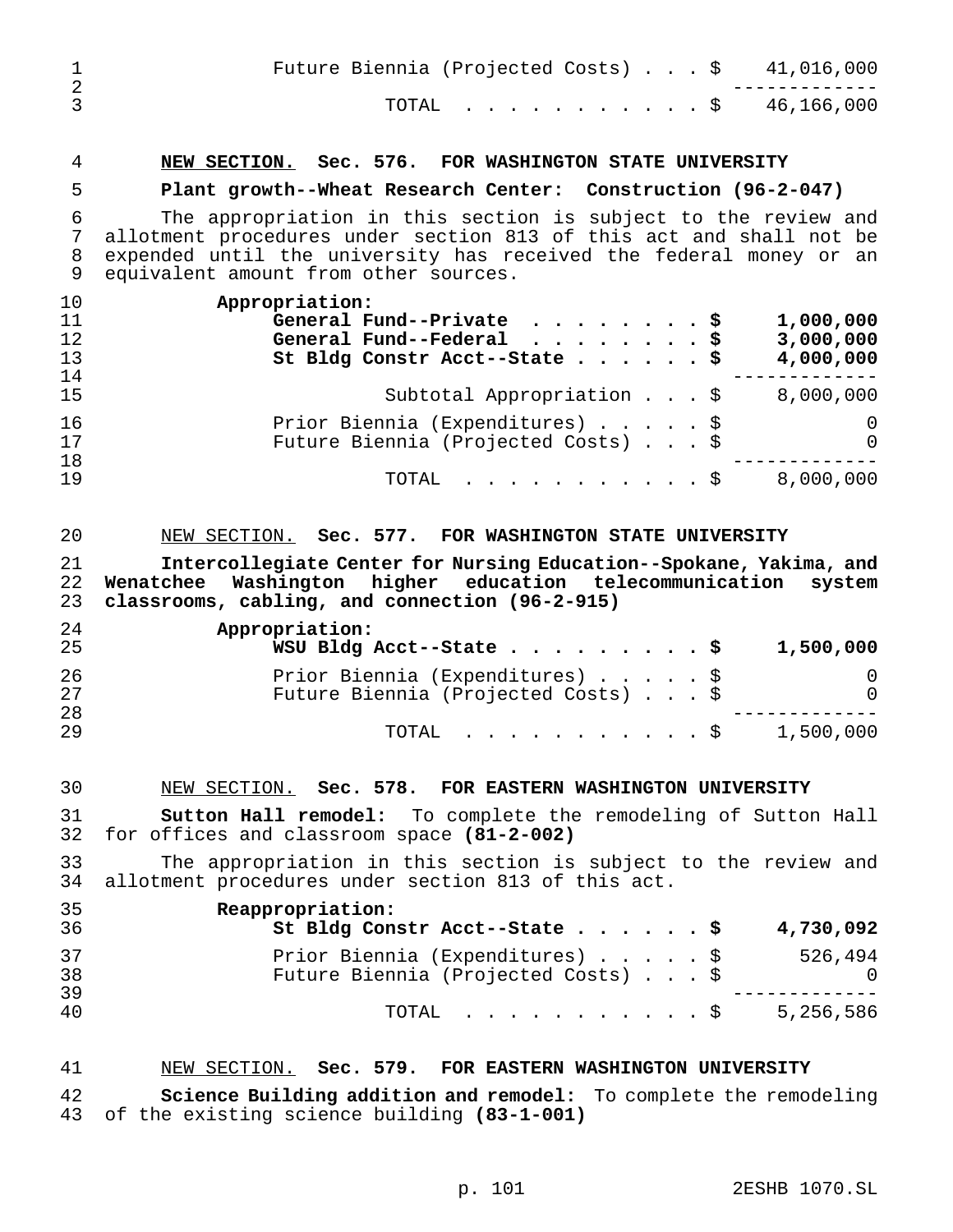| ı.<br>$\overline{2}$       | The appropriation in this section is subject to the review and<br>allotment procedures under section 813 of this act.                                                                                 |   |
|----------------------------|-------------------------------------------------------------------------------------------------------------------------------------------------------------------------------------------------------|---|
| 3<br>4                     | Reappropriation:<br>St Bldg Constr Acct--State \$<br>2,100,480                                                                                                                                        |   |
| 5<br>6<br>7<br>8           | 18,934,987<br>Prior Biennia (Expenditures) \$<br>Future Biennia (Projected Costs) \$                                                                                                                  | O |
|                            | 21,035,467<br>TOTAL<br>$.$ \$                                                                                                                                                                         |   |
| 9                          | NEW SECTION. Sec. 580. FOR EASTERN WASHINGTON UNIVERSITY                                                                                                                                              |   |
| 10<br>11<br>12             | Minor works preservation, repair, and renewal of campus facilities<br>(86-1-002) (90-3-002) (92-1-001) (92-1-002) (92-3-004) (94-1-001) (94-<br>$1-006$ ) (94-1-010) (94-1-014) (94-1-015) (94-2-012) |   |
| 13<br>14<br>15<br>16       | Reappropriation:<br>EWU Cap Proj Acct--State \$<br>4,300,000<br>St Bldg Constr Acct--State \$<br>1,438,000                                                                                            |   |
| 17                         | 5,738,000<br>Subtotal Reappropriation \$                                                                                                                                                              |   |
| 18<br>19                   | Prior Biennia (Expenditures) \$<br>7,685,782<br>Future Biennia (Projected Costs) \$                                                                                                                   | 0 |
| 20<br>21                   | 13, 423, 782<br>TOTAL<br>$\cdot$ \$                                                                                                                                                                   |   |
| 22                         | NEW SECTION. Sec. 581. FOR EASTERN WASHINGTON UNIVERSITY                                                                                                                                              |   |
| 23                         | Telecommunications network and cable replacement (90-2-004)                                                                                                                                           |   |
| 24<br>25                   | Appropriation:<br>EWU Cap Proj Acct--State \$<br>1,593,800                                                                                                                                            |   |
| 26<br>27<br>28             | 4,080,000<br>Prior Biennia (Expenditures) \$<br>Future Biennia (Projected Costs) \$<br>2,000,000                                                                                                      |   |
| 29                         | 7,673,800<br>. \$<br>TOTAL                                                                                                                                                                            |   |
| 30                         | NEW SECTION. Sec. 582. FOR EASTERN WASHINGTON UNIVERSITY                                                                                                                                              |   |
| 31<br>32<br>33             | JFK Library addition and remodel--Construction: To construct the<br>73,500 gross square foot addition and remodeling of the JFK Library<br>$(90 - 5 - 003)$                                           |   |
| 34<br>35                   | The appropriation in this section is subject to the review and<br>allotment procedures under section 813 of this act.                                                                                 |   |
| 36<br>37<br>38<br>39<br>40 | Reappropriation:<br>1,678,756<br>St Bldg Constr Acct--State \$<br>Appropriation:                                                                                                                      |   |
|                            | 152,174<br>EWU Cap Proj Acct--State \$<br>St Bldg Constr Acct--State \$<br>19,692,130                                                                                                                 |   |
| 41<br>42                   | 19,844,304<br>Subtotal Appropriation \$                                                                                                                                                               |   |
| 43<br>44                   | Prior Biennia (Expenditures) \$<br>536,244<br>Future Biennia (Projected Costs) \$                                                                                                                     | 0 |
| 45<br>46                   | 22,059,304<br>TOTAL<br>. \$                                                                                                                                                                           |   |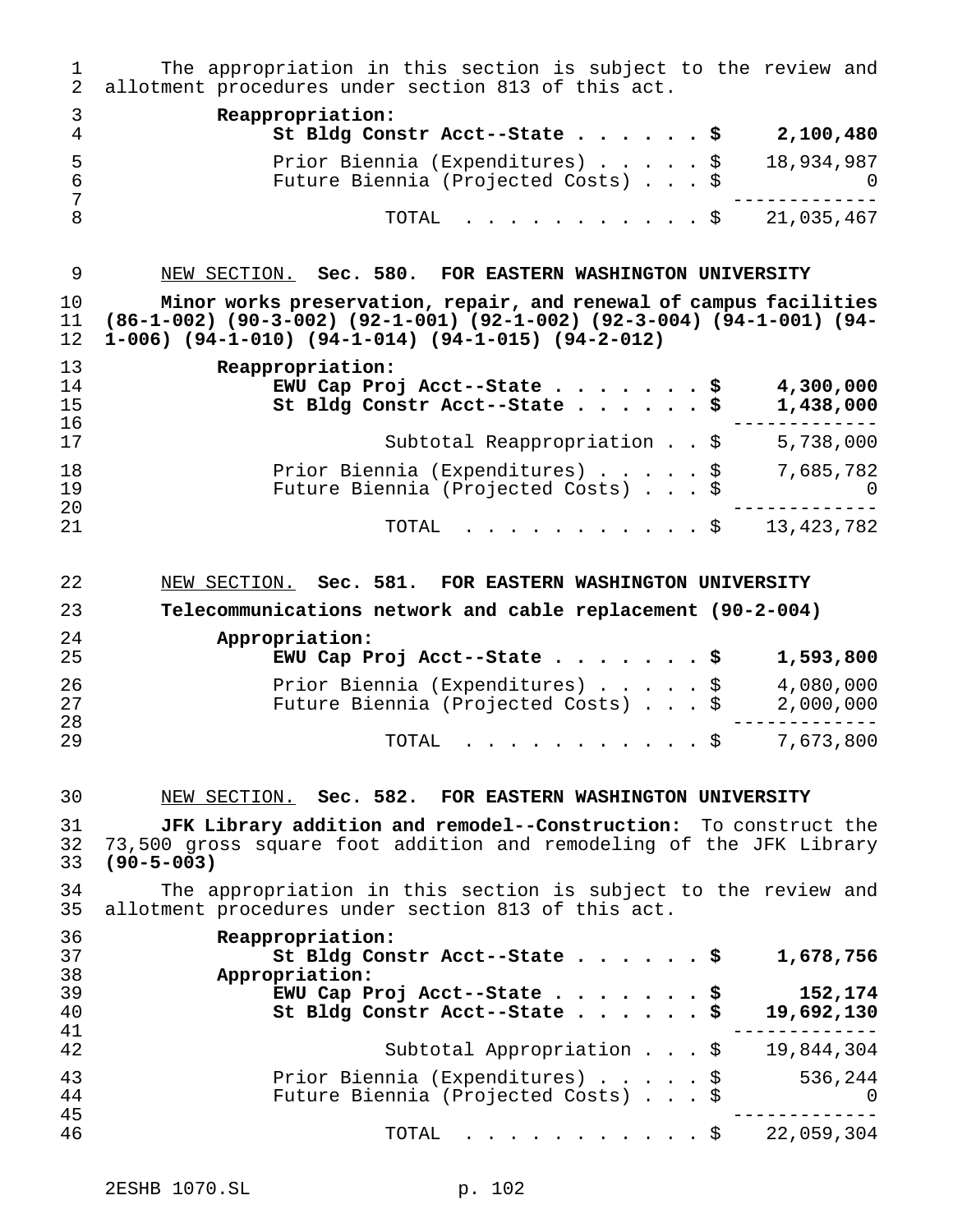| 1                                                              | NEW SECTION. Sec. 583. FOR EASTERN WASHINGTON UNIVERSITY                                                                                                                                                                                                                                                                                                                                                                                                                                                                                                                                                                                                                                                                                         |
|----------------------------------------------------------------|--------------------------------------------------------------------------------------------------------------------------------------------------------------------------------------------------------------------------------------------------------------------------------------------------------------------------------------------------------------------------------------------------------------------------------------------------------------------------------------------------------------------------------------------------------------------------------------------------------------------------------------------------------------------------------------------------------------------------------------------------|
| 2                                                              | Removal of underground storage tanks (92-1-003)                                                                                                                                                                                                                                                                                                                                                                                                                                                                                                                                                                                                                                                                                                  |
| 3<br>4                                                         | Reappropriation:<br>EWU Cap Proj Acct--State \$<br>193,438                                                                                                                                                                                                                                                                                                                                                                                                                                                                                                                                                                                                                                                                                       |
| 5<br>$\epsilon$                                                | Prior Biennia (Expenditures) \$<br>56,110<br>Future Biennia (Projected Costs) \$<br>0                                                                                                                                                                                                                                                                                                                                                                                                                                                                                                                                                                                                                                                            |
| 7<br>8                                                         | TOTAL \$ 249,548                                                                                                                                                                                                                                                                                                                                                                                                                                                                                                                                                                                                                                                                                                                                 |
| 9                                                              | NEW SECTION. Sec. 584. FOR EASTERN WASHINGTON UNIVERSITY                                                                                                                                                                                                                                                                                                                                                                                                                                                                                                                                                                                                                                                                                         |
| 10                                                             | Spokane Center remodel and fire egress (92-5-008)                                                                                                                                                                                                                                                                                                                                                                                                                                                                                                                                                                                                                                                                                                |
| 11<br>12                                                       | Reappropriation:<br>EWU Cap Proj Acct--State \$ 43,686                                                                                                                                                                                                                                                                                                                                                                                                                                                                                                                                                                                                                                                                                           |
| 13<br>14                                                       | Prior Biennia (Expenditures) \$ 1,756,314<br>Future Biennia (Projected Costs) \$ 0                                                                                                                                                                                                                                                                                                                                                                                                                                                                                                                                                                                                                                                               |
| 15<br>16                                                       | TOTAL \$ 1,800,000                                                                                                                                                                                                                                                                                                                                                                                                                                                                                                                                                                                                                                                                                                                               |
| 17                                                             | NEW SECTION. Sec. 585. FOR EASTERN WASHINGTON UNIVERSITY                                                                                                                                                                                                                                                                                                                                                                                                                                                                                                                                                                                                                                                                                         |
| 18<br>19                                                       | Chillers, heating, ventilation, and air conditioning, boiler<br>replacement $(94-1-003)$                                                                                                                                                                                                                                                                                                                                                                                                                                                                                                                                                                                                                                                         |
| 20<br>21<br>22<br>23                                           | Reappropriation:<br>St Bldg Constr Acct--State \$<br>2,318,877<br>Appropriation:<br>St Bldg Constr Acct--State \$<br>3,361,600                                                                                                                                                                                                                                                                                                                                                                                                                                                                                                                                                                                                                   |
| 24<br>25<br>26                                                 | EWU Cap Proj Acct--State \$ 638,400<br>Subtotal Appropriation $\ldots$ , $\sharp$ 4,000,000                                                                                                                                                                                                                                                                                                                                                                                                                                                                                                                                                                                                                                                      |
| 27<br>28<br>29                                                 | Prior Biennia (Expenditures) \$ 91,123<br>Future Biennia (Projected Costs) \$ 3,275,000                                                                                                                                                                                                                                                                                                                                                                                                                                                                                                                                                                                                                                                          |
| 30                                                             | 9,685,000<br>TOTAL $\ldots$ \$                                                                                                                                                                                                                                                                                                                                                                                                                                                                                                                                                                                                                                                                                                                   |
| 31                                                             | NEW SECTION. Sec. 586. FOR EASTERN WASHINGTON UNIVERSITY                                                                                                                                                                                                                                                                                                                                                                                                                                                                                                                                                                                                                                                                                         |
| 32                                                             | Infrastructure project: Savings (94-1-999)                                                                                                                                                                                                                                                                                                                                                                                                                                                                                                                                                                                                                                                                                                       |
| 33<br>34<br>35<br>36<br>37<br>38<br>39<br>40<br>41<br>42<br>43 | Projects that are completed in accordance with section 812 of this<br>act that have been reviewed by the office of financial management may<br>have their remaining funds transferred to this project for the<br>following purposes: $(1)$ Road and sidewalk repair; $(2)$ roof repair; $(3)$<br>electrical system repair; (4) steam and utility distribution system<br>repair; (5) plumbing system repair; (6) heating, ventilation, and air<br>conditioning repairs; and (7) emergency repairs due to natural<br>disasters or accidents.<br>A report of any transfer effected under this section shall be<br>filed with the legislative fiscal committees of the senate and house or<br>representatives by the office of financial management. |
| 44<br>45                                                       | Reappropriation:<br>St Bldg Constr Acct--State \$<br>$\mathbf 1$                                                                                                                                                                                                                                                                                                                                                                                                                                                                                                                                                                                                                                                                                 |
| 46                                                             | Prior Biennia (Expenditures) \$<br>0                                                                                                                                                                                                                                                                                                                                                                                                                                                                                                                                                                                                                                                                                                             |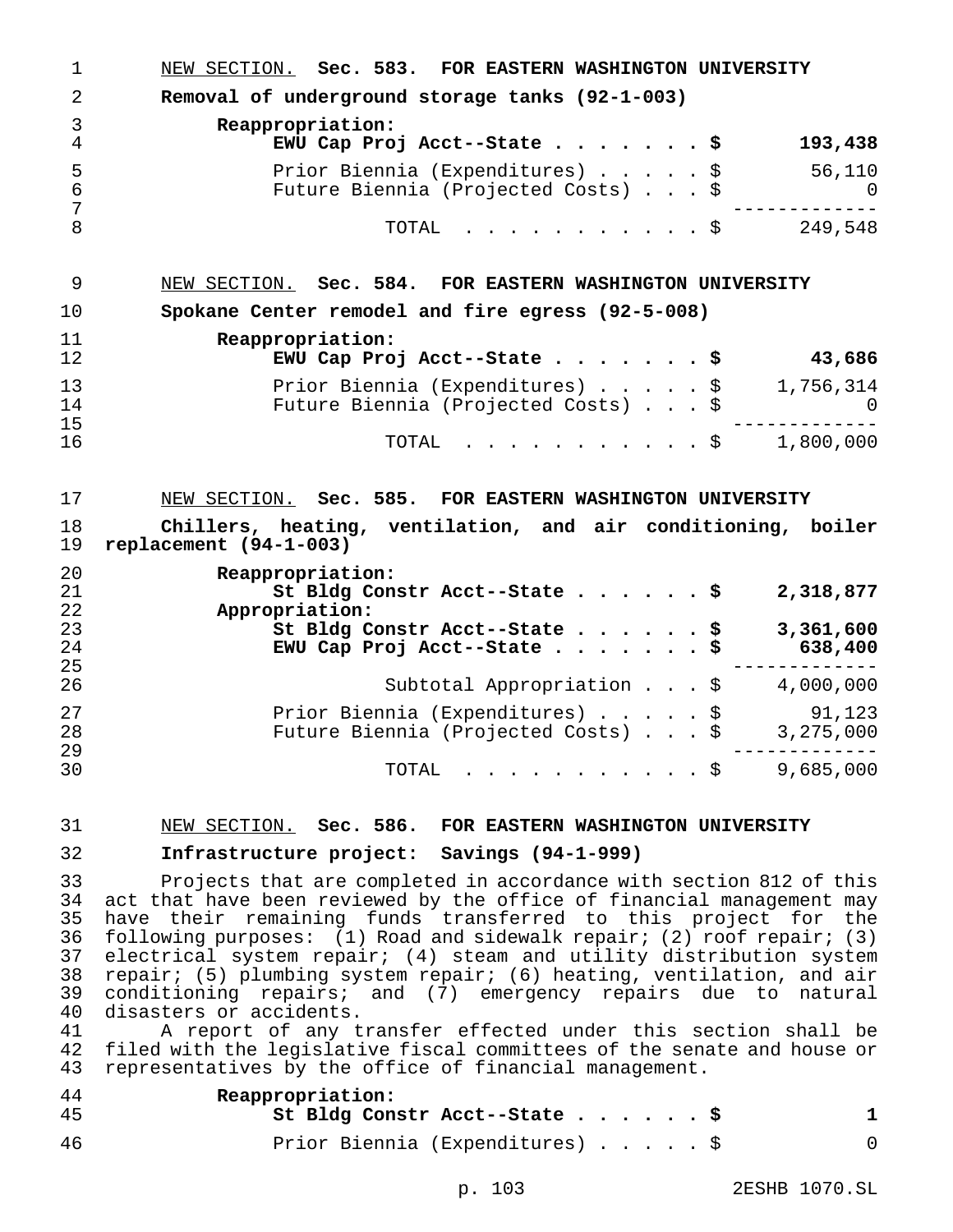| 1<br>$\overline{2}$        | Future Biennia (Projected Costs) \$<br>0                                                                                                                                                                                                                                                                |  |
|----------------------------|---------------------------------------------------------------------------------------------------------------------------------------------------------------------------------------------------------------------------------------------------------------------------------------------------------|--|
| 3                          | $\mathbf{1}$<br>TOTAL<br>$\cdot$ \$                                                                                                                                                                                                                                                                     |  |
| 4                          | NEW SECTION. Sec. 587. FOR EASTERN WASHINGTON UNIVERSITY                                                                                                                                                                                                                                                |  |
| 5                          | Showalter Hall Auditorium: Preservation (96-1-001)                                                                                                                                                                                                                                                      |  |
| 6<br>7                     | Appropriation:<br>EWU Cap Proj Acct--State \$<br>977,800                                                                                                                                                                                                                                                |  |
| 8<br>$\mathsf 9$<br>10     | Prior Biennia (Expenditures) \$<br>0<br>Future Biennia (Projected Costs) \$<br>0                                                                                                                                                                                                                        |  |
| 11                         | 977,800<br>. \$<br>TOTAL                                                                                                                                                                                                                                                                                |  |
| 12                         | NEW SECTION. Sec. 588. FOR EASTERN WASHINGTON UNIVERSITY                                                                                                                                                                                                                                                |  |
| 13                         | Monroe Hall Remodel (96-1-002)                                                                                                                                                                                                                                                                          |  |
| 14<br>15<br>16<br>17<br>18 | To conduct a predesign of the project described in this section in<br>accordance with the predesign manual published by the office of<br>financial management. Future appropriations for this project are<br>subject to the submittal of completed predesign requirements on or<br>before July 1, 1996. |  |
| 19<br>20                   | Appropriation:<br>100,000<br>EWU Cap Proj Acct--State \$                                                                                                                                                                                                                                                |  |
| 21<br>22<br>23             | Prior Biennia (Expenditures) \$<br>$\overline{0}$<br>Future Biennia (Projected Costs) \$<br>6,000,000                                                                                                                                                                                                   |  |
| 24                         | 6,100,000<br>TOTAL<br>. \$                                                                                                                                                                                                                                                                              |  |
| 25                         | NEW SECTION. Sec. 589. FOR EASTERN WASHINGTON UNIVERSITY                                                                                                                                                                                                                                                |  |
| 26<br>27                   | <b>Campus classrooms--Renewal:</b> To renovate and upgrade classrooms<br>and lab in various buildings on campus (96-2-001)                                                                                                                                                                              |  |
| 28<br>29                   | The appropriation in this section shall support the detailed list<br>of projects maintained by the office of financial management.                                                                                                                                                                      |  |
| 30<br>31                   | Appropriation:<br>3,650,000<br>EWU Cap Proj Acct--State \$                                                                                                                                                                                                                                              |  |
| 32<br>33                   | Prior Biennia (Expenditures) \$<br>0<br>Future Biennia (Projected Costs) \$<br>14,925,000                                                                                                                                                                                                               |  |
| 34<br>35                   | 18,575,000<br>TOTAL<br>$\cdot$ \$                                                                                                                                                                                                                                                                       |  |
| 36                         | NEW SECTION. Sec. 590. FOR EASTERN WASHINGTON UNIVERSITY                                                                                                                                                                                                                                                |  |
| 37                         | Americans with Disabilities Act projects (94-5-001)                                                                                                                                                                                                                                                     |  |
| 38<br>39                   | Reappropriation:<br>St Bldg Constr Acct--State<br>193,089<br>- \$                                                                                                                                                                                                                                       |  |
| 40<br>41                   | Prior Biennia (Expenditures) \$<br>132,711<br>Future Biennia (Projected Costs) \$<br>0                                                                                                                                                                                                                  |  |
| 42<br>43                   | . \$<br>325,800<br>TOTAL                                                                                                                                                                                                                                                                                |  |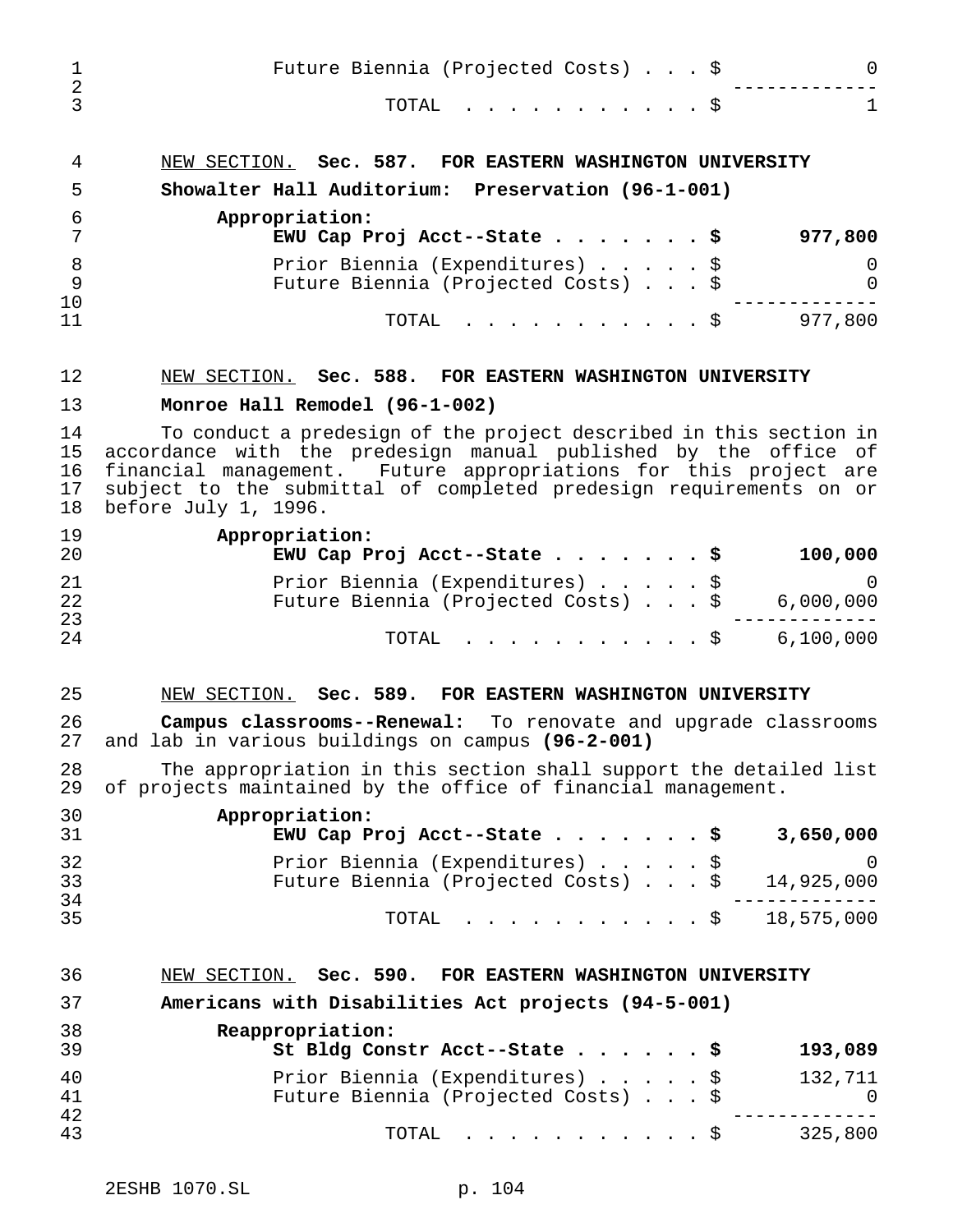| 1                    | NEW SECTION. Sec. 591. FOR CENTRAL WASHINGTON UNIVERSITY                                                                |  |
|----------------------|-------------------------------------------------------------------------------------------------------------------------|--|
| 2                    | Life and safety improvements (92-1-030)                                                                                 |  |
| 3<br>4               | Reappropriation:<br>CWU Cap Proj Acct--State $\cdots$ $\cdots$ $\zeta$<br>125,000                                       |  |
| 5<br>$\epsilon$<br>7 | Prior Biennia (Expenditures) \$<br>208,267<br>Future Biennia (Projected Costs) \$<br>$\Omega$                           |  |
| 8                    | 333,267<br>TOTAL<br>. \$                                                                                                |  |
| 9                    | NEW SECTION. Sec. 592. FOR CENTRAL WASHINGTON UNIVERSITY                                                                |  |
| 10                   | Barge Hall renovation (92-2-001)                                                                                        |  |
| 11<br>12             | Reappropriation:<br>St Bldg Constr Acct--State \$<br>263,000                                                            |  |
| 13<br>14<br>15       | Prior Biennia (Expenditures) \$<br>11,318,970<br>Future Biennia (Projected Costs) \$<br>$\cup$                          |  |
| 16                   | $\dot{s}$ 11,581,970<br>TOTAL                                                                                           |  |
| 17                   | NEW SECTION. Sec. 593. FOR CENTRAL WASHINGTON UNIVERSITY                                                                |  |
| 18                   | Shaw/Smyser Hall renovation (90-2-005)                                                                                  |  |
| 19<br>20             | Reappropriation:<br>H Ed Reimb Constr Acct \$<br>302,000                                                                |  |
| 21<br>22<br>23       | Prior Biennia (Expenditures) \$<br>12,983,000<br>Future Biennia (Projected Costs) \$<br>0                               |  |
| 24                   | 13,285,000<br>. \$<br>TOTAL                                                                                             |  |
| 25                   | NEW SECTION. Sec. 594. FOR CENTRAL WASHINGTON UNIVERSITY                                                                |  |
| 26                   | Minor capital projects (92-2-050)                                                                                       |  |
| 27<br>28             | Reappropriation:<br>CWU Cap Proj Acct--State \$<br>600,000                                                              |  |
| 29<br>30             | Prior Biennia (Expenditures) \$<br>1,623,120<br>Future Biennia (Projected Costs) \$<br>0                                |  |
| 31<br>32             | 2,223,120<br>TOTAL<br>. \$                                                                                              |  |
|                      |                                                                                                                         |  |
| 33                   | NEW SECTION. Sec. 595. FOR CENTRAL WASHINGTON UNIVERSITY                                                                |  |
| 34                   | Boullion asbestos: Construction (94-1-001)                                                                              |  |
| 35<br>36             | The reappropriation in this section is subject to the review and<br>allotment procedures under section 813 of this act. |  |
| 37<br>38             | Reappropriation:<br>St Bldg Constr Acct--State \$<br>2,160,000                                                          |  |
| 39<br>40<br>41       | Prior Biennia (Expenditures) \$<br>1,163,000<br>Future Biennia (Projected Costs) \$<br>0                                |  |
| 42                   | 3,323,000<br>TOTAL<br>. \$                                                                                              |  |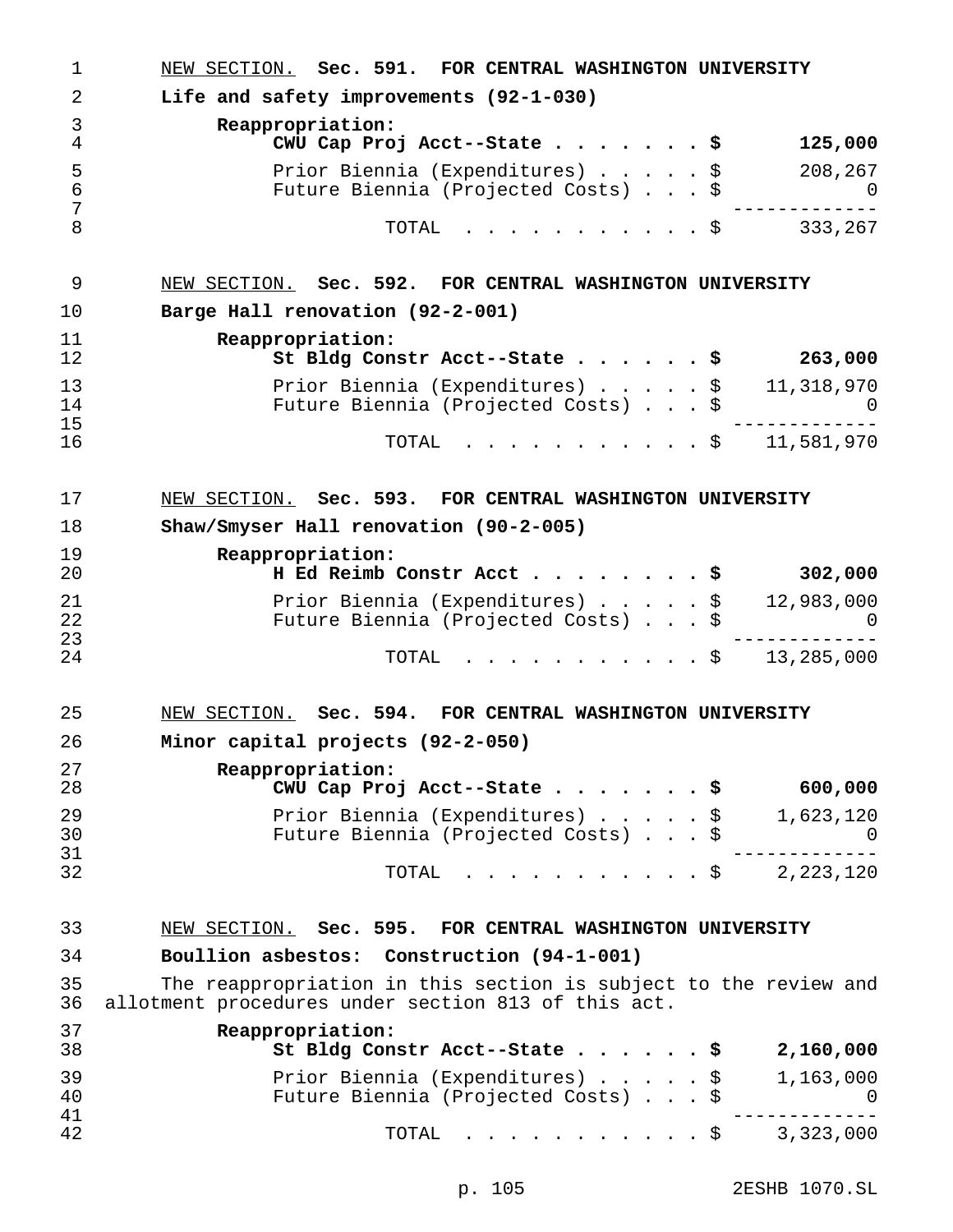| 1              | NEW SECTION. Sec. 596. FOR CENTRAL WASHINGTON UNIVERSITY                            |    |
|----------------|-------------------------------------------------------------------------------------|----|
| 2              | Minor works: Preservation (94-1-005)                                                |    |
| 3<br>4         | Reappropriation:<br>CWU Cap Proj Acct--State \$<br>2,000,000                        |    |
| 5<br>6<br>7    | 1,562,000<br>Prior Biennia (Expenditures) \$<br>Future Biennia (Projected Costs) \$ | O. |
| 8              | 3,562,000<br>TOTAL<br>. \$                                                          |    |
| 9              | NEW SECTION. Sec. 597. FOR CENTRAL WASHINGTON UNIVERSITY                            |    |
| 10             | Underground tank replacement (94-1-007)                                             |    |
| 11<br>12       | Reappropriation:<br>100,000<br>St Bldg Constr Acct--State \$                        |    |
| 13<br>14<br>15 | 176,000<br>Prior Biennia (Expenditures) \$<br>Future Biennia (Projected Costs) \$   | O  |
| 16             | TOTAL<br>276,000<br>. \$                                                            |    |
| 17             | NEW SECTION. Sec. 598. FOR CENTRAL WASHINGTON UNIVERSITY                            |    |
| 18             | Electrical cable replacement (94-1-008)                                             |    |
| 19<br>20       | Reappropriation:<br>St Bldg Constr Acct--State \$<br>50,000                         |    |
| 21<br>22<br>23 | 1,700,000<br>Prior Biennia (Expenditures) \$<br>Future Biennia (Projected Costs) \$ |    |
| 24             | 1,750,000<br>. \$<br>TOTAL                                                          |    |
| 25             | NEW SECTION. Sec. 599. FOR CENTRAL WASHINGTON UNIVERSITY                            |    |
| 26             | Steamline replacement (94-1-009)                                                    |    |
| 27<br>28       | Reappropriation:<br>St Bldg Constr Acct--State \$<br>790,000                        |    |
| 29<br>30       | Prior Biennia (Expenditures) \$<br>60,000<br>Future Biennia (Projected Costs) \$    | U  |
| 31<br>32       | TOTAL<br>850,000<br>$\cdot$ \$                                                      |    |
|                |                                                                                     |    |

# NEW SECTION. **Sec. 600. FOR CENTRAL WASHINGTON UNIVERSITY**

# **Infrastructure savings (94-1-999)**

 Projects that are completed in accordance with section 812 of this act that have been reviewed by the office of financial management may have their remaining funds transferred to this project for the following purposes: (1) Road and sidewalk repair; (2) roof repair; (3) 39 electrical system repair; (4) steam and utility distribution system<br>40 repair; (5) plumbing system repair; (6) heating, ventilation, and air repair; (5) plumbing system repair; (6) heating, ventilation, and air conditioning repairs; and (7) emergency repairs due to natural disasters or accidents.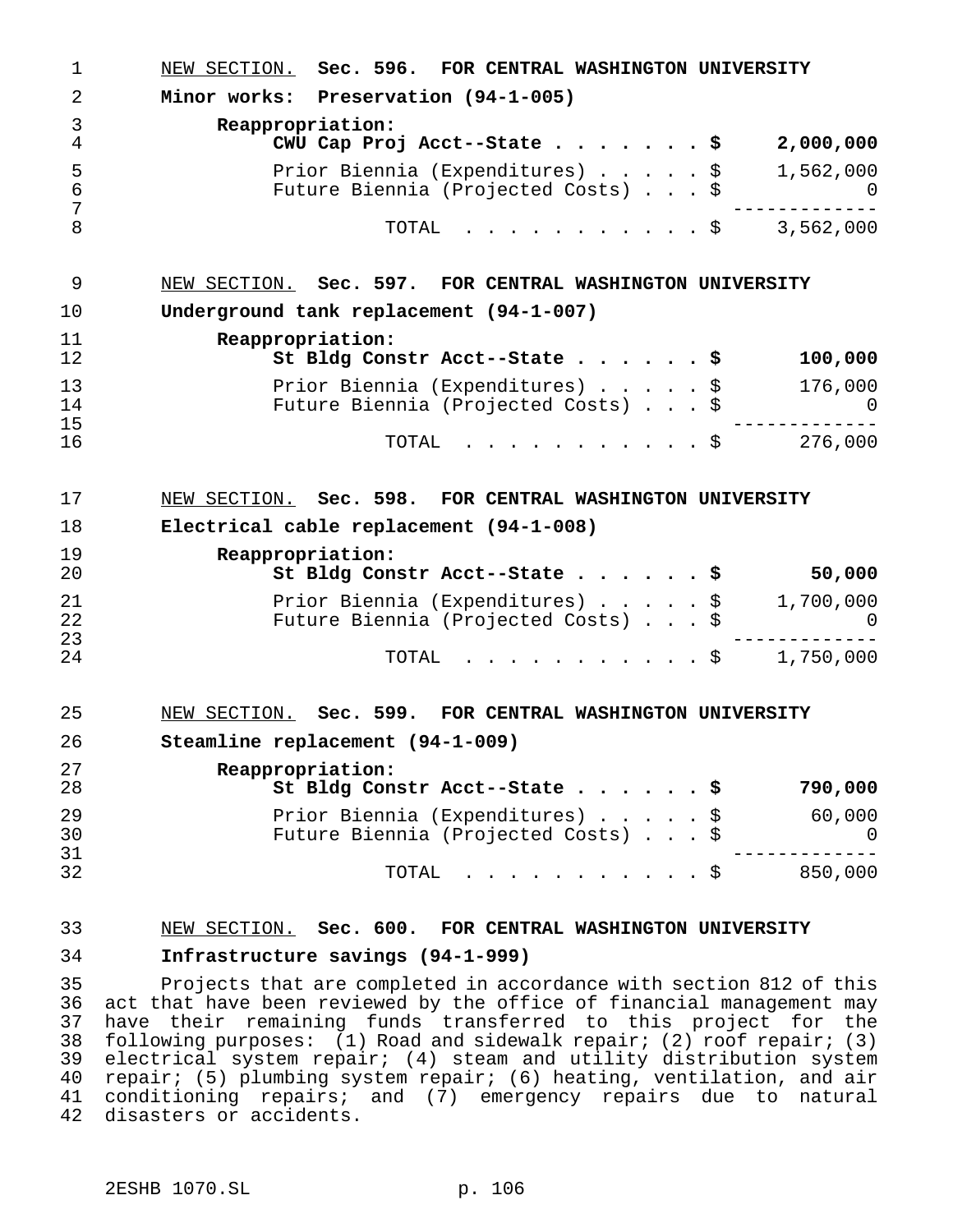A report of any transfer effected under this section shall be filed with the legislative fiscal committees of the senate and house of representatives by the office of financial management.

| Reappropriation:<br>St Bldg Constr Acct--State \$                      |  |
|------------------------------------------------------------------------|--|
| Prior Biennia (Expenditures) \$<br>Future Biennia (Projected Costs) \$ |  |
| TOTAL Ş                                                                |  |

# NEW SECTION. **Sec. 601. FOR CENTRAL WASHINGTON UNIVERSITY**

# **Science Facility design and construction (94-2-002)**

12 The reappropriation in this section is subject to the review and<br>13 allotment procedures under section 813 of this act. allotment procedures under section 813 of this act.

| 14 | Reappropriation:                                      |
|----|-------------------------------------------------------|
| 15 | CWU Cap Proj Acct--State \$<br>4,000,000              |
| 16 | St Bldg Constr Acct--State \$<br>53,590,000           |
| 17 |                                                       |
| 18 | Subtotal Reappropriation \$<br>57,590,000             |
| 19 | Prior Biennia (Expenditures) \$<br>610,000            |
| 20 | Future Biennia (Projected Costs) \$<br>$\overline{0}$ |
| 21 |                                                       |
| 22 | 58,200,000<br>$\texttt{TOTAL}$ \$                     |

#### NEW SECTION. **Sec. 602. FOR CENTRAL WASHINGTON UNIVERSITY**

**Minor works: Program (94-2-006)**

| 25<br>26       | Reappropriation:<br>CWU Cap Proj Acct \$                               | 815,000                 |
|----------------|------------------------------------------------------------------------|-------------------------|
| 27<br>28<br>29 | Prior Biennia (Expenditures) \$<br>Future Biennia (Projected Costs) \$ | 1,692,000<br>$\bigcirc$ |
| 30             | TOTAL \$ 2,507,000                                                     |                         |

#### NEW SECTION. **Sec. 603. FOR CENTRAL WASHINGTON UNIVERSITY**

 **Black Hall--Design and construction:** To design and construct a 66,200 gross square foot addition to and complete remodel of the Black Hall **(94-2-010)**

 The appropriation in this section is subject to the review and allotment procedures under section 813 of this act.

| 37 | Reappropriation:                                |
|----|-------------------------------------------------|
| 38 | CWU Cap Proj Acct--State \$<br>15,000           |
| 39 | Appropriation:                                  |
| 40 | CWU Cap Proj Acct--State \$<br>875,100          |
| 41 | St Bldg Constr Acct--State \$<br>26,369,300     |
| 42 |                                                 |
| 43 | Subtotal Appropriation \$<br>27,244,400         |
| 44 | Prior Biennia (Expenditures) \$<br>144,000      |
| 45 | Future Biennia (Projected Costs) \$<br>$\Omega$ |
| 46 |                                                 |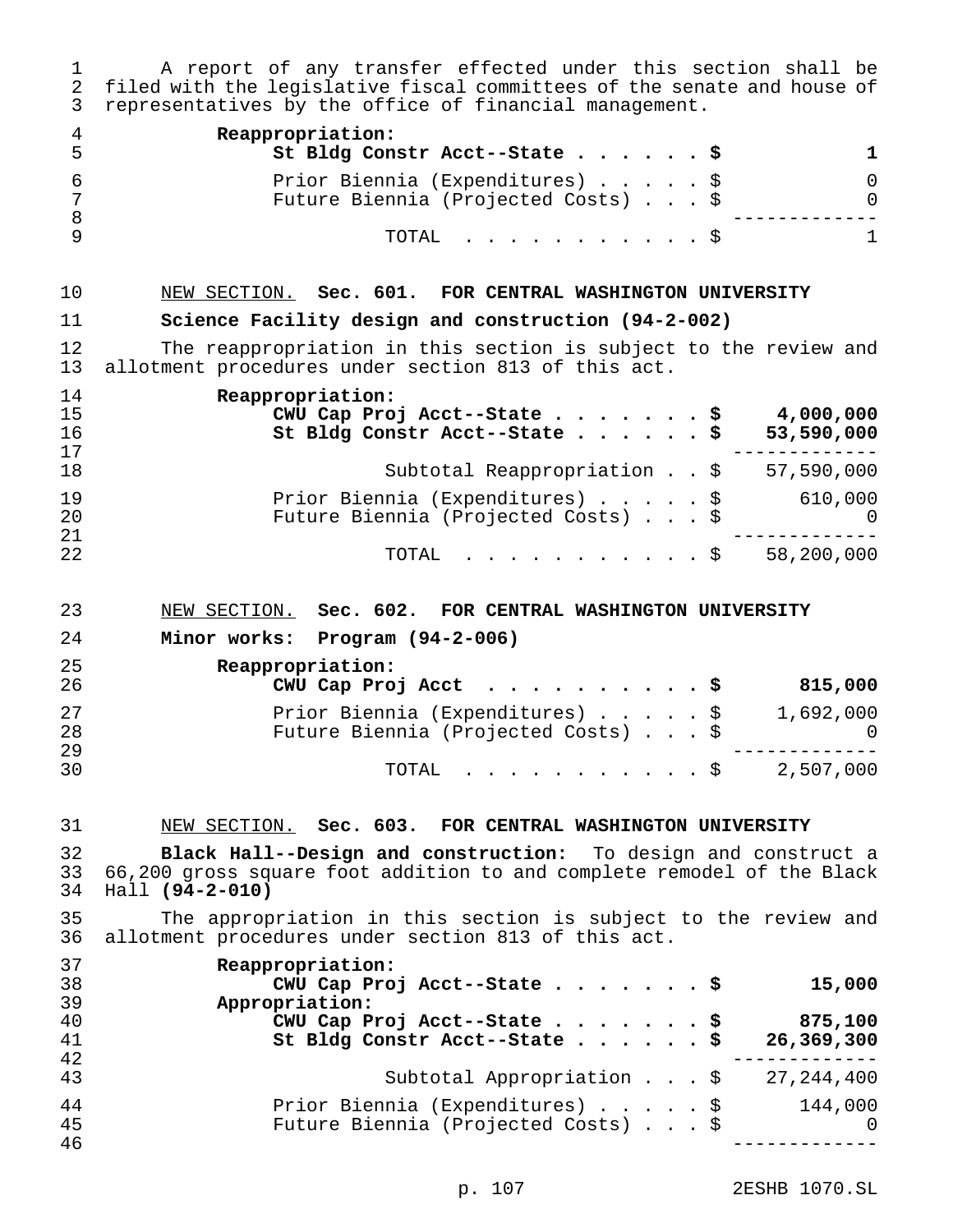| $\overline{2}$                                                   | NEW SECTION. Sec. 604. FOR CENTRAL WASHINGTON UNIVERSITY                                                                                                                                                                                                                                                                                 |
|------------------------------------------------------------------|------------------------------------------------------------------------------------------------------------------------------------------------------------------------------------------------------------------------------------------------------------------------------------------------------------------------------------------|
| 3                                                                | Minor works: Infrastructure preservation (96-1-040)                                                                                                                                                                                                                                                                                      |
| $\overline{4}$<br>5<br>$\epsilon$<br>$\boldsymbol{7}$<br>$\,8\,$ | The appropriation in this section is subject to the following<br>conditions and limitations:<br>(1) The appropriation shall support the detailed list of projects<br>maintained by the office of financial management.<br>(2) No money from this appropriation may be expended for                                                       |
| $\mathsf 9$                                                      | remodeling or repairing the president's residence.                                                                                                                                                                                                                                                                                       |
| 10<br>11<br>12<br>13                                             | Appropriation:<br>St Bldg Constr Acct--State \$<br>1,687,100<br>712,900<br>CWU Cap Proj Acct--State \$                                                                                                                                                                                                                                   |
| 14                                                               | Subtotal Appropriation $\ldots$ , $\sharp$ 2,400,000                                                                                                                                                                                                                                                                                     |
| 15<br>16<br>17                                                   | Prior Biennia (Expenditures) \$<br>$\Omega$<br>Future Biennia (Projected Costs) \$<br>6,000,000                                                                                                                                                                                                                                          |
| 18                                                               | 8,300,000<br>TOTAL<br>. \$                                                                                                                                                                                                                                                                                                               |
| 19                                                               | NEW SECTION. Sec. 605. FOR CENTRAL WASHINGTON UNIVERSITY                                                                                                                                                                                                                                                                                 |
| 20                                                               | Minor works: Preservation (96-1-120)                                                                                                                                                                                                                                                                                                     |
| 21<br>22<br>23<br>24<br>25<br>26                                 | The appropriation in this section is subject to the following<br>conditions and limitations:<br>(1) The appropriation shall support the detailed list of projects<br>maintained by the office of financial management.<br>(2) A maximum of \$85,000 from this appropriation may be expended<br>for remodeling the president's residence. |
| 27                                                               | Appropriation:                                                                                                                                                                                                                                                                                                                           |
| 28<br>29<br>30                                                   | CWU Cap Proj Acct--State \$<br>3,500,000<br>Prior Biennia (Expenditures) \$<br>$\Omega$<br>Future Biennia (Projected Costs) \$<br>16,850,000                                                                                                                                                                                             |
| 31<br>32                                                         | 20,350,000<br>. \$<br>TOTAL                                                                                                                                                                                                                                                                                                              |
| 33                                                               | NEW SECTION. Sec. 606. FOR CENTRAL WASHINGTON UNIVERSITY                                                                                                                                                                                                                                                                                 |
| 34                                                               | Hertz Hall addition (96-2-050)                                                                                                                                                                                                                                                                                                           |
| 35<br>36<br>37<br>38<br>39                                       | To conduct a predesign of the project described in this section in<br>accordance with the predesign manual published by the office of<br>financial management. Future appropriations for this project are<br>subject to the submittal of completed predesign requirements on or<br>before July 1, 1996.                                  |
| 40<br>41                                                         | Appropriation:<br>St Bldg Constr Acct--State \$<br>125,000                                                                                                                                                                                                                                                                               |
| 42<br>43                                                         | Prior Biennia (Expenditures) \$<br>$\Omega$<br>Future Biennia (Projected Costs)<br>13,350,000                                                                                                                                                                                                                                            |
| 44<br>45                                                         | TOTAL \$ 13,475,000                                                                                                                                                                                                                                                                                                                      |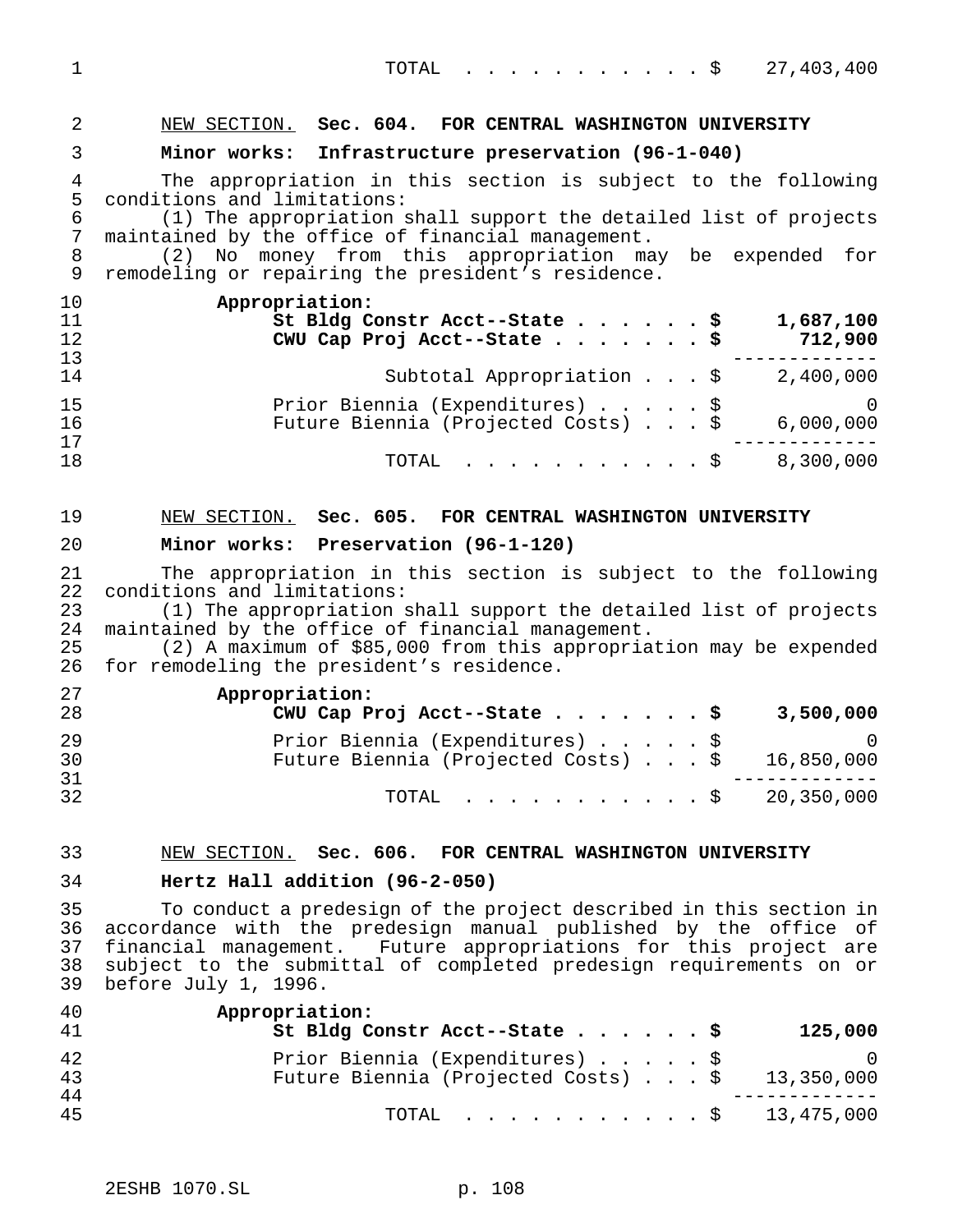| 1                        | NEW SECTION. Sec. 607. FOR CENTRAL WASHINGTON UNIVERSITY                                                                                                          |
|--------------------------|-------------------------------------------------------------------------------------------------------------------------------------------------------------------|
| 2                        | Minor works: Program (96-2-130)                                                                                                                                   |
| 3<br>$\overline{4}$<br>5 | The appropriation in this section is subject to the following<br>conditions and limitations:<br>(1) The appropriation shall support the detailed list of projects |
| 6                        | maintained by the office of financial management.                                                                                                                 |
| 7<br>8                   | (2) No money from this appropriation may be expended for<br>remodeling or repairing the president's residence.                                                    |
| 9<br>10                  | Appropriation:<br>CWU Cap Proj Acct--State $\ldots$ \$ 2,500,000                                                                                                  |
| 11<br>12<br>13           | Prior Biennia (Expenditures) \$ 0<br>Future Biennia (Projected Costs) \$ 11,110,000                                                                               |
| 14                       | TOTAL \$ 13,610,000                                                                                                                                               |
| 15                       | NEW SECTION. Sec. 608. FOR THE EVERGREEN STATE COLLEGE                                                                                                            |
| 16                       | Campus: Air quality improvement (96-1-001)                                                                                                                        |
| 17<br>18<br>19<br>20     | Appropriation:<br>TESC Cap Proj Acct--State \$ 492,425<br>528,896<br>St Bldg Constr Acct $\ldots$ \$                                                              |
| 21                       | Subtotal Appropriation $\ldots$ , $\sharp$ 1,021,321                                                                                                              |
| 22<br>23                 | Prior Biennia (Expenditures) \$<br>0<br>Future Biennia (Projected Costs) \$<br>0                                                                                  |
| 24<br>25                 | $\cdots$ \$ 1,021,321<br>TOTAL                                                                                                                                    |
| 26                       | NEW SECTION. Sec. 609. FOR THE EVERGREEN STATE COLLEGE                                                                                                            |
| 27                       | Minor works: Preservation (96-1-002)                                                                                                                              |
| 28<br>29<br>30           | Appropriation:<br>TESC Cap Proj Acct--State .<br>S.<br>970,245<br>St Bldg Constr Acct--State \$<br>2,154,876                                                      |
| 31<br>32                 | Subtotal Appropriations \$ 3,125,121                                                                                                                              |
| 33<br>34                 | Prior Biennia (Expenditures) \$<br>0<br>20,488,124<br>Future Biennia (Projected Costs) \$                                                                         |
| 35<br>36                 | . - - - - - - - - -<br>$\cdot \cdot \cdot \cdot \cdot \cdot \cdot$ \$ 23,613,245<br>TOTAL                                                                         |
| 37                       | NEW SECTION. Sec. 610. FOR THE EVERGREEN STATE COLLEGE                                                                                                            |
| 38                       | Campus: Preservation (94-1-001)                                                                                                                                   |
| 39<br>40                 | Reappropriation:<br>St Bldg Constr Acct--State \$<br>150,000                                                                                                      |
| 41<br>42<br>43           | Prior Biennia (Expenditures) \$<br>1,599,000<br>Future Biennia (Projected Costs) \$<br>U                                                                          |
| 44                       | TOTAL<br>1,749,000<br>. \$                                                                                                                                        |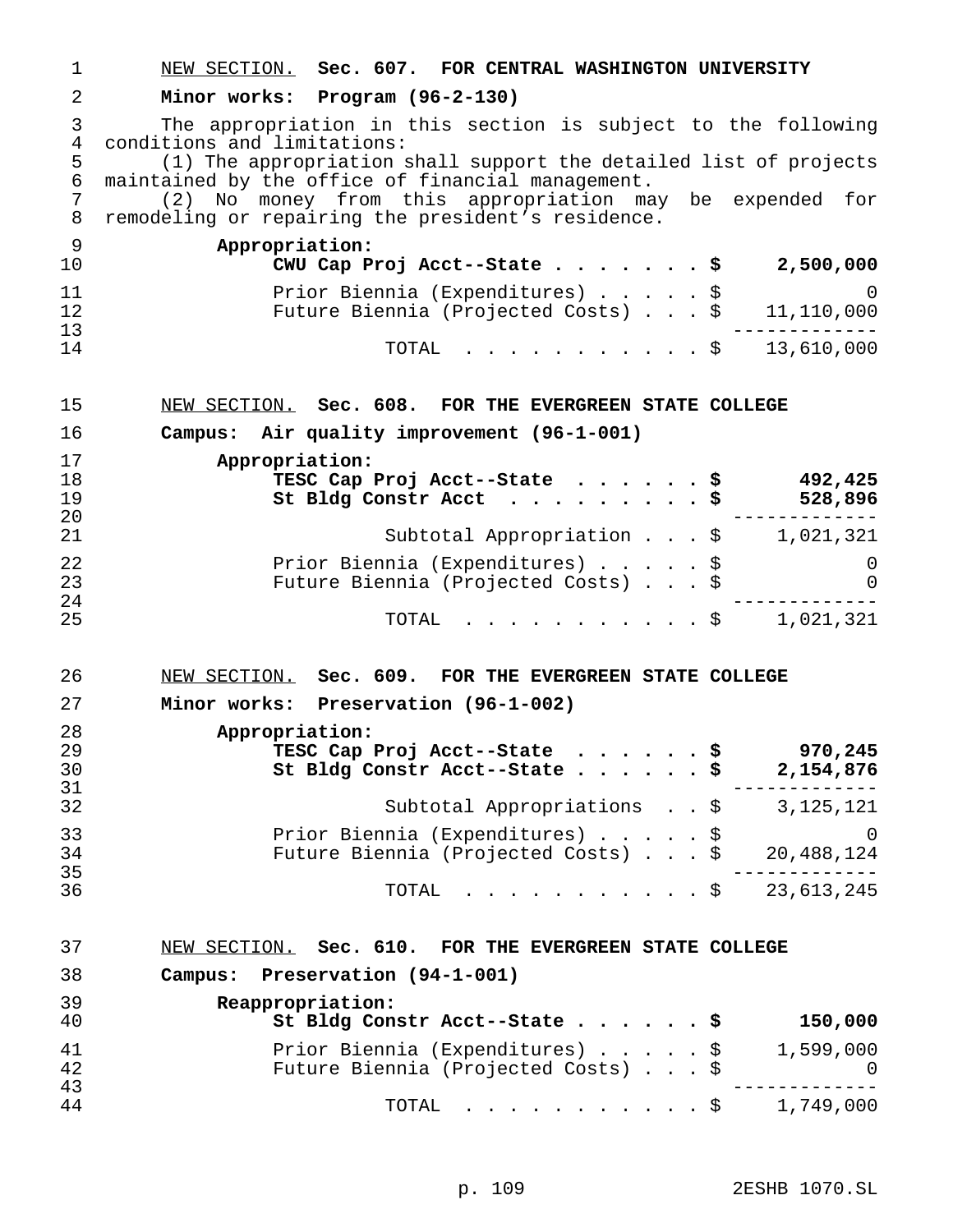NEW SECTION. **Sec. 611. FOR THE EVERGREEN STATE COLLEGE Classroom Facility: Longhouse design and construction (94-2-008)** The reappropriation in this section is subject to the review and allotment procedures under section 813 of this act. **Reappropriation: St Bldg Constr Acct--State......\$ 400,000** Prior Biennia (Expenditures).....\$ 1,800,000 Future Biennia (Projected Costs)...\$ 0 ------------- TOTAL ...........\$ 2,200,000 NEW SECTION. **Sec. 612. FOR THE EVERGREEN STATE COLLEGE Emergency repairs (96-1-003) Appropriation: TESC Cap Proj Acct--State ......\$ 238,000** Prior Biennia (Expenditures).....\$ 0 16 Future Biennia (Projected Costs)...\$<br>17 ------------- TOTAL ...........\$ 1,314,000 NEW SECTION. **Sec. 613. FOR THE EVERGREEN STATE COLLEGE Computer Network phase III (96-2-006) Appropriation: St Bldg Constr Acct--State......\$ 162,000** Prior Biennia (Expenditures).....\$ 0 Future Biennia (Projected Costs)...\$ 0 ------------- <sup>26</sup> TOTAL ...........\$ 162,000 NEW SECTION. **Sec. 614. FOR THE EVERGREEN STATE COLLEGE Communications Building: Retrofit (96-2-007) Appropriation: St Bldg Constr Acct--State......\$ 1,726,300** Prior Biennia (Expenditures).....\$ 0 Future Biennia (Projected Costs)...\$ 0 ------------- TOTAL ...........\$ 1,726,300 NEW SECTION. **Sec. 615. FOR THE EVERGREEN STATE COLLEGE Library Building renovation (96-2-009) Appropriation: St Bldg Constr Acct--State......\$ 772,500** Prior Biennia (Expenditures).....\$ 0 Future Biennia (Projected Costs)...\$ 0 ------------- TOTAL ...........\$ 772,500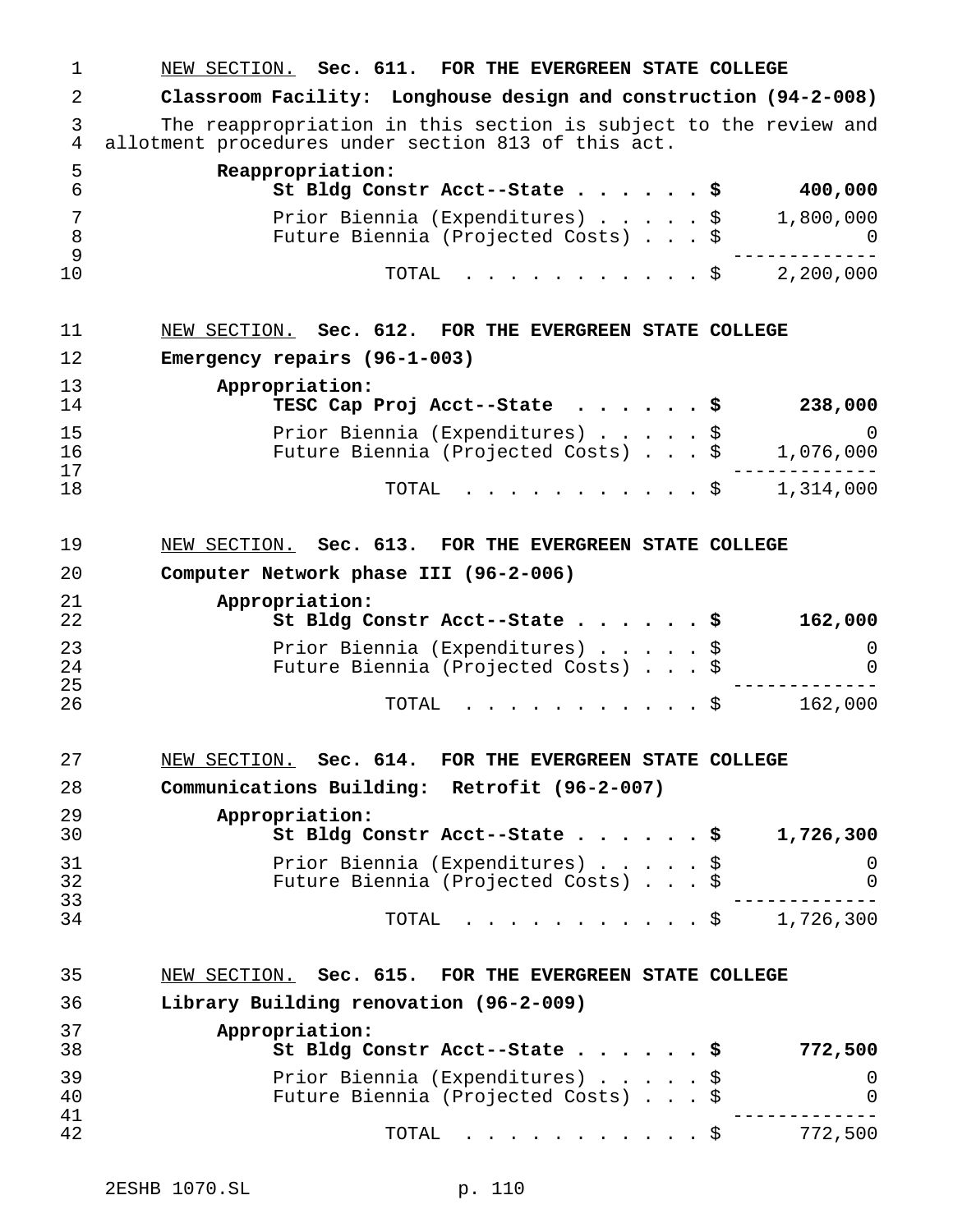NEW SECTION. **Sec. 616. FOR THE JOINT CENTER FOR HIGHER EDUCATION**

### **Riverpoint Campus: Design and construction (94-2-001)**

 The reappropriation in this section is subject to the review and allotment procedures under section 813 of this act.

| -5. | Reappropriation:<br>St Bldg Constr Acct--State $\sharp$                |  |  | 9,000,000 |
|-----|------------------------------------------------------------------------|--|--|-----------|
|     | Prior Biennia (Expenditures) \$<br>Future Biennia (Projected Costs) \$ |  |  | 8,000,000 |
| 10  | TOTAL $\ldots$ \$ 17,000,000                                           |  |  |           |

# NEW SECTION. **Sec. 617. FOR THE JOINT CENTER FOR HIGHER EDUCATION Riverpoint Campus phase II (96-2-001)**

13 To predesign, design, and make infrastructure improvements to the<br>14 project described in this section in accordance with the predesign 14 project described in this section in accordance with the predesign<br>15 manual published by the office of financial management. Future 15 manual published by the office of financial management. Future<br>16 appropriations for this project are subject to the submittal of appropriations for this project are subject to the submittal of completed predesign requirements on or before July 1, 1996. The 18 appropriation in this section is subject to the review and allotment<br>19 requirements under sections 813 and 815 of this act. requirements under sections 813 and 815 of this act.

| 20<br>-21 | Appropriation:<br>St Bldg Constr Acct--State \$<br>3,310,000                               |
|-----------|--------------------------------------------------------------------------------------------|
| 22<br>23  | Prior Biennia (Expenditures) \$<br>Future Biennia (Projected Costs) $\ldots$ \$ 21,690,000 |
| 24        |                                                                                            |
| 25        | TOTAL $\frac{1}{2}$ 25,000,000                                                             |

## NEW SECTION. **Sec. 618. FOR WESTERN WASHINGTON UNIVERSITY**

## **Science facility phase II: Construction (92-1-007)**

 The reappropriation in this section is subject to the review and allotment procedures under section 813 of this act.

| 30<br>-31 | Reappropriation:<br>St Bldg Constr Acct $\ldots$ \$<br>2,400,000                                        |
|-----------|---------------------------------------------------------------------------------------------------------|
| 32<br>33  | Prior Biennia (Expenditures) $\ldots$ , $\frac{1}{5}$ 17,650,533<br>Future Biennia (Projected Costs) \$ |
| 34<br>35  | TOTAL $\frac{1}{2}$ 20,050,553                                                                          |

#### NEW SECTION. **Sec. 619. FOR WESTERN WASHINGTON UNIVERSITY**

#### **Fire detection systems (94-1-030)**

| 38<br>39 | Reappropriation:<br>St Bldg Constr Acct--State \$                      |  |  | 100,000      |
|----------|------------------------------------------------------------------------|--|--|--------------|
| 40<br>41 | Prior Biennia (Expenditures) \$<br>Future Biennia (Projected Costs) \$ |  |  | 643,000<br>0 |
| 42<br>43 | TOTAL Ş                                                                |  |  | 743,000      |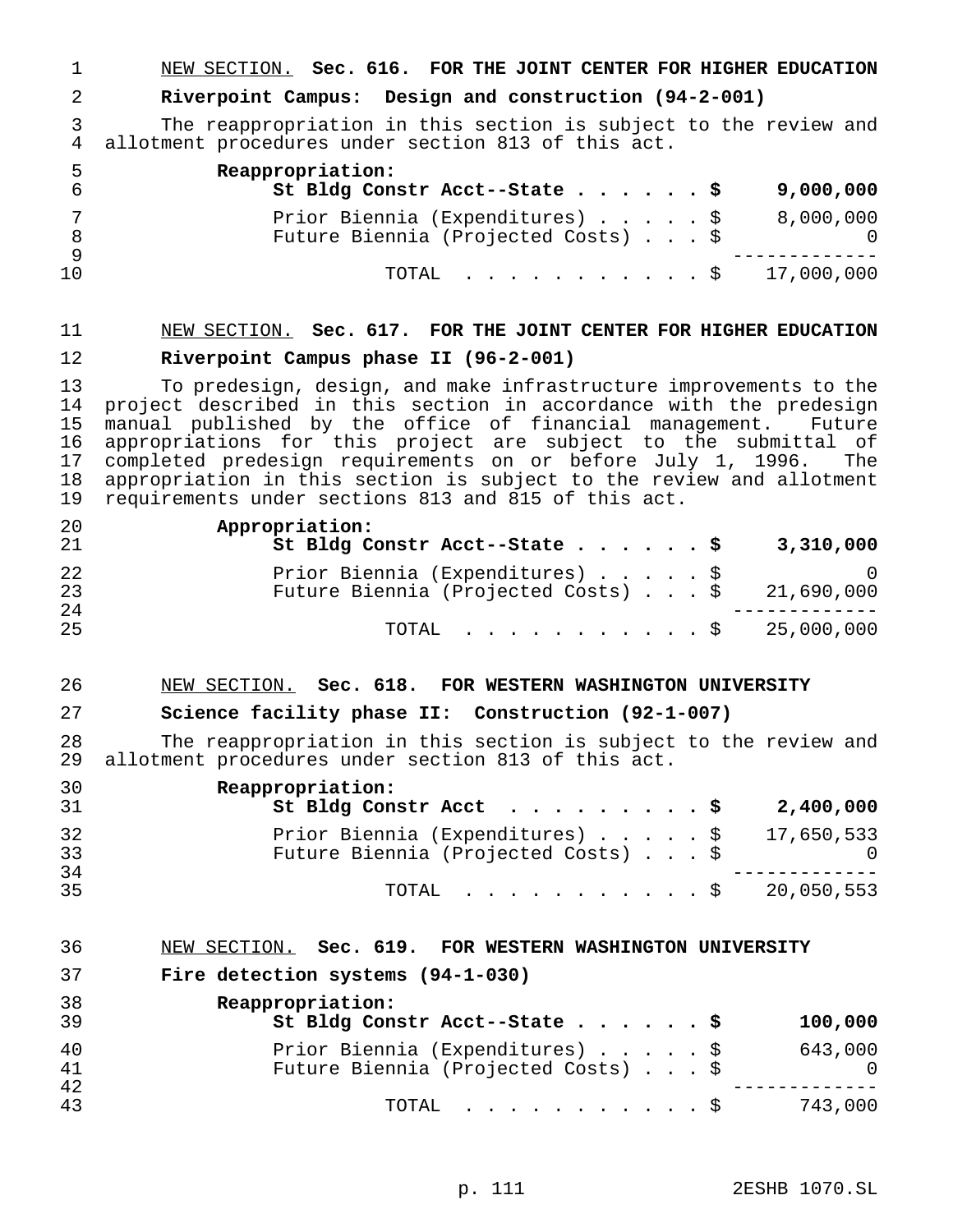| 1              | NEW SECTION. Sec. 620. FOR WESTERN WASHINGTON UNIVERSITY                            |        |
|----------------|-------------------------------------------------------------------------------------|--------|
| 2              | Underground storage tank removal (94-1-032)                                         |        |
| 3<br>4         | Reappropriation:<br>St Bldg Constr Acct--State \$<br>58,200                         |        |
| 5<br>6<br>7    | Prior Biennia (Expenditures) \$<br>1,800<br>Future Biennia (Projected Costs) \$     | 0      |
| 8              | 60,000<br>TOTAL<br>. \$                                                             |        |
| 9              | NEW SECTION. Sec. 621. FOR WESTERN WASHINGTON UNIVERSITY                            |        |
| 10             | Pool chlorine gas system (94-1-033)                                                 |        |
| 11<br>12       | Reappropriation:<br>WWU Cap Proj Acct--State \$<br>10,300                           |        |
| 13<br>14<br>15 | Prior Biennia (Expenditures) \$<br>24,700<br>Future Biennia (Projected Costs) \$    | $\cup$ |
| 16             | 35,000<br>TOTAL<br>$\cdot$ $\cdot$ \$                                               |        |
| 17             | NEW SECTION. Sec. 622. FOR WESTERN WASHINGTON UNIVERSITY                            |        |
| 18             | Exterior and roofing renewal (94-1-034)                                             |        |
| 19<br>20       | Reappropriation:<br>St Bldg Constr Acct--State \$<br>309,000                        |        |
| 21<br>22       | Prior Biennia (Expenditures) \$<br>292,000<br>Future Biennia (Projected Costs) \$   | 0      |
| 23<br>24       | . \$<br>601,000<br>TOTAL                                                            |        |
| 25             | NEW SECTION. Sec. 623. FOR WESTERN WASHINGTON UNIVERSITY                            |        |
| 26             | Boiler system (94-1-035)                                                            |        |
| 27<br>28       | Reappropriation:<br>WWU Cap Proj Acct--State \$<br>859,884                          |        |
| 29<br>30<br>31 | Prior Biennia (Expenditures)<br>40,116<br>\$<br>Future Biennia (Projected Costs) \$ | 0      |
| 32             | 900,000<br>TOTAL<br>. \$                                                            |        |
| 33             | NEW SECTION. Sec. 624. FOR WESTERN WASHINGTON UNIVERSITY                            |        |
| 34             | Utility upgrade (94-1-037)                                                          |        |
| 35<br>36       | Reappropriation:<br>St Bldg Constr Acct--State<br>103,000<br>. s                    |        |
| 37<br>38<br>39 | Prior Biennia (Expenditures) \$<br>302,000<br>Future Biennia (Projected Costs)      | 0      |
| 40             | 405,000<br>TOTAL<br>$\cdot$ $\cdot$ $\circ$                                         |        |

# NEW SECTION. **Sec. 625. FOR WESTERN WASHINGTON UNIVERSITY**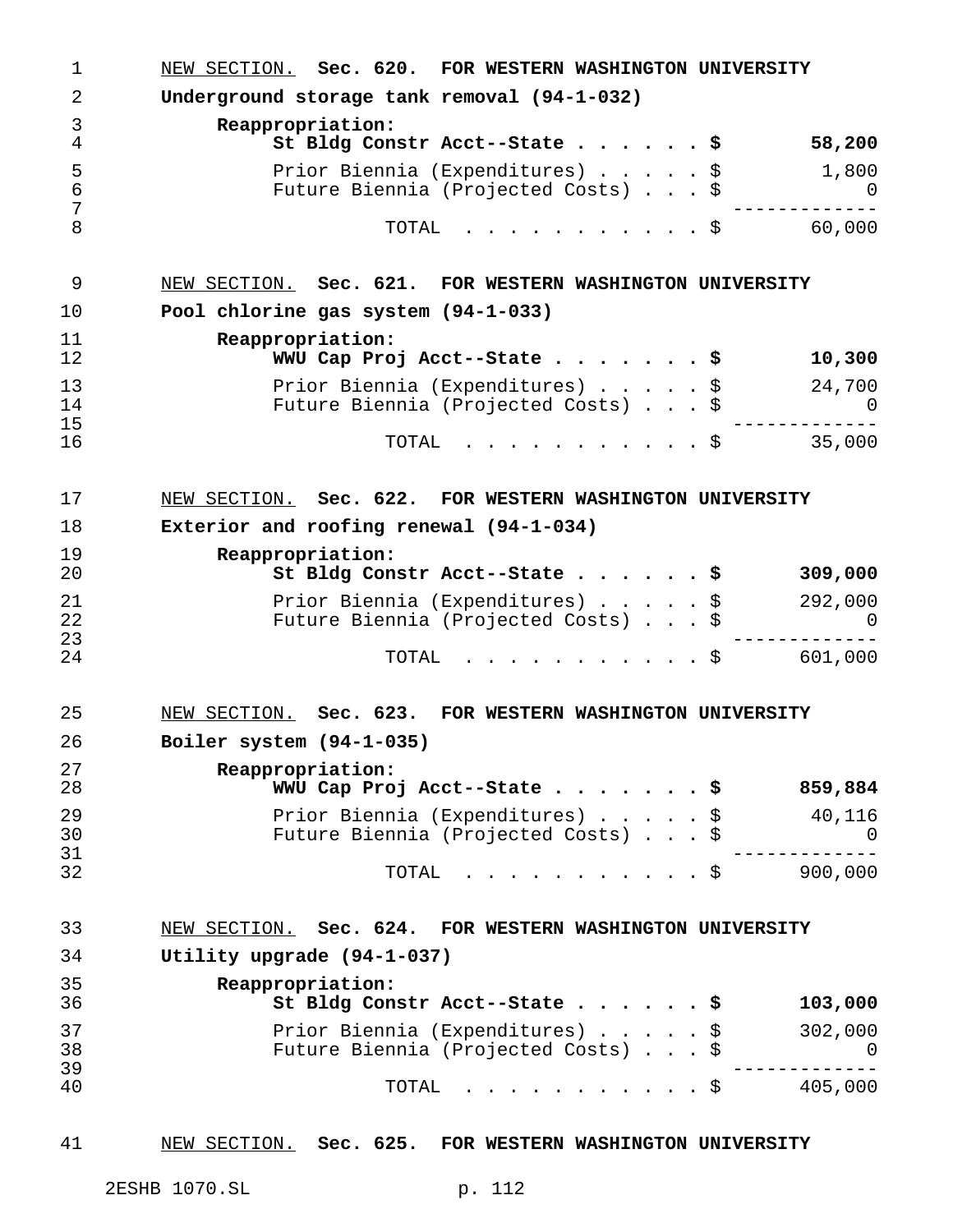**Interior renewal (94-1-038) Reappropriation: WWU Cap Proj Acct--State.......\$ 74,000** 4 Prior Biennia (Expenditures) . . . . . \$ 24,000<br>5 Future Biennia (Projected Costs) . . . \$ 0 Future Biennia (Projected Costs)...\$ 0 ------------- TOTAL ...........\$ 98,000 NEW SECTION. **Sec. 626. FOR WESTERN WASHINGTON UNIVERSITY Interior painting (94-1-041) Reappropriation: WWU Cap Proj Acct--State.......\$ 272,000** 12 Prior Biennia (Expenditures) . . . . . \$ 129,000<br>13 Future Biennia (Projected Costs) . . . \$ 0 13 Future Biennia (Projected Costs) . . . \$ 0<br>14 ----------- ------------- <sup>15</sup> TOTAL ...........\$ 401,000 NEW SECTION. **Sec. 627. FOR WESTERN WASHINGTON UNIVERSITY Infrastructure projects: Savings (94-1-999)** 18 Projects that are completed in accordance with section 812 of this<br>19 act that have been reviewed by the office of financial management may 19 act that have been reviewed by the office of financial management may<br>20 have their remaining funds transferred to this project for the 20 have their remaining funds transferred to this project for the<br>21 following purposes: (1) Road and sidewalk repair; (2) roof repair; (3) 21 following purposes:  $(1)$  Road and sidewalk repair;  $(2)$  roof repair;  $(3)$ <br>22 electrical system repair;  $(4)$  steam and utility distribution system 22 electrical system repair; (4) steam and utility distribution system<br>23 repair; (5) plumbing system repair; (6) heating, ventilation, and air repair; (5) plumbing system repair; (6) heating, ventilation, and air 24 conditioning repairs; and (7) emergency repairs due to natural<br>25 disasters or accidents. 25 disasters or accidents.<br>26 A report of any t 26 A report of any transfer effected under this section shall be<br>27 filed with the legislative fiscal committees of the senate and house of 27 filed with the legislative fiscal committees of the senate and house of<br>28 representatives by the office of financial management. representatives by the office of financial management. **Reappropriation: St Bldg Constr Acct--State......\$ 1** Prior Biennia (Expenditures).....\$ 0 Future Biennia (Projected Costs)...\$ 0 -------------

TOTAL ...........\$ 1

## NEW SECTION. **Sec. 628. FOR WESTERN WASHINGTON UNIVERSITY**

## **Science facility phase III: Construction (94-2-014)**

 The reappropriation in this section is subject to the review and allotment procedures under section 813 of this act.

| 39<br>40 | Reappropriation:<br>St Bldg Constr Acct--State $\frac{1}{5}$<br>11,473,119                     |
|----------|------------------------------------------------------------------------------------------------|
| 41<br>42 | Prior Biennia (Expenditures) \$<br>96,988<br>Future Biennia (Projected Costs) \$<br>$\bigcirc$ |
| 43<br>44 | TOTAL \$ 11,570,107                                                                            |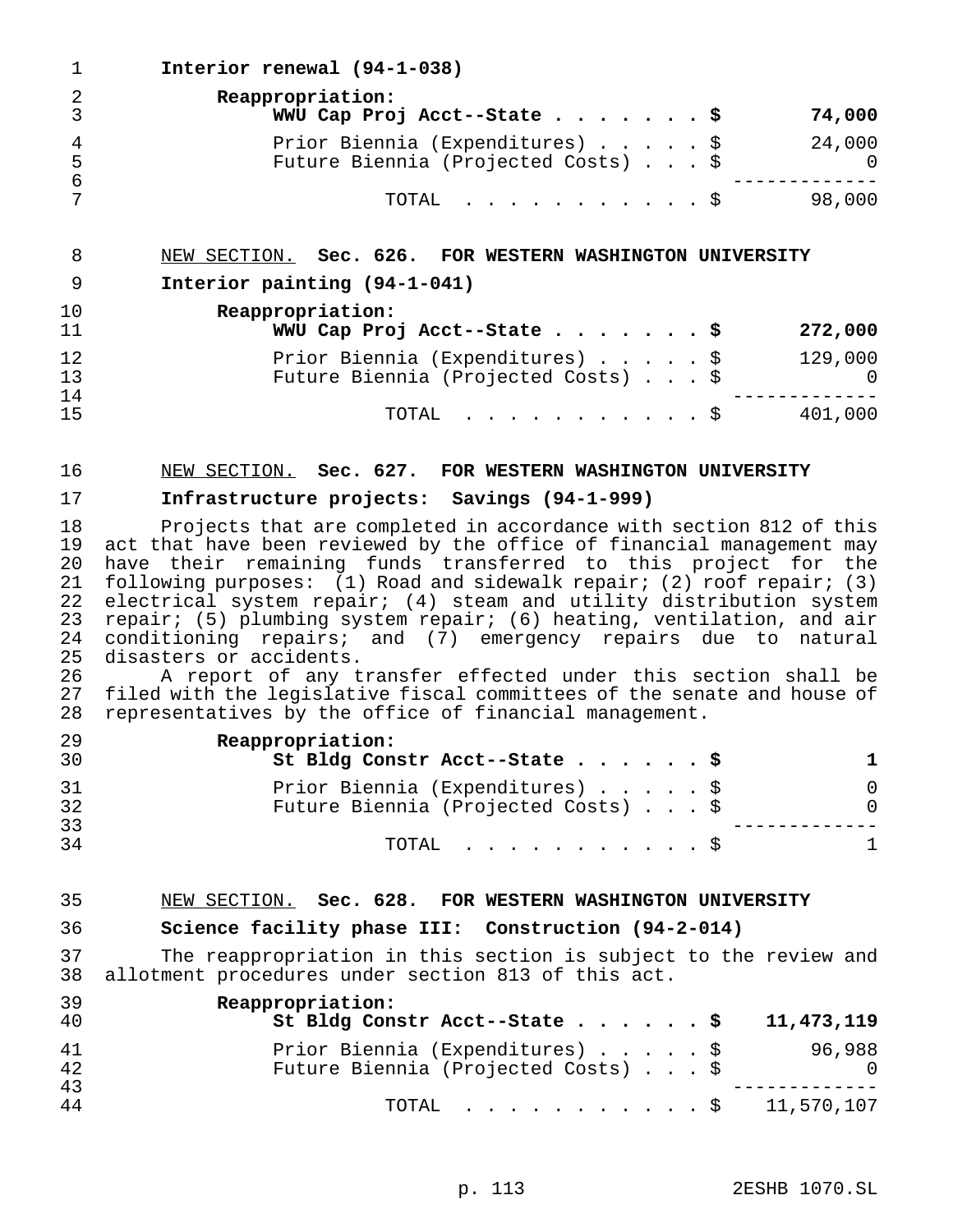NEW SECTION. **Sec. 629. FOR WESTERN WASHINGTON UNIVERSITY Haggard Hall renovation and abatement: Construction (94-2-015)** The appropriation in this section is subject to the review and allotment procedures under section 813 of this act. **Reappropriation:**

| -6             | St Bldg Constr Acct--State \$<br>950,000<br>Appropriation:                                     |
|----------------|------------------------------------------------------------------------------------------------|
| - 8<br>9<br>10 | WWU Cap Proj Acct--State \$<br>3,735,420<br>St Bldg Constr Acct--State \$<br>17,352,985        |
| 11             | Subtotal Appropriation \$<br>21,088,405                                                        |
| 12<br>13<br>14 | Prior Biennia (Expenditures) \$<br>166,000<br>Future Biennia (Projected Costs) \$<br>$\bigcap$ |
| 15             | 22,204,405<br>TOTAL $\ldots$ \$                                                                |

NEW SECTION. **Sec. 630. FOR WESTERN WASHINGTON UNIVERSITY**

**Minor works: Program (94-2-028)**

| 18<br>19 | Reappropriation:<br>WWU Cap Proj Acct--State \$<br>3,200,000                        |
|----------|-------------------------------------------------------------------------------------|
| 20<br>21 | Prior Biennia (Expenditures) \$<br>2,900,000<br>Future Biennia (Projected Costs) \$ |
| 22<br>23 | TOTAL $\ldots$ , $\ldots$ , $\vdots$ , $\vdots$ , $\vdots$ , $\vdots$               |

## NEW SECTION. **Sec. 631. FOR WESTERN WASHINGTON UNIVERSITY**

## **Minor works: Preservation (96-1-030)**

 The appropriation in this section shall support the detailed list of projects maintained by the office of financial management.

| 28<br>29 | Appropriation:<br>WWU Cap Proj Acct--State \$<br>1,300,000                          |
|----------|-------------------------------------------------------------------------------------|
| 30<br>31 | Prior Biennia (Expenditures) \$<br>Future Biennia (Projected Costs) \$<br>9,200,000 |
| 32<br>33 | TOTAL \$ 10,500,000                                                                 |

## NEW SECTION. **Sec. 632. FOR WESTERN WASHINGTON UNIVERSITY**

## **Minor works: Infrastructure preservation (96-1-061)**

36 The appropriation in this section shall support the detailed list<br>37 of projects maintained by the office of financial management. of projects maintained by the office of financial management.

| 38<br>39 | Appropriation:<br>St Bldg Constr Acct--State \$<br>1,650,000                        |
|----------|-------------------------------------------------------------------------------------|
| 40<br>41 | Prior Biennia (Expenditures) \$<br>Future Biennia (Projected Costs) \$<br>4,400,000 |
| 42<br>43 | TOTAL $\ldots$ , $\ldots$ , $\ldots$ , $\frac{1}{2}$ 6,050,000                      |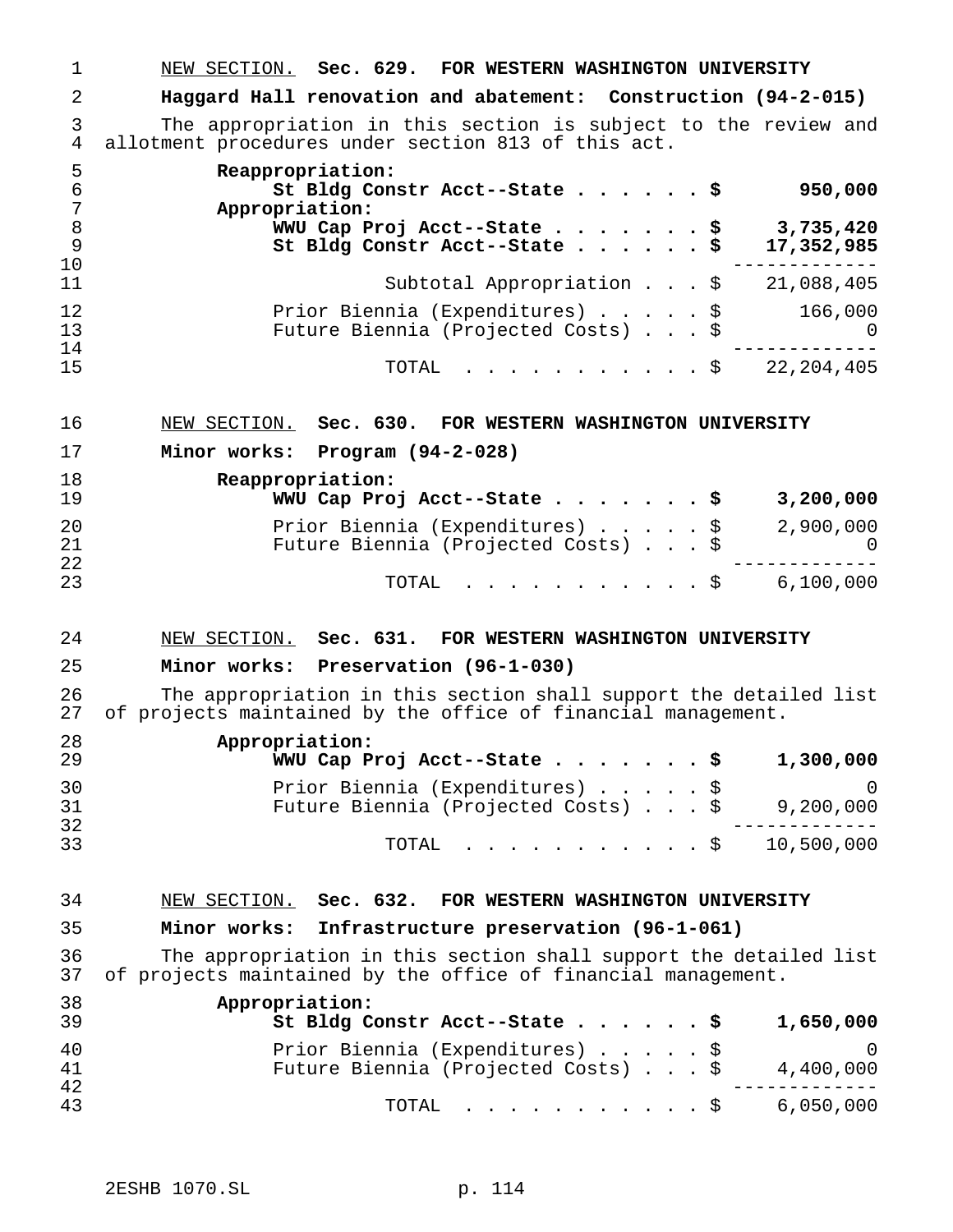NEW SECTION. **Sec. 633. FOR WESTERN WASHINGTON UNIVERSITY Campus Services Facility (96-2-025) Appropriation: St Bldg Constr Acct--State......\$ 100,000** Prior Biennia (Expenditures).....\$ 0 6 Future Biennia (Projected Costs)...\$<br>7 ------------- 8 TOTAL . . . . . . . . . \$ 7,983,400

## NEW SECTION. **Sec. 634. FOR WESTERN WASHINGTON UNIVERSITY**

## **Minor works: Program (96-2-028)**

 The appropriation in this section shall support the detailed list of projects maintained by the office of financial management.

| 13 | Appropriation:                                |            |
|----|-----------------------------------------------|------------|
| 14 | WWU Cap Proj Acct--State \$                   | 2,000,000  |
| 15 | St Bldg Constr Acct \$                        | 3,850,000  |
| 16 |                                               |            |
| 17 | Subtotal Appropriation $\cdot \cdot \cdot$ \$ | 5,850,000  |
| 18 | Prior Biennia (Expenditures) \$               |            |
| 19 | Future Biennia (Projected Costs) \$           | 25,500,000 |
| 20 |                                               |            |
| 21 | TOTAL \$                                      | 31,350,000 |

## NEW SECTION. **Sec. 635. FOR WESTERN WASHINGTON UNIVERSITY**

 **Integrated signal distribution--Design:** To design a campus network system **(96-2-056)**

| 25 | Appropriation:                                   |
|----|--------------------------------------------------|
| 26 | WWU Cap Proj Acct--State \$<br>229,650           |
| 27 | St Bldg Constr Acct--State \$<br>985,750         |
| 28 |                                                  |
| 29 | Subtotal Appropriation \$<br>1,215,400           |
| 30 | Prior Biennia (Expenditures) \$<br>0             |
| 31 | Future Biennia (Projected Costs) \$<br>9,339,400 |
| 32 |                                                  |
| 33 | 10,554,800<br>$\text{TOTAL}$ $\frac{1}{5}$       |

## NEW SECTION. **Sec. 636. FOR WESTERN WASHINGTON UNIVERSITY**

**Wilson Library renovation (96-2-057)**

 To conduct a predesign of the project described in this section in accordance with the predesign manual published by the office of financial management. Future appropriations for this project are subject to the submittal of completed predesign requirements on or before July 1, 1996.

| 41<br>42 | Appropriation:<br>St Bldg Constr Acct--State \$                        | 105,000   |
|----------|------------------------------------------------------------------------|-----------|
| 43<br>44 | Prior Biennia (Expenditures) \$<br>Future Biennia (Projected Costs) \$ | 8,331,900 |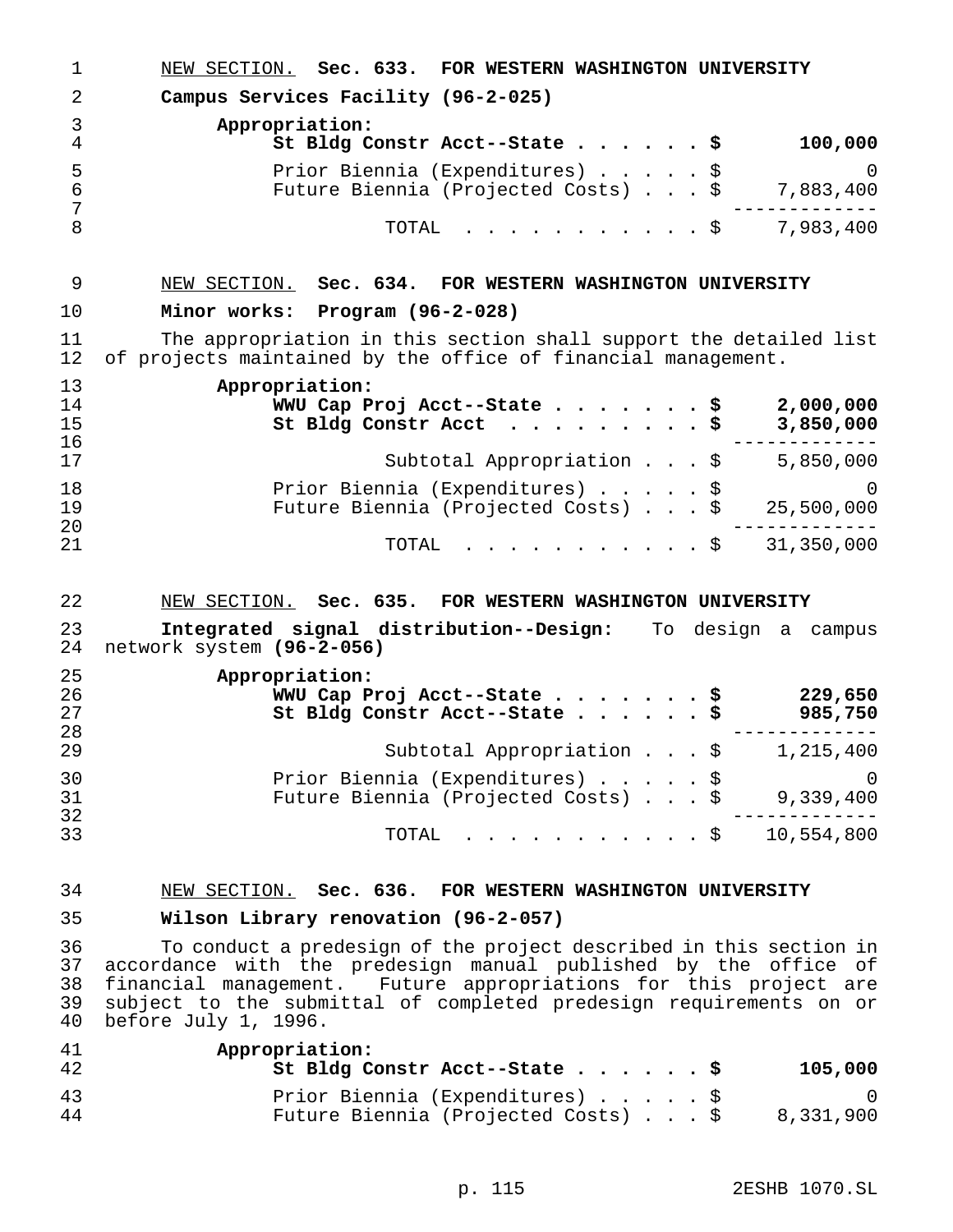| 1<br>$\overline{2}$                    | $\cdot$ \$ 8,436,900<br>TOTAL                                                                                                                                                                                                                                                                                                                                                                                                      |
|----------------------------------------|------------------------------------------------------------------------------------------------------------------------------------------------------------------------------------------------------------------------------------------------------------------------------------------------------------------------------------------------------------------------------------------------------------------------------------|
| 3                                      | NEW SECTION. Sec. 637. FOR WESTERN WASHINGTON UNIVERSITY                                                                                                                                                                                                                                                                                                                                                                           |
| 4                                      | Recreation and physical education fields phase I (96-2-051)                                                                                                                                                                                                                                                                                                                                                                        |
| 5                                      | Appropriation:                                                                                                                                                                                                                                                                                                                                                                                                                     |
| 6<br>$\overline{7}$<br>$\,8\,$         | St Bldg Constr Acct--State \$<br>2,535,200<br>WWU Cap Proj Acct--State \$<br>130,800                                                                                                                                                                                                                                                                                                                                               |
| 9                                      | Subtotal Appropriation $\ldots$ , $\sharp$ 2,666,000                                                                                                                                                                                                                                                                                                                                                                               |
| 10<br>11<br>12                         | Prior Biennia (Expenditures) \$<br>0<br>Future Biennia (Projected Costs) \$<br>0                                                                                                                                                                                                                                                                                                                                                   |
| 13                                     | . \$2,666,000<br>TOTAL                                                                                                                                                                                                                                                                                                                                                                                                             |
| 14                                     | NEW SECTION.<br>Sec. 638.<br>FOR THE WASHINGTON STATE HISTORICAL                                                                                                                                                                                                                                                                                                                                                                   |
| 15                                     | <b>SOCIETY</b>                                                                                                                                                                                                                                                                                                                                                                                                                     |
| 16                                     | Complete construction of Washington state History Museum (94-2-                                                                                                                                                                                                                                                                                                                                                                    |
| 17                                     | 001)                                                                                                                                                                                                                                                                                                                                                                                                                               |
| 18<br>19<br>20<br>21<br>22<br>23<br>24 | The appropriations in this section are subject to the following<br>conditions and limitations:<br>(1) The reappropriation in this section is subject to the review<br>and allotment procedures under section 813 of this act.<br>(2) \$50,000 of the new appropriation in this section shall be<br>provided as a grant to a local nonprofit organization to purchase land<br>and provide exhibit space for the display of fossils. |
| 25<br>26                               | Reappropriation:<br>St Bldg Constr Acct--State \$<br>6,859,978                                                                                                                                                                                                                                                                                                                                                                     |
| 27                                     | Appropriation:                                                                                                                                                                                                                                                                                                                                                                                                                     |
| 28                                     | 300,000<br>St Bldg Constr Acct--State \$                                                                                                                                                                                                                                                                                                                                                                                           |
| 29<br>30<br>31                         | Prior Biennia (Expenditures) \$<br>35,592,643<br>Future Biennia (Projected Costs) \$<br>$\Omega$                                                                                                                                                                                                                                                                                                                                   |
| 32                                     | $\cdot \cdot \cdot \cdot \cdot \cdot \cdot \cdot \cdot \cdot$ \$ 42,752,621<br>TOTAL                                                                                                                                                                                                                                                                                                                                               |
| 33                                     | NEW SECTION.<br>Sec. 639. FOR THE WASHINGTON STATE HISTORICAL                                                                                                                                                                                                                                                                                                                                                                      |
| 34                                     | <b>SOCIETY</b>                                                                                                                                                                                                                                                                                                                                                                                                                     |
| 35                                     | Stadium Way facility: Preservation (96-1-102)                                                                                                                                                                                                                                                                                                                                                                                      |
| 36                                     | Reappropriation:                                                                                                                                                                                                                                                                                                                                                                                                                   |
| 37<br>38                               | St Bldg Constr Acct--State \$<br>60,000<br>Appropriation:                                                                                                                                                                                                                                                                                                                                                                          |
| 39                                     | St Bldg Constr Acct--State \$<br>487,500                                                                                                                                                                                                                                                                                                                                                                                           |
| 40<br>41<br>42                         | Prior Biennia (Expenditures) \$<br>1,254,500<br>Future Biennia (Projected Costs) \$<br>335,469                                                                                                                                                                                                                                                                                                                                     |

TOTAL ...........\$ 2,137,469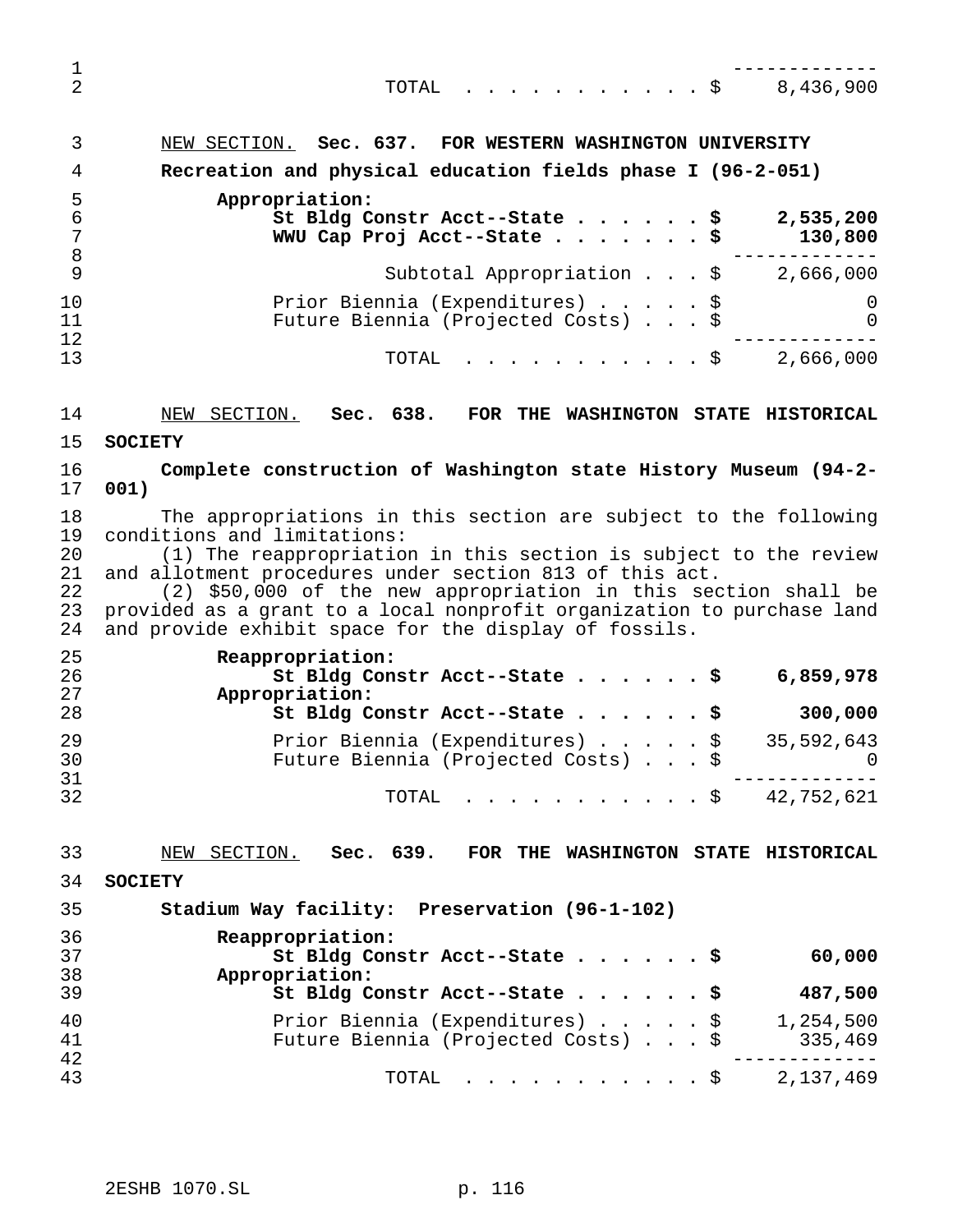NEW SECTION. **Sec. 640. FOR THE WASHINGTON STATE HISTORICAL SOCIETY Bremerton Shellbanks Retreat: Preservation (96-1-103) Appropriation: St Bldg Constr Acct--State......\$ 68,000** Prior Biennia (Expenditures).....\$ 0 Future Biennia (Projected Costs)...\$ 250,000 ------------- TOTAL ...........\$ 318,000 NEW SECTION. **Sec. 641. FOR THE WASHINGTON STATE HISTORICAL SOCIETY State Capital Museum: Preservation (96-1-105) Appropriation: St Bldg Constr Acct--State......\$ 122,592** Prior Biennia (Expenditures).....\$ 107,500 16 Future Biennia (Projected Costs)...\$<br>17 ------------- <sup>18</sup> TOTAL ...........\$ 429,720 NEW SECTION. **Sec. 642. FOR THE WASHINGTON STATE HISTORICAL SOCIETY Stadium Way facility: Collection storage and access (96-2-204) Appropriation: St Bldg Constr Acct--State......\$ 230,600** Prior Biennia (Expenditures).....\$ 0 Future Biennia (Projected Costs)...\$ 1,420,000 ------------- TOTAL ...........\$ 1,650,600 NEW SECTION. **Sec. 643. FOR THE EASTERN WASHINGTON STATE HISTORICAL SOCIETY Campbell House restoration (86-1-002) Reappropriation: St Bldg Constr Acct--State......\$ 30,000** Prior Biennia (Expenditures).....\$ 100,500 Future Biennia (Projected Costs)...\$ 0 ------------- TOTAL ...........\$ 130,500 NEW SECTION. **Sec. 644. FOR THE EASTERN WASHINGTON STATE HISTORICAL SOCIETY Cheney Cowles Museum: Parking lot grading and resurfacing (96-1- 002) Appropriation:**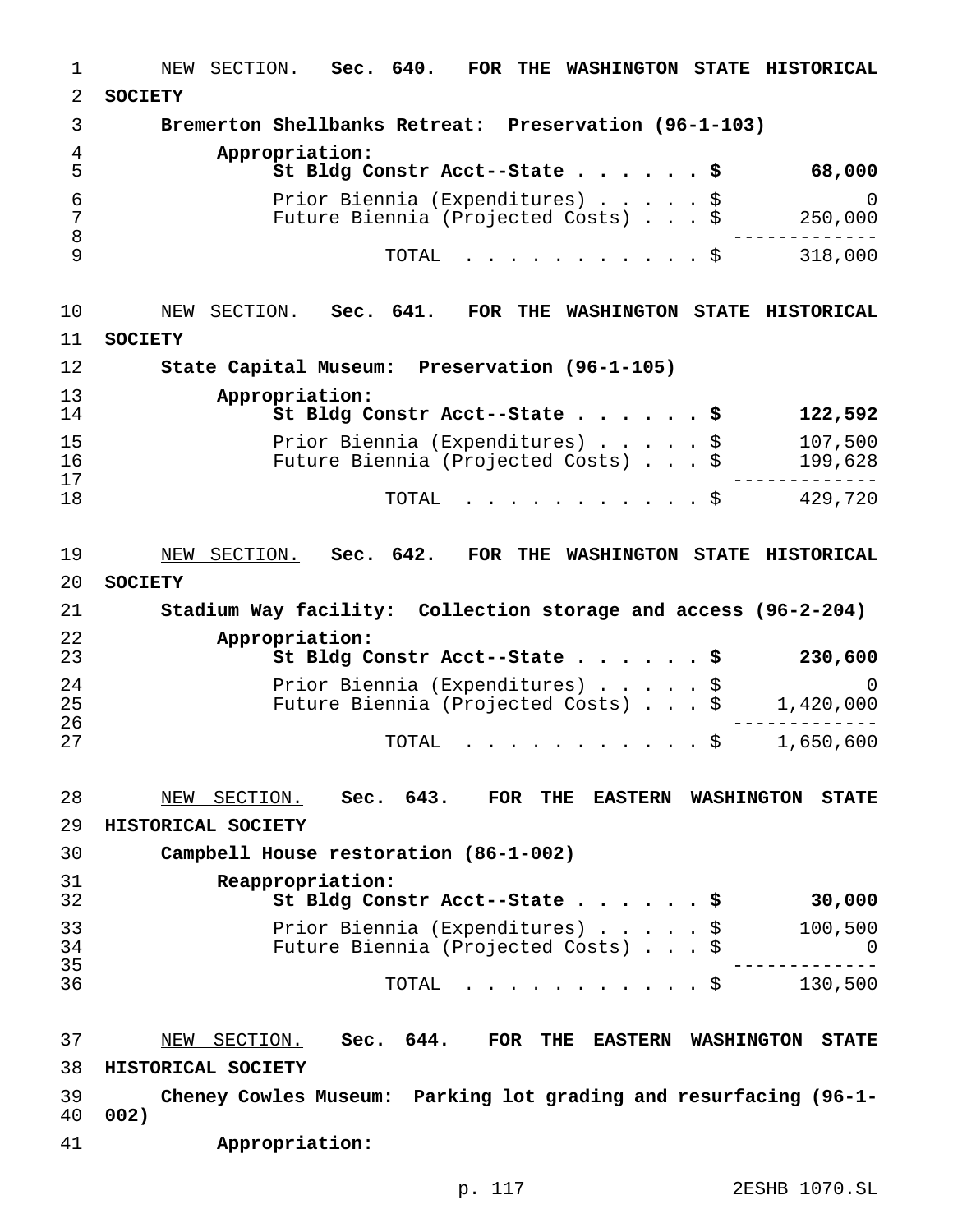| St Bldg Constr Acct--State \$                                          | 285,000  |
|------------------------------------------------------------------------|----------|
| Prior Biennia (Expenditures) \$<br>Future Biennia (Projected Costs) \$ | $\Omega$ |
| TOTAL Ş                                                                | 285,000  |

NEW SECTION. **Sec. 645. FOR THE EASTERN WASHINGTON STATE**

 **HISTORICAL SOCIETY Cheney Cowles Museum: Preservation (96-1-004) Appropriation: St Bldg Constr Acct--State......\$ 175,000** Prior Biennia (Expenditures).....\$ 0 12 Future Biennia (Projected Costs) . . . \$<br>13 ------------- TOTAL ...........\$ 875,000

NEW SECTION. **Sec. 646. FOR THE STATE BOARD FOR COMMUNITY AND**

### **TECHNICAL COLLEGES**

 **Learning Resource Center--Skagit Valley College Whidbey Campus (88-5-020)**

| 19<br>20 | Reappropriation:<br>St Bldg Constr Acct--State \$<br>5,408                          |
|----------|-------------------------------------------------------------------------------------|
| 21<br>22 | Prior Biennia (Expenditures) \$<br>2,117,591<br>Future Biennia (Projected Costs) \$ |
| 23       |                                                                                     |
| 24       | 2,122,999<br>TOTAL Ş                                                                |

# NEW SECTION. **Sec. 647. FOR THE STATE BOARD FOR COMMUNITY AND TECHNICAL COLLEGES**

 **Science, Fine Art, and Physical Education Building--South Puget Sound Community College (88-5-021)**

| 29<br>30 | Reappropriation:<br>St Bldg Constr Acct--State \$<br>21,933                         |
|----------|-------------------------------------------------------------------------------------|
| 31<br>32 | Prior Biennia (Expenditures) \$<br>5,976,066<br>Future Biennia (Projected Costs) \$ |
| 33<br>34 | 5,997,999<br>TOTAL S                                                                |

# NEW SECTION. **Sec. 648. FOR THE STATE BOARD FOR COMMUNITY AND TECHNICAL COLLEGES Library addition and remodel--Columbia Basin College (88-5-023) Reappropriation: St Bldg Constr Acct--State......\$ 21,573** Prior Biennia (Expenditures).....\$ 1,961,132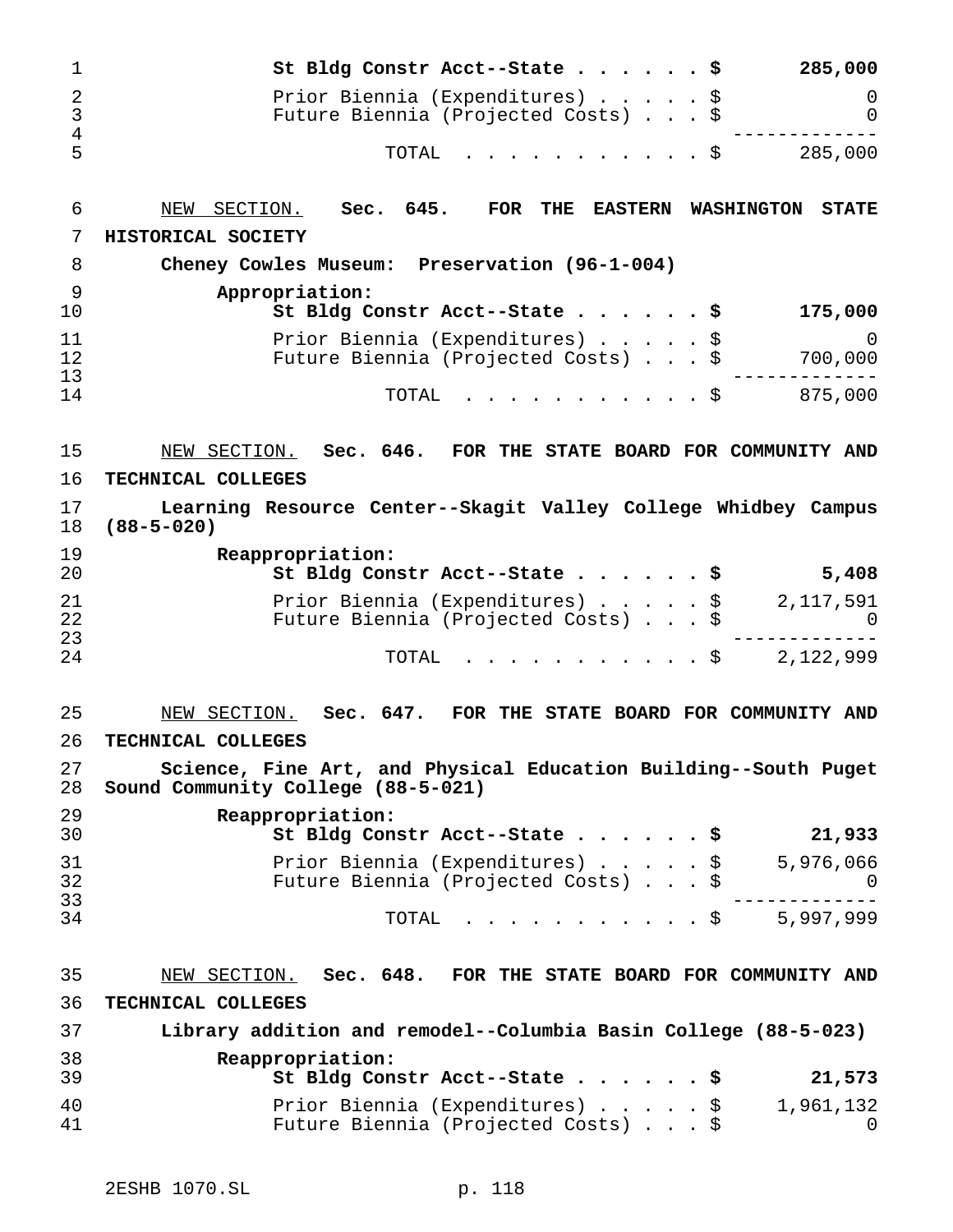| 1<br>$\overline{2}$ | 1,982,705<br>TOTAL<br>$\cdot$ \$<br>$\mathbf{r}$ . The set of the set of the set of $\mathbf{r}$              |
|---------------------|---------------------------------------------------------------------------------------------------------------|
| 3                   | Sec. 649.<br>FOR THE STATE BOARD FOR COMMUNITY AND<br>NEW SECTION.                                            |
| 4                   | TECHNICAL COLLEGES                                                                                            |
| 5                   | Vocational Shop Building--Centralia College (88-5-024)                                                        |
| 6<br>7              | Reappropriation:<br>36,519<br>St Bldg Constr Acct--State \$                                                   |
| 8<br>9<br>10        | Prior Biennia (Expenditures) \$<br>2,035,306<br>Future Biennia (Projected Costs) \$<br>U                      |
| 11                  | TOTAL<br>2,071,825<br>. \$                                                                                    |
| 12                  | NEW SECTION.<br>Sec. 650.<br>FOR THE STATE BOARD FOR COMMUNITY AND                                            |
| 13                  | TECHNICAL COLLEGES                                                                                            |
| 14                  | Art Commission carryover (88-5-026)                                                                           |
| 15<br>16            | Reappropriation:<br>St Bldg Constr Acct<br>9,378<br>. \$                                                      |
| 17<br>18<br>19      | Prior Biennia (Expenditures) \$<br>2,984,655<br>Future Biennia (Projected Costs) \$<br>$\Omega$               |
| 20                  | TOTAL<br>2,994,033<br>$\cdot$ \$                                                                              |
| 21                  | Sec. 651.<br>FOR THE STATE BOARD FOR COMMUNITY AND<br>NEW SECTION.                                            |
| 22                  | TECHNICAL COLLEGES                                                                                            |
| 23<br>24            | Construct Business Education Building--Spokane Community College<br>$(88 - 5 - 027)$                          |
| 25<br>26            | Reappropriation:<br>St Bldg Constr Acct--State \$<br>20,846                                                   |
| 27<br>28            | Prior Biennia (Expenditures) $\frac{1}{9}$ 6,291,122<br>Future Biennia (Projected Costs) \$<br>$\overline{0}$ |
| 29<br>30            | TOTAL \$ 6,311,968                                                                                            |
| 31                  | NEW SECTION. Sec. 652. FOR THE STATE BOARD FOR COMMUNITY AND                                                  |
| 32                  | TECHNICAL COLLEGES                                                                                            |
| 33<br>34            | Construct Student Activity Center and Physical Education Building-<br>-Seattle Central (88-5-028)             |
| 35<br>36            | Reappropriation:<br>St Bldg Constr Acct--State \$<br>1,681,465                                                |
| 37<br>38            | Prior Biennia (Expenditures) $\sqrt{}$ 9,519,434<br>Future Biennia (Projected Costs) \$<br>$\overline{0}$     |
| 39<br>40            | TOTAL \$ 11,200,899                                                                                           |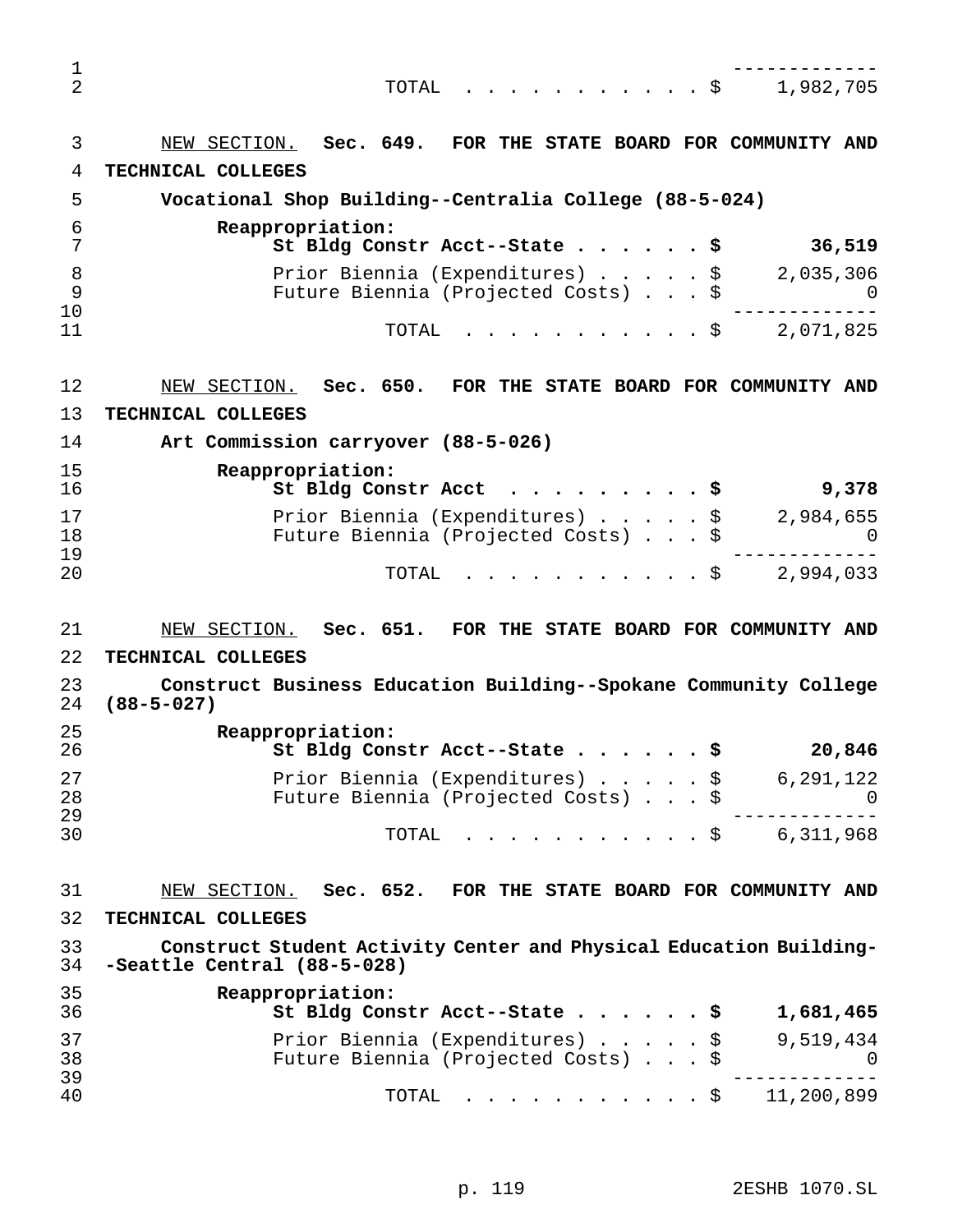NEW SECTION. **Sec. 653. FOR THE STATE BOARD FOR COMMUNITY AND TECHNICAL COLLEGES Fire and security system repairs (90-1-004) Reappropriation: St Bldg Constr Acct--State......\$ 134,433** Prior Biennia (Expenditures).....\$ 236,508 Future Biennia (Projected Costs)...\$ 0 ------------- TOTAL ...........\$ 370,941 NEW SECTION. **Sec. 654. FOR THE STATE BOARD FOR COMMUNITY AND TECHNICAL COLLEGES Minor asbestos removal (90-1-008) Reappropriation: St Bldg Constr Acct--State......\$ 323,914** Prior Biennia (Expenditures).....\$ 992,167 16 Future Biennia (Projected Costs)...\$ 0<br>17 ------------- TOTAL ...........\$ 1,316,081 NEW SECTION. **Sec. 655. FOR THE STATE BOARD FOR COMMUNITY AND TECHNICAL COLLEGES Roof and structural repairs (90-2-002) Reappropriation: St Bldg Constr Acct--State......\$ 8,779** Prior Biennia (Expenditures).....\$ 706,514 Future Biennia (Projected Costs) . . . \$ 0 ------------- <sup>27</sup> TOTAL ...........\$ 715,293 NEW SECTION. **Sec. 656. FOR THE STATE BOARD FOR COMMUNITY AND TECHNICAL COLLEGES Heating, ventilation, and air conditioning and mechanical repairs (90-2-003) Reappropriation: St Bldg Constr Acct--State......\$ 50,944** Prior Biennia (Expenditures).....\$ 947,439 Future Biennia (Projected Costs)...\$ 0 ------------- TOTAL ...........\$ 998,383 NEW SECTION. **Sec. 657. FOR THE STATE BOARD FOR COMMUNITY AND TECHNICAL COLLEGES Facility repairs (90-3-007) Reappropriation:**

2ESHB 1070.SL p. 120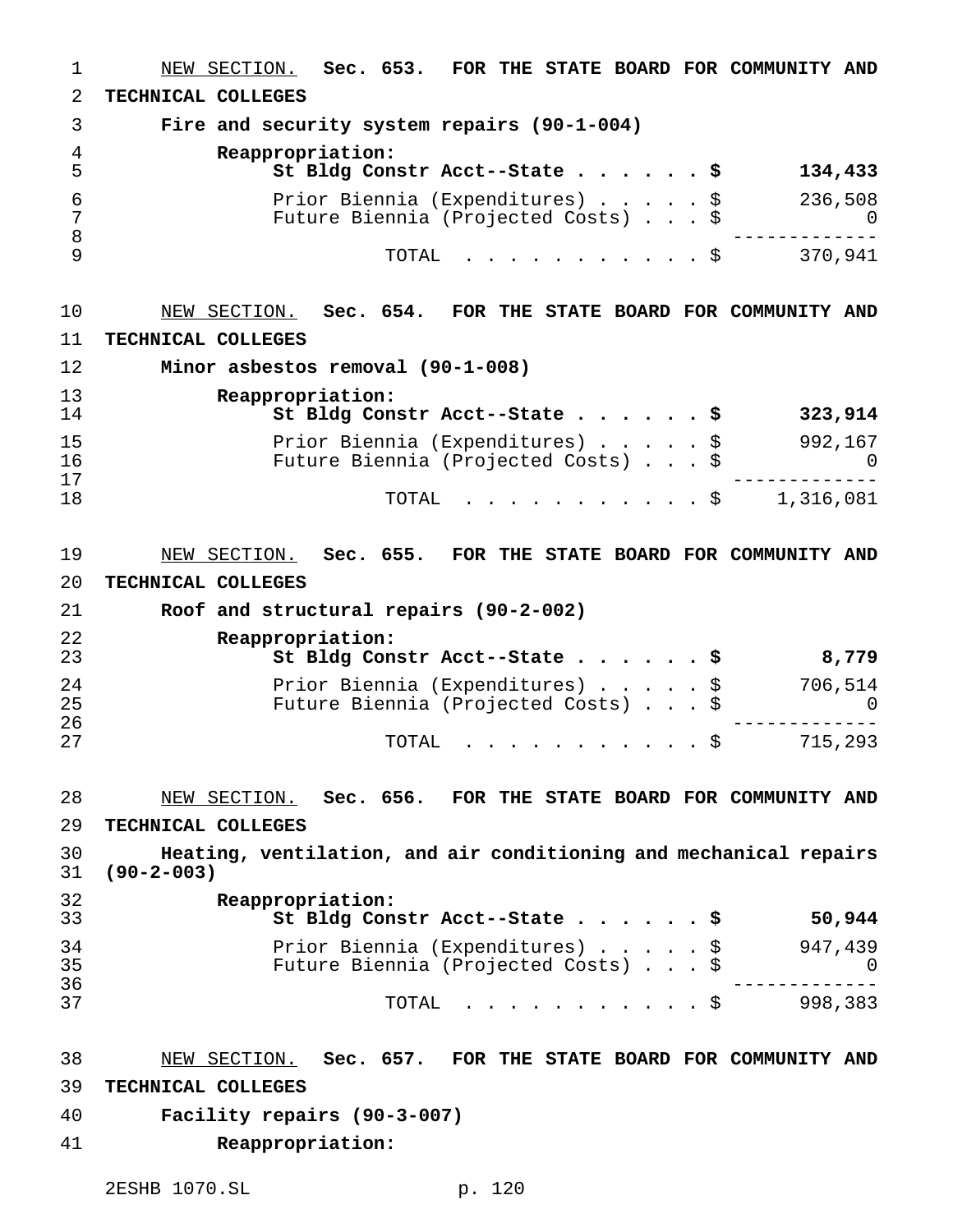| 1                   | 24,471<br>St Bldg Constr Acct--State \$                                                          |
|---------------------|--------------------------------------------------------------------------------------------------|
| 2                   | Prior Biennia (Expenditures) \$<br>503,545                                                       |
| 3<br>$\overline{4}$ | Future Biennia (Projected Costs) \$<br>0                                                         |
| 5                   | 528,016<br>TOTAL<br>. \$                                                                         |
| 6                   | NEW SECTION. Sec. 658. FOR THE STATE BOARD FOR COMMUNITY AND                                     |
| 7                   | TECHNICAL COLLEGES                                                                               |
| 8                   | Minor improvement projects (90-5-009)                                                            |
| 9<br>10             | Reappropriation:<br>St Bldg Constr Acct--State \$<br>120,737                                     |
| 11<br>12            | Prior Biennia (Expenditures)<br>2,904,787<br>\$<br>Future Biennia (Projected Costs) \$<br>$\cup$ |
| 13                  |                                                                                                  |
| 14                  | 3,025,524<br>TOTAL<br>. \$                                                                       |
| 15                  | NEW SECTION. Sec. 659. FOR THE STATE BOARD FOR COMMUNITY AND                                     |
| 16                  | TECHNICAL COLLEGES                                                                               |
| 17<br>18            | Construct Physical Education Facility--North Seattle Community<br>College (90-5-011))            |
| 19<br>20            | Reappropriation:<br>St Bldg Constr Acct--State \$<br>6,883,057                                   |
| 21                  | Prior Biennia (Expenditures) \$<br>1,671,143                                                     |
| 22<br>23            | Future Biennia (Projected Costs) \$<br>0                                                         |
| 24                  | 8,554,200<br>TOTAL<br>. \$                                                                       |
| 25                  | Sec. 660. FOR THE STATE BOARD FOR COMMUNITY AND<br>NEW SECTION.                                  |
| 26                  | TECHNICAL COLLEGES                                                                               |
| 27<br>28            | Construct Applied Arts Facility--Spokane Falls Community College<br>$(90 - 5 - 012)$             |
| 29<br>30            | Reappropriation:<br>2,848,249<br>St Bldg Constr Acct--State \$                                   |
| 31                  | Prior Biennia (Expenditures) \$<br>2,643,840                                                     |
| 32                  | Future Biennia (Projected Costs) \$<br>- 0                                                       |
| 33<br>34            | 5,492,089<br>TOTAL<br>$\mathfrak{S}$                                                             |
| 35                  | NEW SECTION. Sec. 661. FOR THE STATE BOARD FOR COMMUNITY AND                                     |
| 36                  | TECHNICAL COLLEGES                                                                               |
| 37                  | Industrial Tech Building--Spokane Community College (90-5-013)                                   |
| 38                  | Reappropriation:                                                                                 |
| 39                  | 3,016,150<br>St Bldg Constr Acct--State \$                                                       |
| 40                  | Prior Biennia (Expenditures) \$<br>3,915,945                                                     |
| 41                  | Future Biennia (Projected Costs) \$<br>0                                                         |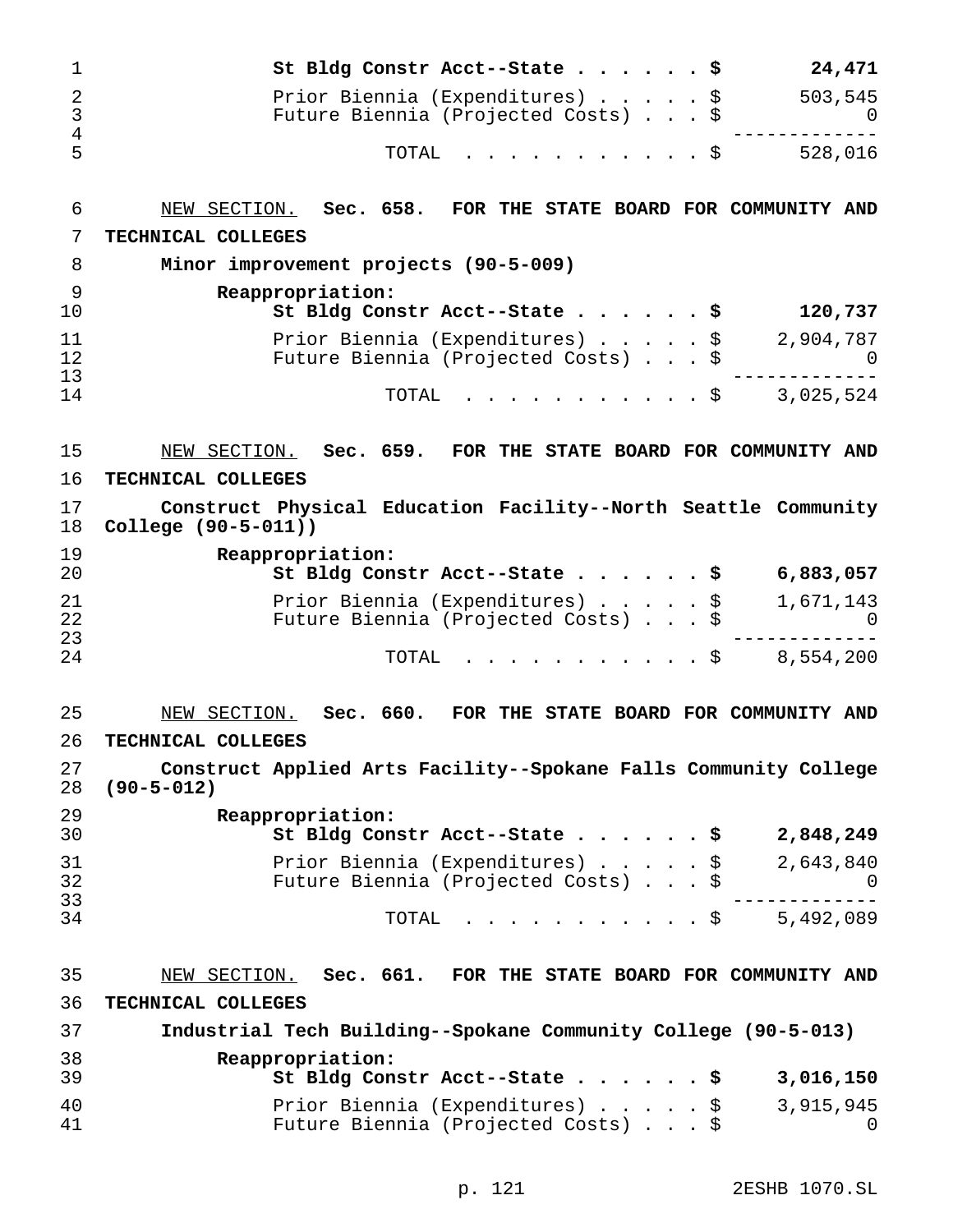------------- TOTAL ...........\$ 6,932,095 NEW SECTION. **Sec. 662. FOR THE STATE BOARD FOR COMMUNITY AND TECHNICAL COLLEGES Vocational Art Facility--Shoreline Community College (90-5-014) Reappropriation: St Bldg Constr Acct--State......\$ 2,885,749** 8 Prior Biennia (Expenditures)......\$ 179,656 Future Biennia (Projected Costs)...\$ 0 ------------- TOTAL ...........\$ 3,065,405 NEW SECTION. **Sec. 663. FOR THE STATE BOARD FOR COMMUNITY AND TECHNICAL COLLEGES Business Education Building--Clark College (90-5-015) Reappropriation: St Bldg Constr Acct--State......\$ 2,439,646** 17 Prior Biennia (Expenditures) . . . . . \$ 3,851,620<br>18 Future Biennia (Projected Costs) . . . \$ 0 18 Future Biennia (Projected Costs) . . . \$<br>19 ------------- TOTAL ...........\$ 6,291,266 NEW SECTION. **Sec. 664. FOR THE STATE BOARD FOR COMMUNITY AND TECHNICAL COLLEGES Student Center Building--South Seattle Community College (90-5- 016) Reappropriation: St Bldg Constr Acct--State......\$ 4,188,316** Prior Biennia (Expenditures).....\$ 1,193,777 Future Biennia (Projected Costs)...\$ 0 ------------- TOTAL ...........\$ 5,382,093 NEW SECTION. **Sec. 665. FOR THE STATE BOARD FOR COMMUNITY AND TECHNICAL COLLEGES Library addition--Skagit Valley College (90-5-017) Reappropriation: St Bldg Constr Acct--State......\$ 602,270** Prior Biennia (Expenditures).....\$ 1,403,729 Future Biennia (Projected Costs)...\$ 0 ------------- TOTAL ...........\$ 2,005,999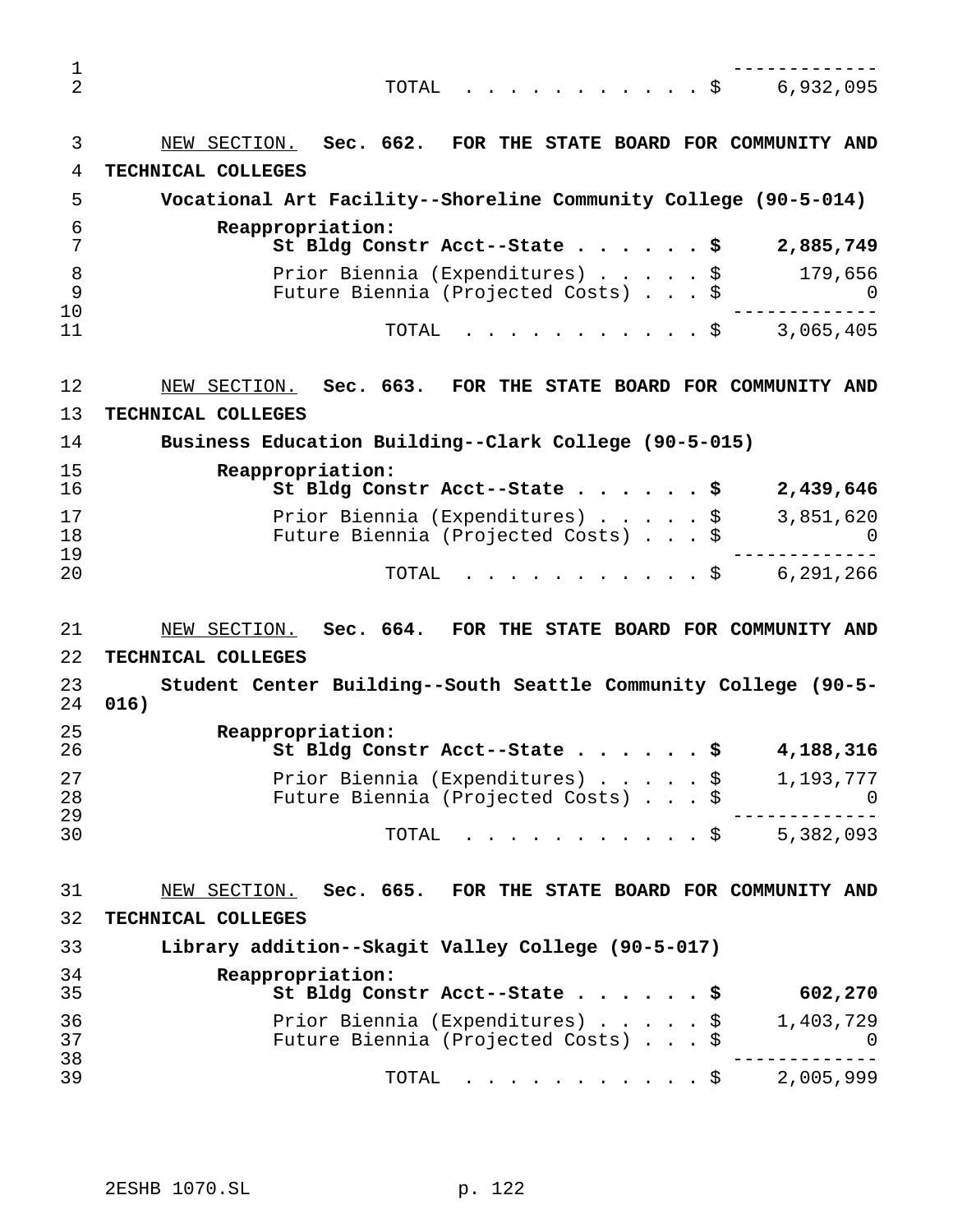NEW SECTION. **Sec. 666. FOR THE STATE BOARD FOR COMMUNITY AND TECHNICAL COLLEGES Business Complex renovation--Clover Park Technical College (91-2- 001) Reappropriation: St Bldg Constr Acct--State......\$ 26,062** 7 Prior Biennia (Expenditures)......\$ 2,473,938 8 Future Biennia (Projected Costs) . . . \$ 0<br>9 ------------- TOTAL ...........\$ 2,500,000 NEW SECTION. **Sec. 667. FOR THE STATE BOARD FOR COMMUNITY AND TECHNICAL COLLEGES Administration Office renovation--Bellingham Technical College (91-3-002) Reappropriation: St Bldg Constr Acct--State......\$ 155,844** 17 Prior Biennia (Expenditures) . . . . \$ 1,456,156<br>18 Future Biennia (Projected Costs) . . . \$ 0 Future Biennia (Projected Costs)...\$ 0 ------------- TOTAL ...........\$ 1,612,000 NEW SECTION. **Sec. 668. FOR THE STATE BOARD FOR COMMUNITY AND TECHNICAL COLLEGES Acquisition: Auto Shop--Olympic College (92-1-604) Reappropriation: St Bldg Constr Acct--State......\$ 575,155** Prior Biennia (Expenditures).....\$ 124,845 Future Biennia (Projected Costs)...\$ 0 ------------- <sup>29</sup> TOTAL ...........\$ 700,000 NEW SECTION. **Sec. 669. FOR THE STATE BOARD FOR COMMUNITY AND TECHNICAL COLLEGES Underground storage tank removal (92-2-102) Reappropriation: St Bldg Constr Acct--State......\$ 96,033** Prior Biennia (Expenditures).....\$ 1,300,819 Future Biennia (Projected Costs)...\$ 0 ------------- TOTAL ...........\$ 1,396,852 NEW SECTION. **Sec. 670. FOR THE STATE BOARD FOR COMMUNITY AND TECHNICAL COLLEGES Legal and code requirement--Repairs (92-2-103)**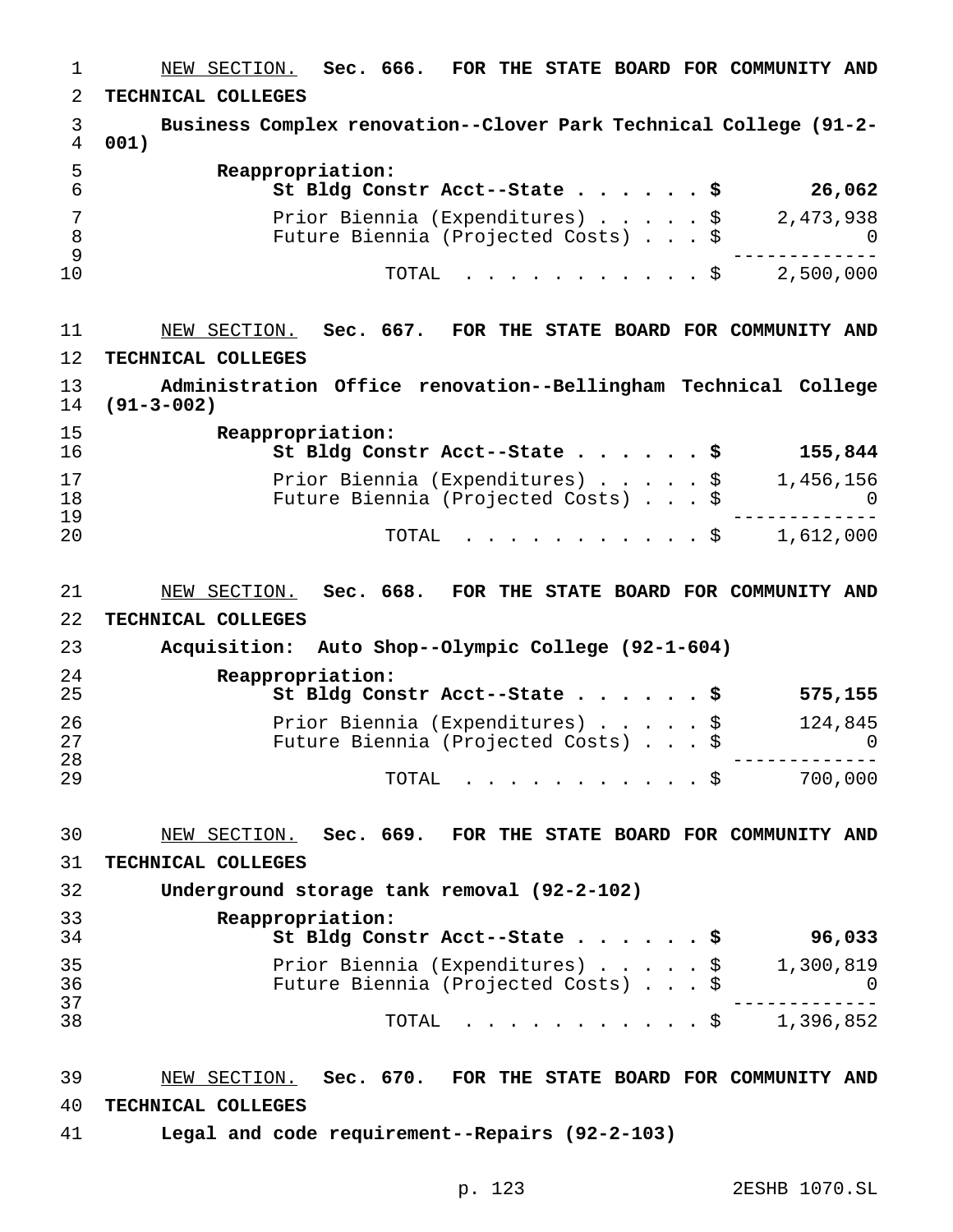| 1<br>$\overline{2}$ | Reappropriation:<br>St Bldg Constr Acct--State \$                      | 340,786               |
|---------------------|------------------------------------------------------------------------|-----------------------|
| 3<br>4              | Prior Biennia (Expenditures) \$<br>Future Biennia (Projected Costs) \$ | 831,214<br>0          |
| 5<br>6              | TOTAL<br>. \$                                                          | 1,172,000             |
| 7                   | NEW SECTION. Sec. 671. FOR THE STATE BOARD FOR COMMUNITY AND           |                       |
| 8                   | TECHNICAL COLLEGES                                                     |                       |
| 9                   | Roof repairs $(92-2-104)$                                              |                       |
| 10<br>11            | Reappropriation:<br>St Bldg Constr Acct--State \$                      | 373,515               |
| 12<br>13            | Prior Biennia (Expenditures) \$<br>Future Biennia (Projected Costs) \$ | 7,083,485<br>$\Omega$ |
| 14<br>15            | . \$<br>TOTAL                                                          | 7,457,000             |
| 16                  | NEW SECTION. Sec. 672. FOR THE STATE BOARD FOR COMMUNITY AND           |                       |
| 17                  | TECHNICAL COLLEGES                                                     |                       |
| 18                  | Exterior and structure repairs (92-2-105)                              |                       |
| 19<br>20            | Reappropriation:<br>St Bldg Constr Acct--State \$                      | 138,431               |
| 21<br>22            | Prior Biennia (Expenditures) \$<br>Future Biennia (Projected Costs) \$ | 678,569<br>O          |
| 23<br>24            | . \$<br>TOTAL                                                          | 817,000               |
| 25                  | FOR THE STATE BOARD FOR COMMUNITY AND<br>NEW SECTION. Sec. 673.        |                       |
| 26                  | TECHNICAL COLLEGES                                                     |                       |
| 27                  | Heating, ventilation, and air conditioning repairs (92-2-106)          |                       |
| 28<br>29            | Reappropriation:<br>St Bldg Constr Acct--State \$                      | 1,913,684             |
| 30<br>31<br>32      | Prior Biennia (Expenditures) \$<br>Future Biennia (Projected Costs) \$ | 1,160,315             |
| 33                  | $\cdot$ \$ 3,073,999<br>TOTAL                                          |                       |
| 34                  | NEW SECTION. Sec. 674. FOR THE STATE BOARD FOR COMMUNITY AND           |                       |
| 35                  | TECHNICAL COLLEGES                                                     |                       |
| 36                  | Electrical repair (92-2-107)                                           |                       |
| 37<br>38            | Reappropriation:<br>St Bldg Constr Acct--State \$                      | 174,538               |

| 39<br>40 | Prior Biennia (Expenditures) \$<br>Future Biennia (Projected Costs) \$ | 2,132,462 |
|----------|------------------------------------------------------------------------|-----------|
| 41       |                                                                        |           |
| 42.      | TOTAL \$ 2,307,000                                                     |           |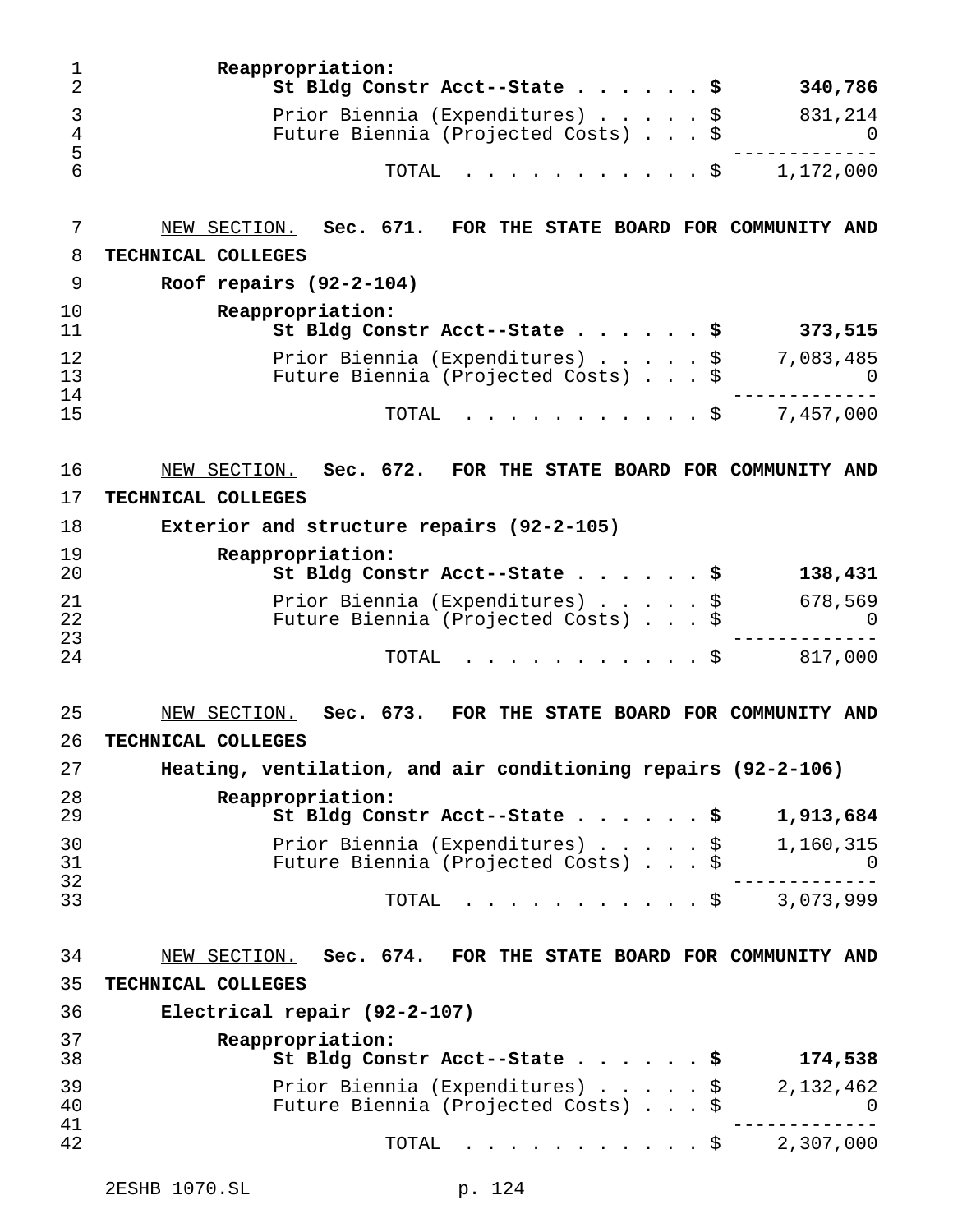NEW SECTION. **Sec. 675. FOR THE STATE BOARD FOR COMMUNITY AND TECHNICAL COLLEGES Mechanical repairs (92-2-108) Reappropriation: St Bldg Constr Acct--State......\$ 824,457** Prior Biennia (Expenditures).....\$ 1,683,543 Future Biennia (Projected Costs)...\$ 0 ------------- TOTAL ...........\$ 2,508,000 NEW SECTION. **Sec. 676. FOR THE STATE BOARD FOR COMMUNITY AND TECHNICAL COLLEGES Fire and security repairs (92-2-109) Reappropriation: St Bldg Constr Acct--State......\$ 418,730** Prior Biennia (Expenditures).....\$ 273,269 16 Future Biennia (Projected Costs)...\$ 0<br>17 ------------- <sup>18</sup> TOTAL ...........\$ 691,999 NEW SECTION. **Sec. 677. FOR THE STATE BOARD FOR COMMUNITY AND TECHNICAL COLLEGES Interior repairs (92-2-110) Reappropriation: St Bldg Constr Acct--State......\$ 427,638** Prior Biennia (Expenditures).....\$ 1,012,361 Future Biennia (Projected Costs) . . . \$ 0 ------------- TOTAL ...........\$ 1,439,999 NEW SECTION. **Sec. 678. FOR THE STATE BOARD FOR COMMUNITY AND TECHNICAL COLLEGES Site repairs (92-2-111) Reappropriation: St Bldg Constr Acct--State......\$ 98,377** Prior Biennia (Expenditures).....\$ 1,230,622 Future Biennia (Projected Costs)...\$ 0 ------------- TOTAL ...........\$ 1,328,999 NEW SECTION. **Sec. 679. FOR THE STATE BOARD FOR COMMUNITY AND TECHNICAL COLLEGES Pool repairs (92-2-112) Reappropriation: St Bldg Constr Acct--State......\$ 5,133**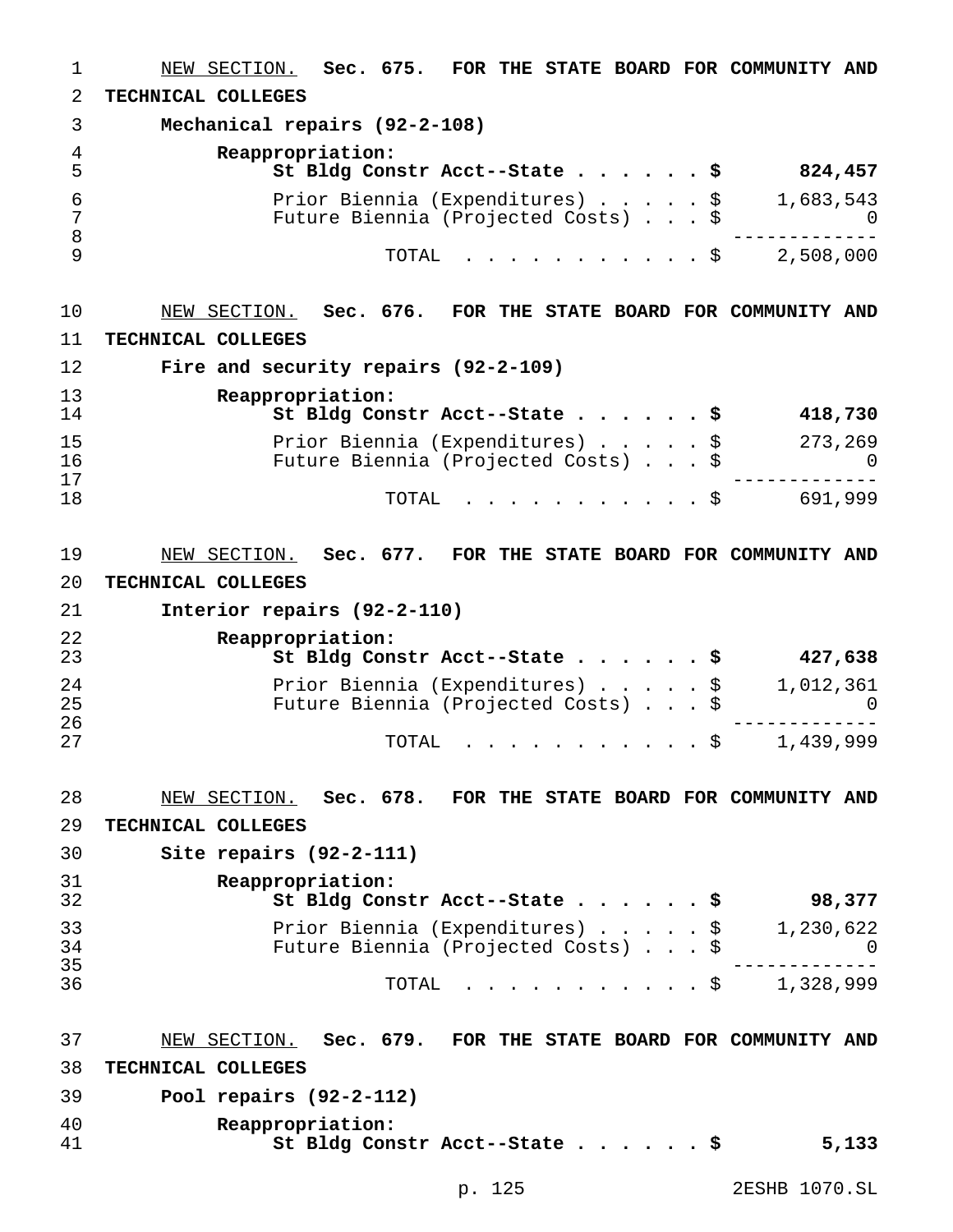| 1<br>$\overline{2}$<br>3<br>$\overline{4}$ | Prior Biennia (Expenditures) \$<br>Future Biennia (Projected Costs) \$<br>TOTAL<br>. \$                        | 594,867<br>U<br>600,000 |
|--------------------------------------------|----------------------------------------------------------------------------------------------------------------|-------------------------|
| 5                                          | NEW SECTION. Sec. 680. FOR THE STATE BOARD FOR COMMUNITY AND                                                   |                         |
| 6                                          | TECHNICAL COLLEGES                                                                                             |                         |
| 7<br>8                                     | Administration addition--Lake Washington Technical College (92-5-<br>003)                                      |                         |
| 9<br>10                                    | Reappropriation:<br>St Bldg Constr Acct--State \$                                                              | 2,498,016               |
| 11<br>12                                   | Prior Biennia (Expenditures) \$<br>Future Biennia (Projected Costs) \$                                         | 6,644,183               |
| 13<br>14                                   | TOTAL<br>. \$                                                                                                  | 9,142,199               |
| 15                                         | NEW SECTION. Sec. 681. FOR THE STATE BOARD FOR COMMUNITY AND                                                   |                         |
| 16                                         | TECHNICAL COLLEGES                                                                                             |                         |
| 17                                         | Minor improvements (92-5-200)                                                                                  |                         |
| 18<br>19                                   | Reappropriation:<br>St Bldg Constr Acct--State \$                                                              | 1,979,165               |
| 20<br>21                                   | Prior Biennia (Expenditures) \$<br>Future Biennia (Projected Costs) \$                                         | 14,950,834              |
| 22<br>23                                   | . \$<br>TOTAL                                                                                                  | 16,929,999              |
| 24                                         | NEW SECTION. Sec. 682. FOR THE STATE BOARD FOR COMMUNITY AND                                                   |                         |
| 25                                         | TECHNICAL COLLEGES                                                                                             |                         |
| 26                                         | Roof repair--Clover Park Technical College (93-2-002)                                                          |                         |
| 27<br>28                                   | Reappropriation:<br>St Bldg Constr Acct--State \$                                                              | 5,130                   |
| 29<br>30<br>31                             | Prior Biennia (Expenditures) \$<br>Future Biennia (Projected Costs) \$                                         | 183,869<br>U            |
| 32                                         | TOTAL<br>$\mathbf{r}$ , $\mathbf{r}$ , $\mathbf{r}$ , $\mathbf{r}$ , $\mathbf{r}$ , $\mathbf{r}$<br>$\cdot$ \$ | 188,999                 |
| 33                                         | NEW SECTION. Sec. 683. FOR THE STATE BOARD FOR COMMUNITY AND                                                   |                         |
| 34                                         | TECHNICAL COLLEGES                                                                                             |                         |
| 35                                         | Repairs and minor improvements (94-1-001)                                                                      |                         |
| 36<br>37                                   | Reappropriation:<br>St Bldg Constr Acct--State \$                                                              | 28,290,145              |
| 38<br>39                                   | Prior Biennia (Expenditures)<br>\$<br>Future Biennia (Projected Costs) \$                                      | 8,709,855<br>U          |
| 40<br>41                                   | $\cdot$ \$ 37,000,000<br>TOTAL                                                                                 |                         |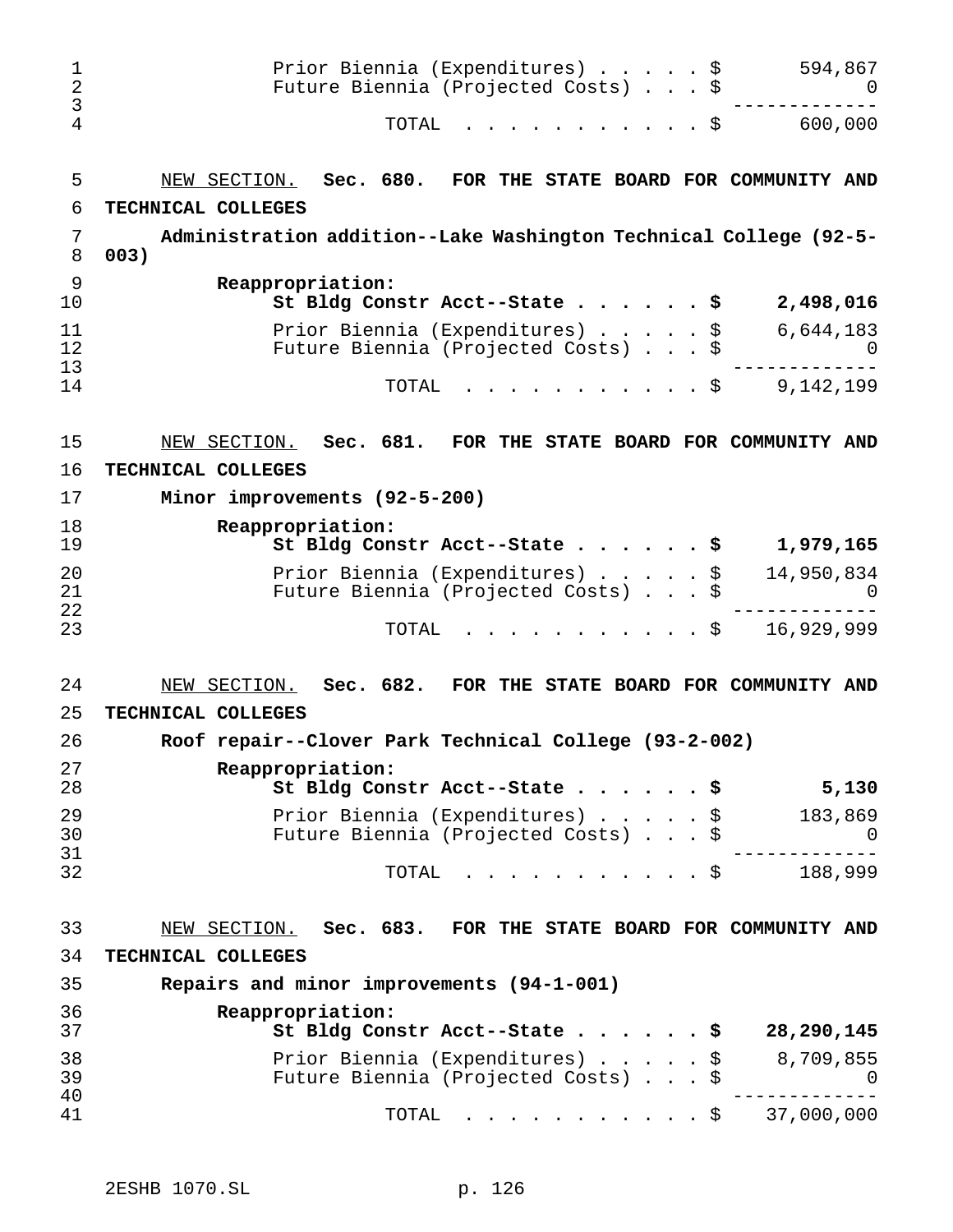NEW SECTION. **Sec. 684. FOR THE STATE BOARD FOR COMMUNITY AND TECHNICAL COLLEGES Asbestos abatement (94-1-002) Reappropriation: St Bldg Constr Acct--State......\$ 112,447** Prior Biennia (Expenditures).....\$ 441,786 Future Biennia (Projected Costs)...\$ 0 ------------- TOTAL ...........\$ 554,233 NEW SECTION. **Sec. 685. FOR THE STATE BOARD FOR COMMUNITY AND TECHNICAL COLLEGES Underground storage tank removal and remediation (94-1-003) Reappropriation: St Bldg Constr Acct--State......\$ 158,727** Prior Biennia (Expenditures).....\$ 765,990 16 Future Biennia (Projected Costs)...\$ 0<br>17 ------------- <sup>18</sup> TOTAL ...........\$ 924,717 NEW SECTION. **Sec. 686. FOR THE STATE BOARD FOR COMMUNITY AND TECHNICAL COLLEGES Underground storage tank removal (94-1-370) Reappropriation: St Bldg Constr Acct--State......\$ 197,830** Prior Biennia (Expenditures).....\$ 4,170 Future Biennia (Projected Costs)...\$ 0 ------------- <sup>27</sup> TOTAL ...........\$ 202,000 NEW SECTION. **Sec. 687. FOR THE STATE BOARD FOR COMMUNITY AND TECHNICAL COLLEGES Asbestos abatement (94-1-390) Reappropriation: St Bldg Constr Acct--State......\$ 326,887** Prior Biennia (Expenditures).....\$ 124,440 Future Biennia (Projected Costs)...\$ 0 ------------- TOTAL ...........\$ 451,327 NEW SECTION. **Sec. 688. FOR THE STATE BOARD FOR COMMUNITY AND**

#### **TECHNICAL COLLEGES**

 **Renovate Seattle Vocational Institute facility:** Top design and begin remodel on the first phase of improvements to Seattle Vocational Institute **(94-1-733)**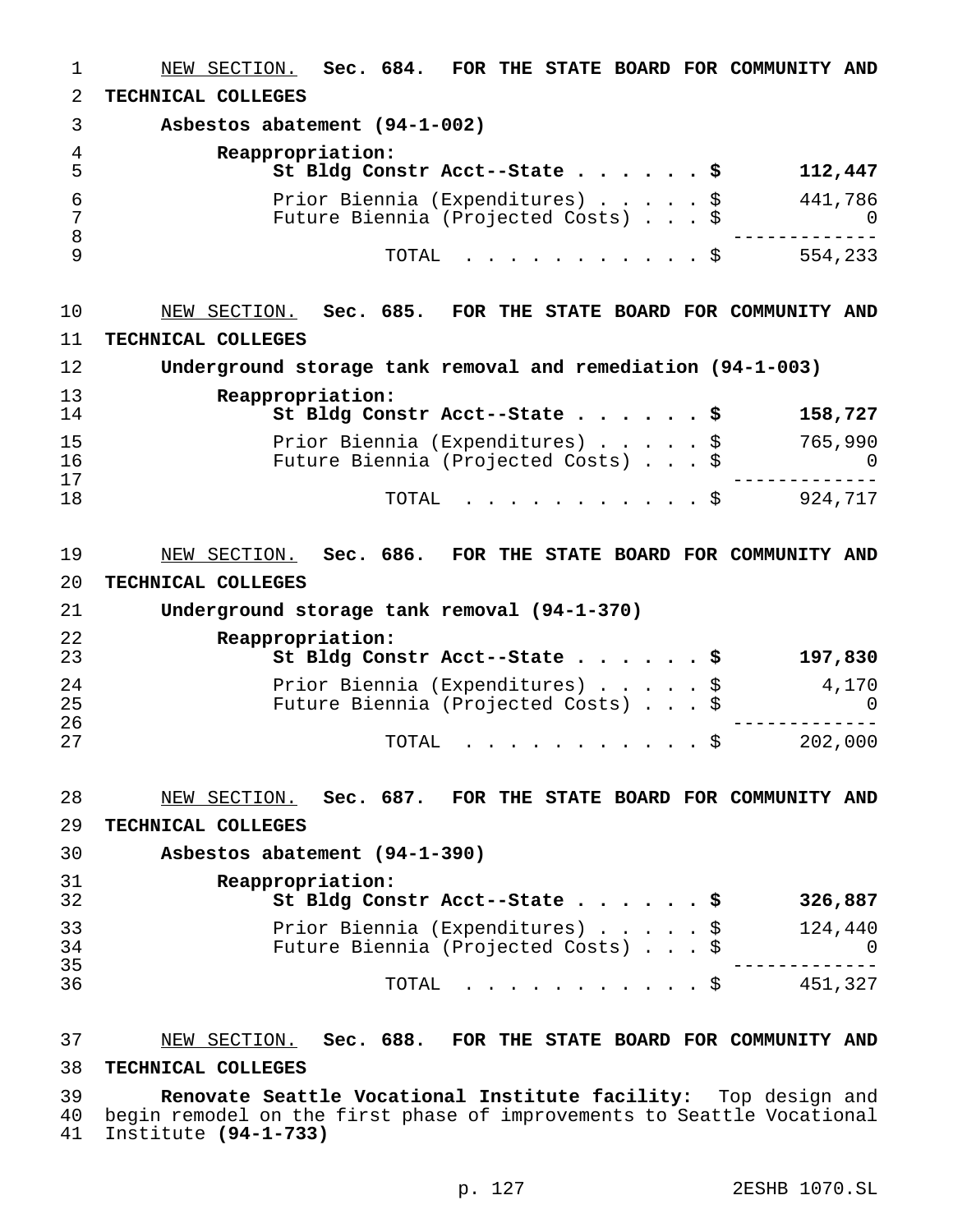The reappropriation in this section is subject to the review and allotment procedures under section 813 of this act. **Reappropriation: St Bldg Constr Acct--State......\$ 7,523,494** Prior Biennia (Expenditures).....\$ 59,506 Future Biennia (Projected Costs)...\$ 0 ------------- TOTAL ...........\$ 7,583,000 NEW SECTION. **Sec. 689. FOR THE STATE BOARD FOR COMMUNITY AND TECHNICAL COLLEGES Minor improvement projects (94-2-400) Reappropriation: St Bldg Constr Acct--State......\$ 7,640,466** 14 Prior Biennia (Expenditures) . . . . \$ 3,837,534<br>15 Puture Biennia (Projected Costs) . . . . \$ 3,837,534 Future Biennia (Projected Costs)...\$ 0 ------------- <sup>17</sup> TOTAL ...........\$ 11,478,000 NEW SECTION. **Sec. 690. FOR THE STATE BOARD FOR COMMUNITY AND TECHNICAL COLLEGES Minor improvement projects (94-2-500) Reappropriation: St Bldg Constr Acct--State......\$ 590,517** Prior Biennia (Expenditures).....\$ 38,483 Future Biennia (Projected Costs)...\$ 0 ------------- TOTAL ...........\$ 629,000 NEW SECTION. **Sec. 691. FOR THE STATE BOARD FOR COMMUNITY AND TECHNICAL COLLEGES Construct Pierce College--Puyallup phase II (94-2-601)** The appropriation in this section is subject to the review and allotment procedures under section 813 of this act. **Reappropriation: St Bldg Constr Acct--State......\$ 862,234 Appropriation: St Bldg Constr Acct--State......\$ 12,852,618** Prior Biennia (Expenditures).....\$ 164,686 Future Biennia (Projected Costs)...\$ 0 ------------- <sup>39</sup> TOTAL ...........\$ 13,879,538 NEW SECTION. **Sec. 692. FOR THE STATE BOARD FOR COMMUNITY AND**

## **TECHNICAL COLLEGES**

**Construct Skagit Valley College Vocational Building (94-2-602)**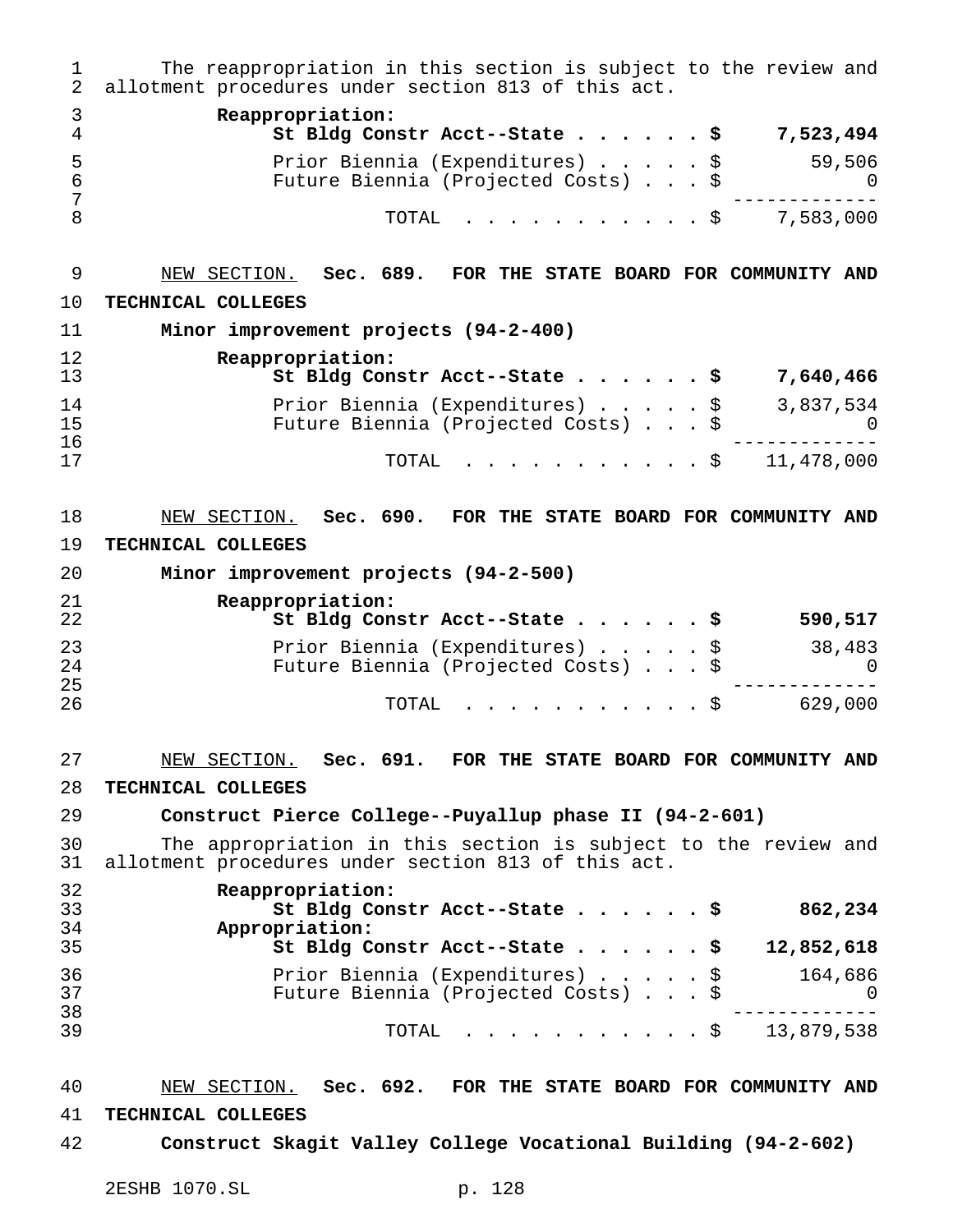The appropriation in this section is subject to the review and allotment procedures under section 813 of this act.

| 5  | Reappropriation:<br>St Bldg Constr Acct--State \$<br>152,981<br>Appropriation:               |
|----|----------------------------------------------------------------------------------------------|
|    | St Bldg Constr Acct--State \$<br>2,320,000                                                   |
|    | Prior Biennia (Expenditures) \$<br>16,063<br>Future Biennia (Projected Costs) \$<br>$\Omega$ |
| 10 | 2,489,044<br>$\texttt{TOTAL}$ $\S$                                                           |

# NEW SECTION. **Sec. 693. FOR THE STATE BOARD FOR COMMUNITY AND TECHNICAL COLLEGES**

 **Construct Whatcom Community College Learning Resource Center, Fine Arts, Student Center (94-2-603)**

 The appropriation in this section is subject to the review and allotment procedures under section 813 of this act.

| 17<br>18<br>19 | Reappropriation:<br>St Bldg Constr Acct--State \$<br>342,967<br>Appropriation:           |
|----------------|------------------------------------------------------------------------------------------|
| 20             | St Bldg Constr Acct--State \$<br>7,930,000                                               |
| 21<br>22       | Prior Biennia (Expenditures) \$<br>262,669<br>Future Biennia (Projected Costs) \$<br>- 0 |
| 23<br>24       | 8,535,636<br>$\texttt{TOTAL}$ $\texttt{S}$                                               |

# NEW SECTION. **Sec. 694. FOR THE STATE BOARD FOR COMMUNITY AND**

#### **TECHNICAL COLLEGES**

 **Construct Edmonds Community College Classroom and Laboratory Building (94-2-604)**

29 The appropriation in this section is subject to the review and<br>30 allotment procedures under section 813 of this act. allotment procedures under section 813 of this act.

| 31<br>32<br>33 | Reappropriation:<br>St Bldg Constr Acct--State \$<br>728,058<br>Appropriation:                |
|----------------|-----------------------------------------------------------------------------------------------|
| 34             | St Bldg Constr Acct--State $\frac{1}{5}$<br>12,343,480                                        |
| 35<br>36       | Prior Biennia (Expenditures) \$<br>138,578<br>Future Biennia (Projected Costs) \$<br>$\Omega$ |
| 37<br>38       | TOTAL \$ 13,210,116                                                                           |

# NEW SECTION. **Sec. 695. FOR THE STATE BOARD FOR COMMUNITY AND TECHNICAL COLLEGES**

 **Construct South Puget Sound Community College Technical Education Building (94-2-605)**

 The appropriation in this section is subject to the review and allotment procedures under section 813 of this act.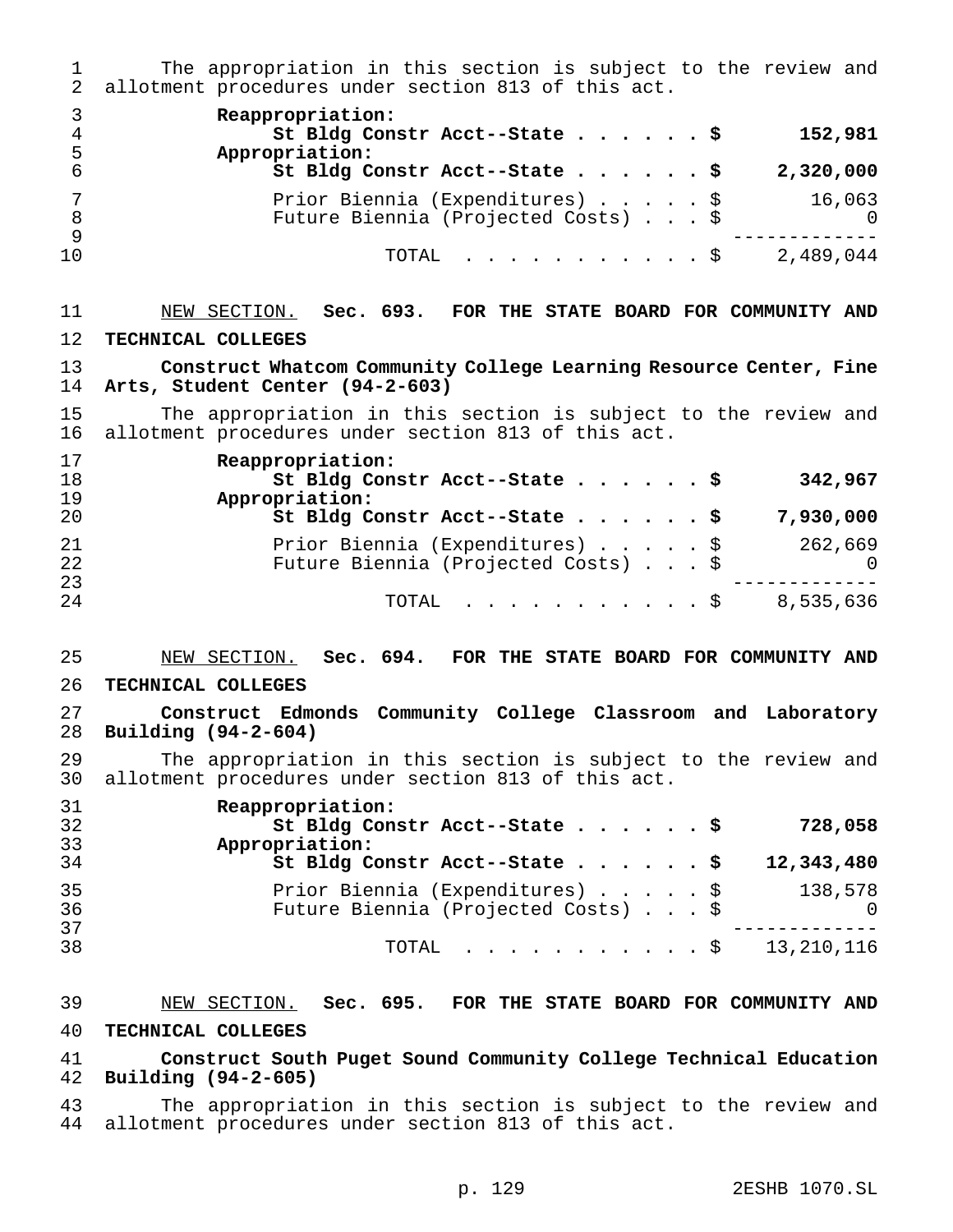**Reappropriation: St Bldg Constr Acct--State......\$ 512,534 Appropriation: St Bldg Constr Acct--State......\$ 6,430,000** Prior Biennia (Expenditures).....\$ 135,533 Future Biennia (Projected Costs)...\$ 0 ------------- TOTAL ...........\$ 7,078,067 NEW SECTION. **Sec. 696. FOR THE STATE BOARD FOR COMMUNITY AND TECHNICAL COLLEGES Construct Green River Community College Center for Information Technology (94-2-606) Reappropriation: St Bldg Constr Acct--State......\$ 1,069,426 Appropriation: St Bldg Constr Acct--State......\$ 16,800,000** Prior Biennia (Expenditures).....\$ 324,303 Future Biennia (Projected Costs)...\$ 0 ------------- TOTAL ...........\$ 18,193,729 NEW SECTION. **Sec. 697. FOR THE STATE BOARD FOR COMMUNITY AND TECHNICAL COLLEGES Predesign (94-2-650) Reappropriation: St Bldg Constr Acct--State......\$ 43,379** Prior Biennia (Expenditures).....\$ 206,621 Future Biennia (Projected Costs)...\$ 0 ------------- TOTAL ...........\$ 250,000 NEW SECTION. **Sec. 698. FOR THE STATE BOARD FOR COMMUNITY AND TECHNICAL COLLEGES Acquisitions (94-2-700) Reappropriation: St Bldg Constr Acct--State......\$ 28,591** Prior Biennia (Expenditures).....\$ 480,409 Future Biennia (Projected Costs)...\$ 0 ------------- <sup>38</sup> TOTAL ...........\$ 509,000 NEW SECTION. **Sec. 699. FOR THE STATE BOARD FOR COMMUNITY AND TECHNICAL COLLEGES Americans with Disabilities Act projects (94-5-001) Reappropriation:**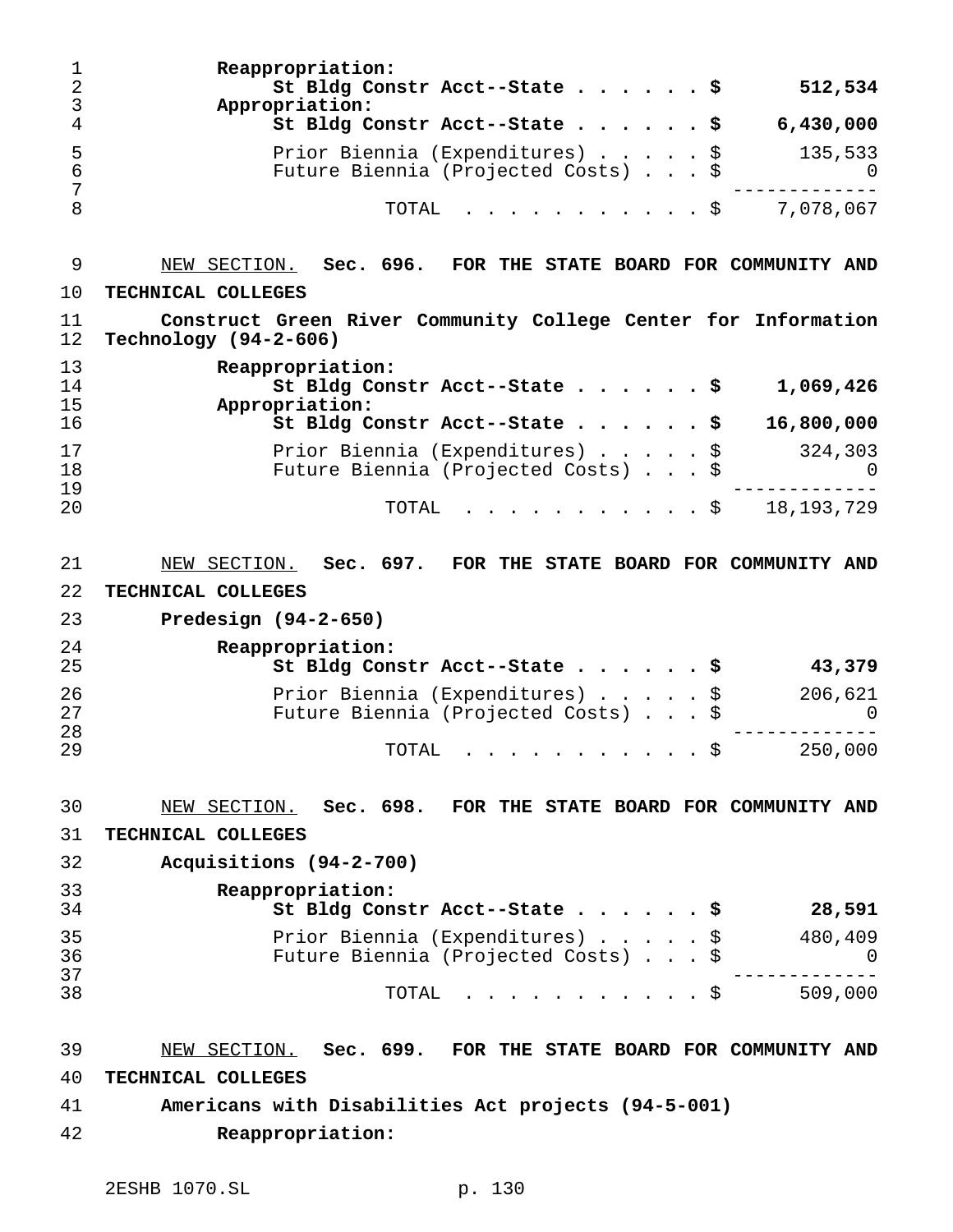| $\mathbf 1$            | 3,190,091<br>St Bldg Constr Acct--State \$                                                    |
|------------------------|-----------------------------------------------------------------------------------------------|
| 2<br>$\mathbf{3}$<br>4 | Prior Biennia (Expenditures) \$<br>231,807<br>Future Biennia (Projected Costs) \$<br>U        |
| 5                      | $\frac{1}{5}$ 3,421,898<br>TOTAL                                                              |
| 6                      | NEW SECTION. Sec. 700. FOR THE STATE BOARD FOR COMMUNITY AND                                  |
| 7                      | TECHNICAL COLLEGES                                                                            |
| 8                      | Repair and minor improvement (96-1-001)                                                       |
| 9<br>10                | Appropriation:<br>St Bldg Constr Acct--State \$<br>10,000,000                                 |
| 11<br>12<br>13         | Prior Biennia (Expenditures) \$<br>0<br>Future Biennia (Projected Costs) \$<br>40,000,000     |
| 14                     | 50,000,000<br>TOTAL<br>$\cdot$ \$                                                             |
| 15                     | NEW SECTION. Sec. 701. FOR THE STATE BOARD FOR COMMUNITY AND                                  |
| 16                     | TECHNICAL COLLEGES                                                                            |
| 17                     | Repair roofs $(96-1-010)$                                                                     |
| 18                     | Appropriation:                                                                                |
| 19                     | St Bldg Constr Acct--State \$<br>5,406,000                                                    |
| 20<br>21<br>22         | Prior Biennia (Expenditures) \$<br>0<br>Future Biennia (Projected Costs) \$<br>16,000,000     |
| 23                     | $\frac{1}{2}$ \$ 21,406,000<br>TOTAL                                                          |
| 24                     | NEW SECTION. Sec. 702. FOR THE STATE BOARD FOR COMMUNITY AND                                  |
| 25                     | TECHNICAL COLLEGES                                                                            |
| 26                     | Repair heating, ventilation, and air conditioning (96-1-030)                                  |
| 27<br>28               | Appropriation:<br>St Bldg Constr Acct--State \$<br>7,588,000                                  |
| 29<br>30               | Prior Biennia (Expenditures) \$<br>- 0<br>Future Biennia (Projected Costs) \$<br>32,000,000   |
| 31<br>32               | 39,588,000<br>TOTAL<br>$\cdot$ \$                                                             |
| 33                     | NEW SECTION. Sec. 703. FOR THE STATE BOARD FOR COMMUNITY AND                                  |
| 34                     | TECHNICAL COLLEGES                                                                            |
| 35                     | Repair mechanical (96-1-060)                                                                  |
| 36<br>37               | Appropriation:<br>St Bldg Constr Acct--State \$<br>1,262,000                                  |
| 38<br>39<br>40         | Prior Biennia (Expenditures)<br>- 0<br>\$<br>Future Biennia (Projected Costs) \$<br>6,000,000 |
| 41                     | 7,262,000<br>TOTAL<br>. \$                                                                    |

p. 131 2ESHB 1070.SL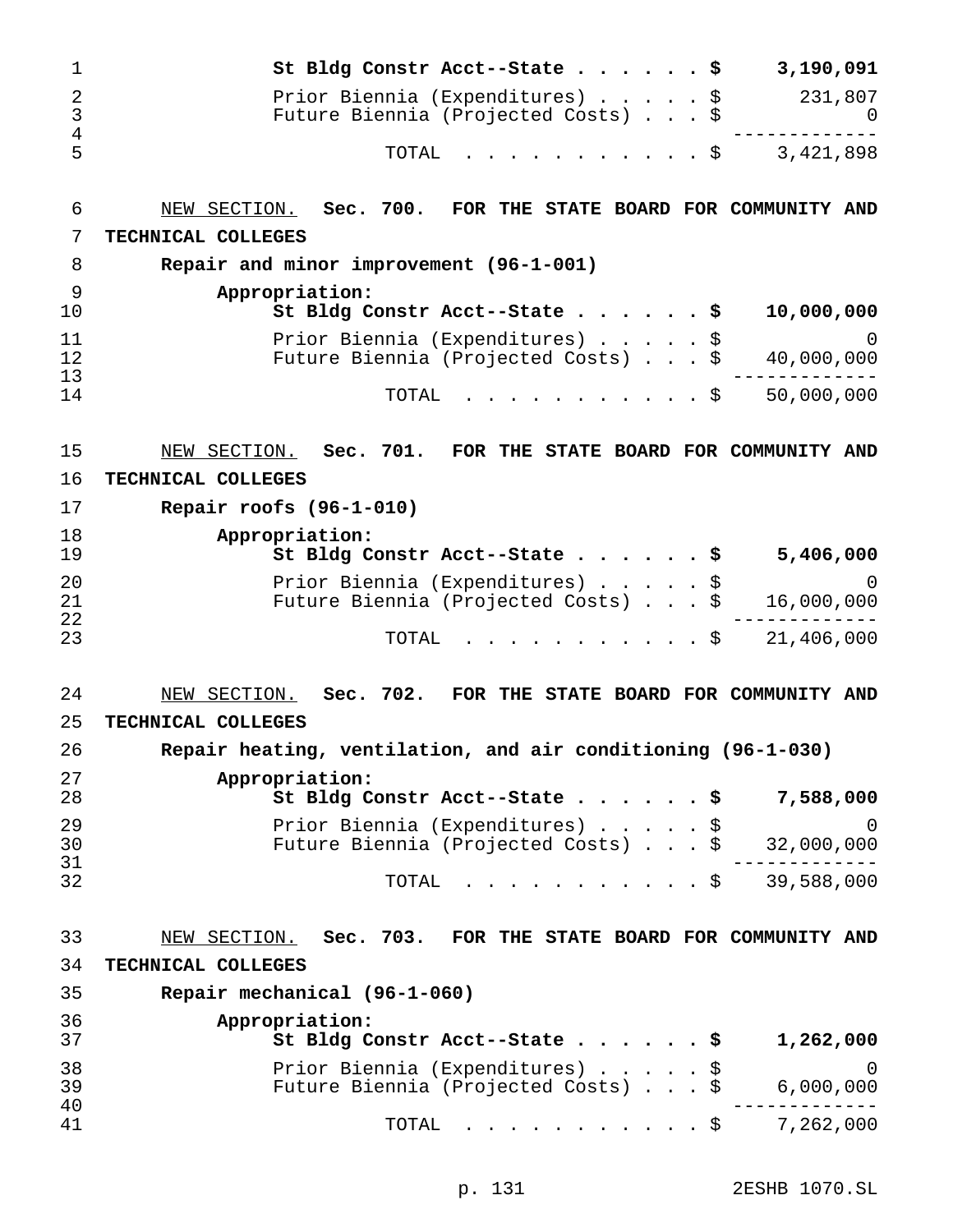NEW SECTION. **Sec. 704. FOR THE STATE BOARD FOR COMMUNITY AND TECHNICAL COLLEGES Repair electrical (96-1-080) Appropriation: St Bldg Constr Acct--State......\$ 2,192,000** Prior Biennia (Expenditures).....\$ 0 Future Biennia (Projected Costs)...\$ 8,000,000 ------------- TOTAL ...........\$ 10,192,000 NEW SECTION. **Sec. 705. FOR THE STATE BOARD FOR COMMUNITY AND TECHNICAL COLLEGES Repair exterior (96-1-100) Appropriation: St Bldg Constr Acct--State......\$ 2,419,000** Prior Biennia (Expenditures).....\$ 0 16 Future Biennia (Projected Costs) . . . \$<br>17 ------------- <sup>18</sup> TOTAL ...........\$ 10,419,000 NEW SECTION. **Sec. 706. FOR THE STATE BOARD FOR COMMUNITY AND TECHNICAL COLLEGES Repair interiors (96-1-120) Appropriation: St Bldg Constr Acct--State......\$ 1,254,000** Prior Biennia (Expenditures).....\$ 0 Future Biennia (Projected Costs)...\$ 6,000,000 ------------- TOTAL ...........\$ 7,254,000 NEW SECTION. **Sec. 707. FOR THE STATE BOARD FOR COMMUNITY AND TECHNICAL COLLEGES Site improvements (96-1-140) Appropriation: St Bldg Constr Acct--State......\$ 2,465,000** Prior Biennia (Expenditures).....\$ 0 Future Biennia (Projected Costs)...\$ 8,000,000 ------------- TOTAL ...........\$ 10,465,000 NEW SECTION. **Sec. 708. FOR THE STATE BOARD FOR COMMUNITY AND TECHNICAL COLLEGES**

### **Infrastructure project savings (96-1-500)**

 Projects that are completed in accordance with section 812 of this act that have been reviewed by the office of financial management may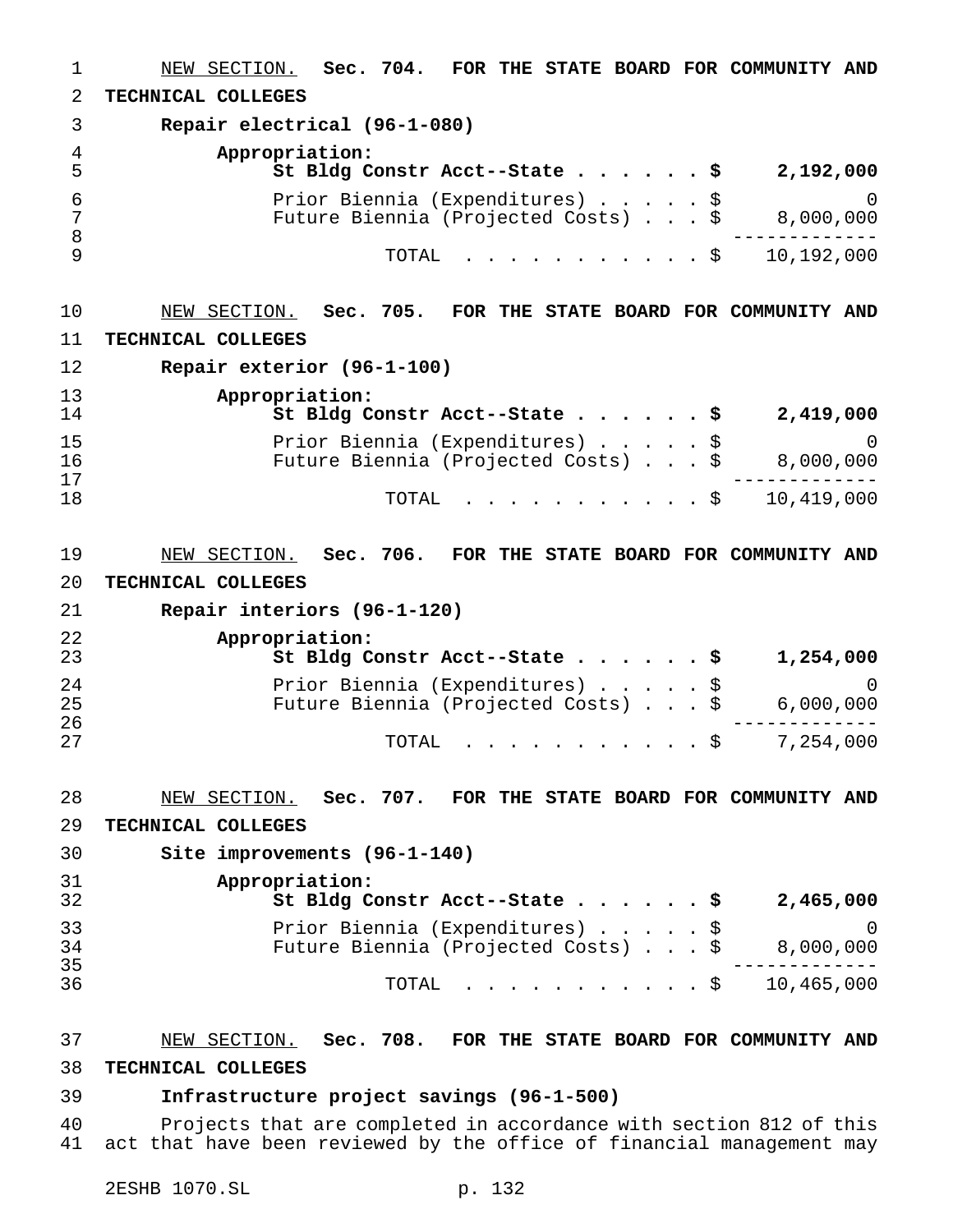have their remaining funds transferred to this project for the following purposes: (1) Road and sidewalk repair; (2) roof repair; (3) electrical system repair; (4) steam and utility distribution system repair; (5) plumbing system repair; (6) heating, ventilation, and air conditioning repairs; and (7) emergency repairs due to natural 6 disasters or accidents.<br>7 A report of any t

 A report of any transfer effected under this section shall be filed with the legislative fiscal committees of the senate and house of representatives by the office of financial management.

| 10              | Reappropriation:<br>St Bldg Constr Acct--State \$                      |  |  |              |
|-----------------|------------------------------------------------------------------------|--|--|--------------|
| 12<br>-13<br>14 | Prior Biennia (Expenditures) \$<br>Future Biennia (Projected Costs) \$ |  |  | <sup>0</sup> |
| 15              | TOTAL Ş                                                                |  |  |              |

NEW SECTION. **Sec. 709. FOR THE STATE BOARD FOR COMMUNITY AND**

**TECHNICAL COLLEGES**

 **Clover Park Technical College: Aviation trades complex, site acquisition, and related costs**

| 20<br>21 | Appropriation:<br>St Bldg Constr Acct--State \$<br>2,100,000 |
|----------|--------------------------------------------------------------|
| 22       | Prior Biennia (Expenditures) \$                              |
| 23<br>24 | Future Biennia (Projected Costs) \$<br>$\Omega$              |
| 25       | 2,100,000<br>TOTAL S                                         |

 NEW SECTION. **Sec. 710. FOR THE STATE BOARD FOR COMMUNITY AND TECHNICAL COLLEGES**

| 28       | Minor program remodel and improvements (96-2-199)                                     |            |
|----------|---------------------------------------------------------------------------------------|------------|
| 29<br>30 | Appropriation:<br>St Bldg Constr Acct--State \$                                       | 13,300,000 |
| 31<br>32 | Prior Biennia (Expenditures) \$<br>Future Biennia (Projected Costs) $.$ \$ 56,000,000 | $\Omega$   |
| 33<br>34 | TOTAL \$ 69,300,000                                                                   |            |

 NEW SECTION. **Sec. 711. FOR THE STATE BOARD FOR COMMUNITY AND TECHNICAL COLLEGES**

| 37       | Project artwork consolidation account (96-2-400)                       |  |  |  |  |  |  |
|----------|------------------------------------------------------------------------|--|--|--|--|--|--|
| 38<br>39 | Appropriation:<br>St Bldg Constr Acct--State \$                        |  |  |  |  |  |  |
| 40<br>41 | Prior Biennia (Expenditures) \$<br>Future Biennia (Projected Costs) \$ |  |  |  |  |  |  |
| 42<br>43 | TOTAL $\ldots$ $\S$                                                    |  |  |  |  |  |  |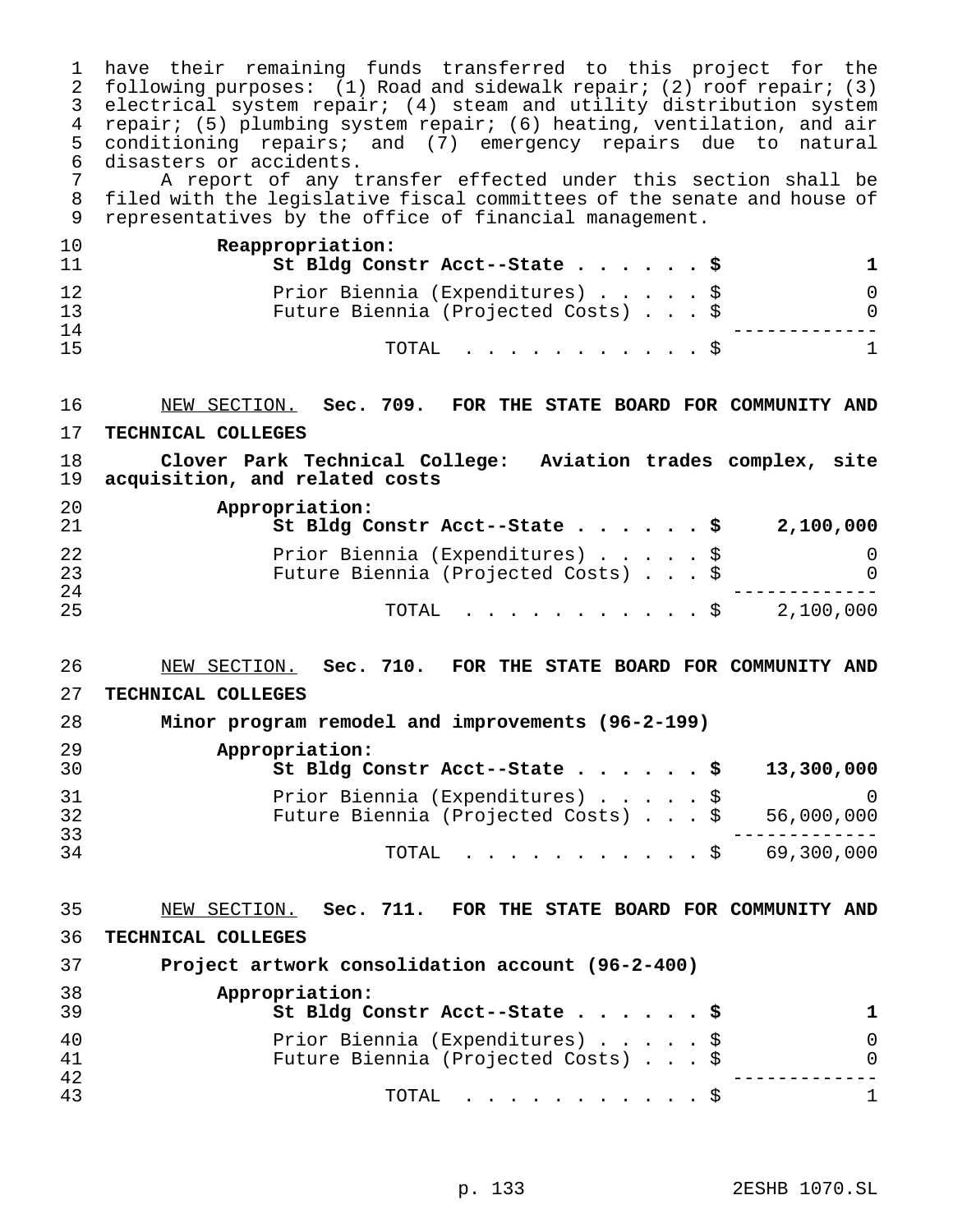NEW SECTION. **Sec. 712. FOR THE STATE BOARD FOR COMMUNITY AND TECHNICAL COLLEGES North Seattle Community College:** To design a Vocational Technical Center Building and a separate Child Care Center **(96-2-651)** The appropriation in this section is subject to the review and allotment procedures under section 813 of this act. **Appropriation: St Bldg Constr Acct--State......\$ 895,712** 9 Prior Biennia (Expenditures)......\$ 43,512 Future Biennia (Projected Costs)...\$ 12,047,538 ------------- TOTAL ...........\$ 12,986,762 NEW SECTION. **Sec. 713. FOR THE STATE BOARD FOR COMMUNITY AND TECHNICAL COLLEGES Everett Community College:** To procure land for a new access to the college and for a new Instruction Technology Center **(96-2-652)** 17 The appropriation in this section is subject to the review and<br>18 allotment procedures under section 813 of this act. allotment procedures under section 813 of this act. **Appropriation: St Bldg Constr Acct--State......\$ 3,558,440** Prior Biennia (Expenditures).....\$ 25,140 Future Biennia (Projected Costs)...\$ 12,251,270 ------------- <sup>24</sup> TOTAL ...........\$ 15,834,850 NEW SECTION. **Sec. 714. FOR THE STATE BOARD FOR COMMUNITY AND TECHNICAL COLLEGES South Seattle Community College:** To design the Integrated Learning Assistance Resource Center (ILARC) **(96-2-653)** The appropriation in this section is subject to the review and allotment procedures under section 813 of this act. **Appropriation: St Bldg Constr Acct--State......\$ 592,266** Prior Biennia (Expenditures).....\$ 21,466 Future Biennia (Projected Costs)...\$ 7,064,600 ------------- TOTAL ...........\$ 7,678,332 NEW SECTION. **Sec. 715. FOR THE STATE BOARD FOR COMMUNITY AND TECHNICAL COLLEGES Olympic College Satellite--Poulsbo: Design (96-2-654)** The appropriation in this section is subject to the review and allotment procedures in section 813 of this act. **Appropriation: St Bldg Constr Acct .........\$ 755,000**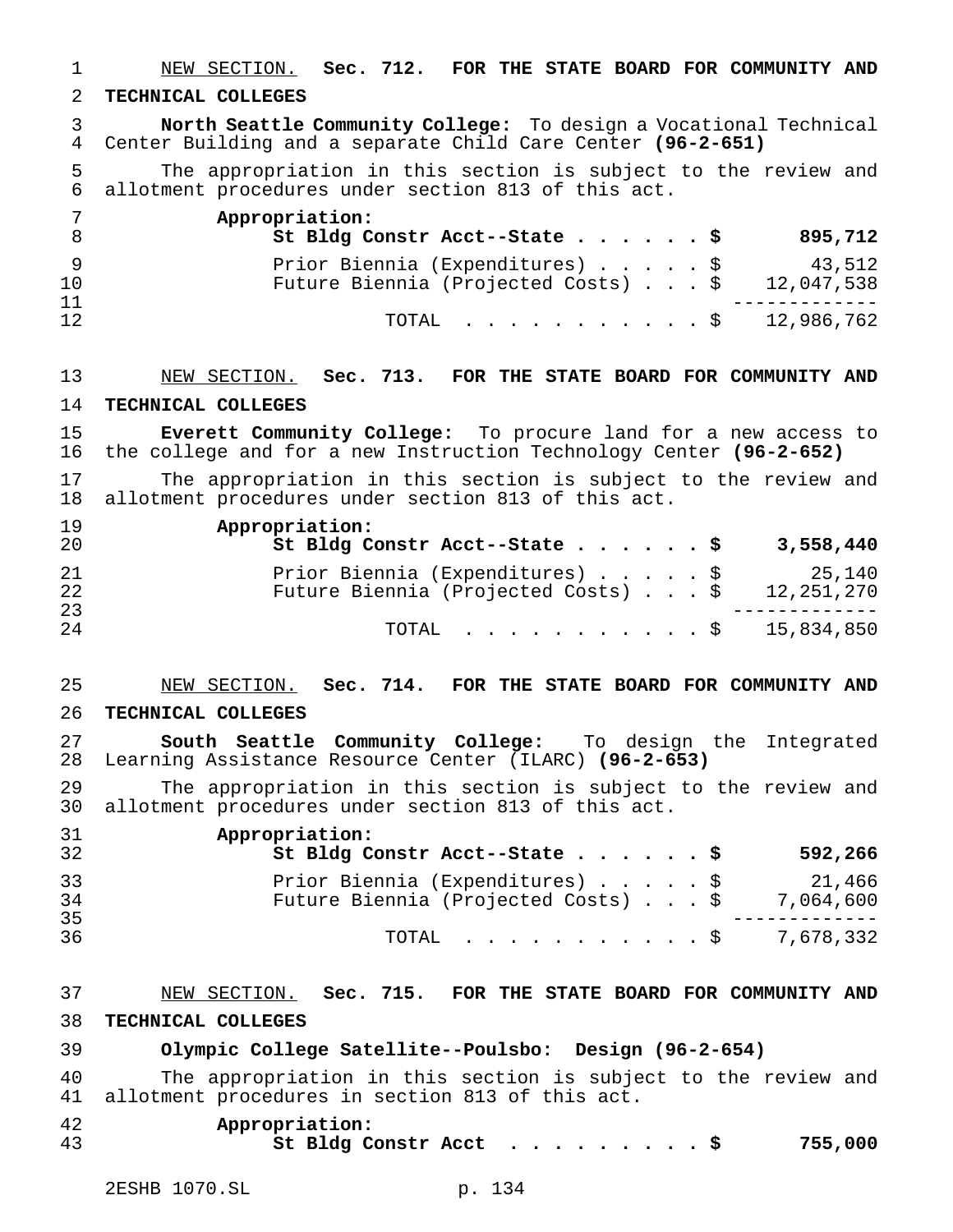| $\mathbf 1$<br>$\overline{a}$<br>$\mathfrak{Z}$ | 26,359<br>Prior Biennia (Expenditures) \$<br>Future Biennia (Projected Costs) \$<br>10,248,000                     |
|-------------------------------------------------|--------------------------------------------------------------------------------------------------------------------|
| $\overline{4}$                                  | 11,029,359<br>TOTAL<br>$\cdot$ $\cdot$ $\cdot$ $\circ$                                                             |
| 5                                               | NEW SECTION. Sec. 716.<br>FOR THE STATE BOARD FOR COMMUNITY AND                                                    |
| 6                                               | TECHNICAL COLLEGES                                                                                                 |
| 7<br>8                                          | Bellevue Community College Classroom/Laboratory Building: Design<br>$(96 - 2 - 655)$                               |
| 9<br>10                                         | The appropriation in this section is subject to the review and<br>allotment procedures in section 813 of this act. |
| 11<br>12                                        | Appropriation:<br>St Bldg Constr Acct--State \$<br>587,000                                                         |
| 13<br>14<br>15                                  | Prior Biennia (Expenditures) \$<br>34,423<br>Future Biennia (Projected Costs) \$<br>9,116,160                      |
| 16                                              | 9,737,583<br>TOTAL<br>. \$                                                                                         |
| 17                                              | NEW SECTION. Sec. 717. FOR THE STATE BOARD FOR COMMUNITY AND                                                       |
| 18                                              | TECHNICAL COLLEGES                                                                                                 |
| 19<br>20                                        | Tacoma Community College: To acquire land for the Gig Harbor<br>center.                                            |
| 21<br>22                                        | Appropriation:<br>St Bldg Constr Acct--State \$<br>421,000                                                         |
| 23<br>24<br>25                                  | Prior Biennia (Expenditures)<br>\$<br>0<br>Future Biennia (Projected Costs) \$<br>$\Omega$                         |
| 26                                              | 421,000<br>. \$<br>TOTAL                                                                                           |
| 27                                              | (End of part)                                                                                                      |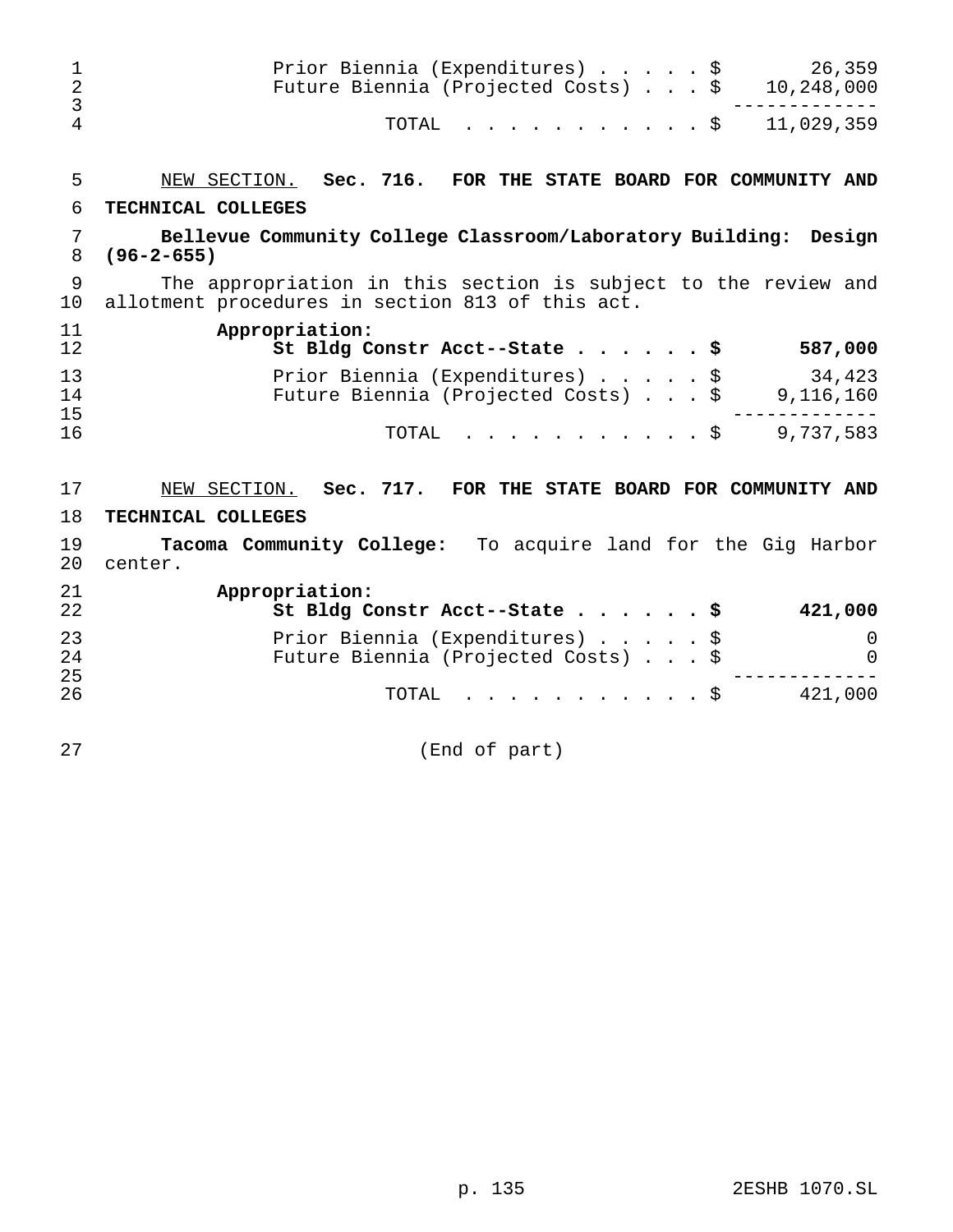| 1            |                                                                            |              |  | PART 6               |  |                                            |  |
|--------------|----------------------------------------------------------------------------|--------------|--|----------------------|--|--------------------------------------------|--|
| 2            |                                                                            |              |  | <b>MISCELLANEOUS</b> |  |                                            |  |
|              |                                                                            |              |  |                      |  |                                            |  |
| $\mathbf{3}$ |                                                                            | NEW SECTION. |  |                      |  | Sec. 801. The estimated debt service costs |  |
|              | 4 impacting future general fund expenditures related solely to new         |              |  |                      |  |                                            |  |
|              | 5 capital appropriations within this act are \$14,710,000 during the 1995- |              |  |                      |  |                                            |  |

 97 fiscal period; \$86,791,000 during the 1997-99 fiscal period; \$123,561,000 during the 1999-2001 fiscal period; \$123,500,000 during the 2001-03 fiscal period; and \$123,450,000 during the 2003-05 fiscal period.

 NEW SECTION. **Sec. 802.** ACQUISITION OF PROPERTIES AND FACILITIES THROUGH FINANCIAL CONTRACTS. The following agencies may enter into financial contracts, paid for from operating revenues, for the purposes indicated and in not more than the principal amounts indicated, plus financing expenses and required reserves pursuant to chapter 39.94 RCW. When securing properties under this section, agencies shall use the most economical financial contract option available, including long- term leases, lease-purchase agreements, lease-development with option to purchase agreements, or financial contracts using certificates of participation. The director of general administration shall ensure that the clustering of state facilities and the collocation and consolidation of state agencies take place where such configurations are economical and consistent with agency space needs. Agencies shall assist the department of general administration with facility collocation and consolidation efforts. Prior to the finalization of a financing contract authorized under this act there shall be placed on file with the office of financial management an amortization statement which provides a schedule of contracted payments by source of fund. In addition, the contracting agency shall provide to the office of financial management a condition statement regarding any existing facility which is acquired listing the expected renovation or improvement costs which shall be incurred within five years of occupancy. The office of financial management shall provide annual reports to the appropriate legislative committees summarizing the information regarding the payment schedule and facility condition.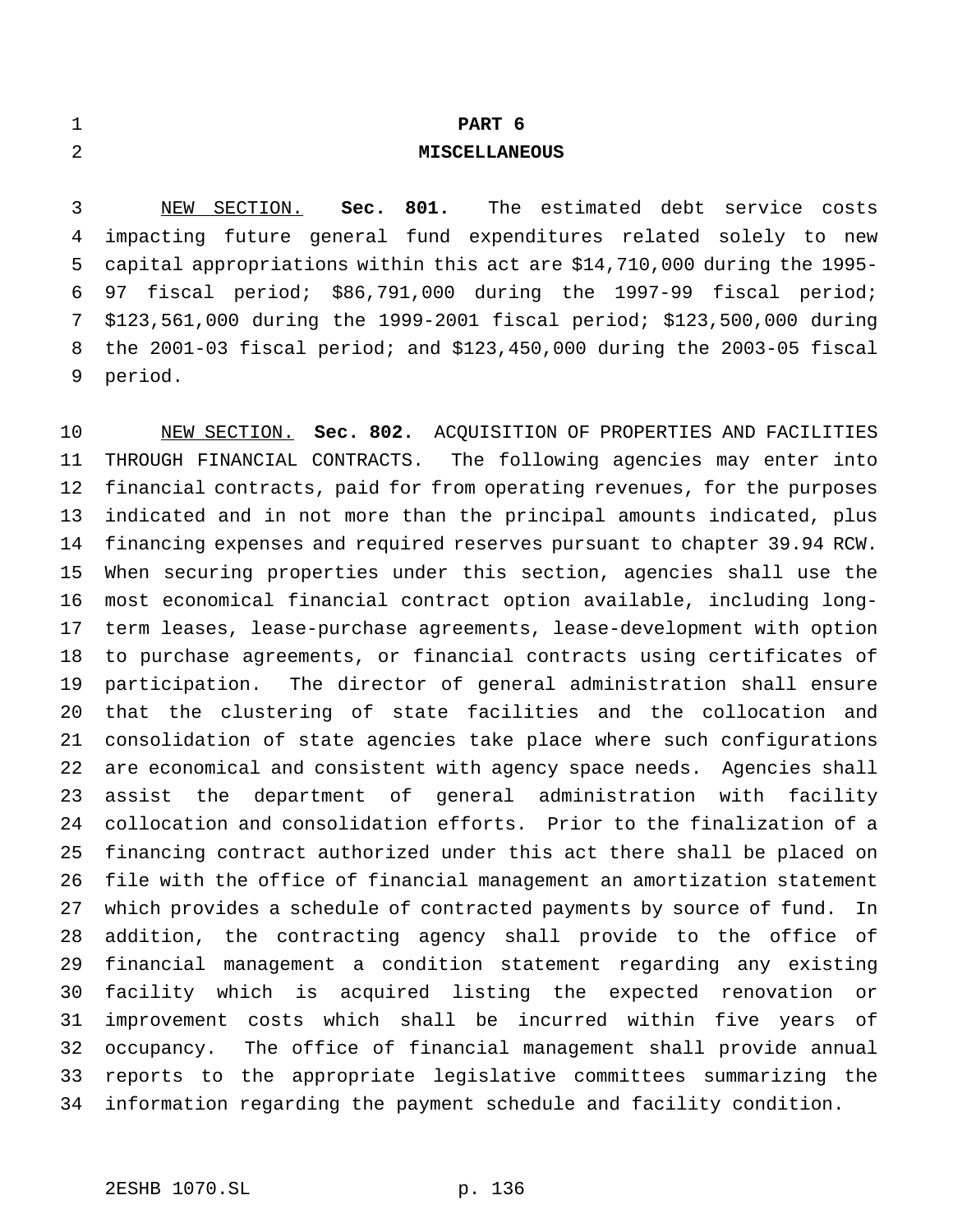State agencies may enter into agreements with the department of general administration and the state treasurer's office to develop requests to the legislature for acquisition of properties and facilities through financial contracts. The agreements may include charges for services rendered.

(1) Department of general administration:

 Long-term lease with an option to purchase or lease-purchase for office space and associated parking in downtown Tacoma. A financial plan identifying all costs related to this project, and the sources and amounts of payments to cover these costs, shall be submitted for approval to the office of financial management prior to the execution of any contract. Copies of the financial plan shall also be provided to the senate ways and means committee and the house of representatives capital budget committee.

(2) Liquor control board:

 Lease-develop with an option to purchase a new liquor distribution center and materials handling center costing approximately \$30,000,000 to replace the current Seattle facility. A financial plan identifying all costs related to this project, and the sources and amounts of payments to cover these costs, shall be submitted for approval to the office of financial management prior to the execution of any contract. Copies of the financial plan shall also be provided to the senate ways and means committee and the house of representatives capital budget committee.

(3) Department of corrections:

 (a) Lease-purchase property from the department of natural resources on which Cedar Creek, Larch, and Olympic correctional centers are located for up to \$1,000,000; and

 (b) Lease-develop with the option to purchase or lease-purchase 240 work release beds in facilities throughout the state for \$10,080,000.

(4) Community and technical colleges:

 (a) Enter into a financing contract on behalf of Clark College in the amount of \$4,200,000 and reserves pursuant to chapter 39.94 RCW, to purchase 12 acres and a 60,000 square foot building as an expansion site for the main campus.

 (b) Enter into a long-term lease or lease-purchase contract for Clover Park Technical College in the amount of \$5,600,000 for off-campus aircraft training programs;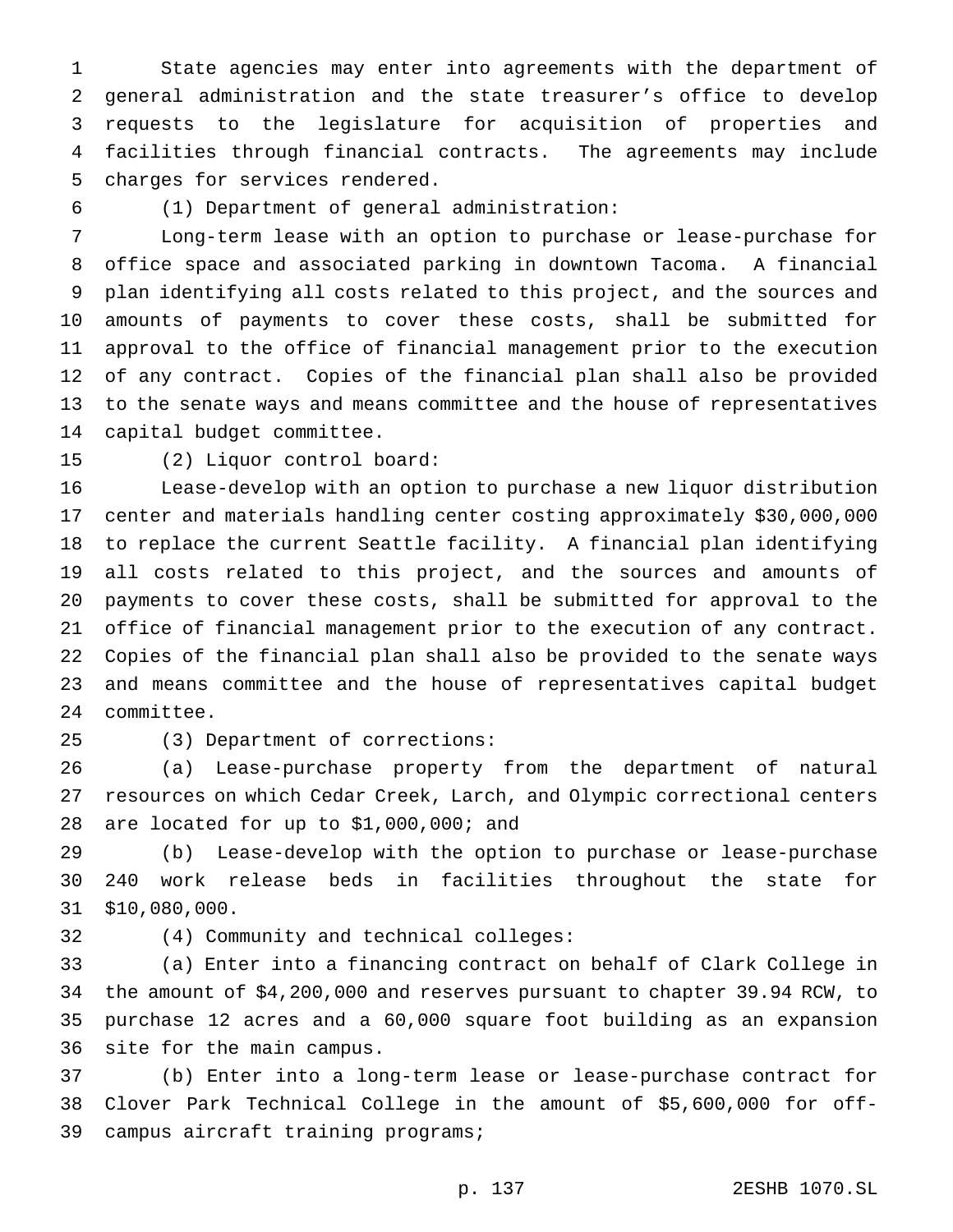(c) Purchase from local funds or enter into a financing contract on behalf of Edmonds Community College in the amount of \$2,000,000 and reserves pursuant to chapter 39.94 RCW, to purchase 3.3 acres and a 67,000 square foot building to house classrooms, office facilities, and physical plant activities;

 (d) Enter into a financing contract on behalf of Edmonds Community College in the amount of \$1,600,000 and reserves pursuant to chapter 39.94 RCW, to purchase 1.2 acres and a 10,923 square foot building to house international programs and adult basic education and English as 10 a second language instruction and student and faculty services;

 (e) Purchase in a lump sum from local funds or enter into a financing contract on behalf of Edmonds Community College in the amount of \$2,600,000 and reserves pursuant to chapter 39.94 RCW, to purchase 1.1 acres and a 32,000 square foot building to house the extended learning center. This facility is currently being leased and maintained by the college;

 (f) Enter into a financing contract on behalf of Green River Community College in the amount of \$4,000,000 and reserves pursuant to chapter 39.94 RCW, to purchase a 28,000 square foot building, site and 20 associated parking to house extension and business related programs;

 (g) Enter into a financing contract on behalf of Highline Community College in the amount of \$300,000 and reserves pursuant to chapter 39.94 RCW, to purchase 0.45 acres and a 1,500 square foot building;

 (h) Lease-purchase or enter into a financing contract on behalf of South Puget Sound Community College in the amount of \$1,400,000 and reserves pursuant to chapter 39.94 RCW, to purchase 6.69 acres 28 contiguous to the main campus;

 (i) Lease-purchase or enter into a financing contract on behalf of Walla Walla Community College in the amount of \$1,000,000 and reserves pursuant to chapter 39.94 RCW, to purchase 18 acres of land and 27,500 square feet of improvements contiguous to the site;

 (j) Lease-purchase or enter into a financing contract on behalf of Wenatchee Valley College in the amount of \$250,000 and reserves pursuant to chapter 39.94 RCW, to purchase 3 acres of land and erect a 7,500 square foot metal building to house physical plant shops.

 (k) Lease-develop with option to purchase or enter into a financing contract on behalf of Wenatchee Valley College in the amount of \$150,000 and reserves pursuant to chapter 39.94 RCW, to purchase 2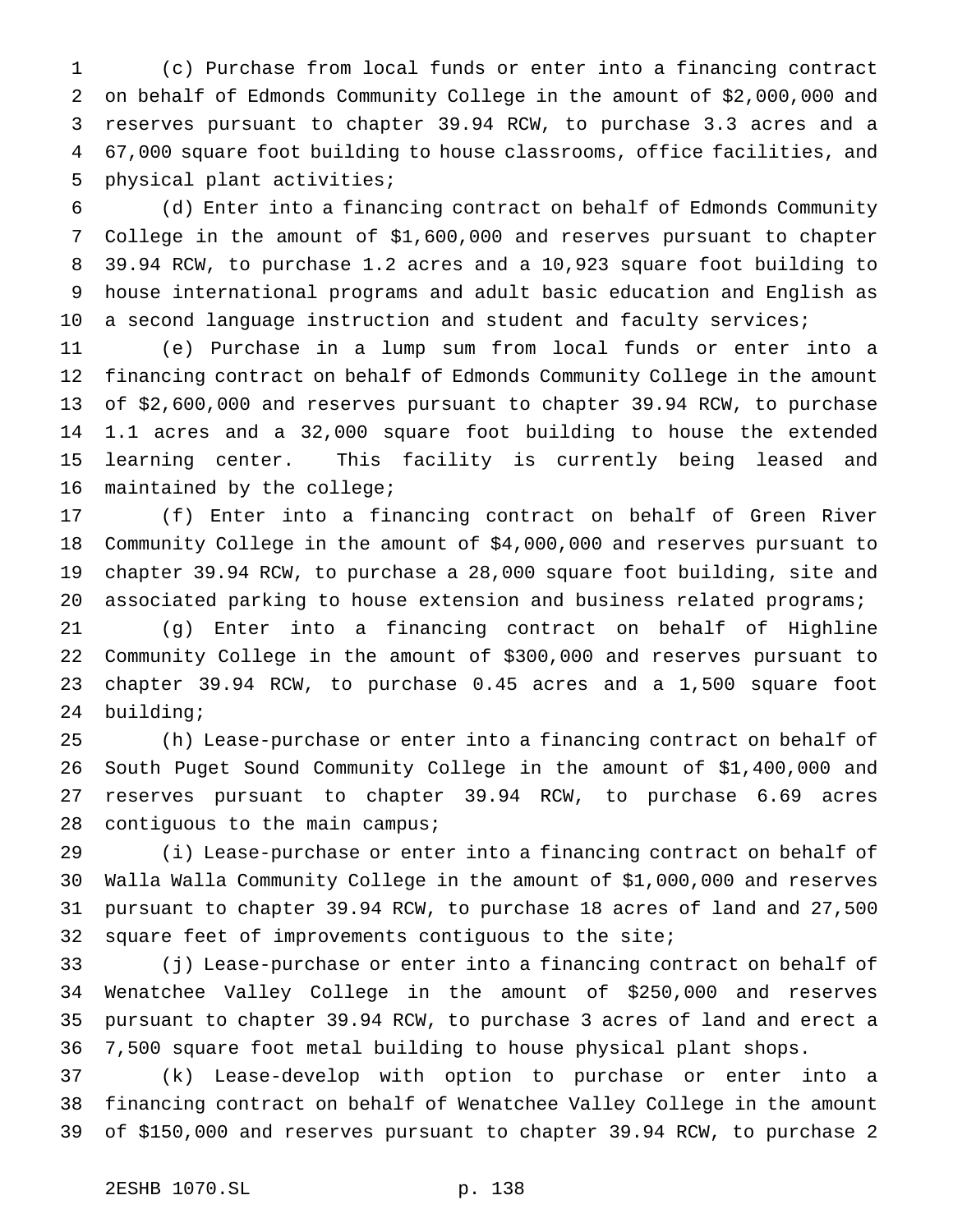acres of land and construct additional parking for college faculty, staff, and students. This project is required by the City of Omak for 3 the Wenatchee Valley College - North Campus;

 (l) Lease-purchase or enter into a financing contract on behalf of Tacoma Community College in the amount of \$150,000 and reserves pursuant to chapter 39.94 RCW, to purchase 0.275 acres contiguous to 7 the campus;

 (m) Enter into a financing contract on behalf of Skagit Valley Community College in the amount of \$800,000 and reserves pursuant to chapter 39.94 RCW for the purchase and development of a 5,000 square foot educational and support services facility to provide instructional and meeting space for Skagit Valley Community College on San Juan Island;

 (n) Lease-purchase or enter into a financing contract on behalf of Yakima Valley College in the amount of \$115,000 and reserves pursuant to chapter 39.94 RCW, to purchase two undeveloped lots adjacent to the campus for use as parking areas;

 (o) Enter into a financing contract on behalf of Tacoma Community College in the amount of \$2,880,000 and reserves pursuant to chapter 39.94 RCW, to purchase the Gig Harbor extension center and site;

 (p) Enter into a financing contract on behalf of South Seattle Community College in the amount of \$5,350,000 and reserves pursuant to chapter 39.94 RCW, to purchase approximately 11.08 acres of land to accommodate expansion of the Duwamish industrial education center;

 (q) Enter into a long-term lease in a 11,097 square foot former bank building in Enumclaw by Green River Community College extension program for approximately \$90,000;

 (r) Enter into a financing contract on behalf of Bellingham Technical College in the amount of \$1,100,000 and reserves pursuant to chapter 39.94 RCW, to purchase approximately 8.5 acres of land to accommodate expansion of the Bellingham Technical College;

 (s) Lease-develop with option to purchase or lease-purchase a central data processing and telecommunications facility to serve the 33 community and technical colleges for \$5,000,000, subject to the approval of the office of financial management; and

 (t) Lease-purchase 1.66 acres of land adjacent to Lake Washington Technical College for \$500,000;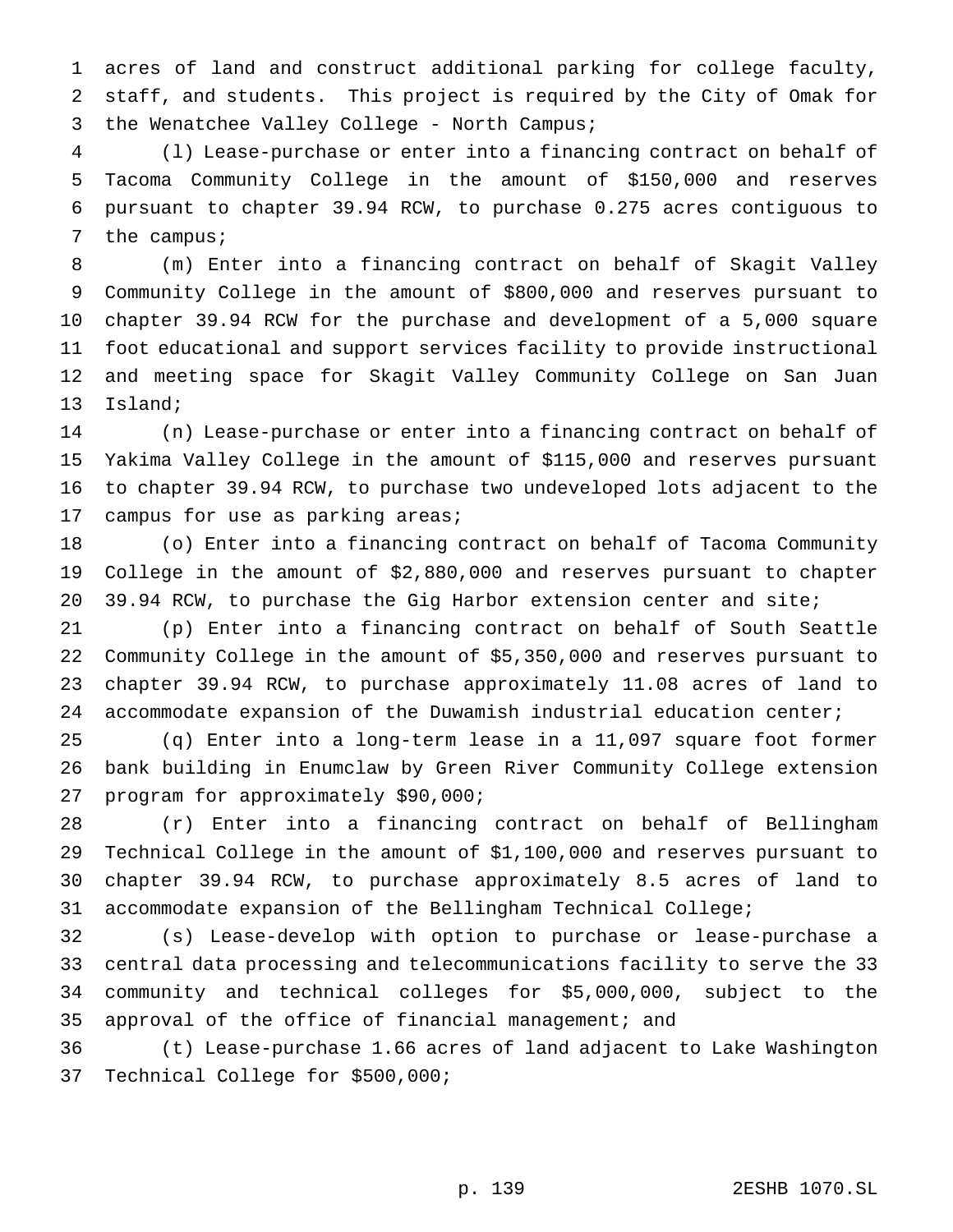(u) Lease-develop or lease-purchase property for the carpentry and electrical apprentice programs for Wenatchee Valley College for \$350,000;

 (v) Acquire a residence that abuts the Bellevue Community College campus, valued at \$200,000, for use as an English language center and long term campus expansion;

 (w) Enter into a financing contract on behalf of Columbia Basin College in the amount of \$3,000,000, plus financing expenses and reserves pursuant to chapter 39.94 RCW, for construction of a \$4,000,000 work force and vocational training facility. Columbia Basin College shall provide the balance of project cost in local funds; and (x) Enter into a financing contract on behalf of Shoreline Community College in the amount of \$400,000, plus financing expenses and reserves pursuant to chapter 39.94 RCW, for construction of a \$3,500,000 vocational art facility. The balance of construction funds are appropriated in the capital budget.

(5) State parks and recreation:

 Enter into a financing contract on behalf of state parks and recreation in the amount of \$600,000 and reserves pursuant to chapter 39.94 RCW, to develop new campsite electrical hookups and expand group camp facilities statewide.

(6) Washington State University:

 (a) Enter into a financing contract for \$8,600,000 plus financing costs to construct a facility on the Vancouver Branch Campus. The facility will be leased to the federal general services administration to house the Cascades Volcano Observatory and the lease payments shall reimburse Washington State University for the cost of the financing 28 contract; and

 (b) Enter into a financing contract for \$7,500,000 plus financing costs to construct a portion of the Consolidated Information Center at the Tri-Cities Branch Campus. Washington State University will be reimbursed for the cost of the financing contract from federal money received for the operation and/or construction of the center.

(7) Western Washington State University:

 Lease-purchase property adjacent or near to the campus for future expansion for \$2,000,000.

(8) Washington state fruit commission:

 Enter into a financing contract for the purpose of completing its new headquarters and visitor center facility in the principal amount of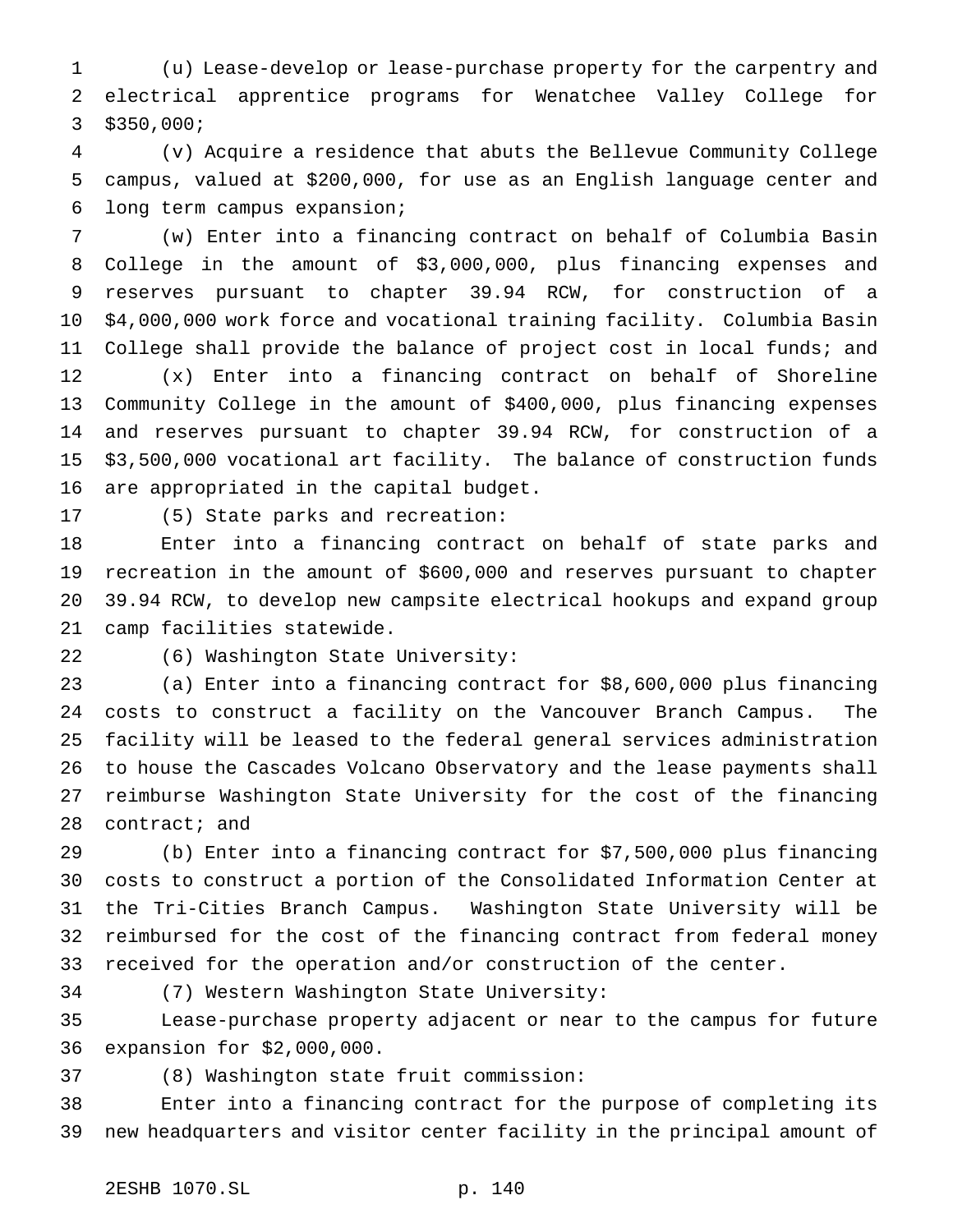\$300,000 plus financing expenses and required reserves pursuant to chapter 39.94 RCW.

 (9) The office of the state treasurer is authorized to enter into a financing contract pursuant to chapter 39.94 RCW for \$4,000,000 plus issuance expenses and required reserves to assist a consortium of Washington counties in the lease/purchase of leasehold improvements to Martin Hall, on the campus of eastern state hospital, in Medical Lake, and the renovation of the hall for use as a juvenile rehabilitation center. The participating counties shall be primarily and directly liable for the payments under the financing contract for the project and the office of the state treasurer shall be limited to a contingent obligation under the financing contract. In the event of any deficiency of payments by any of the participating counties under the financing contract, the office of the state treasurer is directed to withdraw from that county's share of state revenues for distribution an amount sufficient to fulfill the terms and conditions of the contract authorized under this subsection.

(10) Washington state convention and trade center:

 (a) Enter into a financing contract in the amount of \$8,000,000, plus financing expenses and reserves pursuant to chapter 39.94 RCW, for refinancing the parking revenue note issued by the corporation to Industrial Indemnity Corporation and held by its successor, Resolution Credit Service Corporation; and

 (b) Enter into a financing contract in the amount of \$111,700,000, plus financing expenses and reserves pursuant to chapter 39.94 RCW, for the construction of a \$130,000,000 expansion of the Washington state convention and trade center as authorized under chapter 386, Laws of 1995 in lieu of bonds described therein. The balance of the expansion project funds shall be provided from interest earnings and public or private funds.

 NEW SECTION. **Sec. 803.** COORDINATED FACILITY PLANNING AND SERVICE DELIVERY. The Washington state patrol, the department of licensing, and the department of ecology shall coordinate their activities when siting facilities and setting program delivery approaches related to vehicle licensing and registration. This action shall result in the coordination of driver and vehicle licensing, vehicle emission testing, and vehicle inspection service whenever practical in order to improve client services. Collocation should be considered along with options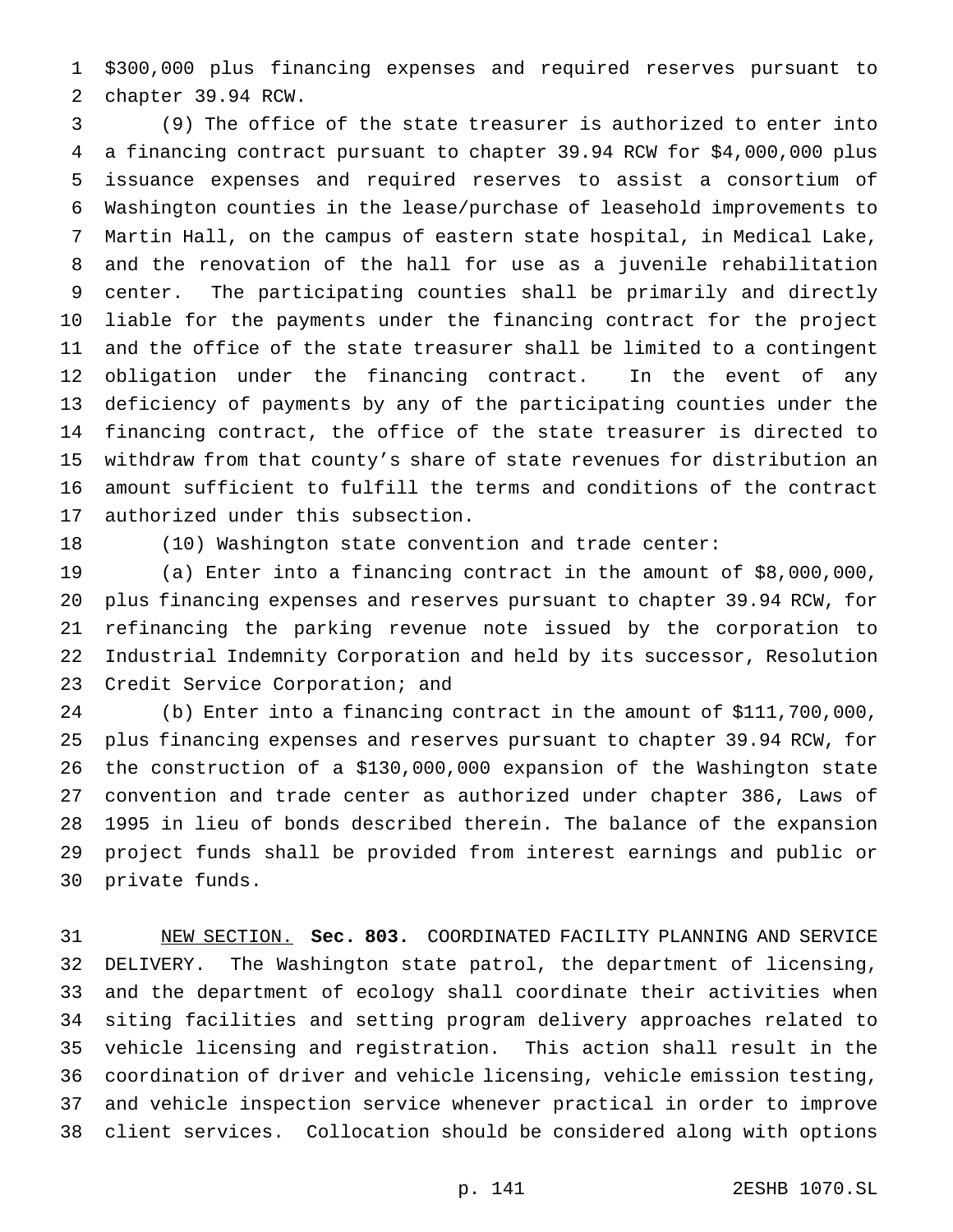in the operating budget related to integration of programs and changes in assignment of responsibility among affected agencies.

 NEW SECTION. **Sec. 804.** FOR THE ARTS COMMISSION--ART WORK ALLOWANCE POOLING. (1) One-half of one percent of moneys appropriated in this act for original construction of school plant facilities is provided solely for the purposes of RCW 28A.335.210. The Washington state arts commission may combine the proceeds from individual projects in order to fund larger works of art or mobile art displays in consultation with the superintendent of public instruction and representatives of school district boards.

 (2) One-half of one percent of moneys appropriated in this act for original construction or any major renovation or remodel work exceeding two hundred thousand dollars by colleges or universities is provided solely for the purposes of RCW 28B.10.027. The Washington state arts commission may combine the proceeds from individual projects in order to fund larger works of art or mobile art displays in consultation with the board of regents or trustees.

 (3) One-half of one percent of moneys appropriated in this act for original construction of any public building by a state agency as defined in RCW 43.17.200 is provided solely for the purposes of RCW 43.17.200. The Washington state arts commission may combine the proceeds from individual projects in order to fund larger works of art or mobile art displays in consultation with the state agency.

 (4) At least eighty-five percent of the moneys spent by the Washington state arts commission during the 1995-97 biennium for the purposes of RCW 28A.335.210, 28B.10.027, and 43.17.200 shall be spent solely for direct acquisition of works of art.

 NEW SECTION. **Sec. 805.** The amounts shown under the headings "Prior Biennia," "Future Biennia," and "Total" in this act are for informational purposes only and do not constitute legislative approval of these amounts.

 NEW SECTION. **Sec. 806.** "Reappropriations" in this act are appropriations and, unless the context clearly provides otherwise, are subject to the relevant conditions and limitations applicable to appropriations. Reappropriations shall be limited to the unexpended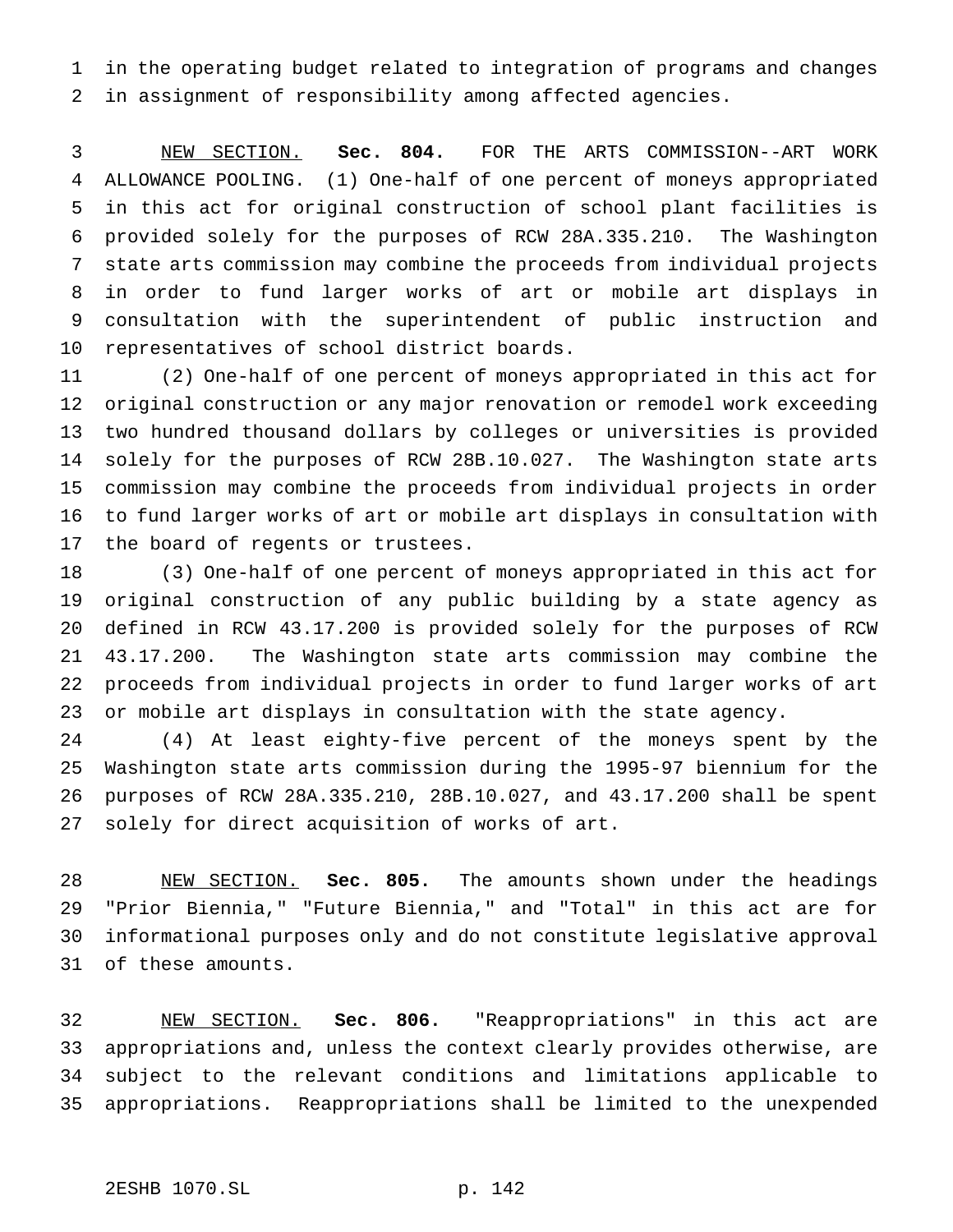balances remaining on June 30, 1995, in the 1993-95 biennial appropriations for each project.

 NEW SECTION. **Sec. 807.** To carry out the provisions of this act, the governor may assign responsibility for predesign, design, construction, and other related activities to any appropriate agency.

 NEW SECTION. **Sec. 808.** If any federal moneys appropriated by this act for capital projects are not received by the state, the department or agency to which the moneys were appropriated may replace the federal moneys with funds available from private or local sources. No replacement may occur under this section without the prior approval of the director of financial management in consultation with the senate committee on ways and means and the house of representatives committee on capital budget.

 NEW SECTION. **Sec. 809.** (1) Unless otherwise stated, for all appropriations under this act that require a match of nonstate money or in-kind contributions, the following requirement, consistent with RCW 43.88.150, shall apply: Expenditures of state money shall be timed so that the state share of project expenditures never exceeds the intended state share of total project costs.

 (2) Provision of the full amount of required matching funds is not required to permit the expenditure of capital budget appropriations for phased projects if a proportional amount of the required matching funds is provided for each distinct, identifiable phase of the project.

 NEW SECTION. **Sec. 810.** Notwithstanding any other provisions of law, for the 1995-97 biennium, transfers of reimbursement by the state treasurer to the general fund from the community college capital projects account for debt service payments made under Title 28B RCW shall occur only after such debt service payment has been made and only to the extent that funds are actually available to the account. Any unpaid reimbursements shall be a continuing obligation against the community college capital projects account until paid. The state board for community and technical colleges need not accumulate any specific balance in the community college capital projects account in anticipation of transfers to reimburse the general fund.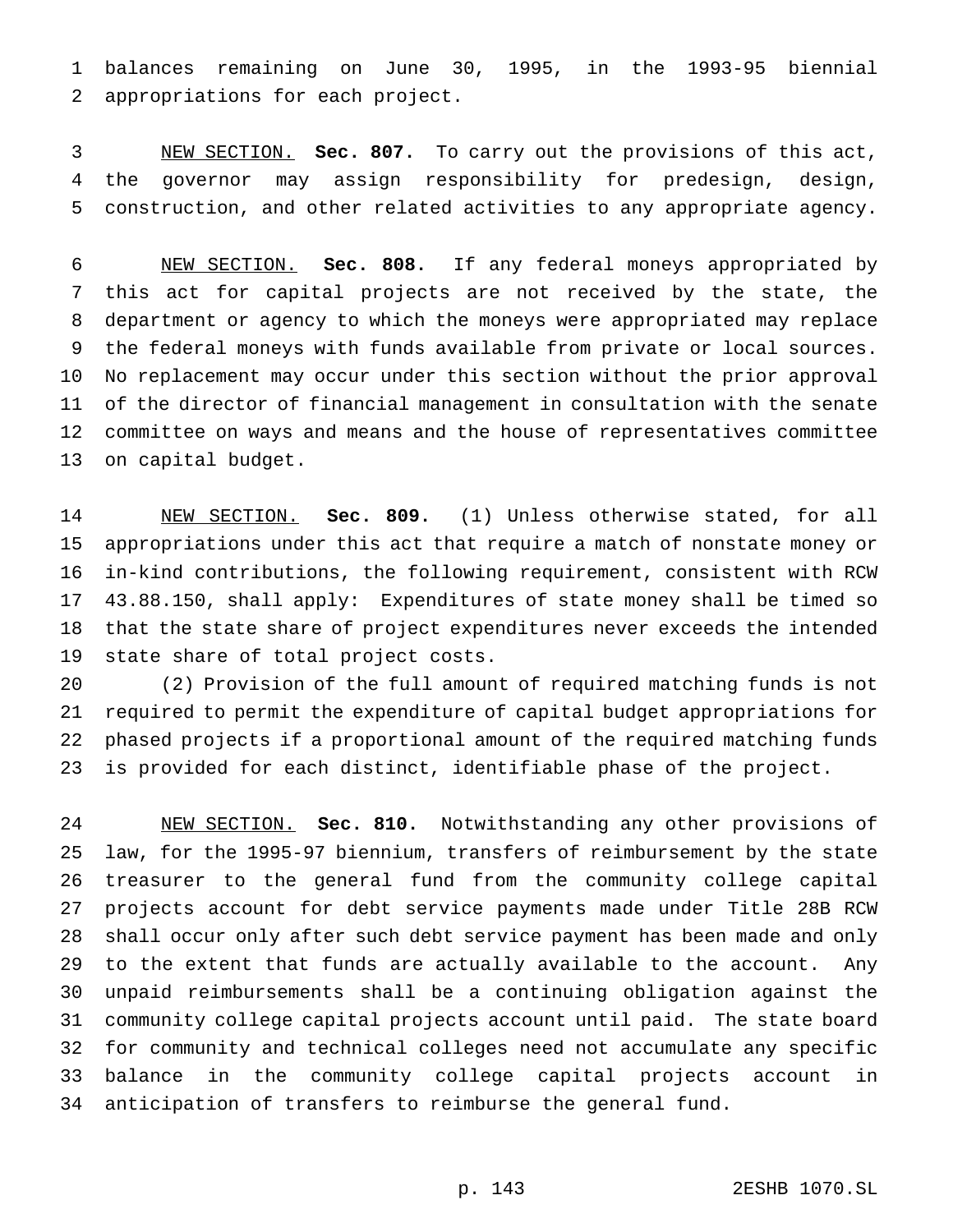NEW SECTION. **Sec. 811.** Any capital improvements or capital projects involving construction or major expansion of a state office facility, including, but not limited to, district headquarters, detachment offices, and off-campus faculty offices, shall be reviewed by the office of financial management and the department of general administration for possible consolidation, collocation, and compliance with state office standards before allotment of funds. The intent of the requirement imposed by this section is to eliminate duplication and reduce total office space requirements where feasible, while ensuring proper service to the public.

 NEW SECTION. **Sec. 812.** The governor, through the office of financial management, may authorize a transfer of appropriation authority provided for a capital project that is in excess of the amount required for the completion of such project to another capital project for which the appropriation is insufficient. No such transfer may be used to expand the capacity of any facility beyond that intended by the legislature in making the appropriation. Such transfers may be effected only between capital appropriations to a specific department, commission, agency, or institution of higher education and only between capital projects that are funded from the same fund or account. No transfers may occur between projects to local government agencies except where the grants are provided within a single omnibus appropriation and where such transfers are specifically authorized by the implementing statutes which govern the grants.

 For purposes of this section, the governor may find that an amount is in excess of the amount required for the completion of a project only if: (1) The project as defined in the notes to the budget document is substantially complete and there are funds remaining; or (2) bids have been let on a project and it appears to a substantial certainty that the project as defined in the notes to the budget document can be completed within the biennium for less than the amount appropriated in this act.

 For the purposes of this section, the legislature intends that each project be defined as proposed to the legislature in the governor's budget document, unless it clearly appears from the legislative history that the legislature intended to define the scope of a project in a different way.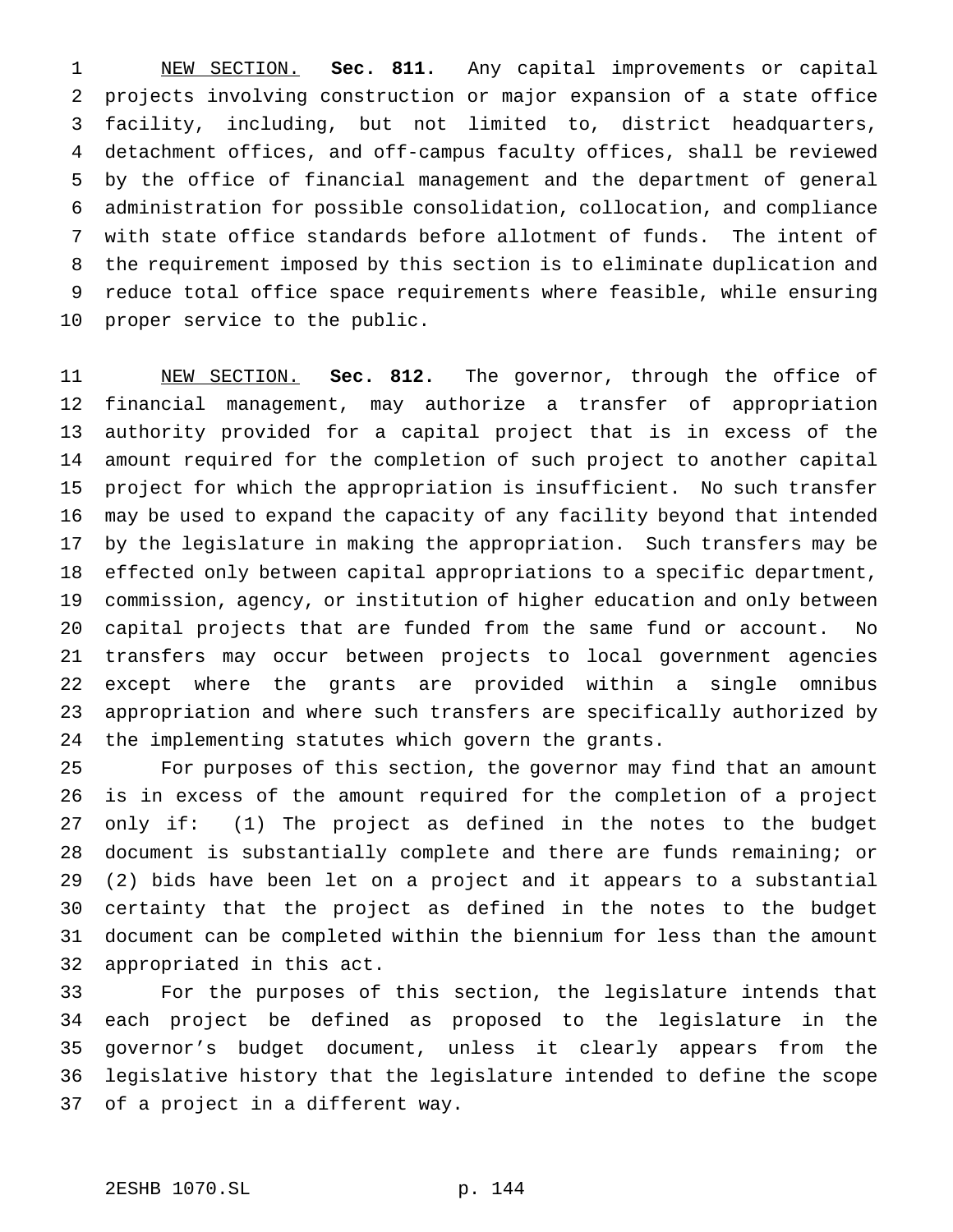A report of any transfer effected under this section except emergency projects or any transfer under \$250,000 shall be filed with the legislative fiscal committees of the senate and house of representatives by the director of financial management at least thirty days before the date the transfer is effected. The director shall report all emergency or smaller transfers within thirty days from the date of transfer.

 NEW SECTION. **Sec. 813.** To ensure that major construction projects are carried out in accordance with legislative and executive intent, appropriations in this act referencing this section or in excess of \$5,000,000 shall not be expended until the office of financial management has reviewed the agency's predesign and other documents and approved an allotment for the project. The predesign document shall include but not be limited to program, site, and cost analysis in accordance with the predesign manual adopted by the office of financial management.

 NEW SECTION. **Sec. 814.** Allotments for appropriations shall be provided in accordance with the capital project review requirements adopted by the office of financial management. The office of financial management shall notify the house of representatives capital budget committee and the senate ways and means committee of allotment releases based on review by the office of financial management.

 NEW SECTION. **Sec. 815.** Appropriations for design and construction of facilities on higher education branch campuses shall proceed only after funds are allotted to institutions of higher education on the basis of: (1) Comparable unit cost standards, as determined by the office of financial management in consultation with the higher education coordinating board; (2) costs consistent with other higher education teaching facilities in the state; (3) student full-time equivalent enrollment levels as established by the office of financial management in consultation with the higher education coordinating board; and (4) branch campus facility utilization policies and standards as determined by the office of financial management in consultation with the higher education coordinating board. The office of financial management shall report to the appropriate committees of the legislature, by December 1, 1996, the standards, policies and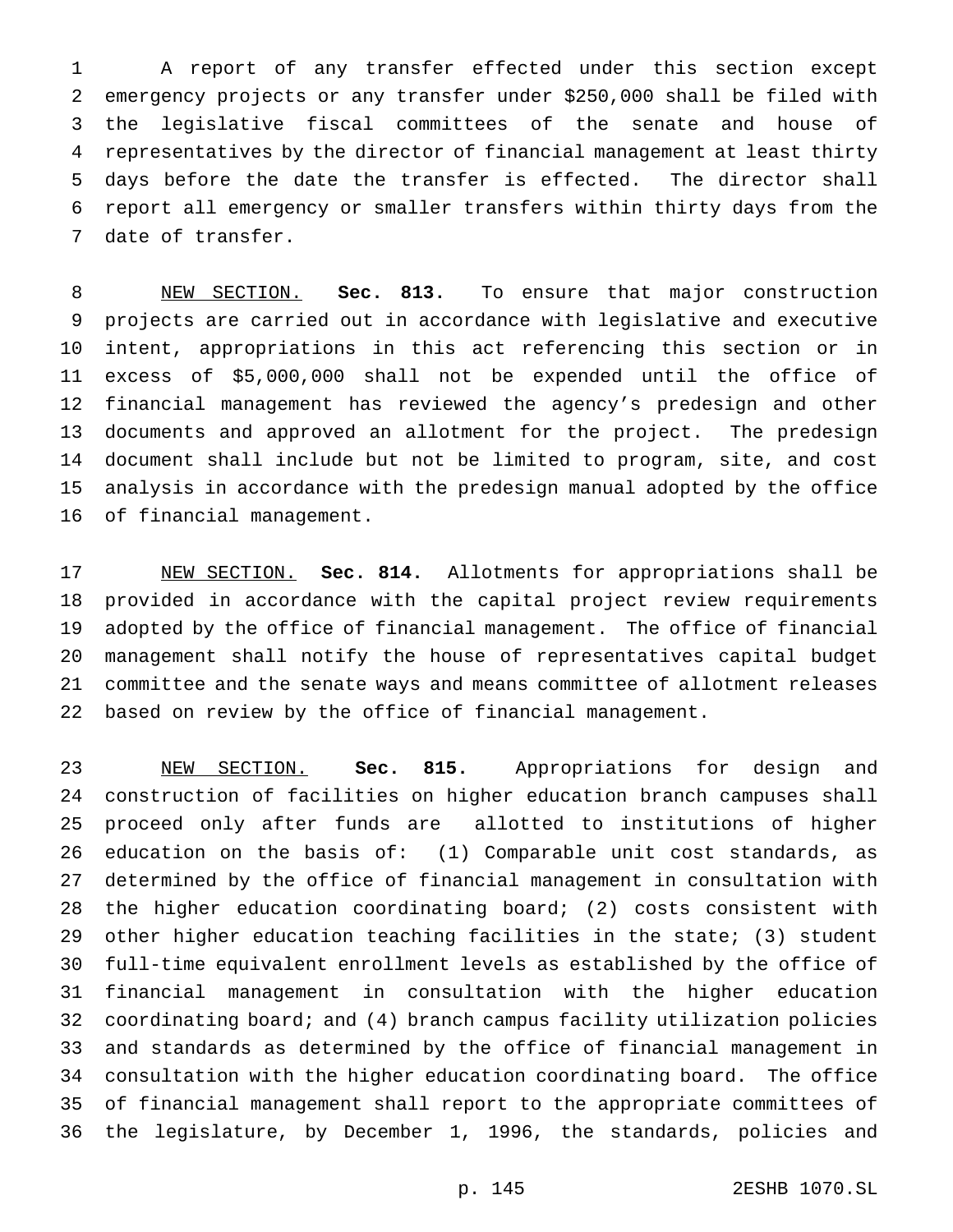enrollment levels used as the basis for allotting funds for branch campus design and construction.

 NEW SECTION. **Sec. 816.** The department of information services shall act as lead agency in coordinating video telecommunications services for state agencies. As lead agency, the department shall develop standards and common specifications for leased and purchased telecommunications equipment and assist state agencies in developing a video telecommunications expenditure plan. No agency may spend any portion of any appropriation in this act for new video telecommunications equipment, new video telecommunications transmission, or new video telecommunications systems without first complying with chapter 43.105 RCW, including but not limited to RCW 43.105.041(2), and without first submitting a video telecommunications equipment expenditure plan, in accordance with the policies of the department of information services, for review and assessment by the department of information services under RCW 43.105.052. Before any such expenditure by a public school, a video telecommunications expenditure plan shall be approved by the superintendent of public instruction. The office of the superintendent of public instruction shall submit the plans to the department of information services in a form prescribed by the department. The office of the superintendent of public instruction shall coordinate the use of the video telecommunications in public schools by providing educational information to local school districts and shall assist local school districts and educational service districts in telecommunications planning and curriculum development. Before any such expenditure by a public institution of postsecondary education, a telecommunications expenditure plan shall be approved by the higher education coordinating board. The higher education coordinating board shall coordinate the use of video telecommunications for instruction and instructional support in postsecondary education, including the review and approval of instructional telecommunications course offerings.

 NEW SECTION. **Sec. 817.** The department of natural resources shall submit economic assumptions and forecast methodology for trust revenues to the economic and revenue forecast work group. The supervisor of the economic and revenue forecast council shall include the forecast of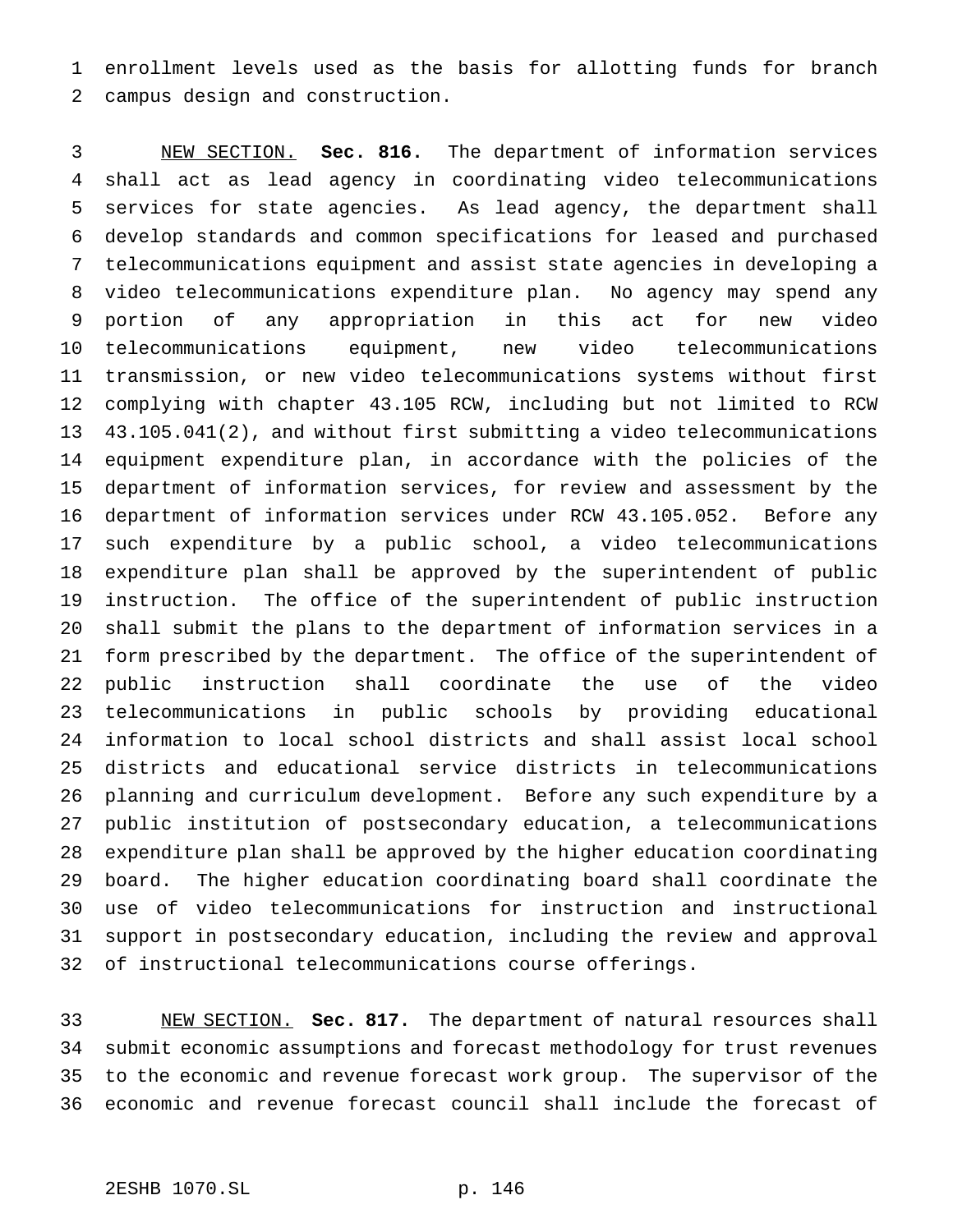trust revenues in the economic and revenue forecasts described in RCW 82.33.020.

 NEW SECTION. **Sec. 818.** No moneys in this act shall be used to develop facilities for juvenile offenders at Rainier school.

 NEW SECTION. **Sec. 819.** STUDYING THE FEASIBILITY OF ESTABLISHING A POOLED REVENUE DISTRIBUTION SYSTEM FOR STATE TRUST LANDS. The board of natural resources shall evaluate the feasibility of establishing a pooled revenue distribution system for state lands, as defined in RCW 79.01.004, to provide a more consistent and predictable revenue stream to trust beneficiaries. For the purposes of this section, a "pooled revenue distribution system" means a system that distributes revenues to each trust beneficiary based on the proportional net present value of revenue forecasted for each trust ownership over a defined time period. Actual revenue distribution to each trust during a fiscal period would be based on the assigned proportional benefit multiplied by the actual total revenues produced from all state lands during the period. The board shall report to the legislature on its evaluation, including any recommendations for implementation, by November 1, 1995. The report shall include necessary modifications to the legal framework governing state trust land revenues, and a proposed valuation methodology, as well as a forecast of potential revenue distributions using a pooled revenue distribution system.

 NEW SECTION. **Sec. 820.** If any provision of this act or its application to any person or circumstance is held invalid, the remainder of the act or the application of the provision to other persons or circumstances is not affected.

 NEW SECTION. **Sec. 821.** This act is necessary for the immediate preservation of the public peace, health, or safety, or support of the state government and its existing public institutions, and shall take effect immediately.

(End of part)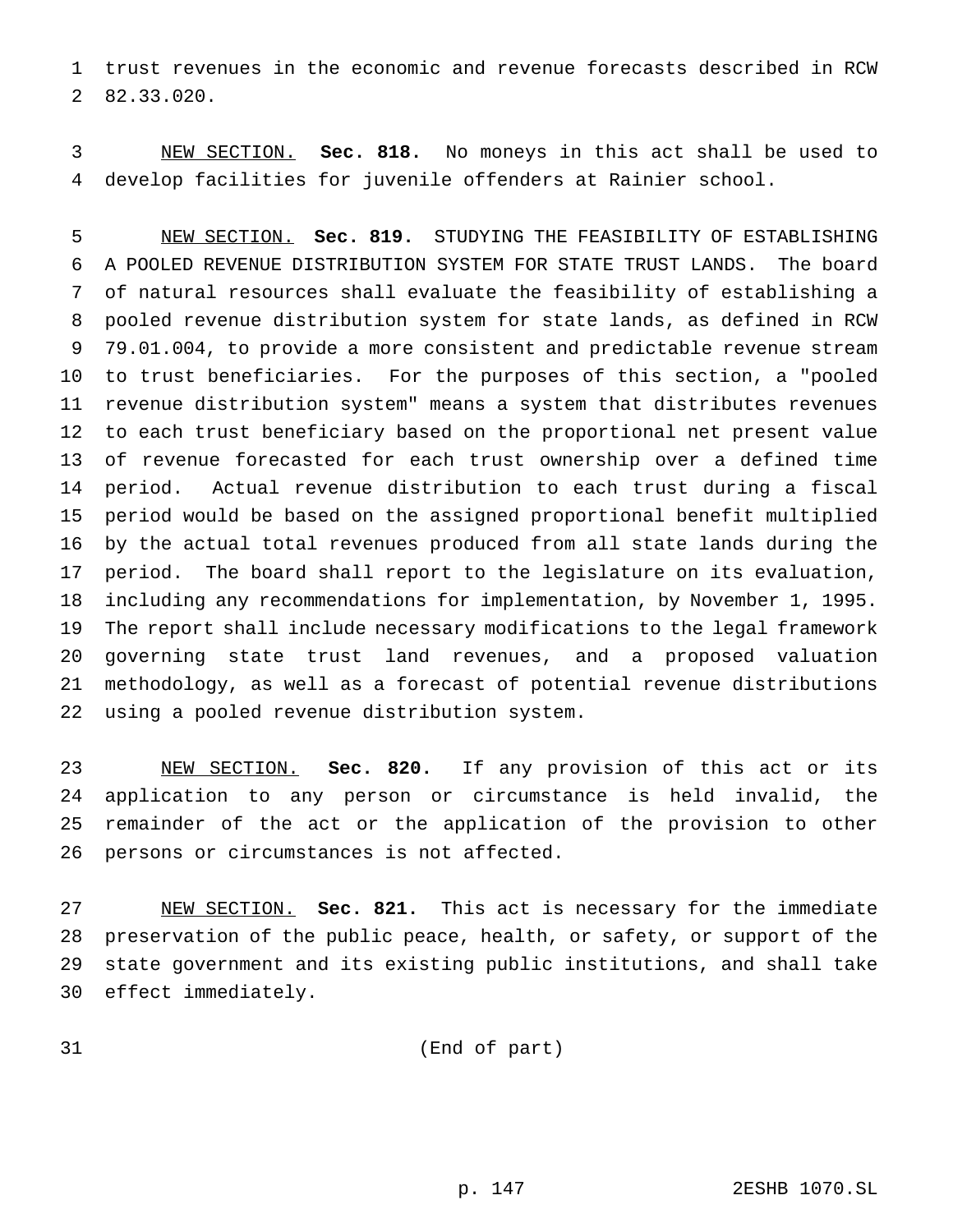**INDEX**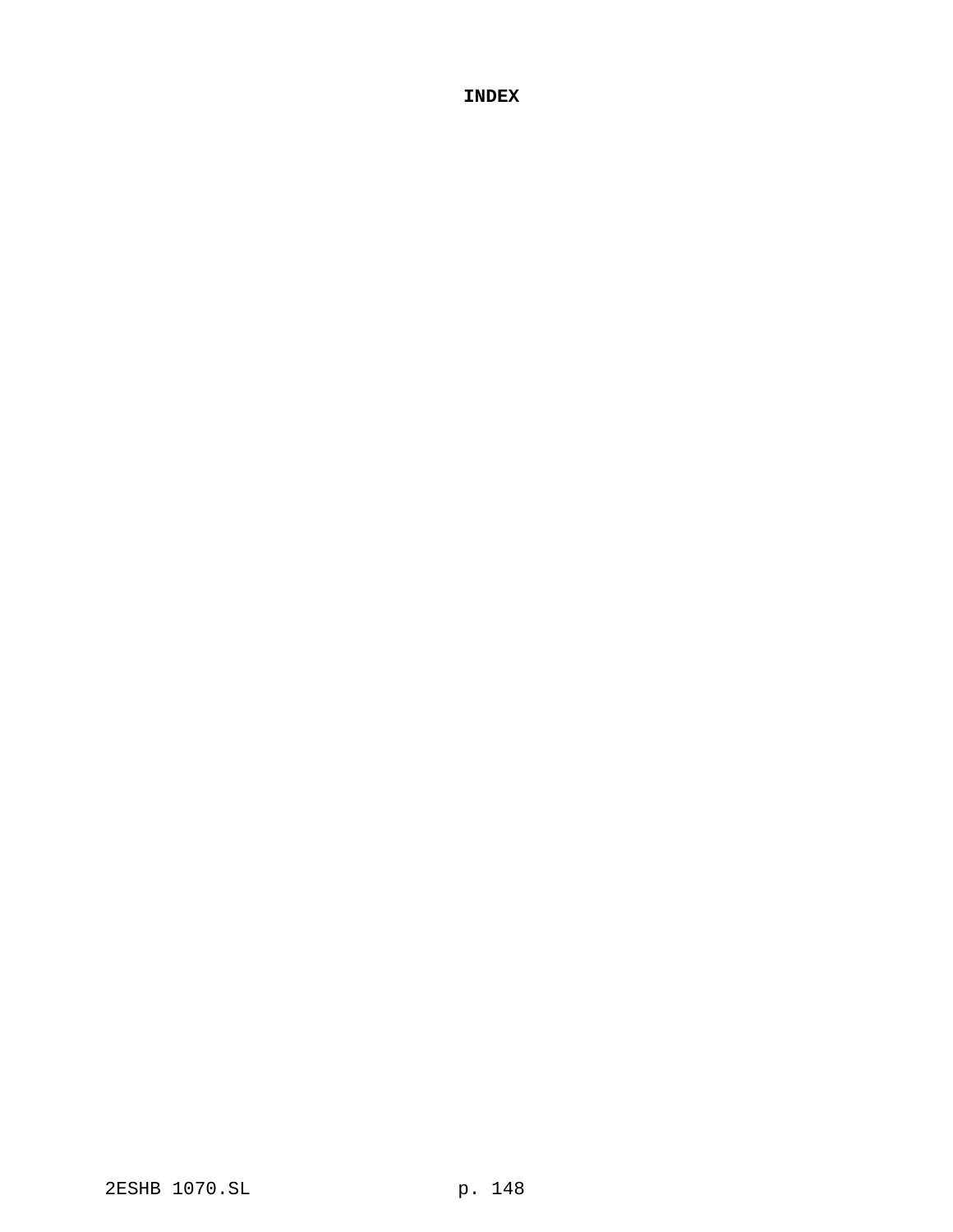| CENTRAL WASHINGTON UNIVERSITY 105                             |
|---------------------------------------------------------------|
| DEPARTMENT OF COMMUNITY, TRADE, AND ECONOMIC DEVELOPMENT 5    |
|                                                               |
|                                                               |
| 63<br>DEPARTMENT OF FISH AND WILDLIFE                         |
| DEPARTMENT OF GENERAL ADMINISTRATION<br>21                    |
| 45                                                            |
| 27                                                            |
| DEPARTMENT OF NATURAL RESOURCES<br>71                         |
| DEPARTMENT OF SOCIAL AND HEALTH SERVICES 32                   |
| DEPARTMENT OF VETERANS AFFAIRS 46                             |
| EASTERN WASHINGTON STATE HISTORICAL SOCIETY 117               |
| EASTERN WASHINGTON UNIVERSITY 101                             |
| INTERAGENCY COMMITTEE FOR OUTDOOR RECREATION 60               |
| JOINT CENTER FOR HIGHER EDUCATION 111                         |
| 28                                                            |
|                                                               |
| OFFICE OF FINANCIAL MANAGEMENT 19                             |
| OFFICE OF THE SECRETARY OF STATE 4                            |
| STATE BOARD FOR COMMUNITY AND TECHNICAL COLLEGES 118          |
| STATE BOARD OF EDUCATION 80, 83                               |
| 63                                                            |
| STATE CONVENTION AND TRADE CENTER 31                          |
| STATE PARKS AND RECREATION COMMISSION 56                      |
| STATE SCHOOL FOR THE BLIND 83                                 |
|                                                               |
| SUPERINTENDENT OF PUBLIC INSTRUCTION 82                       |
|                                                               |
|                                                               |
| WASHINGTON HORSE RACING COMMISSION 28                         |
| WASHINGTON STATE HISTORICAL SOCIETY 116                       |
|                                                               |
|                                                               |
|                                                               |
| WESTERN WASHINGTON UNIVERSITY 111                             |
|                                                               |
| Passed the House May 24, 1995.                                |
| Passed the Senate May 25, 1995.                               |
| Approved by the Governor June 16, 1995, with the exception of |

certain items which were vetoed.

Filed in Office of Secretary of State June 16, 1995.

Note: Governor's explanation of partial veto is as follows:

"I am returning herewith, without my approval as to sections 243(3), 249(2), 276(5), and 327(5), Second Engrossed Substitute House Bill No. 1070 entitled:

"AN ACT Relating to the capital budget;"

The 1995-97 capital budget enacted by the legislature defers maintenance on some existing facilities and initiates a number of major new projects and programs. The future cost of continuing these new initiatives will create more competition for declining resources under the statutory debt limit. I am concerned about the high future costs inherent in this approach to the capital budget and will work diligently with the legislature in the future to ensure that an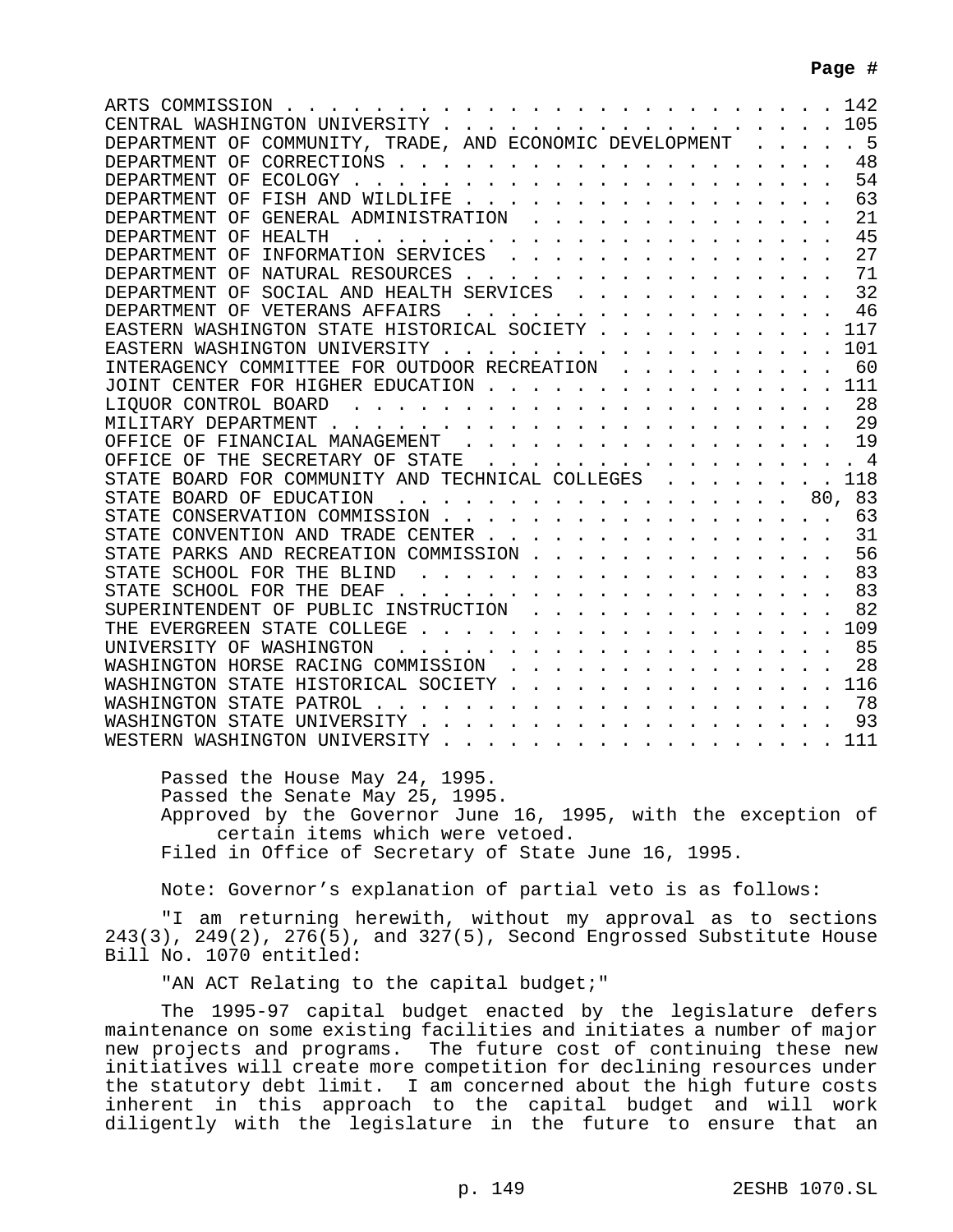appropriate balance is struck between new program needs and protection of existing assets.

## **Section 243(3), page 43, Green Hill School (Department of Social and Health Services)**

The proviso language of section 243(3) requires that residential housing units constructed at Green Hill School must "accommodate a sustained operating capacity of at least 42 residents." This proviso dictates design capacity before critical master planning for the Green Hill site has been completed. Residential space should be suitable for a variety of security levels and their attendant programming needs, as well as changes in use of the facility. Every effort will be made by the Department to achieve the most appropriate and cost-effective design capacity allowed by programming and site restrictions and a highest and best use analysis of existing structures on the campus.

#### **Section 249(2), page 45, Camp Bonneville (Department of Social and Health Services)**

The proviso language of section 249(2) enables the Department of Social and Health Services to use up to \$5,000 of the appropriation for minor works at Juvenile Rehabilitation group homes for the purpose of acquiring the federal military base at Camp Bonneville for a future juvenile rehabilitation facility should it be closed. Recently, the community has indicated an interest in pursuing more appropriate alternatives for the base. Although the proviso is permissive, it may present unnecessary competition to the community effort.

# **Section 276(5), page 52, Larch Corrections Center (Department of**

### **Corrections)**

The proviso language of section 276(5) prohibits the Department of Corrections from housing alien offenders at the Larch Corrections Center on or after January 1, 1996. Due to the impact of current drug sentencing laws, a large proportion of the alien offender population is eligible for minimum security classification. As part of the Department's strategy for effectively managing offenders, alien offenders are distributed throughout the minimum security camps in the system. Excluding this population from the Larch Corrections Center would result in a disproportionate number of alien offenders in the other minimum camps resulting in ethnic and racial imbalances, which could lead to increased offender management problems. In addition, this restriction could result in minimum custody alien offenders assigned to medium custody facilities, resulting in higher costs for these offenders than is necessary.

## **Section 327(5), page 61, Washington Wildlife and Recreation Program (Interagency Committee For Outdoor Recreation)**

The proviso language of section 327(5) requires that all new acquisitions under the Washington Wildlife and Recreation Program (WWRP) fall under the state's eminent domain statutes. The original issue which this language was intended to address has been dealt with administratively, leaving this proviso unnecessary.